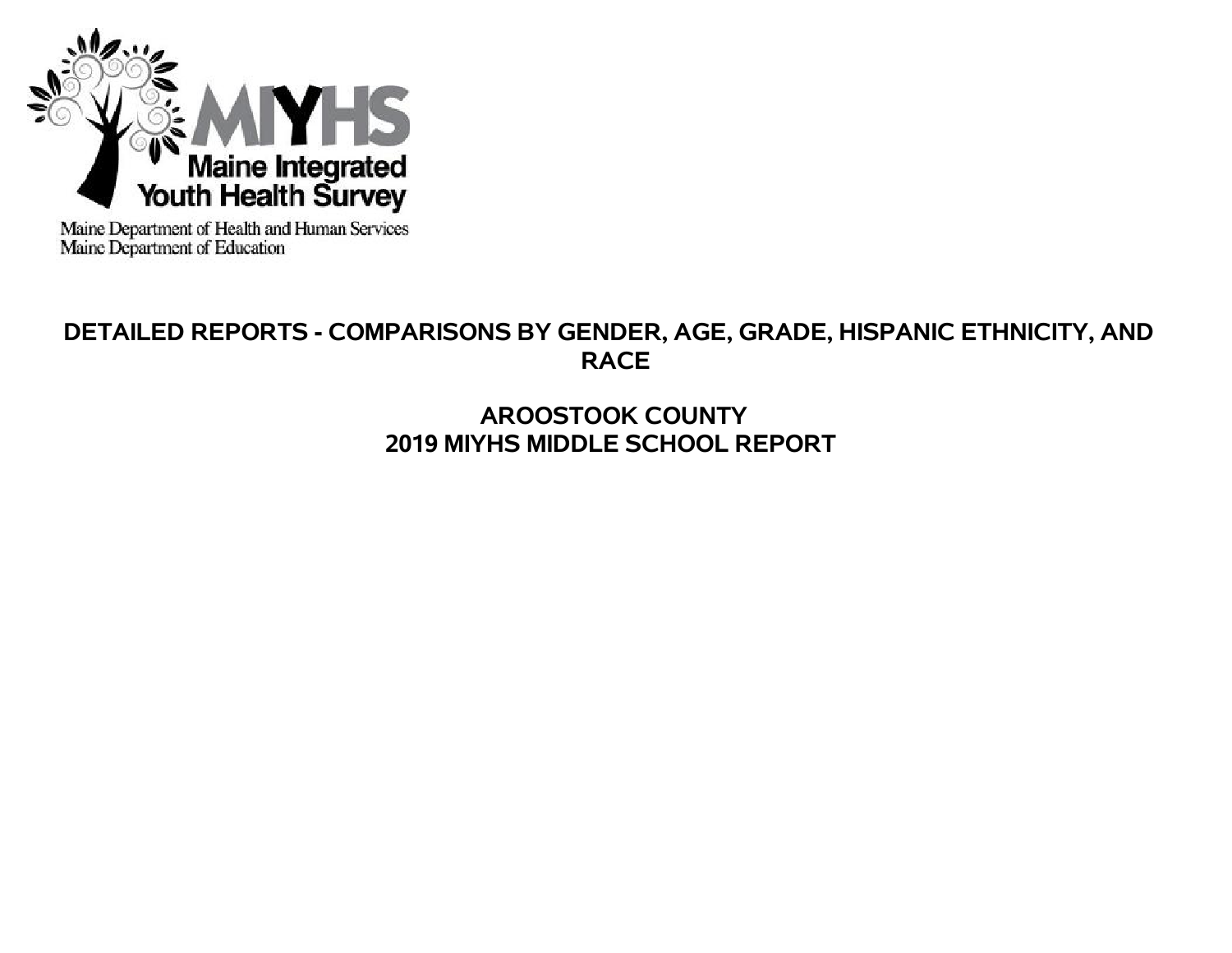|                                           | %     | CI                  | N     | n   |
|-------------------------------------------|-------|---------------------|-------|-----|
|                                           |       |                     |       |     |
| Total                                     | 4.8%  |                     | 1,323 | 615 |
| ----Sex----                               |       |                     |       |     |
| Female                                    | 48.0% | $(44.6\% - 51.4\%)$ | 635   | 308 |
| Male                                      | 51.2% | $(48.1\% - 54.2\%)$ | 677   | 302 |
| Missing                                   | 0.8%  | $(0.1\% - 1.5\%)$   | 11    | 5   |
| ----Grade----                             |       |                     |       |     |
| Grade 7                                   | 49.8% | $(45.2\% - 54.3\%)$ | 659   | 299 |
| Grade 8                                   | 49.2% | $(45.1\% - 53.4\%)$ | 651   | 309 |
| Missing                                   | 1.0%  | $(0.5\% - 1.5\%)$   | 13    | 7   |
| ----Age----                               |       |                     |       |     |
| 12 or younger                             | 28.5% | $(24.2\% - 32.8\%)$ | 377   | 170 |
| 13                                        | 47.0% | $(41.8\% - 52.1\%)$ | 621   | 288 |
| 14 or older                               | 24.0% | $(21.6\% - 26.4\%)$ | 317   | 154 |
| Missing                                   | 0.5%  | $(0.0\% - 1.1\%)$   | 7     | 3   |
| ----Hispanic Ethnicity----                |       |                     |       |     |
| Hispanic                                  | 3.1%  | $(1.9\% - 4.2\%)$   | 41    | 39  |
| Non-Hispanic                              | 87.6% | $(84.6\% - 90.7\%)$ | 1,159 | 522 |
| Missing                                   | 9.3%  | $(6.6\% - 11.9\%)$  | 123   | 54  |
| ----Race----                              |       |                     |       |     |
| American Indian or Alaskan Native         | 2.8%  | $(1.8\% - 3.8\%)$   | 37    | 30  |
| Asian                                     | 0.2%  | $(0.0\% - 0.4\%)$   | 3     | 4   |
| <b>Black or African American</b>          | 0.6%  | $(0.2\% - 1.0\%)$   | 8     | 6   |
| Native Hawaiian or Other Pacific Islander | 0.5%  | $(0.0\% - 1.0\%)$   | 6     | 4   |
| White                                     | 89.8% | $(87.1\% - 92.4\%)$ | 1,188 | 515 |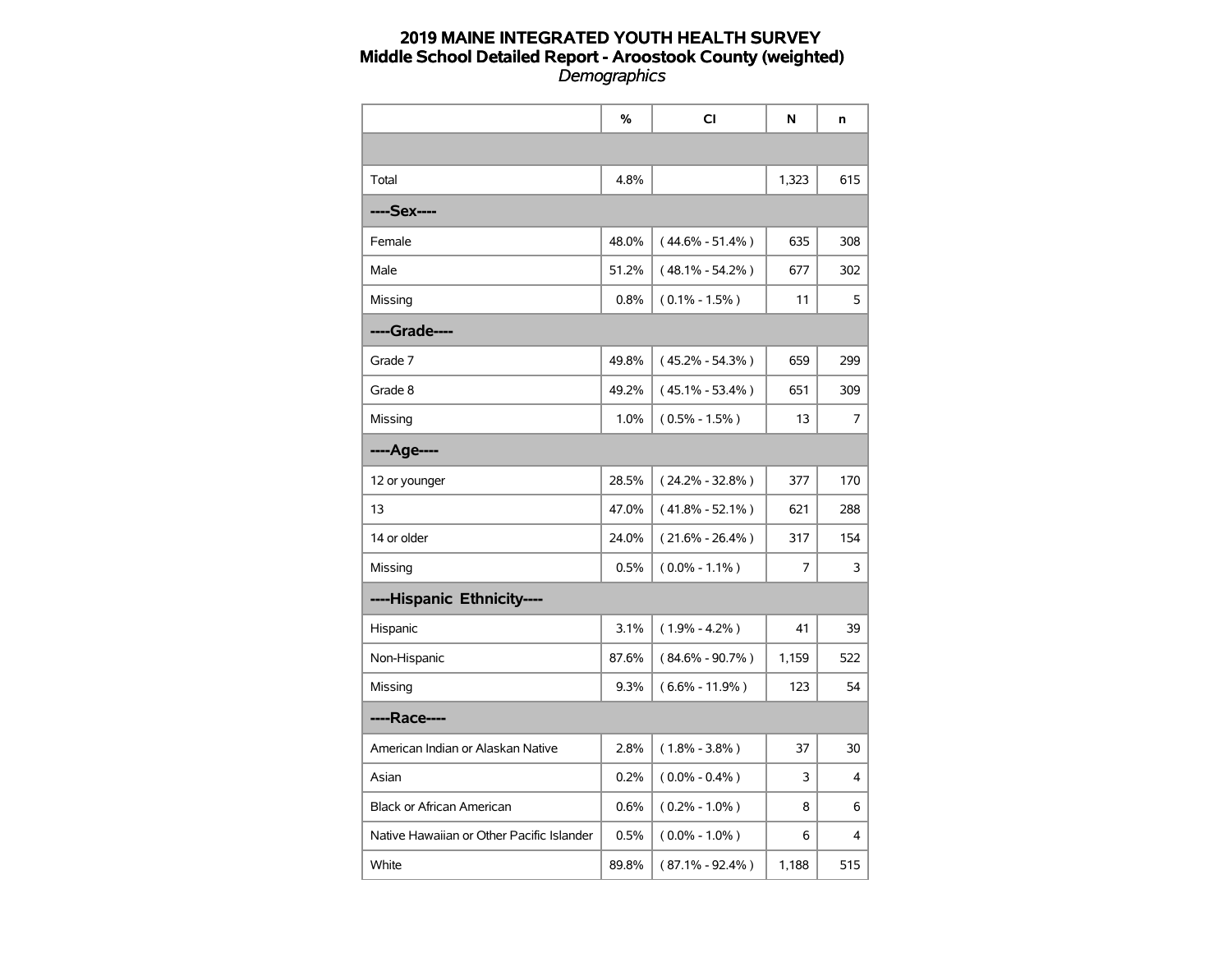|                | %    | Сı                | N  |    |
|----------------|------|-------------------|----|----|
| Multiple Races | 3.1% | $(1.8\% - 4.4\%)$ | 41 | 35 |
| Missing        | 3.1% | $(1.5\% - 4.6\%)$ | 41 |    |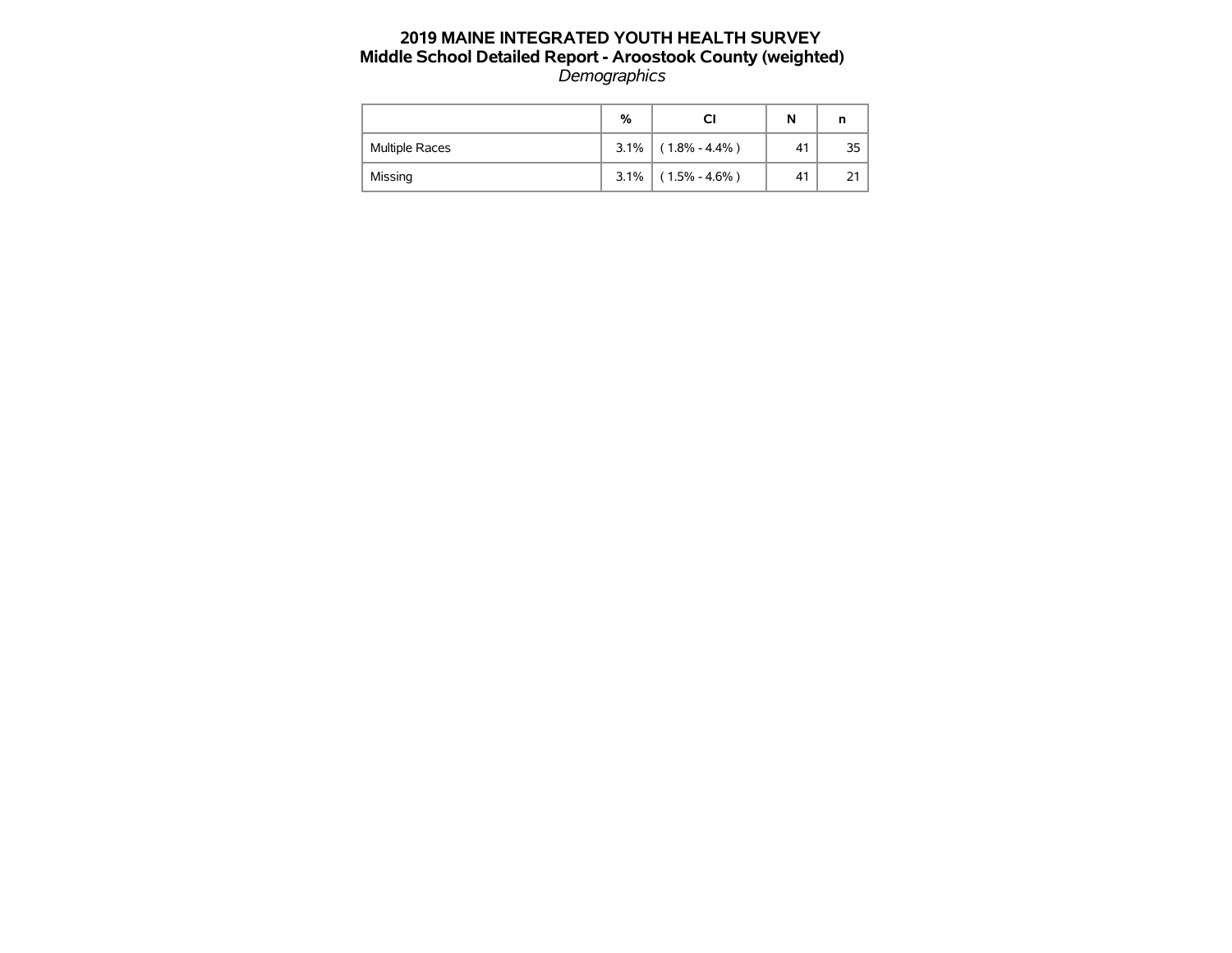*Percentage of students who were overweight (i.e., at or above the 85th percentile but below the 95th percentile for body mass index, by age and sex) -- SELF-REPORTED HEIGHT/WEIGHT (mnowt)*

|                                           | <b>Total</b>  |                     |        |           | <b>Female</b>            |        | <b>Male</b>   |                         |                  |  |
|-------------------------------------------|---------------|---------------------|--------|-----------|--------------------------|--------|---------------|-------------------------|------------------|--|
|                                           | $\frac{0}{0}$ | <b>CI</b>           | N      | %         | <b>CI</b>                | N      | $\frac{0}{0}$ | <b>CI</b>               | N                |  |
|                                           |               |                     |        |           |                          |        |               |                         |                  |  |
| Total                                     |               | 19.1% (14.8%-23.4%) |        |           | 218 21.2% (17.4%-25.0%)  |        |               | 118 17.1% (11.2%-23.0%) | 101              |  |
| ----Age----                               |               |                     |        |           |                          |        |               |                         |                  |  |
| 12 or younger                             |               | 16.1% (10.8%-21.3%) | 53     |           | $ 23.2\% $ (15.9%-30.6%) | 38     | 9.1%          | $(0.5\% - 17.7\%)$      | 15 <sub>15</sub> |  |
| 13                                        |               | 21.8% (15.6%-28.0%) |        |           | 123 20.3% (14.0%-26.5%)  | 54     | 23.2%         | $(11.4\% - 35.0\%)$     | 69               |  |
| 14 or older                               | 16.9%         | $(7.8\% - 25.9\%)$  |        | 42 20.6%  | $(5.4\% - 35.8\%)$       | 26     | $13.1\%$      | $(0.0\% - 26.1\%)$      | 16               |  |
| ----Grade----                             |               |                     |        |           |                          |        |               |                         |                  |  |
| Grade 7                                   |               | 19.3% (14.5%-24.0%) |        |           | 109 21.1% (16.5%-25.7%)  | 56     | 17.7%         | $(10.3\% - 25.1\%)$     | 53               |  |
| Grade 8                                   |               | 19.4% (10.8%-27.9%) |        |           | 109 22.0% (15.5%-28.5%)  | 61     | $16.8\%$      | $(4.9\% - 28.7\%)$      | 47               |  |
| ----Hispanic Ethnicity----                |               |                     |        |           |                          |        |               |                         |                  |  |
| Hispanic                                  | $\ast$        | $\ast$              | $\ast$ | $\ast$    | $\ast$                   | $\ast$ | $\ast$        | $\ast$                  | $\ast$           |  |
| Non-Hispanic                              |               | 19.9% (15.2%-24.7%) |        |           | 205 22.6% (18.2%-27.0%)  | 118    | 17.2%         | $(10.6\% - 23.8\%)$     | 87               |  |
| ----Race----                              |               |                     |        |           |                          |        |               |                         |                  |  |
| American Indian or Alaskan Native         | $\ast$        | $\ast$              | $\ast$ | $\ast$    | $\ast$                   | $\ast$ | $\ast$        | $\ast$                  | $\ast$           |  |
| Asian                                     | $\ast$        | $\ast$              | $\ast$ | $\ast$    | $\ast$                   | $\ast$ | $\ast$        | $\ast$                  | $\ast$           |  |
| <b>Black or African American</b>          | $\ast$        | $\ast$              | $\ast$ | $\ast$    | $\ast$                   | $\ast$ | $\ast$        | $\ast$                  | $\ast$           |  |
| Native Hawaiian or Other Pacific Islander | $\ast$        | $\ast$              | $\ast$ | $\ast$    | $\ast$                   | $\ast$ | $\ast$        | $\ast$                  | $\ast$           |  |
| White                                     | 19.1%         | $(14.8\% - 23.5\%)$ |        | 202 21.8% | $(17.8\% - 25.9\%)$      | 113    | 16.6%         | $(10.8\% - 22.3\%)$     | 89               |  |
| <b>Multiple Races</b>                     | 28.3%         | $(0.0\% - 59.9\%)$  | 7      | $\ast$    | $\ast$                   | $\ast$ | $\ast$        | $\ast$                  | $\ast$           |  |

*\*Estimate suppressed due to small cell sizes. ^Data by sex, hispanic ethnicity, and race are not shown due to small cell sizes in several categories.*

*CI = 95% Confidence Interval*

*N = Number of students who were overweight (i.e., at or above the 85th percentile but below the 95th percentile for body mass index, by age and sex) -- SELF-REPORTED HEIGHT/WEIGHT (weighted). Note: Due to missing data, the sum of demographic categories may not equal the overall total.*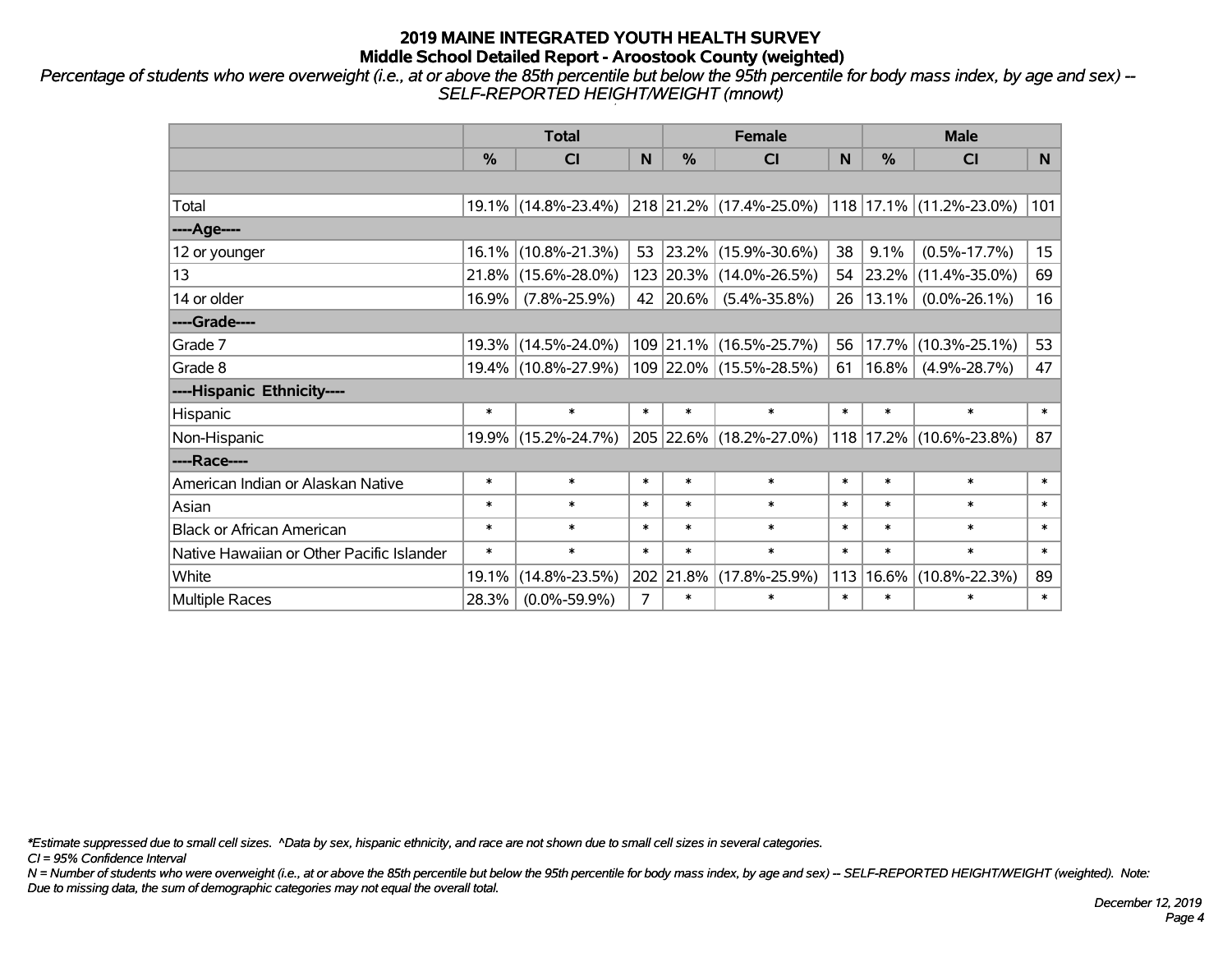*Percentage of students who were obese (i.e., at or above the 95th percentile for body mass index, by age and sex) -- SELF-REPORTED HEIGHT/WEIGHT (mnobese)*

|                                           |               | <b>Total</b>           |        | <b>Female</b> |                              | <b>Male</b> |          |                        |        |
|-------------------------------------------|---------------|------------------------|--------|---------------|------------------------------|-------------|----------|------------------------|--------|
|                                           | $\frac{0}{0}$ | CI                     | N      | %             | <b>CI</b>                    | N           | %        | <b>CI</b>              | N.     |
|                                           |               |                        |        |               |                              |             |          |                        |        |
| Total                                     |               | 18.0% (15.4%-20.7%)    |        |               | 206 12.2% (5.4%-19.1%)       |             |          | 68 23.5% (16.8%-30.2%) | 138    |
| ----Age----                               |               |                        |        |               |                              |             |          |                        |        |
| 12 or younger                             |               | 18.5% (11.3%-25.8%)    | 61     | $10.2\%$      | $(3.0\% - 17.5\%)$           |             |          | 17 26.7% (17.3%-36.1%) | 44     |
| 13                                        |               | 16.7% (12.8%-20.6%)    | 94     |               | $10.8\%$ (2.4%-19.2%)        |             |          | 29 21.9% (12.4%-31.4%) | 65     |
| 14 or older                               |               | 20.4% (11.7%-29.1%)    | 51     |               | $17.8\%$ (2.7%-33.0%)        |             | 22 23.0% | $(6.5\% - 39.6\%)$     | 29     |
| ----Grade----                             |               |                        |        |               |                              |             |          |                        |        |
| Grade 7                                   |               | 18.0% (13.6%-22.3%)    |        |               | $102$   13.2%   (4.2%-22.1%) |             |          | 35 22.2% (16.0%-28.5%) | 67     |
| Grade 8                                   |               | 18.3% (13.8%-22.9%)    |        |               | $103 11.3\% $ (2.3%-20.3%)   |             |          | 32 25.3% (11.9%-38.7%) | 71     |
| ----Hispanic Ethnicity----                |               |                        |        |               |                              |             |          |                        |        |
| Hispanic                                  | 23.6%         | $(14.0\% - 33.2\%)$    | 8      | $\ast$        | $\ast$                       | $\ast$      | $\ast$   | $\ast$                 | $\ast$ |
| Non-Hispanic                              |               | $17.1\%$ (14.1%-20.2%) |        | 176 12.4%     | $(5.3\% - 19.5\%)$           |             |          | 64 22.0% (15.5%-28.5%) | 112    |
| ----Race----                              |               |                        |        |               |                              |             |          |                        |        |
| American Indian or Alaskan Native         | 20.1%         | $(0.0\% - 42.6\%)$     | 6      | $\ast$        | $\ast$                       | $\ast$      | $\ast$   | $\ast$                 | $\ast$ |
| Asian                                     | $\ast$        | $\ast$                 | $\ast$ | $\ast$        | $\ast$                       | $\ast$      | $\ast$   | $\ast$                 | $\ast$ |
| <b>Black or African American</b>          | $\ast$        | $\ast$                 | $\ast$ | $\ast$        | $\ast$                       | $\ast$      | $\ast$   | $\ast$                 | $\ast$ |
| Native Hawaiian or Other Pacific Islander | $\ast$        | $\ast$                 | $\ast$ | $\ast$        | $\ast$                       | $\ast$      | $\ast$   | $\ast$                 | $\ast$ |
| White                                     | 17.5%         | $(14.7\% - 20.2\%)$    | 185    | 11.9%         | $(4.8\% - 19.0\%)$           |             | 62 22.9% | $(15.9\% - 29.8\%)$    | 123    |
| Multiple Races                            | 25.0%         | $(7.8\% - 42.1\%)$     | 6      | $\ast$        | $\ast$                       | $\ast$      | $\ast$   | $\ast$                 | $\ast$ |

*\*Estimate suppressed due to small cell sizes. ^Data by sex, hispanic ethnicity, and race are not shown due to small cell sizes in several categories.*

*CI = 95% Confidence Interval*

*N = Number of students who were obese (i.e., at or above the 95th percentile for body mass index, by age and sex) -- SELF-REPORTED HEIGHT/WEIGHT (weighted). Note: Due to missing data, the sum of demographic categories may not equal the overall total.*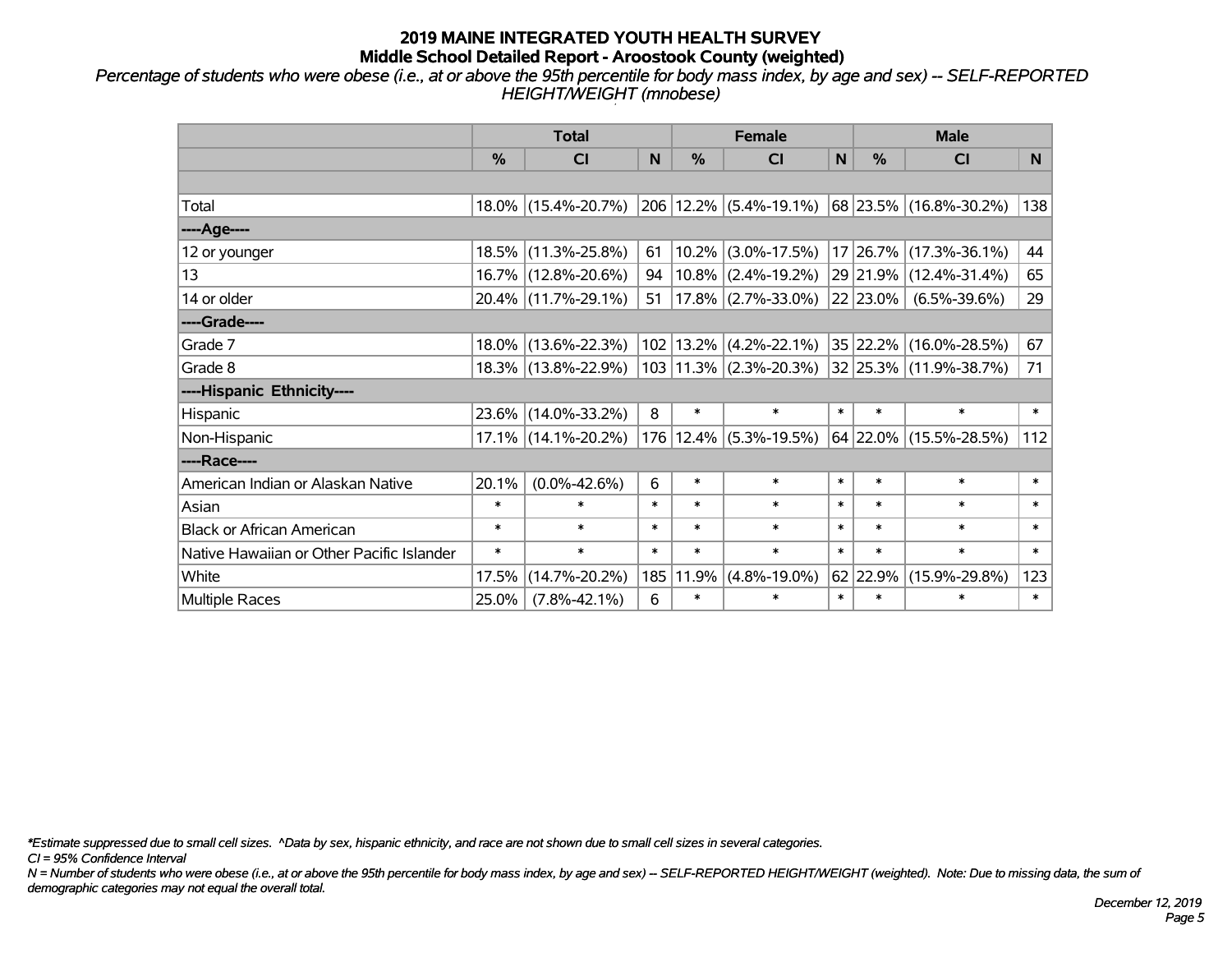*Percentage of students who were either overweight or obese (i.e. at or above the 85th percentile for body mass index, by age and sex) -- SELF-REPORTED HEIGHT/WEIGHT (mnowtob)*

|                                           | <b>Total</b> |                     |        |               | <b>Female</b>                                   |        | <b>Male</b>   |                          |                |  |
|-------------------------------------------|--------------|---------------------|--------|---------------|-------------------------------------------------|--------|---------------|--------------------------|----------------|--|
|                                           | %            | <b>CI</b>           | N      | $\frac{0}{0}$ | <b>CI</b>                                       | N      | $\frac{0}{0}$ | <b>CI</b>                | N <sub>1</sub> |  |
|                                           |              |                     |        |               |                                                 |        |               |                          |                |  |
| Total                                     | 37.1%        | $(32.3\% - 42.0\%)$ |        |               | 424   33.4%   (26.7%-40.2%)                     |        |               | 185 40.6% (33.9%-47.2%)  | 239            |  |
| ----Age----                               |              |                     |        |               |                                                 |        |               |                          |                |  |
| 12 or younger                             | 34.6%        | $(27.7\% - 41.5\%)$ |        |               | 113 33.4% (23.0%-43.9%)                         | 54     | 35.7%         | $(27.2\% - 44.3\%)$      | 59             |  |
| 13                                        | 38.5%        | $(32.6\% - 44.4\%)$ |        |               | 218 31.1% (24.6%-37.5%)                         | 83     |               | $ 45.1\% $ (35.3%-54.9%) | 135            |  |
| 14 or older                               |              | 37.3% (25.2%-49.4%) |        |               | 93 38.4% (16.4%-60.5%)                          |        |               | 48 36.1% (26.7%-45.5%)   | 45             |  |
| ----Grade----                             |              |                     |        |               |                                                 |        |               |                          |                |  |
| Grade 7                                   | 37.3%        | $(31.5\% - 43.0\%)$ |        | 211 34.2%     | $(26.8\% - 41.7\%)$                             | 91     | 39.9%         | $(32.5\% - 47.4\%)$      | 120            |  |
| Grade 8                                   |              | 37.7% (29.7%-45.7%) |        |               | $\vert$ 211 $\vert$ 33.3% $\vert$ (22.2%-44.4%) |        |               | 93 42.1% (30.9%-53.2%)   | 118            |  |
| ----Hispanic Ethnicity----                |              |                     |        |               |                                                 |        |               |                          |                |  |
| Hispanic                                  | 37.2%        | $(17.9\% - 56.4\%)$ | 13     | $\ast$        | $\ast$                                          | $\ast$ | $\ast$        | $\ast$                   | $\ast$         |  |
| Non-Hispanic                              |              | 37.1% (31.2%-42.9%) |        |               | 381 35.0% (27.5%-42.4%)                         |        | 182 39.2%     | $(32.2\% - 46.2\%)$      | 199            |  |
| ----Race----                              |              |                     |        |               |                                                 |        |               |                          |                |  |
| American Indian or Alaskan Native         | 34.3%        | $(0.0\% - 73.5\%)$  | 10     | $\ast$        | $\ast$                                          | $\ast$ | $\ast$        | $\ast$                   | $\ast$         |  |
| Asian                                     | $\ast$       | $\ast$              | $\ast$ | $\ast$        | $\ast$                                          | $\ast$ | $\ast$        | $\ast$                   | $\ast$         |  |
| <b>Black or African American</b>          | $\ast$       | $\ast$              | $\ast$ | $\ast$        | $\ast$                                          | $\ast$ | $\ast$        | $\ast$                   | $\ast$         |  |
| Native Hawaiian or Other Pacific Islander | $\ast$       | $\ast$              | $\ast$ | $\ast$        | $\ast$                                          | $\ast$ | $\ast$        | $\ast$                   | $\ast$         |  |
| White                                     | 36.6%        | $(32.1\% - 41.1\%)$ | 387    | 33.7%         | $(26.0\% - 41.4\%)$                             | 175    | 39.4%         | $(33.0\% - 45.8\%)$      | 213            |  |
| Multiple Races                            |              | 53.3% (20.7%-85.9%) | 13     | $\ast$        | $\ast$                                          | $\ast$ | $\ast$        | $\ast$                   | $\ast$         |  |

*\*Estimate suppressed due to small cell sizes. ^Data by sex, hispanic ethnicity, and race are not shown due to small cell sizes in several categories.*

*CI = 95% Confidence Interval*

*N = Number of students who were either overweight or obese (i.e. at or above the 85th percentile for body mass index, by age and sex) -- SELF-REPORTED HEIGHT/WEIGHT (weighted). Note: Due to missing data, the sum of demographic categories may not equal the overall total.*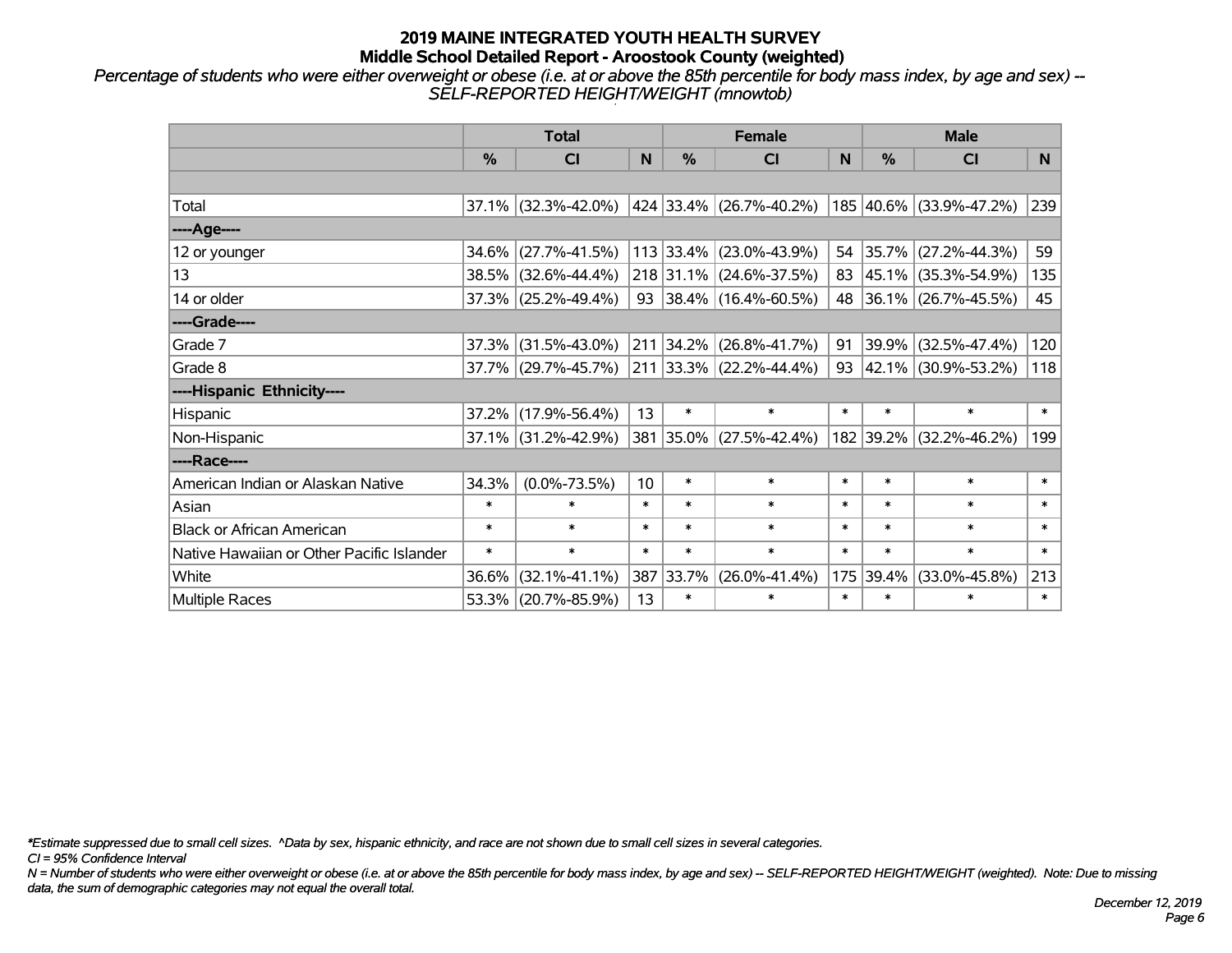*Percentage of students who were at a healthy weight (i.e., at or above the 5th percentile but below the 85th percentile for body mass index, by age and sex) -- SELF-REPORTED HEIGHT/WEIGHT (mnhlthwt)*

|                                           | <b>Total</b>  |                      |        |               | <b>Female</b>           |        | <b>Male</b> |                         |        |  |
|-------------------------------------------|---------------|----------------------|--------|---------------|-------------------------|--------|-------------|-------------------------|--------|--|
|                                           | $\frac{0}{0}$ | <b>CI</b>            | N      | $\frac{0}{0}$ | <b>CI</b>               | N      | %           | <b>CI</b>               | N.     |  |
|                                           |               |                      |        |               |                         |        |             |                         |        |  |
| Total                                     | 61.6%         | $(56.0\% - 67.2\%)$  |        |               | 704 65.5% (58.0%-72.9%) |        |             | 363 58.0% (50.0%-66.0%) | 341    |  |
| ----Age----                               |               |                      |        |               |                         |        |             |                         |        |  |
| 12 or younger                             | 62.9%         | $(55.8\% - 70.1\%)$  |        | 206 64.2%     | $(51.2\% - 77.2\%)$     |        | 104 61.7%   | $(53.7\% - 69.7\%)$     | 102    |  |
| 13                                        | 61.5%         | $(55.6\% - 67.4\%)$  |        |               | 347 68.9% (62.5%-75.4%) |        | 184 54.9%   | $(45.1\% - 64.7\%)$     | 164    |  |
| 14 or older                               | 60.2%         | $(45.0\% - 75.4\%)$  |        |               | 151 59.8% (36.9%-82.8%) |        |             | 75 60.5% (47.0%-73.9%)  | 75     |  |
| ----Grade----                             |               |                      |        |               |                         |        |             |                         |        |  |
| Grade 7                                   | 60.6%         | $(53.9\% - 67.3\%)$  |        | 344 64.3%     | $(55.9\% - 72.8\%)$     | 171    | 57.3%       | $(46.9\% - 67.6\%)$     | 173    |  |
| Grade 8                                   | 61.9%         | $(54.1\% - 69.7\%)$  |        |               | 347 65.9% (54.3%-77.6%) |        |             | 184 57.9% (46.8%-69.1%) | 163    |  |
| ----Hispanic Ethnicity----                |               |                      |        |               |                         |        |             |                         |        |  |
| Hispanic                                  | 62.8%         | $(43.6\% - 82.1\%)$  | 21     | $\ast$        | $\ast$                  | $\ast$ | $\ast$      | $\ast$                  | $\ast$ |  |
| Non-Hispanic                              | 62.3%         | $(56.4\% - 68.2\%)$  | 641    |               | 64.6% (56.9%-72.3%)     |        | 336 60.0%   | $(52.4\% - 67.6\%)$     | 305    |  |
| ----Race----                              |               |                      |        |               |                         |        |             |                         |        |  |
| American Indian or Alaskan Native         | 65.7%         | $(26.5\% - 100.0\%)$ | 20     | $\ast$        | $\ast$                  | $\ast$ | $\ast$      | $\ast$                  | $\ast$ |  |
| Asian                                     | $\ast$        | $\ast$               | $\ast$ | $\ast$        | $\ast$                  | $\ast$ | $\ast$      | $\ast$                  | $\ast$ |  |
| <b>Black or African American</b>          | $\ast$        | $\ast$               | $\ast$ | $\ast$        | $\ast$                  | $\ast$ | $\ast$      | $\ast$                  | $\ast$ |  |
| Native Hawaiian or Other Pacific Islander | $\ast$        | $\ast$               | $\ast$ | $\ast$        | $\ast$                  | $\ast$ | $\ast$      | $\ast$                  | $\ast$ |  |
| White                                     | 62.2%         | $(56.9\% - 67.5\%)$  |        | 658 65.6%     | $(57.4\% - 73.7\%)$     |        | 340 59.0%   | $(51.6\% - 66.5\%)$     | 318    |  |
| Multiple Races                            | 46.7%         | $(14.1\% - 79.3\%)$  | 12     | $\ast$        | $\ast$                  | $\ast$ | $\ast$      | $\ast$                  | $\ast$ |  |

*\*Estimate suppressed due to small cell sizes. ^Data by sex, hispanic ethnicity, and race are not shown due to small cell sizes in several categories.*

*CI = 95% Confidence Interval*

*N = Number of students who were at a healthy weight (i.e., at or above the 5th percentile but below the 85th percentile for body mass index, by age and sex) -- SELF-REPORTED HEIGHT/WEIGHT (weighted). Note: Due to missing data, the sum of demographic categories may not equal the overall total.*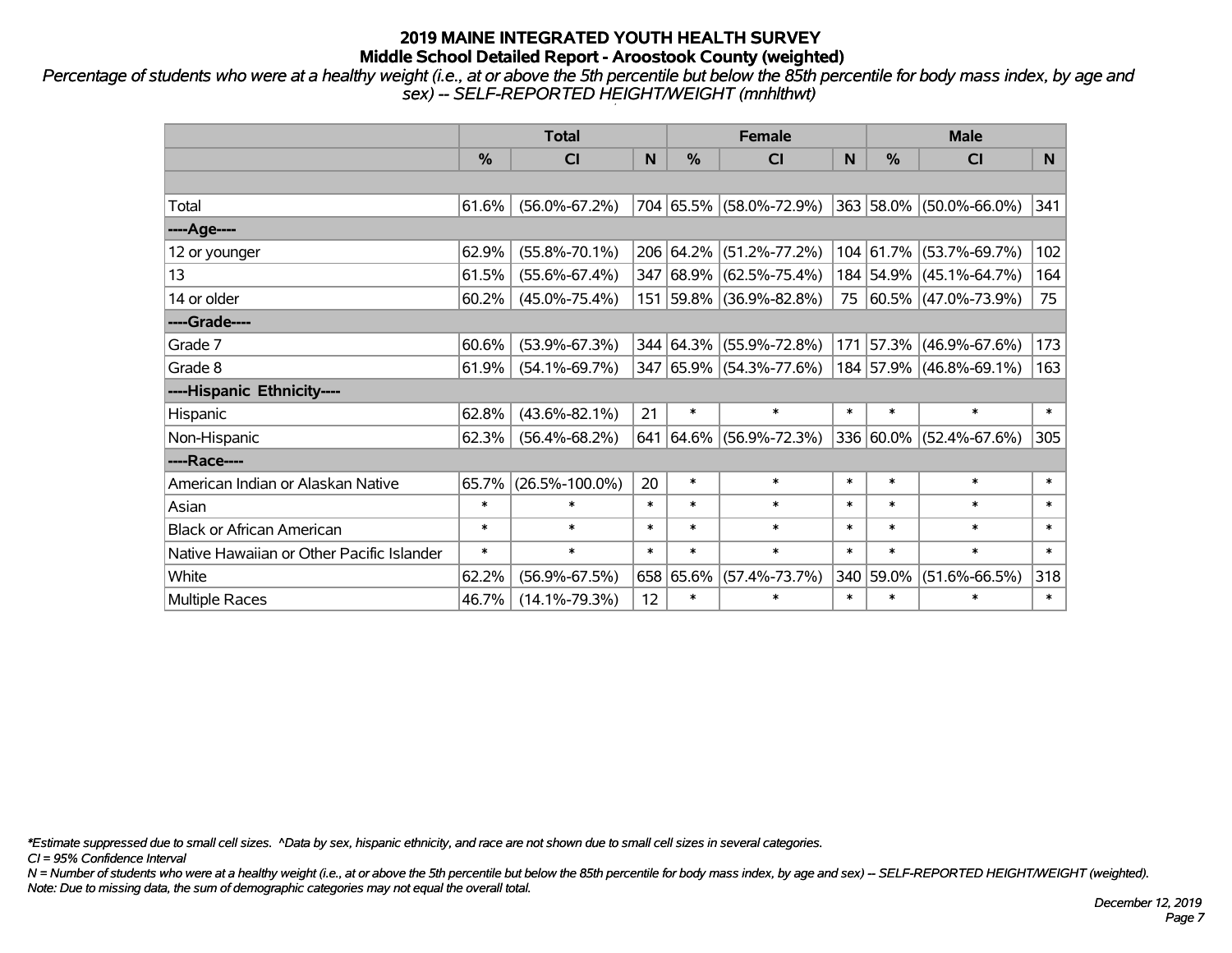#### **2019 MAINE INTEGRATED YOUTH HEALTH SURVEY Middle School Detailed Report - Aroostook County (weighted)** *What language is spoken most often at home? (Select only one response.) (mn8b) Percentage of students who answered something other than 'English'*

|                                           | <b>Total</b> |                         |        | <b>Female</b> |                           |        | <b>Male</b> |                          |                |
|-------------------------------------------|--------------|-------------------------|--------|---------------|---------------------------|--------|-------------|--------------------------|----------------|
|                                           | %            | $\overline{\mathsf{C}}$ | N      | %             | CI                        | N      | %           | CI                       | N <sub>1</sub> |
|                                           |              |                         |        |               |                           |        |             |                          |                |
| Total                                     | 3.6%         | $(1.6\% - 5.6\%)$       |        |               | 47 4.3% $(1.7\% - 6.8\%)$ |        |             | $27 3.1\% $ (0.9%-5.3%)  | 21             |
| ----Age----                               |              |                         |        |               |                           |        |             |                          |                |
| 12 or younger                             | 5.3%         | $(2.3\% - 8.3\%)$       |        |               | $20 5.4\% $ (2.2%-8.7%)   |        | 10 5.2%     | $(2.2\% - 8.2\%)$        | 10             |
| 13                                        | 2.2%         | $(0.5\% - 3.9\%)$       |        |               | $14$ 2.2% (0.8%-3.6%)     | 7      |             | $2.3\%$ (0.0%-4.8%)      | $\overline{7}$ |
| 14 or older                               |              | $4.4\%$ (1.8%-7.0%)     | 14     | $\ast$        | $\ast$                    | $\ast$ | $\ast$      | $\ast$                   | $\ast$         |
| ----Grade----                             |              |                         |        |               |                           |        |             |                          |                |
| Grade 7                                   | 4.0%         | $(1.7\% - 6.3\%)$       |        |               | $26 5.3\% $ (2.3%-8.4%)   |        | $16$ 2.9%   | $(1.0\% - 4.8\%)$        | 10             |
| Grade 8                                   |              | $3.3\%$ (1.1%-5.5%)     |        |               | $21 3.3\% $ (0.7%-5.9%)   |        |             | $ 10 3.3\% $ (0.3%-6.4%) | 11             |
| ----Hispanic Ethnicity----                |              |                         |        |               |                           |        |             |                          |                |
| Hispanic                                  | $\ast$       | $\ast$                  | $\ast$ | $\ast$        | $\ast$                    | $\ast$ | $\ast$      | $\ast$                   | $\ast$         |
| Non-Hispanic                              | $3.6\%$      | $(1.4\% - 5.8\%)$       |        |               | $41 4.0\% $ (1.2%-6.9%)   |        |             | $23 3.2\% $ (0.7%-5.6%)  | 18             |
| ----Race----                              |              |                         |        |               |                           |        |             |                          |                |
| American Indian or Alaskan Native         | $\ast$       | $\ast$                  | $\ast$ | $\ast$        | $\ast$                    | $\ast$ | $\ast$      | $\ast$                   | $\ast$         |
| Asian                                     | $\ast$       | $\ast$                  | $\ast$ | $\ast$        | $\ast$                    | $\ast$ | $\ast$      | $\ast$                   | $\ast$         |
| <b>Black or African American</b>          | $\ast$       | $\ast$                  | $\ast$ | $\ast$        | $\ast$                    | $\ast$ | $\ast$      | $\ast$                   | $\ast$         |
| Native Hawaiian or Other Pacific Islander | $\ast$       | $\ast$                  | $\ast$ | $\ast$        | $\ast$                    | $\ast$ | $\ast$      | $\ast$                   | $\ast$         |
| White                                     | 3.4%         | $(1.1\% - 5.7\%)$       |        | 40 3.6%       | $(0.8\% - 6.5\%)$         |        | $21 3.3\% $ | $(0.7\% - 5.8\%)$        | 20             |
| <b>Multiple Races</b>                     | $\ast$       | $\ast$                  | $\ast$ | $\ast$        | $\ast$                    | $\ast$ | $\ast$      | $\ast$                   | $\ast$         |

*\*Estimate suppressed due to small cell sizes. ^Data by sex, hispanic ethnicity, and race are not shown due to small cell sizes in several categories.*

*CI = 95% Confidence Interval*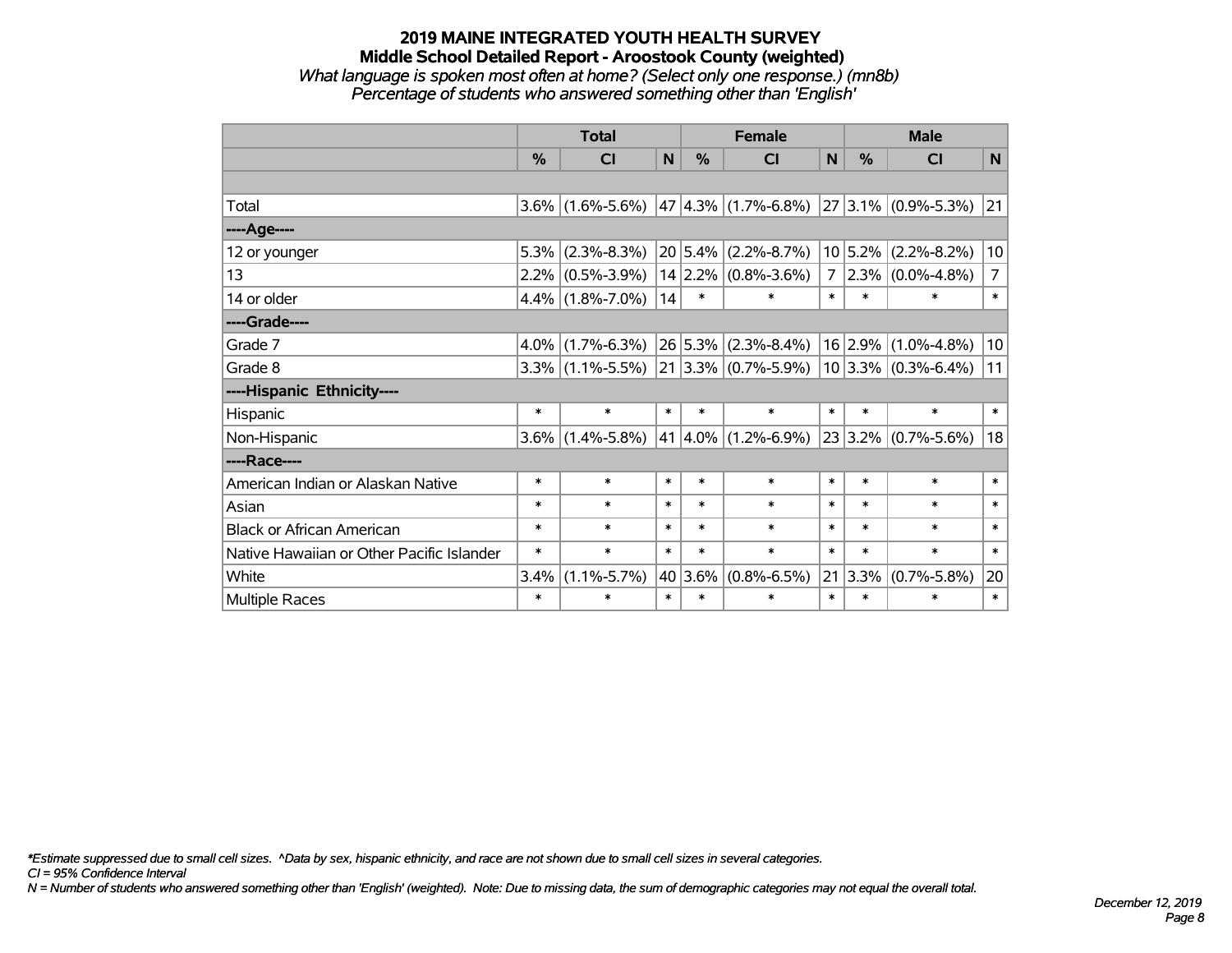*During the past 30 days, where did you usually sleep? (mn187a\_2)*

*Percentage of students who reported housing instability (anything other than 'In my parent's or guardian's home' or school housing)*

|                                           |               | <b>Total</b>      |        |         | <b>Female</b>           |        |                 | <b>Male</b>              |              |  |
|-------------------------------------------|---------------|-------------------|--------|---------|-------------------------|--------|-----------------|--------------------------|--------------|--|
|                                           | $\frac{0}{0}$ | CI                | N      | %       | <b>CI</b>               | N      | %               | <b>CI</b>                | $\mathsf{N}$ |  |
|                                           |               |                   |        |         |                         |        |                 |                          |              |  |
| Total                                     | $2.0\%$       | $(0.7\% - 3.3\%)$ |        |         | $26 2.9\% $ (1.1%-4.8%) |        |                 | $ 19 1.1\% $ (0.0%-2.3%) | 8            |  |
| ----Age----                               |               |                   |        |         |                         |        |                 |                          |              |  |
| 12 or younger                             | 1.5%          | $(0.0\% - 3.2\%)$ | 6      | $\ast$  | $\ast$                  | $\ast$ | $\ast$          | $\ast$                   | $\ast$       |  |
| 13                                        | 1.7%          | $(0.2\% - 3.1\%)$ | 10     | $\ast$  | $\ast$                  | $\ast$ | $\ast$          | $\ast$                   | $\ast$       |  |
| 14 or older                               | $3.2\%$       | $(1.0\% - 5.5\%)$ | 10     | $\ast$  | $\ast$                  | $\ast$ | $\ast$          | $\ast$                   | $\ast$       |  |
| ----Grade----                             |               |                   |        |         |                         |        |                 |                          |              |  |
| Grade 7                                   | 2.8%          | $(0.6\% - 5.0\%)$ |        | 18 3.4% | $(0.6\% - 6.2\%)$       |        | $11 \,   2.2\%$ | $(0.0\% - 4.4\%)$        | 8            |  |
| Grade 8                                   | 1.2%          | $(0.2\% - 2.3\%)$ | 8      | $\ast$  | $\ast$                  | $\ast$ | $\ast$          | $\ast$                   | $\ast$       |  |
| ----Hispanic Ethnicity----                |               |                   |        |         |                         |        |                 |                          |              |  |
| Hispanic                                  | $\ast$        | $\ast$            | $\ast$ | $\ast$  | $\ast$                  | $\ast$ | $\ast$          | $\ast$                   | $\ast$       |  |
| Non-Hispanic                              | 1.8%          | $(0.6\% - 3.0\%)$ | 21     | $\ast$  | $\ast$                  | $\ast$ | $\ast$          | $\ast$                   | $\ast$       |  |
| ----Race----                              |               |                   |        |         |                         |        |                 |                          |              |  |
| American Indian or Alaskan Native         | $\ast$        | $\ast$            | $\ast$ | $\ast$  | $\ast$                  | $\ast$ | $\ast$          | $\ast$                   | $\pmb{\ast}$ |  |
| Asian                                     | $\ast$        | $\ast$            | $\ast$ | $\ast$  | $\ast$                  | $\ast$ | $\ast$          | $\ast$                   | $\ast$       |  |
| <b>Black or African American</b>          | $\ast$        | $\ast$            | $\ast$ | $\ast$  | $\ast$                  | $\ast$ | $\ast$          | $\ast$                   | $\ast$       |  |
| Native Hawaiian or Other Pacific Islander | $\ast$        | $\ast$            | $\ast$ | $\ast$  | $\ast$                  | $\ast$ | $\ast$          | $\ast$                   | $\ast$       |  |
| White                                     | 1.4%          | $(0.4\% - 2.3\%)$ | 16     | $\ast$  | $\ast$                  | $\ast$ | $\ast$          | $\ast$                   | $\ast$       |  |
| Multiple Races                            | $\ast$        | $\ast$            | $\ast$ | $\ast$  | $\ast$                  | $\ast$ | $\ast$          | $\ast$                   | $\ast$       |  |

*\*Estimate suppressed due to small cell sizes. ^Data by sex, hispanic ethnicity, and race are not shown due to small cell sizes in several categories.*

*CI = 95% Confidence Interval*

*N = Number of students who reported housing instability (anything other than 'In my parent's or guardian's home' or school housing) (weighted). Note: Due to missing data, the sum of demographic categories may not equal the overall total.*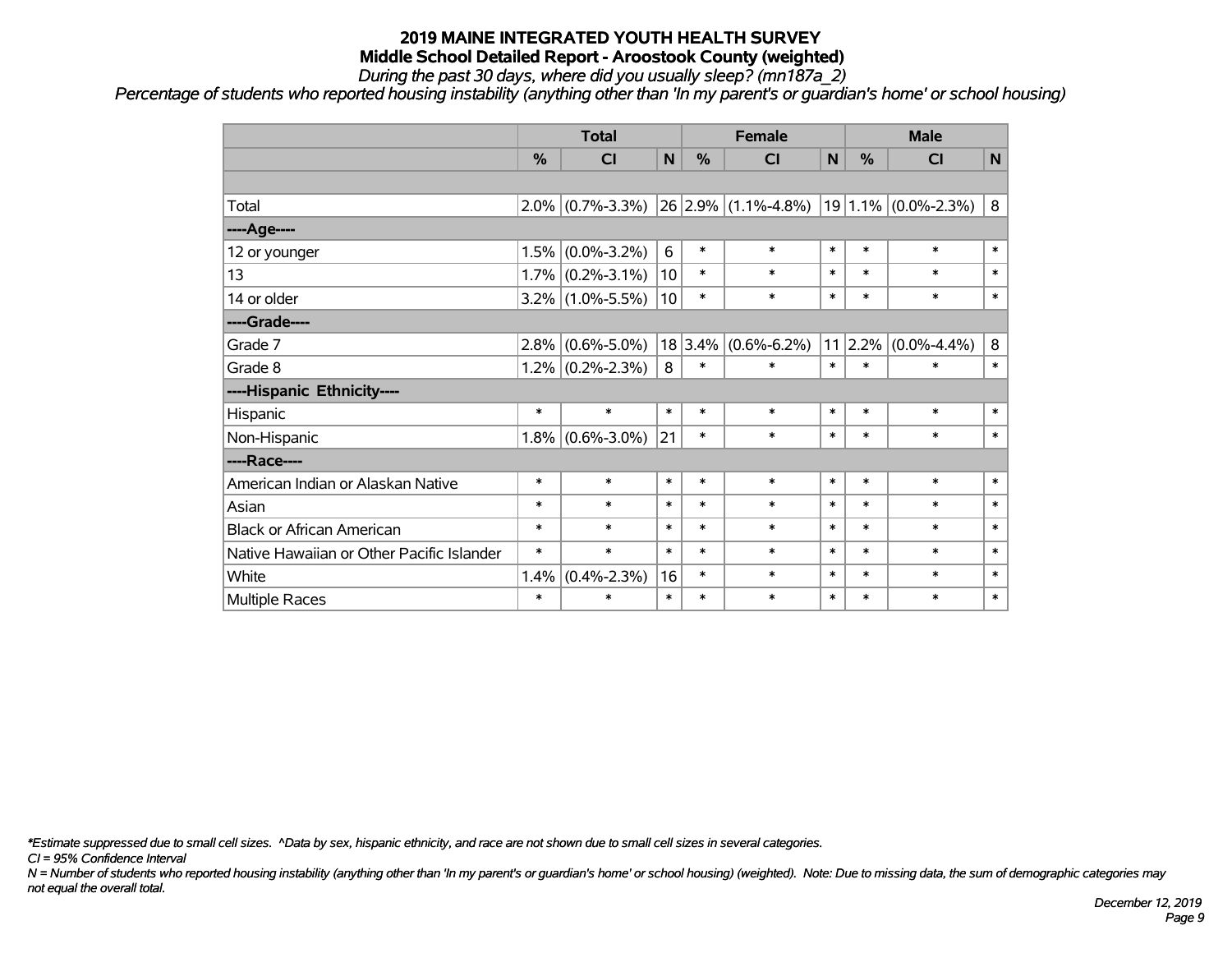*How often do you wear a seat belt when riding in a car? (mn10) Percentage of students who answered 'Never' or 'Rarely'*

|                                           |           | <b>Total</b>        |             | <b>Female</b> |                         |        | <b>Male</b> |                       |              |
|-------------------------------------------|-----------|---------------------|-------------|---------------|-------------------------|--------|-------------|-----------------------|--------------|
|                                           | %         | CI                  | $\mathbf N$ | %             | CI                      | N      | %           | CI                    | $\mathsf{N}$ |
|                                           |           |                     |             |               |                         |        |             |                       |              |
| Total                                     | 2.5%      | $(0.4\% - 4.6\%)$   |             |               | $33 1.6\% $ (0.0%-3.4%) |        |             | $10$ 2.8% (0.0%-5.9%) | 18           |
| ----Age----                               |           |                     |             |               |                         |        |             |                       |              |
| 12 or younger                             | $\ast$    | $\ast$              | $\ast$      | $\ast$        | $\ast$                  | $\ast$ | $\ast$      | $\ast$                | $\ast$       |
| 13                                        | 2.5%      | $(0.0\% - 5.0\%)$   | 15          | $\ast$        | $\ast$                  | $\ast$ | $\ast$      | $\ast$                | $\ast$       |
| 14 or older                               |           | $4.4\%$ (0.1%-8.7%) | 15          | $\ast$        | $\ast$                  | $\ast$ | $\ast$      | $\ast$                | $\ast$       |
| ----Grade----                             |           |                     |             |               |                         |        |             |                       |              |
| Grade 7                                   | 1.4%      | $(0.0\% - 3.9\%)$   | 9           | $\ast$        | $\ast$                  | $\ast$ | $\ast$      | $\ast$                | $\ast$       |
| Grade 8                                   |           | $3.7\%$ (0.0%-7.4%) | 24          | $\ast$        | $\ast$                  | $\ast$ | $\ast$      | $\ast$                | $\ast$       |
| ----Hispanic Ethnicity----                |           |                     |             |               |                         |        |             |                       |              |
| Hispanic                                  | $\ast$    | $\ast$              | $\ast$      | $\ast$        | $\ast$                  | $\ast$ | $\ast$      | $\ast$                | $\ast$       |
| Non-Hispanic                              | $ 2.2\% $ | $(0.0\% - 4.6\%)$   | 24          | $\ast$        | $\ast$                  | $\ast$ | $\ast$      | $\ast$                | $\ast$       |
| ----Race----                              |           |                     |             |               |                         |        |             |                       |              |
| American Indian or Alaskan Native         | $\ast$    | $\ast$              | $\ast$      | $\ast$        | $\ast$                  | $\ast$ | $\ast$      | $\ast$                | $\ast$       |
| Asian                                     | $\ast$    | $\ast$              | $\ast$      | $\ast$        | $\ast$                  | $\ast$ | $\ast$      | $\ast$                | $\ast$       |
| <b>Black or African American</b>          | $\ast$    | $\ast$              | $\ast$      | $\ast$        | $\ast$                  | $\ast$ | $\ast$      | $\ast$                | $\ast$       |
| Native Hawaiian or Other Pacific Islander | $\ast$    | $\ast$              | $\ast$      | $\ast$        | $\ast$                  | $\ast$ | $\ast$      | $\ast$                | $\ast$       |
| White                                     | 1.5%      | $(0.0\% - 3.8\%)$   | 17          | $\ast$        | $\ast$                  | $\ast$ | $\ast$      | $\ast$                | $\ast$       |
| <b>Multiple Races</b>                     | $\ast$    | $\ast$              | $\ast$      | $\ast$        | $\ast$                  | $\ast$ | $\ast$      | $\ast$                | $\ast$       |

*\*Estimate suppressed due to small cell sizes. ^Data by sex, hispanic ethnicity, and race are not shown due to small cell sizes in several categories.*

*CI = 95% Confidence Interval*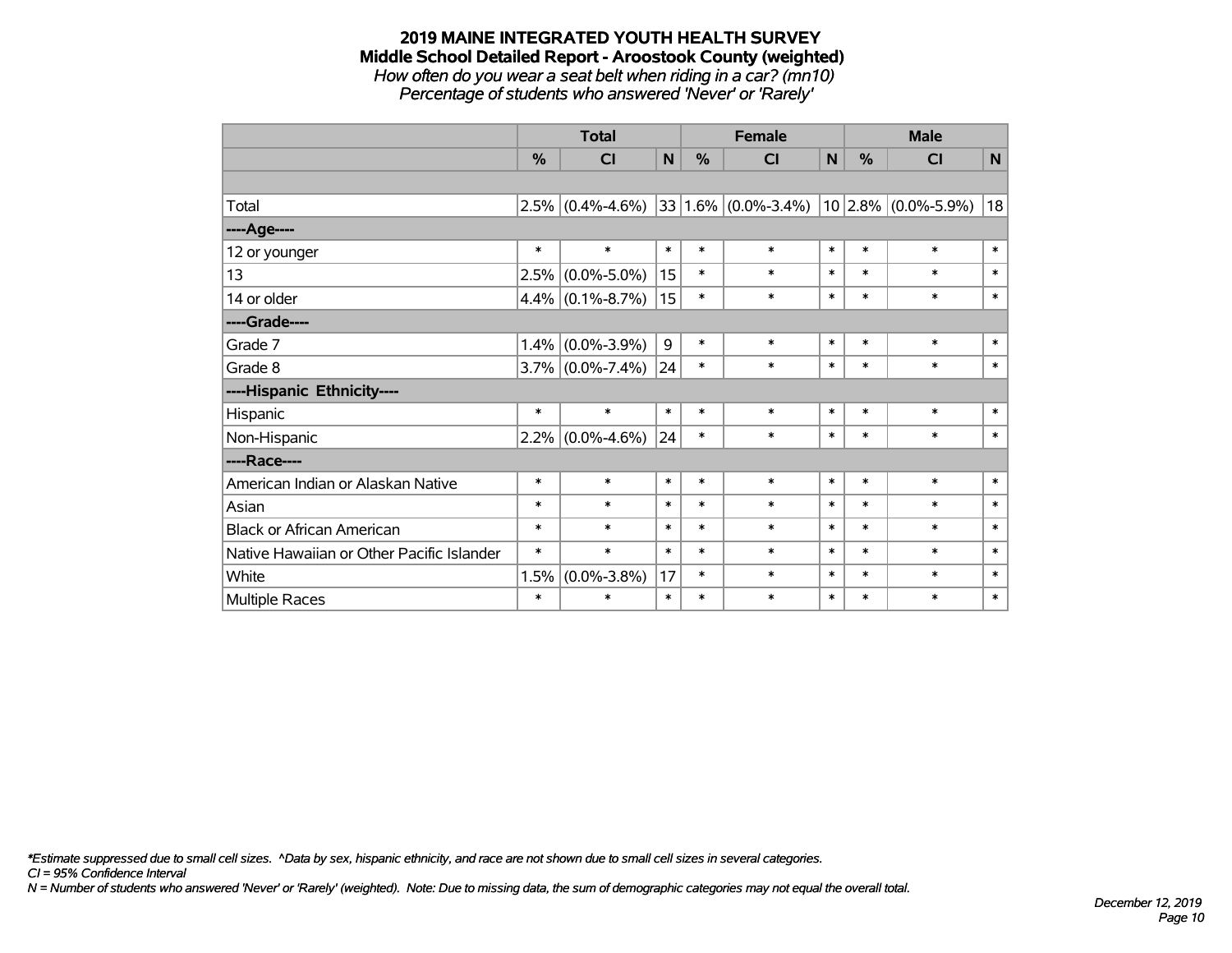#### **2019 MAINE INTEGRATED YOUTH HEALTH SURVEY Middle School Detailed Report - Aroostook County (weighted)** *How often do you wear a seat belt when riding in a car? (mn10\_2) Percentage of students who answered 'Always'*

|                                           | <b>Total</b> |                        |        |           | <b>Female</b>           |        | <b>Male</b> |                         |        |
|-------------------------------------------|--------------|------------------------|--------|-----------|-------------------------|--------|-------------|-------------------------|--------|
|                                           | $\%$         | CI                     | N      | $\%$      | <b>CI</b>               | N      | $\%$        | <b>CI</b>               | N      |
|                                           |              |                        |        |           |                         |        |             |                         |        |
| Total                                     |              | $65.4\%$ (52.7%-78.0%) |        |           | 847 72.0% (60.2%-83.8%) |        |             | 447 59.9% (44.1%-75.7%) | 392    |
| ----Age----                               |              |                        |        |           |                         |        |             |                         |        |
| 12 or younger                             | 70.5%        | $(53.7\% - 87.4\%)$    |        |           | 250 70.9% (50.1%-91.6%) | 130    | 70.2%       | $(53.9\% - 86.5\%)$     | 120    |
| 13                                        | 67.9%        | $(58.1\% - 77.7\%)$    |        |           | 400 73.7% (64.5%-82.9%) |        |             | 209 62.4% (45.0%-79.8%) | 184    |
| 14 or older                               |              | 57.3% (36.0%-78.5%)    |        |           | 196 70.3% (50.1%-90.6%) |        |             | 108 46.7% (24.6%-68.8%) | 88     |
| ----Grade----                             |              |                        |        |           |                         |        |             |                         |        |
| Grade 7                                   | 66.3%        | $(55.2\% - 77.4\%)$    |        |           | 426 73.1% (61.3%-85.0%) |        | 222 59.4%   | $(46.5\% - 72.3\%)$     | 197    |
| Grade 8                                   |              | $64.8\%$ (48.4%-81.2%) |        |           | 420 71.0% (55.4%-86.5%) |        |             | 225 60.4% (40.6%-80.3%) | 195    |
| ----Hispanic Ethnicity----                |              |                        |        |           |                         |        |             |                         |        |
| Hispanic                                  | 61.1%        | $(33.0\% - 89.3\%)$    | 24     | $\ast$    | $\ast$                  | $\ast$ | $\ast$      | $\ast$                  | $\ast$ |
| Non-Hispanic                              |              | 66.6% (51.2%-81.9%)    |        |           | 749 71.7% (56.2%-87.1%) |        |             | 399 62.5% (46.3%-78.7%) | 351    |
| ----Race----                              |              |                        |        |           |                         |        |             |                         |        |
| American Indian or Alaskan Native         | 46.0%        | $(10.2\% - 81.7\%)$    | 16     | $\ast$    | $\ast$                  | $\ast$ | $\ast$      | $\ast$                  | $\ast$ |
| Asian                                     | $\ast$       | $\ast$                 | $\ast$ | $\ast$    | $\ast$                  | $\ast$ | $\ast$      | $\ast$                  | $\ast$ |
| <b>Black or African American</b>          | $\ast$       | $\ast$                 | $\ast$ | $\ast$    | $\ast$                  | $\ast$ | $\ast$      | $\ast$                  | $\ast$ |
| Native Hawaiian or Other Pacific Islander | $\ast$       | $\ast$                 | $\ast$ | $\ast$    | $\ast$                  | $\ast$ | $\ast$      | $\ast$                  | $\ast$ |
| White                                     | 66.9%        | $(53.5\% - 80.3\%)$    |        | 775 74.5% | $(62.1\% - 86.9\%)$     | 427    | 60.3%       | $(45.2\% - 75.5\%)$     | 349    |
| Multiple Races                            | 56.0%        | $(31.2\% - 80.8\%)$    |        | 29 43.1%  | $(4.6\% - 81.5\%)$      | 8      |             | 52.6% (15.6%-89.6%)     | 13     |

*\*Estimate suppressed due to small cell sizes. ^Data by sex, hispanic ethnicity, and race are not shown due to small cell sizes in several categories.*

*CI = 95% Confidence Interval*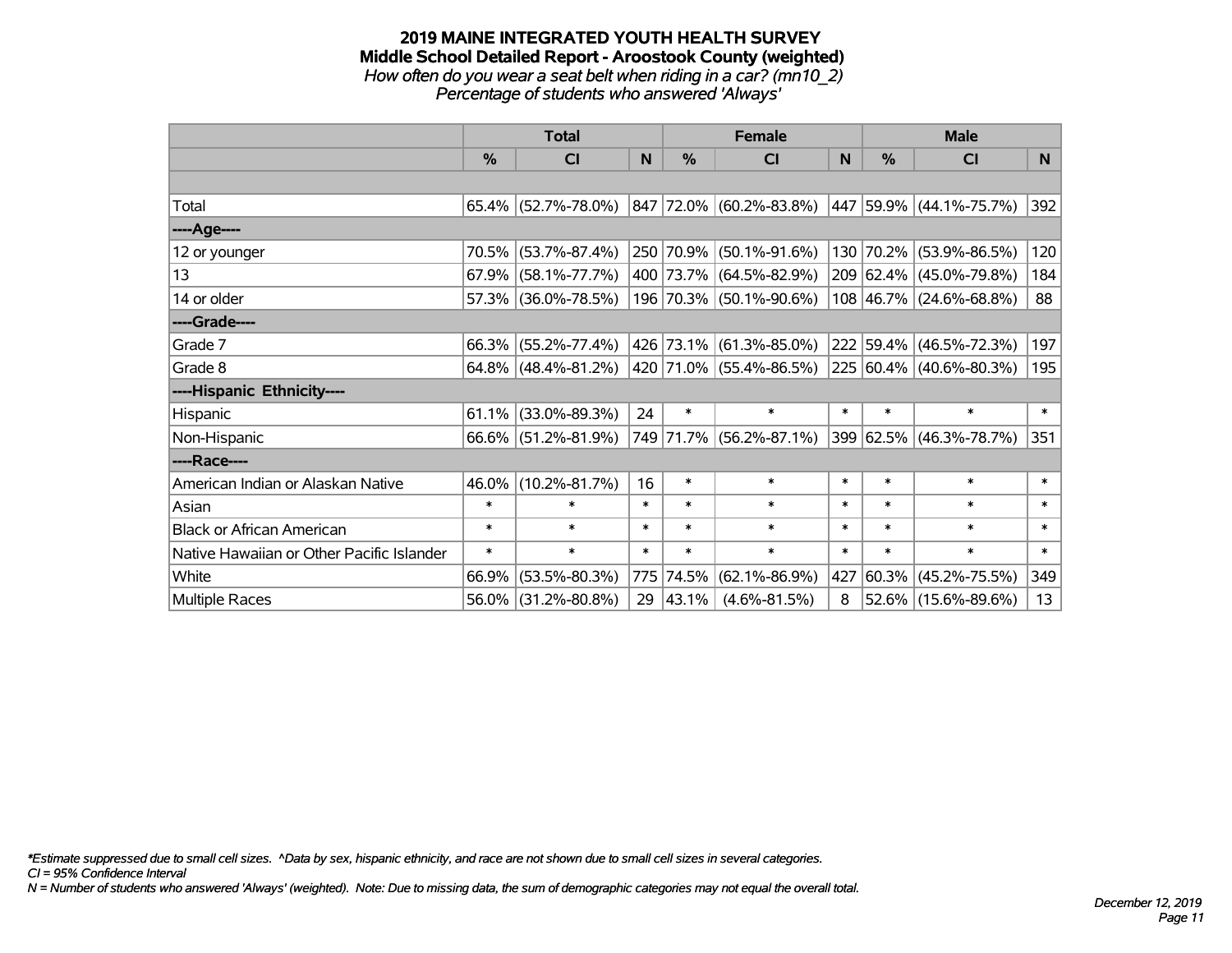*Have you ever ridden in a car or other vehicle driven by someone who had been drinking alcohol? (mn11) Percentage of students who answered 'Yes'*

|                                           | <b>Total</b>  |                     |        |               | <b>Female</b>           |        | <b>Male</b> |                     |        |  |
|-------------------------------------------|---------------|---------------------|--------|---------------|-------------------------|--------|-------------|---------------------|--------|--|
|                                           | $\frac{0}{0}$ | CI                  | N      | %             | <b>CI</b>               | N      | %           | <b>CI</b>           | N      |  |
|                                           |               |                     |        |               |                         |        |             |                     |        |  |
| Total                                     |               | 22.8% (15.3%-30.4%) |        |               | 297 25.0% (19.3%-30.6%) |        | 157 20.9%   | $(9.8\% - 32.0\%)$  | 140    |  |
| ----Age----                               |               |                     |        |               |                         |        |             |                     |        |  |
| 12 or younger                             | 13.7%         | $(6.3\% - 21.1\%)$  | 52     | 9.5%          | $(2.8\% - 16.2\%)$      | 18     | 18.0%       | $(7.6\% - 28.4\%)$  | 34     |  |
| 13                                        | 25.3%         | $(18.7\% - 32.0\%)$ |        |               | 162 28.3% (22.8%-33.8%) | 86     | 22.7%       | $(10.8\% - 34.6\%)$ | 77     |  |
| 14 or older                               | 29.4%         | $(9.7\% - 49.1\%)$  |        |               | 83 38.5% (21.4%-55.6%)  | 54     | 20.6%       | $(0.0\% - 43.6\%)$  | 29     |  |
| ----Grade----                             |               |                     |        |               |                         |        |             |                     |        |  |
| Grade 7                                   | 17.6%         | $(9.9\% - 25.4\%)$  |        | $114$   17.2% | $(9.4\% - 25.0\%)$      | 53     | 18.0%       | $(7.8\% - 28.1\%)$  | 61     |  |
| Grade 8                                   |               | 28.3% (17.4%-39.2%) |        |               | 179 32.6% (27.5%-37.6%) |        | 100 24.3%   | $(7.1\% - 41.6\%)$  | 79     |  |
| ----Hispanic Ethnicity----                |               |                     |        |               |                         |        |             |                     |        |  |
| Hispanic                                  | 31.8%         | $(12.4\% - 51.1\%)$ | 13     | $\ast$        | $\ast$                  | $\ast$ | $\ast$      | $\ast$              | $\ast$ |  |
| Non-Hispanic                              |               | 22.3% (14.4%-30.3%) |        |               | 256 24.3% (18.2%-30.4%) | 141    | 20.3%       | $(8.6\% - 32.1\%)$  | 115    |  |
| ----Race----                              |               |                     |        |               |                         |        |             |                     |        |  |
| American Indian or Alaskan Native         | 26.1%         | $(12.7\% - 39.5\%)$ | 9      | $\ast$        | $\ast$                  | $\ast$ | $\ast$      | $\ast$              | $\ast$ |  |
| Asian                                     | $\ast$        | $\ast$              | $\ast$ | $\ast$        | $\ast$                  | $\ast$ | $\ast$      | $\ast$              | $\ast$ |  |
| <b>Black or African American</b>          | $\ast$        | $\ast$              | $\ast$ | $\ast$        | $\ast$                  | $\ast$ | $\ast$      | $\ast$              | $\ast$ |  |
| Native Hawaiian or Other Pacific Islander | $\ast$        | $\ast$              | $\ast$ | $\ast$        | $\ast$                  | $\ast$ | $\ast$      | $\ast$              | $\ast$ |  |
| White                                     | 23.0%         | $(14.4\% - 31.6\%)$ | 271    | 25.3%         | $(18.7\% - 31.8\%)$     | 147    | 20.8%       | $(8.8\% - 32.8\%)$  | 124    |  |
| Multiple Races                            |               | 37.4% (17.1%-57.7%) | 11     | $\ast$        | $\ast$                  | $\ast$ | $\ast$      | $\ast$              | $\ast$ |  |

*\*Estimate suppressed due to small cell sizes. ^Data by sex, hispanic ethnicity, and race are not shown due to small cell sizes in several categories.*

*CI = 95% Confidence Interval*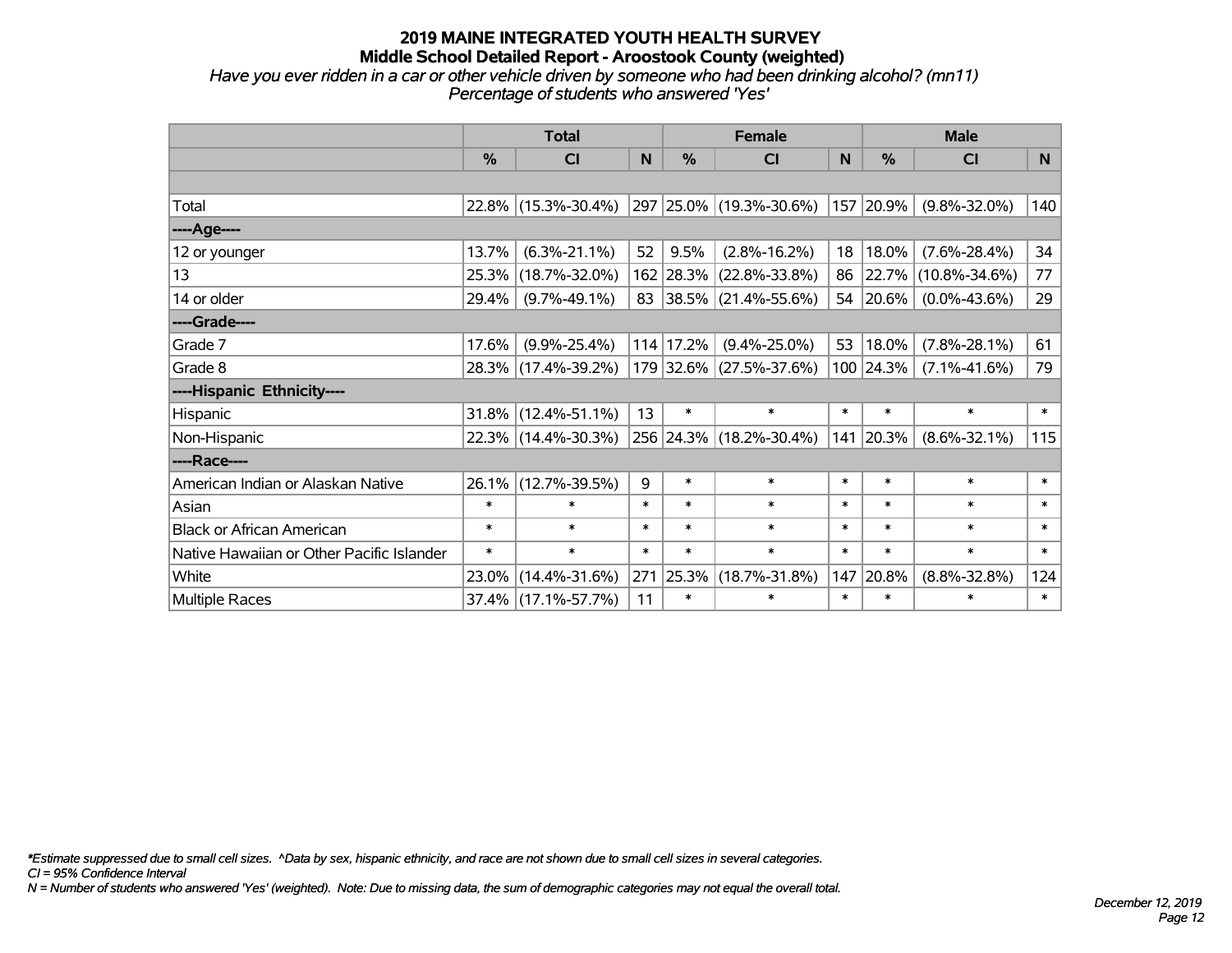*Have you ever ridden in a car or other vehicle driven by someone who had been taking illegal drugs such as marijuana, cocaine, heroin, or LSD?*

*(mn12a)*

*Percentage of students who answered 'Yes'*

|                                           | <b>Total</b>  |                       |        |               | <b>Female</b>       | <b>Male</b> |               |                           |                |
|-------------------------------------------|---------------|-----------------------|--------|---------------|---------------------|-------------|---------------|---------------------------|----------------|
|                                           | $\frac{9}{6}$ | <b>CI</b>             | N      | $\frac{9}{6}$ | <b>CI</b>           | N           | $\frac{9}{6}$ | <b>CI</b>                 | $\mathsf{N}$   |
|                                           |               |                       |        |               |                     |             |               |                           |                |
| Total                                     | 11.5%         | $(9.3\% - 13.8\%)$    |        | 151 13.3%     | $(8.0\% - 18.7\%)$  | 85          | 9.9%          | $(6.3\% - 13.4\%)$        | 66             |
| ----Age----                               |               |                       |        |               |                     |             |               |                           |                |
| 12 or younger                             | $9.0\%$       | $(2.6\% - 15.4\%)$    | 34     | 11.5%         | $(3.4\% - 19.7\%)$  | 22          | 6.6%          | $(0.3\% - 13.0\%)$        | 13             |
| 13                                        | 12.4%         | $(8.5\% - 16.3\%)$    | 79     | 13.9%         | $(9.3\% - 18.4\%)$  |             | 42 11.1%      | $(4.6\% - 17.5\%)$        | 37             |
| 14 or older                               | $13.0\%$      | $(9.5\% - 16.5\%)$    | 37     | 14.6%         | $(3.8\% - 25.4\%)$  |             |               | 21   11.4%   (0.0%-24.8%) | 16             |
| ----Grade----                             |               |                       |        |               |                     |             |               |                           |                |
| Grade 7                                   | 11.6%         | $(8.7\% - 14.4\%)$    | 75     | 10.7%         | $(5.6\% - 15.9\%)$  |             | 33 12.3%      | $(8.8\% - 15.9\%)$        | 42             |
| Grade 8                                   |               | $11.3\%$ (8.7%-13.8%) | 72     | 15.3%         | $(8.0\% - 22.5\%)$  | 48          | 7.4%          | $(1.8\% - 13.0\%)$        | 24             |
| ----Hispanic Ethnicity----                |               |                       |        |               |                     |             |               |                           |                |
| <b>Hispanic</b>                           | 21.8%         | $(6.2\% - 37.3\%)$    | 9      | $\ast$        | $\ast$              | $\ast$      | $\ast$        | $\ast$                    | $\ast$         |
| Non-Hispanic                              | 11.6%         | $(9.3\% - 13.8\%)$    |        | 134 12.2%     | $(7.0\% - 17.5\%)$  |             | 72 10.9%      | $(7.4\% - 14.3\%)$        | 62             |
| ----Race----                              |               |                       |        |               |                     |             |               |                           |                |
| American Indian or Alaskan Native         | 36.6%         | $(4.6\% - 68.6\%)$    | 13     | 50.7%         | $(26.6\% - 74.8\%)$ | 6           | 28.7%         | $(0.0\% - 69.5\%)$        | $\overline{7}$ |
| Asian                                     | $\ast$        | $\ast$                | $\ast$ | $\ast$        | $\ast$              | $\ast$      | $\ast$        | $\ast$                    | $\ast$         |
| <b>Black or African American</b>          | $\ast$        | $\ast$                | $\ast$ | $\ast$        | $\ast$              | $\ast$      | $\ast$        | $\ast$                    | $\ast$         |
| Native Hawaiian or Other Pacific Islander | $\ast$        | $\ast$                | $\ast$ | $\ast$        | $\ast$              | $\ast$      | $\ast$        | $\ast$                    | $\ast$         |
| White                                     | 10.9%         | $(8.0\% - 13.9\%)$    | 129    | 12.8%         | $(7.1\% - 18.4\%)$  | 74          | 9.2%          | $(6.1\% - 12.2\%)$        | 55             |
| <b>Multiple Races</b>                     | 27.7%         | $(6.8\% - 48.6\%)$    | 9      | $\ast$        | $\ast$              | $\ast$      | $\ast$        | *                         | $\ast$         |

*\*Estimate suppressed due to small cell sizes. ^Data by sex, hispanic ethnicity, and race are not shown due to small cell sizes in several categories.*

*CI = 95% Confidence Interval*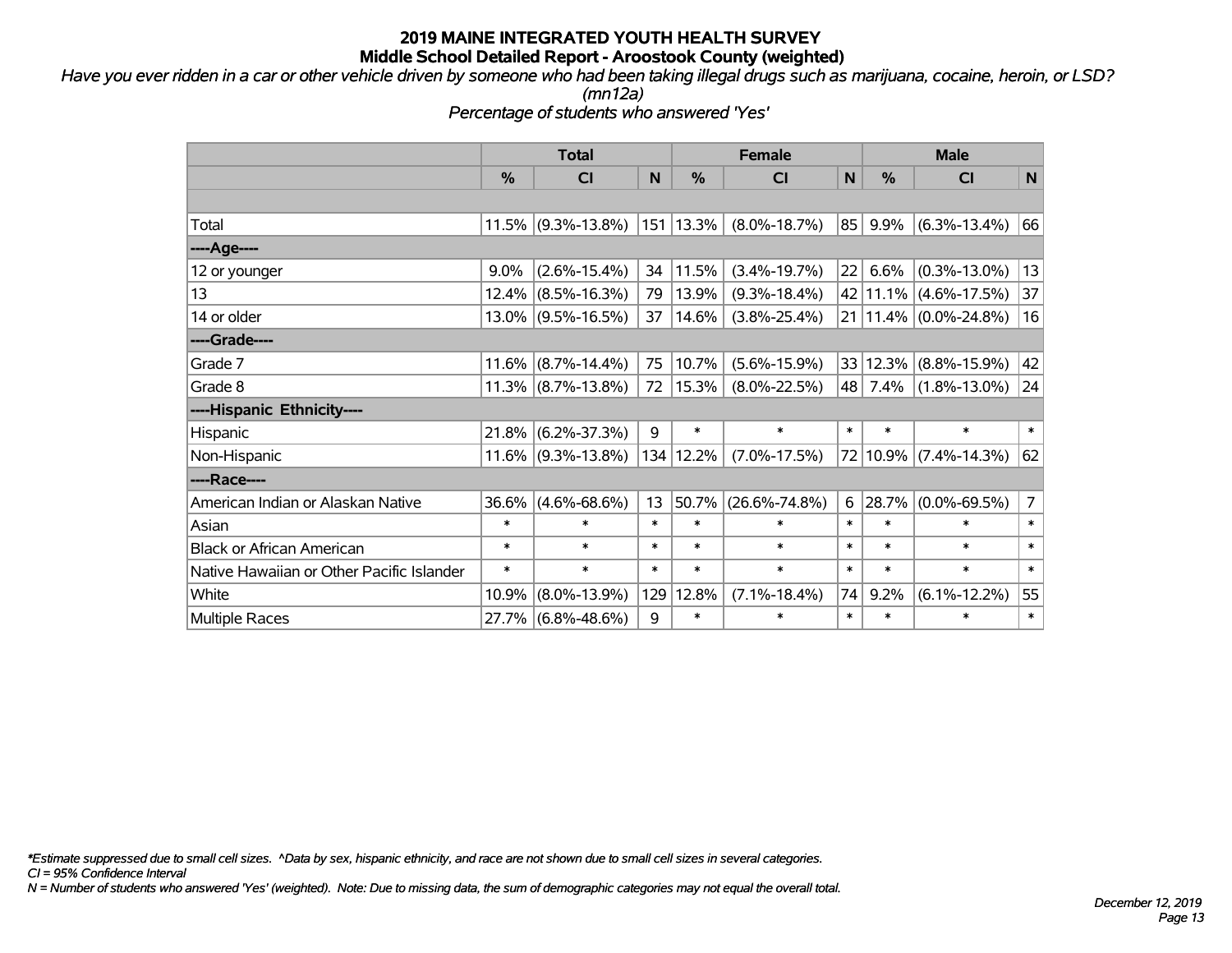*Has violence in your home, or the threat of violence, ever made you want to leave your home, even just for a short while? (mn18) Percentage of students who answered 'Yes'*

|                                           | <b>Total</b>  |                     |        |               | <b>Female</b>          |        | <b>Male</b> |                        |        |  |
|-------------------------------------------|---------------|---------------------|--------|---------------|------------------------|--------|-------------|------------------------|--------|--|
|                                           | $\frac{0}{0}$ | CI                  | N      | $\frac{0}{0}$ | <b>CI</b>              | N      | %           | <b>CI</b>              | N      |  |
|                                           |               |                     |        |               |                        |        |             |                        |        |  |
| Total                                     |               | 18.2% (13.2%-23.2%) |        | 235 19.5%     | $(9.8\% - 29.2\%)$     | 120    | 16.5%       | $(9.8\% - 23.1\%)$     | 108    |  |
| ----Age----                               |               |                     |        |               |                        |        |             |                        |        |  |
| 12 or younger                             | 10.0%         | $(4.1\% - 15.8\%)$  | 37     | 14.6%         | $(0.0\% - 30.4\%)$     | 28     | 5.0%        | $(0.0\% - 12.5\%)$     | 9      |  |
| 13                                        | 20.2%         | $(12.8\% - 27.5\%)$ |        | 118 20.4%     | $(9.3\% - 31.5\%)$     | 57     | 18.2%       | $(11.5\% - 24.9\%)$    | 53     |  |
| 14 or older                               |               | 24.6% (17.5%-31.7%) |        |               | 80 24.1% (12.6%-35.7%) | 35     |             | 25.0% (12.3%-37.7%)    | 45     |  |
| ----Grade----                             |               |                     |        |               |                        |        |             |                        |        |  |
| Grade 7                                   | 15.9%         | $(10.0\% - 21.8\%)$ |        | 104   18.3%   | $(8.0\% - 28.6\%)$     | 56     | 11.9%       | $(1.8\% - 22.0\%)$     | 41     |  |
| Grade 8                                   |               | 20.8% (15.8%-25.7%) |        | 132 20.6%     | $(8.6\% - 32.7\%)$     |        |             | 64 21.4% (14.0%-28.9%) | 67     |  |
| ----Hispanic Ethnicity----                |               |                     |        |               |                        |        |             |                        |        |  |
| Hispanic                                  | 43.0%         | $(20.4\% - 65.6\%)$ | 17     | 29.6%         | $(3.2\% - 55.9\%)$     | 6      | 58.1%       | $(28.9\% - 87.2\%)$    | 11     |  |
| Non-Hispanic                              |               | 16.7% (12.9%-20.5%) |        | 188   19.1%   | $(9.1\% - 29.0\%)$     | 106    | 14.6%       | $(9.7\% - 19.6\%)$     | 82     |  |
| ----Race----                              |               |                     |        |               |                        |        |             |                        |        |  |
| American Indian or Alaskan Native         | 30.9%         | $(7.3\% - 54.5\%)$  | 12     | $\ast$        | $\ast$                 | $\ast$ | $\ast$      | $\ast$                 | $\ast$ |  |
| Asian                                     | $\ast$        | $\ast$              | $\ast$ | $\ast$        | $\ast$                 | $\ast$ | $\ast$      | $\ast$                 | $\ast$ |  |
| <b>Black or African American</b>          | $\ast$        | $\ast$              | $\ast$ | $\ast$        | $\ast$                 | $\ast$ | $\ast$      | $\ast$                 | $\ast$ |  |
| Native Hawaiian or Other Pacific Islander | $\ast$        | $\ast$              | $\ast$ | $\ast$        | $\ast$                 | $\ast$ | $\ast$      | $\ast$                 | $\ast$ |  |
| White                                     | 16.8%         | $(12.2\% - 21.5\%)$ | 195    | 17.9%         | $(8.0\% - 27.7\%)$     | 103    | 16.1%       | $(10.3\% - 21.8\%)$    | 93     |  |
| <b>Multiple Races</b>                     |               | 39.6% (11.5%-67.7%) | 21     | $\ast$        | $\ast$                 | $\ast$ | $\ast$      | $\ast$                 | $\ast$ |  |

*\*Estimate suppressed due to small cell sizes. ^Data by sex, hispanic ethnicity, and race are not shown due to small cell sizes in several categories.*

*CI = 95% Confidence Interval*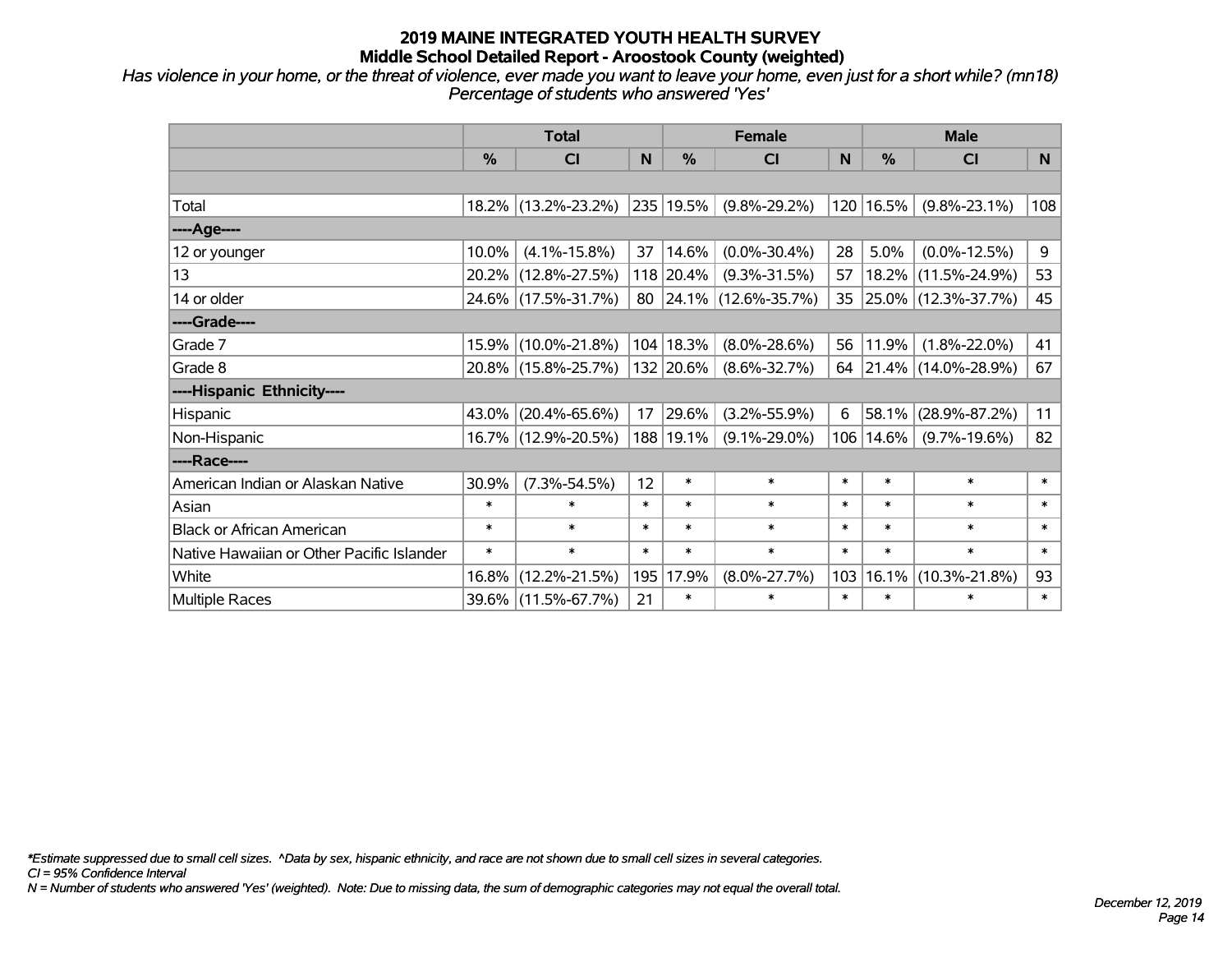#### **2019 MAINE INTEGRATED YOUTH HEALTH SURVEY Middle School Detailed Report - Aroostook County (weighted)** *Do you agree or disagree with the following statement? I feel safe at my school. (mn21) Percentage of students who answered 'Strongly agree' or 'Agree'*

|                                           | <b>Total</b>  |                                                                                               |        |             | <b>Female</b>               |        | <b>Male</b>   |                         |        |  |
|-------------------------------------------|---------------|-----------------------------------------------------------------------------------------------|--------|-------------|-----------------------------|--------|---------------|-------------------------|--------|--|
|                                           | $\frac{0}{0}$ | CI                                                                                            | N      | %           | <b>CI</b>                   | N      | $\frac{0}{0}$ | <b>CI</b>               | N.     |  |
|                                           |               |                                                                                               |        |             |                             |        |               |                         |        |  |
| Total                                     |               | $\vert 87.3\% \vert (84.1\% - 90.6\%) \vert 1,146 \vert 86.5\% \vert (83.1\% - 89.9\%) \vert$ |        |             |                             |        |               | 548 88.8% (85.1%-92.4%) | 592    |  |
| ----Age----                               |               |                                                                                               |        |             |                             |        |               |                         |        |  |
| 12 or younger                             | 89.6%         | $(86.0\% - 93.1\%)$                                                                           | 333    | $ 89.8\% $  | $(82.3\% - 97.3\%)$         |        |               | 168 89.3% (82.2%-96.3%) | 164    |  |
| 13                                        |               | 88.2% (84.3%-92.0%)                                                                           | 543    |             | 86.8% (80.8%-92.8%)         |        |               | 258 90.2% (86.3%-94.1%) | 283    |  |
| 14 or older                               |               | $83.6\%$ (77.4%-89.8%)                                                                        | 265    |             | $ 81.6\% $ (72.7%-90.5%)    |        |               | 122 85.4% (77.0%-93.8%) | 143    |  |
| ----Grade----                             |               |                                                                                               |        |             |                             |        |               |                         |        |  |
| Grade 7                                   | 90.0%         | $(86.3\% - 93.8\%)$                                                                           | 586    | 89.8%       | $(84.6\% - 95.1\%)$         |        | 277 91.0%     | $(86.3\% - 95.6\%)$     | 309    |  |
| Grade 8                                   |               | 84.4% (79.3%-89.5%)                                                                           | 547    |             | 82.9% (76.4%-89.4%)         |        |               | 264 86.4% (81.3%-91.4%) | 281    |  |
| ----Hispanic Ethnicity----                |               |                                                                                               |        |             |                             |        |               |                         |        |  |
| Hispanic                                  | 84.8%         | $(73.2\% - 96.4\%)$                                                                           | 35     | $\ast$      | $\ast$                      | $\ast$ | $\ast$        | $\ast$                  | $\ast$ |  |
| Non-Hispanic                              |               | 87.3% (83.8%-90.7%)                                                                           |        |             | $1,004$ 86.7% (82.8%-90.6%) |        |               | 499 88.1% (83.9%-92.3%) | 503    |  |
| ----Race----                              |               |                                                                                               |        |             |                             |        |               |                         |        |  |
| American Indian or Alaskan Native         | $\ast$        | $\ast$                                                                                        | $\ast$ | $\ast$      | $\ast$                      | $\ast$ | $\ast$        | $\ast$                  | $\ast$ |  |
| Asian                                     | $\ast$        | $\ast$                                                                                        | $\ast$ | $\ast$      | $\ast$                      | $\ast$ | $\ast$        | $\ast$                  | $\ast$ |  |
| <b>Black or African American</b>          | $\ast$        | $\ast$                                                                                        | $\ast$ | $\ast$      | $\ast$                      | $\ast$ | $\ast$        | $\ast$                  | $\ast$ |  |
| Native Hawaiian or Other Pacific Islander | $\ast$        | $\ast$                                                                                        | $\ast$ | $\ast$      | $\ast$                      | $\ast$ | $\ast$        | $\ast$                  | $\ast$ |  |
| White                                     | 87.8%         | $(84.7\% - 90.9\%)$                                                                           |        | 1,038 87.0% | $(83.4\% - 90.6\%)$         |        | 506 88.9%     | $(85.3\% - 92.5\%)$     | 530    |  |
| Multiple Races                            |               | 71.8% (55.6%-88.0%)                                                                           | 28     | $\ast$      | $\ast$                      | $\ast$ | $\ast$        | $\ast$                  | $\ast$ |  |

*\*Estimate suppressed due to small cell sizes. ^Data by sex, hispanic ethnicity, and race are not shown due to small cell sizes in several categories.*

*CI = 95% Confidence Interval*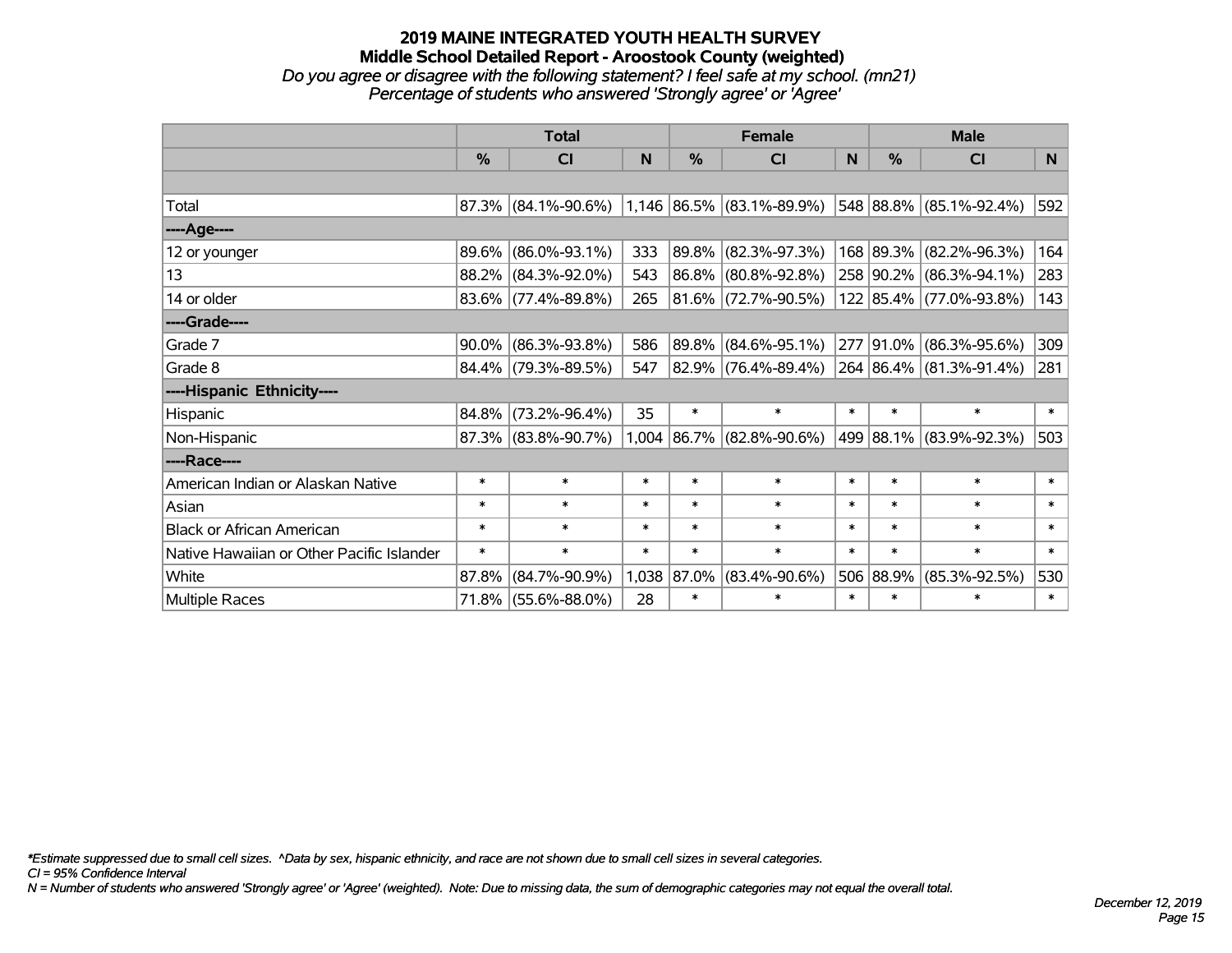#### **2019 MAINE INTEGRATED YOUTH HEALTH SURVEY Middle School Detailed Report - Aroostook County (weighted)** *Have you ever been bullied on school property? (mn22) Percentage of students who answered 'Yes'*

|                                           | <b>Total</b>  |                        |        |               | <b>Female</b>                                                     |        | <b>Male</b> |                              |        |  |
|-------------------------------------------|---------------|------------------------|--------|---------------|-------------------------------------------------------------------|--------|-------------|------------------------------|--------|--|
|                                           | $\frac{0}{0}$ | CI                     | N      | $\frac{0}{0}$ | <b>CI</b>                                                         | N      | %           | <b>CI</b>                    | N.     |  |
|                                           |               |                        |        |               |                                                                   |        |             |                              |        |  |
| Total                                     |               | 56.7% (52.4%-61.1%)    |        |               | $ 743 63.8\%  (57.5\% - 70.0\%)  402  49.9\%   (45.5\% - 54.2\%)$ |        |             |                              | 334    |  |
| ----Age----                               |               |                        |        |               |                                                                   |        |             |                              |        |  |
| 12 or younger                             |               | 59.5% (49.9%-69.2%)    |        |               | 222 62.0% (51.7%-72.3%)                                           |        |             | 116 57.4% (44.2%-70.6%)      | 106    |  |
| 13                                        |               | 52.7% (45.9%-59.6%)    |        |               | 325 60.5% (52.7%-68.3%)                                           |        |             | 180 44.5% (36.1%-53.0%)      | 140    |  |
| 14 or older                               |               | $61.0\%$ (51.8%-70.2%) |        |               | 191 72.7% (63.1%-82.3%)                                           |        |             | 106 50.9% (37.8%-63.9%)      | 85     |  |
| ----Grade----                             |               |                        |        |               |                                                                   |        |             |                              |        |  |
| Grade 7                                   | 55.6%         | $(48.4\% - 62.8\%)$    |        |               | 363 59.0% (50.9%-67.1%)                                           |        |             | 182 52.2% (44.1%-60.3%)      | 178    |  |
| Grade 8                                   |               | $57.4\%$ (51.2%-63.7%) |        |               | 370 68.3% (60.2%-76.4%)                                           |        |             | $ 215 47.1\% $ (41.0%-53.1%) | 153    |  |
| ----Hispanic Ethnicity----                |               |                        |        |               |                                                                   |        |             |                              |        |  |
| Hispanic                                  | $67.0\%$      | $(48.2\% - 85.8\%)$    | 27     | $\ast$        | $\ast$                                                            | $\ast$ | $\ast$      | $\ast$                       | $\ast$ |  |
| Non-Hispanic                              |               | $56.2\%$ (51.6%-60.8%) |        |               | 646 63.5% (57.0%-70.0%)                                           |        |             | 365 48.9% (44.9%-52.9%)      | 279    |  |
| ----Race----                              |               |                        |        |               |                                                                   |        |             |                              |        |  |
| American Indian or Alaskan Native         | 66.2%         | $(50.6\% - 81.7\%)$    | 23     | $\ast$        | $\ast$                                                            | $\ast$ | $\ast$      | $\ast$                       | $\ast$ |  |
| Asian                                     | $\ast$        | $\ast$                 | $\ast$ | $\ast$        | $\ast$                                                            | $\ast$ | $\ast$      | $\ast$                       | $\ast$ |  |
| <b>Black or African American</b>          | $\ast$        | $\ast$                 | $\ast$ | $\ast$        | $\ast$                                                            | $\ast$ | $\ast$      | $\ast$                       | $\ast$ |  |
| Native Hawaiian or Other Pacific Islander | $\ast$        | $\ast$                 | $\ast$ | $\ast$        | $\ast$                                                            | $\ast$ | $\ast$      | $\ast$                       | $\ast$ |  |
| White                                     | 55.7%         | $(51.2\% - 60.3\%)$    |        | 656 63.0%     | $(56.7\% - 69.4\%)$                                               | 364    | 48.7%       | $(43.7\% - 53.7\%)$          | 289    |  |
| Multiple Races                            |               | 71.2% (57.9%-84.4%)    | 29     | $\ast$        | $\ast$                                                            | $\ast$ | $\ast$      | $\ast$                       | $\ast$ |  |

*\*Estimate suppressed due to small cell sizes. ^Data by sex, hispanic ethnicity, and race are not shown due to small cell sizes in several categories.*

*CI = 95% Confidence Interval*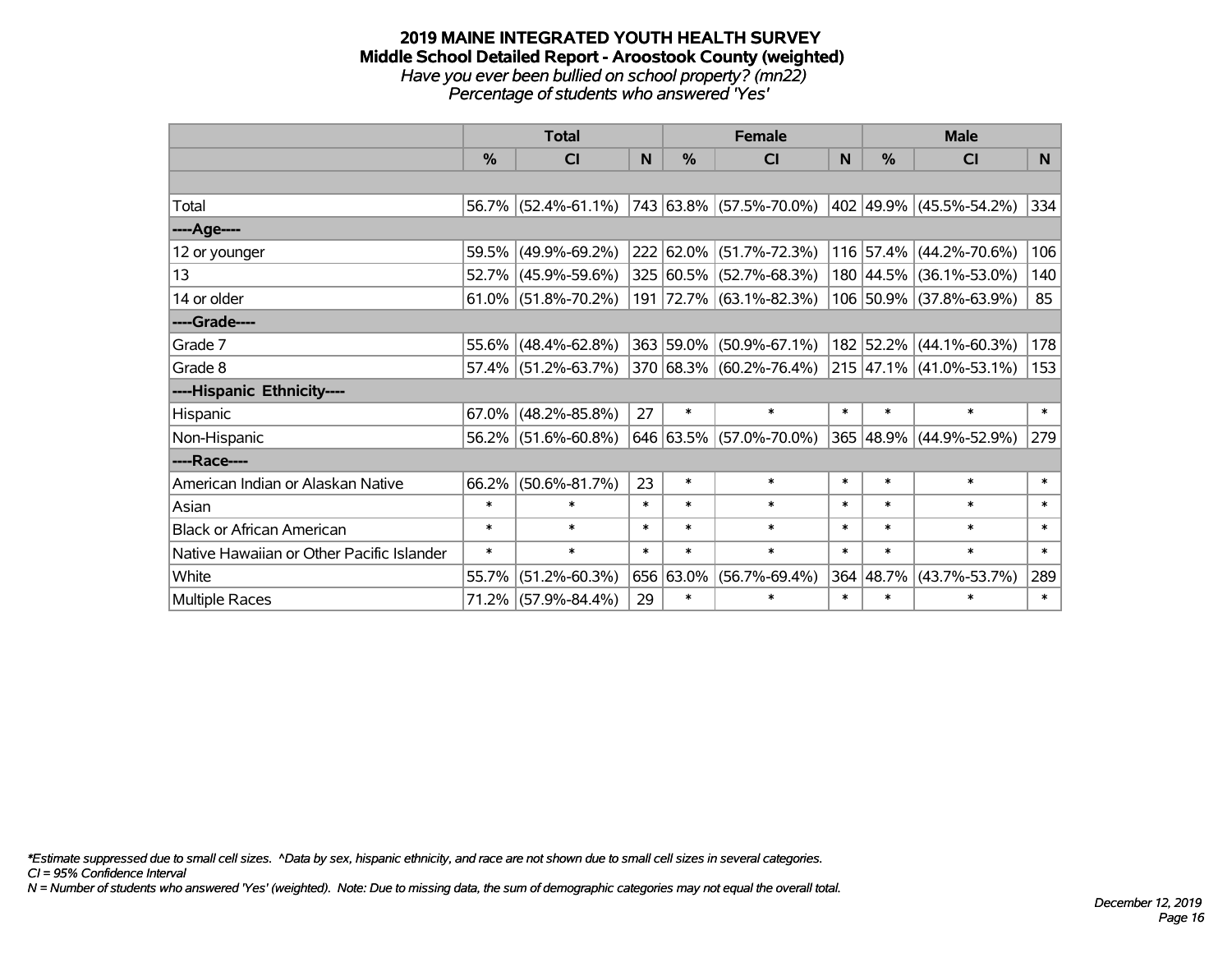*Have you ever felt so sad or hopeless almost every day for two weeks or more in a row that you stopped doing some usual activities? (mn153) Percentage of students who answered 'Yes'*

|                                           | <b>Total</b> |                     |        |               | <b>Female</b>           |        | <b>Male</b> |                          |              |  |
|-------------------------------------------|--------------|---------------------|--------|---------------|-------------------------|--------|-------------|--------------------------|--------------|--|
|                                           | %            | <b>CI</b>           | N      | $\frac{0}{0}$ | <b>CI</b>               | N      | %           | <b>CI</b>                | $\mathsf{N}$ |  |
|                                           |              |                     |        |               |                         |        |             |                          |              |  |
| Total                                     |              | 21.2% (11.8%-30.7%) |        |               | 278 26.9% (13.0%-40.9%) |        | 168 14.7%   | $(7.2\% - 22.3\%)$       | 98           |  |
| ----Age----                               |              |                     |        |               |                         |        |             |                          |              |  |
| 12 or younger                             | 4.9%         | $(0.0\% - 12.9\%)$  | 18     | $\ast$        | $\ast$                  | $\ast$ | $\ast$      | $\ast$                   | $\ast$       |  |
| 13                                        | 23.2%        | $(10.1\% - 36.3\%)$ |        | 137 23.2%     | $(8.6\% - 37.8\%)$      | 65     | 20.1%       | $(7.8\% - 32.5\%)$       | 59           |  |
| 14 or older                               |              | 35.9% (28.0%-43.9%) |        |               | 123 55.2% (41.8%-68.6%) | 85     |             | $ 20.3\% $ (10.8%-29.8%) | 39           |  |
| ----Grade----                             |              |                     |        |               |                         |        |             |                          |              |  |
| Grade 7                                   | 15.3%        | $(3.1\% - 27.5\%)$  |        | 100   18.8%   | $(0.2\% - 37.5\%)$      | 58     | 10.2%       | $(0.0\% - 23.1\%)$       | 34           |  |
| Grade 8                                   |              | 27.3% (21.3%-33.3%) |        |               | 178 34.9% (23.3%-46.4%) |        |             | 110 19.5% (15.1%-23.9%)  | 64           |  |
| ----Hispanic Ethnicity----                |              |                     |        |               |                         |        |             |                          |              |  |
| Hispanic                                  | 29.4%        | $(0.0\% - 63.7\%)$  | 11     | $\ast$        | $\ast$                  | $\ast$ | $\ast$      | $\ast$                   | $\ast$       |  |
| Non-Hispanic                              | 20.8%        | $(11.4\% - 30.2\%)$ |        |               | 239 25.6% (11.8%-39.5%) | 144    | 15.7%       | $(8.1\% - 23.4\%)$       | 91           |  |
| ----Race----                              |              |                     |        |               |                         |        |             |                          |              |  |
| American Indian or Alaskan Native         | $\ast$       | $\ast$              | $\ast$ | $\ast$        | $\ast$                  | $\ast$ | $\ast$      | $\ast$                   | $\ast$       |  |
| Asian                                     | $\ast$       | $\ast$              | $\ast$ | $\ast$        | $\ast$                  | $\ast$ | $\ast$      | $\ast$                   | $\ast$       |  |
| <b>Black or African American</b>          | $\ast$       | $\ast$              | $\ast$ | $\ast$        | $\ast$                  | $\ast$ | $\ast$      | $\ast$                   | $\ast$       |  |
| Native Hawaiian or Other Pacific Islander | $\ast$       | $\ast$              | $\ast$ | $\ast$        | $\ast$                  | $\ast$ | $\ast$      | $\ast$                   | $\ast$       |  |
| White                                     | 20.0%        | $(11.0\% - 28.9\%)$ | 235    | 24.1%         | $(11.1\% - 37.0\%)$     | 138    | 15.6%       | $(7.9\% - 23.2\%)$       | 93           |  |
| <b>Multiple Races</b>                     |              | 49.7% (14.3%-85.2%) | 27     | $\ast$        | $\ast$                  | $\ast$ | $\ast$      | $\ast$                   | $\ast$       |  |

*\*Estimate suppressed due to small cell sizes. ^Data by sex, hispanic ethnicity, and race are not shown due to small cell sizes in several categories.*

*CI = 95% Confidence Interval*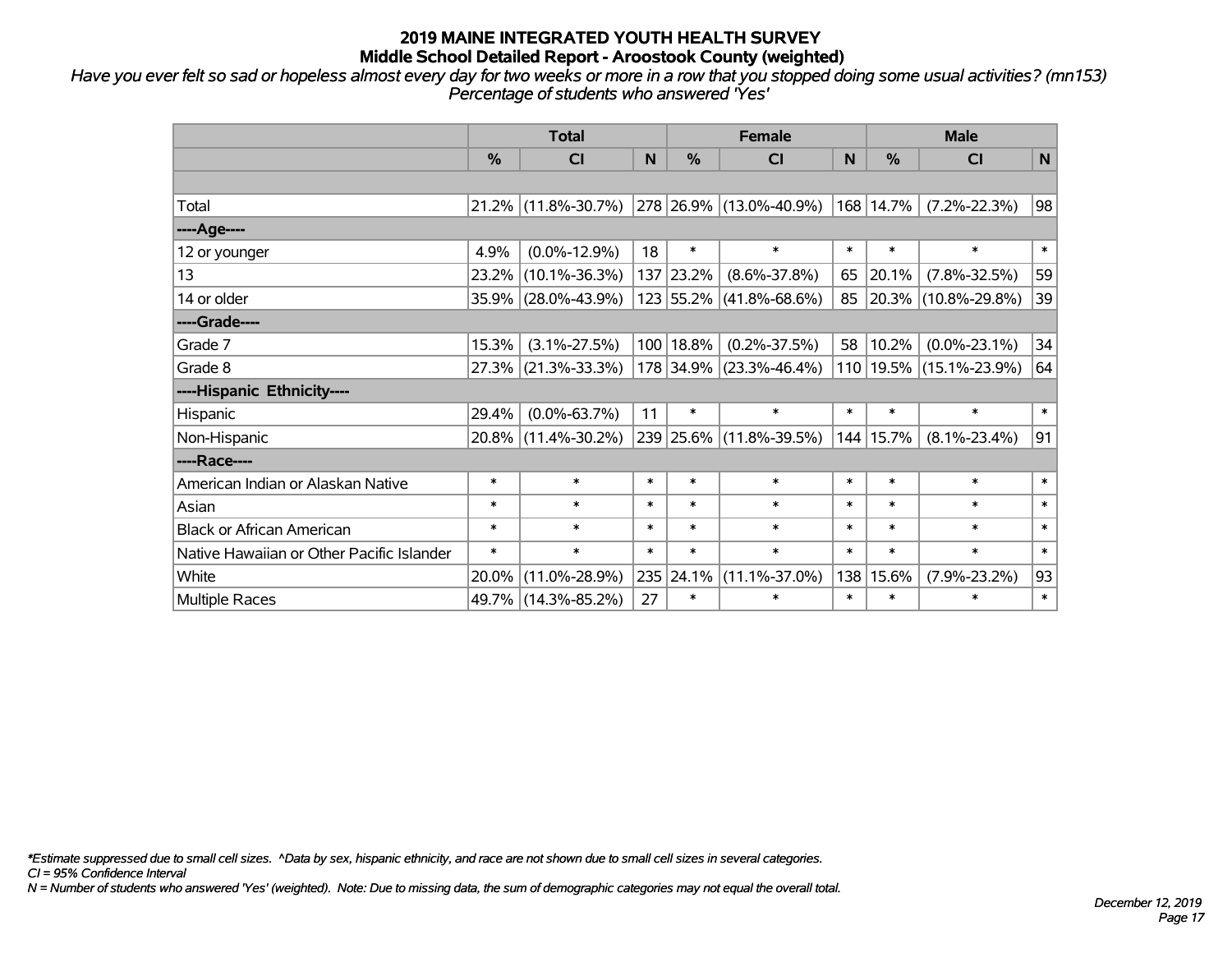*When you have felt sad or hopeless, from whom did you get help? (Select only one response.) (mn154b) Among students who have ever felt sad or hopeless, the percentage of students who answered that they got help from an adult*

|                                           | <b>Total</b> |                        |        |           | <b>Female</b>               |        | <b>Male</b> |                           |                |  |
|-------------------------------------------|--------------|------------------------|--------|-----------|-----------------------------|--------|-------------|---------------------------|----------------|--|
|                                           | $\%$         | <b>CI</b>              | N      | $\%$      | CI                          | N      | %           | <b>CI</b>                 | N <sub>1</sub> |  |
|                                           |              |                        |        |           |                             |        |             |                           |                |  |
| Total                                     |              | $32.6\%$ (24.8%-40.4%) |        |           | 251 34.5% (24.6%-44.4%)     |        |             | $141$ 31.1% (20.6%-41.6%) | 110            |  |
| ----Age----                               |              |                        |        |           |                             |        |             |                           |                |  |
| 12 or younger                             | 50.7%        | $(35.0\% - 66.4\%)$    |        |           | 105 39.7% (19.8%-59.5%)     | 46     | 65.0%       | $(55.5\% - 74.5\%)$       | 58             |  |
| 13                                        |              | 24.2% (17.9%-30.4%)    | 83     |           | 27.3% (15.7%-38.9%)         | 49     | 21.8%       | $(13.3\% - 30.3\%)$       | 35             |  |
| 14 or older                               |              | 28.9% (19.4%-38.3%)    |        |           | 63 $ 40.8\% $ (26.0%-55.6%) | 46     | 16.3%       | $(2.7\% - 29.8\%)$        | 17             |  |
| ----Grade----                             |              |                        |        |           |                             |        |             |                           |                |  |
| Grade 7                                   | 39.2%        | $(28.9\% - 49.6\%)$    |        | 156 34.3% | $(25.7\% - 43.0\%)$         | 72     | 46.7%       | $(32.8\% - 60.5\%)$       | 84             |  |
| Grade 8                                   |              | 25.5% (17.1%-33.9%)    |        |           | 95 34.8% (21.9%-47.6%)      | 69     | $15.1\%$    | $(6.0\% - 24.2\%)$        | 26             |  |
| ----Hispanic Ethnicity----                |              |                        |        |           |                             |        |             |                           |                |  |
| Hispanic                                  | $\ast$       | $\ast$                 | $\ast$ | $\ast$    | $\ast$                      | $\ast$ | $\ast$      | $\ast$                    | $\ast$         |  |
| Non-Hispanic                              | 32.2%        | $(22.5\% - 42.0\%)$    |        | 211 36.7% | $(23.5\% - 49.9\%)$         | 131    |             | 26.8% (18.5%-35.2%)       | 79             |  |
| ----Race----                              |              |                        |        |           |                             |        |             |                           |                |  |
| American Indian or Alaskan Native         | $\ast$       | $\ast$                 | $\ast$ | $\ast$    | $\ast$                      | $\ast$ | $\ast$      | $\ast$                    | $\ast$         |  |
| Asian                                     | $\ast$       | $\ast$                 | $\ast$ | $\ast$    | $\ast$                      | $\ast$ | $\ast$      | $\ast$                    | $\ast$         |  |
| <b>Black or African American</b>          | $\ast$       | $\ast$                 | $\ast$ | $\ast$    | $\ast$                      | $\ast$ | $\ast$      | $\ast$                    | $\ast$         |  |
| Native Hawaiian or Other Pacific Islander | $\ast$       | $\ast$                 | $\ast$ | $\ast$    | $\ast$                      | $\ast$ | $\ast$      | $\ast$                    | $\ast$         |  |
| White                                     | 33.6%        | $(25.2\% - 41.9\%)$    | 231    | 35.9%     | $(24.9\% - 46.9\%)$         | 131    | 31.0%       | $(19.6\% - 42.4\%)$       | 100            |  |
| <b>Multiple Races</b>                     | $\ast$       | $\ast$                 | $\ast$ | $\ast$    | $\ast$                      | $\ast$ | $\ast$      | $\ast$                    | $\ast$         |  |

*\*Estimate suppressed due to small cell sizes. ^Data by sex, hispanic ethnicity, and race are not shown due to small cell sizes in several categories.*

*CI = 95% Confidence Interval*

*N = Among students who have ever felt sad or hopeless, the number of students who answered that they got help from an adult (weighted). Note: Due to missing data, the sum of demographic categories may not equal the overall total.*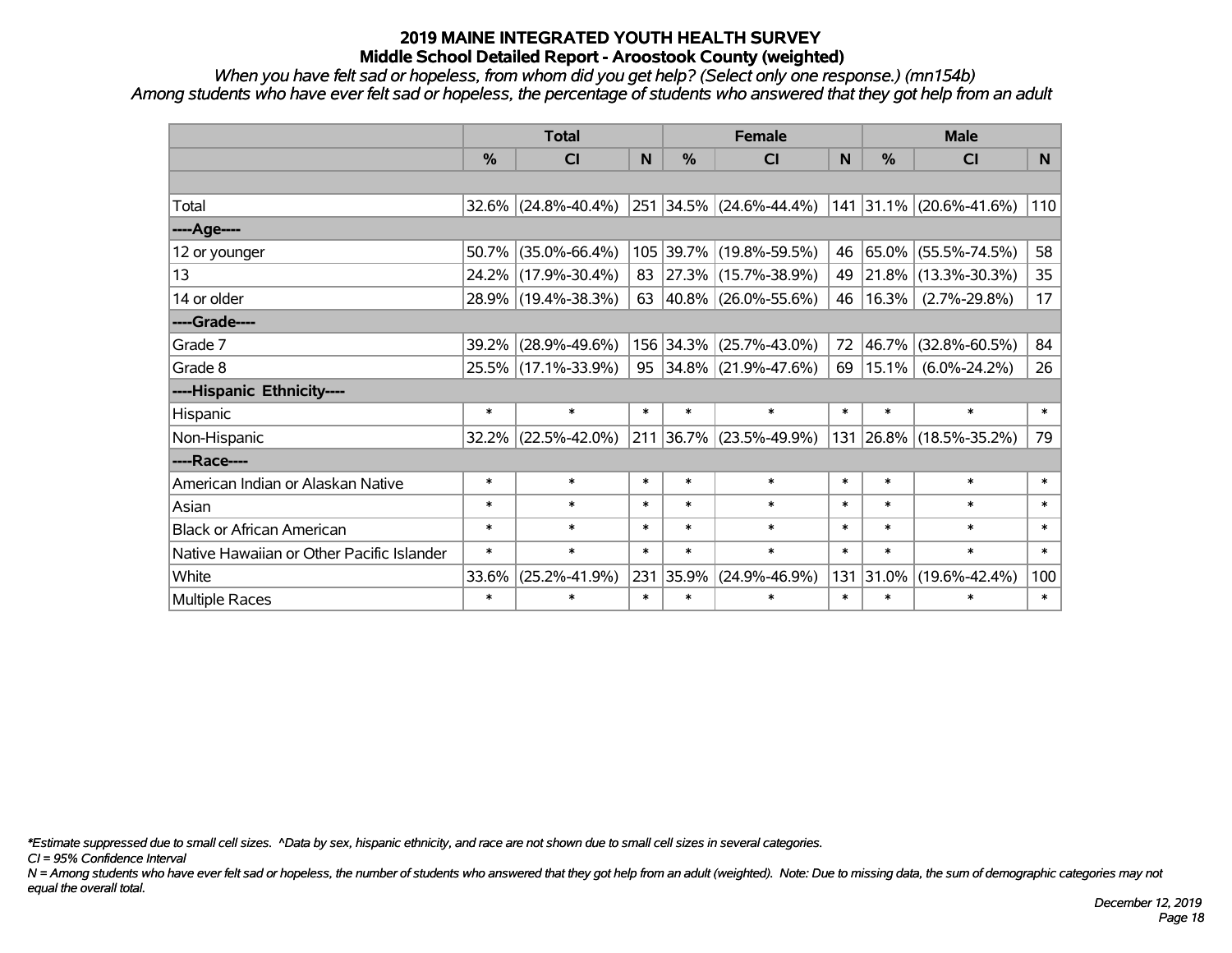*When you have felt sad or hopeless, from whom did you get help? (Select only one response.) (mn154b\_2)*

*Among students who have ever felt sad or hopeless, the percentage of students who answered that they got help from a teacher or other school staff*

|                                           |               | <b>Total</b>        |                |        | <b>Female</b> |              |        | <b>Male</b> |        |  |
|-------------------------------------------|---------------|---------------------|----------------|--------|---------------|--------------|--------|-------------|--------|--|
|                                           | $\frac{0}{0}$ | <b>CI</b>           | N              |        | $\%$ CI       | $\mathsf{N}$ |        | $%$ CI N    |        |  |
|                                           |               |                     |                |        |               |              |        |             |        |  |
| Total                                     | $0.9\%$       | $(0.0\% - 2.7\%)$   | $\overline{7}$ | $\ast$ | $\ast$        | $\ast$       | *      | $\ast$      | $\ast$ |  |
| ----Age----                               |               |                     |                |        |               |              |        |             |        |  |
| 12 or younger                             | $\ast$        | $\ast$              | $\ast$         | $\ast$ | $\ast$        | $\ast$       | $\ast$ | $\ast$      | $\ast$ |  |
| 13                                        | $\ast$        | $\ast$              | $\ast$         | $\ast$ | $\ast$        | $\ast$       | $\ast$ | $\ast$      | $\ast$ |  |
| 14 or older                               | $\ast$        | $\ast$              | $\ast$         | $\ast$ | $\ast$        | $\ast$       | $\ast$ | $\ast$      | $\ast$ |  |
| ----Grade----                             |               |                     |                |        |               |              |        |             |        |  |
| Grade 7                                   | $\ast$        | $\ast$              | $\ast$         | $\ast$ | *             | $\ast$       | $\ast$ | $\ast$      | $\ast$ |  |
| Grade 8                                   | 1.8%          | $(0.0\% - 5.3\%)$   | 7              | $\ast$ | $\ast$        | $\ast$       | $\ast$ | $\ast$      | $\ast$ |  |
| ----Hispanic Ethnicity----                |               |                     |                |        |               |              |        |             |        |  |
| Hispanic                                  | $\ast$        | $\ast$              | $\ast$         | *      | $\ast$        | $\ast$       | *      | $\ast$      | $\ast$ |  |
| Non-Hispanic                              |               | $1.0\%$ (0.0%-3.2%) | 7              | $\ast$ | $\ast$        | $\ast$       | $\ast$ | $\ast$      | $\ast$ |  |
| ----Race----                              |               |                     |                |        |               |              |        |             |        |  |
| American Indian or Alaskan Native         | $\ast$        | $\ast$              | $\ast$         | $\ast$ | $\ast$        | $\ast$       | $\ast$ | $\ast$      | $\ast$ |  |
| Asian                                     | $\ast$        | $\ast$              | $\ast$         | $\ast$ | $\ast$        | $\ast$       | $\ast$ | $\ast$      | $\ast$ |  |
| <b>Black or African American</b>          | *             | $\ast$              | $\ast$         | $\ast$ | $\ast$        | $\ast$       | $\ast$ | $\ast$      | $\ast$ |  |
| Native Hawaiian or Other Pacific Islander | $\ast$        | $\ast$              | $\ast$         | $\ast$ | $\ast$        | $\ast$       | $\ast$ | $\ast$      | $\ast$ |  |
| White                                     | *             | $\ast$              | $\ast$         | $\ast$ | $\ast$        | $\ast$       | $\ast$ | $\ast$      | $\ast$ |  |
| Multiple Races                            | *             | $\ast$              | $\ast$         | $\ast$ | $\ast$        | $\ast$       | $\ast$ | $\ast$      | $\ast$ |  |

*\*Estimate suppressed due to small cell sizes. ^Data by sex, hispanic ethnicity, and race are not shown due to small cell sizes in several categories.*

*CI = 95% Confidence Interval*

*N = Among students who have ever felt sad or hopeless, the number of students who answered that they got help from a teacher or other school staff (weighted). Note: Due to missing data, the sum of demographic categories may not equal the overall total.*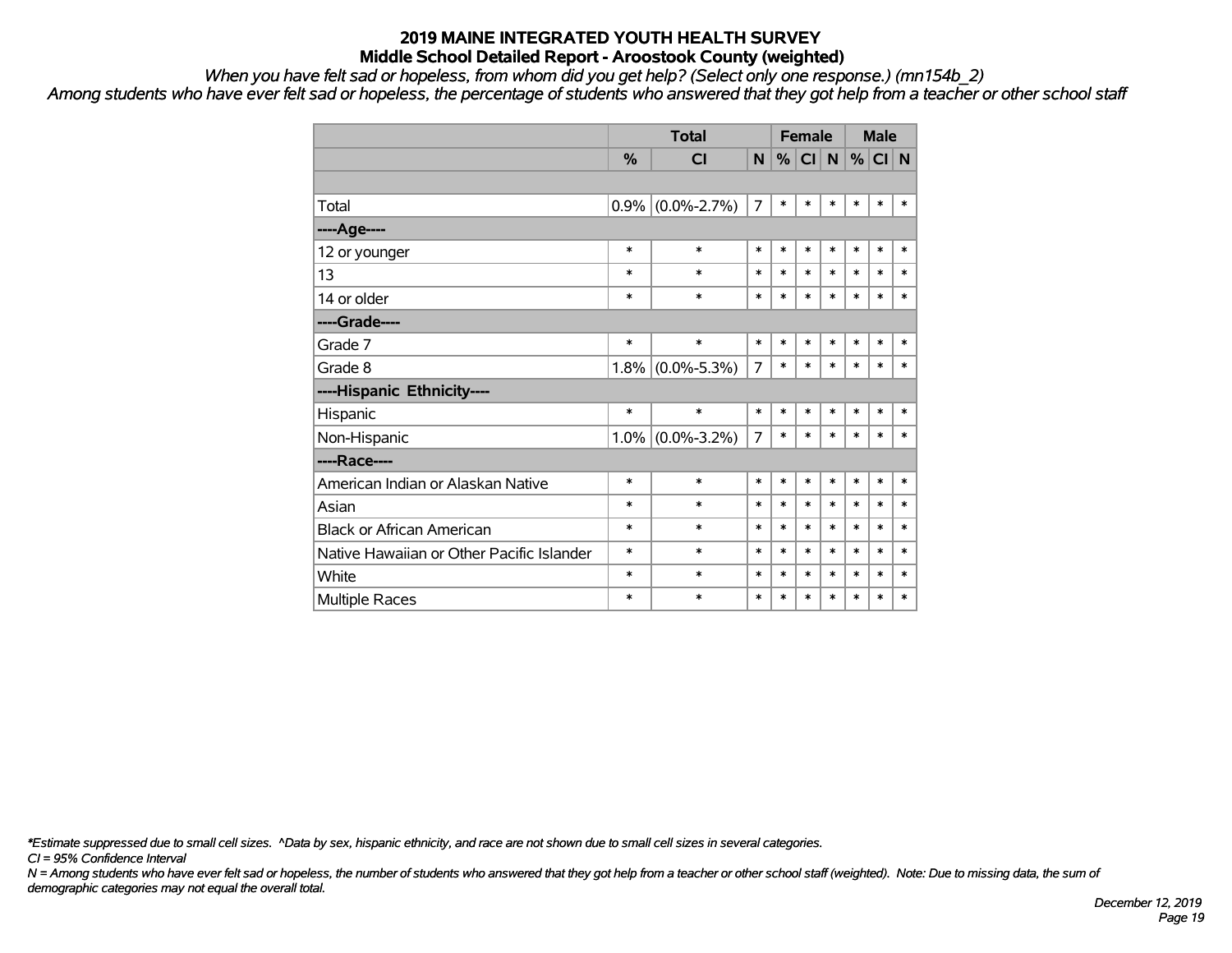#### **2019 MAINE INTEGRATED YOUTH HEALTH SURVEY Middle School Detailed Report - Aroostook County (weighted)** *Have you ever seriously thought about killing yourself? (mn25) Percentage of students who answered 'Yes'*

|                                           | <b>Total</b>  |                     |                 |           | <b>Female</b>            |        | <b>Male</b> |                     |                 |  |
|-------------------------------------------|---------------|---------------------|-----------------|-----------|--------------------------|--------|-------------|---------------------|-----------------|--|
|                                           | $\frac{0}{0}$ | CI                  | N               | %         | <b>CI</b>                | N      | %           | <b>CI</b>           | N               |  |
|                                           |               |                     |                 |           |                          |        |             |                     |                 |  |
| Total                                     |               | 18.3% (14.7%-21.8%) |                 |           | 239 24.7% (18.7%-30.7%)  |        | 155 12.4%   | $(9.9\% - 14.9\%)$  | 83              |  |
| ----Age----                               |               |                     |                 |           |                          |        |             |                     |                 |  |
| 12 or younger                             | 12.2%         | $(6.3\% - 18.2\%)$  | 46              | 18.8%     | $(5.4\% - 32.3\%)$       | 35     | 5.4%        | $(2.4\% - 8.3\%)$   | 10 <sup>1</sup> |  |
| 13                                        | 20.4%         | $(16.0\% - 24.8\%)$ |                 |           | 125 24.5% (18.0%-31.1%)  | 72     | 16.7%       | $(13.4\% - 19.9\%)$ | 53              |  |
| 14 or older                               |               | 21.6% (16.6%-26.6%) | 68              |           | $ 32.3\% $ (23.8%-40.7%) | 48     | 12.1%       | $(5.7\% - 18.6\%)$  | 20              |  |
| ----Grade----                             |               |                     |                 |           |                          |        |             |                     |                 |  |
| Grade 7                                   | 16.2%         | $(10.7\% - 21.7\%)$ |                 | 105 21.4% | $(10.3\% - 32.4\%)$      | 65     | 11.7%       | $(5.5\% - 17.9\%)$  | 40              |  |
| Grade 8                                   |               | 20.5% (18.2%-22.8%) |                 |           | 133 28.4% (24.0%-32.8%)  | 90     | 13.2%       | $(8.0\% - 18.4\%)$  | 43              |  |
| ----Hispanic Ethnicity----                |               |                     |                 |           |                          |        |             |                     |                 |  |
| Hispanic                                  | 29.4%         | $(7.1\% - 51.8\%)$  | 12 <sup>2</sup> | $\ast$    | $\ast$                   | $\ast$ | $\ast$      | $\ast$              | $\ast$          |  |
| Non-Hispanic                              | $18.6\%$      | $(14.9\% - 22.4\%)$ |                 |           | 215 24.4% (18.4%-30.4%)  |        | 140 13.0%   | $(10.0\% - 16.0\%)$ | 75              |  |
| ----Race----                              |               |                     |                 |           |                          |        |             |                     |                 |  |
| American Indian or Alaskan Native         | 30.2%         | $(17.4\% - 43.0\%)$ | 11              | $\ast$    | $\ast$                   | $\ast$ | $\ast$      | $\ast$              | $\ast$          |  |
| Asian                                     | $\ast$        | $\ast$              | $\ast$          | $\ast$    | $\ast$                   | $\ast$ | $\ast$      | $\ast$              | $\ast$          |  |
| <b>Black or African American</b>          | $\ast$        | $\ast$              | $\ast$          | $\ast$    | $\ast$                   | $\ast$ | $\ast$      | $\ast$              | $\ast$          |  |
| Native Hawaiian or Other Pacific Islander | $\ast$        | $\ast$              | $\ast$          | $\ast$    | $\ast$                   | $\ast$ | $\ast$      | $\ast$              | $\ast$          |  |
| White                                     | 17.3%         | $(13.5\% - 21.1\%)$ |                 | 204 22.9% | $(16.8\% - 29.0\%)$      | 132    | 12.1%       | $(9.1\% - 15.1\%)$  | 72              |  |
| Multiple Races                            | 37.8%         | $(28.3\% - 47.3\%)$ | 14              | $\ast$    | $\ast$                   | $\ast$ | $\ast$      | $\ast$              | $\ast$          |  |

*\*Estimate suppressed due to small cell sizes. ^Data by sex, hispanic ethnicity, and race are not shown due to small cell sizes in several categories.*

*CI = 95% Confidence Interval*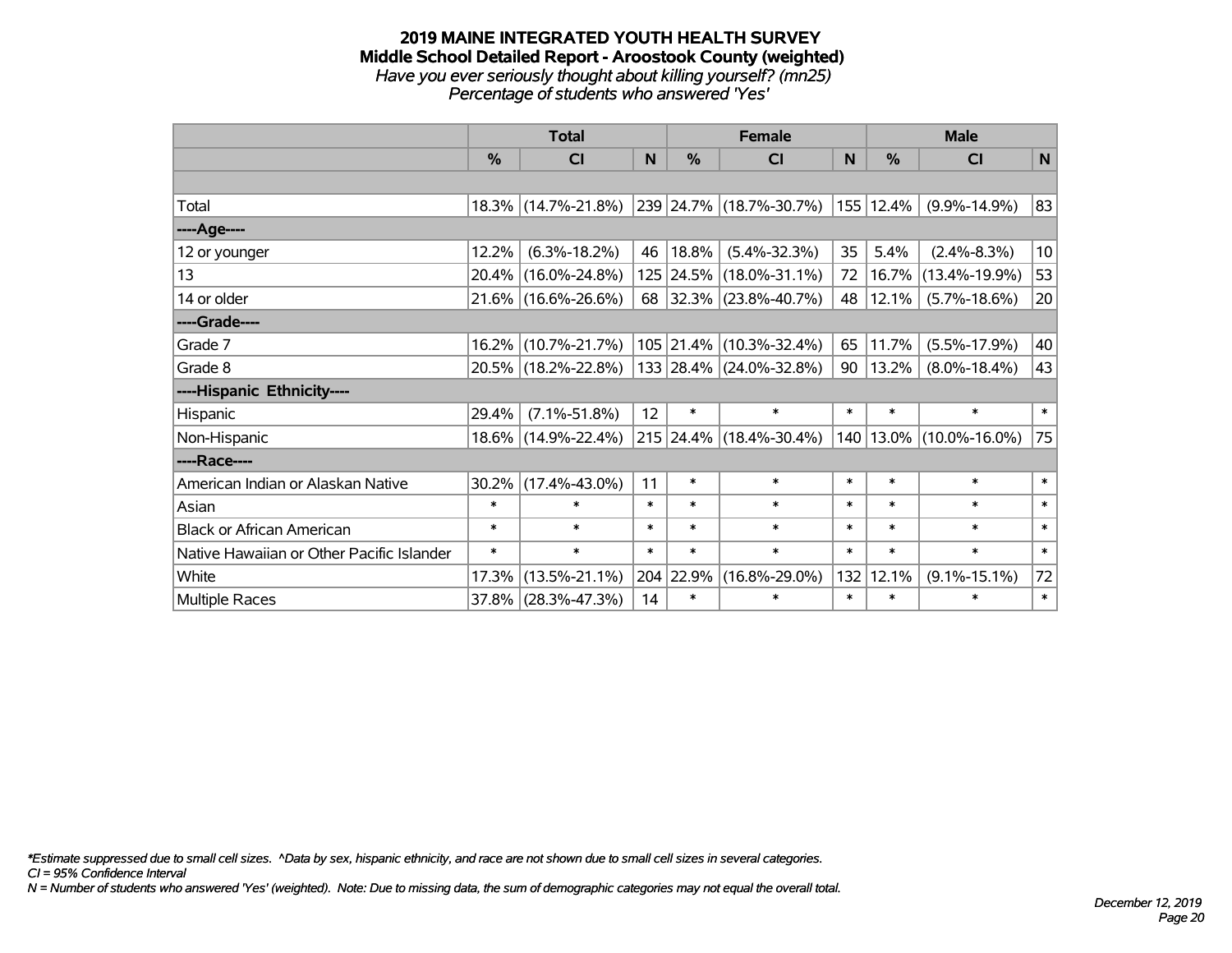*Have you ever done something to purposely hurt yourself without wanting to die, such as cutting or burning yourself on purpose? (mn28) Percentage of students who answered 'Yes'*

|                                           | <b>Total</b>  |                        |                 |               | <b>Female</b>           | <b>Male</b>  |        |                        |              |
|-------------------------------------------|---------------|------------------------|-----------------|---------------|-------------------------|--------------|--------|------------------------|--------------|
|                                           | $\frac{0}{0}$ | <b>CI</b>              | N               | $\frac{0}{0}$ | <b>CI</b>               | <sub>N</sub> | %      | <b>CI</b>              | $\mathsf{N}$ |
|                                           |               |                        |                 |               |                         |              |        |                        |              |
| Total                                     |               | $19.6\%$ (12.1%-27.1%) |                 |               | 256 29.0% (14.4%-43.7%) |              |        | 179 10.4% (7.4%-13.4%) | 70           |
| ----Age----                               |               |                        |                 |               |                         |              |        |                        |              |
| 12 or younger                             | 21.8%         | $(6.7\% - 36.9\%)$     | 81              | 29.2%         | $(2.8\% - 55.5\%)$      | 54           | 14.6%  | $(8.7\% - 20.5\%)$     | 27           |
| 13                                        |               | 18.7% (11.6%-25.8%)    |                 |               | 111 24.5% (12.0%-37.1%) | 69           |        | $11.4\%$ (6.7%-16.2%)  | 34           |
| 14 or older                               |               | 19.2% (10.8%-27.6%)    |                 |               | 64 37.4% (22.4%-52.4%)  | 56           | 4.6%   | $(0.0\% - 10.9\%)$     | 9            |
| ----Grade----                             |               |                        |                 |               |                         |              |        |                        |              |
| Grade 7                                   | 23.6%         | $(12.8\% - 34.4\%)$    |                 |               | 155 34.3% (12.8%-55.8%) | 104          | 12.5%  | $(9.9\% - 15.2\%)$     | 44           |
| Grade 8                                   | 15.7%         | $(8.8\% - 22.6\%)$     |                 |               | 101 23.9% (11.3%-36.6%) | 75           | 8.1%   | $(3.8\% - 12.5\%)$     | 26           |
| ----Hispanic Ethnicity----                |               |                        |                 |               |                         |              |        |                        |              |
| Hispanic                                  | 24.5%         | $(0.0\% - 50.1\%)$     | 10 <sup>1</sup> | $\ast$        | $\ast$                  | $\ast$       | $\ast$ | $\ast$                 | $\ast$       |
| Non-Hispanic                              |               | 19.9% (12.2%-27.6%)    |                 |               | 226 29.2% (12.8%-45.7%) | 162          |        | $11.2\%$ (7.8%-14.6%)  | 64           |
| ----Race----                              |               |                        |                 |               |                         |              |        |                        |              |
| American Indian or Alaskan Native         | 21.7%         | $(1.8\% - 41.7\%)$     | 8               | $\ast$        | $\ast$                  | $\ast$       | $\ast$ | $\ast$                 | $\ast$       |
| Asian                                     | $\ast$        | $\ast$                 | $\ast$          | $\ast$        | $\ast$                  | $\ast$       | $\ast$ | $\ast$                 | $\ast$       |
| <b>Black or African American</b>          | $\ast$        | $\ast$                 | $\ast$          | $\ast$        | $\ast$                  | $\ast$       | $\ast$ | $\ast$                 | $\ast$       |
| Native Hawaiian or Other Pacific Islander | $\ast$        | $\ast$                 | $\ast$          | $\ast$        | $\ast$                  | $\ast$       | $\ast$ | $\ast$                 | $\ast$       |
| White                                     | 17.5%         | $(9.7\% - 25.3\%)$     |                 | 204 27.3%     | $(12.9\% - 41.6\%)$     | 155          | 8.4%   | $(6.2\% - 10.5\%)$     | 49           |
| Multiple Races                            | 45.2%         | $(21.0\% - 69.5\%)$    | 24              | $\ast$        | $\ast$                  | $\ast$       | $\ast$ | $\ast$                 | $\ast$       |

*\*Estimate suppressed due to small cell sizes. ^Data by sex, hispanic ethnicity, and race are not shown due to small cell sizes in several categories.*

*CI = 95% Confidence Interval*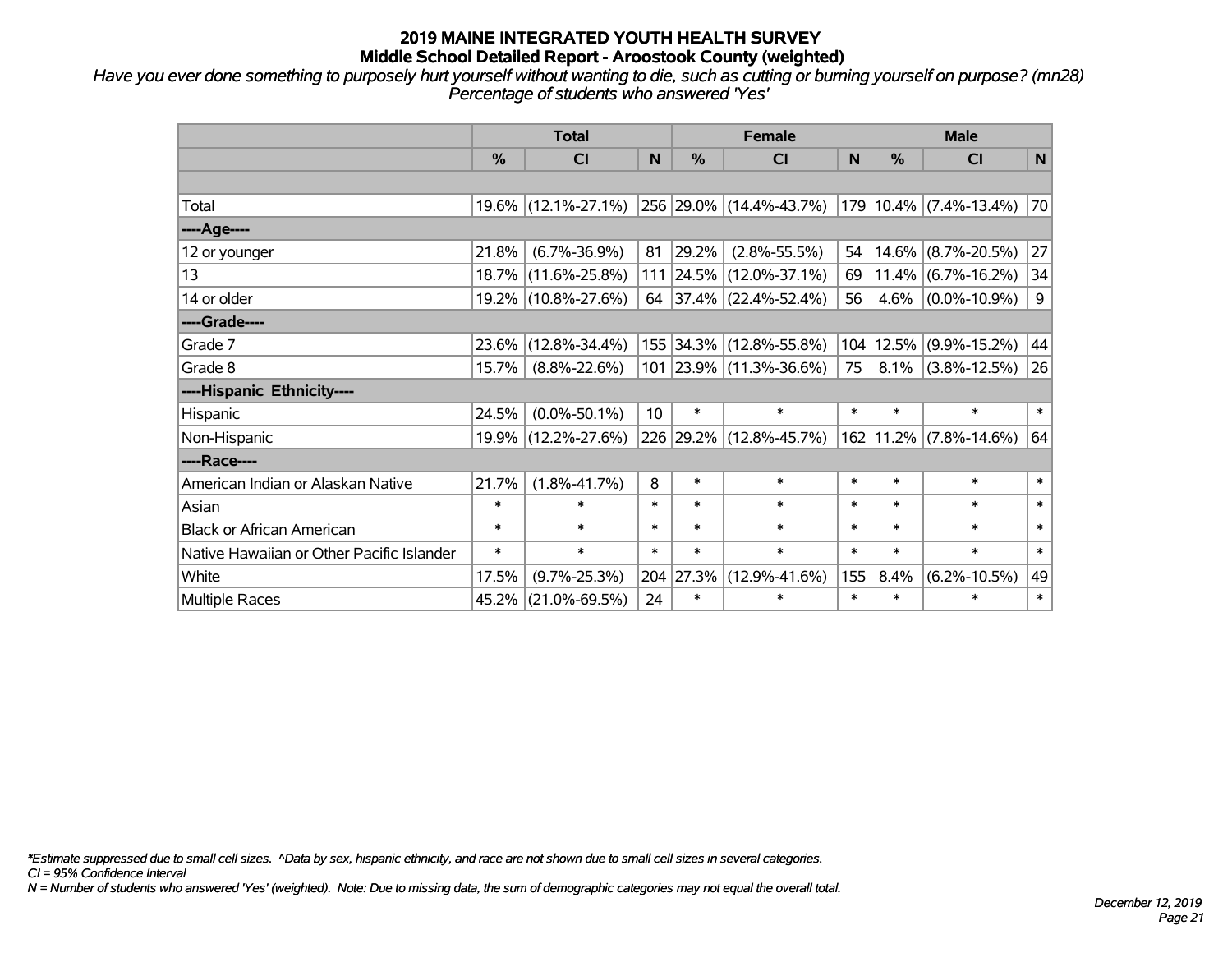#### **2019 MAINE INTEGRATED YOUTH HEALTH SURVEY Middle School Detailed Report - Aroostook County (weighted)** *During the past 30 days, on how many days did you smoke cigarettes? (mn29) Percentage of students who answered at least 1 day*

|                                           | <b>Total</b> |                    |                 |        | <b>Female</b>           | <b>Male</b>  |               |                         |                |
|-------------------------------------------|--------------|--------------------|-----------------|--------|-------------------------|--------------|---------------|-------------------------|----------------|
|                                           | %            | CI                 | N               | %      | CI                      | $\mathsf{N}$ | $\frac{0}{0}$ | <b>CI</b>               | N              |
|                                           |              |                    |                 |        |                         |              |               |                         |                |
| Total                                     | 2.1%         | $(1.2\% - 2.9\%)$  |                 |        | $27 2.1\% $ (0.4%-3.9%) |              |               | $13 2.0\% $ (1.2%-2.9%) | 13             |
| ----Age----                               |              |                    |                 |        |                         |              |               |                         |                |
| 12 or younger                             | 2.5%         | $(0.9\% - 4.2\%)$  | 9               | $\ast$ | $\ast$                  | $\ast$       | $\ast$        | $\ast$                  | $\ast$         |
| 13                                        | 1.3%         | $(0.4\% - 2.1\%)$  | 8               | $\ast$ | $\ast$                  | $\ast$       | $\ast$        | $\ast$                  | $\ast$         |
| 14 or older                               | 3.0%         | $(0.0\% - 6.8\%)$  | 10 <sup>1</sup> | $\ast$ | $\ast$                  | $\ast$       | $\ast$        | $\ast$                  | $\ast$         |
| ----Grade----                             |              |                    |                 |        |                         |              |               |                         |                |
| Grade 7                                   | 2.2%         | $(1.3\% - 3.0\%)$  | 14              | $\ast$ | $\ast$                  | $\ast$       | $\ast$        | $\ast$                  | $\ast$         |
| Grade 8                                   | 2.0%         | $(0.4\% - 3.5\%)$  | 13              | $\ast$ | $\ast$                  | $\ast$       | $\ast$        | $\ast$                  | $\ast$         |
| ----Hispanic Ethnicity----                |              |                    |                 |        |                         |              |               |                         |                |
| Hispanic                                  | $\ast$       | $\ast$             | $\ast$          | $\ast$ | $\ast$                  | $\ast$       | $\ast$        | $\ast$                  | $\ast$         |
| Non-Hispanic                              | 2.1%         | $(1.0\% - 3.1\%)$  |                 |        | $23$ 2.2% (0.2%-4.2%)   |              |               | $13 1.9\% $ (0.9%-2.9%) | 11             |
| ----Race----                              |              |                    |                 |        |                         |              |               |                         |                |
| American Indian or Alaskan Native         | 17.2%        | $(6.5\% - 27.9\%)$ | 6               | $\ast$ | $\ast$                  | $\ast$       | $\ast$        | $\ast$                  | $\ast$         |
| Asian                                     | $\ast$       | $\ast$             | $\ast$          | $\ast$ | $\ast$                  | $\ast$       | $\ast$        | $\ast$                  | $\ast$         |
| <b>Black or African American</b>          | $\ast$       | $\ast$             | $\ast$          | $\ast$ | $\ast$                  | $\ast$       | $\ast$        | $\ast$                  | $\ast$         |
| Native Hawaiian or Other Pacific Islander | $\ast$       | $\ast$             | $\ast$          | $\ast$ | $\ast$                  | $\ast$       | $\ast$        | $\ast$                  | $\ast$         |
| White                                     | 1.4%         | $(0.4\% - 2.5\%)$  | 16              | 1.6%   | $(0.0\% - 3.3\%)$       | 9            | .2%           | $(0.4\% - 2.0\%)$       | $\overline{7}$ |
| Multiple Races                            | $\ast$       | $\ast$             | $\ast$          | $\ast$ | $\ast$                  | $\ast$       | $\ast$        | $\ast$                  | $\ast$         |

*\*Estimate suppressed due to small cell sizes. ^Data by sex, hispanic ethnicity, and race are not shown due to small cell sizes in several categories.*

*CI = 95% Confidence Interval*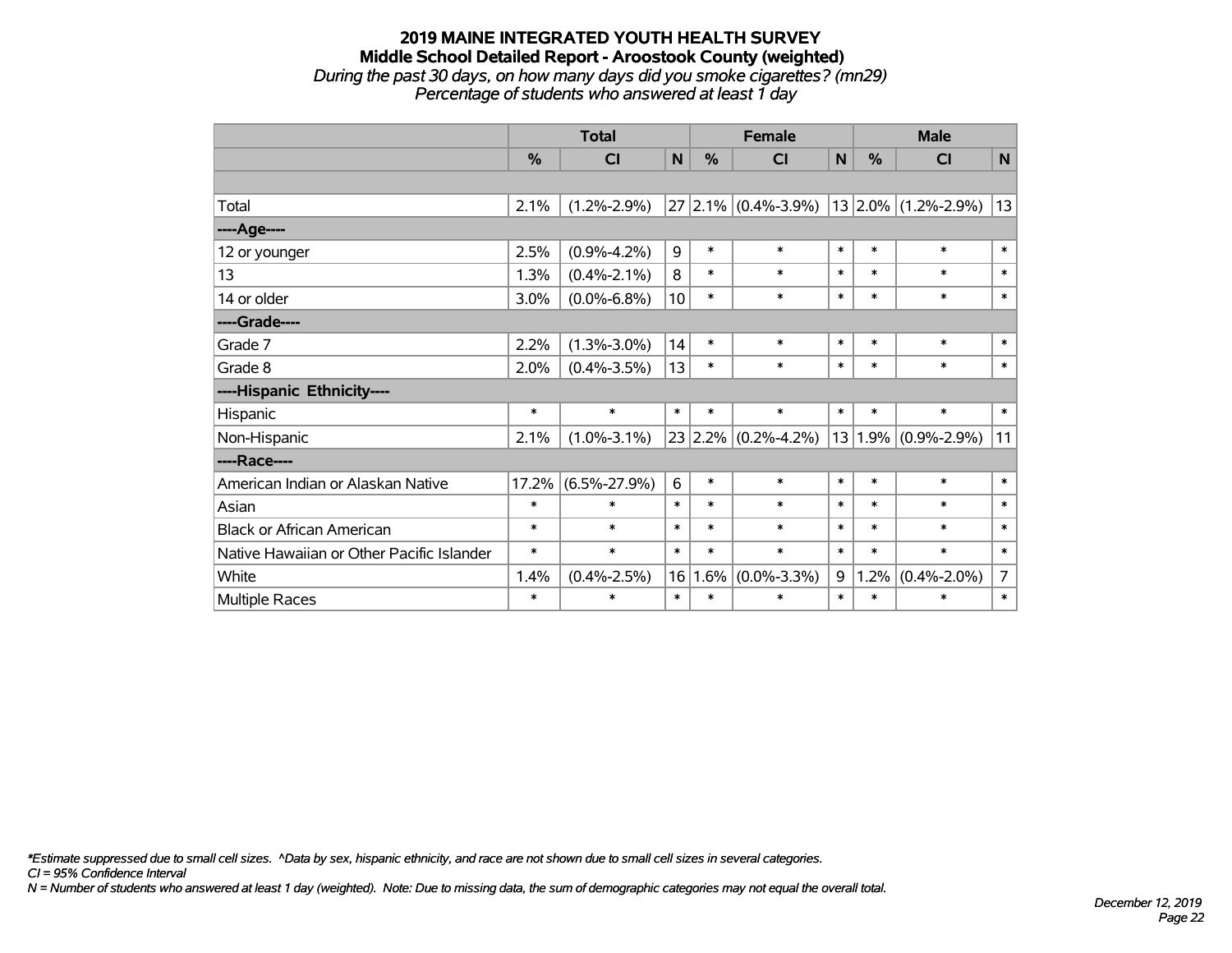*How old were you when you smoked a whole cigarette for the first time? (mn32)*

*Among students who have smoked a whole cigarette, the percentage of students who answered before age 11*

|                                           | <b>Total</b> |                     |              |               | <b>Female</b>           |                | <b>Male</b> |                     |              |  |
|-------------------------------------------|--------------|---------------------|--------------|---------------|-------------------------|----------------|-------------|---------------------|--------------|--|
|                                           | $\%$         | <b>CI</b>           | $\mathsf{N}$ | $\frac{0}{0}$ | CI                      | N              | %           | <b>CI</b>           | ${\sf N}$    |  |
|                                           |              |                     |              |               |                         |                |             |                     |              |  |
| Total                                     | 42.3%        | $(16.4\% - 68.2\%)$ |              |               | 25 38.8% (0.0%-78.9%)   | 9              |             | 47.9% (22.1%-73.6%) | 16           |  |
| ----Age----                               |              |                     |              |               |                         |                |             |                     |              |  |
| 12 or younger                             | $\ast$       | $\ast$              | $\ast$       | $\ast$        | $\ast$                  | $\ast$         | $\ast$      | $\ast$              | $\ast$       |  |
| 13                                        | $\ast$       | $\ast$              | $\ast$       | $\ast$        | $\ast$                  | $\ast$         | $\ast$      | $\ast$              | $\ast$       |  |
| 14 or older                               | 52.1%        | $(12.0\% - 92.3\%)$ | 12           | $\ast$        | $\ast$                  | $\ast$         | $\ast$      | $\ast$              | $\ast$       |  |
| ----Grade----                             |              |                     |              |               |                         |                |             |                     |              |  |
| Grade 7                                   | 50.5%        | $(0.0\% - 100.0\%)$ | 13           | $\ast$        | $\ast$                  | $\ast$         | $\ast$      | $\ast$              | $\pmb{\ast}$ |  |
| Grade 8                                   | 35.7%        | $(9.8\% - 61.6\%)$  | 12           | $\ast$        | $\ast$                  | $\ast$         | $\ast$      | $\ast$              | $\ast$       |  |
| ----Hispanic Ethnicity----                |              |                     |              |               |                         |                |             |                     |              |  |
| Hispanic                                  | $\ast$       | $\ast$              | $\ast$       | $\ast$        | $\ast$                  | $\ast$         | $\ast$      | $\ast$              | $\ast$       |  |
| Non-Hispanic                              | 43.9%        | $(17.6\% - 70.3\%)$ |              |               | $24$ 37.7% (0.0%-77.0%) | 8              | 51.8%       | $(24.3\% - 79.2\%)$ | 16           |  |
| ----Race----                              |              |                     |              |               |                         |                |             |                     |              |  |
| American Indian or Alaskan Native         | $\ast$       | $\ast$              | $\ast$       | $\ast$        | $\ast$                  | $\ast$         | $\ast$      | $\ast$              | $\ast$       |  |
| Asian                                     | $\ast$       | $\ast$              | $\ast$       | $\ast$        | $\ast$                  | $\ast$         | $\ast$      | $\ast$              | $\ast$       |  |
| <b>Black or African American</b>          | $\ast$       | $\ast$              | $\ast$       | $\ast$        | $\ast$                  | $\ast$         | $\ast$      | $\ast$              | $\ast$       |  |
| Native Hawaiian or Other Pacific Islander | $\ast$       | $\ast$              | $\ast$       | $\ast$        | $\ast$                  | $\ast$         | $\ast$      | $\ast$              | $\ast$       |  |
| White                                     | 44.3%        | $(14.3\% - 74.2\%)$ | 22           | 36.3%         | $(0.0\% - 79.0\%)$      | 7 <sup>1</sup> | 53.9%       | $(21.0\% - 86.8\%)$ | 15           |  |
| Multiple Races                            | $\ast$       | $\ast$              | $\ast$       | $\ast$        | $\ast$                  | $\ast$         | $\ast$      | $\ast$              | $\ast$       |  |

*\*Estimate suppressed due to small cell sizes. ^Data by sex, hispanic ethnicity, and race are not shown due to small cell sizes in several categories.*

*CI = 95% Confidence Interval*

*N = Among students who have smoked a whole cigarette, the number of students who answered before age 11 (weighted). Note: Due to missing data, the sum of demographic categories may not equal the overall total.*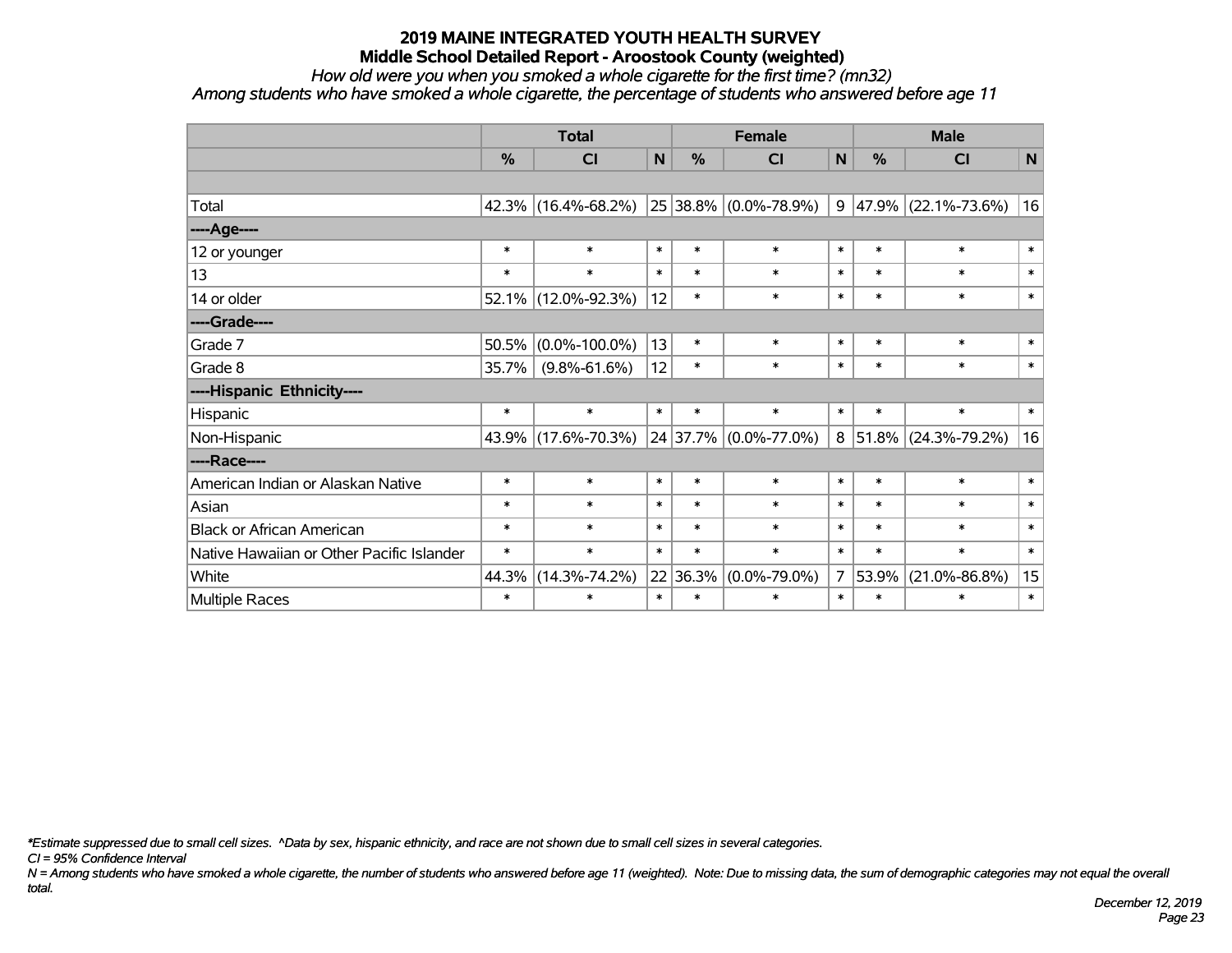#### **2019 MAINE INTEGRATED YOUTH HEALTH SURVEY Middle School Detailed Report - Aroostook County (weighted)** *How old were you when you smoked a whole cigarette for the first time? (mn32\_2) Percentage of students who answered before age 11*

|                                           | <b>Total</b> |                     |              |         | <b>Female</b>            | <b>Male</b>    |        |                       |        |
|-------------------------------------------|--------------|---------------------|--------------|---------|--------------------------|----------------|--------|-----------------------|--------|
|                                           | %            | <b>CI</b>           | $\mathsf{N}$ | %       | <b>CI</b>                | N              | %      | CI                    | N      |
|                                           |              |                     |              |         |                          |                |        |                       |        |
| Total                                     |              | $2.0\%$ (0.8%-3.2%) |              |         | $ 25 1.5\% $ (0.1%-2.9%) | 9              |        | $2.4\%$ (0.8%-4.1%)   | 16     |
| ----Age----                               |              |                     |              |         |                          |                |        |                       |        |
| 12 or younger                             | 3.6%         | $(0.1\% - 7.1\%)$   |              | 13 3.8% | $(0.0\% - 8.1\%)$        | $\overline{7}$ | 3.4%   | $(0.0\% - 7.2\%)$     | 6      |
| 13                                        | $\ast$       | $\ast$              | $\ast$       | $\ast$  | $\ast$                   | $\ast$         | $\ast$ | $\ast$                | $\ast$ |
| 14 or older                               |              | $3.8\%$ (0.1%-7.5%) | 12           | $\ast$  | $\ast$                   | $\ast$         | $\ast$ | $\ast$                | $\ast$ |
| ----Grade----                             |              |                     |              |         |                          |                |        |                       |        |
| Grade 7                                   | 2.1%         | $(0.0\% - 4.2\%)$   |              | 13 2.4% | $(0.0\% - 5.0\%)$        | $\overline{7}$ | 1.9%   | $(0.0\% - 4.1\%)$     | 6      |
| Grade 8                                   |              | $1.8\%$ (0.0%-3.7%) | 12           | $\ast$  | $\ast$                   | $\ast$         | $\ast$ | $\ast$                | $\ast$ |
| ----Hispanic Ethnicity----                |              |                     |              |         |                          |                |        |                       |        |
| Hispanic                                  | $\ast$       | $\ast$              | $\ast$       | $\ast$  | $\ast$                   | $\ast$         | $\ast$ | $\ast$                | $\ast$ |
| Non-Hispanic                              |              | $2.1\%$ (0.8%-3.4%) |              |         | $24 1.4\% $ (0.1%-2.7%)  | 8              |        | $ 2.8\% $ (1.0%-4.7%) | 16     |
| ----Race----                              |              |                     |              |         |                          |                |        |                       |        |
| American Indian or Alaskan Native         | $\ast$       | $\ast$              | $\ast$       | $\ast$  | $\ast$                   | $\ast$         | $\ast$ | $\ast$                | $\ast$ |
| Asian                                     | $\ast$       | $\ast$              | $\ast$       | $\ast$  | $\ast$                   | $\ast$         | $\ast$ | $\ast$                | $\ast$ |
| <b>Black or African American</b>          | $\ast$       | $\ast$              | $\ast$       | $\ast$  | $\ast$                   | $\ast$         | $\ast$ | $\ast$                | $\ast$ |
| Native Hawaiian or Other Pacific Islander | $\ast$       | $\ast$              | $\ast$       | $\ast$  | $\ast$                   | $\ast$         | $\ast$ | $\ast$                | $\ast$ |
| White                                     | 1.9%         | $(0.7\% - 3.1\%)$   | 22           | 1.2%    | $(0.0\% - 2.6\%)$        | $\overline{7}$ | 2.5%   | $(0.7\% - 4.4\%)$     | 15     |
| <b>Multiple Races</b>                     | $\ast$       | $\ast$              | $\ast$       | $\ast$  | $\ast$                   | $\ast$         | $\ast$ | $\ast$                | $\ast$ |

*\*Estimate suppressed due to small cell sizes. ^Data by sex, hispanic ethnicity, and race are not shown due to small cell sizes in several categories.*

*CI = 95% Confidence Interval*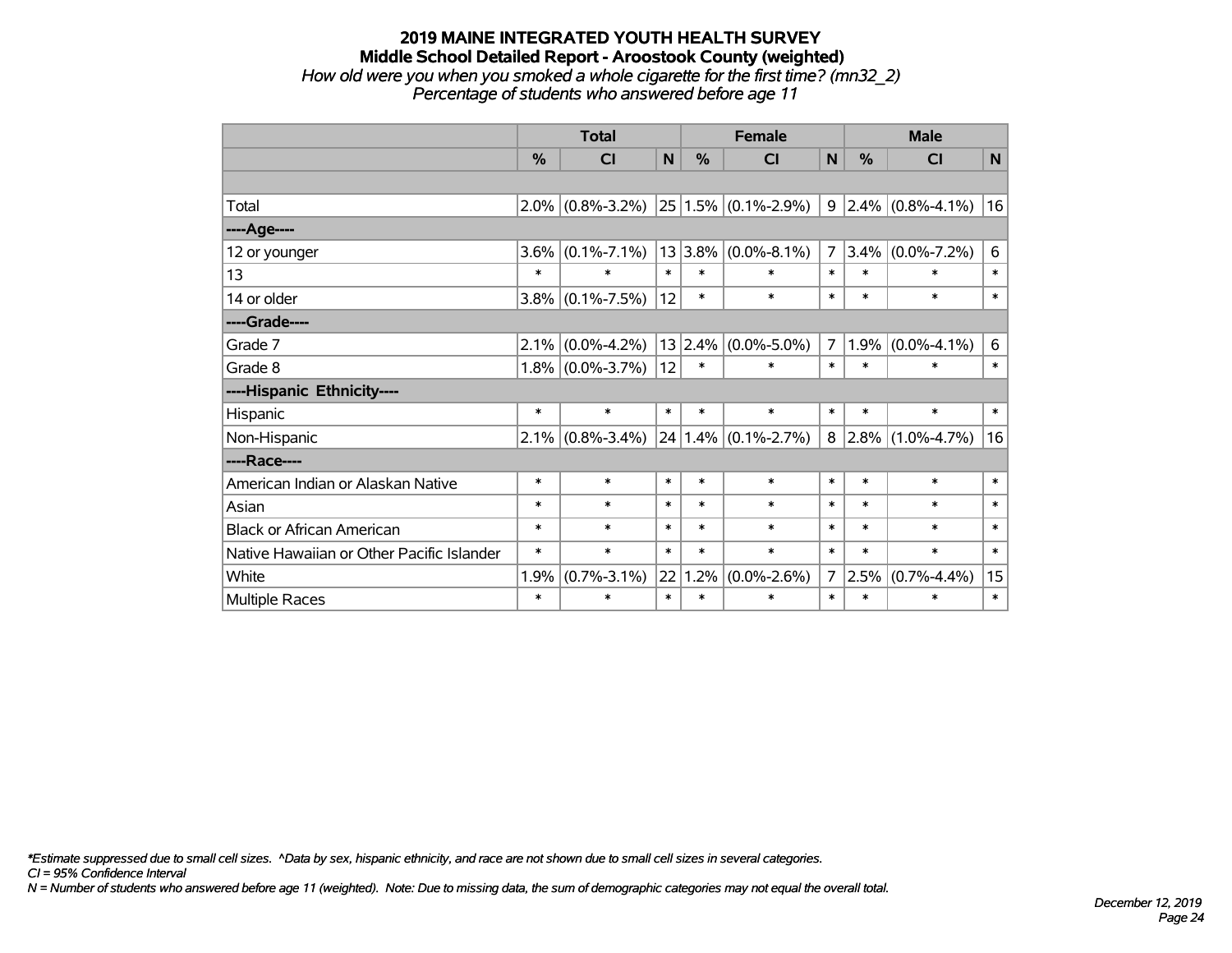*During the past 30 days, on how many days did you use chewing tobacco, snuff, dip, snus, or dissolvable tobacco products, such as Copenhagen, Grizzly, Skoal, or Camel Snus? (Do not count any electronic vapor products.) (mn181a) Percentage of students who answered at least 1 day*

|                                           | <b>Total</b> |                   |                |        | <b>Female</b>           |        | <b>Male</b> |                     |                |  |
|-------------------------------------------|--------------|-------------------|----------------|--------|-------------------------|--------|-------------|---------------------|----------------|--|
|                                           | %            | <b>CI</b>         | N              | %      | CI                      | N      | %           | CI                  | $\mathsf{N}$   |  |
|                                           |              |                   |                |        |                         |        |             |                     |                |  |
| Total                                     | 1.3%         | $(0.2\% - 2.3\%)$ |                |        | $17 1.5\% $ (0.0%-3.4%) | 9      |             | $1.1\%$ (0.4%-1.8%) | $\overline{7}$ |  |
| ----Age----                               |              |                   |                |        |                         |        |             |                     |                |  |
| 12 or younger                             | 1.9%         | $(0.2\% - 3.7\%)$ | $\overline{7}$ | $\ast$ | $\ast$                  | $\ast$ | $\ast$      | $\ast$              | $\ast$         |  |
| 13                                        | 0.9%         | $(0.0\% - 1.8\%)$ | 6              | $\ast$ | $\ast$                  | $\ast$ | $\ast$      | $\ast$              | $\ast$         |  |
| 14 or older                               | $\ast$       | $\ast$            | $\ast$         | $\ast$ | $\ast$                  | $\ast$ | $\ast$      | $\ast$              | $\ast$         |  |
| ----Grade----                             |              |                   |                |        |                         |        |             |                     |                |  |
| Grade 7                                   | 1.8%         | $(0.4\% - 3.2\%)$ | 12             | $\ast$ | $\ast$                  | $\ast$ | $\ast$      | $\ast$              | $\ast$         |  |
| Grade 8                                   | $\ast$       | $\ast$            | $\ast$         | $\ast$ | $\ast$                  | $\ast$ | $\ast$      | $\ast$              | $\ast$         |  |
| ----Hispanic Ethnicity----                |              |                   |                |        |                         |        |             |                     |                |  |
| Hispanic                                  | $\ast$       | $\ast$            | $\ast$         | $\ast$ | $\ast$                  | $\ast$ | $\ast$      | $\ast$              | $\ast$         |  |
| Non-Hispanic                              | 1.3%         | $(0.1\% - 2.6\%)$ |                |        | $15 1.4\% $ (0.0%-3.6%) | 8      |             | $1.3\%$ (0.4%-2.1%) | $\overline{7}$ |  |
| ----Race----                              |              |                   |                |        |                         |        |             |                     |                |  |
| American Indian or Alaskan Native         | $\ast$       | $\ast$            | $\ast$         | $\ast$ | $\ast$                  | $\ast$ | $\ast$      | $\ast$              | $\ast$         |  |
| Asian                                     | $\ast$       | $\ast$            | $\ast$         | $\ast$ | $\ast$                  | $\ast$ | $\ast$      | $\ast$              | $\ast$         |  |
| <b>Black or African American</b>          | $\ast$       | $\ast$            | $\ast$         | $\ast$ | $\ast$                  | $\ast$ | $\ast$      | $\ast$              | $\ast$         |  |
| Native Hawaiian or Other Pacific Islander | $\ast$       | $\ast$            | $\ast$         | $\ast$ | $\ast$                  | $\ast$ | $\ast$      | $\ast$              | $\ast$         |  |
| White                                     | 0.9%         | $(0.0\% - 2.2\%)$ | 10             | $\ast$ | $\ast$                  | $\ast$ | $\ast$      | $\ast$              | $\ast$         |  |
| Multiple Races                            | $\ast$       | $\ast$            | $\ast$         | $\ast$ | $\ast$                  | $\ast$ | $\ast$      | $\ast$              | $\ast$         |  |

*\*Estimate suppressed due to small cell sizes. ^Data by sex, hispanic ethnicity, and race are not shown due to small cell sizes in several categories.*

*CI = 95% Confidence Interval*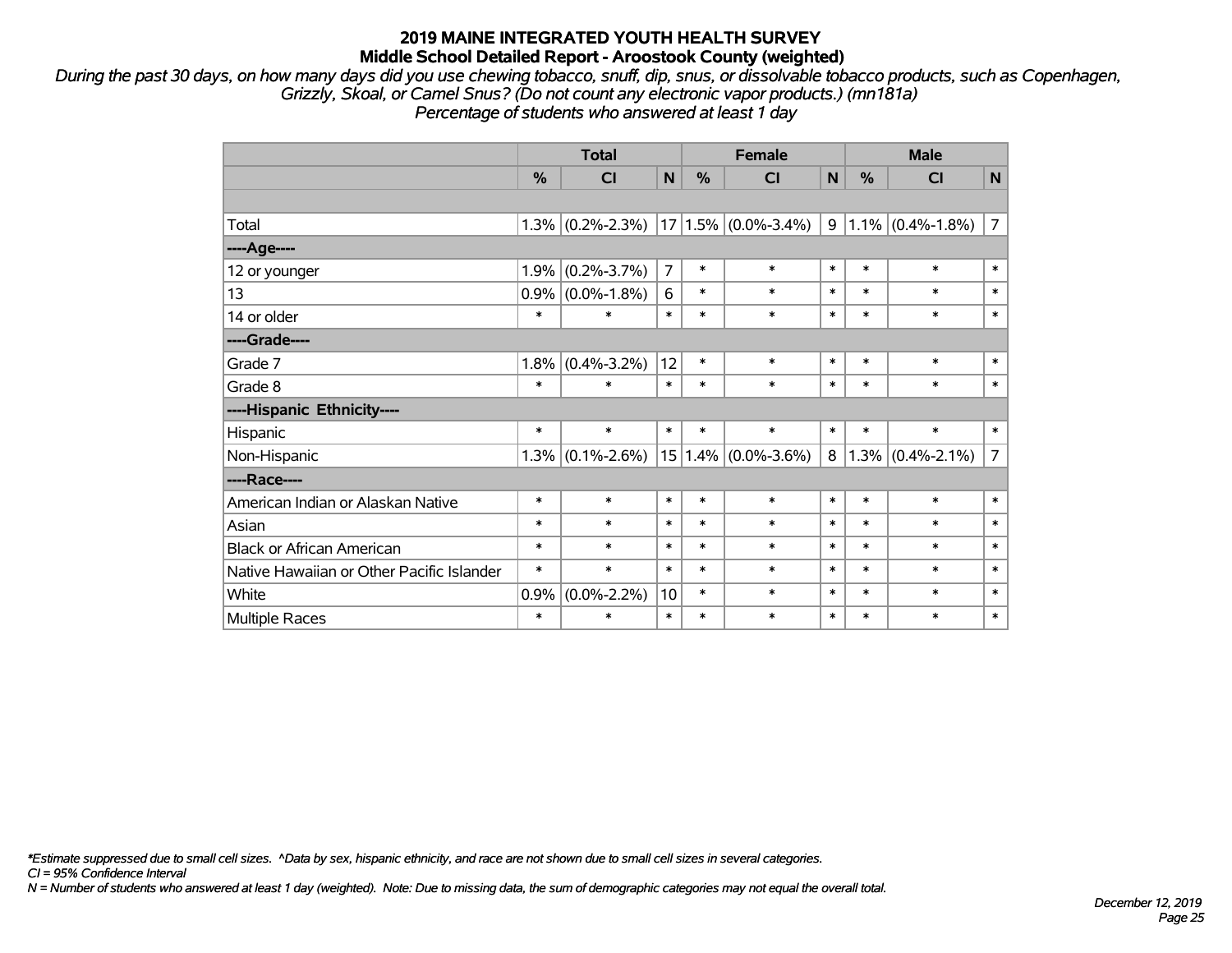*During the past 30 days, on how many days did you smoke cigars, cigarillos, or little cigars? (mn30) Percentage of students who answered at least 1 day*

|                                           |               | <b>Total</b>        |        | <b>Female</b> |        |        | <b>Male</b> |        |        |
|-------------------------------------------|---------------|---------------------|--------|---------------|--------|--------|-------------|--------|--------|
|                                           | $\frac{9}{6}$ | CI                  | N      | %             | CI N   |        | $\%$        | CI N   |        |
|                                           |               |                     |        |               |        |        |             |        |        |
| Total                                     | $1.0\%$       | $(0.2\% - 1.8\%)$   | 13     | $\ast$        | $\ast$ | $\ast$ | *           | $\ast$ | $\ast$ |
| ----Age----                               |               |                     |        |               |        |        |             |        |        |
| 12 or younger                             | $\ast$        | $\ast$              | $\ast$ | $\ast$        | $\ast$ | $\ast$ | $\ast$      | $\ast$ | $\ast$ |
| 13                                        | 1.1%          | $(0.4\% - 1.8\%)$   | 7      | $\ast$        | $\ast$ | $\ast$ | $\ast$      | $\ast$ | $\ast$ |
| 14 or older                               | $\ast$        | $\ast$              | $\ast$ | $\ast$        | $\ast$ | $\ast$ | $\ast$      | $\ast$ | $\ast$ |
| ----Grade----                             |               |                     |        |               |        |        |             |        |        |
| Grade 7                                   | $\ast$        | $\ast$              | $\ast$ | $\ast$        | $\ast$ | $\ast$ | $\ast$      | $\ast$ | $\ast$ |
| Grade 8                                   | 1.3%          | $(0.3\% - 2.3\%)$   | 9      | $\ast$        | $\ast$ | $\ast$ | $\ast$      | $\ast$ | *      |
| ----Hispanic Ethnicity----                |               |                     |        |               |        |        |             |        |        |
| Hispanic                                  | $\ast$        | $\ast$              | $\ast$ | $\ast$        | $\ast$ | $\ast$ | *           | *      | ∗      |
| Non-Hispanic                              |               | $1.0\%$ (0.1%-1.9%) | 12     | $\ast$        | $\ast$ | $\ast$ | $\ast$      | $\ast$ | $\ast$ |
| ----Race----                              |               |                     |        |               |        |        |             |        |        |
| American Indian or Alaskan Native         | $\ast$        | $\ast$              | $\ast$ | $\ast$        | $\ast$ | $\ast$ | $\ast$      | $\ast$ | $\ast$ |
| Asian                                     | $\ast$        | $\ast$              | $\ast$ | $\ast$        | $\ast$ | $\ast$ | $\ast$      | $\ast$ | $\ast$ |
| <b>Black or African American</b>          | $\ast$        | $\ast$              | $\ast$ | $\ast$        | $\ast$ | $\ast$ | $\ast$      | $\ast$ | $\ast$ |
| Native Hawaiian or Other Pacific Islander | $\ast$        | $\ast$              | $\ast$ | $\ast$        | $\ast$ | *      | $\ast$      | $\ast$ | *      |
| White                                     | 0.9%          | $(0.1\% - 1.8\%)$   | 11     | $\ast$        | $\ast$ | *      | $\ast$      | $\ast$ | *      |
| <b>Multiple Races</b>                     | $\ast$        | $\ast$              | $\ast$ | $\ast$        | *      | $\ast$ | *           | $\ast$ | $\ast$ |

*\*Estimate suppressed due to small cell sizes. ^Data by sex, hispanic ethnicity, and race are not shown due to small cell sizes in several categories.*

*CI = 95% Confidence Interval*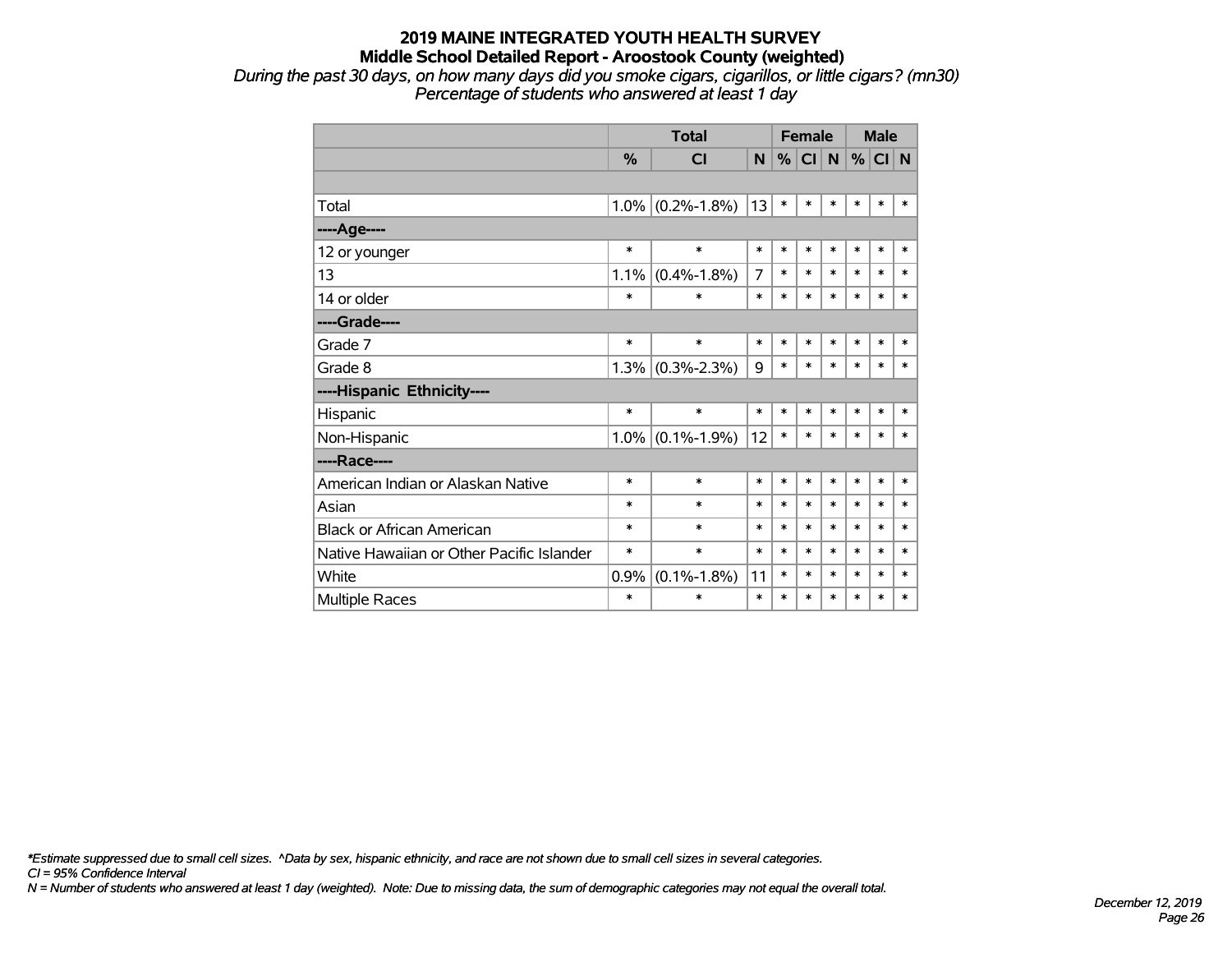*During the past 7 days, on how many days were you in the same room with someone who was smoking cigarettes? (mn33a) Percentage of students who answered at least 1 day*

|                                           | <b>Total</b>  |                                 |        |               | <b>Female</b>           |        | <b>Male</b> |                              |        |  |
|-------------------------------------------|---------------|---------------------------------|--------|---------------|-------------------------|--------|-------------|------------------------------|--------|--|
|                                           | $\frac{0}{0}$ | CI                              | N      | $\frac{0}{0}$ | <b>CI</b>               | N      | %           | <b>CI</b>                    | N      |  |
|                                           |               |                                 |        |               |                         |        |             |                              |        |  |
| Total                                     |               | 26.6% (22.9%-30.4%)             |        |               | 345 24.4% (20.3%-28.5%) |        |             | $ 154 28.4\% $ (22.6%-34.2%) | 186    |  |
| ----Age----                               |               |                                 |        |               |                         |        |             |                              |        |  |
| 12 or younger                             | 21.2%         | $(15.3\text{%} - 27.1\text{%)}$ | 79     |               | 23.1% (12.0%-34.2%)     | 43     | 19.4%       | $(10.5\% - 28.3\%)$          | 36     |  |
| 13                                        | 28.2%         | $(23.6\% - 32.9\%)$             |        |               | 171 24.8% (20.2%-29.4%) | 73     |             | $30.3\%$ (23.4%-37.2%)       | 92     |  |
| 14 or older                               |               | 29.9% (20.4%-39.3%)             |        |               | 93 25.3% (19.8%-30.8%)  | 37     |             | 34.0% (15.7%-52.3%)          | 55     |  |
| ----Grade----                             |               |                                 |        |               |                         |        |             |                              |        |  |
| Grade 7                                   | 26.2%         | $(20.1\% - 32.4\%)$             |        |               | 170 25.0% (16.5%-33.5%) | 77     | 26.7%       | $(18.5\% - 34.9\%)$          | 89     |  |
| Grade 8                                   |               | $27.1\%$ (22.3%-32.0%)          |        |               | 172 23.5% (19.5%-27.4%) |        |             | 74 30.4% (20.0%-40.8%)       | 96     |  |
| ----Hispanic Ethnicity----                |               |                                 |        |               |                         |        |             |                              |        |  |
| Hispanic                                  | 41.3%         | $(29.7\% - 53.0\%)$             | 17     | 40.5%         | $(23.1\% - 57.9\%)$     | 8      | 44.1%       | $(29.0\% - 59.2\%)$          | 9      |  |
| Non-Hispanic                              | 25.6%         | $(21.6\% - 29.5\%)$             |        |               | 291 24.4% (19.5%-29.3%) |        |             | 140 26.5% (20.6%-32.4%)      | 149    |  |
| ----Race----                              |               |                                 |        |               |                         |        |             |                              |        |  |
| American Indian or Alaskan Native         | 55.3%         | $(41.3\% - 69.3\%)$             | 20     | $\ast$        | $\ast$                  | $\ast$ | $\ast$      | $\ast$                       | $\ast$ |  |
| Asian                                     | $\ast$        | $\ast$                          | $\ast$ | $\ast$        | $\ast$                  | $\ast$ | $\ast$      | $\ast$                       | $\ast$ |  |
| <b>Black or African American</b>          | $\ast$        | $\ast$                          | $\ast$ | $\ast$        | $\ast$                  | $\ast$ | $\ast$      | $\ast$                       | $\ast$ |  |
| Native Hawaiian or Other Pacific Islander | $\ast$        | $\ast$                          | $\ast$ | $\ast$        | $\ast$                  | $\ast$ | $\ast$      | $\ast$                       | $\ast$ |  |
| White                                     | 25.8%         | $(21.7\% - 29.8\%)$             | 300    | 23.8%         | $(19.5\% - 28.0\%)$     | 137    | 27.6%       | $(21.3\% - 33.8\%)$          | 160    |  |
| <b>Multiple Races</b>                     | 28.2%         | $(9.3\% - 47.0\%)$              | 12     | $\ast$        | $\ast$                  | $\ast$ | $\ast$      | $\ast$                       | $\ast$ |  |

*\*Estimate suppressed due to small cell sizes. ^Data by sex, hispanic ethnicity, and race are not shown due to small cell sizes in several categories.*

*CI = 95% Confidence Interval*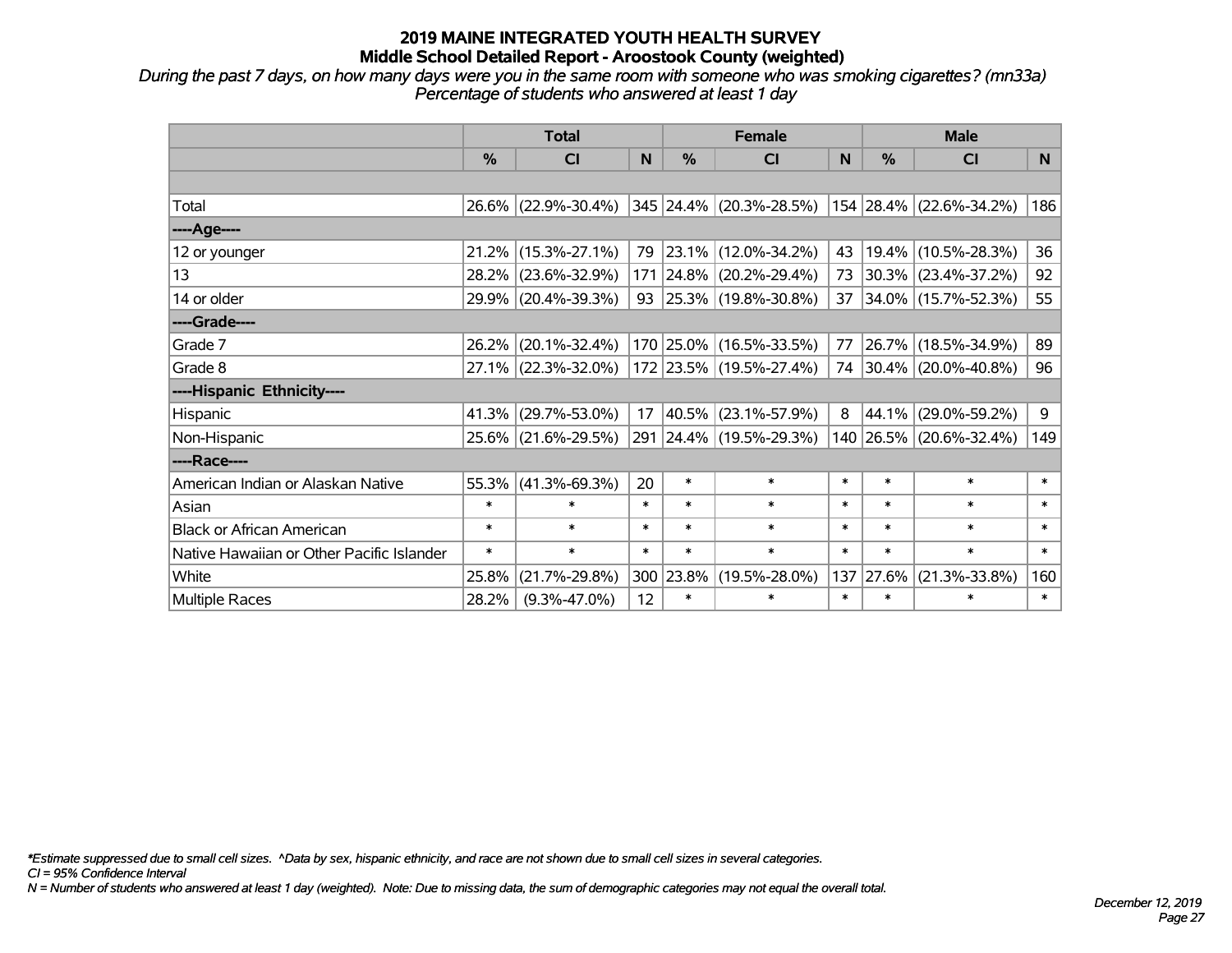*During the past 7 days, on how many days were you in the same car with someone who was smoking cigarettes? (mn56a) Percentage of students who answered at least 1 day*

|                                           | <b>Total</b> |                        |                 |               | <b>Female</b>           |        | <b>Male</b> |                         |        |  |
|-------------------------------------------|--------------|------------------------|-----------------|---------------|-------------------------|--------|-------------|-------------------------|--------|--|
|                                           | %            | <b>CI</b>              | N               | $\frac{0}{0}$ | <b>CI</b>               | N      | %           | CI                      | N      |  |
|                                           |              |                        |                 |               |                         |        |             |                         |        |  |
| Total                                     |              | 20.7% (16.8%-24.5%)    |                 |               | 273 22.3% (18.0%-26.7%) |        |             | 143 19.2% (13.0%-25.4%) | 130    |  |
| ----Age----                               |              |                        |                 |               |                         |        |             |                         |        |  |
| 12 or younger                             | 17.4%        | $(10.6\% - 24.2\%)$    | 66              |               | 20.8% (11.9%-29.7%)     | 39     | 14.2%       | $(3.2\% - 25.2\%)$      | 27     |  |
| 13                                        | 24.0%        | $(17.9\% - 30.1\%)$    |                 |               | 155 24.8% (19.1%-30.6%) | 76     | 23.2%       | $(13.2\% - 33.2\%)$     | 79     |  |
| 14 or older                               | 16.1%        | $(2.9\% - 29.3\%)$     |                 | 47   19.1%    | $(7.4\% - 30.9\%)$      | 28     | 13.0%       | $(0.0\% - 34.7\%)$      | 19     |  |
| ----Grade----                             |              |                        |                 |               |                         |        |             |                         |        |  |
| Grade 7                                   | 19.9%        | $(16.8\% - 22.9\%)$    |                 |               | 129 19.6% (11.6%-27.6%) | 61     | 20.1%       | $(14.2\% - 26.0\%)$     | 69     |  |
| Grade 8                                   |              | $21.2\%$ (13.2%-29.2%) |                 |               | 137 23.9% (17.2%-30.6%) | 76     | $18.6\%$    | $(6.0\% - 31.1\%)$      | 61     |  |
| ----Hispanic Ethnicity----                |              |                        |                 |               |                         |        |             |                         |        |  |
| Hispanic                                  | 23.8%        | $(11.2\% - 36.4\%)$    | 10 <sup>°</sup> | $\ast$        | $\ast$                  | $\ast$ | $\ast$      | $\ast$                  | $\ast$ |  |
| Non-Hispanic                              |              | 19.6% (15.4%-23.7%)    |                 |               | 227 21.8% (16.1%-27.5%) | 127    |             | $17.3\%$ (10.9%-23.7%)  | 100    |  |
| ----Race----                              |              |                        |                 |               |                         |        |             |                         |        |  |
| American Indian or Alaskan Native         | 40.9%        | $(24.7\% - 57.1\%)$    | 15              | $\ast$        | $\ast$                  | $\ast$ | $\ast$      | $\ast$                  | $\ast$ |  |
| Asian                                     | $\ast$       | $\ast$                 | $\ast$          | $\ast$        | $\ast$                  | $\ast$ | $\ast$      | $\ast$                  | $\ast$ |  |
| <b>Black or African American</b>          | $\ast$       | $\ast$                 | $\ast$          | $\ast$        | $\ast$                  | $\ast$ | $\ast$      | $\ast$                  | $\ast$ |  |
| Native Hawaiian or Other Pacific Islander | $\ast$       | $\ast$                 | $\ast$          | $\ast$        | $\ast$                  | $\ast$ | $\ast$      | $\ast$                  | $\ast$ |  |
| White                                     | 21.0%        | $(17.0\% - 25.0\%)$    | 251             | 22.9%         | $(18.8\% - 27.0\%)$     | 135    | 19.2%       | $(13.0\% - 25.4\%)$     | 116    |  |
| Multiple Races                            | $\ast$       | $\ast$                 | $\ast$          | $\ast$        | $\ast$                  | $\ast$ | $\ast$      | $\ast$                  | $\ast$ |  |

*\*Estimate suppressed due to small cell sizes. ^Data by sex, hispanic ethnicity, and race are not shown due to small cell sizes in several categories.*

*CI = 95% Confidence Interval*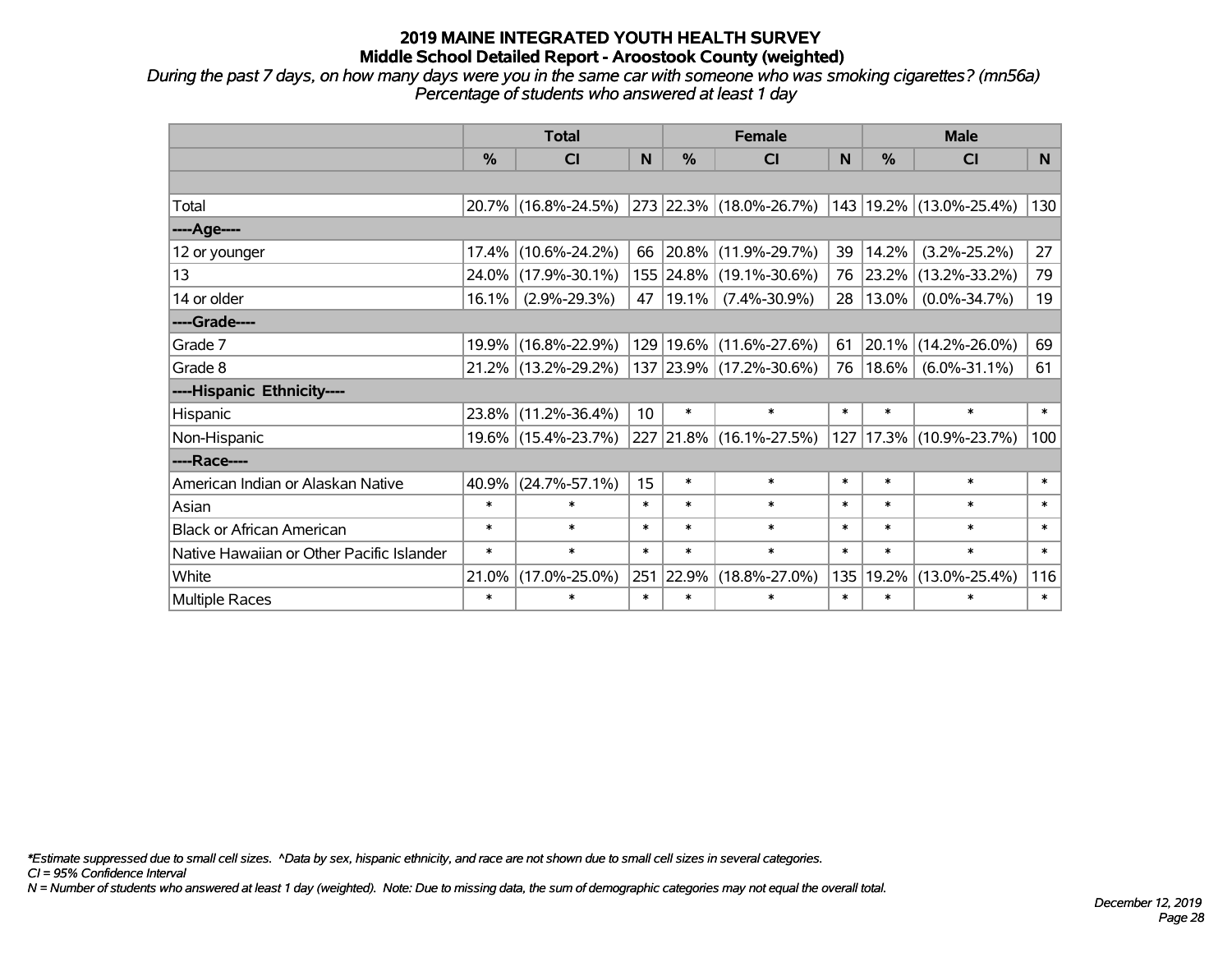#### **2019 MAINE INTEGRATED YOUTH HEALTH SURVEY Middle School Detailed Report - Aroostook County (weighted)** *Besides yourself, does anyone who lives in your home smoke cigarettes now? (mn57) Percentage of students who answered 'Yes'*

|                                           | <b>Total</b>  |                        |        |               | <b>Female</b>           |        | <b>Male</b>   |                              |                |  |
|-------------------------------------------|---------------|------------------------|--------|---------------|-------------------------|--------|---------------|------------------------------|----------------|--|
|                                           | $\frac{0}{0}$ | CI                     | N      | $\frac{0}{0}$ | <b>CI</b>               | N      | $\frac{0}{0}$ | <b>CI</b>                    | N.             |  |
|                                           |               |                        |        |               |                         |        |               |                              |                |  |
| Total                                     |               | $40.5\%$ (36.5%-44.5%) |        |               | 530 37.0% (31.7%-42.3%) |        |               | $ 237 43.9\% $ (39.0%-48.8%) | 293            |  |
| ----Age----                               |               |                        |        |               |                         |        |               |                              |                |  |
| 12 or younger                             | 37.7%         | $(29.7\% - 45.7\%)$    |        | 142 37.8%     | $(26.4\% - 49.2\%)$     | 71     | 38.0%         | $(24.1\% - 51.9\%)$          | 71             |  |
| 13                                        |               | 46.6% (40.2%-52.9%)    |        |               | 299 42.1% (30.4%-53.8%) |        |               | 128 50.7% (43.6%-57.7%)      | 170            |  |
| 14 or older                               |               | $30.6\%$ (15.1%-46.1%) |        | 89 25.7%      | $(6.1\% - 45.2\%)$      |        |               | 38 35.7% (17.4%-54.1%)       | 51             |  |
| ----Grade----                             |               |                        |        |               |                         |        |               |                              |                |  |
| Grade 7                                   | $42.8\%$      | $(37.0\% - 48.5\%)$    |        |               | 278 40.3% (32.9%-47.7%) |        | 124 44.9%     | $(36.5\% - 53.4\%)$          | 154            |  |
| Grade 8                                   |               | $37.7\%$ (31.3%-44.1%) |        |               | 239 33.5% (27.6%-39.3%) |        |               | 106 41.8% (34.6%-49.0%)      | 133            |  |
| ----Hispanic Ethnicity----                |               |                        |        |               |                         |        |               |                              |                |  |
| Hispanic                                  | 26.6%         | $(5.8\% - 47.3\%)$     | 11     | $\ast$        | $\ast$                  | $\ast$ | $\ast$        | $\ast$                       | $\ast$         |  |
| Non-Hispanic                              | $39.7\%$      | $(35.5\% - 43.9\%)$    |        |               | 457 37.4% (31.7%-43.1%) |        |               | 219 42.1% (36.9%-47.2%)      | 238            |  |
| ----Race----                              |               |                        |        |               |                         |        |               |                              |                |  |
| American Indian or Alaskan Native         | 51.1%         | $(33.7\% - 68.6\%)$    | 18     | $\ast$        | $\ast$                  | $\ast$ | $\ast$        | $\ast$                       | $\ast$         |  |
| Asian                                     | $\ast$        | $\ast$                 | $\ast$ | $\ast$        | $\ast$                  | $\ast$ | $\ast$        | $\ast$                       | $\ast$         |  |
| <b>Black or African American</b>          | $\ast$        | $\ast$                 | $\ast$ | $\ast$        | $\ast$                  | $\ast$ | $\ast$        | $\ast$                       | $\ast$         |  |
| Native Hawaiian or Other Pacific Islander | $\ast$        | $\ast$                 | $\ast$ | $\ast$        | $\ast$                  | $\ast$ | $\ast$        | $\ast$                       | $\ast$         |  |
| White                                     | 38.4%         | $(33.9\% - 43.0\%)$    |        | 455 36.3%     | $(30.6\% - 42.0\%)$     |        | 213 40.5%     | $(34.6\% - 46.5\%)$          | 242            |  |
| <b>Multiple Races</b>                     | 44.4%         | $(20.5\% - 68.3\%)$    |        | 14 39.6%      | $(7.2\% - 71.9\%)$      | 6      |               | $50.0\%$ (15.5%-84.5%)       | 7 <sup>1</sup> |  |

*\*Estimate suppressed due to small cell sizes. ^Data by sex, hispanic ethnicity, and race are not shown due to small cell sizes in several categories.*

*CI = 95% Confidence Interval*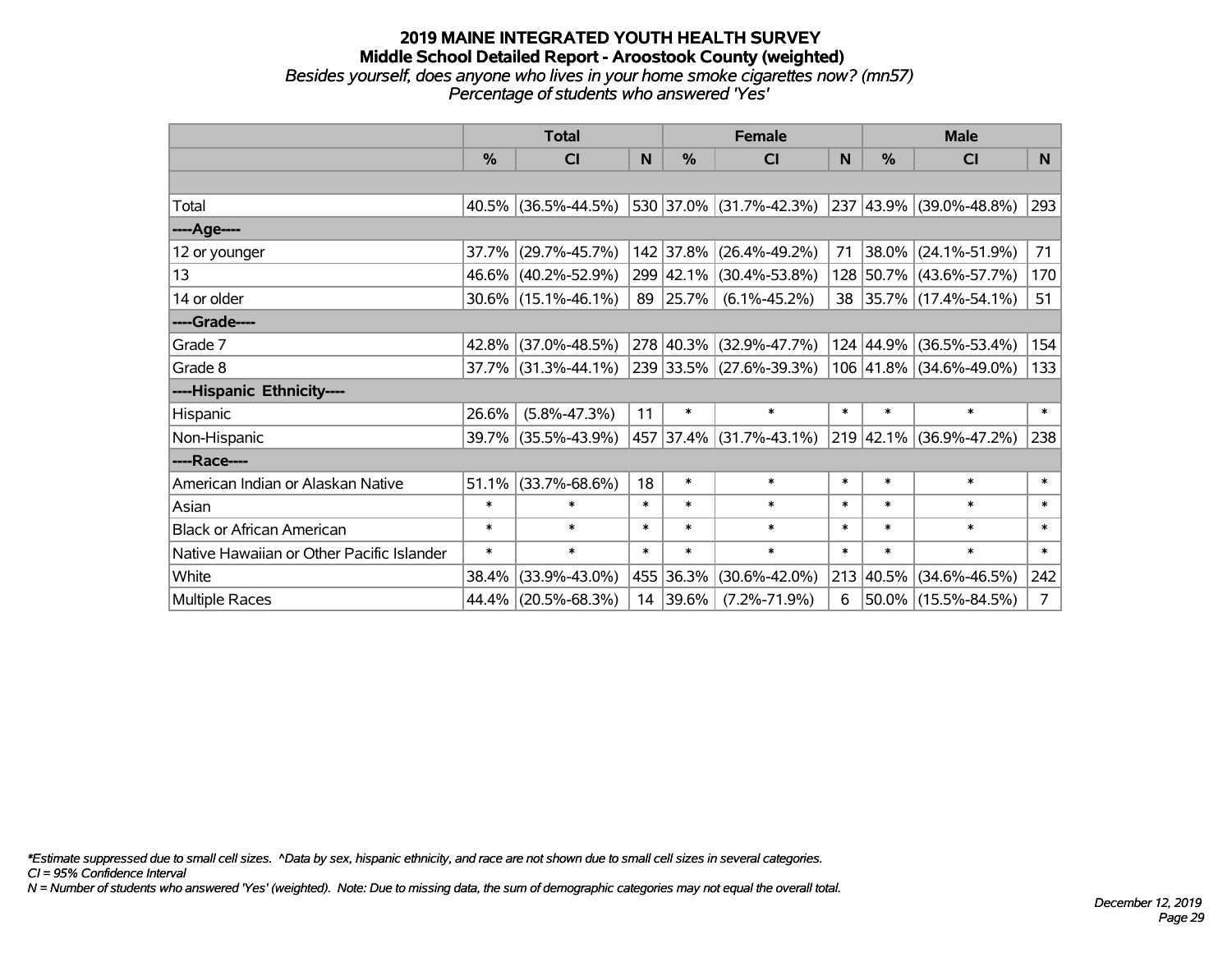#### **2019 MAINE INTEGRATED YOUTH HEALTH SURVEY Middle School Detailed Report - Aroostook County (weighted)** *If you wanted to get some cigarettes, how easy would it be for you to get some? (mn37) Percentage of students who answered 'Sort of easy' or 'Very easy'*

|                                           | <b>Total</b>  |                        |        |               | <b>Female</b>             |        | <b>Male</b> |                         |        |  |
|-------------------------------------------|---------------|------------------------|--------|---------------|---------------------------|--------|-------------|-------------------------|--------|--|
|                                           | $\frac{0}{0}$ | CI                     | N      | $\frac{0}{0}$ | <b>CI</b>                 | N      | %           | <b>CI</b>               | N.     |  |
|                                           |               |                        |        |               |                           |        |             |                         |        |  |
| Total                                     |               | 26.5% (21.7%-31.3%)    |        |               | 342 25.0% (18.5%-31.4%)   |        |             | 156 27.5% (22.8%-32.2%) | 180    |  |
| ----Age----                               |               |                        |        |               |                           |        |             |                         |        |  |
| 12 or younger                             | 22.2%         | $(16.9\% - 27.5\%)$    |        |               | 82 23.7% (15.2%-32.1%)    | 44     |             | 20.2% (11.1%-29.4%)     | 36     |  |
| 13                                        |               | 25.8% (20.1%-31.6%)    |        |               | 156 22.7% (13.1%-32.3%)   | 66     |             | 27.5% (21.9%-33.0%)     | 85     |  |
| 14 or older                               |               | $32.9\%$ (21.7%-44.0%) |        |               | $102$ 31.0% (16.3%-45.6%) | 46     |             | 34.6% (24.4%-44.8%)     | 56     |  |
| ----Grade----                             |               |                        |        |               |                           |        |             |                         |        |  |
| Grade 7                                   |               | 24.7% (19.0%-30.4%)    |        |               | 156 23.7% (17.8%-29.7%)   | 71     |             | 24.9% (17.6%-32.2%)     | 81     |  |
| Grade 8                                   |               | 28.6% (21.7%-35.6%)    |        |               | 184 26.5% (16.1%-36.9%)   |        |             | 84 30.4% (26.1%-34.7%)  | 98     |  |
| ----Hispanic Ethnicity----                |               |                        |        |               |                           |        |             |                         |        |  |
| Hispanic                                  | 40.0%         | $(28.2\% - 51.9\%)$    | 16     | $ 44.3\% $    | $(26.9\% - 61.8\%)$       | 9      |             | 32.3% (19.4%-45.2%)     | 6      |  |
| Non-Hispanic                              |               | 26.6% (21.6%-31.6%)    |        |               | 302 24.8% (18.5%-31.0%)   |        |             | 141 28.3% (22.9%-33.6%) | 159    |  |
| ----Race----                              |               |                        |        |               |                           |        |             |                         |        |  |
| American Indian or Alaskan Native         | 34.8%         | $(20.9\% - 48.8\%)$    | 12     | $\ast$        | $\ast$                    | $\ast$ | $\ast$      | $\ast$                  | $\ast$ |  |
| Asian                                     | $\ast$        | $\ast$                 | $\ast$ | $\ast$        | $\ast$                    | $\ast$ | $\ast$      | $\ast$                  | $\ast$ |  |
| <b>Black or African American</b>          | $\ast$        | $\ast$                 | $\ast$ | $\ast$        | $\ast$                    | $\ast$ | $\ast$      | $\ast$                  | $\ast$ |  |
| Native Hawaiian or Other Pacific Islander | $\ast$        | $\ast$                 | $\ast$ | $\ast$        | $\ast$                    | $\ast$ | $\ast$      | $\ast$                  | $\ast$ |  |
| White                                     | 26.9%         | $(22.3\% - 31.4\%)$    |        | 314 25.6%     | $(19.3\% - 32.0\%)$       | 147    | 27.9%       | $(23.1\% - 32.7\%)$     | 164    |  |
| <b>Multiple Races</b>                     |               | 32.4% (15.1%-49.7%)    | 13     | $\ast$        | $\ast$                    | $\ast$ | $\ast$      | $\ast$                  | $\ast$ |  |

*\*Estimate suppressed due to small cell sizes. ^Data by sex, hispanic ethnicity, and race are not shown due to small cell sizes in several categories.*

*CI = 95% Confidence Interval*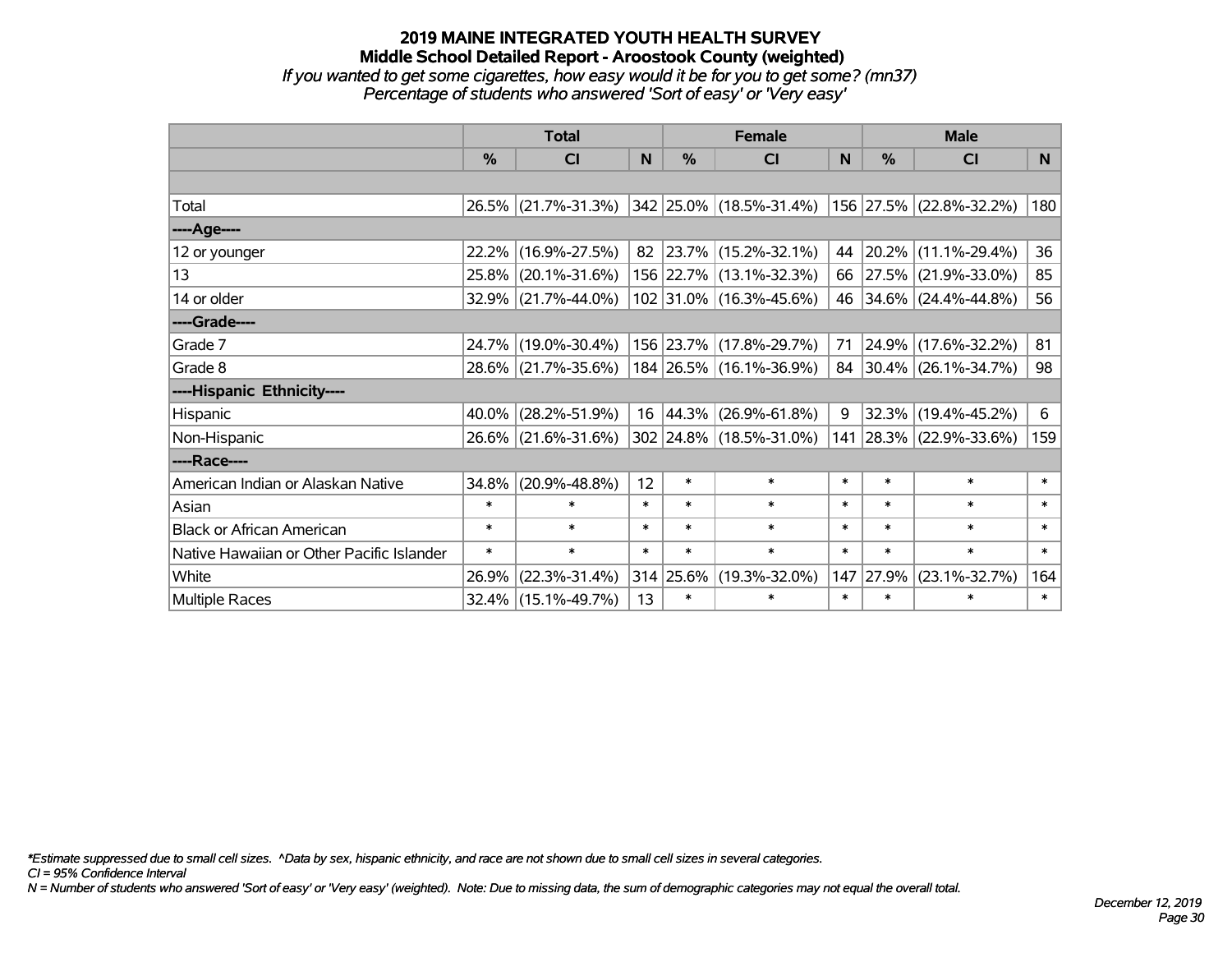#### *Do you think that you will try a cigarette soon? (mn47)*

*Percentage of students who answered 'I definitely will', 'I probably will' or 'I probably will not'*

|                                           | <b>Total</b> |                     |        |             | <b>Female</b>           |        | <b>Male</b>   |                        |        |  |
|-------------------------------------------|--------------|---------------------|--------|-------------|-------------------------|--------|---------------|------------------------|--------|--|
|                                           | %            | CI                  | N      | %           | <b>CI</b>               | N      | $\frac{0}{0}$ | <b>CI</b>              | N.     |  |
|                                           |              |                     |        |             |                         |        |               |                        |        |  |
| Total                                     | 15.9%        | $(11.5\% - 20.2\%)$ |        | 209 15.4%   | $(7.4\% - 23.4\%)$      |        | 99 16.1%      | $(9.0\% - 23.2\%)$     | 108    |  |
| ----Age----                               |              |                     |        |             |                         |        |               |                        |        |  |
| 12 or younger                             | 9.5%         | $(3.9\% - 15.2\%)$  | 36     | 12.3%       | $(3.5\% - 21.1\%)$      | 23     | 5.9%          | $(0.0\% - 12.7\%)$     | 11     |  |
| 13                                        | 19.2%        | $(13.5\% - 24.9\%)$ |        | 124 15.2%   | $(8.3\% - 22.0\%)$      |        | 46 22.8%      | $(13.0\% - 32.6\%)$    | 78     |  |
| 14 or older                               |              | 16.9% (10.0%-23.9%) | 49     | 20.0%       | $(5.1\% - 34.9\%)$      |        | 29 13.8%      | $(5.3\% - 22.3\%)$     | 20     |  |
| ----Grade----                             |              |                     |        |             |                         |        |               |                        |        |  |
| Grade 7                                   | 11.5%        | $(6.6\% - 16.4\%)$  | 74     | 8.3%        | $(3.4\% - 13.1\%)$      |        | 25 14.4%      | $(5.9\% - 23.0\%)$     | 49     |  |
| Grade 8                                   |              | 20.5% (16.2%-24.8%) |        |             | 133 23.1% (12.3%-33.8%) |        |               | 73 18.1% (10.2%-25.9%) | 60     |  |
| ----Hispanic Ethnicity----                |              |                     |        |             |                         |        |               |                        |        |  |
| Hispanic                                  | 33.6%        | $(15.1\% - 52.0\%)$ | 14     | $\ast$      | $\ast$                  | $\ast$ | $\ast$        | $\ast$                 | $\ast$ |  |
| Non-Hispanic                              | 15.7%        | $(11.2\% - 20.1\%)$ |        | 181   15.5% | $(7.4\% - 23.7\%)$      |        | 91 15.8%      | $(9.1\% - 22.4\%)$     | 91     |  |
| ----Race----                              |              |                     |        |             |                         |        |               |                        |        |  |
| American Indian or Alaskan Native         | 19.2%        | $(7.7\% - 30.7\%)$  | 7      | $\ast$      | $\ast$                  | $\ast$ | $\ast$        | $\ast$                 | $\ast$ |  |
| Asian                                     | $\ast$       | $\ast$              | $\ast$ | $\ast$      | $\ast$                  | $\ast$ | $\ast$        | $\ast$                 | $\ast$ |  |
| <b>Black or African American</b>          | $\ast$       | $\ast$              | $\ast$ | $\ast$      | $\ast$                  | $\ast$ | $\ast$        | $\ast$                 | $\ast$ |  |
| Native Hawaiian or Other Pacific Islander | $\ast$       | $\ast$              | $\ast$ | $\ast$      | $\ast$                  | $\ast$ | $\ast$        | $\ast$                 | $\ast$ |  |
| White                                     | 15.8%        | $(11.1\% - 20.5\%)$ | 188    | 16.0%       | $(7.3\% - 24.7\%)$      | 94     | 15.6%         | $(8.6\% - 22.6\%)$     | 94     |  |
| Multiple Races                            | 19.2%        | $(0.0\% - 39.2\%)$  | 6      | $\ast$      | $\ast$                  | $\ast$ | $\ast$        | $\ast$                 | $\ast$ |  |

*\*Estimate suppressed due to small cell sizes. ^Data by sex, hispanic ethnicity, and race are not shown due to small cell sizes in several categories.*

*CI = 95% Confidence Interval*

*N = Number of students who answered 'I definitely will', 'I probably will' or 'I probably will not' (weighted). Note: Due to missing data, the sum of demographic categories may not equal the overall total.*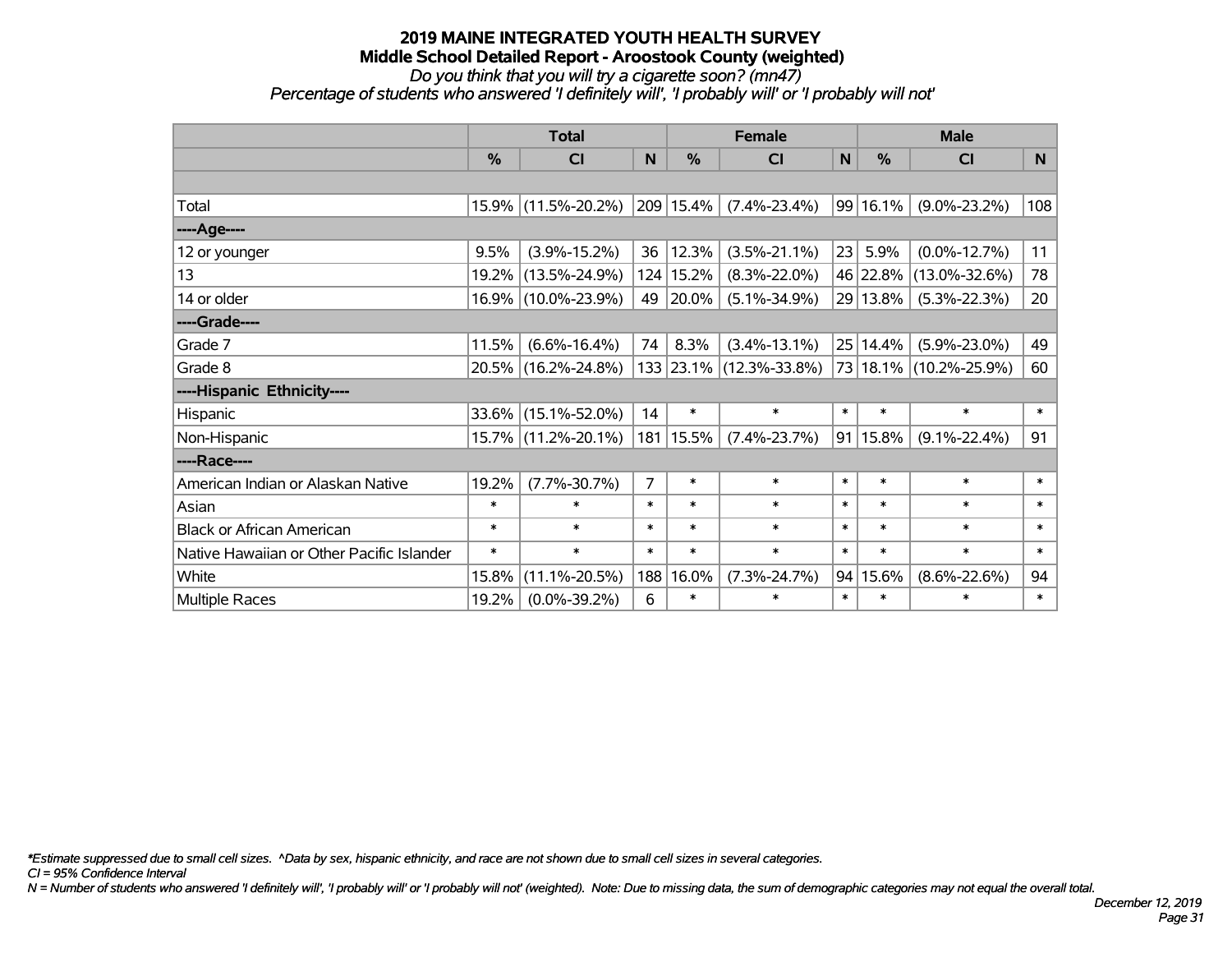#### *Do you think you will smoke a cigarette at any time during the next year? (mn48) Percentage of students who answered 'I definitely will', 'I probably will' or 'I probably will not'*

|                                           | <b>Total</b>  |                     |        | <b>Female</b> |                            |        | <b>Male</b>   |                             |                |  |
|-------------------------------------------|---------------|---------------------|--------|---------------|----------------------------|--------|---------------|-----------------------------|----------------|--|
|                                           | $\frac{0}{0}$ | <b>CI</b>           | N      | $\frac{0}{0}$ | <b>CI</b>                  | N      | $\frac{0}{0}$ | <b>CI</b>                   | N.             |  |
|                                           |               |                     |        |               |                            |        |               |                             |                |  |
| Total                                     |               | 15.9% (10.5%-21.4%) |        |               | 209 14.0% (4.7%-23.2%)     |        |               | $ 89 17.5\% $ (10.4%-24.7%) | 117            |  |
| ----Age----                               |               |                     |        |               |                            |        |               |                             |                |  |
| 12 or younger                             | 10.6%         | $(3.8\% - 17.3\%)$  | 39     | 13.6%         | $(4.5\% - 22.8\%)$         | 26     | 6.5%          | $(1.1\% - 12.0\%)$          | 12             |  |
| 13                                        | 19.3%         | $(13.5\% - 25.1\%)$ |        |               | 124   13.3%   (4.0%-22.5%) |        |               | 40 24.7% (14.5%-35.0%)      | 83             |  |
| 14 or older                               | 15.6%         | $(8.5\% - 22.8\%)$  | 45     |               | $15.9\%$ (3.7%-28.0%)      |        | 23 15.4%      | $(5.1\% - 25.7\%)$          | 22             |  |
| ----Grade----                             |               |                     |        |               |                            |        |               |                             |                |  |
| Grade 7                                   | 11.7%         | $(7.2\% - 16.2\%)$  | 76     |               | $10.3\%$ (1.6%-19.0%)      |        | 32 13.0%      | $(5.7\% - 20.2\%)$          | 44             |  |
| Grade 8                                   |               | 20.4% (14.2%-26.6%) | 131    |               | $18.2\%$ (5.7%-30.6%)      |        |               | 58 22.6% (14.0%-31.2%)      | 73             |  |
| ----Hispanic Ethnicity----                |               |                     |        |               |                            |        |               |                             |                |  |
| Hispanic                                  | 33.9%         | $(24.6\% - 43.2\%)$ | 14     | 28.2%         | $(7.7\% - 48.6\%)$         | 6      | 33.7%         | $(14.8\% - 52.5\%)$         | $\overline{7}$ |  |
| Non-Hispanic                              | 15.7%         | $(9.8\% - 21.6\%)$  | 181    |               | $ 14.3\% $ (4.8%-23.9%)    |        | 84 17.0%      | $(9.6\% - 24.5\%)$          | 97             |  |
| ----Race----                              |               |                     |        |               |                            |        |               |                             |                |  |
| American Indian or Alaskan Native         | 32.2%         | $(21.8\% - 42.6\%)$ | 12     | $\ast$        | $\ast$                     | $\ast$ | $\ast$        | $\ast$                      | $\ast$         |  |
| Asian                                     | $\ast$        | $\ast$              | $\ast$ | $\ast$        | $\ast$                     | $\ast$ | $\ast$        | $\ast$                      | $\ast$         |  |
| <b>Black or African American</b>          | $\ast$        | $\ast$              | $\ast$ | $\ast$        | $\ast$                     | $\ast$ | $\ast$        | $\ast$                      | $\ast$         |  |
| Native Hawaiian or Other Pacific Islander | $\ast$        | $\ast$              | $\ast$ | $\ast$        | $\ast$                     | $\ast$ | $\ast$        | $\ast$                      | $\ast$         |  |
| White                                     | 15.3%         | $(9.3\% - 21.2\%)$  | 181    | 13.6%         | $(4.0\% - 23.2\%)$         |        | 80 16.8%      | $(9.4\% - 24.3\%)$          | 101            |  |
| <b>Multiple Races</b>                     | $\ast$        | $\ast$              | $\ast$ | $\ast$        | $\ast$                     | $\ast$ | $\ast$        | $\ast$                      | $\ast$         |  |

*\*Estimate suppressed due to small cell sizes. ^Data by sex, hispanic ethnicity, and race are not shown due to small cell sizes in several categories.*

*CI = 95% Confidence Interval*

*N = Number of students who answered 'I definitely will', 'I probably will' or 'I probably will not' (weighted). Note: Due to missing data, the sum of demographic categories may not equal the overall total.*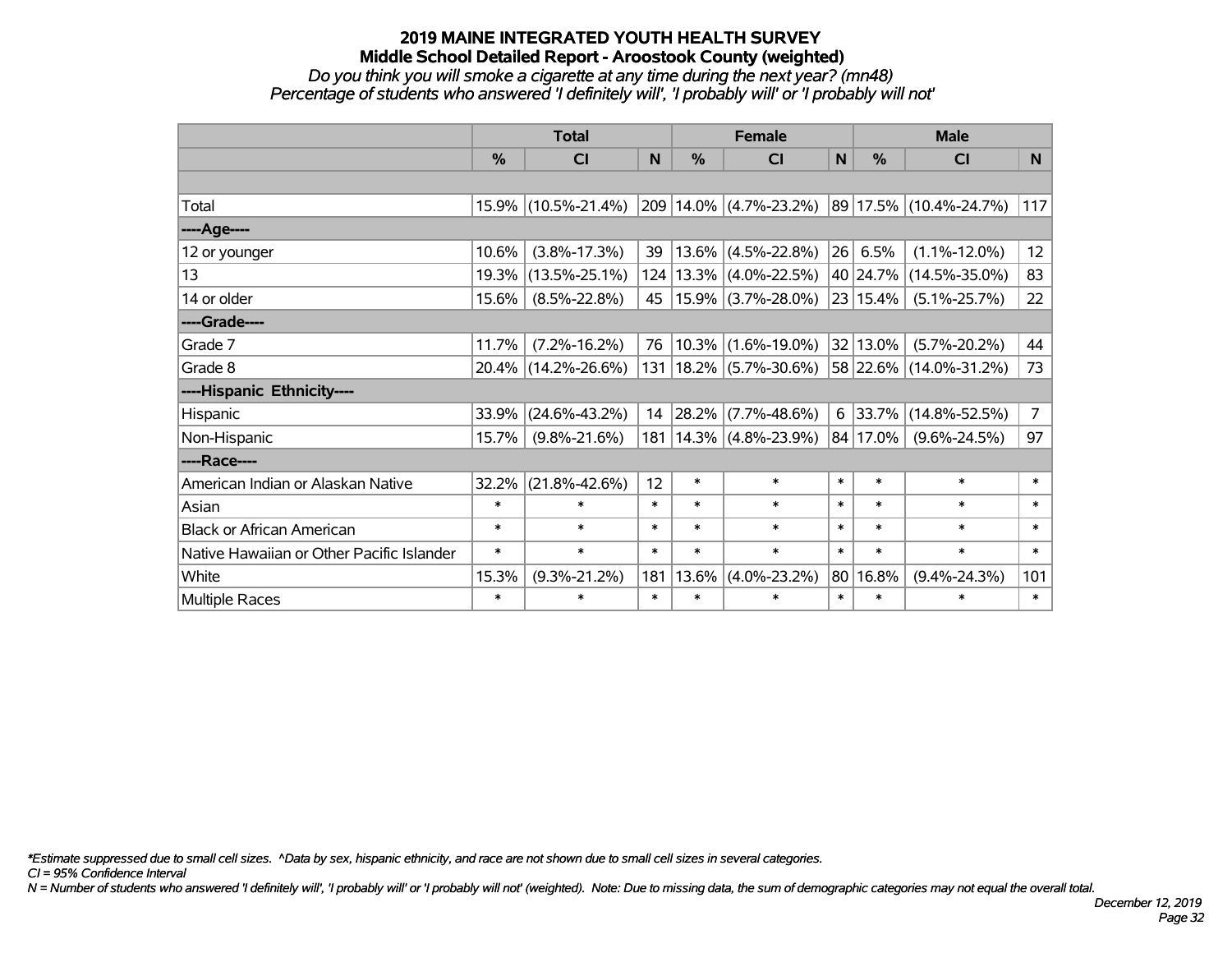#### **2019 MAINE INTEGRATED YOUTH HEALTH SURVEY Middle School Detailed Report - Aroostook County (weighted)** *Do you think you will smoke a cigarette at any time during the next year? (mn48\_2) Percentage of students who answered 'I definitely will not'*

|                                           | <b>Total</b>  |                                                  |        |             | <b>Female</b>            |        | <b>Male</b>   |                         |        |  |
|-------------------------------------------|---------------|--------------------------------------------------|--------|-------------|--------------------------|--------|---------------|-------------------------|--------|--|
|                                           | $\frac{0}{0}$ | CI                                               | N      | %           | <b>CI</b>                | N      | $\frac{0}{0}$ | <b>CI</b>               | N.     |  |
|                                           |               |                                                  |        |             |                          |        |               |                         |        |  |
| Total                                     |               | $84.1\%$ (78.6%-89.5%) 1,102 86.0% (76.8%-95.3%) |        |             |                          |        |               | 550 82.5% (75.3%-89.6%) | 552    |  |
| ----Age----                               |               |                                                  |        |             |                          |        |               |                         |        |  |
| 12 or younger                             | 89.4%         | $(82.7\% - 96.2\%)$                              | 334    | 86.4%       | $(77.2\% - 95.5\%)$      |        |               | 162 93.5% (88.0%-98.9%) | 172    |  |
| 13                                        |               | 80.7% (74.9%-86.5%)                              | 518    |             | 86.7% (77.5%-96.0%)      |        |               | 264 75.3% (65.0%-85.5%) | 254    |  |
| 14 or older                               |               | 84.4% (77.2%-91.5%)                              | 245    |             | $ 84.1\% $ (72.0%-96.3%) |        |               | 124 84.6% (74.3%-94.9%) | 121    |  |
| ----Grade----                             |               |                                                  |        |             |                          |        |               |                         |        |  |
| Grade 7                                   | 88.3%         | $(83.8\% - 92.8\%)$                              | 571    | 89.7%       | $(81.0\% - 98.4\%)$      |        | 276 87.0%     | $(79.8\% - 94.3\%)$     | 295    |  |
| Grade 8                                   |               | 79.6% (73.4%-85.8%)                              | 511    |             | 81.8% (69.4%-94.3%)      |        |               | 259 77.4% (68.8%-86.0%) | 252    |  |
| ----Hispanic Ethnicity----                |               |                                                  |        |             |                          |        |               |                         |        |  |
| Hispanic                                  | 66.1%         | $(56.8\% - 75.4\%)$                              | 28     | 71.8%       | $(51.4\% - 92.3\%)$      | 14     |               | 66.3% (47.5%-85.2%)     | 14     |  |
| Non-Hispanic                              |               | 84.3% (78.4%-90.2%)                              | 973    |             | 85.7% (76.1%-95.2%)      |        |               | 501 83.0% (75.5%-90.4%) | 472    |  |
| ----Race----                              |               |                                                  |        |             |                          |        |               |                         |        |  |
| American Indian or Alaskan Native         | 67.8%         | $(57.4\% - 78.2\%)$                              | 24     | $\ast$      | $\ast$                   | $\ast$ | $\ast$        | $\ast$                  | $\ast$ |  |
| Asian                                     | $\ast$        | $\ast$                                           | $\ast$ | $\ast$      | $\ast$                   | $\ast$ | $\ast$        | $\ast$                  | $\ast$ |  |
| <b>Black or African American</b>          | $\ast$        | $\ast$                                           | $\ast$ | $\ast$      | $\ast$                   | $\ast$ | $\ast$        | $\ast$                  | $\ast$ |  |
| Native Hawaiian or Other Pacific Islander | $\ast$        | $\ast$                                           | $\ast$ | $\ast$      | $\ast$                   | $\ast$ | $\ast$        | $\ast$                  | $\ast$ |  |
| White                                     | 84.7%         | $(78.8\% - 90.7\%)$                              |        | 1,006 86.4% | $(76.8\% - 96.0\%)$      | 507    | 83.2%         | $(75.7\% - 90.6\%)$     | 499    |  |
| Multiple Races                            | $\ast$        | $\ast$                                           | $\ast$ | $\ast$      | $\ast$                   | $\ast$ | $\ast$        | $\ast$                  | $\ast$ |  |

*\*Estimate suppressed due to small cell sizes. ^Data by sex, hispanic ethnicity, and race are not shown due to small cell sizes in several categories.*

*CI = 95% Confidence Interval*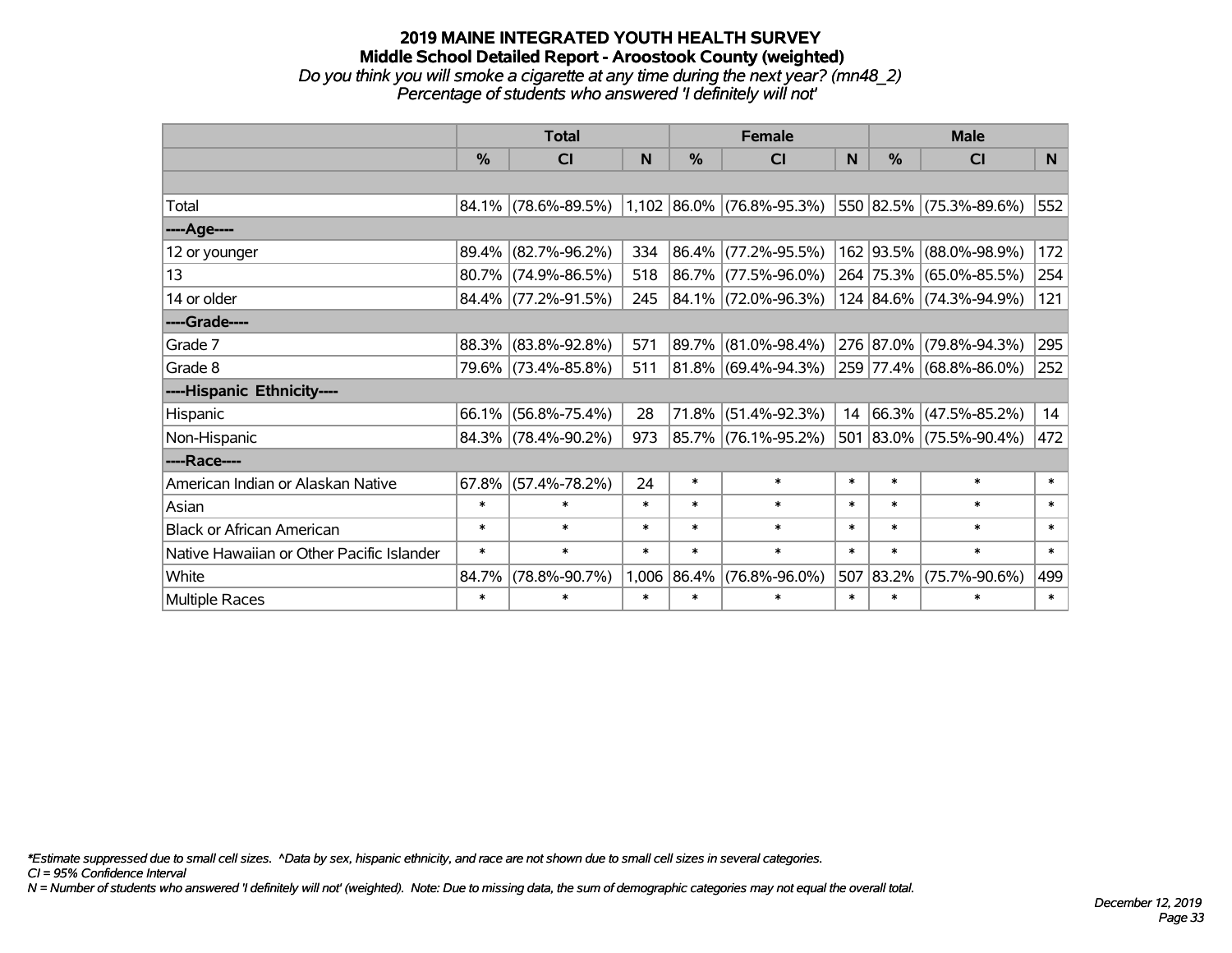#### **2019 MAINE INTEGRATED YOUTH HEALTH SURVEY Middle School Detailed Report - Aroostook County (weighted)** *If one of your best friends offered you a cigarette, would you smoke it? (mn51) Percentage of students who answered 'Definitely yes', 'Probably yes' or 'Probably not'*

|                                           | <b>Total</b> |                     |                 |           | <b>Female</b>            |        | <b>Male</b>   |                     |                |  |
|-------------------------------------------|--------------|---------------------|-----------------|-----------|--------------------------|--------|---------------|---------------------|----------------|--|
|                                           | $\%$         | CI                  | N               | $\%$      | <b>CI</b>                | N      | $\frac{0}{0}$ | <b>CI</b>           | N <sub>1</sub> |  |
|                                           |              |                     |                 |           |                          |        |               |                     |                |  |
| Total                                     |              | 21.8% (15.6%-28.0%) |                 |           | 288 25.3% (13.9%-36.7%)  |        | 162 18.3%     | $(9.7\% - 27.0\%)$  | 124            |  |
| ---- Age----                              |              |                     |                 |           |                          |        |               |                     |                |  |
| 12 or younger                             | 20.7%        | $(11.5\% - 29.9\%)$ | 78              |           | $ 29.3\% $ (18.3%-40.3%) | 55     | 11.3%         | $(0.0\% - 25.6\%)$  | 21             |  |
| 13                                        | 23.6%        | $(16.8\% - 30.3\%)$ |                 |           | 152 23.4% (12.2%-34.5%)  | 71     | 23.7%         | $(14.6\% - 32.8\%)$ | 81             |  |
| 14 or older                               | 20.0%        | $(9.6\% - 30.3\%)$  |                 | 58 24.4%  | $(4.5\% - 44.2\%)$       | 36     | 15.4%         | $(7.6\% - 23.2\%)$  | 22             |  |
| ----Grade----                             |              |                     |                 |           |                          |        |               |                     |                |  |
| Grade 7                                   | 20.9%        | $(12.0\% - 29.8\%)$ |                 |           | 136 20.7% (11.5%-29.9%)  | 64     | 21.2%         | $(7.8\% - 34.5\%)$  | 73             |  |
| Grade 8                                   |              | 23.2% (16.1%-30.3%) |                 |           | 150 31.0% (14.7%-47.3%)  | 98     | 15.7%         | $(9.9\% - 21.5\%)$  | 52             |  |
| ----Hispanic Ethnicity----                |              |                     |                 |           |                          |        |               |                     |                |  |
| Hispanic                                  | 36.6%        | $(12.6\% - 60.5\%)$ | 15              | $\ast$    | $\ast$                   | $\ast$ | $\ast$        | $\ast$              | $\ast$         |  |
| Non-Hispanic                              |              | 22.3% (16.0%-28.7%) |                 |           | 260 25.5% (13.9%-37.1%)  | 149    | 19.2%         | $(10.8\% - 27.5\%)$ | 111            |  |
| ----Race----                              |              |                     |                 |           |                          |        |               |                     |                |  |
| American Indian or Alaskan Native         | 28.7%        | $(17.2\% - 40.2\%)$ | 10 <sup>1</sup> | $\ast$    | $\ast$                   | $\ast$ | $\ast$        | $\ast$              | $\ast$         |  |
| Asian                                     | $\ast$       | $\ast$              | $\ast$          | $\ast$    | $\ast$                   | $\ast$ | $\ast$        | $\ast$              | $\ast$         |  |
| <b>Black or African American</b>          | $\ast$       | $\ast$              | $\ast$          | $\ast$    | $\ast$                   | $\ast$ | $\ast$        | $\ast$              | $\ast$         |  |
| Native Hawaiian or Other Pacific Islander | $\ast$       | $\ast$              | $\ast$          | $\ast$    | $\ast$                   | $\ast$ | $\ast$        | $\ast$              | $\ast$         |  |
| White                                     | 21.7%        | $(15.0\% - 28.3\%)$ |                 | 259 25.4% | $(12.8\% - 38.0\%)$      | 149    | 18.1%         | $(9.3\% - 26.9\%)$  | 110            |  |
| Multiple Races                            | 27.7%        | $(4.0\% - 51.5\%)$  | 9               | $\ast$    | $\ast$                   | $\ast$ | $\ast$        | $\ast$              | $\ast$         |  |

*\*Estimate suppressed due to small cell sizes. ^Data by sex, hispanic ethnicity, and race are not shown due to small cell sizes in several categories.*

*CI = 95% Confidence Interval*

*N = Number of students who answered 'Definitely yes', 'Probably yes' or 'Probably not' (weighted). Note: Due to missing data, the sum of demographic categories may not equal the overall total.*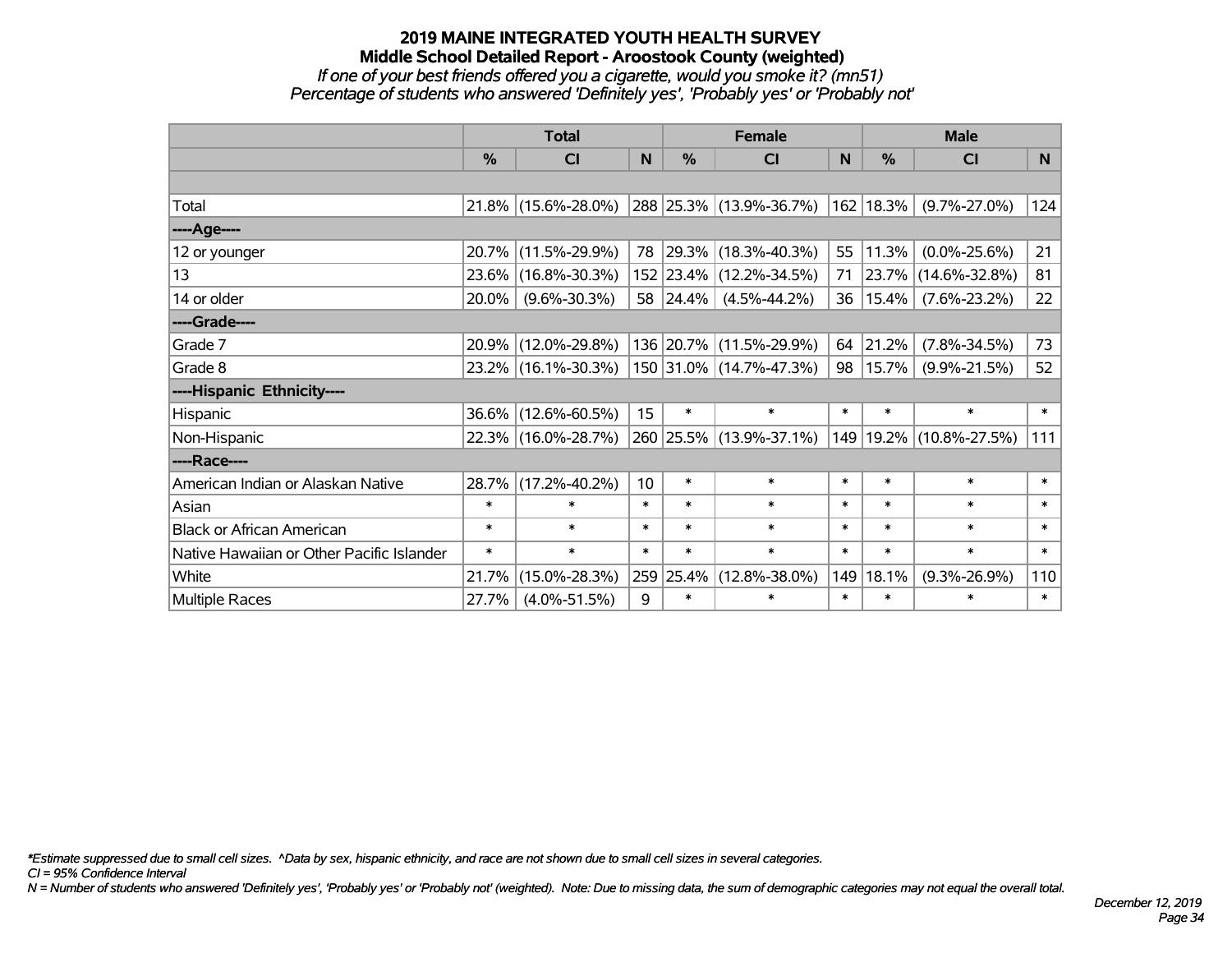*During the past 12 months, were you taught in any of your classes about the dangers of tobacco use? (mn156) Percentage of students who answered 'Yes'*

|                                           | <b>Total</b>  |                      |                  |           | <b>Female</b>            |        | <b>Male</b>   |                          |             |  |
|-------------------------------------------|---------------|----------------------|------------------|-----------|--------------------------|--------|---------------|--------------------------|-------------|--|
|                                           | $\frac{0}{6}$ | <b>CI</b>            | N                | $\%$      | <b>CI</b>                | N      | $\frac{0}{0}$ | <b>CI</b>                | N           |  |
|                                           |               |                      |                  |           |                          |        |               |                          |             |  |
| Total                                     | 67.1%         | $(57.6\% - 76.5\%)$  |                  |           | 877 63.0% (49.9%-76.1%)  |        |               | 398 70.8% (63.2%-78.5%)  | 477         |  |
| ----Age----                               |               |                      |                  |           |                          |        |               |                          |             |  |
| 12 or younger                             | 62.9%         | $(50.8\% - 75.0\%)$  |                  |           | 234 52.8% (44.1%-61.5%)  | 99     |               | 73.0% (57.4%-88.5%)      | 134         |  |
| 13                                        | 70.2%         | $(55.7\% - 84.7\%)$  |                  |           | 448 68.1% (45.2%-91.1%)  |        |               | 202 71.9% (61.9%-82.0%)  | 246         |  |
| 14 or older                               | 66.8%         | $(57.2\% - 76.4\%)$  |                  |           | 194 65.6% (54.6%-76.6%)  | 97     |               | $ 68.1\% $ (55.6%-80.5%) | 97          |  |
| ----Grade----                             |               |                      |                  |           |                          |        |               |                          |             |  |
| Grade 7                                   | 61.5%         | $(46.4\% - 76.7\%)$  |                  | 398 55.0% | $(38.3\% - 71.7\%)$      |        |               | 169 67.5% (52.8%-82.2%)  | 228         |  |
| Grade 8                                   | 73.0%         | $(68.5\% - 77.6\%)$  |                  |           | 467 70.5% (59.6%-81.3%)  |        |               | 218 75.4% (70.2%-80.6%)  | 248         |  |
| ----Hispanic Ethnicity----                |               |                      |                  |           |                          |        |               |                          |             |  |
| Hispanic                                  | 85.2%         | $(64.4\% - 100.0\%)$ | 34               | $\ast$    | $\ast$                   | $\ast$ | $\ast$        | $\ast$                   | $\ast$      |  |
| Non-Hispanic                              | 66.2%         | $(55.5\% - 76.8\%)$  |                  |           | 763 64.7% (52.1%-77.4%)  |        |               | 375 67.6% (57.8%-77.4%)  | 387         |  |
| ----Race----                              |               |                      |                  |           |                          |        |               |                          |             |  |
| American Indian or Alaskan Native         | 61.6%         | $(42.0\% - 81.1\%)$  | 21               | $\ast$    | $\ast$                   | $\ast$ | $\ast$        | $\ast$                   | $\ast$      |  |
| Asian                                     | $\ast$        | $\ast$               | $\ast$           | $\ast$    | $\ast$                   | $\ast$ | $\ast$        | $\ast$                   | $\ast$      |  |
| <b>Black or African American</b>          | $\ast$        | $\ast$               | $\ast$           | $\ast$    | $\ast$                   | $\ast$ | $\ast$        | $\ast$                   | $\ast$      |  |
| Native Hawaiian or Other Pacific Islander | $\ast$        | $\ast$               | $\ast$           | $\ast$    | $\ast$                   | $\ast$ | $\ast$        | $\ast$                   | $\ast$      |  |
| White                                     | 66.8%         | $(56.8\% - 76.8\%)$  |                  | 792 63.3% | $(49.6\% - 77.0\%)$      |        | 368 70.2%     | $(61.2\% - 79.1\%)$      | 424         |  |
| <b>Multiple Races</b>                     | 49.7%         | $(23.1\% - 76.3\%)$  | 15 <sub>15</sub> |           | $ 49.5\% $ (19.3%-79.6%) | 8      |               | $50.0\%$ (15.5%-84.5%)   | $7^{\circ}$ |  |

*\*Estimate suppressed due to small cell sizes. ^Data by sex, hispanic ethnicity, and race are not shown due to small cell sizes in several categories.*

*CI = 95% Confidence Interval*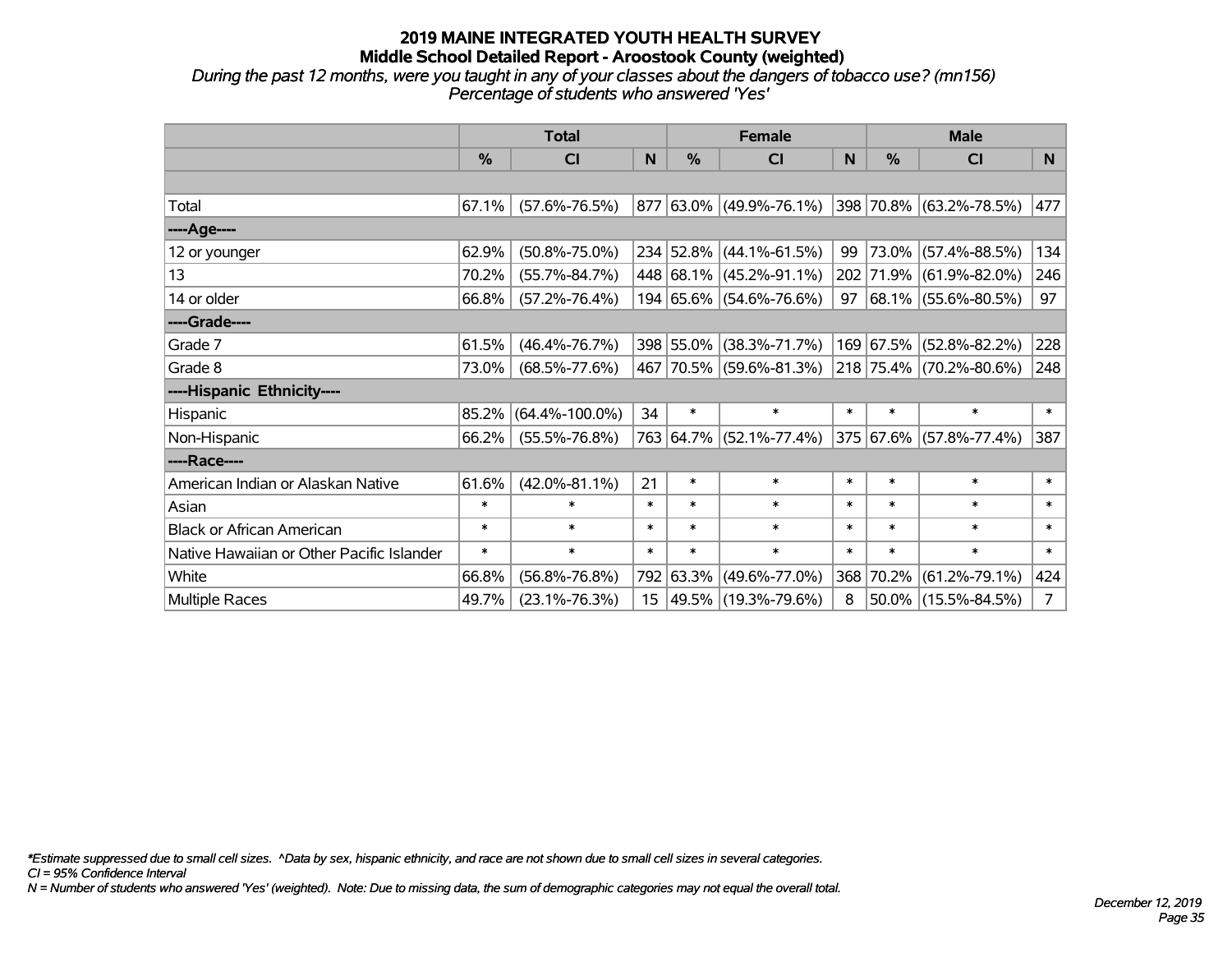*How much do you think people risk harming themselves (physically or in other ways) if they smoke one or more packs of cigarettes per day? (mn36) Percentage of students who answered 'No risk' or 'Slight risk'*

|                                           | <b>Total</b> |                       |                |           | <b>Female</b>                                                                            |        | <b>Male</b>  |                           |        |  |
|-------------------------------------------|--------------|-----------------------|----------------|-----------|------------------------------------------------------------------------------------------|--------|--------------|---------------------------|--------|--|
|                                           | %            | CI                    | N              | %         | CI                                                                                       | N      | %            | <b>CI</b>                 | N      |  |
|                                           |              |                       |                |           |                                                                                          |        |              |                           |        |  |
| Total                                     |              | $11.5\%$ (8.5%-14.6%) |                |           | 150 10.8% (7.9%-13.8%)                                                                   |        |              | 68 12.0% (7.9%-16.1%)     | 80     |  |
| ---- Age----                              |              |                       |                |           |                                                                                          |        |              |                           |        |  |
| 12 or younger                             | 9.7%         | $(5.8\% - 13.5\%)$    | 36             | 10.0%     | $(2.9\% - 17.1\%)$                                                                       |        | $18$ 9.4%    | $(4.6\% - 14.1\%)$        | 17     |  |
| 13                                        | 10.7%        | $(7.2\% - 14.3\%)$    | 65             | 9.6%      | $(5.7\% - 13.5\%)$                                                                       |        | 29 11.2%     | $(6.7\% - 15.7\%)$        | 34     |  |
| 14 or older                               |              | $15.6\%$ (8.4%-22.8%) | 49             |           | 14.3% (5.7%-22.9%)                                                                       |        |              | $21 16.8\% $ (8.5%-25.1%) | 28     |  |
| ----Grade----                             |              |                       |                |           |                                                                                          |        |              |                           |        |  |
| Grade 7                                   | 10.3%        | $(6.5\% - 14.2\%)$    | 66             | 10.4%     | $(5.2\% - 15.6\%)$                                                                       |        | $31 10.4\% $ | $(5.8\% - 15.0\%)$        | 35     |  |
| Grade 8                                   |              | $13.0\%$ (8.0%-17.9%) | 83             |           | $\vert 11.5\% \vert (6.8\% - 16.3\%) \vert 36 \vert 13.8\% \vert (8.2\% - 19.4\%) \vert$ |        |              |                           | 45     |  |
| ----Hispanic Ethnicity----                |              |                       |                |           |                                                                                          |        |              |                           |        |  |
| Hispanic                                  | $\ast$       | $\ast$                | $\ast$         | $\ast$    | $\ast$                                                                                   | $\ast$ | $\ast$       | $\ast$                    | $\ast$ |  |
| Non-Hispanic                              | $11.0\%$     | $(8.5\% - 13.5\%)$    |                | 126 10.0% | $(7.1\% - 12.9\%)$                                                                       |        | 57 11.7%     | $(8.4\% - 15.0\%)$        | 66     |  |
| ----Race----                              |              |                       |                |           |                                                                                          |        |              |                           |        |  |
| American Indian or Alaskan Native         | 20.9%        | $(8.4\% - 33.5\%)$    | 8              | $\ast$    | $\ast$                                                                                   | $\ast$ | $\ast$       | $\ast$                    | $\ast$ |  |
| Asian                                     | $\ast$       | $\ast$                | $\ast$         | $\ast$    | $\ast$                                                                                   | $\ast$ | $\ast$       | $\ast$                    | $\ast$ |  |
| <b>Black or African American</b>          | $\ast$       | $\ast$                | $\ast$         | $\ast$    | $\ast$                                                                                   | $\ast$ | $\ast$       | $\ast$                    | $\ast$ |  |
| Native Hawaiian or Other Pacific Islander | $\ast$       | $\ast$                | $\ast$         | $\ast$    | $\ast$                                                                                   | $\ast$ | $\ast$       | $\ast$                    | $\ast$ |  |
| White                                     | 11.0%        | $(7.7\% - 14.3\%)$    | 128            | 11.4%     | $(8.1\% - 14.6\%)$                                                                       | 65     | 10.3%        | $(6.3\% - 14.3\%)$        | 61     |  |
| Multiple Races                            |              | $18.4\%$ (1.5%-35.2%) | $\overline{7}$ | $\ast$    | $\ast$                                                                                   | $\ast$ | $\ast$       | $\ast$                    | $\ast$ |  |

*\*Estimate suppressed due to small cell sizes. ^Data by sex, hispanic ethnicity, and race are not shown due to small cell sizes in several categories.*

*CI = 95% Confidence Interval*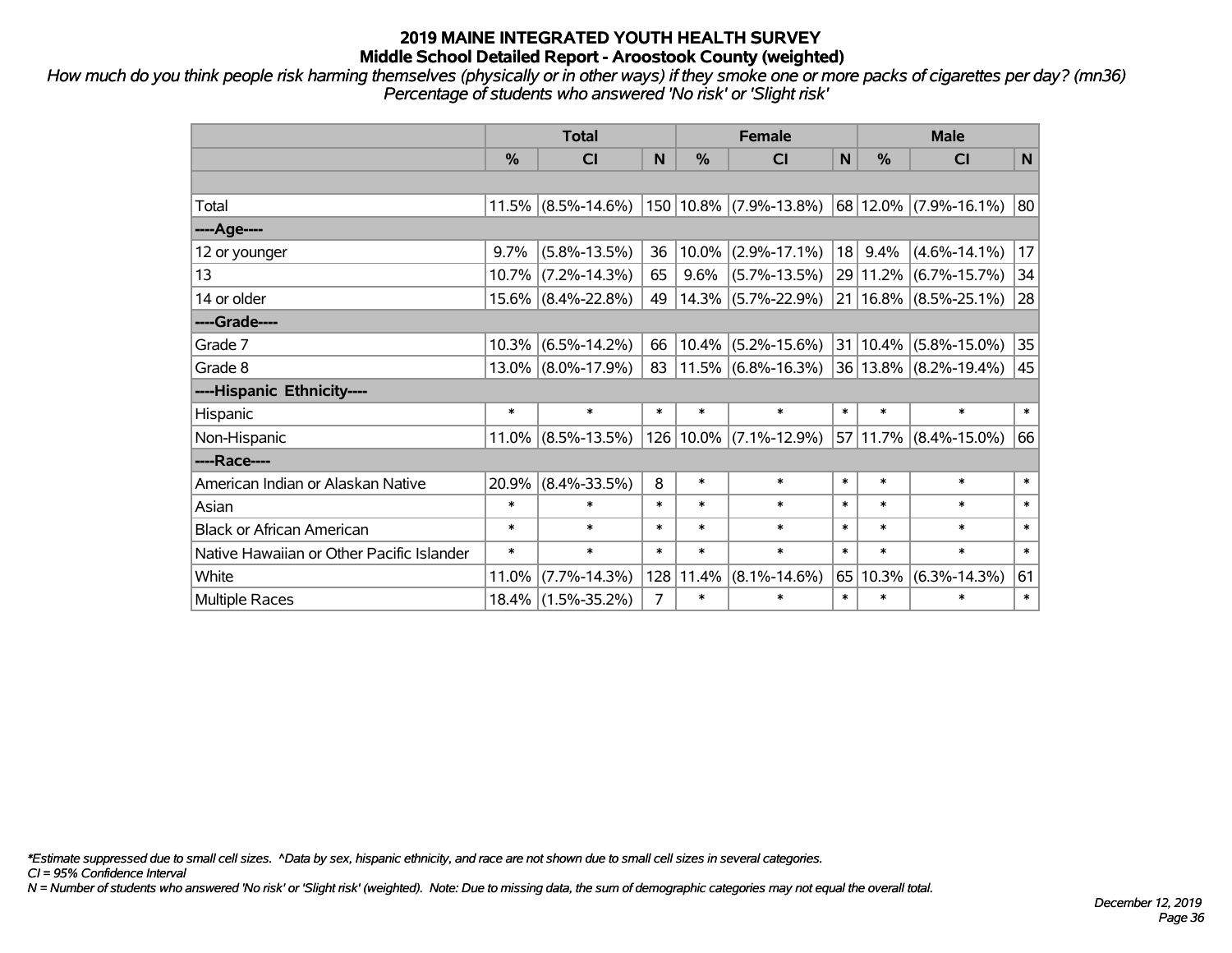## **2019 MAINE INTEGRATED YOUTH HEALTH SURVEY Middle School Detailed Report - Aroostook County (weighted)** *How wrong do you think it is for someone your age to smoke cigarettes? (mn58) Percentage of students who answered 'A little bit wrong' or 'Not wrong at all'*

|                                           | <b>Total</b>  |                    |                |         | <b>Female</b>             |             | <b>Male</b> |                    |                 |  |
|-------------------------------------------|---------------|--------------------|----------------|---------|---------------------------|-------------|-------------|--------------------|-----------------|--|
|                                           | $\frac{0}{0}$ | CI                 | N              | $\%$    | <b>CI</b>                 | $\mathbf N$ | $\%$        | <b>CI</b>          | N               |  |
|                                           |               |                    |                |         |                           |             |             |                    |                 |  |
| Total                                     | 4.3%          | $(3.1\% - 5.6\%)$  |                |         | $57 2.4\% $ (0.4%-4.4%)   |             | $15 5.9\% $ | $(3.3\% - 8.4\%)$  | 40              |  |
| ----Age----                               |               |                    |                |         |                           |             |             |                    |                 |  |
| 12 or younger                             | 3.0%          | $(0.4\% - 5.6\%)$  | 12             | $\ast$  | $\ast$                    | $\ast$      | $\ast$      | $\ast$             | $\ast$          |  |
| 13                                        | 5.1%          | $(1.7\% - 8.4\%)$  |                | 32 2.9% | $(0.9\% - 5.0\%)$         | 9           | 6.9%        | $(1.7\% - 12.1\%)$ | 23              |  |
| 14 or older                               | 4.5%          | $(1.2\% - 7.8\%)$  | 13             | $\ast$  | $\ast$                    | $\ast$      | $\ast$      | $\ast$             | $\ast$          |  |
| ----Grade----                             |               |                    |                |         |                           |             |             |                    |                 |  |
| Grade 7                                   | 5.0%          | $(2.3\% - 7.6\%)$  | 32             | $\ast$  | $\ast$                    | $\ast$      | $\ast$      | $\ast$             | $\ast$          |  |
| Grade 8                                   | 3.5%          | $(2.1\% - 5.0\%)$  |                |         | $23 4.1\% $ (0.0%-8.3%)   |             | 13 3.1%     | $(1.1\% - 5.0\%)$  | 10 <sup>1</sup> |  |
| ----Hispanic Ethnicity----                |               |                    |                |         |                           |             |             |                    |                 |  |
| Hispanic                                  | 20.8%         | $(0.0\% - 43.6\%)$ | 9              | $\ast$  | $\ast$                    | $\ast$      | $\ast$      | $\ast$             | $\ast$          |  |
| Non-Hispanic                              | 4.2%          | $(3.0\% - 5.4\%)$  |                |         | 48 1.8% $(0.0\% - 3.8\%)$ |             | 10 6.5%     | $(3.2\% - 9.8\%)$  | 37              |  |
| ----Race----                              |               |                    |                |         |                           |             |             |                    |                 |  |
| American Indian or Alaskan Native         | 20.4%         | $(9.8\% - 31.0\%)$ | $\overline{7}$ | $\ast$  | $\ast$                    | $\ast$      | $\ast$      | $\ast$             | $\ast$          |  |
| Asian                                     | $\ast$        | $\ast$             | $\ast$         | $\ast$  | $\ast$                    | $\ast$      | $\ast$      | $\ast$             | $\ast$          |  |
| <b>Black or African American</b>          | $\ast$        | $\ast$             | $\ast$         | $\ast$  | $\ast$                    | $\ast$      | $\ast$      | $\ast$             | $\ast$          |  |
| Native Hawaiian or Other Pacific Islander | $\ast$        | $\ast$             | $\ast$         | $\ast$  | $\ast$                    | $\ast$      | $\ast$      | $\ast$             | $\ast$          |  |
| White                                     | 3.6%          | $(2.6\% - 4.6\%)$  | 43             | 1.8%    | $(0.0\% - 3.9\%)$         |             | 10 5.4%     | $(2.6\% - 8.1\%)$  | 32              |  |
| Multiple Races                            | $\ast$        | $\ast$             | $\ast$         | $\ast$  | $\ast$                    | $\ast$      | $\ast$      | $\ast$             | $\ast$          |  |

*\*Estimate suppressed due to small cell sizes. ^Data by sex, hispanic ethnicity, and race are not shown due to small cell sizes in several categories.*

*CI = 95% Confidence Interval*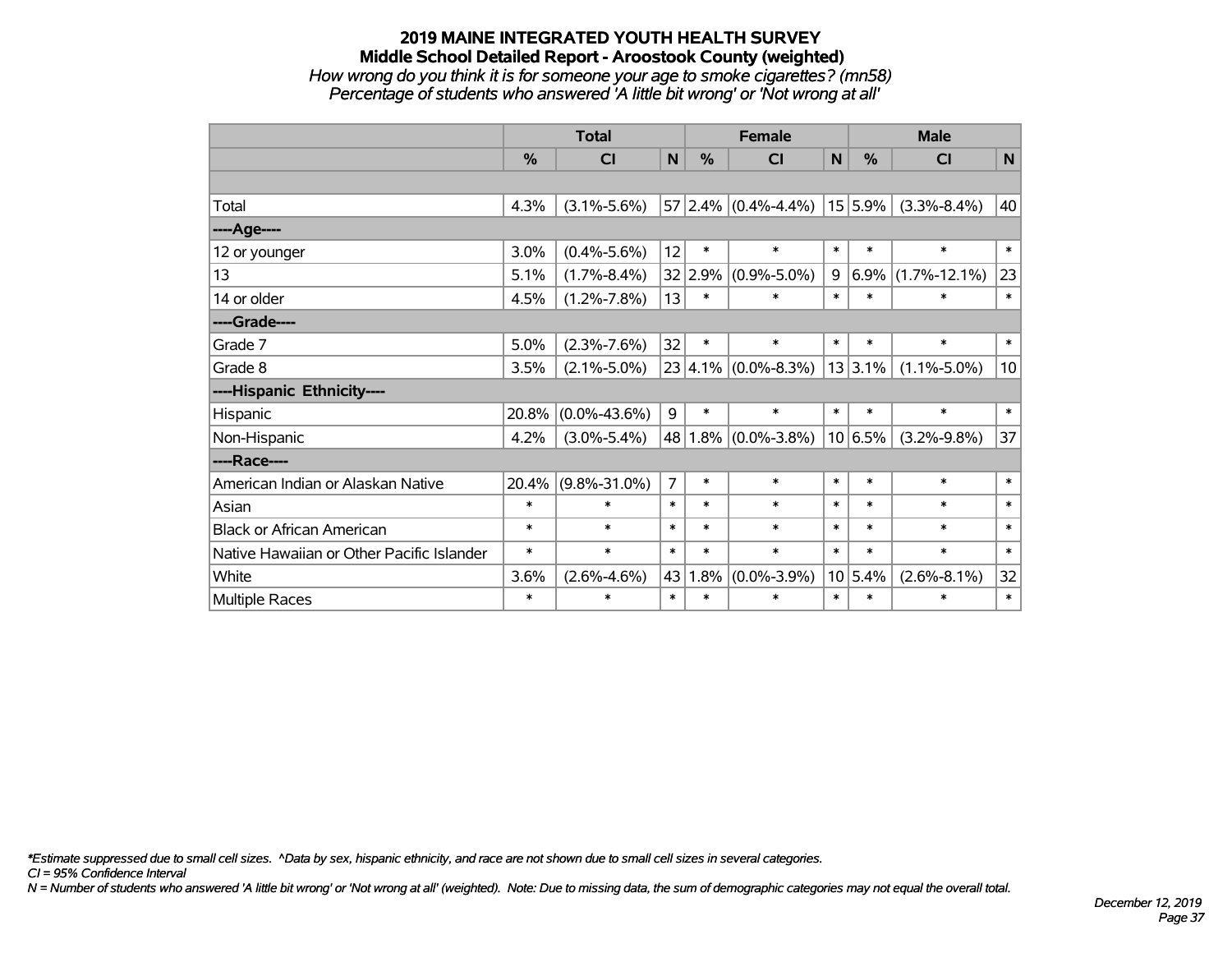## **2019 MAINE INTEGRATED YOUTH HEALTH SURVEY Middle School Detailed Report - Aroostook County (weighted)** *How wrong do your parents feel it would be for you to smoke cigarettes? (mn35) Percentage of students who answered 'A little bit wrong' or 'Not wrong at all'*

|                                           | <b>Total</b>  |                      |                 |               | <b>Female</b>                |              | <b>Male</b>   |                         |              |  |
|-------------------------------------------|---------------|----------------------|-----------------|---------------|------------------------------|--------------|---------------|-------------------------|--------------|--|
|                                           | $\frac{0}{0}$ | <b>CI</b>            | $\mathbf N$     | $\frac{0}{0}$ | <b>CI</b>                    | $\mathsf{N}$ | $\frac{0}{0}$ | <b>CI</b>               | N            |  |
|                                           |               |                      |                 |               |                              |              |               |                         |              |  |
| Total                                     | 3.5%          | $(1.4\% - 5.6\%)$    |                 | 46 3.5%       | $(0.3\% - 6.7\%)$            |              |               | $22 3.5\% $ (0.5%-6.4%) | 24           |  |
| ----Age----                               |               |                      |                 |               |                              |              |               |                         |              |  |
| 12 or younger                             | 2.6%          | $(0.0\% - 5.6\%)$    | 10 <sup>1</sup> | $\ast$        | $\ast$                       | $\ast$       | $\ast$        | $\ast$                  | $\ast$       |  |
| 13                                        | 3.1%          | $(0.2\% - 6.1\%)$    |                 | 20 3.4%       | $(0.7\% - 6.1\%)$            |              | 10 2.9%       | $(0.0\% - 6.9\%)$       | 10           |  |
| 14 or older                               |               | $5.5\%$ (0.0%-12.6%) | 16              | $\ast$        | $\ast$                       | $\ast$       | $\ast$        | $\ast$                  | $\ast$       |  |
| ----Grade----                             |               |                      |                 |               |                              |              |               |                         |              |  |
| Grade 7                                   | 2.2%          | $(0.2\% - 4.1\%)$    | 14              | $\ast$        | $\ast$                       | $\ast$       | $\ast$        | $\ast$                  | $\ast$       |  |
| Grade 8                                   | 4.9%          | $(1.1\% - 8.7\%)$    |                 |               | $32 6.6\%  (0.1\% - 13.1\%)$ |              |               | $21 3.3\% $ (0.0%-8.7%) | 11           |  |
| ----Hispanic Ethnicity----                |               |                      |                 |               |                              |              |               |                         |              |  |
| Hispanic                                  | $\ast$        | $\ast$               | $\ast$          | $\ast$        | $\ast$                       | $\ast$       | $\ast$        | $\ast$                  | $\ast$       |  |
| Non-Hispanic                              | 3.5%          | $(1.1\% - 5.8\%)$    |                 | 40 3.6%       | $(0.2\% - 7.0\%)$            |              |               | $21$ 3.4% (0.0%-6.7%)   | 19           |  |
| ----Race----                              |               |                      |                 |               |                              |              |               |                         |              |  |
| American Indian or Alaskan Native         | $\ast$        | $\ast$               | $\ast$          | $\ast$        | $\ast$                       | $\ast$       | $\ast$        | $\ast$                  | $\ast$       |  |
| Asian                                     | $\ast$        | $\ast$               | $\ast$          | $\ast$        | $\ast$                       | $\ast$       | $\ast$        | $\ast$                  | $\ast$       |  |
| <b>Black or African American</b>          | $\ast$        | $\ast$               | $\ast$          | $\ast$        | $\ast$                       | $\ast$       | $\ast$        | $\ast$                  | $\ast$       |  |
| Native Hawaiian or Other Pacific Islander | $\ast$        | $\ast$               | $\ast$          | $\ast$        | $\ast$                       | $\ast$       | $\ast$        | $\ast$                  | $\ast$       |  |
| White                                     | 3.4%          | $(1.1\% - 5.7\%)$    |                 | 40 3.6%       | $(0.0\% - 7.1\%)$            |              | 21 3.2%       | $(0.1\% - 6.3\%)$       | 19           |  |
| <b>Multiple Races</b>                     | $\ast$        | $\ast$               | $\ast$          | $\ast$        | $\ast$                       | $\ast$       | $\ast$        | $\ast$                  | $\pmb{\ast}$ |  |

*\*Estimate suppressed due to small cell sizes. ^Data by sex, hispanic ethnicity, and race are not shown due to small cell sizes in several categories.*

*CI = 95% Confidence Interval*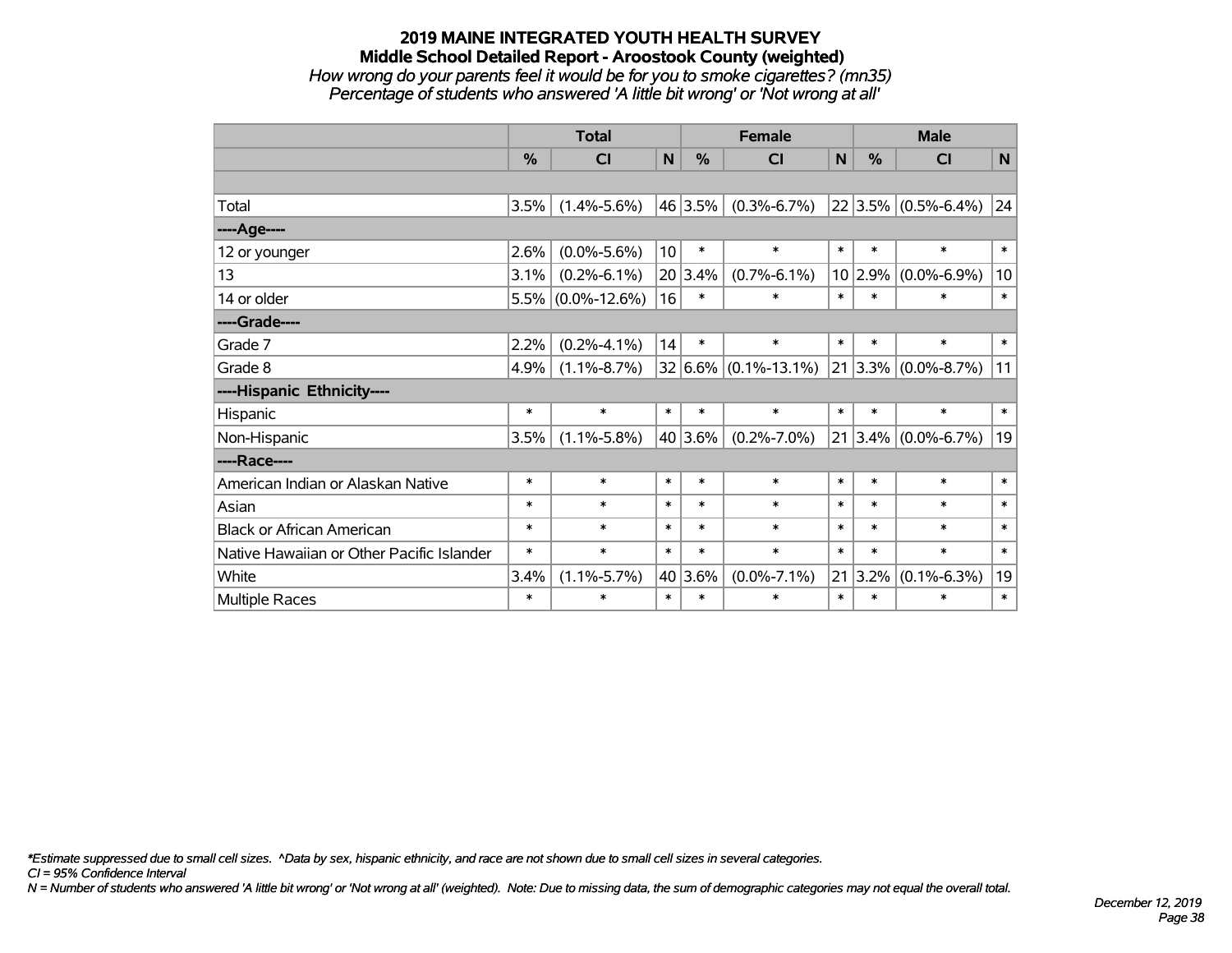## **2019 MAINE INTEGRATED YOUTH HEALTH SURVEY Middle School Detailed Report - Aroostook County (weighted)** *How wrong do your friends feel it would be for you to smoke cigarettes? (mn172) Percentage of students who answered 'A little bit wrong' or 'Not wrong at all'*

|                                           | <b>Total</b> |                     |        | <b>Female</b> | <b>Male</b>             |        |          |                     |        |
|-------------------------------------------|--------------|---------------------|--------|---------------|-------------------------|--------|----------|---------------------|--------|
|                                           | %            | C <sub>l</sub>      | N      | %             | <b>CI</b>               | N      | $\%$     | <b>CI</b>           | N      |
|                                           |              |                     |        |               |                         |        |          |                     |        |
| Total                                     | 14.4%        | $(9.2\% - 19.6\%)$  |        | 187 15.9%     | $(8.9\% - 23.0\%)$      | 101    | 12.9%    | $(8.3\% - 17.5\%)$  | 86     |
| ----Age----                               |              |                     |        |               |                         |        |          |                     |        |
| 12 or younger                             | 9.6%         | $(3.3\% - 15.9\%)$  | 36     | 6.8%          | $(0.3\% - 13.2\%)$      | 13     | 12.5%    | $(1.4\% - 23.7\%)$  | 24     |
| 13                                        | 14.8%        | $(8.6\% - 21.0\%)$  | 93     | 19.1%         | $(8.4\% - 29.8\%)$      | 57     | 10.9%    | $(3.4\% - 18.4\%)$  | 36     |
| 14 or older                               |              | 19.8% (10.9%-28.7%) | 57     | 21.2%         | $(6.6\% - 35.7\%)$      | 31     | 18.4%    | $(9.4\% - 27.4\%)$  | 26     |
| ----Grade----                             |              |                     |        |               |                         |        |          |                     |        |
| Grade 7                                   | 9.5%         | $(3.2\% - 15.8\%)$  | 61     | 5.9%          | $(0.0\% - 12.1\%)$      | 18     | 12.8%    | $(4.6\% - 20.9\%)$  | 43     |
| Grade 8                                   |              | 19.1% (15.7%-22.5%) |        |               | 123 25.1% (18.0%-32.3%) | 80     | $13.2\%$ | $(10.5\% - 16.0\%)$ | 43     |
| ----Hispanic Ethnicity----                |              |                     |        |               |                         |        |          |                     |        |
| Hispanic                                  | 26.7%        | $(16.6\% - 36.8\%)$ | 11     | $\ast$        | $\ast$                  | $\ast$ | $\ast$   | $\ast$              | $\ast$ |
| Non-Hispanic                              | 13.7%        | $(8.2\% - 19.3\%)$  |        | 158 15.9%     | $(8.8\% - 23.0\%)$      | 93     | 11.4%    | $(5.6\% - 17.3\%)$  | 65     |
| ----Race----                              |              |                     |        |               |                         |        |          |                     |        |
| American Indian or Alaskan Native         | $\ast$       | $\ast$              | $\ast$ | $\ast$        | $\ast$                  | $\ast$ | $\ast$   | $\ast$              | $\ast$ |
| Asian                                     | $\ast$       | $\ast$              | $\ast$ | $\ast$        | $\ast$                  | $\ast$ | $\ast$   | $\ast$              | $\ast$ |
| <b>Black or African American</b>          | $\ast$       | $\ast$              | $\ast$ | $\ast$        | $\ast$                  | $\ast$ | $\ast$   | $\ast$              | $\ast$ |
| Native Hawaiian or Other Pacific Islander | $\ast$       | $\ast$              | $\ast$ | $\ast$        | $\ast$                  | $\ast$ | $\ast$   | $\ast$              | $\ast$ |
| White                                     | 14.5%        | $(8.9\% - 20.1\%)$  | 171    | 16.9%         | $(9.2\% - 24.7\%)$      | 99     | 12.1%    | $(7.2\% - 17.1\%)$  | 73     |
| <b>Multiple Races</b>                     | $\ast$       | $\ast$              | $\ast$ | $\ast$        | $\ast$                  | $\ast$ | $\ast$   | $\ast$              | $\ast$ |

*\*Estimate suppressed due to small cell sizes. ^Data by sex, hispanic ethnicity, and race are not shown due to small cell sizes in several categories.*

*CI = 95% Confidence Interval*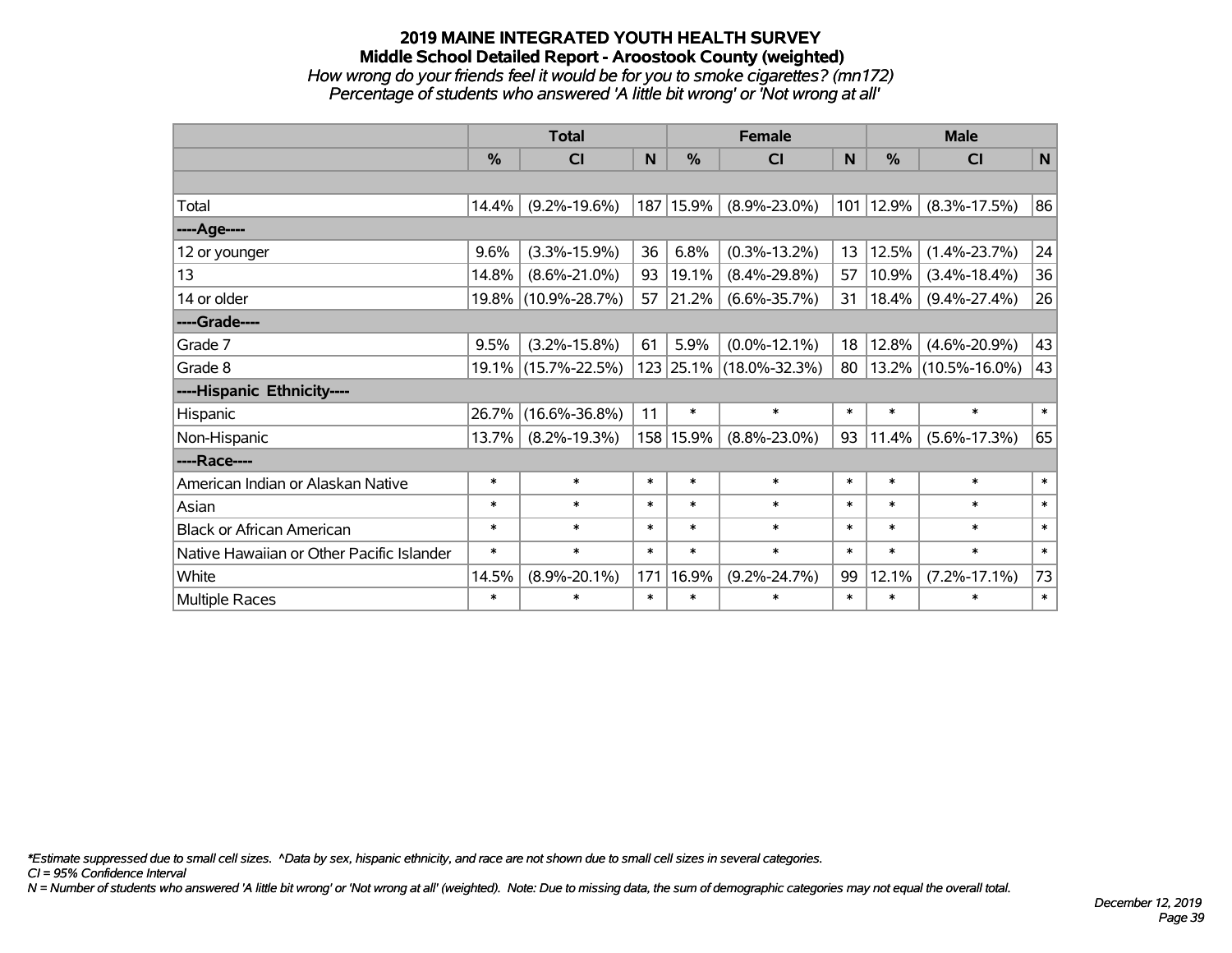#### **2019 MAINE INTEGRATED YOUTH HEALTH SURVEY Middle School Detailed Report - Aroostook County (weighted)** *Have you ever used an electronic vapor product? (mn173) Percentage of students who answered 'Yes'*

|                                           |               | <b>Total</b>        |        |             | <b>Female</b>           |          |        | <b>Male</b>                 |                |
|-------------------------------------------|---------------|---------------------|--------|-------------|-------------------------|----------|--------|-----------------------------|----------------|
|                                           | $\frac{0}{0}$ | <b>CI</b>           | N      | $\%$        | <b>CI</b>               | <b>N</b> | %      | <b>CI</b>                   | N              |
|                                           |               |                     |        |             |                         |          |        |                             |                |
| Total                                     |               | 20.7% (14.4%-27.1%) |        |             | 265 22.6% (12.1%-33.1%) |          |        | 140   18.7%   (12.3%-25.1%) | 123            |
| ----Age----                               |               |                     |        |             |                         |          |        |                             |                |
| 12 or younger                             | 16.7%         | $(10.0\% - 23.4\%)$ | 62     | 18.5%       | $(5.1\% - 32.0\%)$      | 33       | 14.2%  | $(6.5\% - 21.9\%)$          | 27             |
| 13                                        |               | 15.7% (12.5%-18.9%) | 98     |             | 17.4% (11.7%-23.0%)     | 51       | 14.2%  | $(8.5\% - 19.9\%)$          | 47             |
| 14 or older                               |               | 37.2% (17.5%-56.8%) |        |             | 105 38.2% (15.4%-61.1%) | 56       |        | $ 36.0\% $ (17.5%-54.5%)    | 49             |
| ----Grade----                             |               |                     |        |             |                         |          |        |                             |                |
| Grade 7                                   | 16.3%         | $(12.2\% - 20.5\%)$ |        | 103   16.5% | $(7.1\% - 25.8\%)$      | 48       | 16.2%  | $(8.6\% - 23.8\%)$          | 55             |
| Grade 8                                   |               | 25.6% (15.5%-35.6%) |        |             | 160 29.4% (14.5%-44.4%) | 92       |        | 21.7% (13.6%-29.8%)         | 68             |
| ----Hispanic Ethnicity----                |               |                     |        |             |                         |          |        |                             |                |
| Hispanic                                  | 37.1%         | $(25.3\% - 48.8\%)$ |        | 14 30.1%    | $(9.0\% - 51.2\%)$      | 6        |        | 37.9% (16.5%-59.4%)         | $\overline{7}$ |
| Non-Hispanic                              |               | 20.7% (14.1%-27.3%) |        |             | 233 22.9% (11.9%-33.9%) | 131      |        | 18.4% (13.2%-23.6%)         | 102            |
| ----Race----                              |               |                     |        |             |                         |          |        |                             |                |
| American Indian or Alaskan Native         | 59.6%         | $(37.8\% - 81.4\%)$ | 21     | $\ast$      | $\ast$                  | $\ast$   | $\ast$ | $\ast$                      | $\ast$         |
| Asian                                     | $\ast$        | $\ast$              | $\ast$ | $\ast$      | $\ast$                  | $\ast$   | $\ast$ | $\ast$                      | $\ast$         |
| <b>Black or African American</b>          | $\ast$        | $\ast$              | $\ast$ | $\ast$      | $\ast$                  | $\ast$   | $\ast$ | $\ast$                      | $\ast$         |
| Native Hawaiian or Other Pacific Islander | $\ast$        | $\ast$              | $\ast$ | $\ast$      | $\ast$                  | $\ast$   | $\ast$ | $\ast$                      | $\ast$         |
| White                                     | 20.0%         | $(12.9\% - 27.2\%)$ |        | 232 22.3%   | $(10.6\% - 34.0\%)$     | 128      | 17.8%  | $(11.9\% - 23.6\%)$         | 104            |
| Multiple Races                            | $\ast$        | $\ast$              | $\ast$ | $\ast$      | $\ast$                  | $\ast$   | $\ast$ | $\ast$                      | $\ast$         |

*\*Estimate suppressed due to small cell sizes. ^Data by sex, hispanic ethnicity, and race are not shown due to small cell sizes in several categories.*

*CI = 95% Confidence Interval*

*N = Number of students who answered 'Yes' (weighted). Note: Due to missing data, the sum of demographic categories may not equal the overall total.*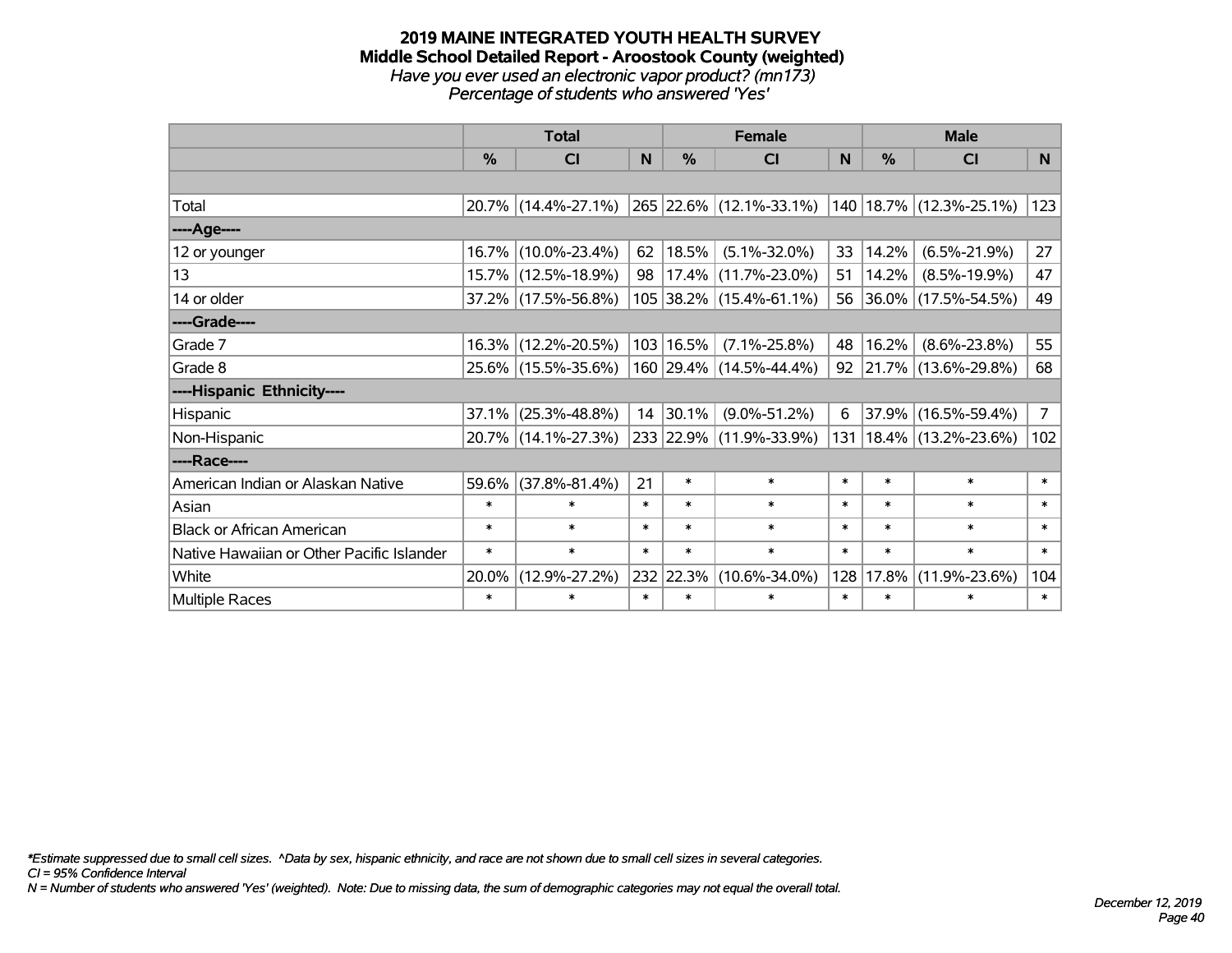## **2019 MAINE INTEGRATED YOUTH HEALTH SURVEY Middle School Detailed Report - Aroostook County (weighted)** *During the past 30 days, on how many days did you use an electronic vapor product? (mn174) Percentage of students who answered at least 1 day*

|                                           | <b>Total</b>  |                    |          |               | <b>Female</b>         |        | <b>Male</b>   |                      |             |  |
|-------------------------------------------|---------------|--------------------|----------|---------------|-----------------------|--------|---------------|----------------------|-------------|--|
|                                           | $\frac{9}{6}$ | CI                 | <b>N</b> | $\frac{9}{6}$ | CI                    | N      | $\frac{9}{6}$ | CI                   | $\mathbf N$ |  |
|                                           |               |                    |          |               |                       |        |               |                      |             |  |
| Total                                     | 8.1%          | $(4.4\% - 11.7\%)$ | 104      | 9.3%          | $(2.8\% - 15.7\%)$    |        |               | 58 7.0% (3.4%-10.5%) | 46          |  |
| ----Age----                               |               |                    |          |               |                       |        |               |                      |             |  |
| 12 or younger                             | 5.9%          | $(1.2\% - 10.6\%)$ | 22       | 5.0%          | $(0.6\% - 9.4\%)$     | 9      | 6.8%          | $(0.0\% - 13.8\%)$   | 13          |  |
| 13                                        | 7.3%          | $(4.2\% - 10.4\%)$ | 46       | 7.0%          | $(4.0\% - 9.9\%)$     |        | 21 7.6%       | $(3.1\% - 12.2\%)$   | 25          |  |
| 14 or older                               |               | 12.5% (0.7%-24.4%) | 36       |               | $19.1\%$ (0.0%-40.3%) |        |               | 28 5.6% (0.0%-13.0%) | 8           |  |
| ----Grade----                             |               |                    |          |               |                       |        |               |                      |             |  |
| Grade 7                                   | 5.9%          | $(2.1\% - 9.6\%)$  | 37       | 4.1%          | $(0.5\% - 7.6\%)$     |        | 12 7.4%       | $(1.5\% - 13.3\%)$   | 25          |  |
| Grade 8                                   |               | 10.5% (5.5%-15.6%) | 67       |               | $14.5\%$ (4.3%-24.6%) |        | 46 6.6%       | $(3.5\% - 9.7\%)$    | 21          |  |
| ----Hispanic Ethnicity----                |               |                    |          |               |                       |        |               |                      |             |  |
| Hispanic                                  | 14.8%         | $(0.0\% - 30.2\%)$ | 6        | $\ast$        | $\ast$                | $\ast$ | $\ast$        | $\ast$               | $\ast$      |  |
| Non-Hispanic                              | 8.2%          | $(4.2\% - 12.3\%)$ | 94       | 9.4%          | $(3.1\% - 15.8\%)$    |        | 55 7.0%       | $(3.1\% - 10.9\%)$   | 39          |  |
| ----Race----                              |               |                    |          |               |                       |        |               |                      |             |  |
| American Indian or Alaskan Native         | $\ast$        | $\ast$             | $\ast$   | $\ast$        | $\ast$                | $\ast$ | $\ast$        | $\ast$               | $\ast$      |  |
| Asian                                     | $\ast$        | $\ast$             | $\ast$   | $\ast$        | $\ast$                | $\ast$ | $\ast$        | $\ast$               | $\ast$      |  |
| <b>Black or African American</b>          | $\ast$        | $\ast$             | $\ast$   | $\ast$        | $\ast$                | $\ast$ | $\ast$        | $\ast$               | $\ast$      |  |
| Native Hawaiian or Other Pacific Islander | $\ast$        | $\ast$             | $\ast$   | $\ast$        | $\ast$                | $\ast$ | $\ast$        | $\ast$               | $\ast$      |  |
| White                                     | 8.4%          | $(4.7\% - 12.1\%)$ | 98       | 9.4%          | $(2.7\% - 16.1\%)$    |        | 55 7.4%       | $(4.1\% - 10.7\%)$   | 43          |  |
| <b>Multiple Races</b>                     | $\ast$        | $\ast$             | $\ast$   | $\ast$        | $\ast$                | $\ast$ | $\ast$        | $\ast$               | $\ast$      |  |

*\*Estimate suppressed due to small cell sizes. ^Data by sex, hispanic ethnicity, and race are not shown due to small cell sizes in several categories.*

*CI = 95% Confidence Interval*

*N = Number of students who answered at least 1 day (weighted). Note: Due to missing data, the sum of demographic categories may not equal the overall total.*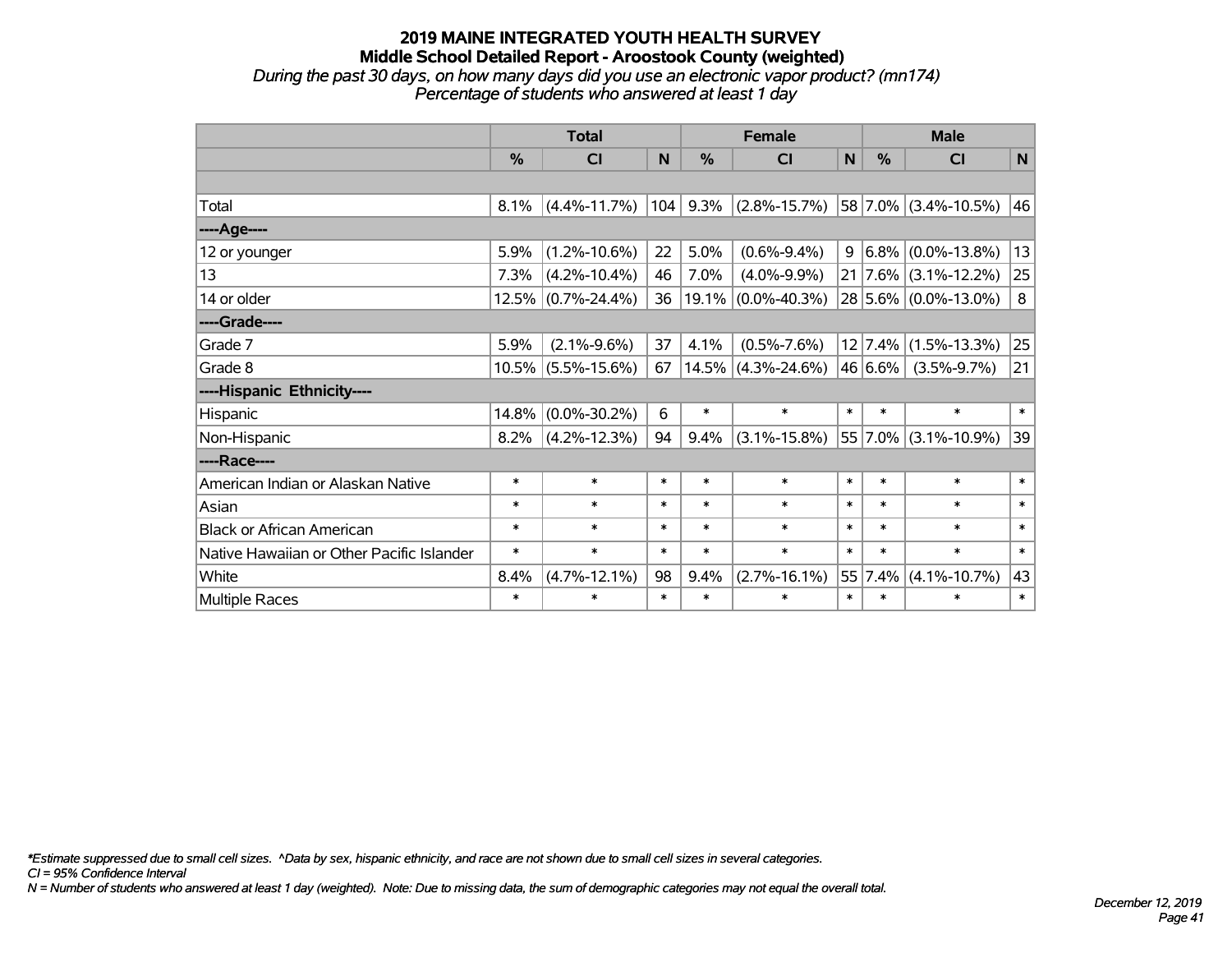*The last time you used an electronic vapor product, what was in the vapor you inhaled? (mn182) Percentage of students who answered 'Nicotine'*

|                                           | <b>Total</b>  |                     |        |               | <b>Female</b>            | <b>Male</b>  |                  |                        |             |
|-------------------------------------------|---------------|---------------------|--------|---------------|--------------------------|--------------|------------------|------------------------|-------------|
|                                           | $\frac{0}{0}$ | CI                  | N      | $\frac{0}{0}$ | <b>CI</b>                | $\mathsf{N}$ | $\frac{0}{0}$    | <b>CI</b>              | $\mathbf N$ |
|                                           |               |                     |        |               |                          |              |                  |                        |             |
| Total                                     |               | 40.1% (29.6%-50.7%) |        |               | 91 36.2% (22.2%-50.2%)   |              |                  | 40 43.2% (31.5%-54.8%) | 48          |
| ----Age----                               |               |                     |        |               |                          |              |                  |                        |             |
| 12 or younger                             | 35.0%         | $(11.2\% - 58.9\%)$ | 15     | $\ast$        | $\ast$                   | $\ast$       | $\ast$           | $\ast$                 | $\ast$      |
| 13                                        | 60.1%         | $(38.2\% - 82.0\%)$ |        | 50 65.8%      | $(37.7\% - 93.9\%)$      |              | 26 54.7%         | $(23.1\% - 86.4\%)$    | 23          |
| 14 or older                               |               | 25.9% (14.5%-37.4%) | 26     | $\ast$        | $\ast$                   | $\ast$       | $\ast$           | $\ast$                 | $\ast$      |
| ----Grade----                             |               |                     |        |               |                          |              |                  |                        |             |
| Grade 7                                   | 32.6%         | $(18.6\% - 46.6\%)$ |        | 25 40.0%      | $(10.1\% - 69.9\%)$      |              | $13 \mid 27.3\%$ | $(7.4\% - 47.2\%)$     | 12          |
| Grade 8                                   |               | 43.3% (29.2%-57.4%) |        |               | $64$ 34.7% (17.7%-51.6%) |              |                  | 28 53.4% (42.0%-64.8%) | 36          |
| ----Hispanic Ethnicity----                |               |                     |        |               |                          |              |                  |                        |             |
| Hispanic                                  | 53.7%         | $(16.3\% - 91.0\%)$ | 8      | $\ast$        | $\ast$                   | $\ast$       | $\ast$           | $\ast$                 | $\ast$      |
| Non-Hispanic                              |               | 41.1% (29.4%-52.8%) |        | 83 36.9%      | $(23.5\% - 50.3\%)$      |              | 39 45.8%         | $(30.7\% - 60.9\%)$    | 44          |
| ----Race----                              |               |                     |        |               |                          |              |                  |                        |             |
| American Indian or Alaskan Native         | $\ast$        | $\ast$              | $\ast$ | $\ast$        | $\ast$                   | $\ast$       | $\ast$           | $\ast$                 | $\ast$      |
| Asian                                     | $\ast$        | $\ast$              | $\ast$ | $\ast$        | $\ast$                   | $\ast$       | $\ast$           | $\ast$                 | $\ast$      |
| <b>Black or African American</b>          | $\ast$        | $\ast$              | $\ast$ | $\ast$        | $\ast$                   | $\ast$       | $\ast$           | $\ast$                 | $\ast$      |
| Native Hawaiian or Other Pacific Islander | $\ast$        | $\ast$              | $\ast$ | $\ast$        | $\ast$                   | $\ast$       | $\ast$           | $\ast$                 | $\ast$      |
| White                                     | 40.8%         | $(29.2\% - 52.5\%)$ |        | 81 36.2%      | $(20.3\% - 52.2\%)$      | 37           | 45.8%            | $(33.8\% - 57.7\%)$    | 44          |
| Multiple Races                            | $\ast$        | $\ast$              | $\ast$ | $\ast$        | $\ast$                   | $\ast$       | $\ast$           | $\ast$                 | $\ast$      |

*\*Estimate suppressed due to small cell sizes. ^Data by sex, hispanic ethnicity, and race are not shown due to small cell sizes in several categories.*

*CI = 95% Confidence Interval*

*N = Number of students who answered 'Nicotine' (weighted). Note: Due to missing data, the sum of demographic categories may not equal the overall total.*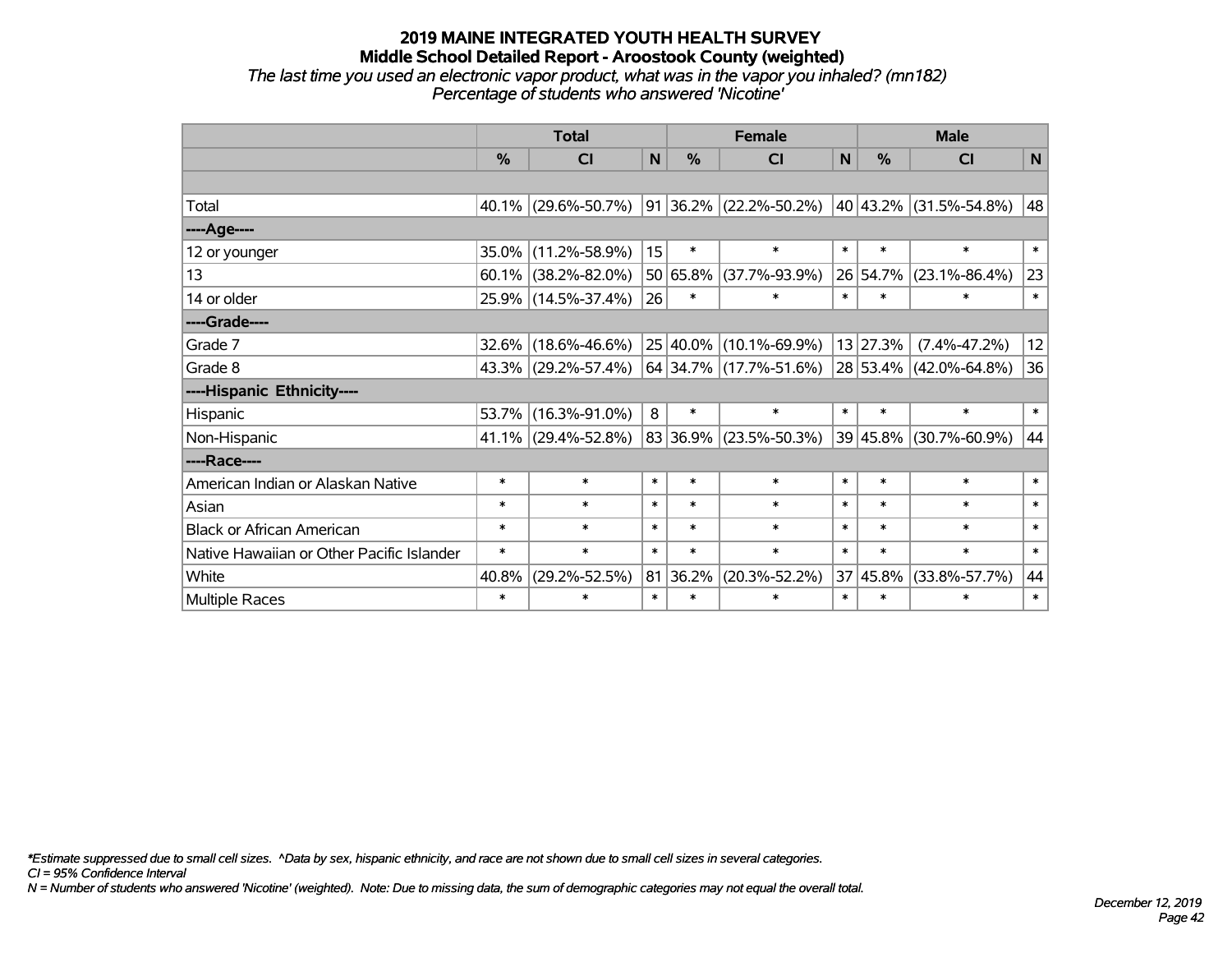## **2019 MAINE INTEGRATED YOUTH HEALTH SURVEY Middle School Detailed Report - Aroostook County (weighted)** *The last time you used an electronic vapor product, what was in the vapor you inhaled? (mn182\_2)*

*Percentage of students who answered 'Marijuana or Hash Oil'*

|                                           | <b>Total</b> |                    |        |               | <b>Female</b>      | <b>Male</b>    |        |                    |                |
|-------------------------------------------|--------------|--------------------|--------|---------------|--------------------|----------------|--------|--------------------|----------------|
|                                           | %            | CI                 | N      | $\frac{0}{0}$ | CI                 | $\mathsf{N}$   | %      | <b>CI</b>          | $\mathbf N$    |
|                                           |              |                    |        |               |                    |                |        |                    |                |
| Total                                     | 7.0%         | $(0.0\% - 14.3\%)$ | 16     | 8.2%          | $(0.0\% - 18.8\%)$ | 9              | 5.9%   | $(0.0\% - 12.9\%)$ | $\overline{7}$ |
| ----Age----                               |              |                    |        |               |                    |                |        |                    |                |
| 12 or younger                             | 18.9%        | $(0.0\% - 41.8\%)$ | 8      | $\ast$        | $\ast$             | $\ast$         | $\ast$ | $\ast$             | $\ast$         |
| 13                                        | 6.8%         | $(0.0\% - 17.5\%)$ | 6      | $\ast$        | $\ast$             | $\ast$         | $\ast$ | $\ast$             | $\ast$         |
| 14 or older                               | $\ast$       | $\ast$             | $\ast$ | $\ast$        | $\ast$             | $\ast$         | $\ast$ | $\ast$             | $\ast$         |
| ----Grade----                             |              |                    |        |               |                    |                |        |                    |                |
| Grade 7                                   | 18.0%        | $(4.8\% - 31.3\%)$ |        | 14 22.0%      | $(0.0\% - 49.6\%)$ | $\overline{7}$ | 15.1%  | $(1.4\% - 28.9\%)$ | $\overline{7}$ |
| Grade 8                                   | $\ast$       | $\ast$             | $\ast$ | $\ast$        | $\ast$             | $\ast$         | $\ast$ | $\ast$             | $\ast$         |
| ----Hispanic Ethnicity----                |              |                    |        |               |                    |                |        |                    |                |
| Hispanic                                  | $\ast$       | $\ast$             | $\ast$ | $\ast$        | $\ast$             | $\ast$         | $\ast$ | $\ast$             | $\ast$         |
| Non-Hispanic                              | 7.8%         | $(0.0\% - 15.8\%)$ | 16     | 8.6%          | $(0.0\% - 19.7\%)$ | 9              | 7.0%   | $(0.0\% - 14.9\%)$ | $\overline{7}$ |
| ----Race----                              |              |                    |        |               |                    |                |        |                    |                |
| American Indian or Alaskan Native         | $\ast$       | $\ast$             | $\ast$ | $\ast$        | $\ast$             | $\ast$         | $\ast$ | $\ast$             | $\ast$         |
| Asian                                     | $\ast$       | $\ast$             | $\ast$ | $\ast$        | $\ast$             | $\ast$         | $\ast$ | $\ast$             | $\ast$         |
| <b>Black or African American</b>          | $\ast$       | $\ast$             | $\ast$ | $\ast$        | $\ast$             | $\ast$         | $\ast$ | $\ast$             | $\ast$         |
| Native Hawaiian or Other Pacific Islander | $\ast$       | $\ast$             | $\ast$ | $\ast$        | $\ast$             | $\ast$         | $\ast$ | $\ast$             | $\ast$         |
| White                                     | 5.7%         | $(0.0\% - 12.5\%)$ | 11     | $\ast$        | $\ast$             | $\ast$         | $\ast$ | $\ast$             | $\ast$         |
| <b>Multiple Races</b>                     | $\ast$       | $\ast$             | $\ast$ | $\ast$        | $\ast$             | $\ast$         | $\ast$ | $\ast$             | $\ast$         |

*\*Estimate suppressed due to small cell sizes. ^Data by sex, hispanic ethnicity, and race are not shown due to small cell sizes in several categories.*

*CI = 95% Confidence Interval*

*N = Number of students who answered 'Marijuana or Hash Oil' (weighted). Note: Due to missing data, the sum of demographic categories may not equal the overall total.*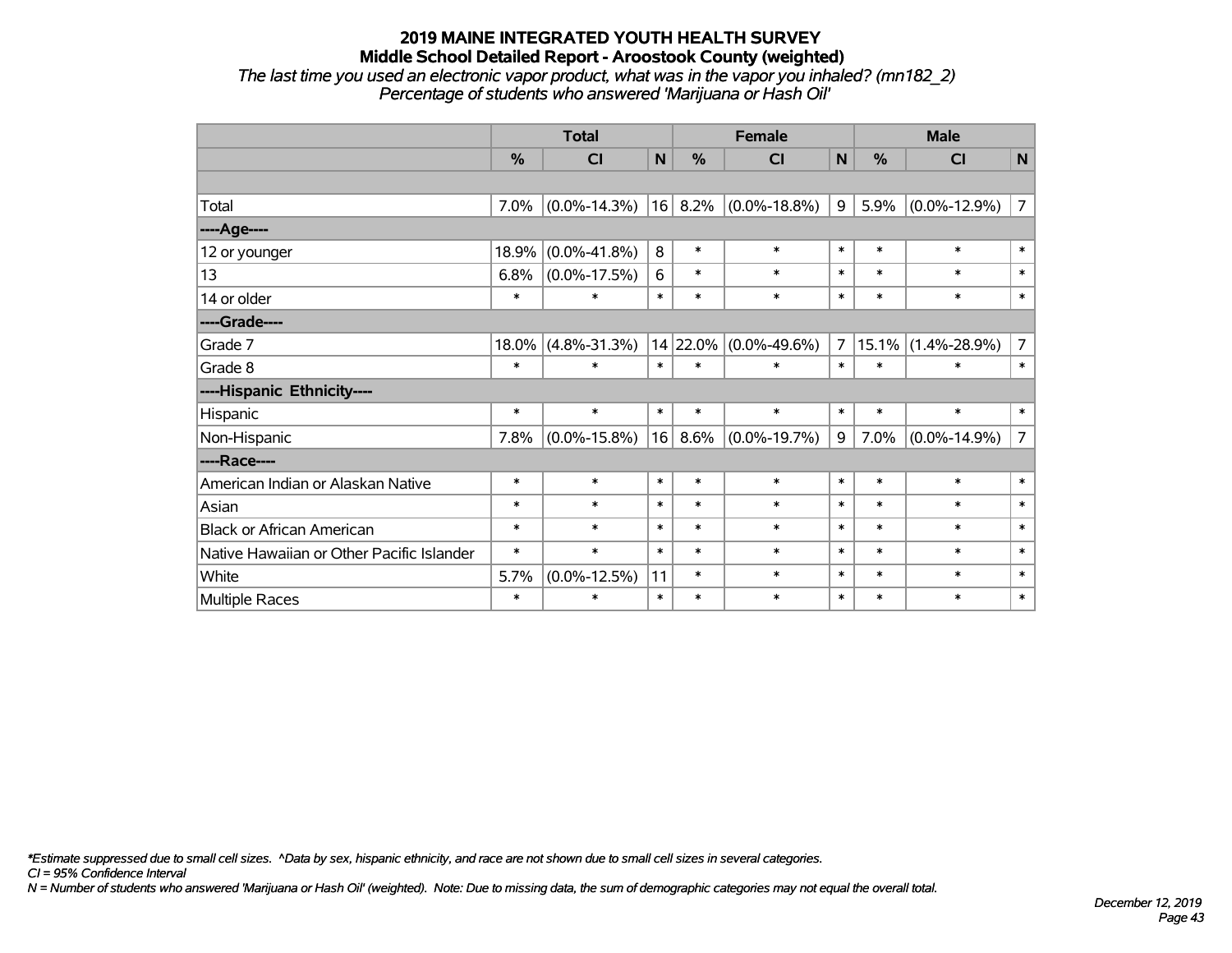*Percentage of students who are susceptible to cigarette use (among all students including those who have tried cigarettes or are current cigarette users) (mntobsus)*

|                                           | <b>Total</b>  |                        |        | <b>Female</b> |                         | <b>Male</b> |               |                         |              |
|-------------------------------------------|---------------|------------------------|--------|---------------|-------------------------|-------------|---------------|-------------------------|--------------|
|                                           | $\frac{0}{0}$ | C <sub>l</sub>         | N      | %             | <b>CI</b>               | N           | $\frac{0}{0}$ | <b>CI</b>               | <b>N</b>     |
|                                           |               |                        |        |               |                         |             |               |                         |              |
| Total                                     |               | 28.5% (19.3%-37.7%)    |        |               | 373 30.0% (15.7%-44.2%) |             |               | 191 26.9% (17.8%-36.0%) | 180          |
| ----Age----                               |               |                        |        |               |                         |             |               |                         |              |
| 12 or younger                             |               | 24.9% (14.3%-35.5%)    | 93     | $ 32.0\% $    | $(19.7\% - 44.3\%)$     | 60          | 17.0%         | $(3.9\% - 30.1\%)$      | 31           |
| 13                                        | $30.2\%$      | $(21.3\% - 39.1\%)$    |        |               | 194 26.3% (15.0%-37.6%) |             | 80 33.7%      | $(22.1\% - 45.2\%)$     | 114          |
| 14 or older                               | 29.9%         | $(7.6\% - 52.1\%)$     | 87     | $ 35.0\% $    | $(3.9\% - 66.0\%)$      |             | 51   24.6%    | $(8.0\% - 41.2\%)$      | 35           |
| ----Grade----                             |               |                        |        |               |                         |             |               |                         |              |
| Grade 7                                   |               | 25.7% (16.2%-35.3%)    |        | 167 25.2%     | $(14.0\% - 36.4\%)$     |             | 78 26.2%      | $(12.2\% - 40.2\%)$     | 89           |
| Grade 8                                   |               | $31.9\%$ (18.5%-45.4%) |        |               | 205 35.9% (14.6%-57.2%) |             |               | 114 28.1% (19.4%-36.7%) | 91           |
| ----Hispanic Ethnicity----                |               |                        |        |               |                         |             |               |                         |              |
| Hispanic                                  |               | 47.5% (28.4%-66.6%)    | 20     | 45.5%         | $(16.3\% - 74.6\%)$     | 9           | 44.9%         | $(24.3\% - 65.4\%)$     | 9            |
| Non-Hispanic                              |               | 28.7% (18.7%-38.8%)    |        |               | 332 30.5% (15.9%-45.2%) |             |               | 179 26.9% (17.0%-36.8%) | 153          |
| ----Race----                              |               |                        |        |               |                         |             |               |                         |              |
| American Indian or Alaskan Native         |               | 32.2% (21.8%-42.6%)    | 12     | $\ast$        | $\ast$                  | $\ast$      | $\ast$        | $\ast$                  | $\ast$       |
| Asian                                     | $\ast$        | $\ast$                 | $\ast$ | $\ast$        | $\ast$                  | $\ast$      | $\ast$        | $\ast$                  | $\ast$       |
| <b>Black or African American</b>          | $\ast$        | $\ast$                 | $\ast$ | $\ast$        | $\ast$                  | $\ast$      | $\ast$        | $\ast$                  | $\ast$       |
| Native Hawaiian or Other Pacific Islander | $\ast$        | $\ast$                 | $\ast$ | $\ast$        | $\ast$                  | $\ast$      | $\ast$        | $\ast$                  | $\pmb{\ast}$ |
| White                                     | 28.0%         | $(18.0\% - 38.1\%)$    | 333    | 30.0%         | $(14.6\% - 45.4\%)$     | 176         | 26.1%         | $(15.9\% - 36.3\%)$     | 157          |
| <b>Multiple Races</b>                     |               | 39.4% (13.7%-65.1%)    | 12     | $\ast$        | $\ast$                  | $\ast$      | $\ast$        | $\ast$                  | $\ast$       |

*\*Estimate suppressed due to small cell sizes. ^Data by sex, hispanic ethnicity, and race are not shown due to small cell sizes in several categories.*

*CI = 95% Confidence Interval*

*N = Number of students who are susceptible to cigarette use (among all students including those who have tried cigarettes or are current cigarette users) (weighted). Note: Due to missing data, the sum of demographic categories may not equal the overall total.*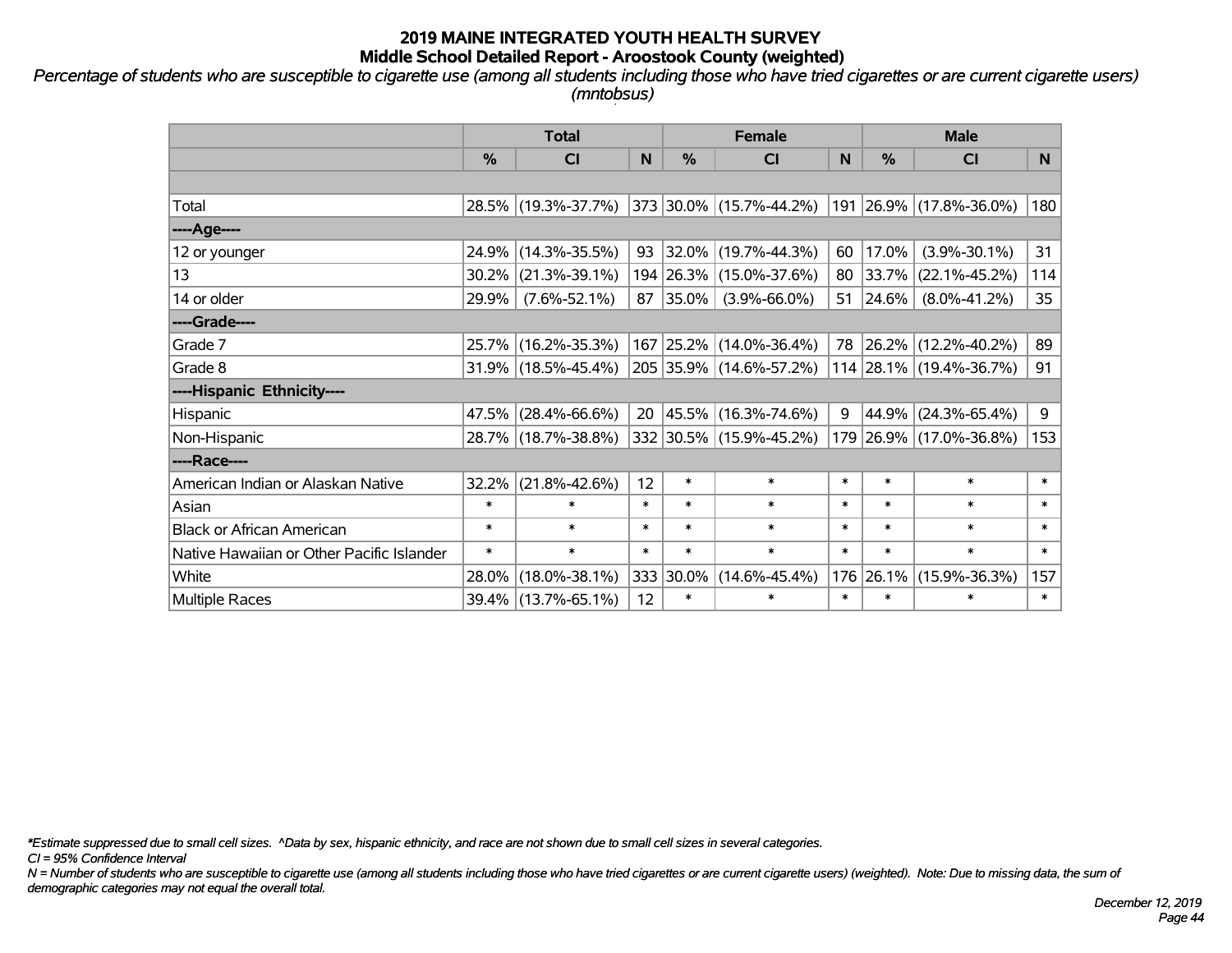*Percentage of students who are susceptible to cigarette use (among students who have never tried cigarettes) (mntobsus\_2)*

|                                           |               | <b>Total</b>        |                | <b>Female</b> |                          |        | <b>Male</b> |                         |        |
|-------------------------------------------|---------------|---------------------|----------------|---------------|--------------------------|--------|-------------|-------------------------|--------|
|                                           | $\frac{0}{6}$ | CI                  | N              | $\frac{0}{0}$ | <b>CI</b>                | N      | %           | <b>CI</b>               | N      |
|                                           |               |                     |                |               |                          |        |             |                         |        |
| Total                                     |               | 25.9% (16.5%-35.4%) |                |               | 313 28.6% (13.6%-43.6%)  |        |             | 171 23.1% (15.2%-31.1%) | 141    |
| ----Age----                               |               |                     |                |               |                          |        |             |                         |        |
| 12 or younger                             | 21.5%         | $(11.9\% - 31.1\%)$ | 76             |               | $ 28.6\% $ (15.3%-41.9%) | 51     | 13.3%       | $(2.2\% - 24.5\%)$      | 23     |
| 13                                        | 27.1%         | $(18.1\% - 36.2\%)$ |                |               | 158 25.8% (14.8%-36.7%)  | 73     | 28.4%       | $(17.7\% - 39.1\%)$     | 85     |
| 14 or older                               | 29.7%         | $(6.0\% - 53.3\%)$  |                | 80 34.2%      | $(0.2\% - 68.3\%)$       | 47     | 24.9%       | $(6.5\% - 43.2\%)$      | 33     |
| ----Grade----                             |               |                     |                |               |                          |        |             |                         |        |
| Grade 7                                   | 23.7%         | $(13.7\% - 33.6\%)$ |                |               | 141 23.6% (11.5%-35.7%)  | 69     | 23.7%       | $(9.3\% - 38.2\%)$      | 73     |
| Grade 8                                   |               | 28.9% (14.2%-43.5%) |                |               | 170 34.9% (12.9%-56.9%)  |        |             | 102 23.0% (14.0%-32.0%) | 68     |
| ----Hispanic Ethnicity----                |               |                     |                |               |                          |        |             |                         |        |
| Hispanic                                  | 45.4%         | $(23.7\% - 67.1\%)$ | 17             | 39.2%         | $(0.5\% - 77.9\%)$       | 6      | 44.9%       | $(24.3\% - 65.4\%)$     | 9      |
| Non-Hispanic                              |               | 26.1% (15.9%-36.4%) |                |               | 279 29.2% (14.2%-44.1%)  |        |             | 161 22.8% (14.2%-31.5%) | 118    |
| ----Race----                              |               |                     |                |               |                          |        |             |                         |        |
| American Indian or Alaskan Native         | 22.6%         | $(6.1\% - 39.0\%)$  | $\overline{7}$ | $\ast$        | $\ast$                   | $\ast$ | $\ast$      | $\ast$                  | $\ast$ |
| Asian                                     | $\ast$        | $\ast$              | $\ast$         | $\ast$        | $\ast$                   | $\ast$ | $\ast$      | $\ast$                  | $\ast$ |
| <b>Black or African American</b>          | $\ast$        | $\ast$              | $\ast$         | $\ast$        | $\ast$                   | $\ast$ | $\ast$      | $\ast$                  | $\ast$ |
| Native Hawaiian or Other Pacific Islander | $\ast$        | $\ast$              | $\ast$         | $\ast$        | $\ast$                   | $\ast$ | $\ast$      | $\ast$                  | $\ast$ |
| White                                     | 25.8%         | $(15.5\% - 36.0\%)$ |                | 283 28.7%     | $(12.7\% - 44.7\%)$      | 159    | 22.8%       | $(13.9\% - 31.7\%)$     | 124    |
| Multiple Races                            | 25.0%         | $(0.9\% - 49.1\%)$  | 6              | $\ast$        | $\ast$                   | $\ast$ | $\ast$      | $\ast$                  | $\ast$ |

*\*Estimate suppressed due to small cell sizes. ^Data by sex, hispanic ethnicity, and race are not shown due to small cell sizes in several categories.*

*CI = 95% Confidence Interval*

*N = Number of students who are susceptible to cigarette use (among students who have never tried cigarettes) (weighted). Note: Due to missing data, the sum of demographic categories may not equal the overall total.*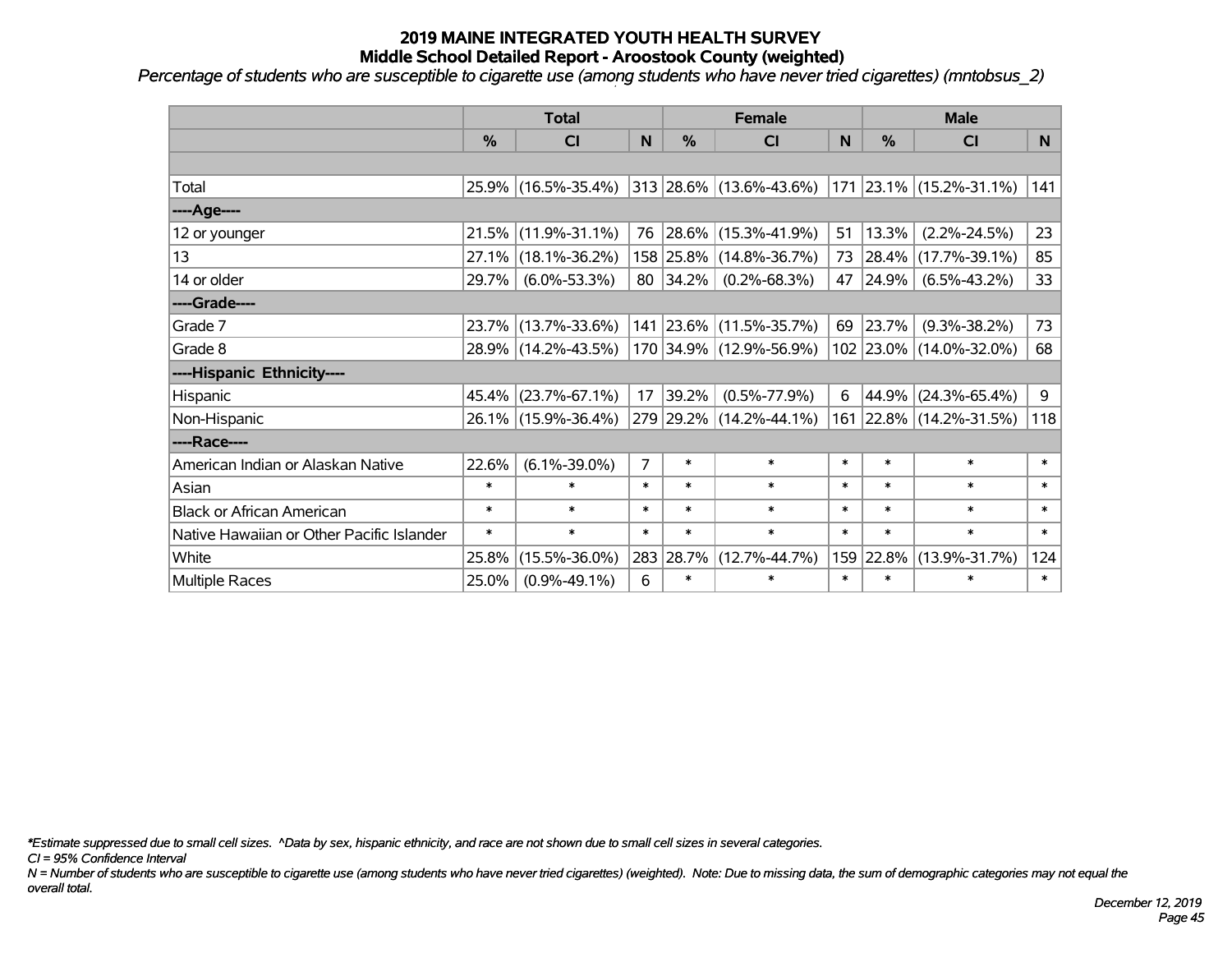*Percentage of students who smoked cigarettes or cigars or used chewing tobacco, snuff, dip, or dissolvable tobacco products on one or more of the past 30 days (mnanytoba)*

|                                           | <b>Total</b> |                    |                |               | <b>Female</b>           |        | <b>Male</b>   |                         |        |  |
|-------------------------------------------|--------------|--------------------|----------------|---------------|-------------------------|--------|---------------|-------------------------|--------|--|
|                                           | %            | <b>CI</b>          | N              | $\frac{0}{0}$ | CI                      | N      | $\frac{0}{0}$ | CI                      | N      |  |
|                                           |              |                    |                |               |                         |        |               |                         |        |  |
| Total                                     | 3.0%         | $(1.7\% - 4.4\%)$  |                | 39 2.9%       | $(0.0\% - 6.0\%)$       |        |               | $18$ 3.2% (1.6%-4.8%)   | 21     |  |
| ----Age----                               |              |                    |                |               |                         |        |               |                         |        |  |
| 12 or younger                             | 3.7%         | $(1.9\% - 5.6\%)$  |                | 14 3.2%       | $(0.0\% - 7.2\%)$       | 6      | $ 4.3\% $     | $(0.6\% - 7.9\%)$       | 8      |  |
| 13                                        | 2.4%         | $(1.2\% - 3.6\%)$  |                | 15 2.2%       | $(0.7\% - 3.8\%)$       | 6      |               | $2.7\%$ (0.9%-4.5%)     | 8      |  |
| 14 or older                               | 3.5%         | $(0.0\% - 7.1\%)$  | 11             | $\ast$        | $\ast$                  | $\ast$ | $\ast$        | *                       | $\ast$ |  |
| ----Grade----                             |              |                    |                |               |                         |        |               |                         |        |  |
| Grade 7                                   | 3.6%         | $(1.8\% - 5.4\%)$  |                | 23 2.6%       | $(0.0\% - 6.0\%)$       | 8      | 4.5%          | $(2.2\% - 6.8\%)$       | 15     |  |
| Grade 8                                   | 2.6%         | $(0.8\% - 4.3\%)$  |                |               | $16 3.3\% $ (0.1%-6.6%) |        |               | $10 1.9\% $ (0.0%-4.0%) | 6      |  |
| ----Hispanic Ethnicity----                |              |                    |                |               |                         |        |               |                         |        |  |
| Hispanic                                  | $\ast$       | $\ast$             | $\ast$         | $\ast$        | $\ast$                  | $\ast$ | $\ast$        | $\ast$                  | $\ast$ |  |
| Non-Hispanic                              | 3.1%         | $(1.3\% - 4.8\%)$  |                | $35 3.1\% $   | $(0.0\% - 6.6\%)$       |        | $18 3.0\% $   | $(1.2\% - 4.9\%)$       | 17     |  |
| ----Race----                              |              |                    |                |               |                         |        |               |                         |        |  |
| American Indian or Alaskan Native         | 20.2%        | $(9.5\% - 30.9\%)$ | $\overline{7}$ | $\ast$        | $\ast$                  | $\ast$ | $\ast$        | $\ast$                  | $\ast$ |  |
| Asian                                     | $\ast$       | $\ast$             | $\ast$         | $\ast$        | $\ast$                  | $\ast$ | $\ast$        | $\ast$                  | $\ast$ |  |
| <b>Black or African American</b>          | $\ast$       | $\ast$             | $\ast$         | $\ast$        | $\ast$                  | $\ast$ | $\ast$        | $\ast$                  | $\ast$ |  |
| Native Hawaiian or Other Pacific Islander | $\ast$       | $\ast$             | $\ast$         | $\ast$        | $\ast$                  | $\ast$ | $\ast$        | $\ast$                  | $\ast$ |  |
| White                                     | 2.4%         | $(0.6\% - 4.1\%)$  | 27             | 2.5%          | $(0.0\% - 5.8\%)$       |        | 14 2.3%       | $(0.8\% - 3.8\%)$       | 13     |  |
| Multiple Races                            | $\ast$       | $\ast$             | $\ast$         | $\ast$        | $\ast$                  | $\ast$ | $\ast$        | $\ast$                  | $\ast$ |  |

*\*Estimate suppressed due to small cell sizes. ^Data by sex, hispanic ethnicity, and race are not shown due to small cell sizes in several categories.*

*CI = 95% Confidence Interval*

*N = Number of students who smoked cigarettes or cigars or used chewing tobacco, snuff, dip, or dissolvable tobacco products on one or more of the past 30 days (weighted). Note: Due to missing data, the sum of demographic categories may not equal the overall total.*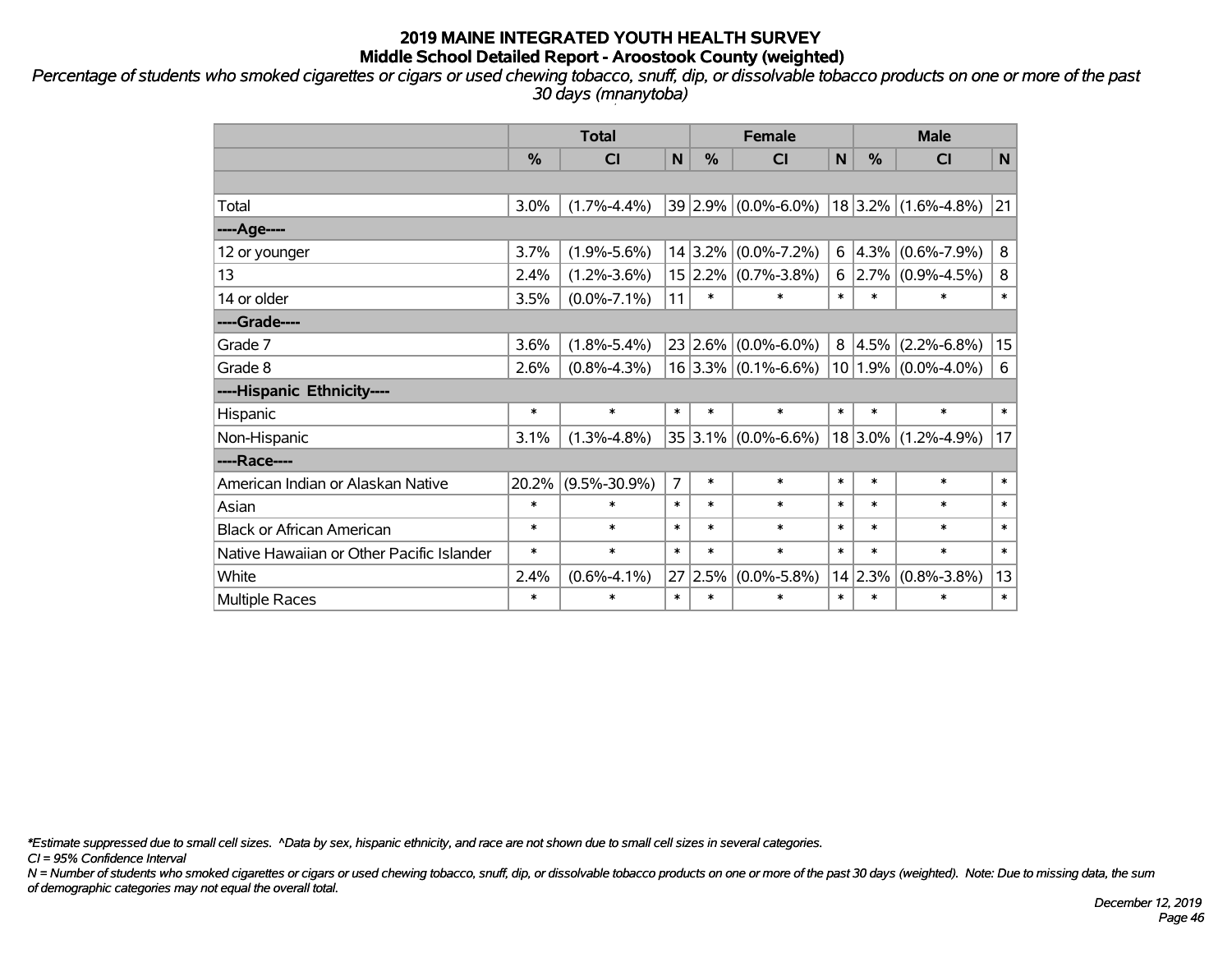*Percentage of students who smoked cigarettes or cigars; used an electronic vapor product; or used chewing tobacco, snuff, dip, or dissolvable tobacco products on one or more of the past 30 days (mnanytob\_2a)*

|                                           | <b>Total</b>  |                    |        | <b>Female</b> |                       |                | <b>Male</b> |                          |        |  |
|-------------------------------------------|---------------|--------------------|--------|---------------|-----------------------|----------------|-------------|--------------------------|--------|--|
|                                           | $\frac{0}{0}$ | CI                 | N      | $\frac{0}{0}$ | <b>CI</b>             | N <sub>1</sub> | %           | <b>CI</b>                | N      |  |
|                                           |               |                    |        |               |                       |                |             |                          |        |  |
| Total                                     | 8.8%          | $(4.7\% - 12.9\%)$ | 111    |               | $10.9\%$ (5.0%-16.8%) |                |             | $67 6.8\% $ (2.8%-10.9%) | 44     |  |
| ---- Age----                              |               |                    |        |               |                       |                |             |                          |        |  |
| 12 or younger                             | 5.9%          | $(1.2\% - 10.6\%)$ | 22     | 5.0%          | $(0.6\% - 9.4\%)$     | 9              |             | $6.8\%$ (0.0%-13.8%)     | 13     |  |
| 13                                        | 7.8%          | $(2.9\% - 12.6\%)$ | 47     | 9.0%          | $(4.3\% - 13.6\%)$    |                |             | 26 6.7% (1.5%-11.8%)     | 21     |  |
| 14 or older                               |               | 14.9% (2.0%-27.7%) | 43     | 22.1%         | $(2.6\% - 41.5\%)$    |                |             | 32 7.2% (0.0%-17.9%)     | 10     |  |
| ----Grade----                             |               |                    |        |               |                       |                |             |                          |        |  |
| Grade 7                                   | 5.2%          | $(1.2\% - 9.3\%)$  | 33     | 4.1%          | $(0.6\% - 7.7\%)$     |                |             | $12 6.2\% $ (0.0%-12.4%) | 21     |  |
| Grade 8                                   |               | 12.7% (8.0%-17.5%) | 79     |               | $17.8\%$ (9.4%-26.1%) |                |             | 55 7.6% (3.8%-11.4%)     | 23     |  |
| ----Hispanic Ethnicity----                |               |                    |        |               |                       |                |             |                          |        |  |
| Hispanic                                  | 14.8%         | $(0.0\% - 30.2\%)$ | 6      | $\ast$        | $\ast$                | $\ast$         | $\ast$      | $\ast$                   | $\ast$ |  |
| Non-Hispanic                              | 9.4%          | $(5.2\% - 13.6\%)$ |        | 105 11.2%     | $(5.4\% - 17.0\%)$    |                |             | $64$ 7.6% (3.6%-11.6%)   | 41     |  |
| ----Race----                              |               |                    |        |               |                       |                |             |                          |        |  |
| American Indian or Alaskan Native         | $\ast$        | $\ast$             | $\ast$ | $\ast$        | $\ast$                | $\ast$         | $\ast$      | $\ast$                   | $\ast$ |  |
| Asian                                     | $\ast$        | $\ast$             | $\ast$ | $\ast$        | $\ast$                | $\ast$         | $\ast$      | $\ast$                   | $\ast$ |  |
| <b>Black or African American</b>          | $\ast$        | $\ast$             | $\ast$ | $\ast$        | $\ast$                | $\ast$         | $\ast$      | $\ast$                   | $\ast$ |  |
| Native Hawaiian or Other Pacific Islander | $\ast$        | $\ast$             | $\ast$ | $\ast$        | $\ast$                | $\ast$         | $\ast$      | $\ast$                   | $\ast$ |  |
| White                                     | 9.0%          | $(4.9\% - 13.1\%)$ | 103    | 11.2%         | $(5.0\% - 17.3\%)$    |                | 64 6.8%     | $(3.0\% - 10.7\%)$       | 39     |  |
| Multiple Races                            | $\ast$        | $\ast$             | $\ast$ | $\ast$        | $\ast$                | $\ast$         | $\ast$      | $\ast$                   | $\ast$ |  |

*\*Estimate suppressed due to small cell sizes. ^Data by sex, hispanic ethnicity, and race are not shown due to small cell sizes in several categories.*

*CI = 95% Confidence Interval*

*N = Number of students who smoked cigarettes or cigars; used an electronic vapor product; or used chewing tobacco, snuff, dip, or dissolvable tobacco products on one or more of the past 30 days (weighted). Note: Due to missing data, the sum of demographic categories may not equal the overall total.*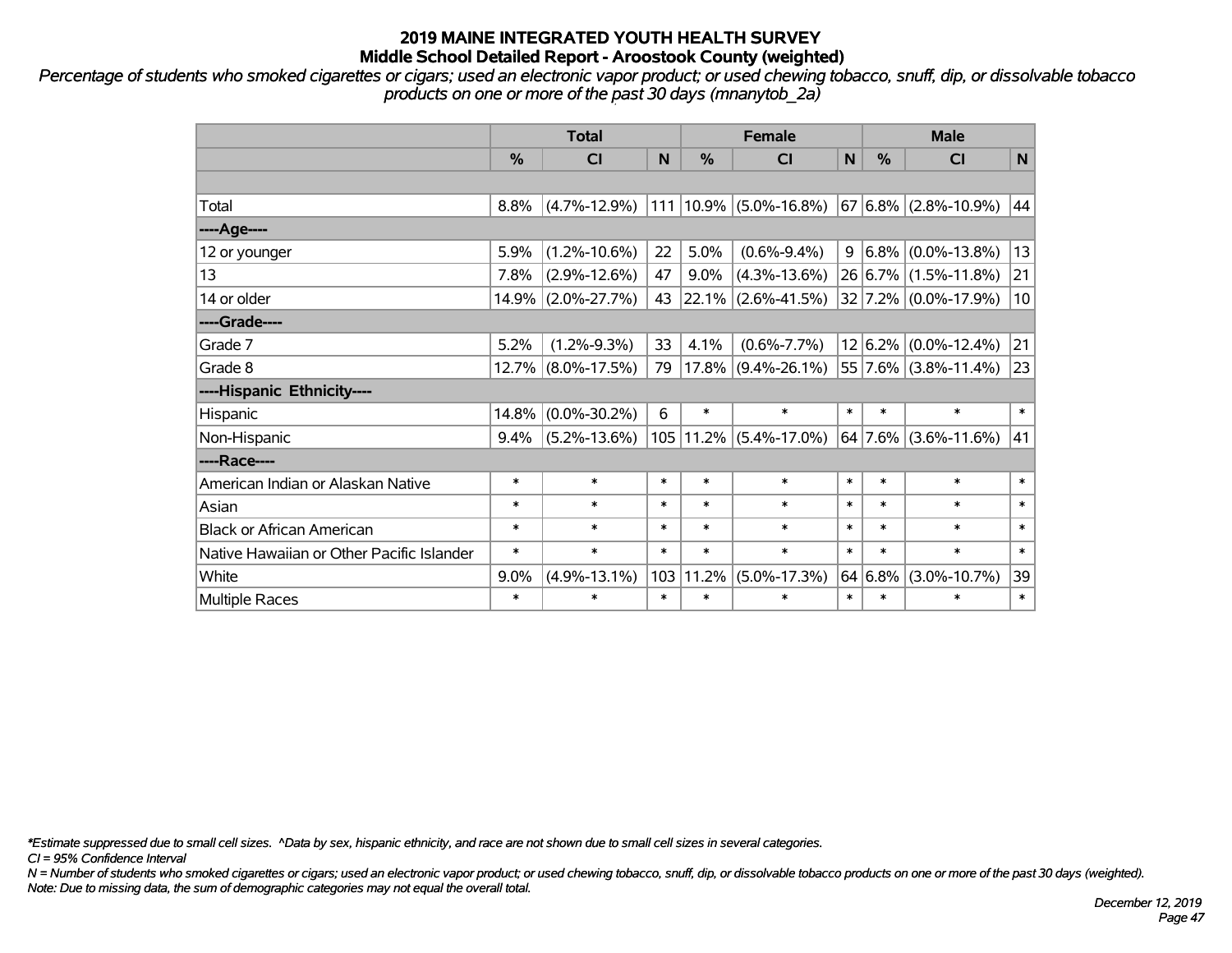*Percentage of students who smoked cigarettes or cigars; used an electronic vapor product with nicotine; or used chewing tobacco, snuff, dip, or dissolvable tobacco products on one or more of the past 30 days (mnanytob\_3)*

|                                           | <b>Total</b>  |                    |        |         | <b>Female</b>        |        |         | <b>Male</b>              |        |  |  |
|-------------------------------------------|---------------|--------------------|--------|---------|----------------------|--------|---------|--------------------------|--------|--|--|
|                                           | $\frac{0}{0}$ | <b>CI</b>          | N      | $\%$    | <b>CI</b>            | N      | %       | <b>CI</b>                | N      |  |  |
|                                           |               |                    |        |         |                      |        |         |                          |        |  |  |
| Total                                     | 5.8%          | $(3.0\% - 8.7\%)$  |        | 73 5.1% | $(3.0\% - 7.2\%)$    | 31     |         | $ 6.6\% $ (2.5%-10.7%)   | 41     |  |  |
| ----Age----                               |               |                    |        |         |                      |        |         |                          |        |  |  |
| 12 or younger                             | 4.9%          | $(0.9\% - 8.9\%)$  | 18     | $\ast$  | $\ast$               | $\ast$ | $\ast$  | $\ast$                   | $\ast$ |  |  |
| 13                                        | 7.0%          | $(3.2\% - 10.9\%)$ |        | 42 7.2% | $(4.2\% - 10.1\%)$   | 21     | 6.8%    | $(1.6\% - 12.1\%)$       | 21     |  |  |
| 14 or older                               | 4.7%          | $(1.1\% - 8.2\%)$  | 13     | $\ast$  | $\ast$               | $\ast$ | $\ast$  | $\ast$                   | $\ast$ |  |  |
| ----Grade----                             |               |                    |        |         |                      |        |         |                          |        |  |  |
| Grade 7                                   | 4.7%          | $(1.0\% - 8.3\%)$  |        | 29 2.9% | $(0.0\% - 5.7\%)$    | 8      |         | $6.3\%$ (0.0%-12.6%)     | 21     |  |  |
| Grade 8                                   | 7.2%          | $(4.6\% - 9.9\%)$  |        |         | 44 7.5% (4.3%-10.6%) |        |         | 23 7.0% (4.0%-10.0%)     | 21     |  |  |
| ----Hispanic Ethnicity----                |               |                    |        |         |                      |        |         |                          |        |  |  |
| Hispanic                                  | $\ast$        | $\ast$             | $\ast$ | $\ast$  | $\ast$               | $\ast$ | $\ast$  | $\ast$                   | $\ast$ |  |  |
| Non-Hispanic                              | 6.3%          | $(3.5\% - 9.0\%)$  |        | 69 5.3% | $(3.2\% - 7.4\%)$    |        |         | $30 7.3\% $ (3.3%-11.3%) | 39     |  |  |
| ----Race----                              |               |                    |        |         |                      |        |         |                          |        |  |  |
| American Indian or Alaskan Native         | $\ast$        | $\ast$             | $\ast$ | $\ast$  | $\ast$               | $\ast$ | $\ast$  | $\ast$                   | $\ast$ |  |  |
| Asian                                     | $\ast$        | $\ast$             | $\ast$ | $\ast$  | $\ast$               | $\ast$ | $\ast$  | $\ast$                   | $\ast$ |  |  |
| <b>Black or African American</b>          | $\ast$        | $\ast$             | $\ast$ | $\ast$  | $\ast$               | $\ast$ | $\ast$  | $\ast$                   | $\ast$ |  |  |
| Native Hawaiian or Other Pacific Islander | $\ast$        | $\ast$             | $\ast$ | $\ast$  | $\ast$               | $\ast$ | $\ast$  | $\ast$                   | $\ast$ |  |  |
| White                                     | 5.9%          | $(3.1\% - 8.7\%)$  | 67     | 4.9%    | $(2.5\% - 7.2\%)$    |        | 28 7.0% | $(3.1\% - 10.8\%)$       | 39     |  |  |
| Multiple Races                            | $\ast$        | $\ast$             | $\ast$ | $\ast$  | $\ast$               | $\ast$ | $\ast$  | $\ast$                   | $\ast$ |  |  |

*\*Estimate suppressed due to small cell sizes. ^Data by sex, hispanic ethnicity, and race are not shown due to small cell sizes in several categories.*

*CI = 95% Confidence Interval*

*N = Number of students who smoked cigarettes or cigars; used an electronic vapor product with nicotine; or used chewing tobacco, snuff, dip, or dissolvable tobacco products on one or more of the past 30 days (weighted). Note: Due to missing data, the sum of demographic categories may not equal the overall total.*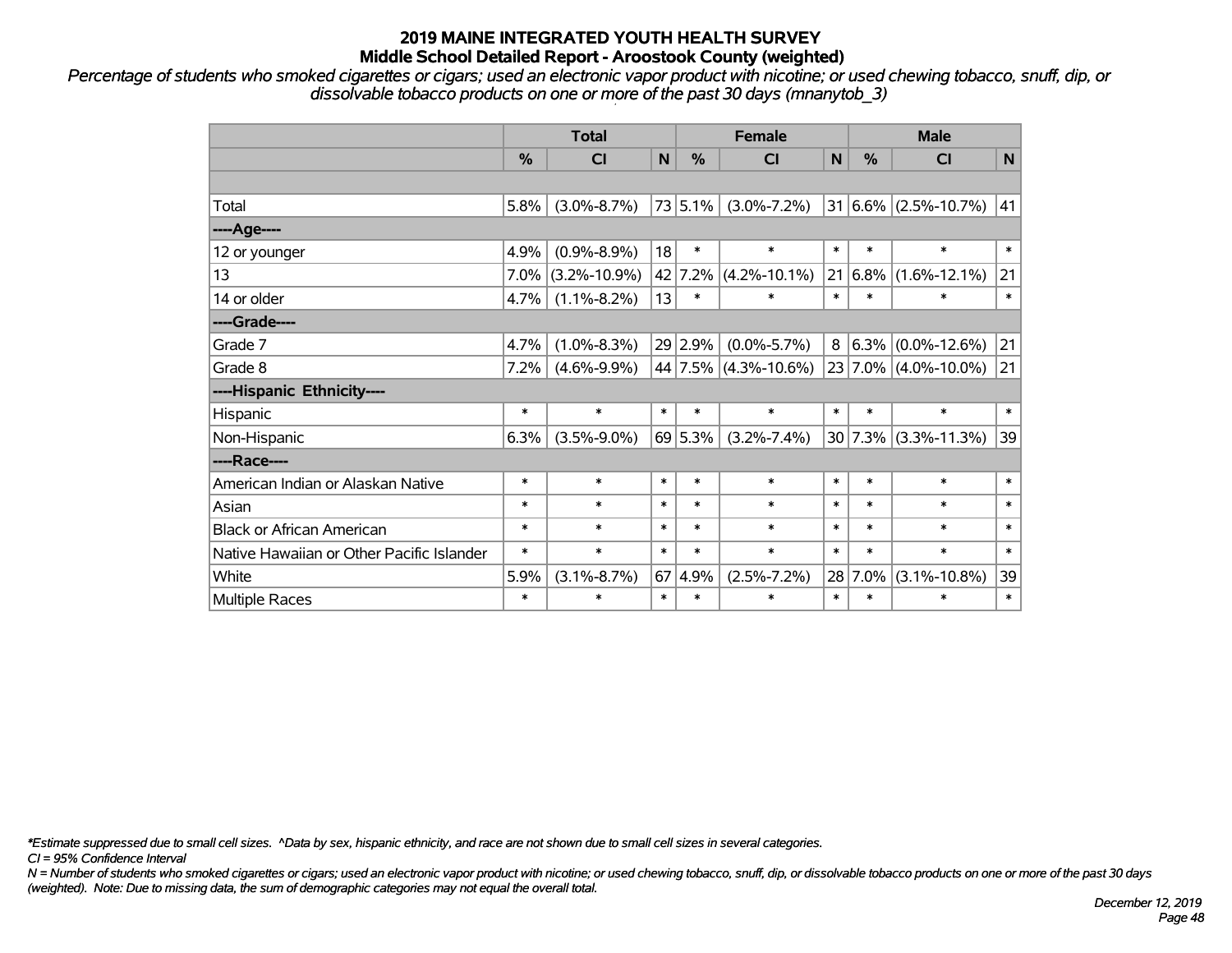#### **2019 MAINE INTEGRATED YOUTH HEALTH SURVEY Middle School Detailed Report - Aroostook County (weighted)** *Have you ever had a drink of alcohol, other than a few sips? (mn59a) Percentage of students who answered 'Yes'*

|                                           | <b>Total</b>  |                        |        | <b>Female</b> |                         | <b>Male</b> |               |                             |        |
|-------------------------------------------|---------------|------------------------|--------|---------------|-------------------------|-------------|---------------|-----------------------------|--------|
|                                           | $\frac{0}{2}$ | CI                     | N      | %             | <b>CI</b>               | N           | $\frac{0}{0}$ | <b>CI</b>                   | N      |
|                                           |               |                        |        |               |                         |             |               |                             |        |
| Total                                     |               | $18.1\%$ (14.2%-22.1%) |        |               | 224 16.1% (12.5%-19.7%) |             |               | $ 96 19.6\% $ (14.2%-25.1%) | 123    |
| ----Age----                               |               |                        |        |               |                         |             |               |                             |        |
| 12 or younger                             | 12.6%         | $(9.5\% - 15.8\%)$     | 45     | 11.8%         | $(5.0\% - 18.5\%)$      | 21          | 13.6%         | $(6.8\% - 20.4\%)$          | 24     |
| 13                                        |               | 18.0% (14.1%-21.8%)    | 105    | 14.5%         | $(8.6\% - 20.5\%)$      |             | 41 20.8%      | $(15.7\% - 25.9\%)$         | 61     |
| 14 or older                               |               | 24.0% (11.4%-36.7%)    | 69     | 25.2%         | $(8.0\% - 42.4\%)$      |             |               | 34 23.0% (12.8%-33.2%)      | 36     |
| ----Grade----                             |               |                        |        |               |                         |             |               |                             |        |
| Grade 7                                   | 13.0%         | $(9.5\% - 16.6\%)$     | 80     | 10.8%         | $(5.3\% - 16.2\%)$      |             | 31 15.2%      | $(8.2\% - 22.2\%)$          | 48     |
| Grade 8                                   |               | 23.6% (17.6%-29.6%)    |        |               | 143 21.6% (13.9%-29.2%) |             |               | 63 24.4% (18.9%-29.9%)      | 75     |
| ----Hispanic Ethnicity----                |               |                        |        |               |                         |             |               |                             |        |
| Hispanic                                  | 25.2%         | $(8.6\% - 41.9\%)$     | 9      | $\ast$        | $\ast$                  | $\ast$      | $\ast$        | $\ast$                      | $\ast$ |
| Non-Hispanic                              |               | 19.0% (15.1%-23.0%)    | 208    | $16.8\%$      | $(12.8\% - 20.9\%)$     |             |               | 92 20.5% (14.4%-26.7%)      | 111    |
| ----Race----                              |               |                        |        |               |                         |             |               |                             |        |
| American Indian or Alaskan Native         | 41.0%         | $(12.8\% - 69.1\%)$    | 13     | $\ast$        | $\ast$                  | $\ast$      | $\ast$        | $\ast$                      | $\ast$ |
| Asian                                     | $\ast$        | $\ast$                 | $\ast$ | $\ast$        | $\ast$                  | $\ast$      | $\ast$        | $\ast$                      | $\ast$ |
| <b>Black or African American</b>          | $\ast$        | $\ast$                 | $\ast$ | $\ast$        | $\ast$                  | $\ast$      | $\ast$        | $\ast$                      | $\ast$ |
| Native Hawaiian or Other Pacific Islander | $\ast$        | $\ast$                 | $\ast$ | $\ast$        | $\ast$                  | $\ast$      | $\ast$        | $\ast$                      | $\ast$ |
| White                                     | 17.5%         | $(12.9\% - 22.2\%)$    | 196    | 15.3%         | $(10.8\% - 19.8\%)$     | 84          | 19.0%         | $(12.3\% - 25.7\%)$         | 107    |
| Multiple Races                            |               | 28.0% (20.5%-35.4%)    | 8      | $\ast$        | $\ast$                  | $\ast$      | $\ast$        | $\ast$                      | $\ast$ |

*\*Estimate suppressed due to small cell sizes. ^Data by sex, hispanic ethnicity, and race are not shown due to small cell sizes in several categories.*

*CI = 95% Confidence Interval*

*N = Number of students who answered 'Yes' (weighted). Note: Due to missing data, the sum of demographic categories may not equal the overall total.*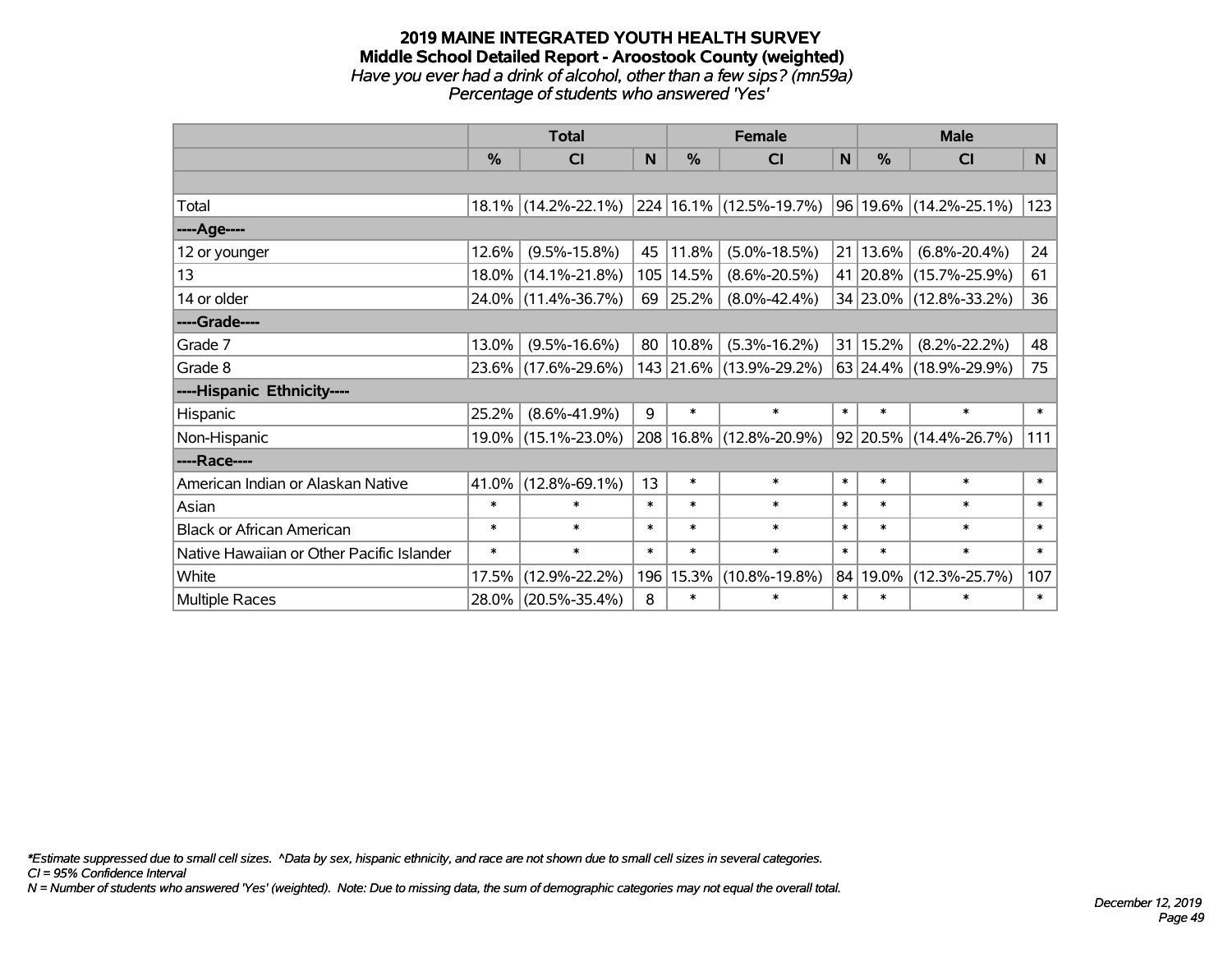*How old were you when you had your first drink of alcohol other than a few sips? (mn60)*

*Among students who have had more than a few sips of alcohol, the percentage of students who answered before age 11*

|                                           | <b>Total</b> |                     |        |          | <b>Female</b>              | <b>Male</b>  |               |                            |              |
|-------------------------------------------|--------------|---------------------|--------|----------|----------------------------|--------------|---------------|----------------------------|--------------|
|                                           | %            | <b>CI</b>           | N      | %        | <b>CI</b>                  | $\mathsf{N}$ | $\frac{0}{0}$ | <b>CI</b>                  | $\mathsf{N}$ |
|                                           |              |                     |        |          |                            |              |               |                            |              |
| Total                                     |              | 44.1% (36.2%-51.9%) |        |          | 95   33.7%   (16.9%-50.5%) |              |               | 32 50.4% (40.5%-60.2%)     | 58           |
| ----Age----                               |              |                     |        |          |                            |              |               |                            |              |
| 12 or younger                             | 63.8%        | $(42.7\% - 84.8\%)$ | 28     | $\ast$   | $\ast$                     | $\ast$       | $\ast$        | $\ast$                     | $\ast$       |
| 13                                        |              | 39.2% (27.6%-50.9%) |        | 41 32.5% | $(15.9\% - 49.1\%)$        |              | 13 41.4%      | $(21.2\% - 61.5\%)$        | 25           |
| 14 or older                               |              | 36.8% (15.3%-58.3%) |        | 24 25.8% | $(1.3\% - 50.4\%)$         | 9            |               | 48.2% (27.0%-69.4%)        | 16           |
| ----Grade----                             |              |                     |        |          |                            |              |               |                            |              |
| Grade 7                                   | 52.3%        | $(40.6\% - 63.9\%)$ |        | 41 34.7% | $(12.6\% - 56.9\%)$        |              | $11 64.0\% $  | $(44.2\% - 83.7\%)$        | 30           |
| Grade 8                                   |              | 39.7% (29.3%-50.0%) |        |          | 54 33.6% (15.5%-51.7%)     |              |               | 21 41.1% (28.6%-53.6%)     | 28           |
| ----Hispanic Ethnicity----                |              |                     |        |          |                            |              |               |                            |              |
| Hispanic                                  | $\ast$       | $\ast$              | $\ast$ | $\ast$   | $\ast$                     | $\ast$       | $\ast$        | $\ast$                     | $\ast$       |
| Non-Hispanic                              | 43.5%        | $(34.6\% - 52.3\%)$ |        |          | 87 32.8% (13.6%-52.0%)     |              |               | $30 50.3\% $ (38.6%-62.1%) | 52           |
| ----Race----                              |              |                     |        |          |                            |              |               |                            |              |
| American Indian or Alaskan Native         | $\ast$       | $\ast$              | $\ast$ | $\ast$   | $\ast$                     | $\ast$       | $\ast$        | $\ast$                     | $\ast$       |
| Asian                                     | $\ast$       | $\ast$              | $\ast$ | $\ast$   | $\ast$                     | $\ast$       | $\ast$        | $\ast$                     | $\ast$       |
| <b>Black or African American</b>          | $\ast$       | $\ast$              | $\ast$ | $\ast$   | $\ast$                     | $\ast$       | $\ast$        | $\ast$                     | $\ast$       |
| Native Hawaiian or Other Pacific Islander | $\ast$       | $\ast$              | $\ast$ | $\ast$   | $\ast$                     | $\ast$       | $\ast$        | $\ast$                     | $\ast$       |
| White                                     | 42.7%        | $(32.7\% - 52.7\%)$ |        | 82 34.0% | $(14.3\% - 53.6\%)$        |              | 29 47.2%      | $(35.6\% - 58.8\%)$        | 48           |
| <b>Multiple Races</b>                     | $\ast$       | $\ast$              | $\ast$ | $\ast$   | $\ast$                     | $\ast$       | $\ast$        | $\ast$                     | $\ast$       |

*\*Estimate suppressed due to small cell sizes. ^Data by sex, hispanic ethnicity, and race are not shown due to small cell sizes in several categories.*

*CI = 95% Confidence Interval*

*N = Among students who have had more than a few sips of alcohol, the number of students who answered before age 11 (weighted). Note: Due to missing data, the sum of demographic categories may not equal the overall total.*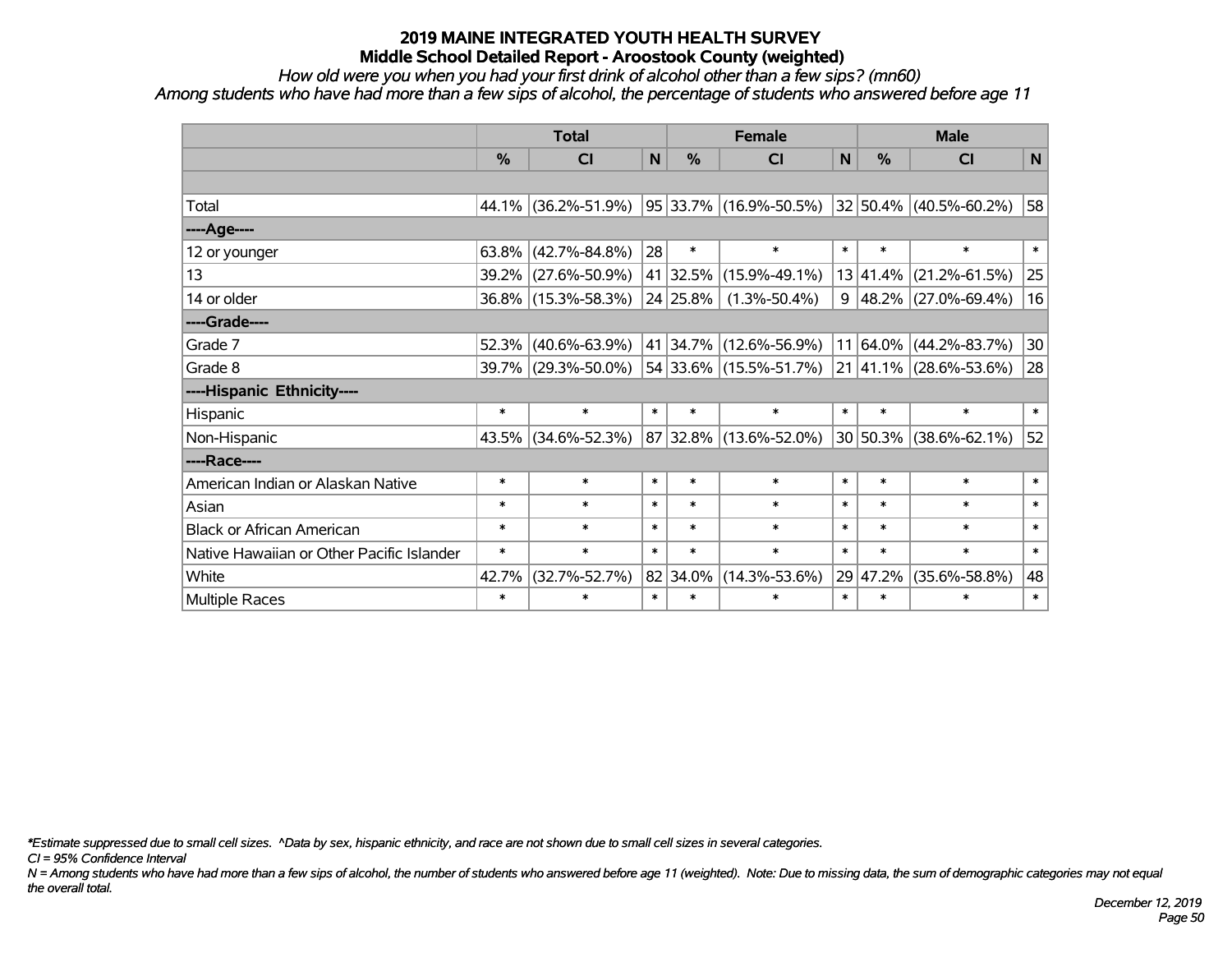### **2019 MAINE INTEGRATED YOUTH HEALTH SURVEY Middle School Detailed Report - Aroostook County (weighted)** *How old were you when you had your first drink of alcohol other than a few sips? (mn60\_2) Percentage of students who answered before age 11*

|                                           | <b>Total</b>  |                    |        |         | <b>Female</b>               |        | <b>Male</b> |                         |        |  |
|-------------------------------------------|---------------|--------------------|--------|---------|-----------------------------|--------|-------------|-------------------------|--------|--|
|                                           | $\frac{0}{0}$ | <b>CI</b>          | N      | %       | <b>CI</b>                   | N      | %           | <b>CI</b>               | N      |  |
|                                           |               |                    |        |         |                             |        |             |                         |        |  |
| Total                                     | 8.0%          | $(7.2\% - 8.9\%)$  |        | 95 5.6% | $(3.2\% - 7.9\%)$           | 32     | 9.7%        | $(6.5\% - 13.0\%)$      | 58     |  |
| ---- Age----                              |               |                    |        |         |                             |        |             |                         |        |  |
| 12 or younger                             | 8.2%          | $(5.4\% - 11.1\%)$ |        |         | $28$ 5.8% (1.3%-10.3%)      |        | 10 11.0%    | $(5.5\% - 16.4\%)$      | 17     |  |
| 13                                        | 7.3%          | $(5.5\% - 9.1\%)$  |        | 41 4.9% | $(2.0\% - 7.9\%)$           | 13     | 8.8%        | $(4.0\% - 13.6\%)$      | 25     |  |
| 14 or older                               | 8.5%          | $(4.6\% - 12.4\%)$ |        |         | $24 6.6\% (1.6\% - 11.5\%)$ | 9      |             | $ 10.2\% $ (5.3%-15.2%) | 16     |  |
| ----Grade----                             |               |                    |        |         |                             |        |             |                         |        |  |
| Grade 7                                   | 7.1%          | $(5.1\% - 9.1\%)$  |        | 41 3.9% | $(0.6\% - 7.2\%)$           | 11     | 10.1%       | $(5.8\% - 14.4\%)$      | 30     |  |
| Grade 8                                   | 9.1%          | $(7.3\% - 10.9\%)$ |        | 54 7.3% | $(4.8\% - 9.8\%)$           | 21     | $9.4\%$     | $(5.7\% - 13.2\%)$      | 28     |  |
| ----Hispanic Ethnicity----                |               |                    |        |         |                             |        |             |                         |        |  |
| Hispanic                                  | $\ast$        | $\ast$             | $\ast$ | $\ast$  | $\ast$                      | $\ast$ | $\ast$      | $\ast$                  | $\ast$ |  |
| Non-Hispanic                              | 8.2%          | $(7.1\% - 9.4\%)$  |        | 87 5.7% | $(2.8\% - 8.6\%)$           |        | 30 10.0%    | $(5.7\% - 14.3\%)$      | 52     |  |
| ----Race----                              |               |                    |        |         |                             |        |             |                         |        |  |
| American Indian or Alaskan Native         | 21.7%         | $(6.2\% - 37.2\%)$ | 6      | $\ast$  | $\ast$                      | $\ast$ | $\ast$      | $\ast$                  | $\ast$ |  |
| Asian                                     | $\ast$        | $\ast$             | $\ast$ | $\ast$  | $\ast$                      | $\ast$ | $\ast$      | $\ast$                  | $\ast$ |  |
| <b>Black or African American</b>          | $\ast$        | $\ast$             | $\ast$ | $\ast$  | $\ast$                      | $\ast$ | $\ast$      | $\ast$                  | $\ast$ |  |
| Native Hawaiian or Other Pacific Islander | $\ast$        | $\ast$             | $\ast$ | $\ast$  | $\ast$                      | $\ast$ | $\ast$      | $\ast$                  | $\ast$ |  |
| White                                     | 7.5%          | $(6.4\% - 8.7\%)$  |        | 82 5.3% | $(2.5\% - 8.2\%)$           | 29     | 8.9%        | $(5.0\% - 12.7\%)$      | 48     |  |
| <b>Multiple Races</b>                     | $\ast$        | $\ast$             | $\ast$ | $\ast$  | $\ast$                      | $\ast$ | $\ast$      | $\ast$                  | $\ast$ |  |

*\*Estimate suppressed due to small cell sizes. ^Data by sex, hispanic ethnicity, and race are not shown due to small cell sizes in several categories.*

*CI = 95% Confidence Interval*

*N = Number of students who answered before age 11 (weighted). Note: Due to missing data, the sum of demographic categories may not equal the overall total.*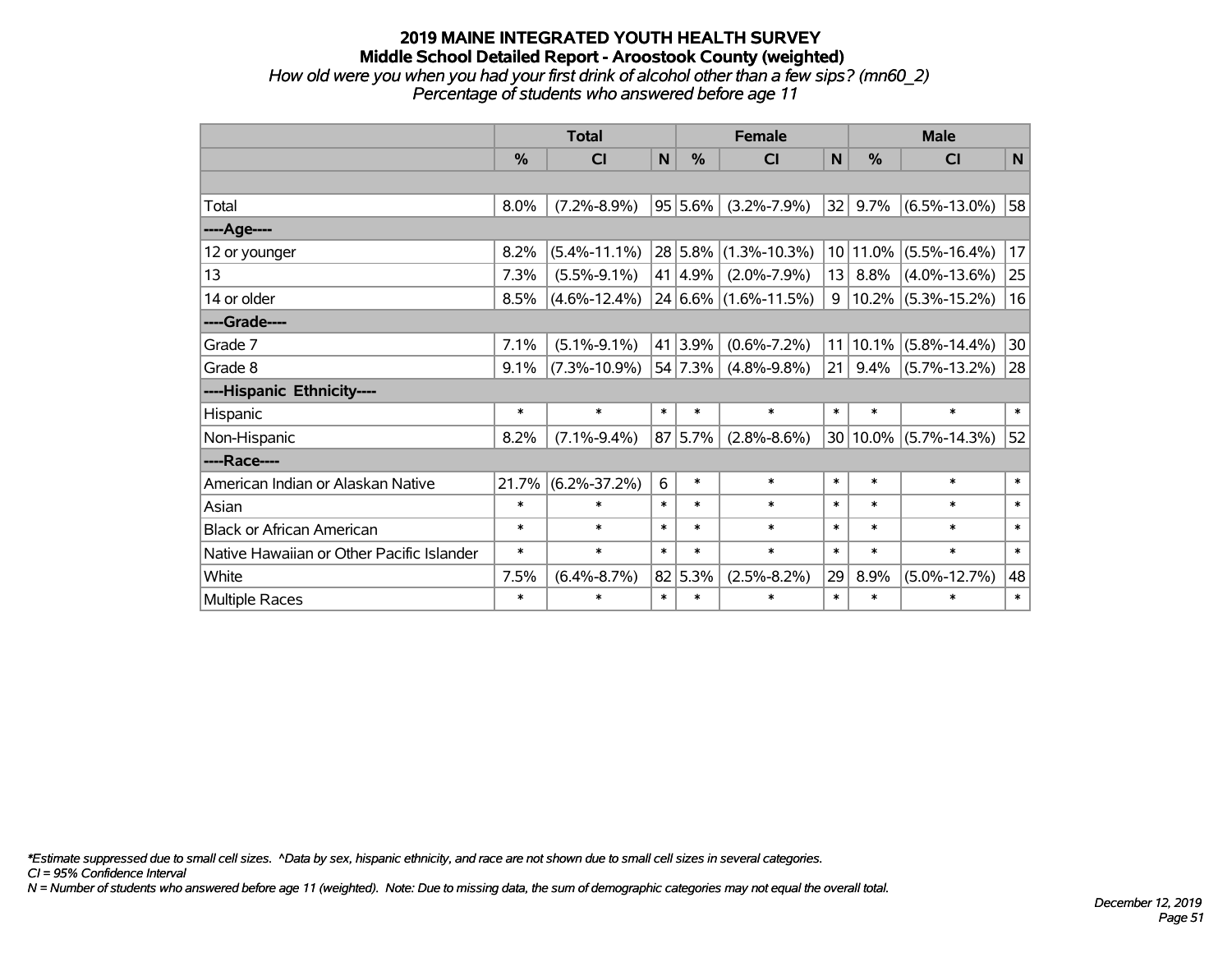## **2019 MAINE INTEGRATED YOUTH HEALTH SURVEY Middle School Detailed Report - Aroostook County (weighted)** *During the past 30 days, on how many days did you have at least one drink of alcohol? (mn61) Percentage of students who answered at least 1 day*

|                                           |        |                      |        |            | <b>Female</b>              | <b>Male</b> |         |                              |        |
|-------------------------------------------|--------|----------------------|--------|------------|----------------------------|-------------|---------|------------------------------|--------|
|                                           |        | <b>Total</b>         |        |            |                            |             |         |                              |        |
|                                           | %      | <b>CI</b>            | N      | %          | CI                         | N           | %       | CI                           | N      |
|                                           |        |                      |        |            |                            |             |         |                              |        |
| Total                                     | 5.0%   | $(2.9\% - 7.0\%)$    |        |            | $62 5.3\% $ (0.5%-10.0%)   |             | 32 4.4% | $(2.4\% - 6.3\%)$            | 28     |
| ----Age----                               |        |                      |        |            |                            |             |         |                              |        |
| 12 or younger                             | 4.1%   | $(1.0\% - 7.2\%)$    | 15     | $\ast$     | $\ast$                     | $\ast$      | $\ast$  | $\ast$                       | $\ast$ |
| 13                                        | 4.3%   | $(1.5\% - 7.0\%)$    |        | 25 3.3%    | $(0.0\% - 7.0\%)$          |             | 10 4.4% | $(0.6\% - 8.3\%)$            | 13     |
| 14 or older                               |        | $7.5\%$ (1.2%-13.7%) |        | $22 9.0\%$ | $(0.0\% - 21.9\%)$         |             |         | $13 6.1\%  (0.3\% - 11.9\%)$ | 10     |
| ----Grade----                             |        |                      |        |            |                            |             |         |                              |        |
| Grade 7                                   | 3.5%   | $(2.0\% - 5.1\%)$    |        | 22 3.6%    | $(0.4\% - 6.8\%)$          | 11          | 3.5%    | $(0.6\% - 6.4\%)$            | 11     |
| Grade 8                                   | 6.4%   | $(3.0\% - 9.7\%)$    |        |            | 40 6.8% $(0.0\% - 15.6\%)$ |             | 21 5.3% | $(1.6\% - 9.0\%)$            | 17     |
| ----Hispanic Ethnicity----                |        |                      |        |            |                            |             |         |                              |        |
| Hispanic                                  | $\ast$ | $\ast$               | $\ast$ | $\ast$     | $\ast$                     | $\ast$      | $\ast$  | $\ast$                       | $\ast$ |
| Non-Hispanic                              | 5.1%   | $(2.7\% - 7.5\%)$    |        |            | $56 5.7\% $ (0.6%-10.8%)   |             | 32 4.0% | $(2.0\% - 6.0\%)$            | 22     |
| ----Race----                              |        |                      |        |            |                            |             |         |                              |        |
| American Indian or Alaskan Native         | $\ast$ | $\ast$               | $\ast$ | $\ast$     | $\ast$                     | $\ast$      | $\ast$  | $\ast$                       | $\ast$ |
| Asian                                     | $\ast$ | $\ast$               | $\ast$ | $\ast$     | $\ast$                     | $\ast$      | $\ast$  | $\ast$                       | $\ast$ |
| <b>Black or African American</b>          | $\ast$ | $\ast$               | $\ast$ | $\ast$     | $\ast$                     | $\ast$      | $\ast$  | $\ast$                       | $\ast$ |
| Native Hawaiian or Other Pacific Islander | $\ast$ | $\ast$               | $\ast$ | $\ast$     | $\ast$                     | $\ast$      | $\ast$  | $\ast$                       | $\ast$ |
| White                                     | 4.7%   | $(2.4\% - 7.0\%)$    |        | 54 5.0%    | $(0.1\% - 9.9\%)$          |             | 28 4.0% | $(2.3\% - 5.7\%)$            | 23     |
| Multiple Races                            | $\ast$ | $\ast$               | $\ast$ | $\ast$     | $\ast$                     | $\ast$      | $\ast$  | $\ast$                       | $\ast$ |

*CI = 95% Confidence Interval \*Estimate suppressed due to small cell sizes. ^Data by sex, hispanic ethnicity, and race are not shown due to small cell sizes in several categories.*

*N = Number of students who answered at least 1 day (weighted). Note: Due to missing data, the sum of demographic categories may not equal the overall total.*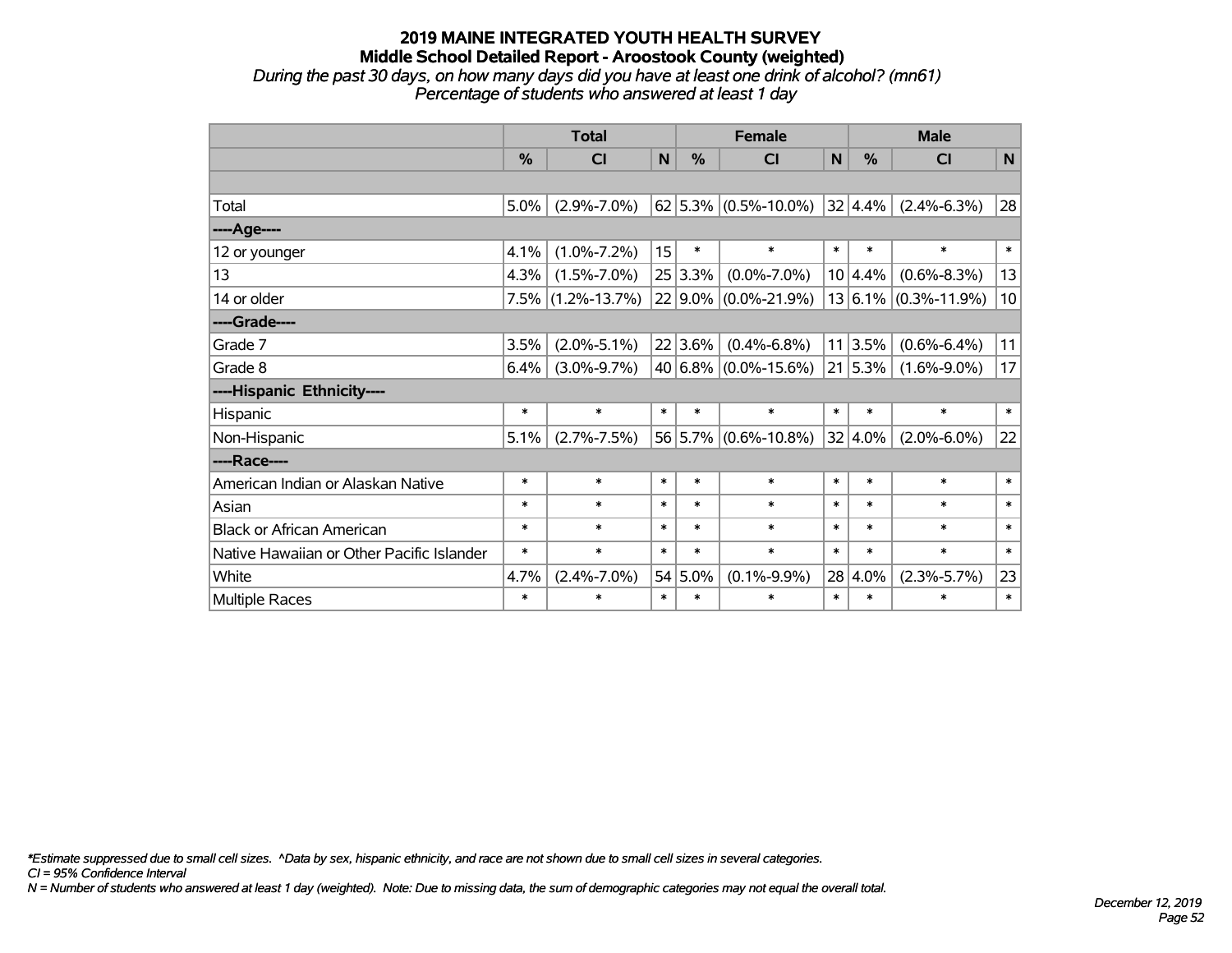*During the past 30 days, on how many days did you have 5 or more drinks of alcohol in a row, that is, within a couple of hours? (mn62a) Percentage of students who answered at least 1 day*

|                                           | <b>Total</b> |                     |             | <b>Female</b> |                         |        | <b>Male</b> |                         |                |
|-------------------------------------------|--------------|---------------------|-------------|---------------|-------------------------|--------|-------------|-------------------------|----------------|
|                                           | %            | C <sub>l</sub>      | $\mathbf N$ | %             | <b>CI</b>               | N      | %           | <b>CI</b>               | N              |
|                                           |              |                     |             |               |                         |        |             |                         |                |
| Total                                     |              | $2.1\%$ (1.2%-3.0%) |             |               | $28 2.7\% $ (0.5%-4.8%) |        |             | $17 1.7\% $ (0.7%-2.7%) | 11             |
| ----Age----                               |              |                     |             |               |                         |        |             |                         |                |
| 12 or younger                             | 3.4%         | $(0.5\% - 6.3\%)$   | 13          | $\ast$        | $\ast$                  | $\ast$ | $\ast$      | $\ast$                  | $\ast$         |
| 13                                        |              | $1.0\%$ (0.0%-2.1%) | 6           | $\ast$        | $\ast$                  | $\ast$ | $\ast$      | $\ast$                  | $\ast$         |
| 14 or older                               |              | $3.0\%$ (0.3%-5.8%) | 9           | $\ast$        | $\ast$                  | $\ast$ | $\ast$      | $\ast$                  | $\ast$         |
| ----Grade----                             |              |                     |             |               |                         |        |             |                         |                |
| Grade 7                                   | $2.4\%$      | $(1.1\% - 3.6\%)$   |             | 15 2.5%       | $(0.0\% - 5.3\%)$       | 8      | $ 2.2\% $   | $(0.4\% - 4.1\%)$       | 7              |
| Grade 8                                   |              | $2.0\%$ (0.6%-3.4%) | 13          | $\ast$        | $\ast$                  | $\ast$ | $\ast$      | $\ast$                  | $\ast$         |
| ----Hispanic Ethnicity----                |              |                     |             |               |                         |        |             |                         |                |
| Hispanic                                  | $\ast$       | $\ast$              | $\ast$      | $\ast$        | $\ast$                  | $\ast$ | $\ast$      | $\ast$                  | $\ast$         |
| Non-Hispanic                              |              | $2.1\%$ (1.0%-3.2%) |             |               | 24 2.9% (0.6%-5.3%)     |        |             | $17 1.3\% $ (0.3%-2.3%) | $\overline{7}$ |
| ----Race----                              |              |                     |             |               |                         |        |             |                         |                |
| American Indian or Alaskan Native         | $\ast$       | $\ast$              | $\ast$      | $\ast$        | $\ast$                  | $\ast$ | $\ast$      | $\ast$                  | $\ast$         |
| Asian                                     | $\ast$       | $\ast$              | $\ast$      | $\ast$        | $\ast$                  | $\ast$ | $\ast$      | $\ast$                  | $\ast$         |
| <b>Black or African American</b>          | $\ast$       | $\ast$              | $\ast$      | $\ast$        | $\ast$                  | $\ast$ | $\ast$      | $\ast$                  | $\ast$         |
| Native Hawaiian or Other Pacific Islander | $\ast$       | $\ast$              | $\ast$      | $\ast$        | $\ast$                  | $\ast$ | $\ast$      | $\ast$                  | $\ast$         |
| White                                     | 2.0%         | $(1.1\% - 2.8\%)$   | 23          | 2.5%          | $(0.5\% - 4.6\%)$       | 15     | 1.4%        | $(0.5\% - 2.4\%)$       | 9              |
| Multiple Races                            | $\ast$       | $\ast$              | $\ast$      | $\ast$        | *                       | $\ast$ | $\ast$      | $\ast$                  | $\ast$         |

*\*Estimate suppressed due to small cell sizes. ^Data by sex, hispanic ethnicity, and race are not shown due to small cell sizes in several categories.*

*CI = 95% Confidence Interval*

*N = Number of students who answered at least 1 day (weighted). Note: Due to missing data, the sum of demographic categories may not equal the overall total.*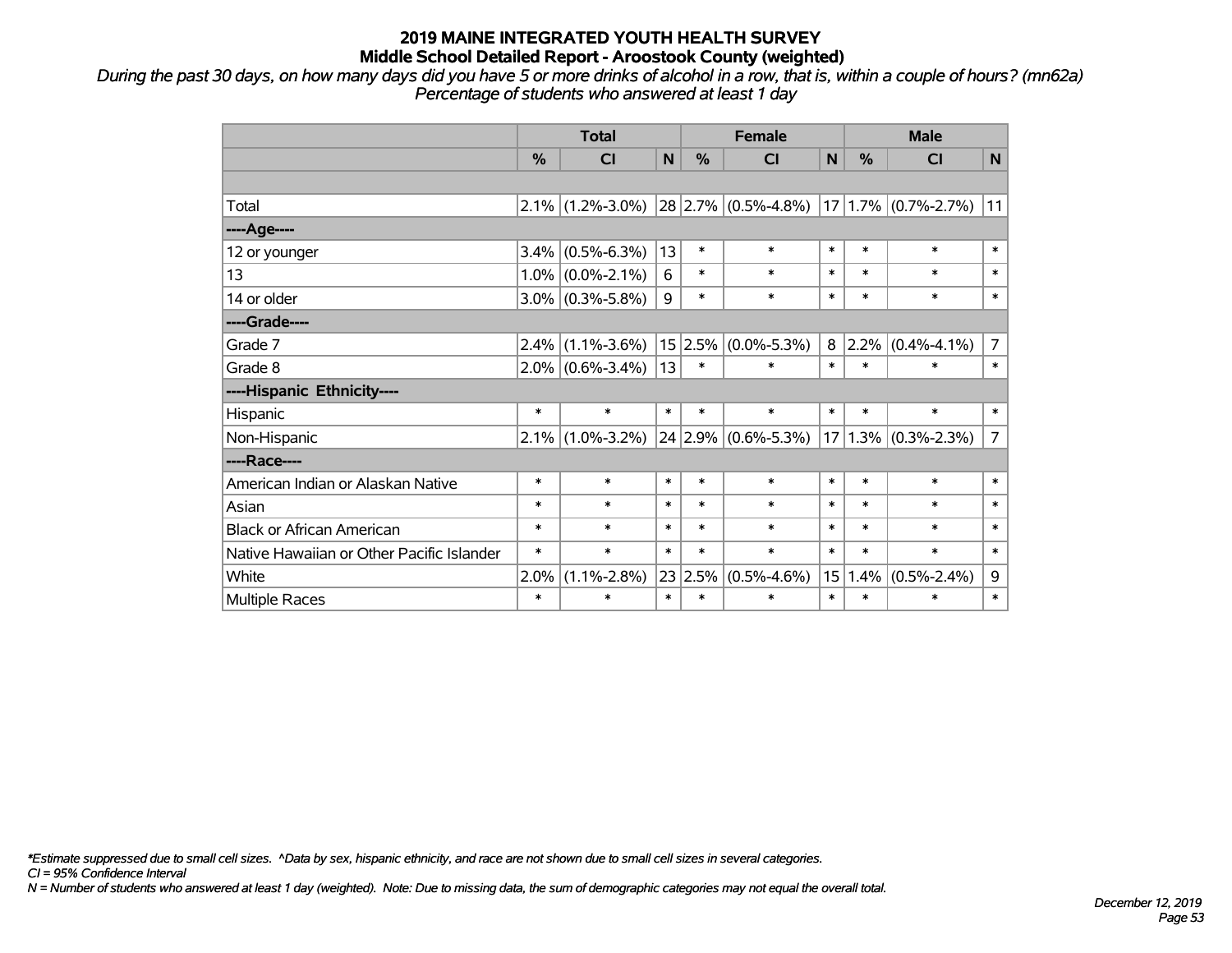*During the past 30 days, how did you usually get the alcohol you drank? (mn63b)*

*Among students who reported alcohol use during the past 30 days, the percentage of students who answered 'Someone gave it to me'*

|                                           | <b>Total</b>  |                     |                |               | <b>Female</b>         |                | <b>Male</b>   |                       |                |  |
|-------------------------------------------|---------------|---------------------|----------------|---------------|-----------------------|----------------|---------------|-----------------------|----------------|--|
|                                           | $\frac{0}{0}$ | <b>CI</b>           | $\mathsf{N}$   | $\frac{0}{0}$ | CI                    | N              | $\frac{0}{0}$ | <b>CI</b>             | N              |  |
|                                           |               |                     |                |               |                       |                |               |                       |                |  |
| Total                                     | $30.0\%$      | $(14.2\% - 45.8\%)$ |                |               | 19 24.0% (7.2%-40.9%) |                |               | 8 39.4% (14.1%-64.7%) | 11             |  |
| ---- Age----                              |               |                     |                |               |                       |                |               |                       |                |  |
| 12 or younger                             | 48.9%         | $(5.9\% - 92.0\%)$  | $\overline{7}$ | $\ast$        | $\ast$                | $\ast$         | $\ast$        | $\ast$                | $\ast$         |  |
| 13                                        | 26.5%         | $(3.5\% - 49.5\%)$  | 7              | $\ast$        | $\ast$                | $\ast$         | $\ast$        | $\ast$                | $\ast$         |  |
| 14 or older                               | $\ast$        | $\ast$              | $\ast$         | $\ast$        | $\ast$                | $\ast$         | $\ast$        | $\ast$                | $\ast$         |  |
| ----Grade----                             |               |                     |                |               |                       |                |               |                       |                |  |
| Grade 7                                   | 44.5%         | $(17.3\% - 71.7\%)$ | 10             | $\ast$        | $\ast$                | $\ast$         | $\ast$        | $\ast$                | $\ast$         |  |
| Grade 8                                   | $20.6\%$      | $(4.1\% - 37.1\%)$  | 8              | $\ast$        | $\ast$                | $\ast$         | $\ast$        | $\ast$                | $\ast$         |  |
| ----Hispanic Ethnicity----                |               |                     |                |               |                       |                |               |                       |                |  |
| Hispanic                                  | $\ast$        | $\ast$              | $\ast$         | $\ast$        | $\ast$                | $\ast$         | $\ast$        | $\ast$                | $\ast$         |  |
| Non-Hispanic                              | 26.7%         | $(11.4\% - 42.1\%)$ |                |               | 15 24.0% (7.2%-40.9%) |                |               | 8 33.5% (11.8%-55.3%) | $\overline{7}$ |  |
| ----Race----                              |               |                     |                |               |                       |                |               |                       |                |  |
| American Indian or Alaskan Native         | $\ast$        | $\ast$              | $\ast$         | $\ast$        | $\ast$                | $\ast$         | $\ast$        | $\ast$                | $\ast$         |  |
| Asian                                     | $\ast$        | $\ast$              | $\ast$         | $\ast$        | $\ast$                | $\ast$         | $\ast$        | $\ast$                | $\ast$         |  |
| <b>Black or African American</b>          | $\ast$        | $\ast$              | $\ast$         | $\ast$        | $\ast$                | $\ast$         | $\ast$        | $\ast$                | $\ast$         |  |
| Native Hawaiian or Other Pacific Islander | $\ast$        | $\ast$              | $\ast$         | $\ast$        | $\ast$                | $\ast$         | $\ast$        | $\ast$                | $\ast$         |  |
| White                                     | 28.8%         | $(14.2\% - 43.4\%)$ |                | 15 24.5%      | $(7.1\% - 41.9\%)$    | $\overline{7}$ | 37.2%         | $(18.6\% - 55.8\%)$   | 9              |  |
| Multiple Races                            | $\ast$        | $\ast$              | $\ast$         | $\ast$        | $\ast$                | $\ast$         | $\ast$        | $\ast$                | $\ast$         |  |

*\*Estimate suppressed due to small cell sizes. ^Data by sex, hispanic ethnicity, and race are not shown due to small cell sizes in several categories.*

*CI = 95% Confidence Interval*

*N = Among students who reported alcohol use during the past 30 days, the number of students who answered 'Someone gave it to me' (weighted). Note: Due to missing data, the sum of demographic categories may not equal the overall total.*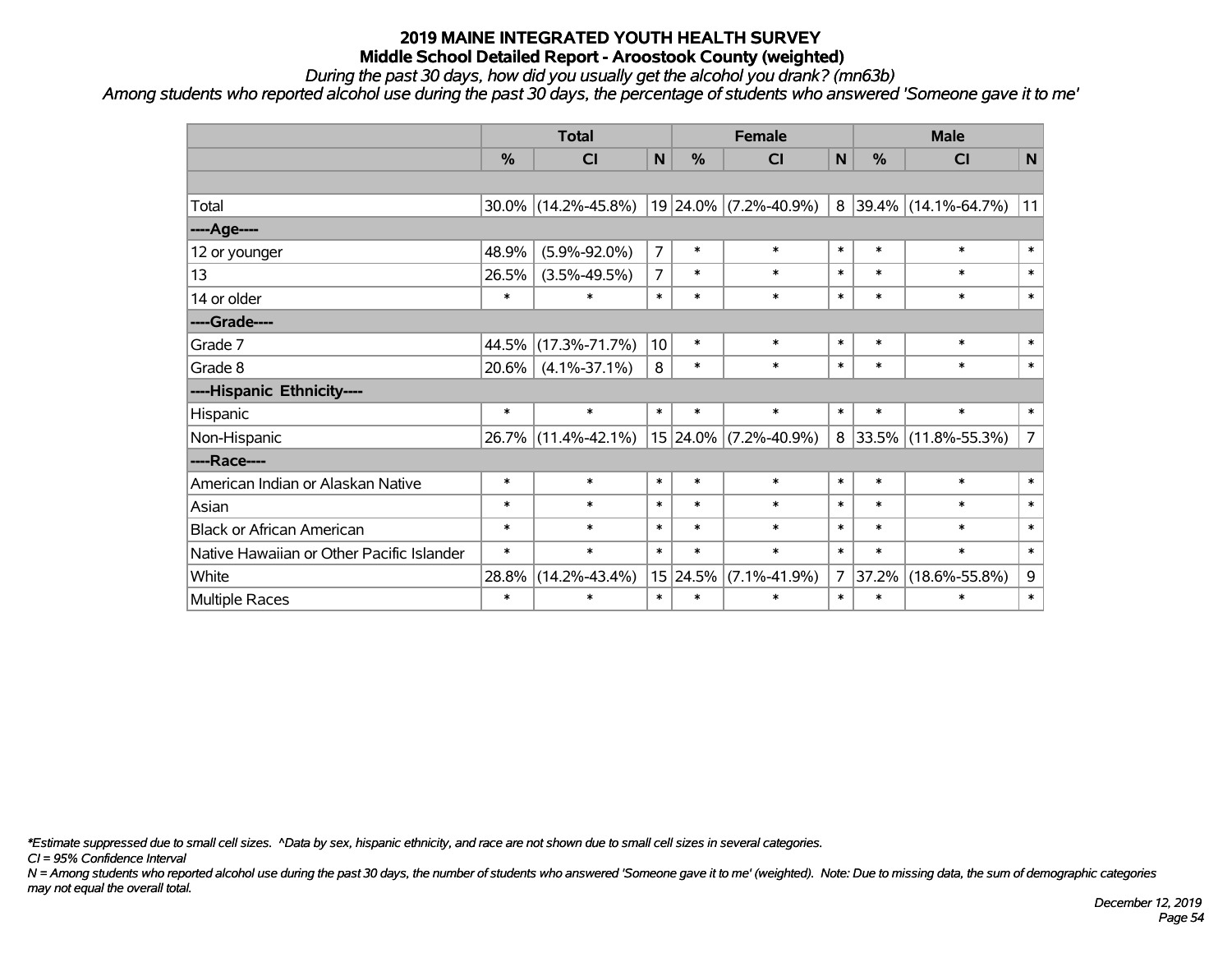## **2019 MAINE INTEGRATED YOUTH HEALTH SURVEY Middle School Detailed Report - Aroostook County (weighted)** *If you wanted to get some alcohol, how easy would it be for you to get some? (mn64) Percentage of students who answered 'Sort of easy' or 'Very easy'*

|                                           | <b>Total</b>  |                        |        | <b>Female</b> | <b>Male</b>               |        |           |                         |        |
|-------------------------------------------|---------------|------------------------|--------|---------------|---------------------------|--------|-----------|-------------------------|--------|
|                                           | $\frac{0}{0}$ | CI                     | N      | $\frac{0}{0}$ | <b>CI</b>                 | N      | %         | <b>CI</b>               | N      |
|                                           |               |                        |        |               |                           |        |           |                         |        |
| Total                                     |               | $31.2\%$ (24.5%-38.0%) |        |               | 403 29.5% (21.3%-37.6%)   |        |           | 183 32.9% (25.3%-40.6%) | 216    |
| ----Age----                               |               |                        |        |               |                           |        |           |                         |        |
| 12 or younger                             | 28.0%         | $(18.0\% - 38.1\%)$    |        |               | 103 27.2% (16.0%-38.5%)   | 51     | 28.5%     | $(15.2\% - 41.9\%)$     | 51     |
| 13                                        | $30.0\%$      | $(23.2\% - 36.8\%)$    |        |               | 181 28.0% (20.8%-35.3%)   | 81     |           | $32.3\%$ (23.2%-41.5%)  | 101    |
| 14 or older                               |               | $36.6\%$ (24.5%-48.7%) |        |               | $114$ 35.2% (16.8%-53.5%) |        |           | 52 38.0% (28.9%-47.0%)  | 62     |
| ----Grade----                             |               |                        |        |               |                           |        |           |                         |        |
| Grade 7                                   | 27.7%         | $(19.3\% - 36.1\%)$    |        |               | 175 26.5% (17.1%-35.8%)   | 80     | 29.1%     | $(17.8\% - 40.4\%)$     | 95     |
| Grade 8                                   |               | 35.2% (28.8%-41.6%)    |        |               | 227 33.1% (23.9%-42.3%)   |        |           | 104 37.0% (29.8%-44.2%) | 120    |
| ----Hispanic Ethnicity----                |               |                        |        |               |                           |        |           |                         |        |
| Hispanic                                  | 50.0%         | $(31.5\% - 68.5\%)$    | 20     |               | $ 41.5\% $ (21.5%-61.4%)  | 8      | 56.2%     | $(27.7\% - 84.7\%)$     | 11     |
| Non-Hispanic                              |               | 30.9% (23.9%-37.9%)    |        |               | 351 29.5% (20.2%-38.9%)   |        |           | 168 32.1% (25.2%-38.9%) | 181    |
| ----Race----                              |               |                        |        |               |                           |        |           |                         |        |
| American Indian or Alaskan Native         | 30.0%         | $(16.8\% - 43.3\%)$    | 11     | $\ast$        | $\ast$                    | $\ast$ | $\ast$    | $\ast$                  | $\ast$ |
| Asian                                     | $\ast$        | $\ast$                 | $\ast$ | $\ast$        | $\ast$                    | $\ast$ | $\ast$    | $\ast$                  | $\ast$ |
| <b>Black or African American</b>          | $\ast$        | $\ast$                 | $\ast$ | $\ast$        | $\ast$                    | $\ast$ | $\ast$    | $\ast$                  | $\ast$ |
| Native Hawaiian or Other Pacific Islander | $\ast$        | $\ast$                 | $\ast$ | $\ast$        | $\ast$                    | $\ast$ | $\ast$    | $\ast$                  | $\ast$ |
| White                                     | 31.1%         | $(23.9\% - 38.2\%)$    | 361    | $ 28.7\% $    | $(20.2\% - 37.2\%)$       |        | 164 33.2% | $(25.0\% - 41.3\%)$     | 194    |
| Multiple Races                            | 44.1%         | $(28.3\% - 59.8\%)$    |        |               | 18 63.5% (42.9%-84.1%)    |        | 12 31.2%  | $(2.8\% - 59.6\%)$      | 6      |

*\*Estimate suppressed due to small cell sizes. ^Data by sex, hispanic ethnicity, and race are not shown due to small cell sizes in several categories.*

*CI = 95% Confidence Interval*

*N = Number of students who answered 'Sort of easy' or 'Very easy' (weighted). Note: Due to missing data, the sum of demographic categories may not equal the overall total.*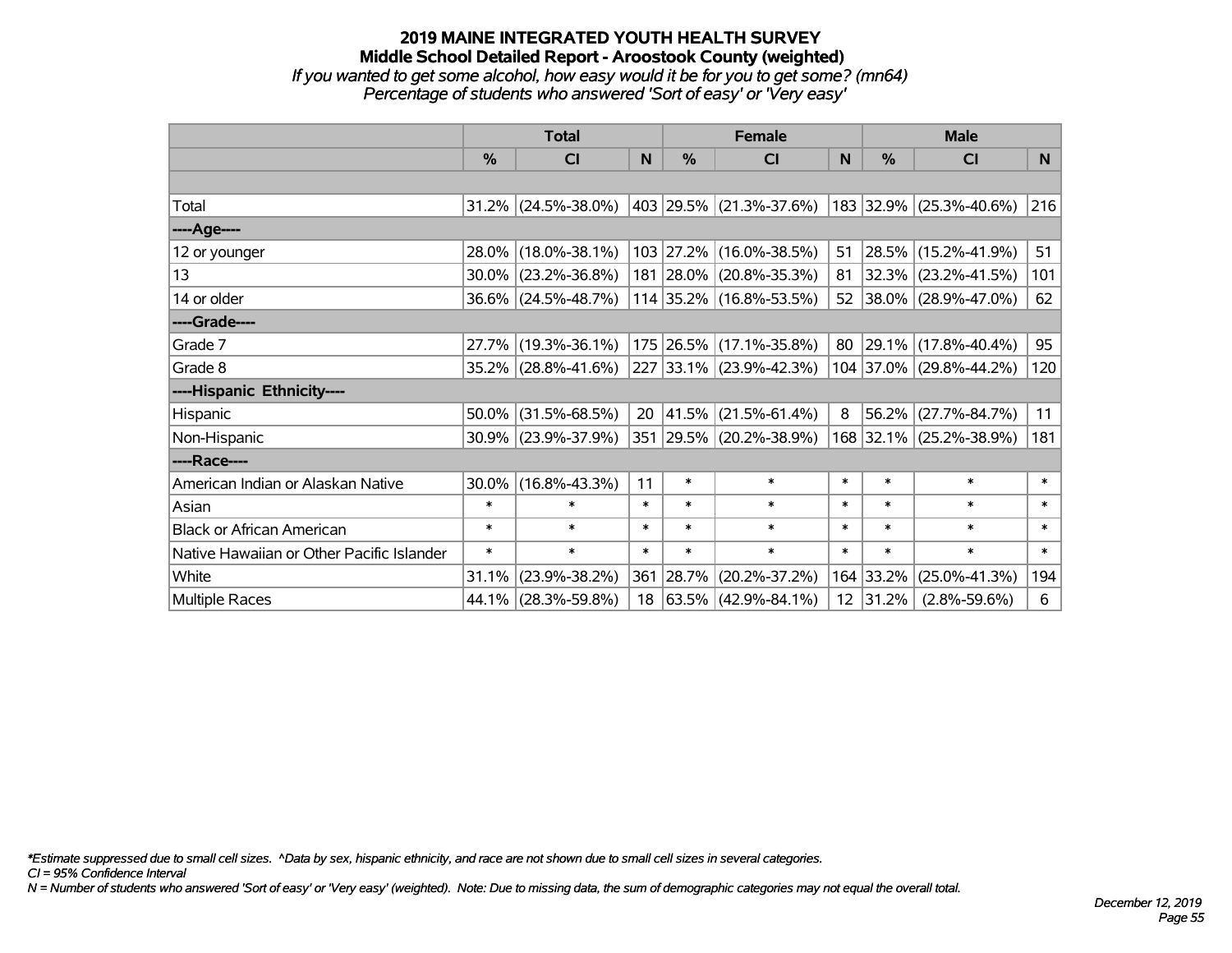*If you drank some alcohol without your parents' permission, would you be caught by your parents? (mn66) Percentage of students who answered 'Probably not' or 'Definitely not'*

|                                           | <b>Total</b>  |                     |        | <b>Female</b> | <b>Male</b>             |        |                  |                         |                |
|-------------------------------------------|---------------|---------------------|--------|---------------|-------------------------|--------|------------------|-------------------------|----------------|
|                                           | $\frac{0}{0}$ | CI                  | N      | $\%$          | <b>CI</b>               | N      | $\%$             | <b>CI</b>               | N              |
|                                           |               |                     |        |               |                         |        |                  |                         |                |
| Total                                     |               | 19.3% (14.7%-23.9%) |        |               | 249 18.1% (12.4%-23.7%) |        |                  | 112 20.0% (14.7%-25.3%) | 131            |
| ----Age----                               |               |                     |        |               |                         |        |                  |                         |                |
| 12 or younger                             | $14.7\%$      | $(10.1\% - 19.3\%)$ |        | 54   15.4%    | $(8.0\% - 22.8\%)$      | 29     | 14.0%            | $(6.7\% - 21.3\%)$      | 25             |
| 13                                        |               | 17.8% (10.6%-25.0%) |        | 108 14.7%     | $(9.2\% - 20.2\%)$      | 43     |                  | 20.2% (10.0%-30.4%)     | 63             |
| 14 or older                               |               | 26.5% (17.9%-35.1%) |        |               | 82 28.0% (10.0%-46.1%)  | 41     |                  | $25.1\%$ (20.1%-30.1%)  | 41             |
| ----Grade----                             |               |                     |        |               |                         |        |                  |                         |                |
| Grade 7                                   | $16.4\%$      | $(11.2\% - 21.5\%)$ |        | 103 14.6%     | $(9.0\% - 20.2\%)$      | 44     |                  | 18.1% (10.8%-25.5%)     | 59             |
| Grade 8                                   |               | 22.5% (16.8%-28.2%) |        |               | 145 21.8% (13.5%-30.0%) |        |                  | 68 22.0% (17.2%-26.9%)  | 72             |
| ----Hispanic Ethnicity----                |               |                     |        |               |                         |        |                  |                         |                |
| Hispanic                                  | 43.3%         | $(26.6\% - 60.1\%)$ |        |               | 18 51.1% (27.1%-75.2%)  |        | $10 \mid 37.2\%$ | $(15.8\% - 58.6\%)$     | 7 <sup>1</sup> |
| Non-Hispanic                              |               | 19.2% (14.4%-23.9%) |        |               | 218 18.0% (12.2%-23.8%) |        |                  | 102 19.6% (14.1%-25.1%) | 112            |
| ----Race----                              |               |                     |        |               |                         |        |                  |                         |                |
| American Indian or Alaskan Native         |               | 29.3% (15.9%-42.7%) | 11     | $\ast$        | $\ast$                  | $\ast$ | $\ast$           | $\ast$                  | $\ast$         |
| Asian                                     | $\ast$        | $\ast$              | $\ast$ | $\ast$        | $\ast$                  | $\ast$ | $\ast$           | $\ast$                  | $\ast$         |
| <b>Black or African American</b>          | $\ast$        | $\ast$              | $\ast$ | $\ast$        | $\ast$                  | $\ast$ | $\ast$           | $\ast$                  | $\ast$         |
| Native Hawaiian or Other Pacific Islander | $\ast$        | $\ast$              | $\ast$ | $\ast$        | $\ast$                  | $\ast$ | $\ast$           | $\ast$                  | $\ast$         |
| White                                     | 18.6%         | $(13.7\% - 23.6\%)$ |        | 217 17.0%     | $(11.1\% - 22.8\%)$     | 97     | 19.6%            | $(14.0\% - 25.3\%)$     | 115            |
| Multiple Races                            |               | 33.2% (19.6%-46.8%) | 13     | $\ast$        | $\ast$                  | $\ast$ | $\ast$           | $\ast$                  | $\ast$         |

*\*Estimate suppressed due to small cell sizes. ^Data by sex, hispanic ethnicity, and race are not shown due to small cell sizes in several categories.*

*CI = 95% Confidence Interval*

*N = Number of students who answered 'Probably not' or 'Definitely not' (weighted). Note: Due to missing data, the sum of demographic categories may not equal the overall total.*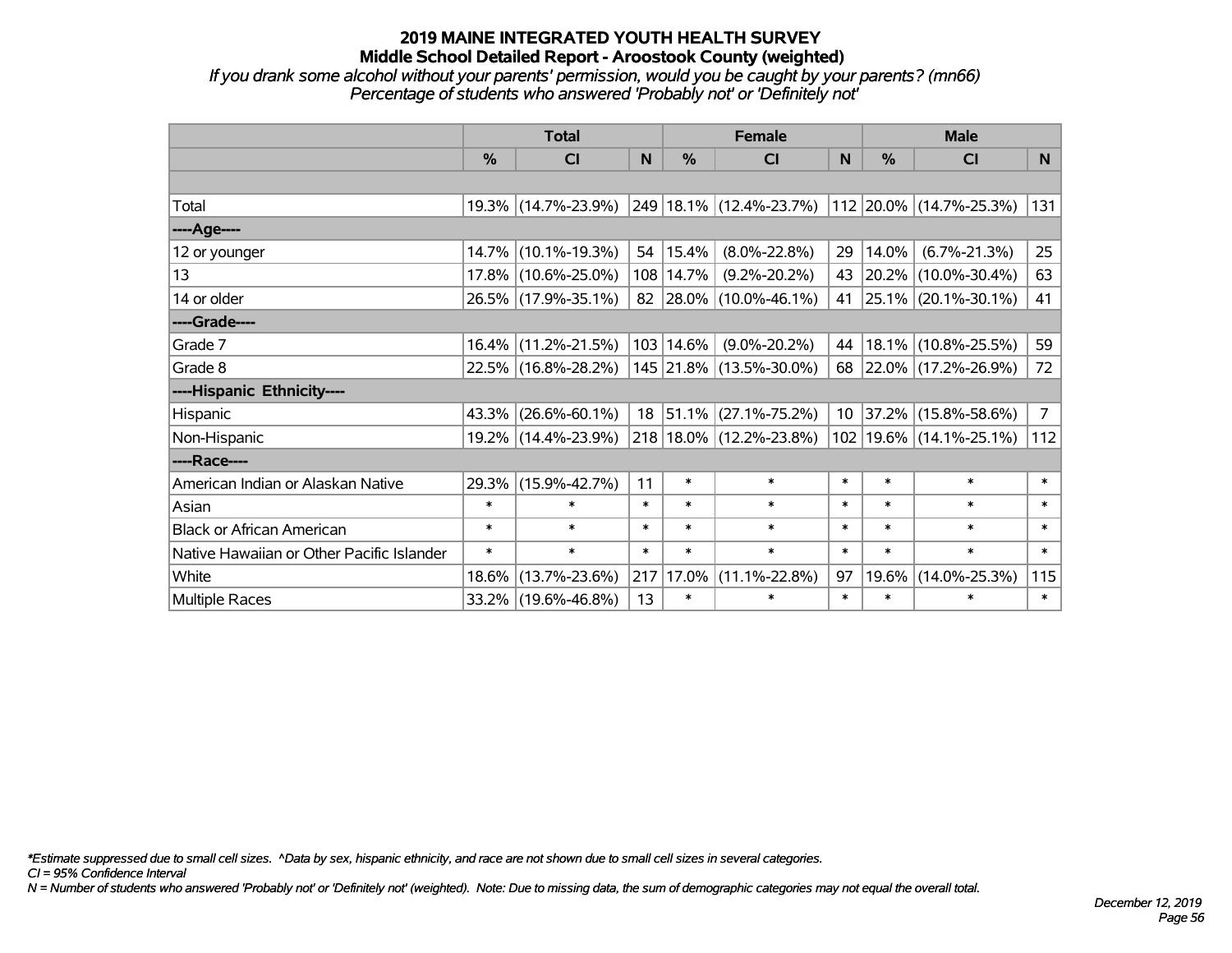*How much do you think people risk harming themselves (physically or in other ways) if they have 1 or 2 drinks of an alcoholic beverage nearly every day? (mn67b)*

*Percentage of students who answered 'No risk' or 'Slight risk'*

|                                           |        | <b>Total</b>           |        | <b>Female</b> |                         |        | <b>Male</b>   |                         |        |  |
|-------------------------------------------|--------|------------------------|--------|---------------|-------------------------|--------|---------------|-------------------------|--------|--|
|                                           | %      | C <sub>l</sub>         | N      | $\frac{9}{6}$ | <b>CI</b>               | N      | $\frac{0}{0}$ | <b>CI</b>               | N.     |  |
|                                           |        |                        |        |               |                         |        |               |                         |        |  |
| Total                                     |        | 34.2% (29.3%-39.0%)    |        |               | 442 32.8% (26.0%-39.6%) |        | 205 35.3%     | $(26.6\% - 43.9\%)$     | 235    |  |
| ----Age----                               |        |                        |        |               |                         |        |               |                         |        |  |
| 12 or younger                             |        | $32.5\%$ (22.1%-43.0%) |        | 121 29.2%     | $(17.6\% - 40.7\%)$     | 54     | 35.2%         | $(21.1\% - 49.2\%)$     | 66     |  |
| 13                                        |        | 37.2% (30.2%-44.3%)    |        | 237 37.2%     | $(22.7\% - 51.7\%)$     |        |               | 110 37.3% (26.5%-48.1%) | 127    |  |
| 14 or older                               |        | 28.0% (20.7%-35.3%)    |        |               | 78 28.3% (21.4%-35.3%)  |        |               | 41 27.6% (15.7%-39.6%)  | 37     |  |
| ----Grade----                             |        |                        |        |               |                         |        |               |                         |        |  |
| Grade 7                                   |        | 32.7% (24.7%-40.7%)    |        | 205 29.8%     | $(22.6\% - 36.9\%)$     | 88     | 35.3%         | $(21.2\% - 49.5\%)$     | 117    |  |
| Grade 8                                   |        | 35.6% (25.2%-46.0%)    |        |               | 229 37.1% (20.8%-53.4%) |        |               | 117 34.1% (25.3%-42.9%) | 112    |  |
| ----Hispanic Ethnicity----                |        |                        |        |               |                         |        |               |                         |        |  |
| Hispanic                                  |        | $31.1\%$ (10.6%-51.5%) | 13     | $\ast$        | $\ast$                  | $\ast$ | $\ast$        | $\ast$                  | $\ast$ |  |
| Non-Hispanic                              |        | 34.6% (29.9%-39.4%)    |        |               | 398 33.3% (25.5%-41.1%) |        | 192 36.0%     | $(27.9\% - 44.0\%)$     | 206    |  |
| ----Race----                              |        |                        |        |               |                         |        |               |                         |        |  |
| American Indian or Alaskan Native         | 31.7%  | $(1.4\% - 61.9\%)$     | 11     | $\ast$        | $\ast$                  | $\ast$ | $\ast$        | $\ast$                  | $\ast$ |  |
| Asian                                     | $\ast$ | $\ast$                 | $\ast$ | $\ast$        | $\ast$                  | $\ast$ | $\ast$        | $\ast$                  | $\ast$ |  |
| <b>Black or African American</b>          | $\ast$ | $\ast$                 | $\ast$ | $\ast$        | $\ast$                  | $\ast$ | $\ast$        | $\ast$                  | $\ast$ |  |
| Native Hawaiian or Other Pacific Islander | $\ast$ | $\ast$                 | $\ast$ | $\ast$        | $\ast$                  | $\ast$ | $\ast$        | $\ast$                  | $\ast$ |  |
| White                                     | 33.4%  | $(28.9\% - 38.0\%)$    |        | 394 32.5%     | $(25.5\% - 39.5\%)$     | 188    | 34.3%         | $(27.4\% - 41.2\%)$     | 206    |  |
| <b>Multiple Races</b>                     |        | 66.5% (39.2%-93.8%)    | 19     | $\ast$        | $\ast$                  | $\ast$ | $\ast$        | $\ast$                  | $\ast$ |  |

*\*Estimate suppressed due to small cell sizes. ^Data by sex, hispanic ethnicity, and race are not shown due to small cell sizes in several categories.*

*CI = 95% Confidence Interval*

*N = Number of students who answered 'No risk' or 'Slight risk' (weighted). Note: Due to missing data, the sum of demographic categories may not equal the overall total.*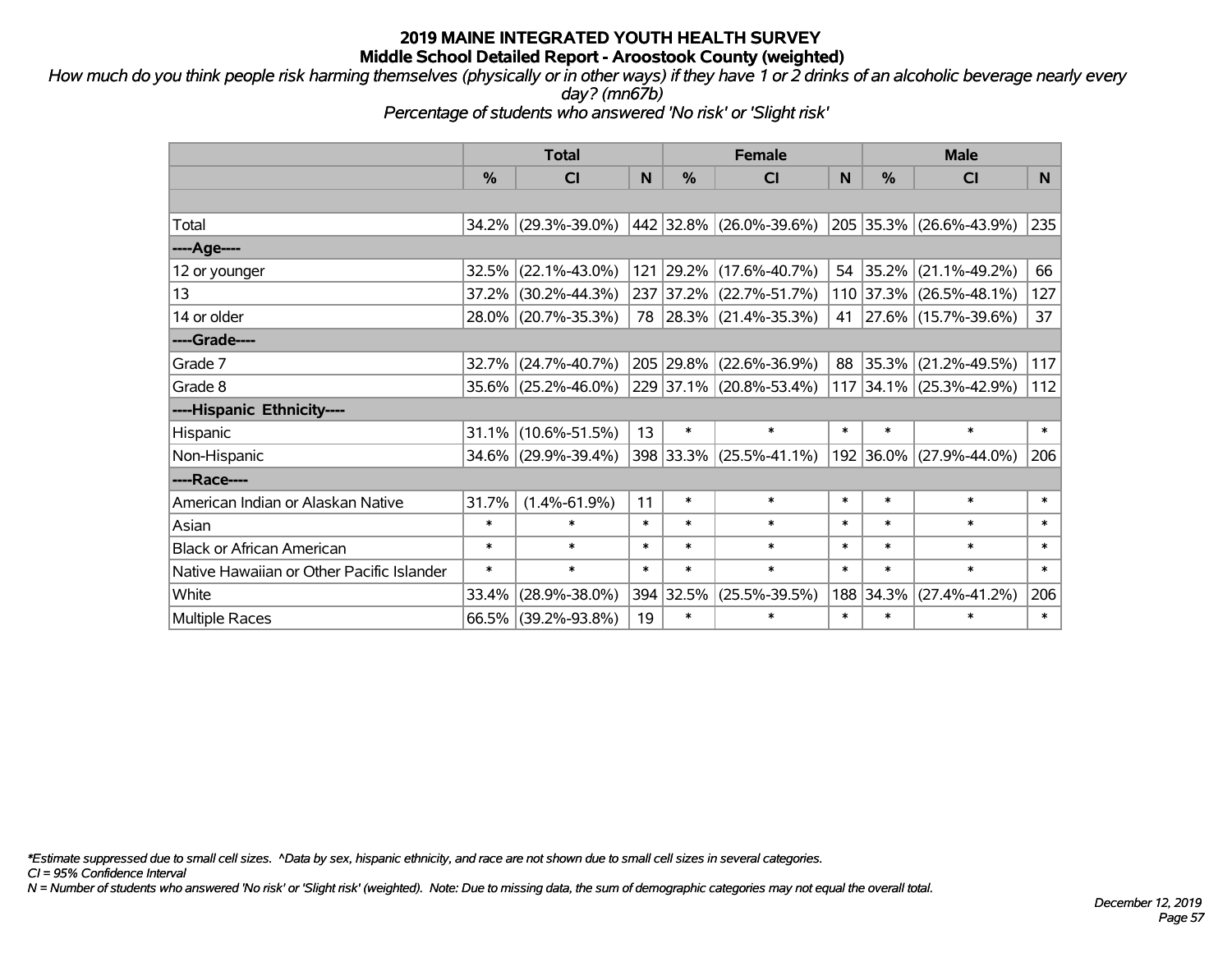*How much do you think people risk harming themselves (physically or in other ways) if they have 5 or more drinks of an alcoholic beverage in a row once or twice a week? (mn68b)*

*Percentage of students who answered 'No risk' or 'Slight risk'*

|                                           | <b>Total</b> |                       |                |               | <b>Female</b>              |        |               | <b>Male</b>               |        |  |  |
|-------------------------------------------|--------------|-----------------------|----------------|---------------|----------------------------|--------|---------------|---------------------------|--------|--|--|
|                                           | %            | <b>CI</b>             | N              | $\frac{0}{0}$ | <b>CI</b>                  | N      | $\frac{0}{0}$ | <b>CI</b>                 | N      |  |  |
|                                           |              |                       |                |               |                            |        |               |                           |        |  |  |
| Total                                     | 12.4%        | $(9.2\% - 15.5\%)$    |                |               | $158 10.2\% $ (7.2%-13.1%) |        |               | $63 14.2\% $ (7.6%-20.7%) | 93     |  |  |
| ---- Age----                              |              |                       |                |               |                            |        |               |                           |        |  |  |
| 12 or younger                             | 12.0%        | $(6.8\% - 17.1\%)$    | 44             | 9.0%          | $(2.3\% - 15.8\%)$         |        | $17 14.0\%$   | $(6.3\% - 21.8\%)$        | 26     |  |  |
| 13                                        | 13.9%        | $(6.7\% - 21.0\%)$    | 86             | 11.9%         | $(2.7\% - 21.2\%)$         |        | 35 15.6%      | $(3.7\% - 27.5\%)$        | 52     |  |  |
| 14 or older                               | 9.7%         | $(0.9\% - 18.5\%)$    | 27             | $8.0\%$       | $(0.0\% - 17.5\%)$         |        |               | 12 11.5% (0.0%-23.3%)     | 15     |  |  |
| ----Grade----                             |              |                       |                |               |                            |        |               |                           |        |  |  |
| Grade 7                                   | 12.2%        | $(6.7\% - 17.8\%)$    | 75             | 9.2%          | $(4.0\% - 14.3\%)$         | 27     | 15.0%         | $(2.8\% - 27.2\%)$        | 48     |  |  |
| Grade 8                                   | $12.6\%$     | $(7.8\% - 17.4\%)$    | 81             |               | $11.5\%$ (6.6%-16.5%)      |        |               | $36 13.6\% $ (8.8%-18.4%) | 45     |  |  |
| ----Hispanic Ethnicity----                |              |                       |                |               |                            |        |               |                           |        |  |  |
| Hispanic                                  | 15.7%        | $(0.0\% - 35.1\%)$    | $\overline{7}$ | $\ast$        | $\ast$                     | $\ast$ | $\ast$        | $\ast$                    | $\ast$ |  |  |
| Non-Hispanic                              |              | $11.7\%$ (8.3%-15.0%) |                |               | $133 10.5\% $ (7.5%-13.6%) |        | 61 12.8%      | $(5.8\% - 19.9\%)$        | 73     |  |  |
| ----Race----                              |              |                       |                |               |                            |        |               |                           |        |  |  |
| American Indian or Alaskan Native         | $\ast$       | $\ast$                | $\ast$         | $\ast$        | $\ast$                     | $\ast$ | $\ast$        | $\ast$                    | $\ast$ |  |  |
| Asian                                     | $\ast$       | $\ast$                | $\ast$         | $\ast$        | $\ast$                     | $\ast$ | $\ast$        | $\ast$                    | $\ast$ |  |  |
| <b>Black or African American</b>          | $\ast$       | $\ast$                | $\ast$         | $\ast$        | $\ast$                     | $\ast$ | $\ast$        | $\ast$                    | $\ast$ |  |  |
| Native Hawaiian or Other Pacific Islander | $\ast$       | $\ast$                | $\ast$         | $\ast$        | $\ast$                     | $\ast$ | $\ast$        | $\ast$                    | $\ast$ |  |  |
| White                                     | 12.4%        | $(9.1\% - 15.7\%)$    | 145            | 10.5%         | $(7.3\% - 13.8\%)$         | 61     | 14.2%         | $(7.3\% - 21.2\%)$        | 84     |  |  |
| <b>Multiple Races</b>                     | 20.6%        | $(0.0\% - 42.2\%)$    | 6              | $\ast$        | $\ast$                     | $\ast$ | $\ast$        | $\ast$                    | $\ast$ |  |  |

*\*Estimate suppressed due to small cell sizes. ^Data by sex, hispanic ethnicity, and race are not shown due to small cell sizes in several categories.*

*CI = 95% Confidence Interval*

*N = Number of students who answered 'No risk' or 'Slight risk' (weighted). Note: Due to missing data, the sum of demographic categories may not equal the overall total.*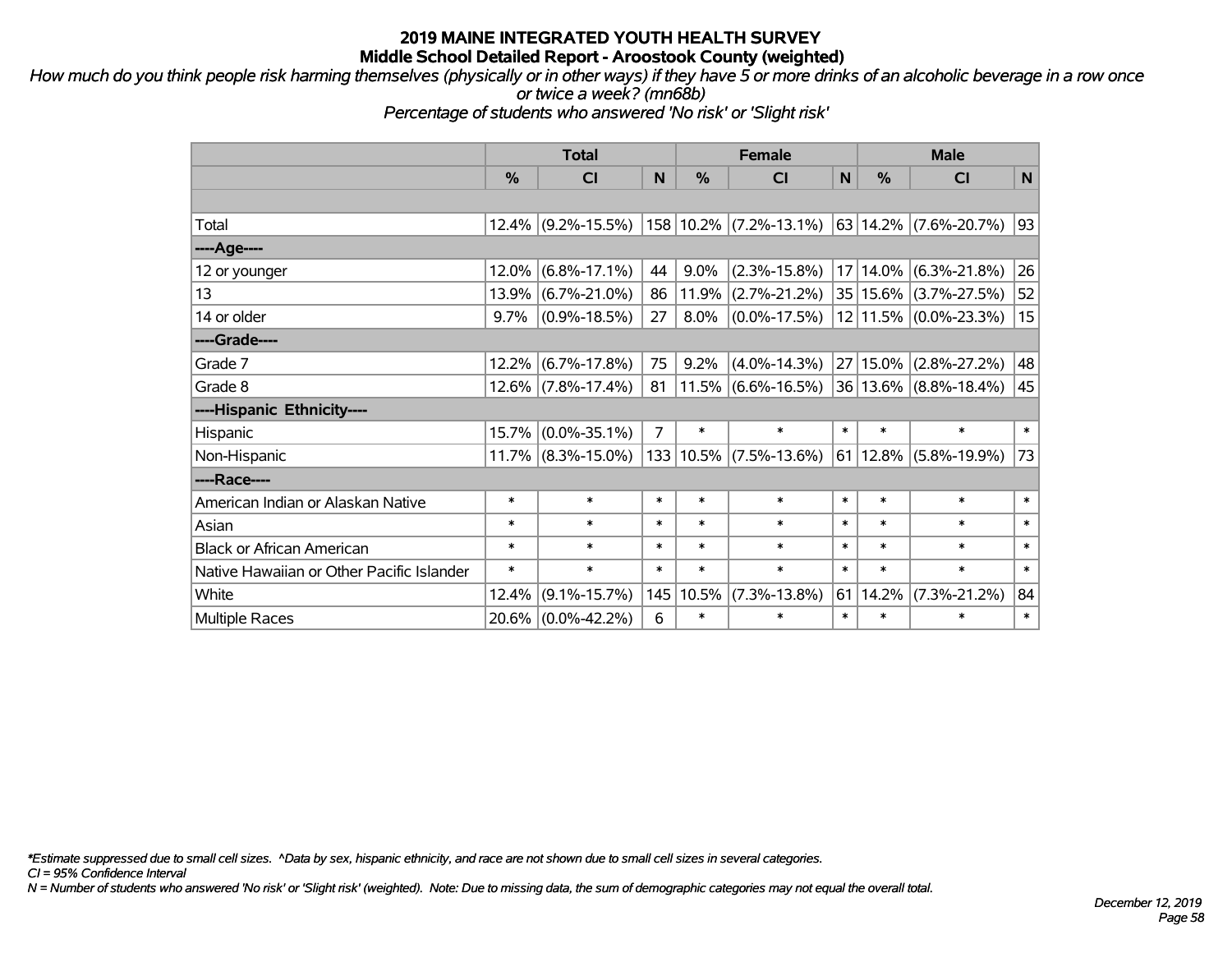*If a kid drank some alcohol in your neighborhood, would he or she be caught by the police? (mn69) Percentage of students who answered 'Probably not' or 'Definitely not'*

|                                           | <b>Total</b>  |                      |        | <b>Female</b> | <b>Male</b>             |          |               |                          |        |
|-------------------------------------------|---------------|----------------------|--------|---------------|-------------------------|----------|---------------|--------------------------|--------|
|                                           | $\frac{0}{0}$ | CI                   | N      | $\%$          | <b>CI</b>               | <b>N</b> | $\frac{0}{0}$ | <b>CI</b>                | N      |
|                                           |               |                      |        |               |                         |          |               |                          |        |
| Total                                     | 52.1%         | $(47.8\% - 56.5\%)$  |        |               | 667 57.1% (49.7%-64.4%) |          |               | 361 47.2% (43.5%-50.8%)  | 304    |
| ----Age----                               |               |                      |        |               |                         |          |               |                          |        |
| 12 or younger                             | 49.9%         | $(38.3\% - 61.5\%)$  |        |               | 182 53.7% (34.7%-72.8%) | 101      |               | $ 45.2\% $ (33.1%-57.4%) | 79     |
| 13                                        | 54.6%         | $(48.2\% - 61.1\%)$  |        |               | 344 59.1% (45.6%-72.7%) | 177      |               | 50.6% (44.2%-56.9%)      | 167    |
| 14 or older                               | 48.4%         | $(44.7\% - 52.2\%)$  |        |               | 135 57.1% (47.2%-66.9%) | 83       |               | $ 39.2\% $ (33.0%-45.3%) | 53     |
| ----Grade----                             |               |                      |        |               |                         |          |               |                          |        |
| Grade 7                                   | 47.2%         | $(39.7\% - 54.7\%)$  |        | 292 49.3%     | $(35.2\% - 63.5\%)$     |          |               | 150 45.1% (39.5%-50.8%)  | 142    |
| Grade 8                                   | 56.2%         | $(49.9\% - 62.6\%)$  |        |               | 360 62.8% (48.4%-77.1%) |          |               | 198 49.9% (47.7%-52.1%)  | 162    |
| ----Hispanic Ethnicity----                |               |                      |        |               |                         |          |               |                          |        |
| Hispanic                                  | 59.0%         | $(43.9\% - 74.1\%)$  | 25     | 70.0%         | $(47.8\% - 92.2\%)$     | 14       |               | $ 44.9\% $ (24.3%-65.4%) | 9      |
| Non-Hispanic                              | 53.2%         | $(48.9\% - 57.5\%)$  |        |               | 607 57.1% (50.4%-63.8%) |          |               | 332 49.2% (45.0%-53.3%)  | 275    |
| ----Race----                              |               |                      |        |               |                         |          |               |                          |        |
| American Indian or Alaskan Native         | 73.1%         | $(60.3\% - 85.9\%)$  | 26     | $\ast$        | $\ast$                  | $\ast$   | $\ast$        | $\ast$                   | $\ast$ |
| Asian                                     | $\ast$        | $\ast$               | $\ast$ | $\ast$        | $\ast$                  | $\ast$   | $\ast$        | $\ast$                   | $\ast$ |
| <b>Black or African American</b>          | $\ast$        | $\ast$               | $\ast$ | $\ast$        | $\ast$                  | $\ast$   | $\ast$        | $\ast$                   | $\ast$ |
| Native Hawaiian or Other Pacific Islander | $\ast$        | $\ast$               | $\ast$ | $\ast$        | $\ast$                  | $\ast$   | $\ast$        | $\ast$                   | $\ast$ |
| White                                     | 52.1%         | $(47.1\% - 57.1\%)$  | 607    | 57.4%         | $(49.8\% - 65.0\%)$     | 337      | 46.7%         | $(42.2\% - 51.1\%)$      | 270    |
| Multiple Races                            |               | 66.6% (32.1%-100.0%) | 19     | $\ast$        | $\ast$                  | $\ast$   | $\ast$        | $\ast$                   | $\ast$ |

*\*Estimate suppressed due to small cell sizes. ^Data by sex, hispanic ethnicity, and race are not shown due to small cell sizes in several categories.*

*CI = 95% Confidence Interval*

*N = Number of students who answered 'Probably not' or 'Definitely not' (weighted). Note: Due to missing data, the sum of demographic categories may not equal the overall total.*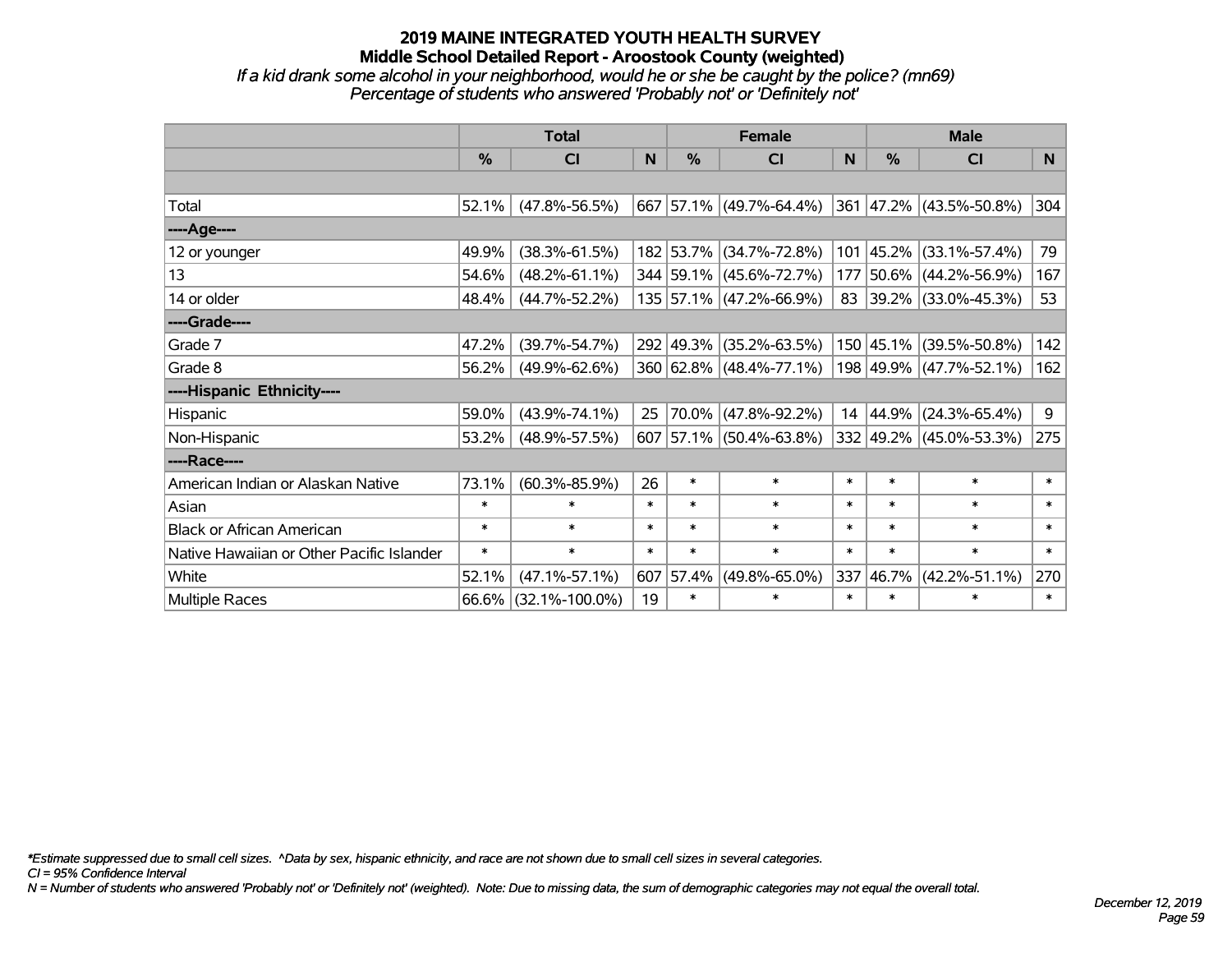*How wrong would most adults over 21 in your neighborhood think it is for kids your age to drink alcohol? (mn71a) Percentage of students who answered 'A little bit wrong' or 'Not wrong at all'*

|                                           | <b>Total</b>  |                       |        | <b>Female</b> |                    |        | <b>Male</b>   |                       |        |  |
|-------------------------------------------|---------------|-----------------------|--------|---------------|--------------------|--------|---------------|-----------------------|--------|--|
|                                           | $\frac{0}{0}$ | <b>CI</b>             | N      | %             | <b>CI</b>          | N      | $\frac{0}{0}$ | <b>CI</b>             | N      |  |
|                                           |               |                       |        |               |                    |        |               |                       |        |  |
| Total                                     | 9.8%          | $(4.6\% - 15.1\%)$    | 127    | 9.3%          | $(3.6\% - 14.9\%)$ |        |               | 58 10.0% (1.5%-18.4%) | 65     |  |
| ----Age----                               |               |                       |        |               |                    |        |               |                       |        |  |
| 12 or younger                             | 11.7%         | $(6.7\% - 16.7\%)$    | 44     | 16.8%         | $(7.1\% - 26.6\%)$ | 32     | 6.5%          | $(0.0\% - 15.8\%)$    | 12     |  |
| 13                                        | 8.0%          | $(1.7\% - 14.3\%)$    | 46     | 7.5%          | $(0.0\% - 17.0\%)$ | 21     | 7.2%          | $(0.0\% - 16.5\%)$    | 20     |  |
| 14 or older                               | $11.0\%$      | $(3.3\% - 18.7\%)$    | 37     | $\ast$        | $\ast$             | $\ast$ | $\ast$        | $\ast$                | $\ast$ |  |
| ----Grade----                             |               |                       |        |               |                    |        |               |                       |        |  |
| Grade 7                                   | 9.3%          | $(5.3\% - 13.3\%)$    | 61     | 12.8%         | $(4.7\% - 20.9\%)$ | 40     | 6.3%          | $(0.0\% - 16.0\%)$    | 21     |  |
| Grade 8                                   |               | $10.4\%$ (2.7%-18.1%) | 66     | 5.8%          | $(1.1\% - 10.4\%)$ |        | 18 13.9%      | $(3.8\% - 23.9\%)$    | 44     |  |
| ----Hispanic Ethnicity----                |               |                       |        |               |                    |        |               |                       |        |  |
| Hispanic                                  | 25.2%         | $(0.0\% - 50.7\%)$    | 10     | $\ast$        | $\ast$             | $\ast$ | $\ast$        | $\ast$                | $\ast$ |  |
| Non-Hispanic                              | $9.9\%$       | $(4.7\% - 15.0\%)$    | 111    | $10.0\%$      | $(3.2\% - 16.7\%)$ | 55     | 9.1%          | $(1.0\% - 17.3\%)$    | 51     |  |
| ----Race----                              |               |                       |        |               |                    |        |               |                       |        |  |
| American Indian or Alaskan Native         | $\ast$        | $\ast$                | $\ast$ | $\ast$        | $\ast$             | $\ast$ | $\ast$        | $\ast$                | $\ast$ |  |
| Asian                                     | $\ast$        | $\ast$                | $\ast$ | $\ast$        | $\ast$             | $\ast$ | $\ast$        | $\ast$                | $\ast$ |  |
| <b>Black or African American</b>          | $\ast$        | $\ast$                | $\ast$ | $\ast$        | $\ast$             | $\ast$ | $\ast$        | $\ast$                | $\ast$ |  |
| Native Hawaiian or Other Pacific Islander | $\ast$        | $\ast$                | $\ast$ | $\ast$        | $\ast$             | $\ast$ | $\ast$        | $\ast$                | $\ast$ |  |
| White                                     | 9.8%          | $(4.3\% - 15.2\%)$    | 112    | 9.0%          | $(2.6\% - 15.3\%)$ | 51     | 10.0%         | $(1.1\% - 18.8\%)$    | 57     |  |
| <b>Multiple Races</b>                     | 16.7%         | $(0.8\% - 32.5\%)$    | 9      | $\ast$        | $\ast$             | $\ast$ | $\ast$        | $\ast$                | $\ast$ |  |

*\*Estimate suppressed due to small cell sizes. ^Data by sex, hispanic ethnicity, and race are not shown due to small cell sizes in several categories.*

*CI = 95% Confidence Interval*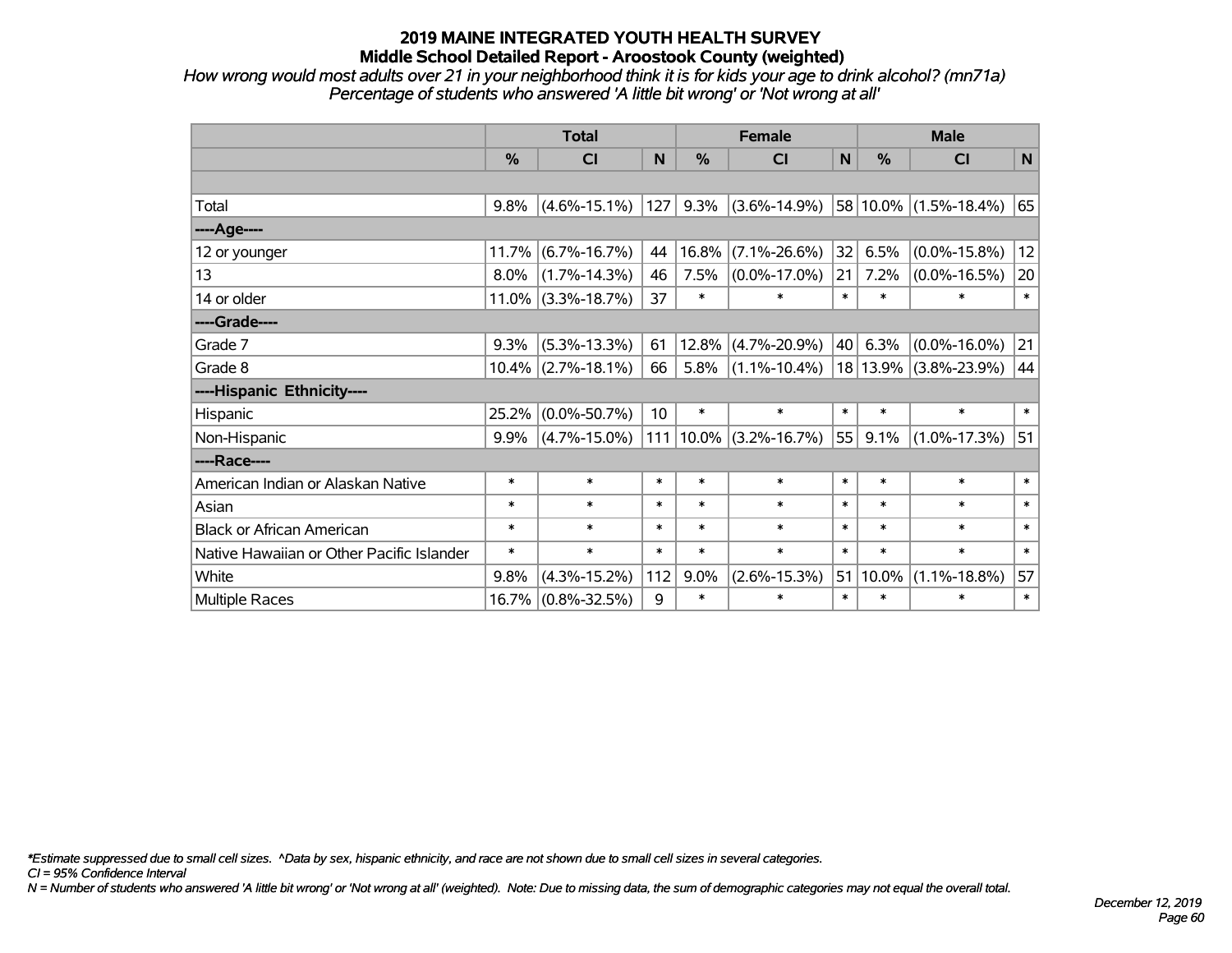*How do you feel about someone your age having 1 or 2 drinks of an alcoholic beverage nearly every day? (mn164) Percentage of students who answered 'Strongly approve' or 'Approve'*

|                                           | <b>Total</b> |                    |        | <b>Female</b> |                         |                | <b>Male</b> |                     |              |  |
|-------------------------------------------|--------------|--------------------|--------|---------------|-------------------------|----------------|-------------|---------------------|--------------|--|
|                                           | $\%$         | CI                 | N      | $\frac{0}{0}$ | <b>CI</b>               | $\mathbf N$    | %           | <b>CI</b>           | $\mathsf{N}$ |  |
|                                           |              |                    |        |               |                         |                |             |                     |              |  |
| Total                                     | 2.4%         | $(1.3\% - 3.5\%)$  |        |               | $31 1.2\% $ (0.0%-2.5%) | $\overline{7}$ |             | $3.6\%$ (1.8%-5.4%) | 24           |  |
| ----Age----                               |              |                    |        |               |                         |                |             |                     |              |  |
| 12 or younger                             | 3.6%         | $(0.5\% - 6.7\%)$  | 14     | $\ast$        | $\ast$                  | $\pmb{\ast}$   | $\ast$      | $\ast$              | $\ast$       |  |
| 13                                        | 2.1%         | $(0.7\% - 3.5\%)$  | 13     | $\ast$        | $\ast$                  | $\ast$         | $\ast$      | $\ast$              | $\ast$       |  |
| 14 or older                               | $\ast$       | $\ast$             | $\ast$ | $\ast$        | $\ast$                  | $\ast$         | $\ast$      | $\ast$              | $\ast$       |  |
| ----Grade----                             |              |                    |        |               |                         |                |             |                     |              |  |
| Grade 7                                   | 3.4%         | $(1.1\% - 5.6\%)$  | 21     | $\ast$        | $\ast$                  | $\ast$         | $\ast$      | $\ast$              | $\ast$       |  |
| Grade 8                                   | 1.6%         | $(0.6\% - 2.5\%)$  | 10     | $\ast$        | $\ast$                  | $\ast$         | $\ast$      | $\ast$              | $\ast$       |  |
| ----Hispanic Ethnicity----                |              |                    |        |               |                         |                |             |                     |              |  |
| Hispanic                                  | 13.6%        | $(0.0\% - 40.1\%)$ | 6      | $\ast$        | $\ast$                  | $\ast$         | $\ast$      | $\ast$              | $\ast$       |  |
| Non-Hispanic                              | 1.9%         | $(0.8\% - 2.9\%)$  | 21     | $\ast$        | $\ast$                  | $\ast$         | $\ast$      | $\ast$              | $\ast$       |  |
| ----Race----                              |              |                    |        |               |                         |                |             |                     |              |  |
| American Indian or Alaskan Native         | $\ast$       | $\ast$             | $\ast$ | $\ast$        | $\ast$                  | $\ast$         | $\ast$      | $\ast$              | $\ast$       |  |
| Asian                                     | $\ast$       | $\ast$             | $\ast$ | $\ast$        | $\ast$                  | $\ast$         | $\ast$      | $\ast$              | $\ast$       |  |
| <b>Black or African American</b>          | $\ast$       | $\ast$             | $\ast$ | $\ast$        | $\ast$                  | $\ast$         | $\ast$      | $\ast$              | $\ast$       |  |
| Native Hawaiian or Other Pacific Islander | $\ast$       | $\ast$             | $\ast$ | $\ast$        | $\ast$                  | $\ast$         | $\ast$      | $\ast$              | $\ast$       |  |
| White                                     | 2.5%         | $(1.5\% - 3.6\%)$  | 30     | 1.0%          | $(0.0\% - 2.4\%)$       | 6              | 4.0%        | $(2.1\% - 6.0\%)$   | 24           |  |
| <b>Multiple Races</b>                     | $\ast$       | $\ast$             | $\ast$ | $\ast$        | $\ast$                  | $\ast$         | $\ast$      | $\ast$              | $\ast$       |  |

*\*Estimate suppressed due to small cell sizes. ^Data by sex, hispanic ethnicity, and race are not shown due to small cell sizes in several categories.*

*CI = 95% Confidence Interval*

*N = Number of students who answered 'Strongly approve' or 'Approve' (weighted). Note: Due to missing data, the sum of demographic categories may not equal the overall total.*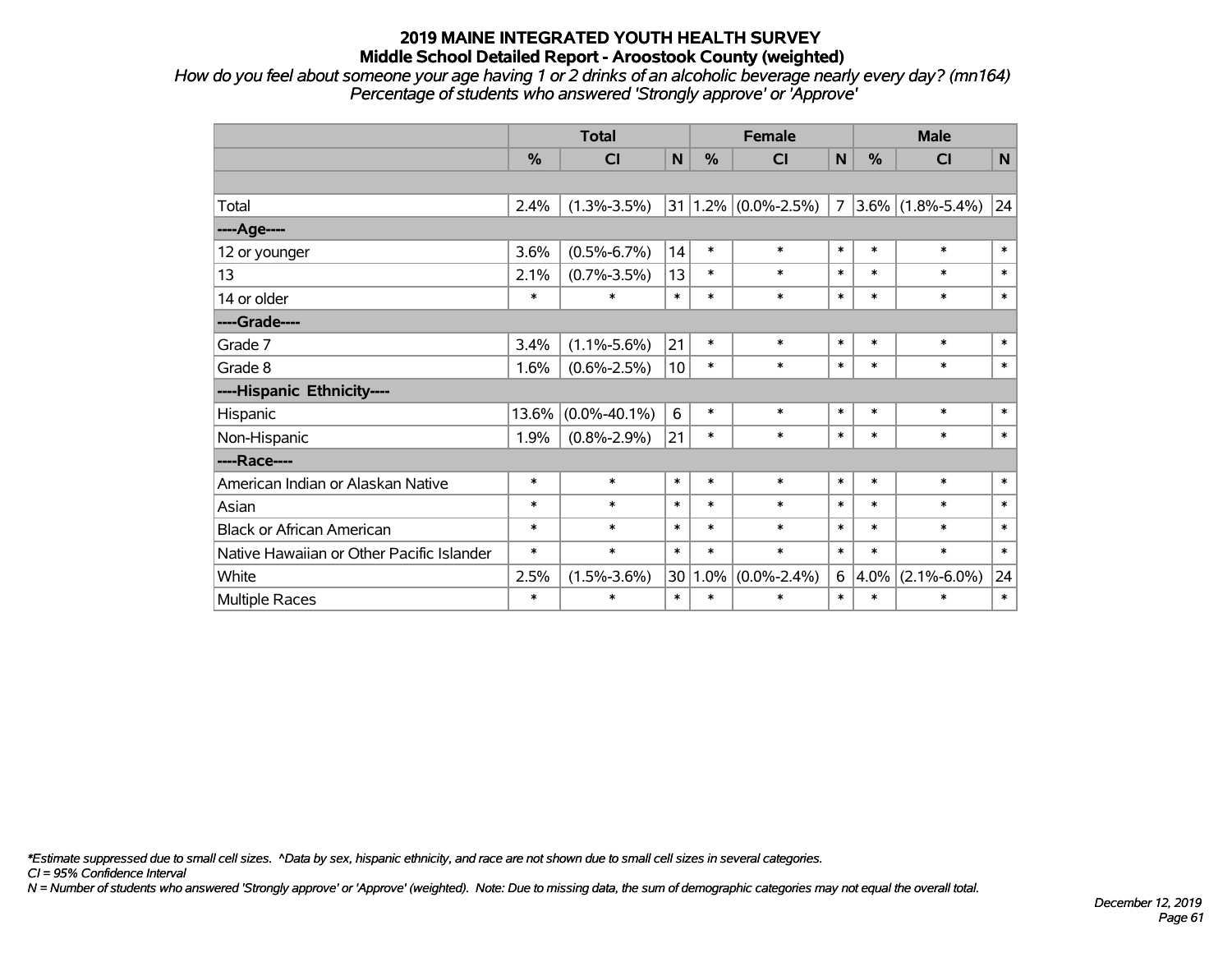*How wrong do your parents feel it would be for you to have 1 or 2 drinks of an alcoholic beverage nearly every day? (mn165) Percentage of students who answered 'A little bit wrong' or 'Not wrong at all'*

|                                           | <b>Total</b>  |                     |        | <b>Female</b> |                                                   |        | <b>Male</b>   |                          |        |  |
|-------------------------------------------|---------------|---------------------|--------|---------------|---------------------------------------------------|--------|---------------|--------------------------|--------|--|
|                                           | $\frac{0}{0}$ | <b>CI</b>           | N      | %             | <b>CI</b>                                         | N      | $\frac{0}{0}$ | <b>CI</b>                | N      |  |
|                                           |               |                     |        |               |                                                   |        |               |                          |        |  |
| Total                                     |               | $3.8\%$ (2.0%-5.7%) |        |               | $ 49 3.7\% $ (0.7%-6.6%)                          |        |               | $ 23 3.3\% $ (0.9%-5.7%) | 22     |  |
| ----Age----                               |               |                     |        |               |                                                   |        |               |                          |        |  |
| 12 or younger                             | 2.1%          | $(0.0\% - 4.3\%)$   | 8      | $\ast$        | $\ast$                                            | $\ast$ | $\ast$        | $\ast$                   | $\ast$ |  |
| 13                                        |               | $4.5\%$ (2.0%-7.0%) | 27     | 5.2%          | $(0.9\% - 9.5\%)$                                 |        | $15 3.1\% $   | $(0.5\% - 5.7\%)$        | 9      |  |
| 14 or older                               |               | $3.9\%$ (0.0%-7.9%) | 12     | $\ast$        | *                                                 | $\ast$ | $\ast$        | $\ast$                   | $\ast$ |  |
| ----Grade----                             |               |                     |        |               |                                                   |        |               |                          |        |  |
| Grade 7                                   | $3.7\%$       | $(0.8\% - 6.6\%)$   |        |               | $24 3.5\% $ (0.0%-8.5%)                           |        | $ 11 4.0\% $  | $(0.7\% - 7.3\%)$        | 13     |  |
| Grade 8                                   |               | $4.0\%$ (1.5%-6.4%) |        |               | $ 25 3.9\% $ (1.1%-6.7%) $ 12 2.6\% $ (0.0%-5.3%) |        |               |                          | 8      |  |
| ----Hispanic Ethnicity----                |               |                     |        |               |                                                   |        |               |                          |        |  |
| Hispanic                                  | $\ast$        | $\ast$              | $\ast$ | $\ast$        | $\ast$                                            | $\ast$ | $\ast$        | $\ast$                   | $\ast$ |  |
| Non-Hispanic                              | $3.8\%$       | $(1.9\% - 5.7\%)$   |        |               | 43 $ 4.0\% $ (0.7%-7.3%)                          |        |               | $ 23 2.8\% $ (1.0%-4.5%) | 16     |  |
| ----Race----                              |               |                     |        |               |                                                   |        |               |                          |        |  |
| American Indian or Alaskan Native         | $\ast$        | $\ast$              | $\ast$ | $\ast$        | $\ast$                                            | $\ast$ | $\ast$        | $\ast$                   | $\ast$ |  |
| Asian                                     | $\ast$        | $\ast$              | $\ast$ | $\ast$        | $\ast$                                            | $\ast$ | $\ast$        | $\ast$                   | $\ast$ |  |
| <b>Black or African American</b>          | $\ast$        | $\ast$              | $\ast$ | $\ast$        | $\ast$                                            | $\ast$ | $\ast$        | $\ast$                   | $\ast$ |  |
| Native Hawaiian or Other Pacific Islander | $\ast$        | $\ast$              | $\ast$ | $\ast$        | $\ast$                                            | $\ast$ | $\ast$        | $\ast$                   | $\ast$ |  |
| White                                     | 3.8%          | $(1.9\% - 5.8\%)$   |        | 44 3.8%       | $(0.7\% - 6.9\%)$                                 |        | 22 3.1%       | $(0.9\% - 5.2\%)$        | 18     |  |
| <b>Multiple Races</b>                     | $\ast$        | $\ast$              | $\ast$ | $\ast$        | $\ast$                                            | $\ast$ | $\ast$        | $\ast$                   | $\ast$ |  |

*\*Estimate suppressed due to small cell sizes. ^Data by sex, hispanic ethnicity, and race are not shown due to small cell sizes in several categories.*

*CI = 95% Confidence Interval*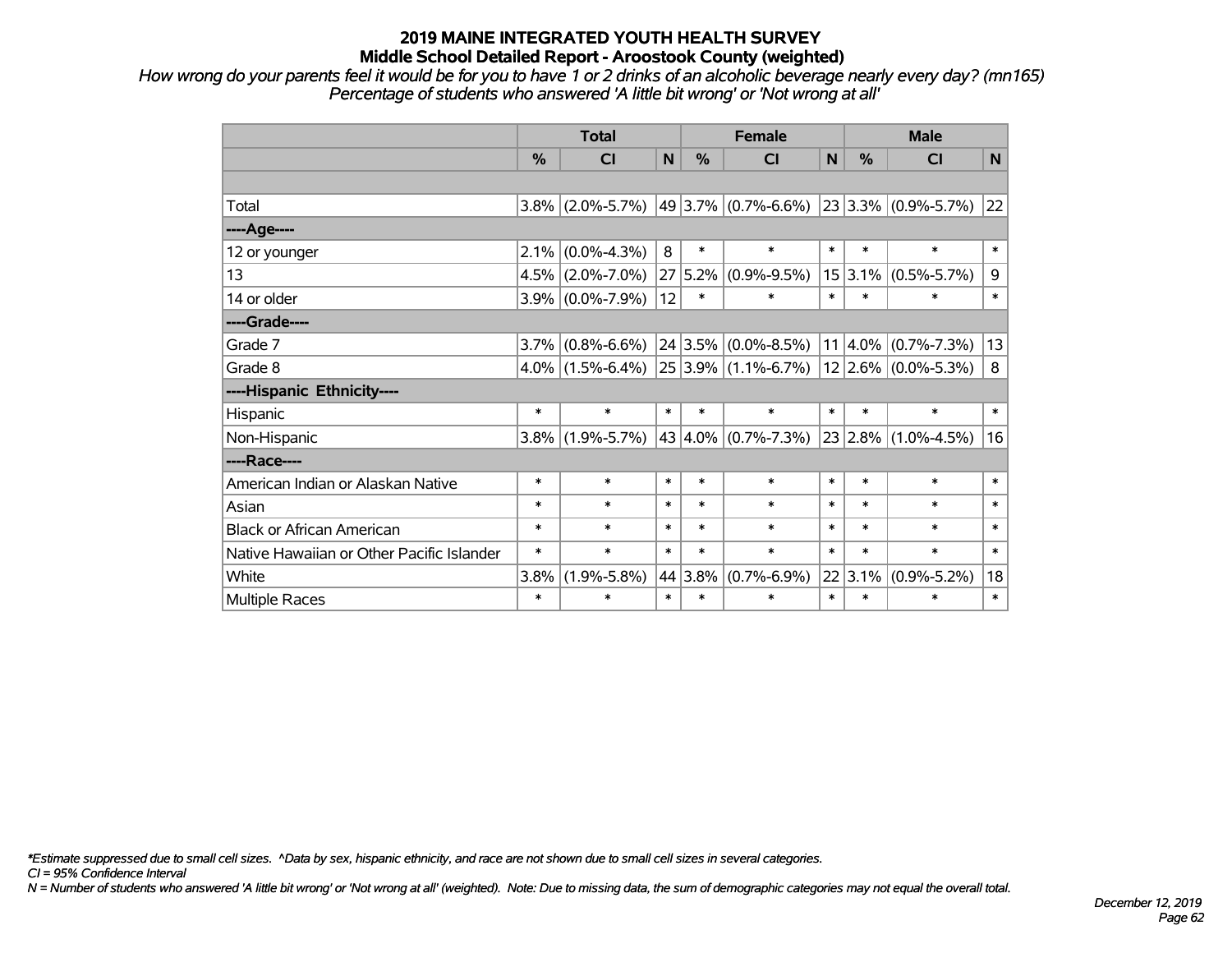*How wrong do your friends feel it would be for you to have 1 or 2 drinks of an alcoholic beverage nearly every day? (mn175) Percentage of students who answered 'A little bit wrong' or 'Not wrong at all'*

|                                           | <b>Total</b> |                     |        |               | <b>Female</b>               |        | <b>Male</b> |                        |                 |  |
|-------------------------------------------|--------------|---------------------|--------|---------------|-----------------------------|--------|-------------|------------------------|-----------------|--|
|                                           | %            | <b>CI</b>           | N      | $\frac{0}{0}$ | C <sub>1</sub>              | N      | %           | <b>CI</b>              | N               |  |
|                                           |              |                     |        |               |                             |        |             |                        |                 |  |
| Total                                     | 13.5%        | $(8.4\% - 18.6\%)$  |        |               | 176 13.3% (6.9%-19.7%)      |        | 84 13.8%    | $(8.2\% - 19.4\%)$     | 91              |  |
| ---- Age----                              |              |                     |        |               |                             |        |             |                        |                 |  |
| 12 or younger                             | 6.3%         | $(0.2\% - 12.3\%)$  | 24     | 7.5%          | $(0.0\% - 17.0\%)$          | 14     | 5.2%        | $(0.0\% - 11.3\%)$     | 10 <sup>1</sup> |  |
| 13                                        | 16.1%        | $(10.5\% - 21.7\%)$ |        | 103 15.8%     | $(8.2\% - 23.5\%)$          |        | 47   16.3%  | $(9.0\% - 23.5\%)$     | 55              |  |
| 14 or older                               | 17.8%        | $(6.3\% - 29.4\%)$  | 49     |               | $15.6\%$ $(0.1\% - 31.1\%)$ |        |             | 23 20.4% (10.2%-30.6%) | 26              |  |
| ----Grade----                             |              |                     |        |               |                             |        |             |                        |                 |  |
| Grade 7                                   | 9.1%         | $(1.4\% - 16.7\%)$  | 58     | 9.2%          | $(0.0\% - 19.1\%)$          | 28     | 8.9%        | $(1.7\% - 16.2\%)$     | 30 <sup>°</sup> |  |
| Grade 8                                   | $17.6\%$     | $(12.1\% - 23.2\%)$ |        |               | 113 17.9% (9.3%-26.4%)      |        |             | 56 17.4% (11.4%-23.3%) | 56              |  |
| ----Hispanic Ethnicity----                |              |                     |        |               |                             |        |             |                        |                 |  |
| Hispanic                                  | 22.0%        | $(5.0\% - 39.1\%)$  | 9      | $\ast$        | $\ast$                      | $\ast$ | $\ast$      | $\ast$                 | $\ast$          |  |
| Non-Hispanic                              | 14.1%        | $(8.6\% - 19.6\%)$  |        | 162 13.6%     | $(7.0\% - 20.3\%)$          |        | 80 14.5%    | $(8.3\% - 20.8\%)$     | 82              |  |
| ----Race----                              |              |                     |        |               |                             |        |             |                        |                 |  |
| American Indian or Alaskan Native         | 33.6%        | $(8.5\% - 58.8\%)$  | 11     | $\ast$        | $\ast$                      | $\ast$ | $\ast$      | $\ast$                 | $\ast$          |  |
| Asian                                     | $\ast$       | $\ast$              | $\ast$ | $\ast$        | $\ast$                      | $\ast$ | $\ast$      | $\ast$                 | $\ast$          |  |
| <b>Black or African American</b>          | $\ast$       | $\ast$              | *      | $\ast$        | $\ast$                      | $\ast$ | $\ast$      | $\ast$                 | $\ast$          |  |
| Native Hawaiian or Other Pacific Islander | $\ast$       | $\ast$              | $\ast$ | $\ast$        | $\ast$                      | $\ast$ | $\ast$      | $\ast$                 | $\ast$          |  |
| White                                     | 13.3%        | $(7.8\% - 18.8\%)$  | 157    | 12.7%         | $(5.7\% - 19.8\%)$          | 75     | 13.8%       | $(7.3\% - 20.2\%)$     | 82              |  |
| Multiple Races                            | 24.3%        | $(0.0\% - 50.1\%)$  | 7      | $\ast$        | $\ast$                      | $\ast$ | $\ast$      | $\ast$                 | $\ast$          |  |

*\*Estimate suppressed due to small cell sizes. ^Data by sex, hispanic ethnicity, and race are not shown due to small cell sizes in several categories.*

*CI = 95% Confidence Interval*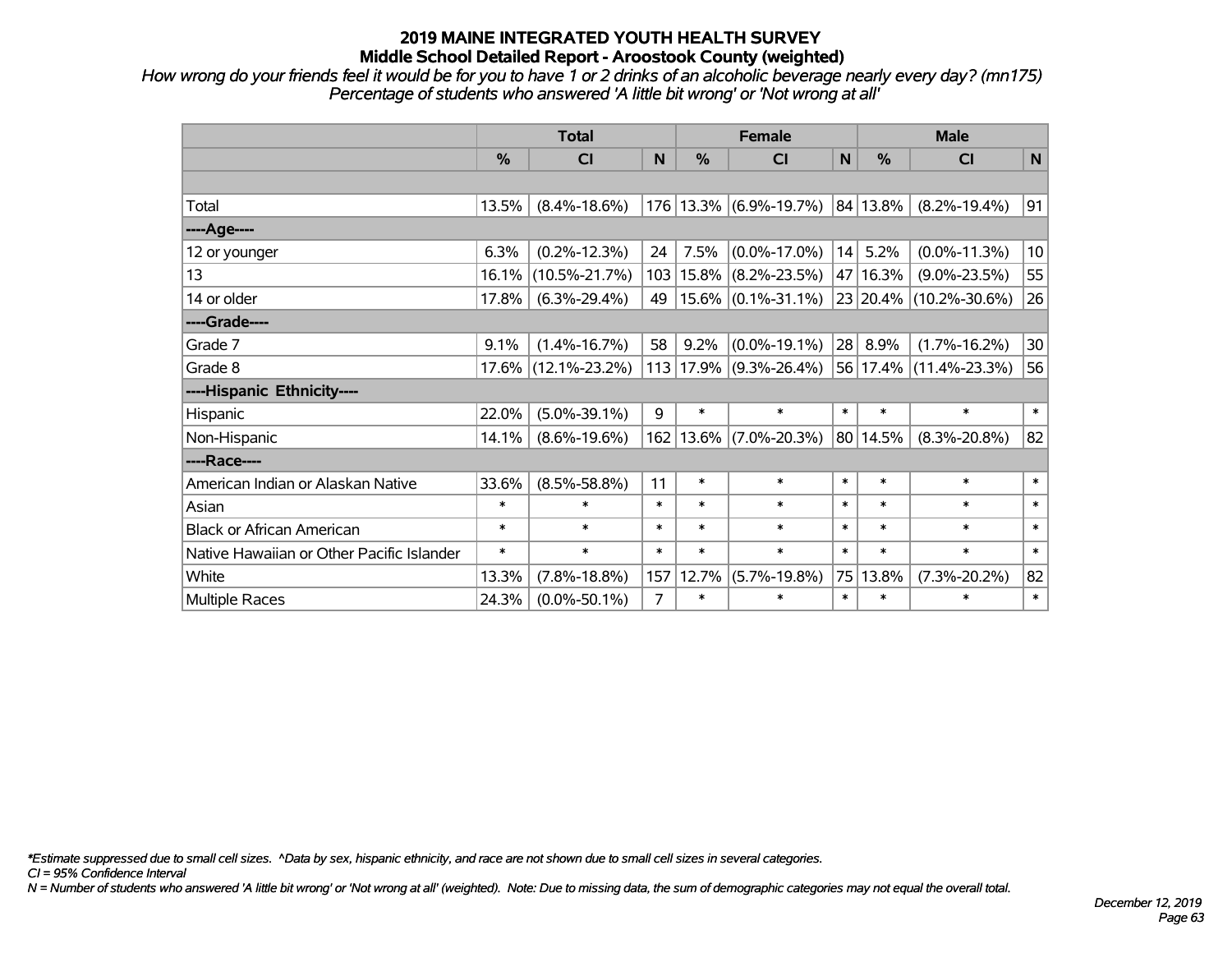#### **2019 MAINE INTEGRATED YOUTH HEALTH SURVEY Middle School Detailed Report - Aroostook County (weighted)** *Have you ever used marijuana? (mn74) Percentage of students who answered 'Yes'*

|                                           | <b>Total</b>  |                     |                | <b>Female</b> |                       |        | <b>Male</b>   |                    |        |  |
|-------------------------------------------|---------------|---------------------|----------------|---------------|-----------------------|--------|---------------|--------------------|--------|--|
|                                           | $\frac{9}{6}$ | CI                  | N              | %             | CI                    | N      | $\frac{9}{6}$ | CI                 | N      |  |
|                                           |               |                     |                |               |                       |        |               |                    |        |  |
| Total                                     | 7.6%          | $(5.6\% - 9.6\%)$   | 97             | 7.6%          | $(4.3\% - 11.0\%)$    | 46     | 6.8%          | $(4.9\% - 8.6\%)$  | 44     |  |
| ----Age----                               |               |                     |                |               |                       |        |               |                    |        |  |
| 12 or younger                             | 4.2%          | $(1.9\% - 6.5\%)$   | 16             | 4.6%          | $(0.6\% - 8.7\%)$     | 8      | 3.4%          | $(0.7\% - 6.1\%)$  | 6      |  |
| 13                                        | 7.7%          | $(5.6\% - 9.9\%)$   | 46             | 7.8%          | $(3.7\% - 11.9\%)$    | 22     | 6.1%          | $(3.2\% - 9.0\%)$  | 18     |  |
| 14 or older                               | 11.6%         | $(5.5\% - 17.8\%)$  |                |               | 35 11.1% (4.1%-18.2%) |        | $16 12.0\% $  | $(2.1\% - 22.0\%)$ | 19     |  |
| ----Grade----                             |               |                     |                |               |                       |        |               |                    |        |  |
| Grade 7                                   | 5.9%          | $(3.8\% - 8.0\%)$   | 38             | 4.5%          | $(1.1\% - 7.9\%)$     | 13     | 6.3%          | $(4.3\% - 8.3\%)$  | 21     |  |
| Grade 8                                   | $9.0\%$       | $(5.5\% - 12.4\%)$  |                | $56 10.0\% $  | $(4.4\% - 15.6\%)$    | 31     | 7.3%          | $(3.7\% - 11.0\%)$ | 23     |  |
| ----Hispanic Ethnicity----                |               |                     |                |               |                       |        |               |                    |        |  |
| Hispanic                                  | 18.8%         | $(12.4\% - 25.1\%)$ | $\overline{7}$ | $\ast$        | $\ast$                | $\ast$ | $\ast$        | $\ast$             | $\ast$ |  |
| Non-Hispanic                              | 6.8%          | $(4.6\% - 9.1\%)$   | 76             | 7.2%          | $(2.7\% - 11.7\%)$    | 40     | 6.1%          | $(3.9\% - 8.3\%)$  | 34     |  |
| ----Race----                              |               |                     |                |               |                       |        |               |                    |        |  |
| American Indian or Alaskan Native         | 35.9%         | $(19.7\% - 52.1\%)$ | 13             | $\ast$        | $\ast$                | $\ast$ | $\ast$        | $\ast$             | $\ast$ |  |
| Asian                                     | $\ast$        | $\ast$              | $\ast$         | $\ast$        | $\ast$                | $\ast$ | $\ast$        | $\ast$             | $\ast$ |  |
| <b>Black or African American</b>          | $\ast$        | $\ast$              | $\ast$         | $\ast$        | $\ast$                | $\ast$ | $\ast$        | $\ast$             | $\ast$ |  |
| Native Hawaiian or Other Pacific Islander | $\ast$        | $\ast$              | $\ast$         | $\ast$        | $\ast$                | $\ast$ | $\ast$        | $\ast$             | $\ast$ |  |
| White                                     | 5.9%          | $(3.7\% - 8.1\%)$   | 67             | 6.5%          | $(2.8\% - 10.1\%)$    | 36     | 5.0%          | $(3.0\% - 7.0\%)$  | 29     |  |
| <b>Multiple Races</b>                     | 29.1%         | $(18.5\% - 39.7\%)$ | 12             | $\ast$        | $\ast$                | $\ast$ | $\ast$        | $\ast$             | $\ast$ |  |

*\*Estimate suppressed due to small cell sizes. ^Data by sex, hispanic ethnicity, and race are not shown due to small cell sizes in several categories.*

*CI = 95% Confidence Interval*

*N = Number of students who answered 'Yes' (weighted). Note: Due to missing data, the sum of demographic categories may not equal the overall total.*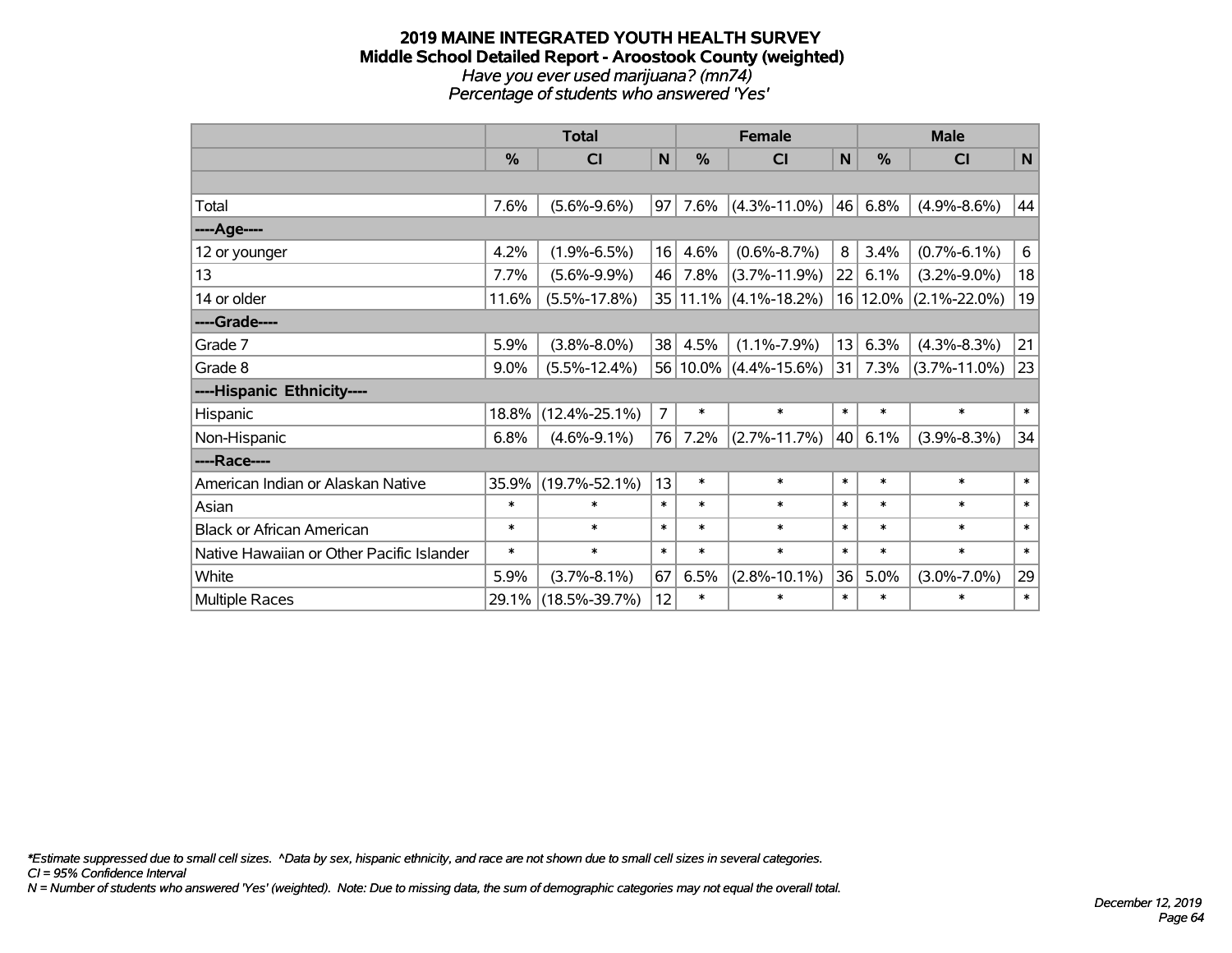*How old were you when you tried marijuana for the first time? (mn75)*

*Among students who have tried marijuana, the percentage of students who answered before age 11*

|                                           | <b>Total</b> |                     | <b>Female</b> |               |                           | <b>Male</b>    |        |                         |             |
|-------------------------------------------|--------------|---------------------|---------------|---------------|---------------------------|----------------|--------|-------------------------|-------------|
|                                           | %            | CI                  | N             | $\frac{0}{0}$ | CI                        | N              | %      | <b>CI</b>               | $\mathbf N$ |
|                                           |              |                     |               |               |                           |                |        |                         |             |
| Total                                     | 17.3%        | $(8.9\% - 25.7\%)$  |               |               | $16 15.8\% $ (2.5%-29.1%) | $\overline{7}$ |        | $ 21.5\% $ (5.6%-37.4%) | 9           |
| ---- Age----                              |              |                     |               |               |                           |                |        |                         |             |
| 12 or younger                             | 50.0%        | $(0.0\% - 100.0\%)$ | 6             | $\ast$        | $\ast$                    | $\ast$         | $\ast$ | $\ast$                  | $\ast$      |
| 13                                        | 12.4%        | $(3.9\% - 21.0\%)$  | 6             | $\ast$        | $\ast$                    | $\ast$         | $\ast$ | $\ast$                  | $\ast$      |
| 14 or older                               | $\ast$       | $\ast$              | $\ast$        | $\ast$        | $\ast$                    | $\ast$         | $\ast$ | $\ast$                  | $\ast$      |
| ----Grade----                             |              |                     |               |               |                           |                |        |                         |             |
| Grade 7                                   | 33.7%        | $(7.9\% - 59.5\%)$  | 12            | $\ast$        | $\ast$                    | $\ast$         | $\ast$ | $\ast$                  | $\ast$      |
| Grade 8                                   | $\ast$       | $\ast$              | $\ast$        | $\ast$        | $\ast$                    | $\ast$         | $\ast$ | $\ast$                  | $\ast$      |
| ----Hispanic Ethnicity----                |              |                     |               |               |                           |                |        |                         |             |
| Hispanic                                  | $\ast$       | $\ast$              | $\ast$        | $\ast$        | $\ast$                    | $\ast$         | $\ast$ | $\ast$                  | $\ast$      |
| Non-Hispanic                              |              | 21.1% (10.4%-31.8%) |               |               | 16 18.0% (3.6%-32.4%)     | $\overline{7}$ |        | $ 26.3\% $ (6.2%-46.4%) | 9           |
| ----Race----                              |              |                     |               |               |                           |                |        |                         |             |
| American Indian or Alaskan Native         | $\ast$       | $\ast$              | $\ast$        | $\ast$        | $\ast$                    | $\ast$         | $\ast$ | $\ast$                  | $\ast$      |
| Asian                                     | $\ast$       | $\ast$              | $\ast$        | $\ast$        | $\ast$                    | $\ast$         | $\ast$ | $\ast$                  | $\ast$      |
| <b>Black or African American</b>          | $\ast$       | $\ast$              | $\ast$        | $\ast$        | $\ast$                    | $\ast$         | $\ast$ | $\ast$                  | $\ast$      |
| Native Hawaiian or Other Pacific Islander | $\ast$       | $\ast$              | $\ast$        | $\ast$        | $\ast$                    | $\ast$         | $\ast$ | $\ast$                  | $\ast$      |
| White                                     | 14.1%        | $(3.8\% - 24.5\%)$  | 9             | $\ast$        | $\ast$                    | $\ast$         | $\ast$ | $\ast$                  | $\ast$      |
| Multiple Races                            | $\ast$       | $\ast$              | $\ast$        | $\ast$        | $\ast$                    | $\ast$         | $\ast$ | $\ast$                  | $\ast$      |

*\*Estimate suppressed due to small cell sizes. ^Data by sex, hispanic ethnicity, and race are not shown due to small cell sizes in several categories.*

*CI = 95% Confidence Interval*

*N = Among students who have tried marijuana, the number of students who answered before age 11 (weighted). Note: Due to missing data, the sum of demographic categories may not equal the overall total.*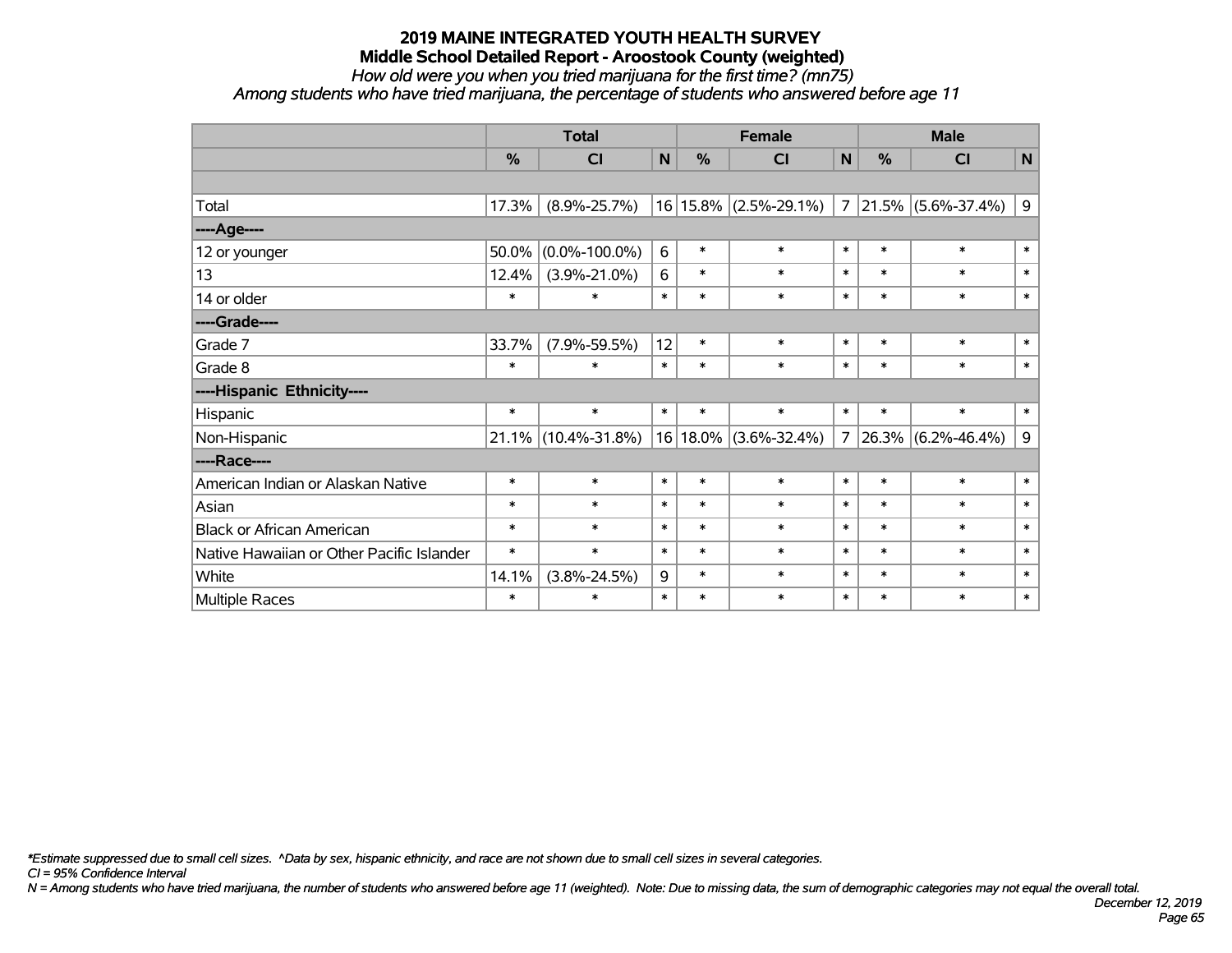## **2019 MAINE INTEGRATED YOUTH HEALTH SURVEY Middle School Detailed Report - Aroostook County (weighted)** *How old were you when you tried marijuana for the first time? (mn75\_2)*

*Percentage of students who answered before age 11*

|                                           | <b>Total</b> |                   | <b>Female</b> |        |                         | <b>Male</b> |        |                     |                |
|-------------------------------------------|--------------|-------------------|---------------|--------|-------------------------|-------------|--------|---------------------|----------------|
|                                           | %            | <b>CI</b>         | N             | %      | <b>CI</b>               | N           | %      | <b>CI</b>           | $\mathsf{N}$   |
|                                           |              |                   |               |        |                         |             |        |                     |                |
| Total                                     | 1.3%         | $(0.7\% - 1.9\%)$ |               |        | $16 1.2\% $ (0.0%-2.4%) | 7           |        | $1.4\%$ (0.1%-2.7%) | $\overline{9}$ |
| ----Age----                               |              |                   |               |        |                         |             |        |                     |                |
| 12 or younger                             | 1.7%         | $(0.0\% - 3.6\%)$ | 6             | $\ast$ | $\ast$                  | $\ast$      | $\ast$ | $\ast$              | $\ast$         |
| 13                                        | 1.0%         | $(0.2\% - 1.7\%)$ | 6             | $\ast$ | $\ast$                  | $\ast$      | $\ast$ | $\ast$              | $\ast$         |
| 14 or older                               | $\ast$       | $\ast$            | $\ast$        | $\ast$ | $\ast$                  | $\ast$      | $\ast$ | $\ast$              | $\ast$         |
| ----Grade----                             |              |                   |               |        |                         |             |        |                     |                |
| Grade 7                                   | 1.8%         | $(0.5\% - 3.2\%)$ | 12            | $\ast$ | $\ast$                  | $\ast$      | $\ast$ | $\ast$              | $\ast$         |
| Grade 8                                   | $\ast$       | $\ast$            | $\ast$        | $\ast$ | $\ast$                  | $\ast$      | $\ast$ | $\ast$              | $\ast$         |
| ----Hispanic Ethnicity----                |              |                   |               |        |                         |             |        |                     |                |
| Hispanic                                  | $\ast$       | $\ast$            | $\ast$        | $\ast$ | $\ast$                  | $\ast$      | $\ast$ | $\ast$              | $\ast$         |
| Non-Hispanic                              | $1.4\%$      | $(0.7\% - 2.2\%)$ |               |        | $16 1.3\% $ (0.0%-2.6%) | $7^{\circ}$ |        | $1.6\%$ (0.1%-3.1%) | 9              |
| ----Race----                              |              |                   |               |        |                         |             |        |                     |                |
| American Indian or Alaskan Native         | $\ast$       | $\ast$            | $\ast$        | $\ast$ | $\ast$                  | $\ast$      | $\ast$ | $\ast$              | $\ast$         |
| Asian                                     | $\ast$       | $\ast$            | $\ast$        | $\ast$ | $\ast$                  | $\ast$      | $\ast$ | $\ast$              | $\ast$         |
| <b>Black or African American</b>          | $\ast$       | $\ast$            | $\ast$        | $\ast$ | $\ast$                  | $\ast$      | $\ast$ | $\ast$              | $\ast$         |
| Native Hawaiian or Other Pacific Islander | $\ast$       | $\ast$            | $\ast$        | $\ast$ | $\ast$                  | $\ast$      | $\ast$ | $\ast$              | $\ast$         |
| White                                     | 0.8%         | $(0.2\% - 1.4\%)$ | 9             | $\ast$ | $\ast$                  | $\ast$      | $\ast$ | $\ast$              | $\ast$         |
| <b>Multiple Races</b>                     | $\ast$       | $\ast$            | $\ast$        | $\ast$ | $\ast$                  | $\ast$      | $\ast$ | $\ast$              | $\ast$         |

*\*Estimate suppressed due to small cell sizes. ^Data by sex, hispanic ethnicity, and race are not shown due to small cell sizes in several categories.*

*CI = 95% Confidence Interval*

*N = Number of students who answered before age 11 (weighted). Note: Due to missing data, the sum of demographic categories may not equal the overall total.*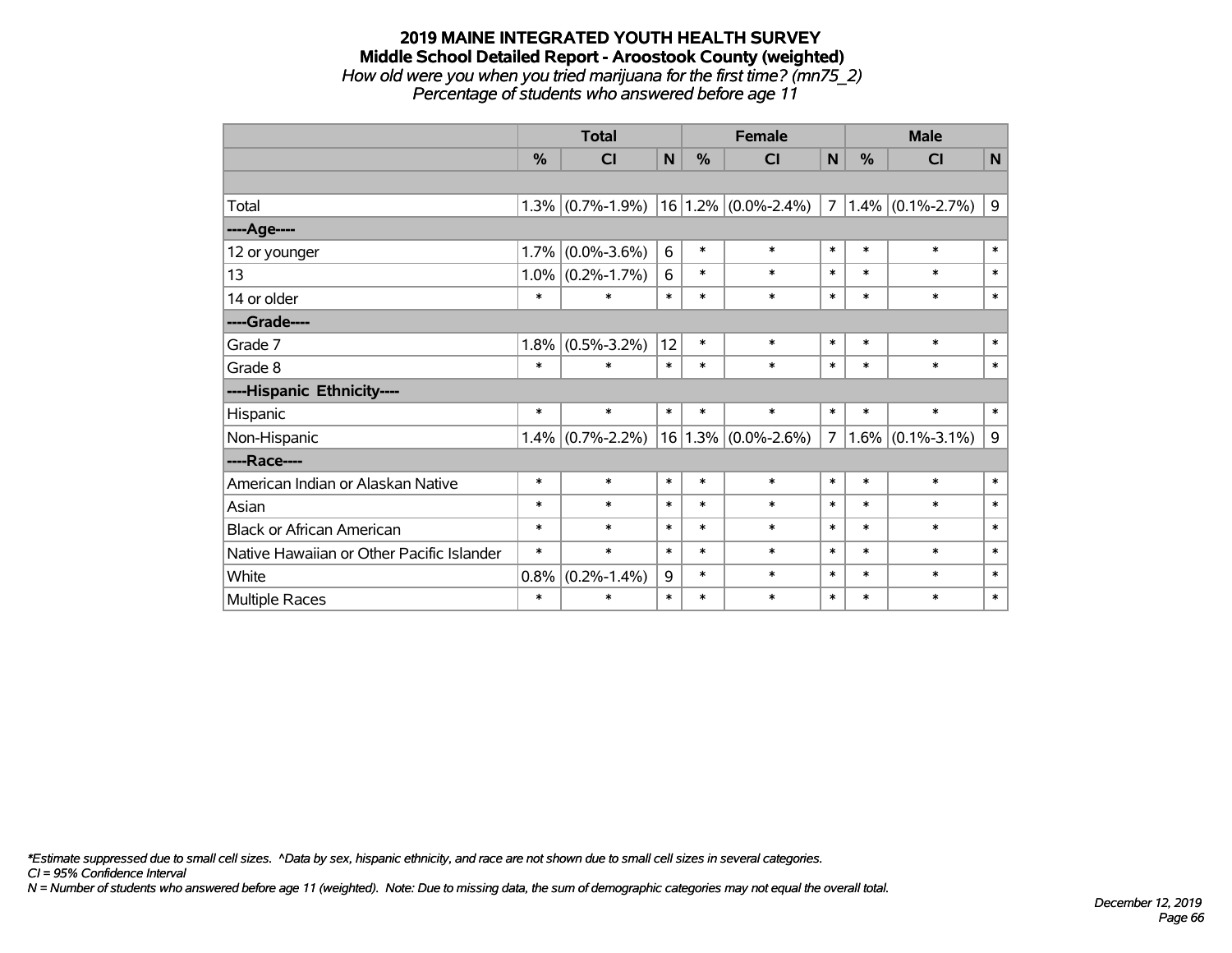## **2019 MAINE INTEGRATED YOUTH HEALTH SURVEY Middle School Detailed Report - Aroostook County (weighted)** *During the past 30 days, how many times did you use marijuana? (mn76)*

*Percentage of students who answered at least 1 time*

|                                           | <b>Total</b>  |                    |                | <b>Female</b> |                      |        | <b>Male</b>   |                          |                |  |
|-------------------------------------------|---------------|--------------------|----------------|---------------|----------------------|--------|---------------|--------------------------|----------------|--|
|                                           | $\frac{0}{2}$ | CI                 | N              | $\frac{9}{6}$ | <b>CI</b>            | N      | $\frac{0}{2}$ | <b>CI</b>                | N              |  |
|                                           |               |                    |                |               |                      |        |               |                          |                |  |
| Total                                     | 3.8%          | $(2.2\% - 5.5\%)$  |                | 49 4.2%       | $(1.9\% - 6.5\%)$    |        | $26 3.0\% $   | $(1.5\% - 4.5\%)$        | 19             |  |
| ----Age----                               |               |                    |                |               |                      |        |               |                          |                |  |
| 12 or younger                             | 2.2%          | $(1.0\% - 3.5\%)$  | 8              | $\ast$        | $\ast$               | $\ast$ | $\ast$        | $\ast$                   | $\ast$         |  |
| 13                                        | 3.6%          | $(1.8\% - 5.3\%)$  |                | 22 3.8%       | $(1.7\% - 5.9\%)$    |        | 11 2.7%       | $(0.8\% - 4.6\%)$        | 8              |  |
| 14 or older                               | 6.3%          | $(1.1\% - 11.5\%)$ |                |               | 19 7.2% (0.5%-13.9%) |        |               | $10 5.4\% $ (0.0%-12.4%) | 8              |  |
| ----Grade----                             |               |                    |                |               |                      |        |               |                          |                |  |
| Grade 7                                   | 3.4%          | $(1.9\% - 4.9\%)$  |                | $21 3.0\%$    | $(0.5\% - 5.4\%)$    | 9      | $3.8\%$       | $(1.7\% - 5.9\%)$        | 12             |  |
| Grade 8                                   | 4.2%          | $(2.1\% - 6.3\%)$  |                | 27 5.5%       | $(2.3\% - 8.6\%)$    |        | 17 2.2%       | $(0.3\% - 4.2\%)$        | $\overline{7}$ |  |
| ----Hispanic Ethnicity----                |               |                    |                |               |                      |        |               |                          |                |  |
| Hispanic                                  | $\ast$        | $\ast$             | $\ast$         | $\ast$        | $\ast$               | $\ast$ | $\ast$        | $\ast$                   | $\ast$         |  |
| Non-Hispanic                              | 3.7%          | $(2.2\% - 5.2\%)$  |                | 42 4.2%       | $(1.7\% - 6.7\%)$    |        | 24 2.8%       | $(1.4\% - 4.2\%)$        | 16             |  |
| ----Race----                              |               |                    |                |               |                      |        |               |                          |                |  |
| American Indian or Alaskan Native         | 20.4%         | $(5.6\% - 35.1\%)$ | $\overline{7}$ | $\ast$        | $\ast$               | $\ast$ | $\ast$        | $\ast$                   | $\ast$         |  |
| Asian                                     | $\ast$        | $\ast$             | $\ast$         | $\ast$        | $\ast$               | $\ast$ | $\ast$        | $\ast$                   | $\ast$         |  |
| <b>Black or African American</b>          | $\ast$        | $\ast$             | $\ast$         | $\ast$        | $\ast$               | $\ast$ | $\ast$        | $\ast$                   | $\ast$         |  |
| Native Hawaiian or Other Pacific Islander | $\ast$        | $\ast$             | $\ast$         | $\ast$        | $\ast$               | $\ast$ | $\ast$        | $\ast$                   | $\ast$         |  |
| White                                     | 3.1%          | $(1.5\% - 4.7\%)$  |                | 36 3.8%       | $(1.2\% - 6.3\%)$    |        | $22 2.0\%$    | $(0.6\% - 3.5\%)$        | 12             |  |
| Multiple Races                            | $\ast$        | $\ast$             | $\ast$         | $\ast$        | $\ast$               | $\ast$ | $\ast$        | $\ast$                   | $\ast$         |  |

*\*Estimate suppressed due to small cell sizes. ^Data by sex, hispanic ethnicity, and race are not shown due to small cell sizes in several categories.*

*CI = 95% Confidence Interval*

*N = Number of students who answered at least 1 time (weighted). Note: Due to missing data, the sum of demographic categories may not equal the overall total.*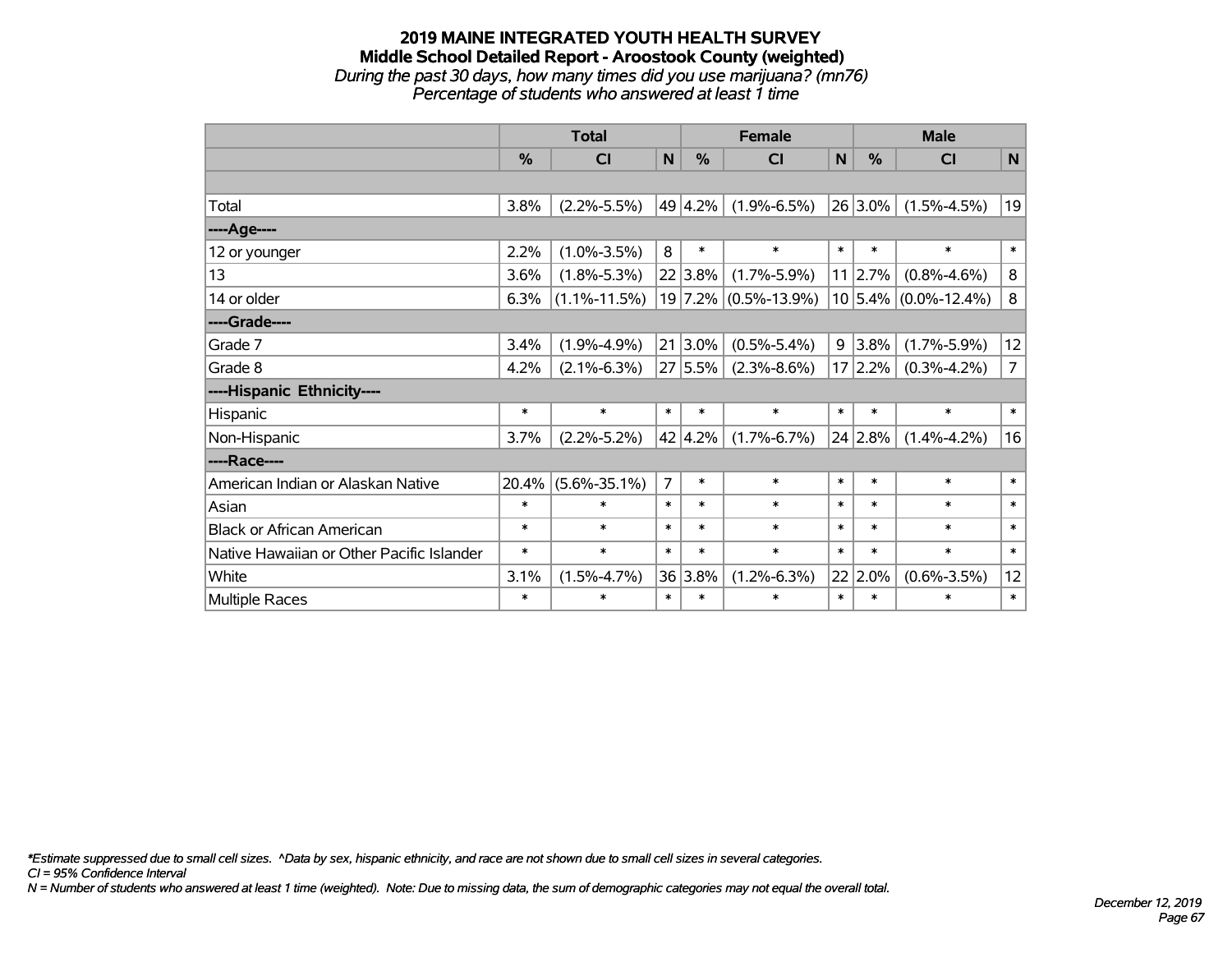*If you wanted to get some marijuana, how easy would it be for you to get some? (mn77) Percentage of students who answered 'Sort of easy' or 'Very easy'*

|                                           | <b>Total</b> |                     |        | <b>Female</b> | <b>Male</b>                 |        |               |                           |        |
|-------------------------------------------|--------------|---------------------|--------|---------------|-----------------------------|--------|---------------|---------------------------|--------|
|                                           | %            | <b>CI</b>           | N      | %             | <b>CI</b>                   | N      | $\frac{0}{0}$ | <b>CI</b>                 | N      |
|                                           |              |                     |        |               |                             |        |               |                           |        |
| Total                                     |              | 16.2% (12.8%-19.6%) |        |               | 208 16.7% (12.2%-21.1%)     |        |               | 105  15.0%  (11.4%-18.6%) | 98     |
| ----Age----                               |              |                     |        |               |                             |        |               |                           |        |
| 12 or younger                             | 5.9%         | $(3.3\% - 8.6\%)$   | 22     | 7.0%          | $(3.3\% - 10.7\%)$          | 13     | 4.3%          | $(0.4\% - 8.3\%)$         | 8      |
| 13                                        | 21.4%        | $(17.1\% - 25.6\%)$ |        | 130 20.7%     | $(14.0\% - 27.5\%)$         | 61     | 20.6%         | $(14.6\% - 26.7\%)$       | 64     |
| 14 or older                               |              | 17.6% (10.6%-24.6%) |        | 54 20.8%      | $(7.5\% - 34.1\%)$          | 31     | 14.7%         | $(7.3\% - 22.1\%)$        | 24     |
| ----Grade----                             |              |                     |        |               |                             |        |               |                           |        |
| Grade 7                                   | 11.2%        | $(6.5\% - 15.8\%)$  | 71     | 8.2%          | $(3.9\% - 12.5\%)$          | 25     | 13.1%         | $(8.3\% - 18.0\%)$        | 43     |
| Grade 8                                   |              | 20.9% (17.1%-24.8%) |        |               | 134 24.5% (16.3%-32.6%)     | 77     | $17.0\%$      | $(11.7\% - 22.4\%)$       | 55     |
| ----Hispanic Ethnicity----                |              |                     |        |               |                             |        |               |                           |        |
| Hispanic                                  | 32.4%        | $(18.1\% - 46.6\%)$ | 13     | 30.5%         | $(10.6\% - 50.3\%)$         | 6      | 31.1%         | $(11.8\% - 50.5\%)$       | 6      |
| Non-Hispanic                              |              | 16.2% (12.5%-19.9%) |        |               | 184   16.7%   (11.9%-21.5%) | 95     |               | 15.4% (11.2%-19.6%)       | 87     |
| ----Race----                              |              |                     |        |               |                             |        |               |                           |        |
| American Indian or Alaskan Native         | 28.3%        | $(11.5\% - 45.0\%)$ | 10     | $\ast$        | $\ast$                      | $\ast$ | $\ast$        | $\ast$                    | $\ast$ |
| Asian                                     | $\ast$       | $\ast$              | $\ast$ | $\ast$        | $\ast$                      | $\ast$ | $\ast$        | $\ast$                    | $\ast$ |
| <b>Black or African American</b>          | $\ast$       | $\ast$              | $\ast$ | $\ast$        | $\ast$                      | $\ast$ | $\ast$        | $\ast$                    | $\ast$ |
| Native Hawaiian or Other Pacific Islander | $\ast$       | $\ast$              | $\ast$ | $\ast$        | $\ast$                      | $\ast$ | $\ast$        | $\ast$                    | $\ast$ |
| White                                     | 15.2%        | $(12.0\% - 18.4\%)$ | 177    | 17.3%         | $(12.9\% - 21.6\%)$         | 100    | 12.8%         | $(8.3\% - 17.3\%)$        | 75     |
| Multiple Races                            | 37.2%        | $(21.3\% - 53.1\%)$ | 15     | $\ast$        | $\ast$                      | $\ast$ | $\ast$        | $\ast$                    | $\ast$ |

*\*Estimate suppressed due to small cell sizes. ^Data by sex, hispanic ethnicity, and race are not shown due to small cell sizes in several categories.*

*CI = 95% Confidence Interval*

*N = Number of students who answered 'Sort of easy' or 'Very easy' (weighted). Note: Due to missing data, the sum of demographic categories may not equal the overall total.*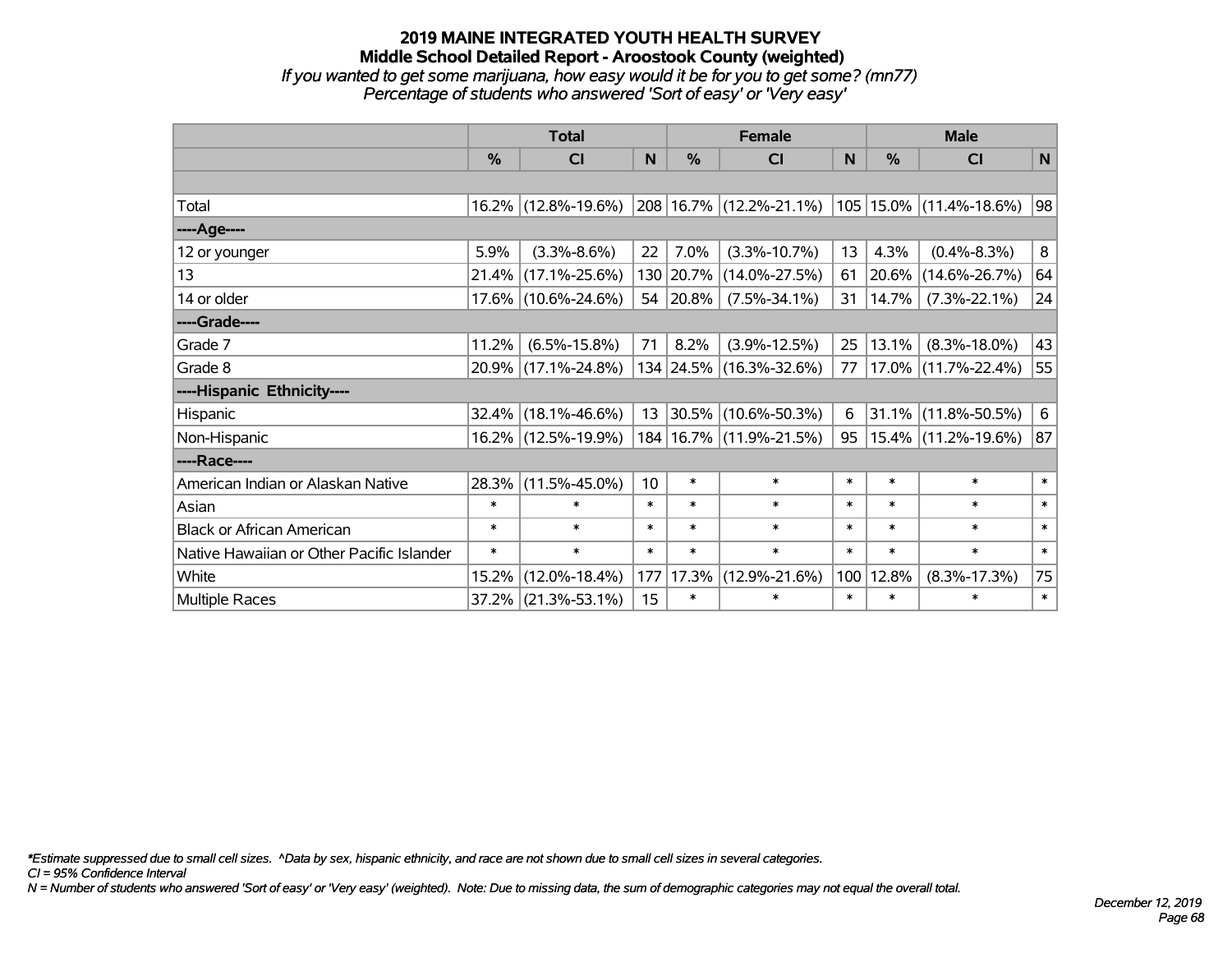## **2019 MAINE INTEGRATED YOUTH HEALTH SURVEY Middle School Detailed Report - Aroostook County (weighted)** *How wrong do your parents feel it would be for you to use marijuana? (mn193) Percentage of students who answered 'A little bit wrong' or 'Not wrong at all'*

|                                           | <b>Total</b> |                    |        |         | <b>Female</b>               |              | <b>Male</b>    |                         |              |  |
|-------------------------------------------|--------------|--------------------|--------|---------|-----------------------------|--------------|----------------|-------------------------|--------------|--|
|                                           | %            | <b>CI</b>          | N      | %       | <b>CI</b>                   | $\mathsf{N}$ | %              | <b>CI</b>               | N            |  |
|                                           |              |                    |        |         |                             |              |                |                         |              |  |
| Total                                     | 5.7%         | $(2.7\% - 8.7\%)$  |        |         | $74 6.4\% $ (2.5%-10.3%)    |              | 40 4.4%        | $(2.3\% - 6.5\%)$       | 29           |  |
| ----Age----                               |              |                    |        |         |                             |              |                |                         |              |  |
| 12 or younger                             | 3.8%         | $(1.1\% - 6.5\%)$  |        | 14 4.1% | $(0.0\% - 8.7\%)$           |              | $8 \mid 3.4\%$ | $(0.0\% - 7.2\%)$       | 6            |  |
| 13                                        | 7.1%         | $(3.6\% - 10.5\%)$ |        |         | 43 8.4% (3.6%-13.2%)        |              | 25 4.2%        | $(2.3\% - 6.2\%)$       | 13           |  |
| 14 or older                               | 5.6%         | $(0.3\% - 10.8\%)$ |        |         | $17$ 5.1% (0.1%-10.1%)      |              |                | $8 6.0\% $ (0.0%-12.2%) | 10           |  |
| ----Grade----                             |              |                    |        |         |                             |              |                |                         |              |  |
| Grade 7                                   | 6.2%         | $(2.3\% - 10.0\%)$ |        |         | $39 6.4\% (1.3\% - 11.5\%)$ |              | 19 5.1%        | $(1.9\% - 8.3\%)$       | 17           |  |
| Grade 8                                   | 5.4%         | $(2.5\% - 8.4\%)$  |        |         | $35 6.5\% $ (2.8%-10.3%)    |              | 21 3.7%        | $(1.0\% - 6.4\%)$       | 12           |  |
| ----Hispanic Ethnicity----                |              |                    |        |         |                             |              |                |                         |              |  |
| Hispanic                                  | $\ast$       | $\ast$             | $\ast$ | $\ast$  | $\ast$                      | $\ast$       | $\ast$         | $\ast$                  | $\ast$       |  |
| Non-Hispanic                              | 5.6%         | $(2.5\% - 8.6\%)$  |        | 63 6.2% | $(1.9\% - 10.6\%)$          |              | 36 4.5%        | $(2.3\% - 6.7\%)$       | 25           |  |
| ----Race----                              |              |                    |        |         |                             |              |                |                         |              |  |
| American Indian or Alaskan Native         | 23.1%        | $(4.9\% - 41.3\%)$ | 8      | $\ast$  | $\ast$                      | $\ast$       | $\ast$         | $\ast$                  | $\ast$       |  |
| Asian                                     | $\ast$       | $\ast$             | $\ast$ | $\ast$  | $\ast$                      | $\ast$       | $\ast$         | $\ast$                  | $\ast$       |  |
| <b>Black or African American</b>          | $\ast$       | $\ast$             | $\ast$ | $\ast$  | $\ast$                      | $\ast$       | $\ast$         | $\ast$                  | $\ast$       |  |
| Native Hawaiian or Other Pacific Islander | *            | $\ast$             | $\ast$ | $\ast$  | $\ast$                      | $\ast$       | $\ast$         | $\ast$                  | $\ast$       |  |
| White                                     | 5.1%         | $(1.8\% - 8.3\%)$  |        | 59 5.9% | $(2.1\% - 9.6\%)$           |              | 34 3.9%        | $(0.5\% - 7.2\%)$       | 23           |  |
| Multiple Races                            | $\ast$       | $\ast$             | $\ast$ | $\ast$  | $\ast$                      | $\ast$       | $\ast$         | $\ast$                  | $\pmb{\ast}$ |  |

*\*Estimate suppressed due to small cell sizes. ^Data by sex, hispanic ethnicity, and race are not shown due to small cell sizes in several categories.*

*CI = 95% Confidence Interval*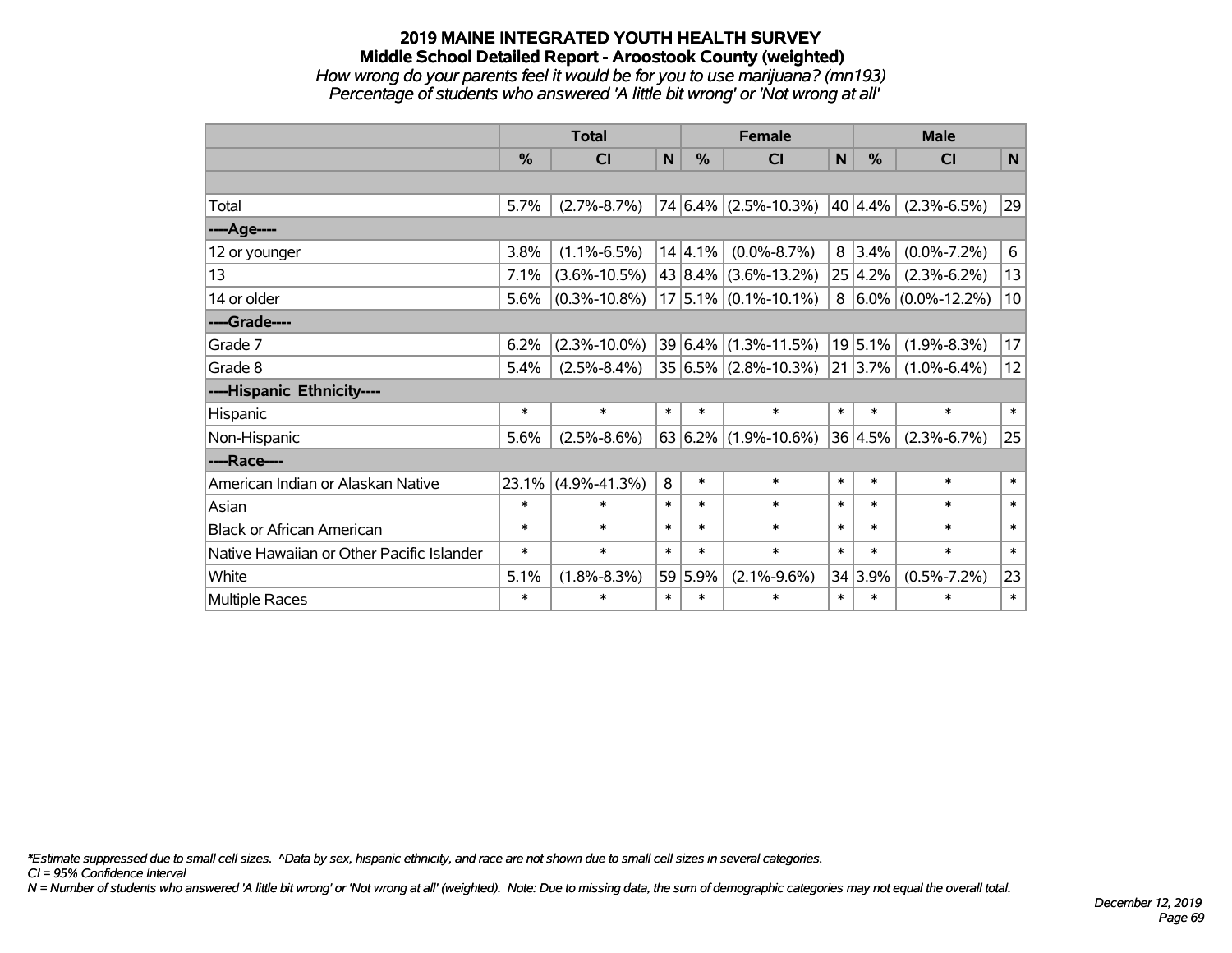*How much do you think people risk harming themselves (physically or in other ways) if they use marijuana once or twice a week? (mn194) Percentage of students who answered 'No risk' or 'Slight risk'*

|                                           | <b>Total</b>  |                        |        |               | <b>Female</b>             |        | <b>Male</b>   |                          |        |  |
|-------------------------------------------|---------------|------------------------|--------|---------------|---------------------------|--------|---------------|--------------------------|--------|--|
|                                           | $\frac{0}{0}$ | C <sub>l</sub>         | N      | $\frac{0}{0}$ | <b>CI</b>                 | N      | $\frac{0}{0}$ | <b>CI</b>                | N.     |  |
|                                           |               |                        |        |               |                           |        |               |                          |        |  |
| Total                                     |               | $31.3\%$ (27.5%-35.1%) |        |               | 401  29.1%  (24.9%-33.3%) |        |               | 181 32.9% (26.5%-39.3%)  | 214    |  |
| ----Age----                               |               |                        |        |               |                           |        |               |                          |        |  |
| 12 or younger                             | 25.5%         | $(21.5\% - 29.5\%)$    | 93     |               | $ 27.7\% $ (21.9%-33.4%)  | 51     |               | 22.9% (12.1%-33.7%)      | 41     |  |
| 13                                        |               | 34.3% (29.6%-39.0%)    |        |               | 209 28.9% (22.7%-35.2%)   | 85     |               | $ 38.2\% $ (31.1%-45.3%) | 119    |  |
| 14 or older                               |               | 32.0% (25.8%-38.2%)    | 97     |               | $ 31.2\% $ (17.8%-44.7%)  |        |               | 46 32.8% (24.3%-41.3%)   | 52     |  |
| ----Grade----                             |               |                        |        |               |                           |        |               |                          |        |  |
| Grade 7                                   |               | 28.7% (23.5%-33.8%)    |        |               | 180 27.4% (23.5%-31.4%)   | 82     | 29.1%         | $(20.2\% - 38.1\%)$      | 95     |  |
| Grade 8                                   |               | 34.3% (29.2%-39.4%)    |        |               | 220 31.4% (23.4%-39.4%)   | 99     |               | $ 36.9\% $ (29.4%-44.4%) | 119    |  |
| ----Hispanic Ethnicity----                |               |                        |        |               |                           |        |               |                          |        |  |
| Hispanic                                  | 34.7%         | $(23.1\% - 46.3\%)$    |        |               | 14 35.3% (13.7%-56.8%)    | 7      | 31.1%         | $(7.7\% - 54.5\%)$       | 6      |  |
| Non-Hispanic                              |               | 31.0% (28.2%-33.9%)    |        |               | 354 30.2% (25.6%-34.8%)   |        |               | 172 31.7% (26.8%-36.6%)  | 179    |  |
| ----Race----                              |               |                        |        |               |                           |        |               |                          |        |  |
| American Indian or Alaskan Native         | $43.0\%$      | $(22.5\% - 63.5\%)$    | 14     | $\ast$        | $\ast$                    | $\ast$ | $\ast$        | $\ast$                   | $\ast$ |  |
| Asian                                     | $\ast$        | $\ast$                 | $\ast$ | $\ast$        | $\ast$                    | $\ast$ | $\ast$        | $\ast$                   | $\ast$ |  |
| <b>Black or African American</b>          | $\ast$        | $\ast$                 | $\ast$ | $\ast$        | $\ast$                    | $\ast$ | $\ast$        | $\ast$                   | $\ast$ |  |
| Native Hawaiian or Other Pacific Islander | $\ast$        | $\ast$                 | $\ast$ | $\ast$        | $\ast$                    | $\ast$ | $\ast$        | $\ast$                   | $\ast$ |  |
| White                                     | 30.2%         | $(26.2\% - 34.3\%)$    |        | 352 28.9%     | $(24.2\% - 33.6\%)$       |        | 166 31.4%     | $(25.6\% - 37.2\%)$      | 184    |  |
| Multiple Races                            |               | 45.1% (34.3%-55.8%)    | 17     | $\ast$        | $\ast$                    | $\ast$ | $\ast$        | $\ast$                   | $\ast$ |  |

*\*Estimate suppressed due to small cell sizes. ^Data by sex, hispanic ethnicity, and race are not shown due to small cell sizes in several categories.*

*CI = 95% Confidence Interval*

*N = Number of students who answered 'No risk' or 'Slight risk' (weighted). Note: Due to missing data, the sum of demographic categories may not equal the overall total.*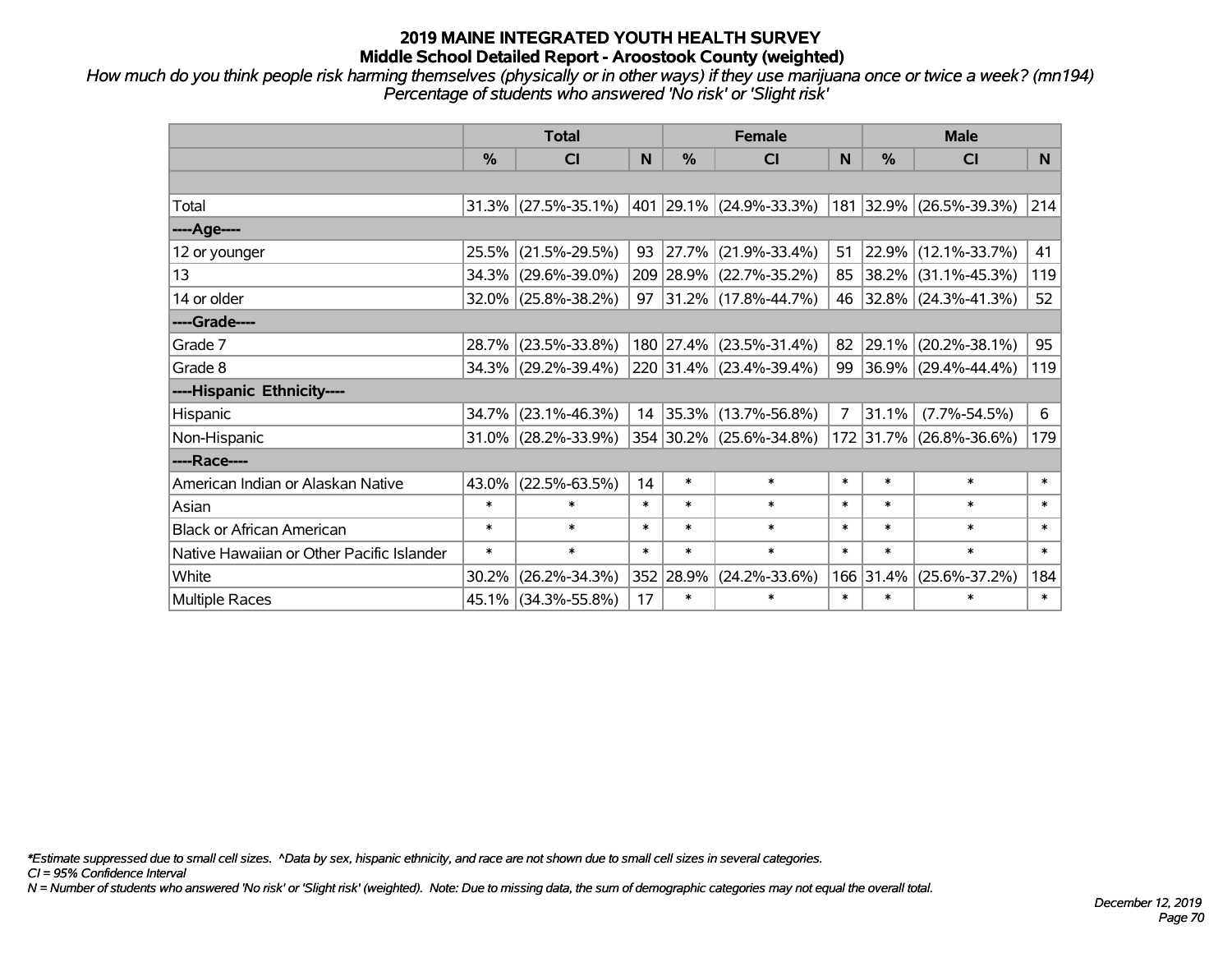## **2019 MAINE INTEGRATED YOUTH HEALTH SURVEY Middle School Detailed Report - Aroostook County (weighted)** *How wrong do your friends feel it would be for you to use marijuana? (mn195) Percentage of students who answered 'A little bit wrong' or 'Not wrong at all'*

|                                           | <b>Total</b>  |                     |        | <b>Female</b> |                          | <b>Male</b> |            |                     |        |
|-------------------------------------------|---------------|---------------------|--------|---------------|--------------------------|-------------|------------|---------------------|--------|
|                                           | $\frac{0}{0}$ | <b>CI</b>           | N      | $\%$          | <b>CI</b>                | N           | $\%$       | <b>CI</b>           | N      |
|                                           |               |                     |        |               |                          |             |            |                     |        |
| Total                                     |               | 18.1% (11.5%-24.7%) |        |               | 233 22.7% (14.8%-30.5%)  |             | 142 13.5%  | $(7.5\% - 19.6\%)$  | 89     |
| ----Age----                               |               |                     |        |               |                          |             |            |                     |        |
| 12 or younger                             | 8.9%          | $(2.0\% - 15.8\%)$  | 33     | 11.2%         | $(2.4\% - 20.0\%)$       | 20          | 5.8%       | $(0.0\% - 12.5\%)$  | 11     |
| 13                                        | 21.4%         | $(13.4\% - 29.4\%)$ |        |               | 136 27.5% (19.9%-35.0%)  | 82          | 16.1%      | $(7.2\% - 25.0\%)$  | 54     |
| 14 or older                               |               | 21.3% (10.6%-32.0%) | 59     |               | $ 27.3\% $ (12.3%-42.4%) | 40          | 14.4%      | $(6.3\% - 22.5\%)$  | 19     |
| ----Grade----                             |               |                     |        |               |                          |             |            |                     |        |
| Grade 7                                   | 12.3%         | $(5.7\% - 18.9\%)$  | 77     | 17.0%         | $(7.7\% - 26.4\%)$       | 50          | 8.1%       | $(1.9\% - 14.3\%)$  | 27     |
| Grade 8                                   |               | 24.1% (18.6%-29.5%) |        |               | 154 29.0% (22.4%-35.5%)  | 92          | $ 19.3\% $ | $(14.1\% - 24.5\%)$ | 63     |
| ----Hispanic Ethnicity----                |               |                     |        |               |                          |             |            |                     |        |
| Hispanic                                  | 26.4%         | $(8.4\% - 44.4\%)$  | 11     | $\ast$        | $\ast$                   | $\ast$      | $\ast$     | $\ast$              | $\ast$ |
| Non-Hispanic                              | 19.5%         | $(12.3\% - 26.6\%)$ |        |               | 222 23.0% (15.2%-30.9%)  |             | 133 15.8%  | $(8.8\% - 22.8\%)$  | 89     |
| ----Race----                              |               |                     |        |               |                          |             |            |                     |        |
| American Indian or Alaskan Native         | 48.0%         | $(19.7\% - 76.3\%)$ | 16     | $\ast$        | $\ast$                   | $\ast$      | $\ast$     | $\ast$              | $\ast$ |
| Asian                                     | $\ast$        | $\ast$              | $\ast$ | $\ast$        | $\ast$                   | $\ast$      | $\ast$     | $\ast$              | $\ast$ |
| <b>Black or African American</b>          | $\ast$        | $\ast$              | $\ast$ | $\ast$        | $\ast$                   | $\ast$      | $\ast$     | $\ast$              | $\ast$ |
| Native Hawaiian or Other Pacific Islander | $\ast$        | $\ast$              | $\ast$ | $\ast$        | $\ast$                   | $\ast$      | $\ast$     | $\ast$              | $\ast$ |
| White                                     | 17.1%         | $(10.0\% - 24.3\%)$ | 201    | 22.6%         | $(13.8\% - 31.4\%)$      | 131         | 11.8%      | $(5.9\% - 17.8\%)$  | 70     |
| <b>Multiple Races</b>                     | 39.0%         | $(8.8\% - 69.2\%)$  | 11     | $\ast$        | $\ast$                   | $\ast$      | $\ast$     | $\ast$              | $\ast$ |

*\*Estimate suppressed due to small cell sizes. ^Data by sex, hispanic ethnicity, and race are not shown due to small cell sizes in several categories.*

*CI = 95% Confidence Interval*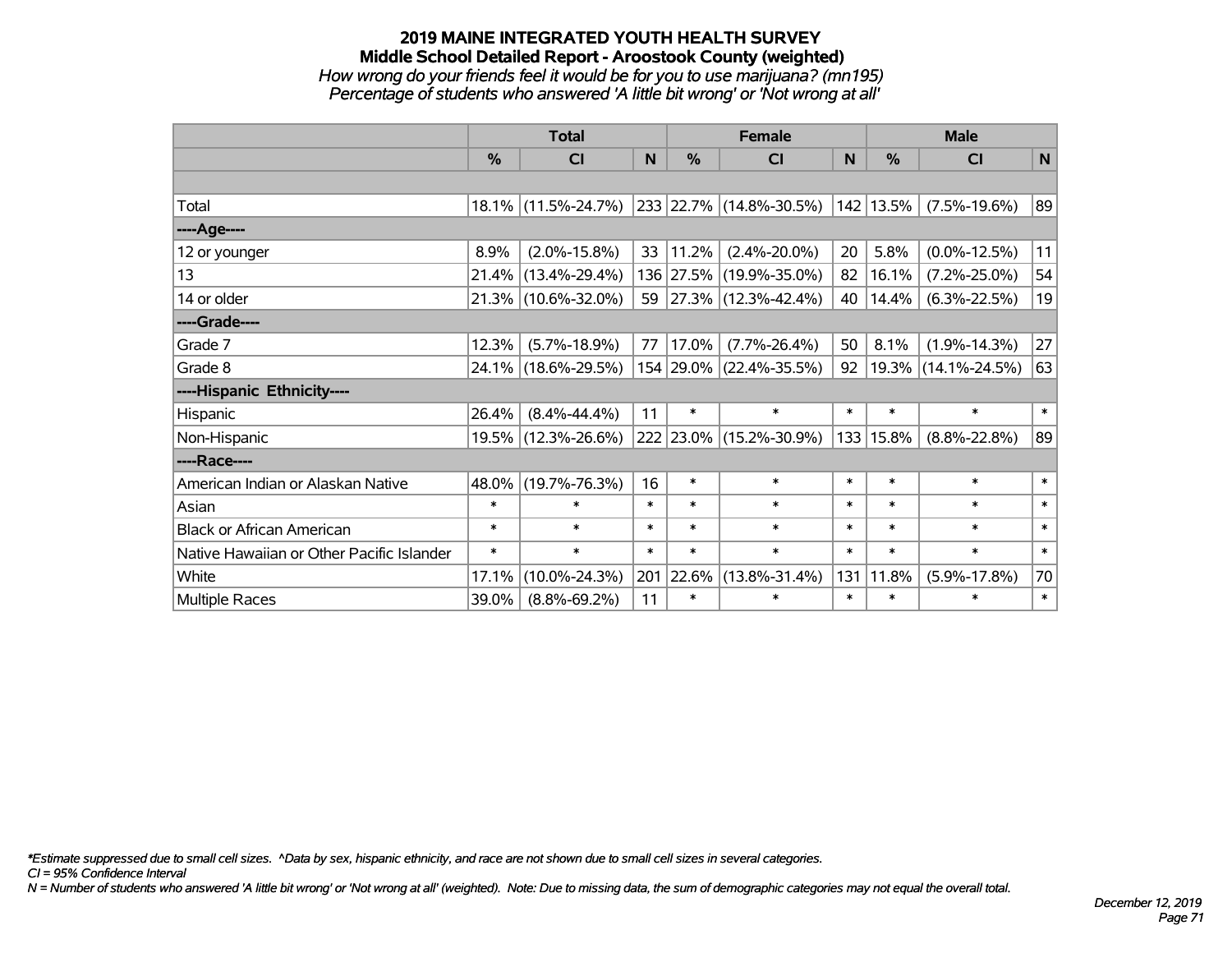## **2019 MAINE INTEGRATED YOUTH HEALTH SURVEY Middle School Detailed Report - Aroostook County (weighted)** *If a kid used marijuana in your neighborhood, would he or she be caught by the police? (mn196) Percentage of students who answered 'Probably not' or 'Definitely not'*

|                                           | <b>Total</b>  |                        |        | <b>Female</b> | <b>Male</b>             |                |                  |                            |             |
|-------------------------------------------|---------------|------------------------|--------|---------------|-------------------------|----------------|------------------|----------------------------|-------------|
|                                           | $\frac{0}{0}$ | <b>CI</b>              | N      | $\frac{0}{0}$ | <b>CI</b>               | <b>N</b>       | %                | <b>CI</b>                  | N.          |
|                                           |               |                        |        |               |                         |                |                  |                            |             |
| Total                                     |               | 40.7% (37.7%-43.6%)    |        |               | 518 46.0% (37.3%-54.7%) |                |                  | 288 35.3% (28.7%-41.9%)    | 228         |
| ----Age----                               |               |                        |        |               |                         |                |                  |                            |             |
| 12 or younger                             | $31.4\%$      | $(24.8\% - 38.0\%)$    |        |               | 115 33.5% (22.8%-44.3%) | 61             | 28.6%            | $(22.1\% - 35.1\%)$        | 52          |
| 13                                        |               | 44.8% (40.3%-49.2%)    |        |               | 281 49.2% (35.5%-62.9%) |                |                  | 147 40.8% (26.9%-54.7%)    | 134         |
| 14 or older                               |               | 42.4% (34.4%-50.4%)    |        |               | 116 55.0% (37.9%-72.0%) |                |                  | 80   28.3%   (21.1%-35.4%) | 36          |
| ----Grade----                             |               |                        |        |               |                         |                |                  |                            |             |
| Grade 7                                   | 33.3%         | $(26.5\% - 40.1\%)$    |        |               | 206 32.0% (25.0%-39.1%) | 96             | 34.4%            | $(24.3\% - 44.5\%)$        | 111         |
| Grade 8                                   |               | $47.8\%$ (44.6%-50.9%) |        |               | 303 58.8% (47.2%-70.3%) |                |                  | 185 36.9% (30.5%-43.2%)    | 117         |
| ----Hispanic Ethnicity----                |               |                        |        |               |                         |                |                  |                            |             |
| Hispanic                                  | 52.1%         | $(32.1\% - 72.1\%)$    | 21     |               | 68.0% (42.6%-93.3%)     |                | $13 \mid 33.7\%$ | $(14.8\% - 52.5\%)$        | $7^{\circ}$ |
| Non-Hispanic                              |               | 41.5% (37.4%-45.5%)    |        |               | 470 46.4% (37.8%-54.9%) |                |                  | 268 36.4% (29.1%-43.7%)    | 203         |
| ----Race----                              |               |                        |        |               |                         |                |                  |                            |             |
| American Indian or Alaskan Native         | 54.1%         | $(30.8\% - 77.3\%)$    | 18     |               | 53.5% (16.4%-90.6%)     | $\overline{7}$ | 54.4%            | $(32.3\% - 76.5\%)$        | 11          |
| Asian                                     | $\ast$        | $\ast$                 | $\ast$ | $\ast$        | $\ast$                  | $\ast$         | $\ast$           | $\ast$                     | $\ast$      |
| <b>Black or African American</b>          | $\ast$        | $\ast$                 | $\ast$ | $\ast$        | $\ast$                  | $\ast$         | $\ast$           | $\ast$                     | $\ast$      |
| Native Hawaiian or Other Pacific Islander | $\ast$        | $\ast$                 | $\ast$ | $\ast$        | $\ast$                  | $\ast$         | $\ast$           | $\ast$                     | $\ast$      |
| White                                     | 40.0%         | $(36.2\% - 43.7\%)$    | 465    | 46.2%         | $(37.3\% - 55.0\%)$     |                | 269 33.7%        | $(28.5\% - 38.9\%)$        | 196         |
| <b>Multiple Races</b>                     |               | 73.9% (58.1%-89.8%)    | 20     | $\ast$        | $\ast$                  | $\ast$         | $\ast$           | $\ast$                     | $\ast$      |

*\*Estimate suppressed due to small cell sizes. ^Data by sex, hispanic ethnicity, and race are not shown due to small cell sizes in several categories.*

*CI = 95% Confidence Interval*

*N = Number of students who answered 'Probably not' or 'Definitely not' (weighted). Note: Due to missing data, the sum of demographic categories may not equal the overall total.*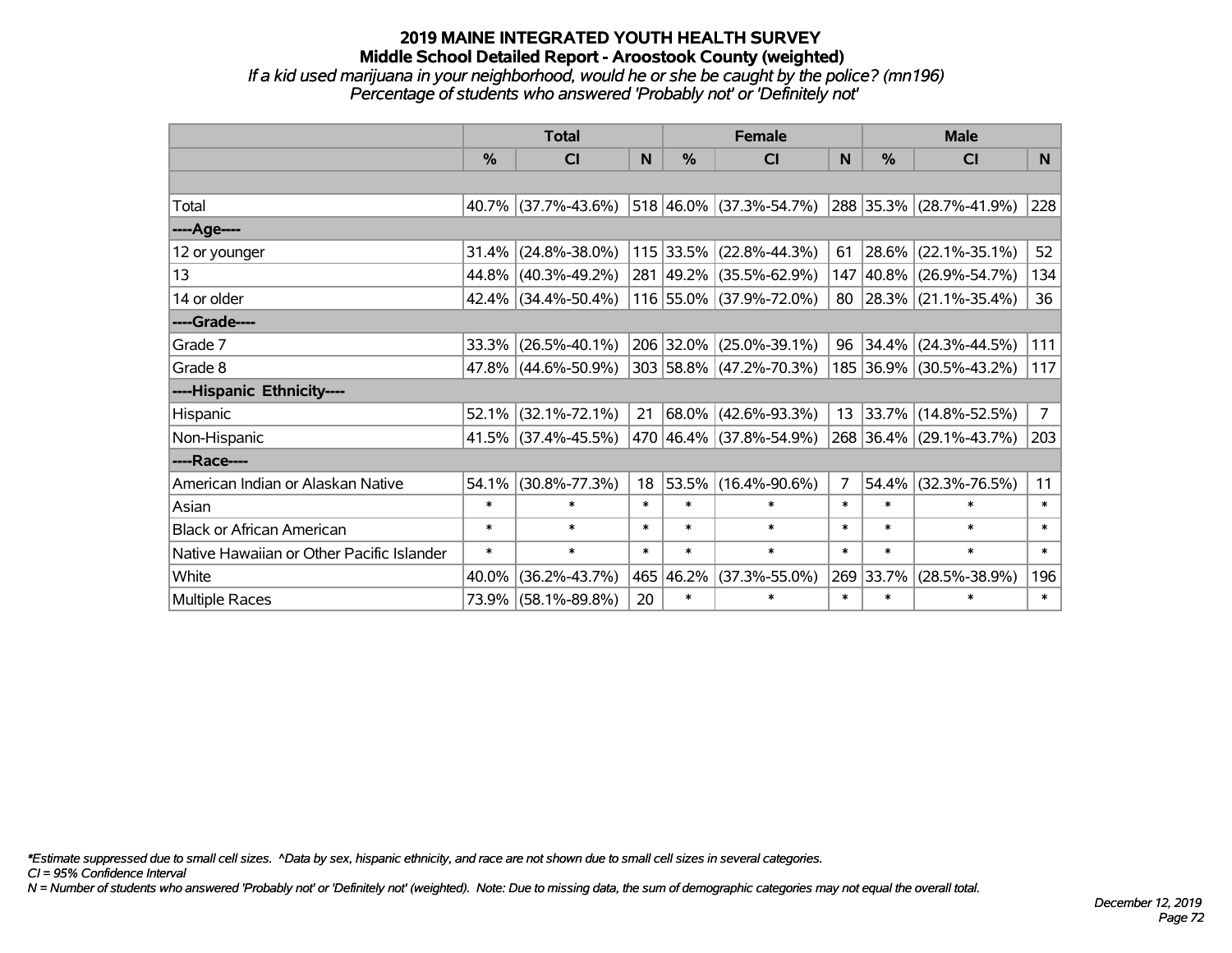#### **2019 MAINE INTEGRATED YOUTH HEALTH SURVEY Middle School Detailed Report - Aroostook County (weighted)** *How wrong do you think it is for someone your age to use marijuana? (mn197) Percentage of students who answered 'A little bit wrong' or 'Not wrong at all'*

|                                           | <b>Total</b> |                     |        |           | <b>Female</b>                 |                 |               | <b>Male</b>                |             |  |  |
|-------------------------------------------|--------------|---------------------|--------|-----------|-------------------------------|-----------------|---------------|----------------------------|-------------|--|--|
|                                           | %            | <b>CI</b>           | N      | %         | <b>CI</b>                     | $\mathbf N$     | $\frac{0}{0}$ | <b>CI</b>                  | $\mathbf N$ |  |  |
|                                           |              |                     |        |           |                               |                 |               |                            |             |  |  |
| Total                                     |              | 12.5% (10.1%-14.9%) |        |           | $161$   13.4%   (10.1%-16.7%) |                 |               | $ 84 11.4\% $ (6.1%-16.7%) | 75          |  |  |
| ----Age----                               |              |                     |        |           |                               |                 |               |                            |             |  |  |
| 12 or younger                             | 3.7%         | $(1.3\% - 6.1\%)$   | 14     | $\ast$    | $\ast$                        | $\ast$          | $\ast$        | $\ast$                     | $\ast$      |  |  |
| 13                                        | 16.9%        | $(11.8\% - 21.9\%)$ |        | 108 17.6% | $(10.3\% - 25.0\%)$           |                 | 53 16.2%      | $(8.2\% - 24.2\%)$         | 55          |  |  |
| 14 or older                               | 12.4%        | $(7.5\% - 17.4\%)$  | 34     | 16.0%     | $(8.0\% - 23.9\%)$            | 23 <sup>1</sup> | 8.4%          | $(0.0\% - 18.0\%)$         | 11          |  |  |
| ----Grade----                             |              |                     |        |           |                               |                 |               |                            |             |  |  |
| Grade 7                                   | 10.1%        | $(5.2\% - 14.9\%)$  | 63     | 11.0%     | $(4.9\% - 17.2\%)$            | 32              | 9.2%          | $(3.2\% - 15.2\%)$         | 30          |  |  |
| Grade 8                                   |              | 15.0% (11.1%-19.0%) | 96     |           | 16.2% (14.0%-18.5%)           |                 |               | $51 13.9\% $ (4.3%-23.4%)  | 45          |  |  |
| ----Hispanic Ethnicity----                |              |                     |        |           |                               |                 |               |                            |             |  |  |
| Hispanic                                  | $\ast$       | $\ast$              | $\ast$ | $\ast$    | $\ast$                        | $\ast$          | $\ast$        | $\ast$                     | $\ast$      |  |  |
| Non-Hispanic                              | $13.3\%$     | $(10.8\% - 15.7\%)$ |        |           | 152   14.0%   (10.4%-17.5%)   |                 |               | $ 81 12.6\% $ (6.9%-18.2%) | 71          |  |  |
| ----Race----                              |              |                     |        |           |                               |                 |               |                            |             |  |  |
| American Indian or Alaskan Native         | 35.2%        | $(9.7\% - 60.7\%)$  | 11     | $\ast$    | $\ast$                        | $\ast$          | $\ast$        | $\ast$                     | $\ast$      |  |  |
| Asian                                     | $\ast$       | $\ast$              | $\ast$ | $\ast$    | $\ast$                        | $\ast$          | $\ast$        | $\ast$                     | $\ast$      |  |  |
| <b>Black or African American</b>          | $\ast$       | $\ast$              | $\ast$ | $\ast$    | $\ast$                        | $\ast$          | $\ast$        | $\ast$                     | $\ast$      |  |  |
| Native Hawaiian or Other Pacific Islander | $\ast$       | $\ast$              | $\ast$ | $\ast$    | $\ast$                        | $\ast$          | $\ast$        | $\ast$                     | $\ast$      |  |  |
| White                                     | 11.8%        | $(9.8\% - 13.8\%)$  | 138    | 12.9%     | $(9.9\% - 16.0\%)$            | 75              | 10.7%         | $(6.1\% - 15.3\%)$         | 63          |  |  |
| <b>Multiple Races</b>                     | 20.4%        | $(0.0\% - 48.3\%)$  | 6      | $\ast$    | $\ast$                        | $\ast$          | $\ast$        | $\ast$                     | $\ast$      |  |  |

*\*Estimate suppressed due to small cell sizes. ^Data by sex, hispanic ethnicity, and race are not shown due to small cell sizes in several categories.*

*CI = 95% Confidence Interval*

*N = Number of students who answered 'A little bit wrong' or 'Not wrong at all' (weighted). Note: Due to missing data, the sum of demographic categories may not equal the overall total.*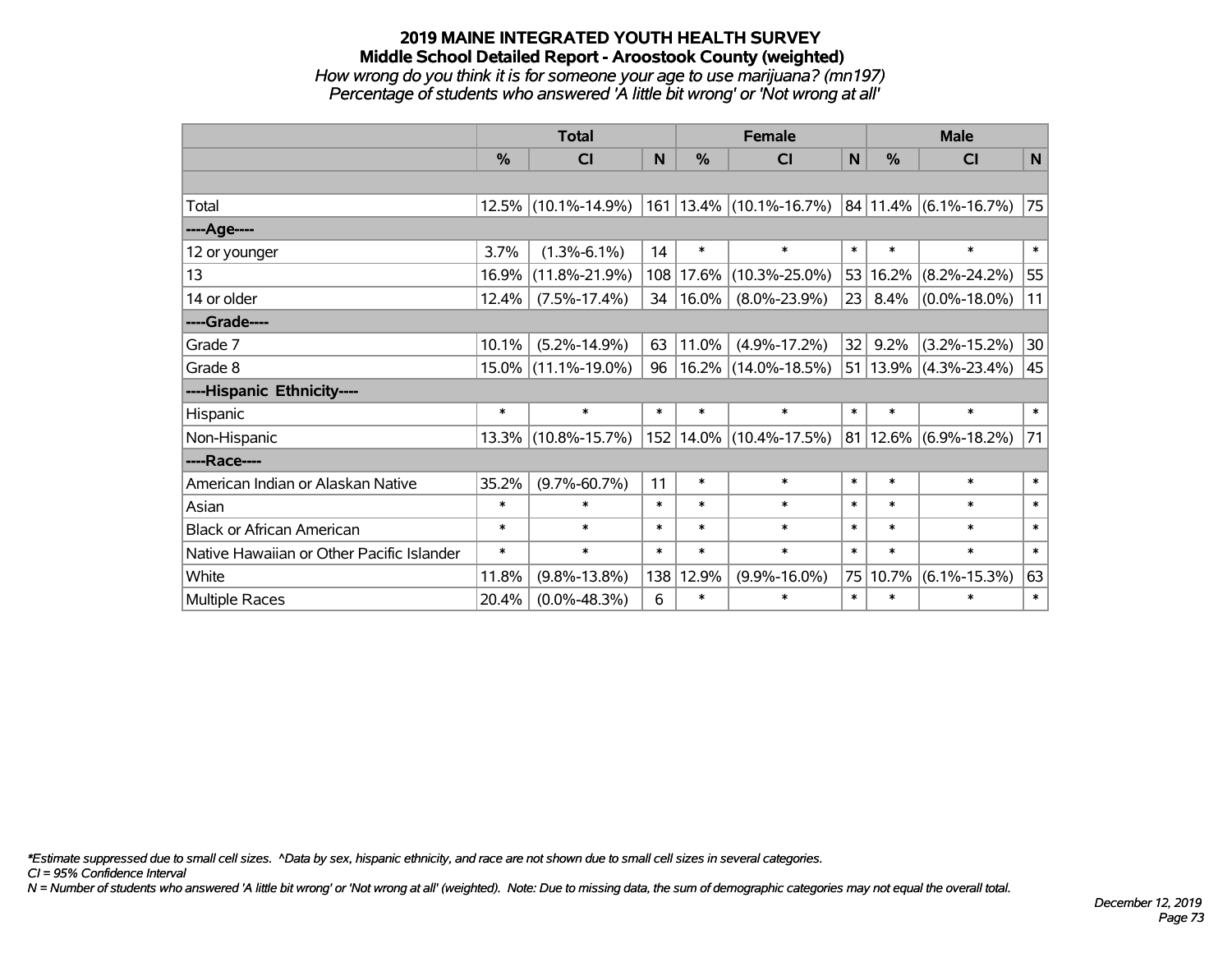*Have you ever sniffed glue, breathed the contents of spray cans, or inhaled any paints or sprays to get high? (mn86a) Percentage of students who answered 'Yes'*

|                                           | <b>Total</b>  |                    |                |         | <b>Female</b>             |        |         | <b>Male</b>               |              |  |  |
|-------------------------------------------|---------------|--------------------|----------------|---------|---------------------------|--------|---------|---------------------------|--------------|--|--|
|                                           | $\frac{0}{0}$ | CI                 | N              | %       | CI                        | N      | %       | <b>CI</b>                 | N            |  |  |
|                                           |               |                    |                |         |                           |        |         |                           |              |  |  |
| Total                                     | 8.3%          | $(6.7\% - 9.8\%)$  |                |         | $104 8.5\% $ (5.8%-11.2%) | 52     | 7.7%    | $(4.8\% - 10.6\%)$        | 50           |  |  |
| ----Age----                               |               |                    |                |         |                           |        |         |                           |              |  |  |
| 12 or younger                             | 7.4%          | $(3.2\% - 11.7\%)$ | 26             | $\ast$  | $\ast$                    | $\ast$ | $\ast$  | $\ast$                    | $\pmb{\ast}$ |  |  |
| 13                                        | 8.1%          | $(5.0\% - 11.1\%)$ | 48             | 5.5%    | $(2.1\% - 8.8\%)$         | 16     | 9.8%    | $(4.1\% - 15.6\%)$        | 30           |  |  |
| 14 or older                               | 9.8%          | $(2.5\% - 17.1\%)$ | 30             |         | $ 9.5\% $ (1.5%-17.5%)    |        |         | $14 10.0\% $ (0.9%-19.1%) | 16           |  |  |
| ----Grade----                             |               |                    |                |         |                           |        |         |                           |              |  |  |
| Grade 7                                   | 7.8%          | $(5.5\% - 10.2\%)$ | 48             | $9.0\%$ | $(4.7\% - 13.2\%)$        | 26     | 6.9%    | $(3.1\% - 10.6\%)$        | 22           |  |  |
| Grade 8                                   | 8.8%          | $(6.4\% - 11.3\%)$ |                |         | 56 $ 8.4\% $ (4.9%-11.8%) |        | 26 8.7% | $(4.2\% - 13.1\%)$        | 27           |  |  |
| ----Hispanic Ethnicity----                |               |                    |                |         |                           |        |         |                           |              |  |  |
| Hispanic                                  | 15.1%         | $(0.0\% - 30.4\%)$ | 6              | $\ast$  | $\ast$                    | $\ast$ | $\ast$  | $\ast$                    | $\ast$       |  |  |
| Non-Hispanic                              | 8.4%          | $(6.8\% - 10.0\%)$ | 93             | $8.7\%$ | $(5.9\% - 11.5\%)$        | 48     | 7.7%    | $(4.0\% - 11.3\%)$        | 42           |  |  |
| ----Race----                              |               |                    |                |         |                           |        |         |                           |              |  |  |
| American Indian or Alaskan Native         | 20.8%         | $(5.6\% - 35.9\%)$ | $\overline{7}$ | $\ast$  | $\ast$                    | $\ast$ | $\ast$  | $\ast$                    | $\ast$       |  |  |
| Asian                                     | $\ast$        | $\ast$             | $\ast$         | $\ast$  | $\ast$                    | $\ast$ | $\ast$  | $\ast$                    | $\ast$       |  |  |
| <b>Black or African American</b>          | $\ast$        | $\ast$             | $\ast$         | $\ast$  | $\ast$                    | $\ast$ | $\ast$  | $\ast$                    | $\ast$       |  |  |
| Native Hawaiian or Other Pacific Islander | $\ast$        | $\ast$             | $\ast$         | $\ast$  | $\ast$                    | $\ast$ | $\ast$  | $\ast$                    | $\ast$       |  |  |
| White                                     | 7.8%          | $(6.4\% - 9.2\%)$  | 89             | 7.8%    | $(5.0\% - 10.5\%)$        | 43     | 7.5%    | $(4.2\% - 10.8\%)$        | 43           |  |  |
| Multiple Races                            | 19.6%         | $(4.8\% - 34.3\%)$ | $\overline{7}$ | $\ast$  | $\ast$                    | $\ast$ | $\ast$  | $\ast$                    | $\ast$       |  |  |

*\*Estimate suppressed due to small cell sizes. ^Data by sex, hispanic ethnicity, and race are not shown due to small cell sizes in several categories.*

*CI = 95% Confidence Interval*

*N = Number of students who answered 'Yes' (weighted). Note: Due to missing data, the sum of demographic categories may not equal the overall total.*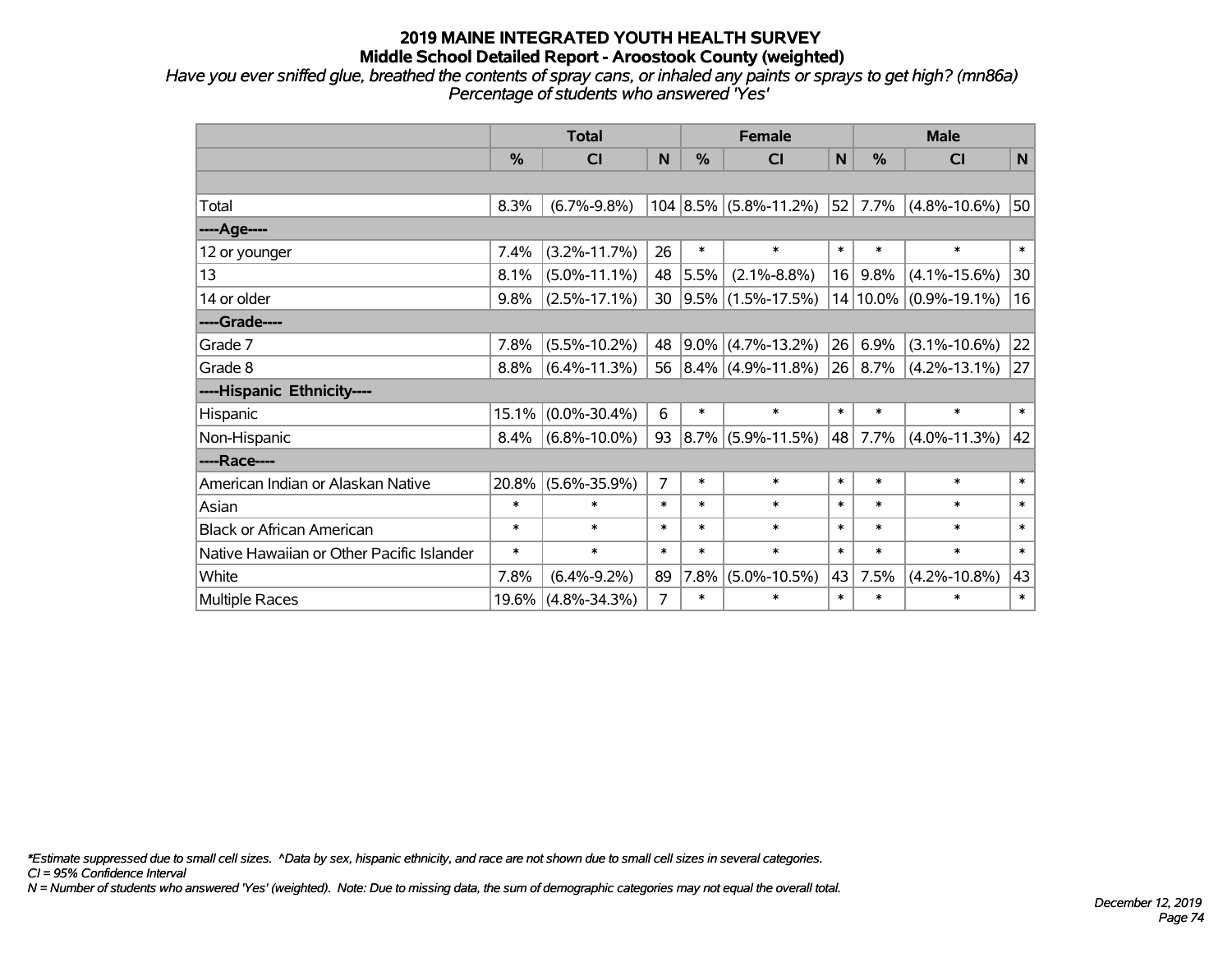*During the past 30 days, how many times did you sniff glue, breathe the contents of spray cans, or inhale any paints or sprays to get high? (mn91a) Percentage of students who answered at least 1 time*

|                                           | <b>Total</b> |                     |              | <b>Female</b> |                                              |        | <b>Male</b>   |                          |        |  |
|-------------------------------------------|--------------|---------------------|--------------|---------------|----------------------------------------------|--------|---------------|--------------------------|--------|--|
|                                           | %            | <b>CI</b>           | $\mathsf{N}$ | %             | <b>CI</b>                                    | N      | $\frac{0}{0}$ | <b>CI</b>                | N      |  |
|                                           |              |                     |              |               |                                              |        |               |                          |        |  |
| Total                                     |              | $3.2\%$ (1.9%-4.5%) |              |               | $ 40 3.7\% $ (1.2%-6.3%) 23 2.7% (1.5%-4.0%) |        |               |                          | 18     |  |
| ----Age----                               |              |                     |              |               |                                              |        |               |                          |        |  |
| 12 or younger                             | 3.7%         | $(0.3\% - 7.1\%)$   | 13           | $\ast$        | $\ast$                                       | $\ast$ | $\ast$        | $\ast$                   | $\ast$ |  |
| 13                                        |              | $2.5\%$ (1.1%-3.8%) |              |               | $15 2.0\% $ (0.0%-3.9%)                      | 6      | $3.0\%$       | $(0.9\% - 5.1\%)$        | 9      |  |
| 14 or older                               |              | $4.1\%$ (1.0%-7.2%) |              |               | $12 4.4\% $ (0.3%-8.5%)                      |        |               | 6 3.8% $(0.0\% - 7.9\%)$ | 6      |  |
| ----Grade----                             |              |                     |              |               |                                              |        |               |                          |        |  |
| Grade 7                                   | 2.4%         | $(0.2\% - 4.7\%)$   | 15           | $\ast$        | $\ast$                                       | $\ast$ | $\ast$        | $\ast$                   | $\ast$ |  |
| Grade 8                                   |              | $4.0\%$ (2.4%-5.6%) |              |               | $25 3.9\% $ (1.5%-6.4%)                      |        |               | $ 12 4.1\% $ (1.6%-6.7%) | 13     |  |
| ----Hispanic Ethnicity----                |              |                     |              |               |                                              |        |               |                          |        |  |
| Hispanic                                  | $\ast$       | $\ast$              | $\ast$       | $\ast$        | $\ast$                                       | $\ast$ | $\ast$        | $\ast$                   | $\ast$ |  |
| Non-Hispanic                              |              | $3.4\%$ (1.9%-5.0%) |              |               | $38 3.9\% $ (0.9%-6.9%)                      |        |               | $ 22 3.0\% $ (1.5%-4.5%) | 17     |  |
| ----Race----                              |              |                     |              |               |                                              |        |               |                          |        |  |
| American Indian or Alaskan Native         | $\ast$       | $\ast$              | $\ast$       | $\ast$        | $\ast$                                       | $\ast$ | $\ast$        | $\ast$                   | $\ast$ |  |
| Asian                                     | $\ast$       | $\ast$              | $\ast$       | $\ast$        | $\ast$                                       | $\ast$ | $\ast$        | $\ast$                   | $\ast$ |  |
| <b>Black or African American</b>          | $\ast$       | $\ast$              | $\ast$       | $\ast$        | $\ast$                                       | $\ast$ | $\ast$        | $\ast$                   | $\ast$ |  |
| Native Hawaiian or Other Pacific Islander | $\ast$       | $\ast$              | $\ast$       | $\ast$        | $\ast$                                       | $\ast$ | $\ast$        | $\ast$                   | $\ast$ |  |
| White                                     | 3.2%         | $(1.9\% - 4.6\%)$   | 37           | 3.5%          | $(0.8\% - 6.2\%)$                            |        | $19 3.0\%$    | $(1.7\% - 4.4\%)$        | 18     |  |
| Multiple Races                            | $\ast$       | $\ast$              | $\ast$       | $\ast$        | $\ast$                                       | $\ast$ | $\ast$        | $\ast$                   | $\ast$ |  |

*\*Estimate suppressed due to small cell sizes. ^Data by sex, hispanic ethnicity, and race are not shown due to small cell sizes in several categories.*

*CI = 95% Confidence Interval*

*N = Number of students who answered at least 1 time (weighted). Note: Due to missing data, the sum of demographic categories may not equal the overall total.*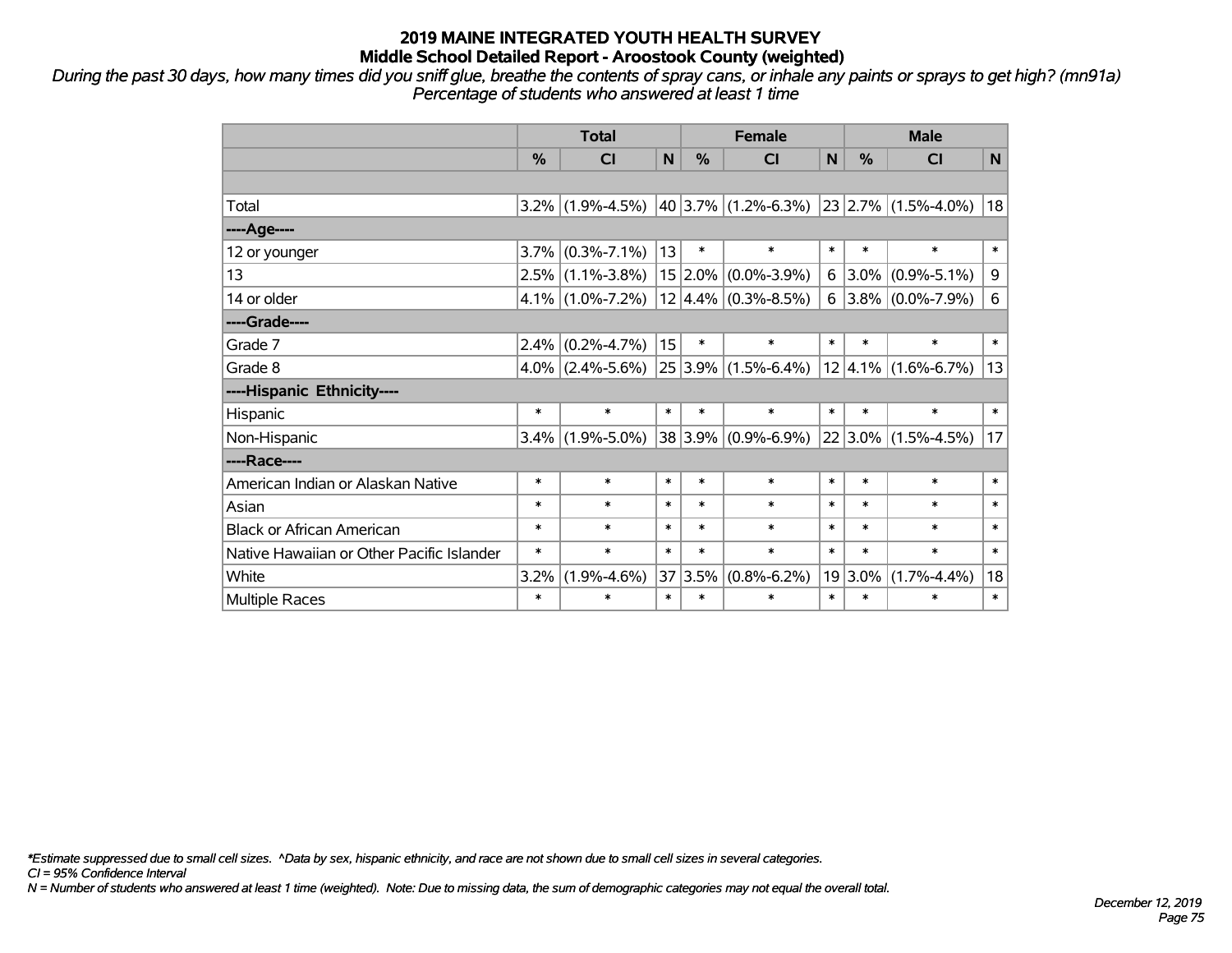*Have you ever taken prescription pain medicine without a doctor's prescription or differently than how a doctor told you to use it? (mn183) Percentage of students who answered 'Yes'*

|                                           | <b>Total</b> |                      |        | <b>Female</b> |                          |        | <b>Male</b> |                         |                |  |
|-------------------------------------------|--------------|----------------------|--------|---------------|--------------------------|--------|-------------|-------------------------|----------------|--|
|                                           | %            | <b>CI</b>            | N      | $\frac{0}{0}$ | <b>CI</b>                | N      | %           | <b>CI</b>               | N              |  |
|                                           |              |                      |        |               |                          |        |             |                         |                |  |
| Total                                     | 5.1%         | $(2.9\% - 7.3\%)$    |        |               | $64$ 7.3% (4.1%-10.6%)   |        |             | $45 3.0\% $ (1.0%-5.1%) | 20             |  |
| ---- Age----                              |              |                      |        |               |                          |        |             |                         |                |  |
| 12 or younger                             | 4.0%         | $(0.9\% - 7.1\%)$    | 14     | $\ast$        | $\ast$                   | $\ast$ | $\ast$      | $\ast$                  | $\ast$         |  |
| 13                                        | 4.9%         | $(2.8\% - 7.1\%)$    |        | 30 6.4%       | $(3.2\% - 9.5\%)$        |        | 18 3.7%     | $(0.0\% - 7.5\%)$       | 11             |  |
| 14 or older                               |              | $6.7\%$ (2.9%-10.6%) | 21     | $\ast$        | $\ast$                   | $\ast$ | $\ast$      | $\ast$                  | $\ast$         |  |
| ----Grade----                             |              |                      |        |               |                          |        |             |                         |                |  |
| Grade 7                                   | 4.4%         | $(2.1\% - 6.7\%)$    |        | $27 5.0\%$    | $(0.7\% - 9.4\%)$        |        | 15 3.9%     | $(0.7\% - 7.1\%)$       | 13             |  |
| Grade 8                                   | 5.8%         | $(3.2\% - 8.4\%)$    |        |               | $37 9.7\% $ (5.2%-14.2%) |        |             | $30 2.2\% $ (0.3%-4.1%) | $\overline{7}$ |  |
| ----Hispanic Ethnicity----                |              |                      |        |               |                          |        |             |                         |                |  |
| Hispanic                                  | $\ast$       | $\ast$               | $\ast$ | $\ast$        | $\ast$                   | $\ast$ | $\ast$      | $\ast$                  | $\ast$         |  |
| Non-Hispanic                              | 5.2%         | $(2.4\% - 8.1\%)$    |        |               | 59 7.2% (3.3%-11.2%)     |        |             | 40 3.3% (0.7%-5.9%)     | 19             |  |
| ----Race----                              |              |                      |        |               |                          |        |             |                         |                |  |
| American Indian or Alaskan Native         | $\ast$       | $\ast$               | $\ast$ | $\ast$        | $\ast$                   | $\ast$ | $\ast$      | $\ast$                  | $\ast$         |  |
| Asian                                     | $\ast$       | $\ast$               | $\ast$ | $\ast$        | $\ast$                   | $\ast$ | $\ast$      | $\ast$                  | $\ast$         |  |
| <b>Black or African American</b>          | $\ast$       | $\ast$               | $\ast$ | $\ast$        | $\ast$                   | $\ast$ | $\ast$      | $\ast$                  | $\ast$         |  |
| Native Hawaiian or Other Pacific Islander | $\ast$       | $\ast$               | $\ast$ | $\ast$        | $\ast$                   | $\ast$ | $\ast$      | $\ast$                  | $\ast$         |  |
| White                                     | 5.0%         | $(2.5\% - 7.5\%)$    | 58     | 7.0%          | $(3.5\% - 10.5\%)$       |        | 39 3.2%     | $(1.0\% - 5.4\%)$       | 19             |  |
| Multiple Races                            | $\ast$       | $\ast$               | $\ast$ | $\ast$        | $\ast$                   | $\ast$ | $\ast$      | $\ast$                  | $\ast$         |  |

*\*Estimate suppressed due to small cell sizes. ^Data by sex, hispanic ethnicity, and race are not shown due to small cell sizes in several categories.*

*CI = 95% Confidence Interval*

*N = Number of students who answered 'Yes' (weighted). Note: Due to missing data, the sum of demographic categories may not equal the overall total.*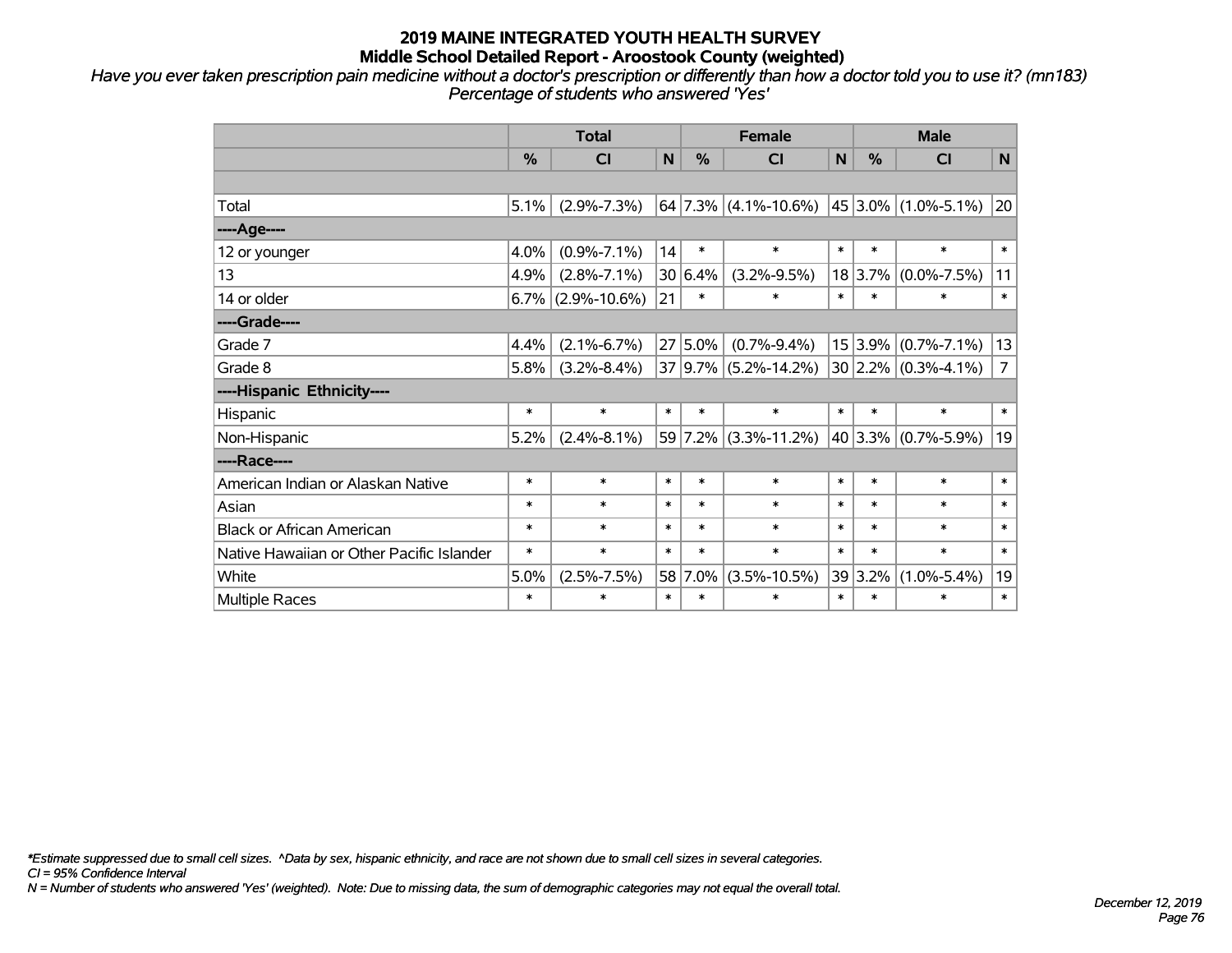*During the past 30 days, how many times did you take a prescription drug (such as OxyContin, Percocet, Vicodin, codeine, Adderall, Ritalin, or Xanax) without a doctor's prescription? (mn88a)*

*Percentage of students who answered at least 1 time*

|                                           | <b>Total</b>  |                     |        |         | <b>Female</b>             |                |               | <b>Male</b>             |                |  |  |
|-------------------------------------------|---------------|---------------------|--------|---------|---------------------------|----------------|---------------|-------------------------|----------------|--|--|
|                                           | $\frac{0}{0}$ | <b>CI</b>           | N      | %       | <b>CI</b>                 | N              | $\frac{0}{0}$ | <b>CI</b>               | N              |  |  |
|                                           |               |                     |        |         |                           |                |               |                         |                |  |  |
| Total                                     | $4.1\%$       | $(2.4\% - 5.9\%)$   |        | 53 5.0% | $(3.5\% - 6.5\%)$         |                |               | $31 3.0\% $ (0.5%-5.6%) | 20             |  |  |
| ---- Age----                              |               |                     |        |         |                           |                |               |                         |                |  |  |
| 12 or younger                             | $4.0\%$       | $(0.0\% - 8.1\%)$   |        | 14 3.9% | $(0.0\% - 8.6\%)$         | $\overline{7}$ | 4.1%          | $(0.1\% - 8.2\%)$       | $\overline{7}$ |  |  |
| 13                                        |               | $4.1\%$ (2.5%-5.6%) |        | 25 4.6% | $(2.0\% - 7.1\%)$         |                | 13 2.9%       | $(0.0\% - 6.2\%)$       | 9              |  |  |
| 14 or older                               |               | $4.6\%$ (1.5%-7.8%) | 14     | $\ast$  | $\ast$                    | $\ast$         | $\ast$        | $\ast$                  | $\ast$         |  |  |
| ----Grade----                             |               |                     |        |         |                           |                |               |                         |                |  |  |
| Grade 7                                   | $3.2\%$       | $(0.6\% - 5.8\%)$   |        | 20 2.6% | $(0.0\% - 5.7\%)$         | 8              | $3.8\%$       | $(0.6\% - 7.0\%)$       | 13             |  |  |
| Grade 8                                   |               | $5.2\%$ (3.6%-6.7%) |        |         | $ 33 7.4\% $ (4.3%-10.5%) |                |               | 23 2.3% (0.0%-4.9%)     | $\overline{7}$ |  |  |
| ----Hispanic Ethnicity----                |               |                     |        |         |                           |                |               |                         |                |  |  |
| Hispanic                                  | $\ast$        | $\ast$              | $\ast$ | $\ast$  | $\ast$                    | $\ast$         | $\ast$        | $\ast$                  | $\ast$         |  |  |
| Non-Hispanic                              | $4.3\%$       | $(1.9\% - 6.7\%)$   |        | 49 4.9% | $(2.8\% - 7.0\%)$         |                |               | $28 3.3\% $ (0.1%-6.5%) | 19             |  |  |
| ----Race----                              |               |                     |        |         |                           |                |               |                         |                |  |  |
| American Indian or Alaskan Native         | *             | $\ast$              | $\ast$ | $\ast$  | $\ast$                    | $\ast$         | $\ast$        | $\ast$                  | $\ast$         |  |  |
| Asian                                     | $\ast$        | $\ast$              | $\ast$ | $\ast$  | $\ast$                    | $\ast$         | $\ast$        | $\ast$                  | $\ast$         |  |  |
| <b>Black or African American</b>          | $\ast$        | $\ast$              | $\ast$ | $\ast$  | $\ast$                    | $\ast$         | $\ast$        | $\ast$                  | $\ast$         |  |  |
| Native Hawaiian or Other Pacific Islander | $\ast$        | $\ast$              | $\ast$ | $\ast$  | $\ast$                    | $\ast$         | $\ast$        | $\ast$                  | $\ast$         |  |  |
| White                                     | 4.0%          | $(1.9\% - 6.2\%)$   | 47     | 4.5%    | $(2.6\% - 6.4\%)$         |                | 26 3.2%       | $(0.3\% - 6.1\%)$       | 19             |  |  |
| <b>Multiple Races</b>                     | $\ast$        | $\ast$              | $\ast$ | $\ast$  | $\ast$                    | $\ast$         | $\ast$        | $\ast$                  | $\ast$         |  |  |

*\*Estimate suppressed due to small cell sizes. ^Data by sex, hispanic ethnicity, and race are not shown due to small cell sizes in several categories.*

*CI = 95% Confidence Interval*

*N = Number of students who answered at least 1 time (weighted). Note: Due to missing data, the sum of demographic categories may not equal the overall total.*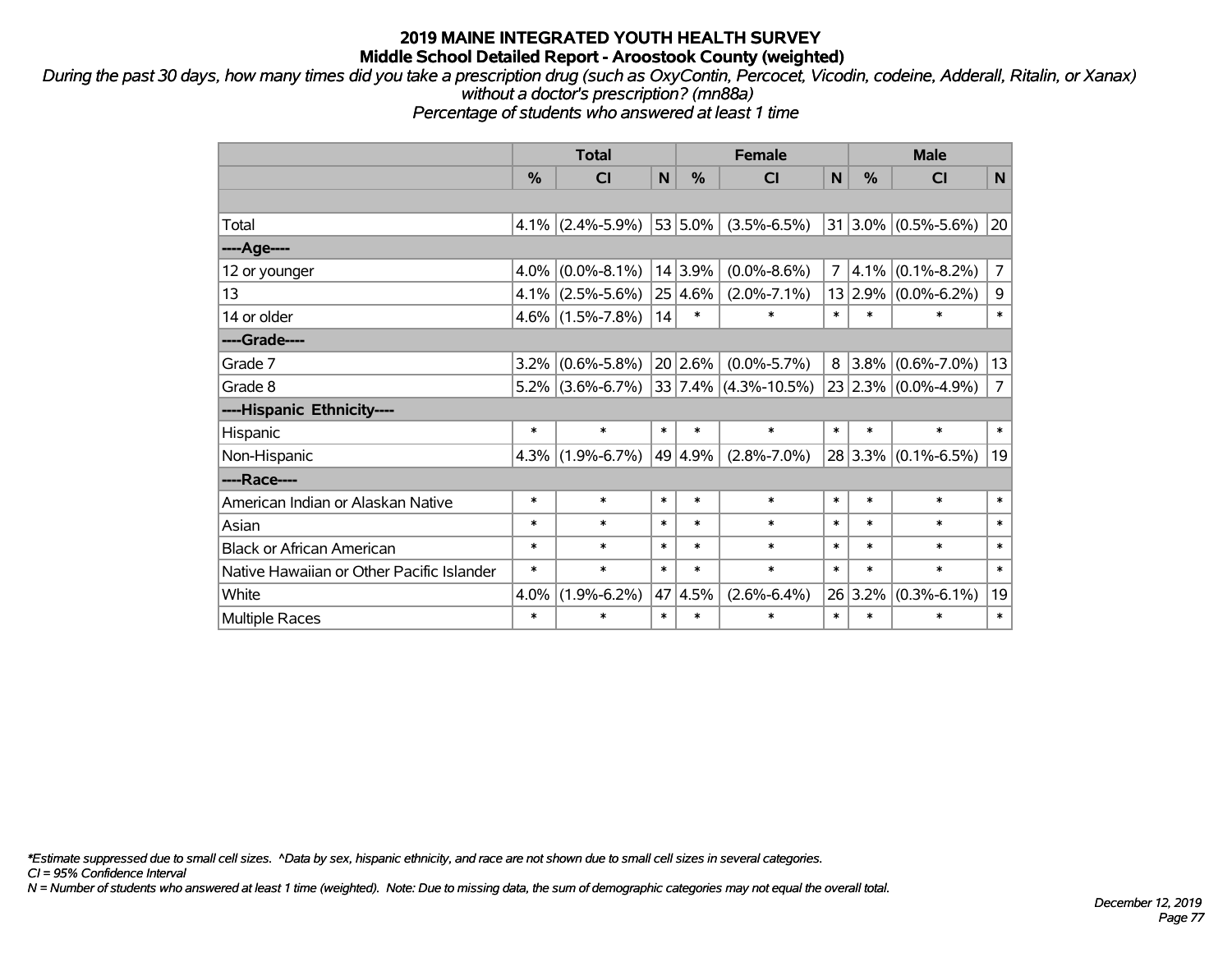*How wrong do your parents feel it would be for you to take prescription drugs not prescribed to you? (mn176) Percentage of students who answered 'A little bit wrong' or 'Not wrong at all'*

|                                           | <b>Total</b> |                    |        | <b>Female</b> |                    |        | <b>Male</b> |                         |              |  |
|-------------------------------------------|--------------|--------------------|--------|---------------|--------------------|--------|-------------|-------------------------|--------------|--|
|                                           | %            | CI                 | N      | %             | <b>CI</b>          | N      | %           | <b>CI</b>               | $\mathsf{N}$ |  |
|                                           |              |                    |        |               |                    |        |             |                         |              |  |
| Total                                     | 3.5%         | $(2.2\% - 4.7\%)$  |        | 44 5.1%       | $(2.2\% - 8.0\%)$  |        |             | $32 1.9\% $ (0.9%-3.0%) | 12           |  |
| ----Age----                               |              |                    |        |               |                    |        |             |                         |              |  |
| 12 or younger                             | 2.2%         | $(0.0\% - 4.8\%)$  | 8      | $\ast$        | $\ast$             | $\ast$ | $\ast$      | $\ast$                  | $\ast$       |  |
| 13                                        | 4.5%         | $(2.6\% - 6.5\%)$  |        | 29 7.6%       | $(2.6\% - 12.6\%)$ | 23     | 1.8%        | $(0.0\% - 4.2\%)$       | $\,6$        |  |
| 14 or older                               | 2.8%         | $(0.0\% - 6.6\%)$  | 8      | $\ast$        | $\ast$             | $\ast$ | $\ast$      | $\ast$                  | $\ast$       |  |
| ----Grade----                             |              |                    |        |               |                    |        |             |                         |              |  |
| Grade 7                                   | 2.7%         | $(0.3\% - 5.0\%)$  |        | $17 3.0\%$    | $(0.0\% - 6.6\%)$  | 9      | $2.4\%$     | $(0.0\% - 4.9\%)$       | $\bf 8$      |  |
| Grade 8                                   | 4.4%         | $(3.1\% - 5.6\%)$  | 28     | $\ast$        | $\ast$             | $\ast$ | $\ast$      | $\ast$                  | $\ast$       |  |
| ----Hispanic Ethnicity----                |              |                    |        |               |                    |        |             |                         |              |  |
| Hispanic                                  | 14.8%        | $(0.0\% - 30.4\%)$ | 6      | $\ast$        | $\ast$             | $\ast$ | $\ast$      | $\ast$                  | $\ast$       |  |
| Non-Hispanic                              | 3.4%         | $(1.9\% - 4.8\%)$  |        | 39 4.9%       | $(1.9\% - 7.9\%)$  |        |             | $28 1.8\% $ (0.4%-3.2%) | 10           |  |
| ----Race----                              |              |                    |        |               |                    |        |             |                         |              |  |
| American Indian or Alaskan Native         | $\ast$       | $\ast$             | $\ast$ | $\ast$        | $\ast$             | $\ast$ | $\ast$      | $\ast$                  | $\ast$       |  |
| Asian                                     | $\ast$       | $\ast$             | $\ast$ | $\ast$        | $\ast$             | $\ast$ | $\ast$      | $\ast$                  | $\ast$       |  |
| <b>Black or African American</b>          | $\ast$       | $\ast$             | $\ast$ | $\ast$        | $\ast$             | $\ast$ | $\ast$      | $\ast$                  | $\ast$       |  |
| Native Hawaiian or Other Pacific Islander | $\ast$       | $\ast$             | $\ast$ | $\ast$        | $\ast$             | $\ast$ | $\ast$      | $\ast$                  | $\ast$       |  |
| White                                     | 3.5%         | $(1.9\% - 5.1\%)$  | 41     | 5.3%          | $(2.1\% - 8.5\%)$  | 31     | 1.7%        | $(0.6\% - 2.9\%)$       | 10           |  |
| <b>Multiple Races</b>                     | $\ast$       | $\ast$             | $\ast$ | $\ast$        | $\ast$             | $\ast$ | $\ast$      | $\ast$                  | $\ast$       |  |

*\*Estimate suppressed due to small cell sizes. ^Data by sex, hispanic ethnicity, and race are not shown due to small cell sizes in several categories.*

*CI = 95% Confidence Interval*

*N = Number of students who answered 'A little bit wrong' or 'Not wrong at all' (weighted). Note: Due to missing data, the sum of demographic categories may not equal the overall total.*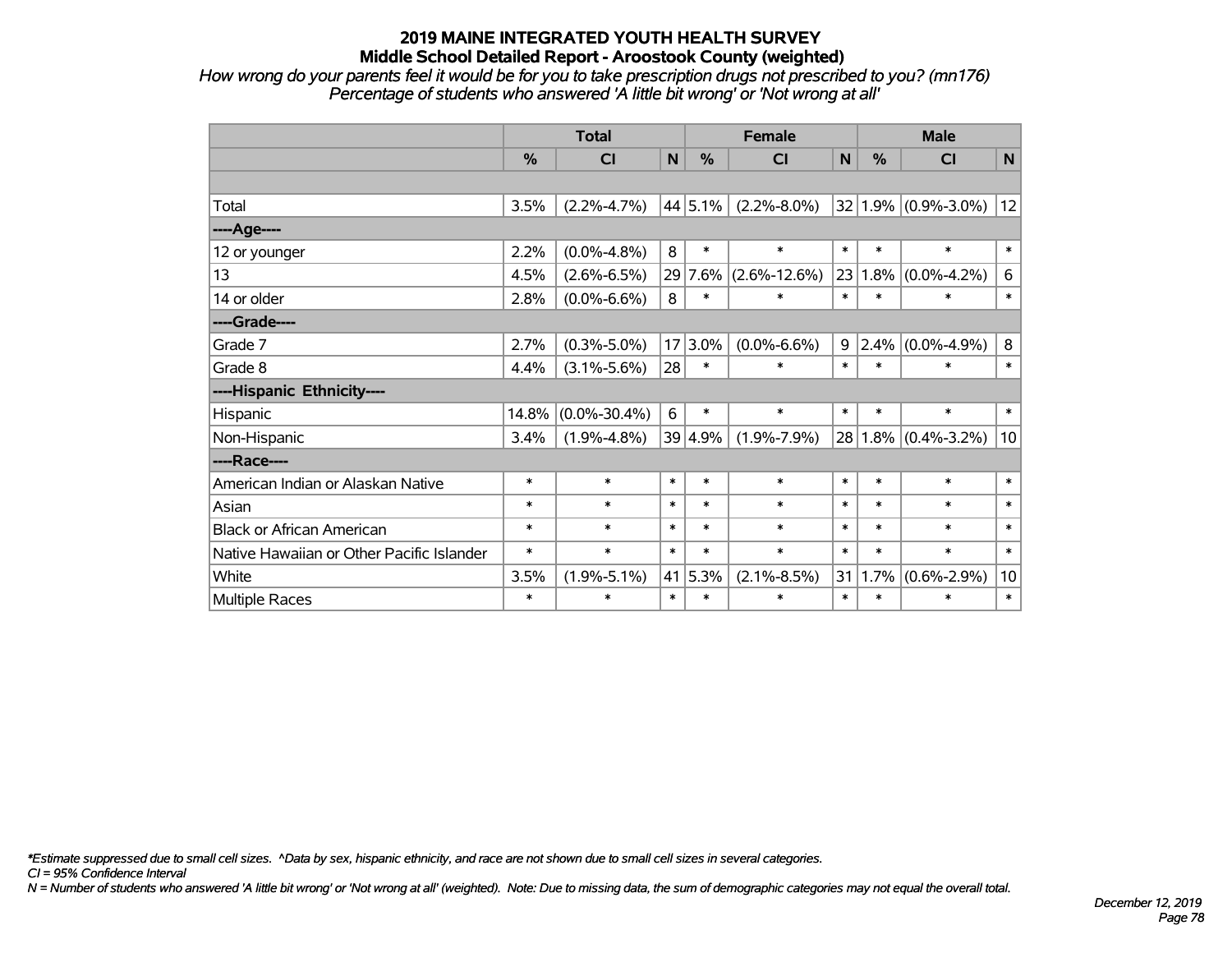*How wrong do your friends feel it would be for you to take prescription drugs not prescribed to you? (mn177) Percentage of students who answered 'A little bit wrong' or 'Not wrong at all'*

|                                           | <b>Total</b> |                    |        | <b>Female</b> |                                                |        | <b>Male</b> |                   |              |  |
|-------------------------------------------|--------------|--------------------|--------|---------------|------------------------------------------------|--------|-------------|-------------------|--------------|--|
|                                           | %            | CI                 | N      | %             | CI                                             | N      | %           | <b>CI</b>         | N            |  |
|                                           |              |                    |        |               |                                                |        |             |                   |              |  |
| Total                                     | 6.9%         | $(4.0\% - 9.9\%)$  | 88     | 8.9%          | $(2.3\% - 15.5\%)$                             |        | 55 5.1%     | $(1.9\% - 8.3\%)$ | 33           |  |
| ---- Age----                              |              |                    |        |               |                                                |        |             |                   |              |  |
| 12 or younger                             | 5.0%         | $(0.2\% - 9.8\%)$  | 18     | $\ast$        | $\ast$                                         | $\ast$ | $\ast$      | $\ast$            | $\pmb{\ast}$ |  |
| 13                                        | 8.2%         | $(4.3\% - 12.1\%)$ |        | 51 12.1%      | $(1.8\% - 22.4\%)$                             |        | 36 4.8%     | $(0.4\% - 9.1\%)$ | 16           |  |
| 14 or older                               | 6.8%         | $(3.3\% - 10.2\%)$ | 18     | $\ast$        | $\ast$                                         | $\ast$ | $\ast$      | $\ast$            | $\ast$       |  |
| ----Grade----                             |              |                    |        |               |                                                |        |             |                   |              |  |
| Grade 7                                   | 4.7%         | $(0.5\% - 8.9\%)$  | 29     | 7.2%          | $(0.0\% - 15.7\%)$                             |        | 22 2.4%     | $(0.0\% - 5.0\%)$ | 8            |  |
| Grade 8                                   | 9.4%         | $(5.6\% - 13.2\%)$ |        |               | $59 10.9\% $ (0.0%-21.7%) 33 8.0% (3.7%-12.2%) |        |             |                   | 25           |  |
| ----Hispanic Ethnicity----                |              |                    |        |               |                                                |        |             |                   |              |  |
| Hispanic                                  | 14.0%        | $(3.1\% - 24.9\%)$ | 6      | $\ast$        | $\ast$                                         | $\ast$ | $\ast$      | $\ast$            | $\ast$       |  |
| Non-Hispanic                              | 7.3%         | $(4.3\% - 10.3\%)$ | 82     | 9.0%          | $(2.8\% - 15.3\%)$                             |        | 52 5.5%     | $(2.3\% - 8.8\%)$ | 31           |  |
| ----Race----                              |              |                    |        |               |                                                |        |             |                   |              |  |
| American Indian or Alaskan Native         | $\ast$       | $\ast$             | $\ast$ | $\ast$        | $\ast$                                         | $\ast$ | $\ast$      | $\ast$            | $\ast$       |  |
| Asian                                     | $\ast$       | $\ast$             | $\ast$ | $\ast$        | $\ast$                                         | $\ast$ | $\ast$      | $\ast$            | $\ast$       |  |
| <b>Black or African American</b>          | $\ast$       | $\ast$             | $\ast$ | $\ast$        | $\ast$                                         | $\ast$ | $\ast$      | $\ast$            | $\ast$       |  |
| Native Hawaiian or Other Pacific Islander | $\ast$       | $\ast$             | $\ast$ | $\ast$        | $\ast$                                         | $\ast$ | $\ast$      | $\ast$            | $\ast$       |  |
| White                                     | 7.2%         | $(4.0\% - 10.4\%)$ | 83     | 9.2%          | $(2.3\% - 16.0\%)$                             |        | 52 5.3%     | $(1.5\% - 9.0\%)$ | 31           |  |
| Multiple Races                            | $\ast$       | $\ast$             | $\ast$ | $\ast$        | $\ast$                                         | $\ast$ | $\ast$      | $\ast$            | $\ast$       |  |

*\*Estimate suppressed due to small cell sizes. ^Data by sex, hispanic ethnicity, and race are not shown due to small cell sizes in several categories.*

*CI = 95% Confidence Interval*

*N = Number of students who answered 'A little bit wrong' or 'Not wrong at all' (weighted). Note: Due to missing data, the sum of demographic categories may not equal the overall total.*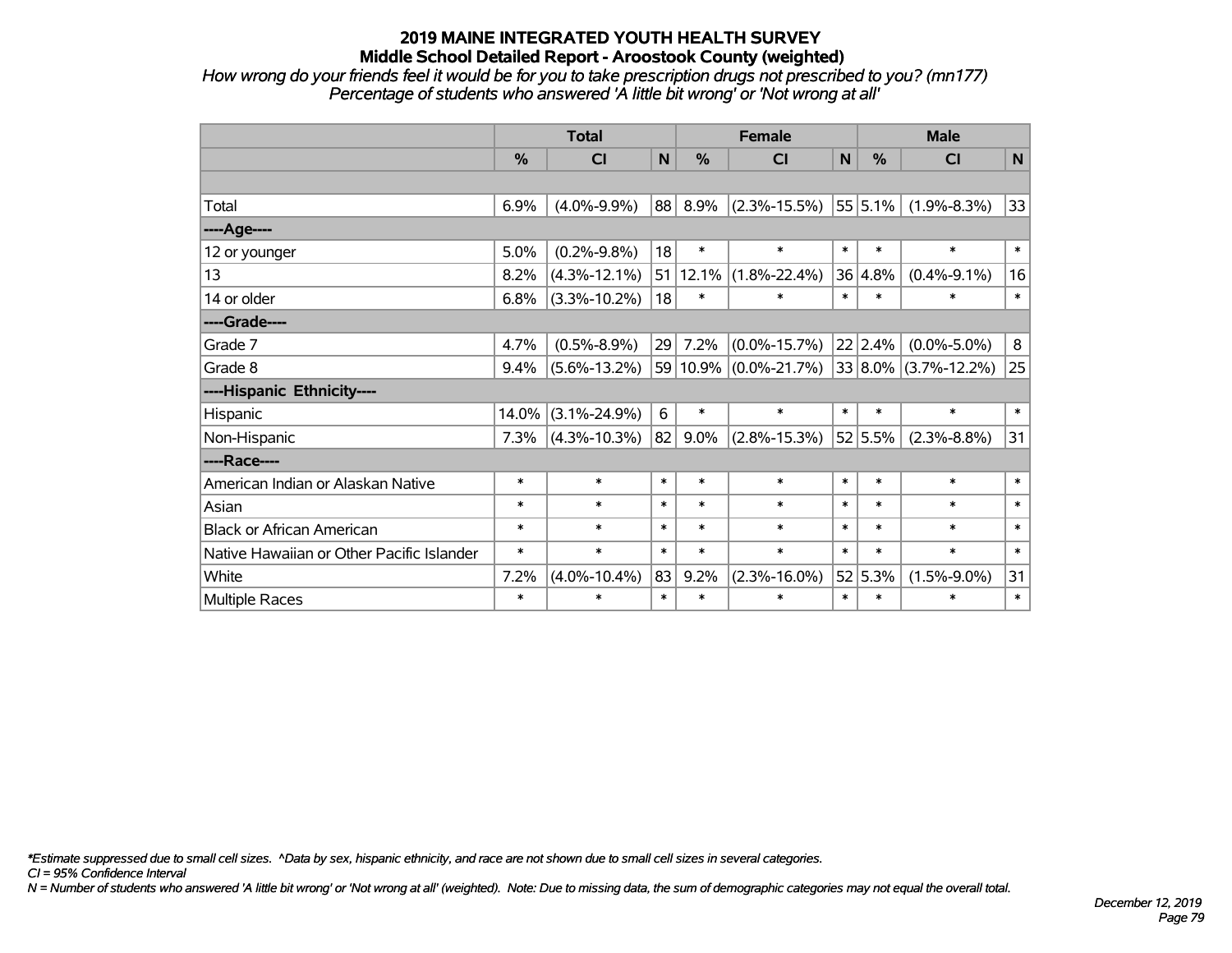*Do you agree or disagree with the following statement? My family has clear rules about alcohol and drug use. (mn90) Percentage of students who answered 'Strongly agree' or 'Agree'*

|                                           |        | <b>Total</b>         |        |               | <b>Female</b>        |        | <b>Male</b>   |                          |        |  |
|-------------------------------------------|--------|----------------------|--------|---------------|----------------------|--------|---------------|--------------------------|--------|--|
|                                           | $\%$   | <b>CI</b>            | N      | $\frac{0}{0}$ | <b>CI</b>            | N      | $\frac{0}{0}$ | <b>CI</b>                | N.     |  |
|                                           |        |                      |        |               |                      |        |               |                          |        |  |
| Total                                     | 92.1%  | $(88.1\% - 96.1\%)$  |        | 1,169 89.5%   | $(85.0\% - 94.0\%)$  |        | 554 94.5%     | $(90.7\% - 98.4\%)$      | 614    |  |
| ----Age----                               |        |                      |        |               |                      |        |               |                          |        |  |
| 12 or younger                             | 95.0%  | $(91.0\% - 99.0\%)$  | 353    | 95.1%         | $(89.9\% - 100.0\%)$ | 174    | 94.8%         | $(89.2\% - 100.0\%)$     | 178    |  |
| 13                                        | 93.1%  | $(90.1\% - 96.1\%)$  | 580    | 92.3%         | $(87.6\% - 97.0\%)$  |        | 273 93.8%     | $(90.4\% - 97.1\%)$      | 307    |  |
| 14 or older                               | 85.6%  | $(73.7\% - 97.6\%)$  | 231    | $\ast$        | $\ast$               | $\ast$ | $\ast$        | $\ast$                   | $\ast$ |  |
| ----Grade----                             |        |                      |        |               |                      |        |               |                          |        |  |
| Grade 7                                   | 94.3%  | $(90.4\% - 98.2\%)$  | 593    | 93.6%         | $(88.8\% - 98.4\%)$  |        | 280 94.9%     | $(89.9\% - 99.9\%)$      | 313    |  |
| Grade 8                                   | 89.6%  | $(83.2\% - 96.0\%)$  | 555    | 85.0%         | $(79.2\% - 90.7\%)$  |        |               | 259 94.1% (86.0%-100.0%) | 296    |  |
| ----Hispanic Ethnicity----                |        |                      |        |               |                      |        |               |                          |        |  |
| Hispanic                                  | 83.3%  | $(60.7\% - 100.0\%)$ | 34     | $\ast$        | $\ast$               | $\ast$ | $\ast$        | $\ast$                   | $\ast$ |  |
| Non-Hispanic                              | 92.2%  | $(88.3\% - 96.1\%)$  | 1,041  | 89.9%         | $(85.0\% - 94.8\%)$  |        | 516 94.6%     | $(91.3\% - 97.8\%)$      | 525    |  |
| ----Race----                              |        |                      |        |               |                      |        |               |                          |        |  |
| American Indian or Alaskan Native         | 75.7%  | $(68.2\% - 83.2\%)$  | 25     | $\ast$        | $\ast$               | $\ast$ | $\ast$        | $\ast$                   | $\ast$ |  |
| Asian                                     | $\ast$ | $\ast$               | $\ast$ | $\ast$        | $\ast$               | $\ast$ | $\ast$        | $\ast$                   | $\ast$ |  |
| <b>Black or African American</b>          | $\ast$ | $\ast$               | $\ast$ | $\ast$        | $\ast$               | $\ast$ | $\ast$        | $\ast$                   | $\ast$ |  |
| Native Hawaiian or Other Pacific Islander | $\ast$ | $\ast$               | $\ast$ | $\ast$        | $\ast$               | $\ast$ | $\ast$        | $\ast$                   | $\ast$ |  |
| White                                     | 92.5%  | $(88.3\% - 96.7\%)$  | 1,071  | 89.7%         | $(84.8\% - 94.6\%)$  |        | 515 95.2%     | $(90.8\% - 99.5\%)$      | 556    |  |
| Multiple Races                            | $\ast$ | $\ast$               | $\ast$ | $\ast$        | $\ast$               | $\ast$ | $\ast$        | $\ast$                   | $\ast$ |  |

*\*Estimate suppressed due to small cell sizes. ^Data by sex, hispanic ethnicity, and race are not shown due to small cell sizes in several categories.*

*CI = 95% Confidence Interval*

*N = Number of students who answered 'Strongly agree' or 'Agree' (weighted). Note: Due to missing data, the sum of demographic categories may not equal the overall total.*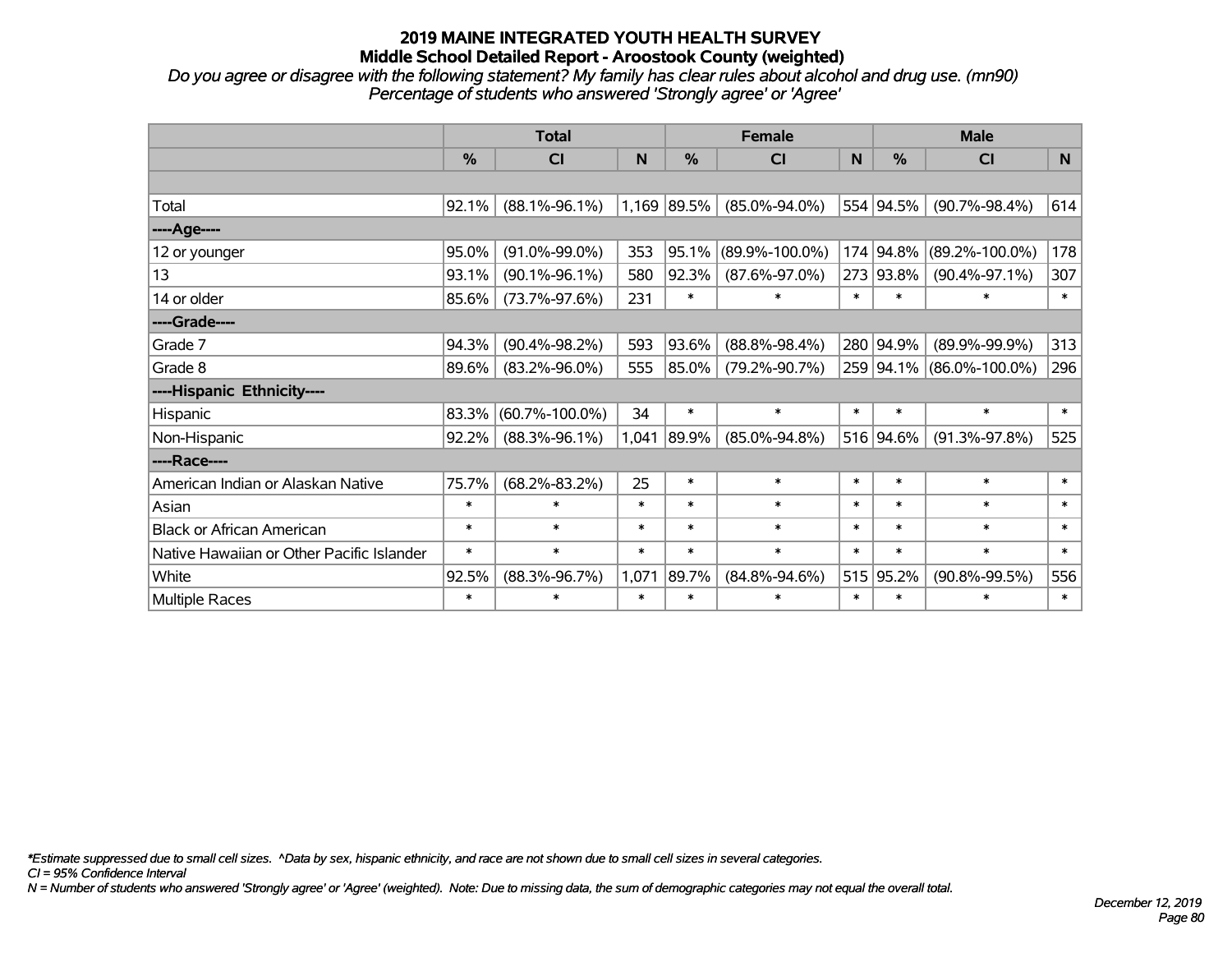*If you wanted to get prescription drugs (such as OxyContin, Percocet, Vicodin, codeine, Adderall, Ritalin, or Xanax) that were not prescribed to you, how easy would it be to get some? (mn184)*

*Percentage of students who answered 'Sort of easy' or 'Very easy'*

|                                           |          | <b>Total</b>       |        |               | <b>Female</b>       |        |               | <b>Male</b>               |        |  |  |
|-------------------------------------------|----------|--------------------|--------|---------------|---------------------|--------|---------------|---------------------------|--------|--|--|
|                                           | $\%$     | <b>CI</b>          | N      | $\frac{0}{0}$ | <b>CI</b>           | N      | $\frac{0}{0}$ | <b>CI</b>                 | N      |  |  |
|                                           |          |                    |        |               |                     |        |               |                           |        |  |  |
| Total                                     | 10.5%    | $(8.0\% - 13.0\%)$ |        | 133 12.6%     | $(9.4\% - 15.8\%)$  | 77     | 8.5%          | $(5.4\% - 11.6\%)$        | 55     |  |  |
| ----Age----                               |          |                    |        |               |                     |        |               |                           |        |  |  |
| 12 or younger                             | 10.9%    | $(6.6\% - 15.1\%)$ | 40     | 17.5%         | $(8.8\% - 26.2\%)$  | 32     | 4.5%          | $(0.0\% - 9.5\%)$         | 8      |  |  |
| 13                                        | 10.5%    | $(6.7\% - 14.2\%)$ | 64     | 11.5%         | $(7.0\% - 16.1\%)$  | 33     | 9.5%          | $(2.3\% - 16.8\%)$        | 31     |  |  |
| 14 or older                               | 8.2%     | $(0.0\% - 16.8\%)$ | 23     | 8.7%          | $(0.0\% - 21.4\%)$  | 13     | 7.8%          | $(0.0\% - 17.8\%)$        | 10     |  |  |
| ----Grade----                             |          |                    |        |               |                     |        |               |                           |        |  |  |
| Grade 7                                   | 8.8%     | $(5.6\% - 12.0\%)$ | 55     | 10.9%         | $(4.3\% - 17.5\%)$  | 32     | 7.0%          | $(3.2\% - 10.7\%)$        | 23     |  |  |
| Grade 8                                   | 11.7%    | $(6.1\% - 17.3\%)$ | 73     | $13.2\%$      | $(6.1\% - 20.3\%)$  |        |               | 40   10.3%   (5.5%-15.0%) | 32     |  |  |
| ----Hispanic Ethnicity----                |          |                    |        |               |                     |        |               |                           |        |  |  |
| Hispanic                                  | 22.8%    | $(8.2\% - 37.4\%)$ | 9      | $\ast$        | $\ast$              | $\ast$ | $\ast$        | $\ast$                    | $\ast$ |  |  |
| Non-Hispanic                              | $11.0\%$ | $(8.4\% - 13.5\%)$ |        | 123 12.4%     | $(9.5\% - 15.3\%)$  | 70     | 9.5%          | $(5.6\% - 13.4\%)$        | 53     |  |  |
| ----Race----                              |          |                    |        |               |                     |        |               |                           |        |  |  |
| American Indian or Alaskan Native         | $\ast$   | $\ast$             | $\ast$ | $\ast$        | $\ast$              | $\ast$ | $\ast$        | $\ast$                    | $\ast$ |  |  |
| Asian                                     | $\ast$   | $\ast$             | $\ast$ | $\ast$        | $\ast$              | $\ast$ | $\ast$        | $\ast$                    | $\ast$ |  |  |
| <b>Black or African American</b>          | $\ast$   | $\ast$             | $\ast$ | $\ast$        | $\ast$              | $\ast$ | $\ast$        | $\ast$                    | $\ast$ |  |  |
| Native Hawaiian or Other Pacific Islander | $\ast$   | $\ast$             | $\ast$ | $\ast$        | $\ast$              | $\ast$ | $\ast$        | $\ast$                    | $\ast$ |  |  |
| White                                     | 10.8%    | $(8.0\% - 13.6\%)$ | 124    | 13.4%         | $(10.2\% - 16.6\%)$ | 76     | 8.2%          | $(4.1\% - 12.4\%)$        | 48     |  |  |
| Multiple Races                            | 28.2%    | $(7.0\% - 49.4\%)$ | 8      | $\ast$        | $\ast$              | $\ast$ | $\ast$        | *                         | $\ast$ |  |  |

*\*Estimate suppressed due to small cell sizes. ^Data by sex, hispanic ethnicity, and race are not shown due to small cell sizes in several categories.*

*CI = 95% Confidence Interval*

*N = Number of students who answered 'Sort of easy' or 'Very easy' (weighted). Note: Due to missing data, the sum of demographic categories may not equal the overall total.*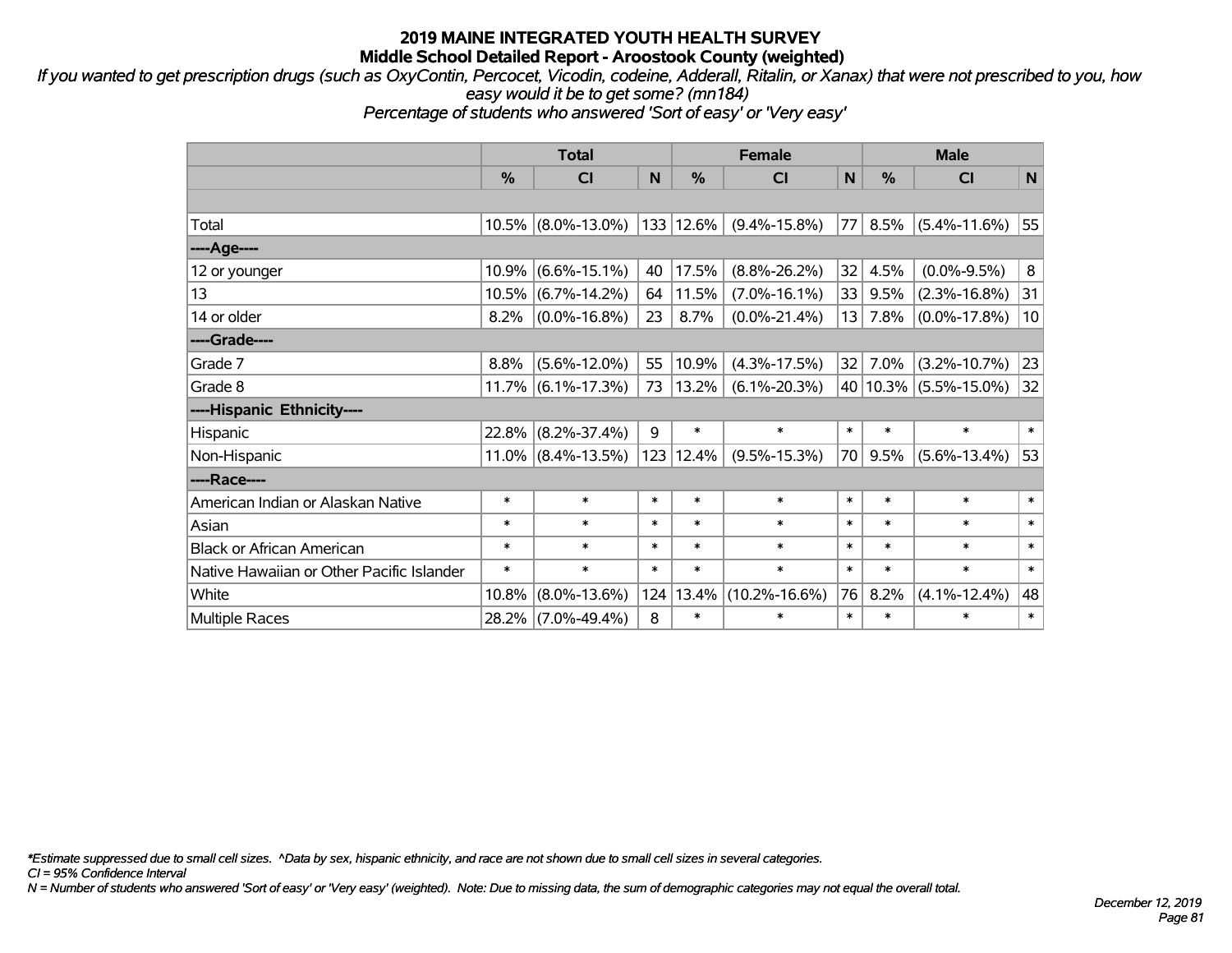*During the past 12 months, do you recall hearing, reading or watching an advertisement about the prevention of substance use? (mn93) Percentage of students who answered 'Yes'*

|                                           | <b>Total</b>  |                        |        |               | <b>Female</b>                    |        | <b>Male</b> |                         |        |  |
|-------------------------------------------|---------------|------------------------|--------|---------------|----------------------------------|--------|-------------|-------------------------|--------|--|
|                                           | $\frac{0}{0}$ | C <sub>l</sub>         | N      | $\frac{9}{6}$ | CI                               | N      | %           | <b>CI</b>               | N.     |  |
|                                           |               |                        |        |               |                                  |        |             |                         |        |  |
| Total                                     |               | $61.0\%$ (49.7%-72.3%) |        |               | 777  56.8%  (44.6%-69.0%)        |        |             | 352 64.9% (52.2%-77.6%) | 422    |  |
| ----Age----                               |               |                        |        |               |                                  |        |             |                         |        |  |
| 12 or younger                             | 56.0%         | $(40.2\% - 71.8\%)$    |        |               | 206 48.6% (26.5%-70.7%)          | 89     | 62.9%       | $(49.1\% - 76.7\%)$     | 116    |  |
| 13                                        |               | $64.1\%$ (52.8%-75.5%) |        |               | 402 58.6% (44.7%-72.6%)          |        |             | 173 69.0% (55.7%-82.3%) | 229    |  |
| 14 or older                               |               | 59.7% (50.3%-69.1%)    |        |               | 163 63.5% (49.5%-77.6%)          |        |             | 91 55.5% (33.9%-77.2%)  | 72     |  |
| ----Grade----                             |               |                        |        |               |                                  |        |             |                         |        |  |
| Grade 7                                   | 56.4%         | $(45.1\% - 67.6\%)$    |        |               | 351 49.6% (33.6%-65.6%)          |        | 147 62.5%   | $(51.5\% - 73.6\%)$     | 204    |  |
| Grade 8                                   |               | 65.9% (54.9%-77.0%)    |        |               | $ 415 63.4\%  (52.7\% - 74.2\%)$ |        |             | 196 68.3% (48.8%-87.9%) | 218    |  |
| ----Hispanic Ethnicity----                |               |                        |        |               |                                  |        |             |                         |        |  |
| Hispanic                                  | 50.9%         | $(35.8\% - 66.0\%)$    | 20     |               | $ 54.9\% $ (17.6%-92.3%)         | 9      | 43.4%       | $(22.6\% - 64.3\%)$     | 9      |  |
| Non-Hispanic                              |               | $61.6\%$ (48.9%-74.3%) |        |               | 696 57.2% (44.4%-70.1%)          |        |             | 328 66.1% (52.4%-79.8%) | 368    |  |
| ----Race----                              |               |                        |        |               |                                  |        |             |                         |        |  |
| American Indian or Alaskan Native         | 62.5%         | $(46.2\% - 78.9\%)$    | 19     | $\ast$        | $\ast$                           | $\ast$ | $\ast$      | $\ast$                  | $\ast$ |  |
| Asian                                     | $\ast$        | $\ast$                 | $\ast$ | $\ast$        | $\ast$                           | $\ast$ | $\ast$      | $\ast$                  | $\ast$ |  |
| <b>Black or African American</b>          | $\ast$        | $\ast$                 | $\ast$ | $\ast$        | $\ast$                           | $\ast$ | $\ast$      | $\ast$                  | $\ast$ |  |
| Native Hawaiian or Other Pacific Islander | $\ast$        | $\ast$                 | $\ast$ | $\ast$        | $\ast$                           | $\ast$ | $\ast$      | $\ast$                  | $\ast$ |  |
| White                                     | 61.7%         | $(49.6\% - 73.7\%)$    |        | 716 57.9%     | $(44.8\% - 71.0\%)$              | 334    | 65.3%       | $(52.0\% - 78.6\%)$     | 383    |  |
| Multiple Races                            |               | 65.2% (31.8%-98.6%)    | 19     | $\ast$        | $\ast$                           | $\ast$ | $\ast$      | *                       | $\ast$ |  |

*\*Estimate suppressed due to small cell sizes. ^Data by sex, hispanic ethnicity, and race are not shown due to small cell sizes in several categories.*

*CI = 95% Confidence Interval*

*N = Number of students who answered 'Yes' (weighted). Note: Due to missing data, the sum of demographic categories may not equal the overall total.*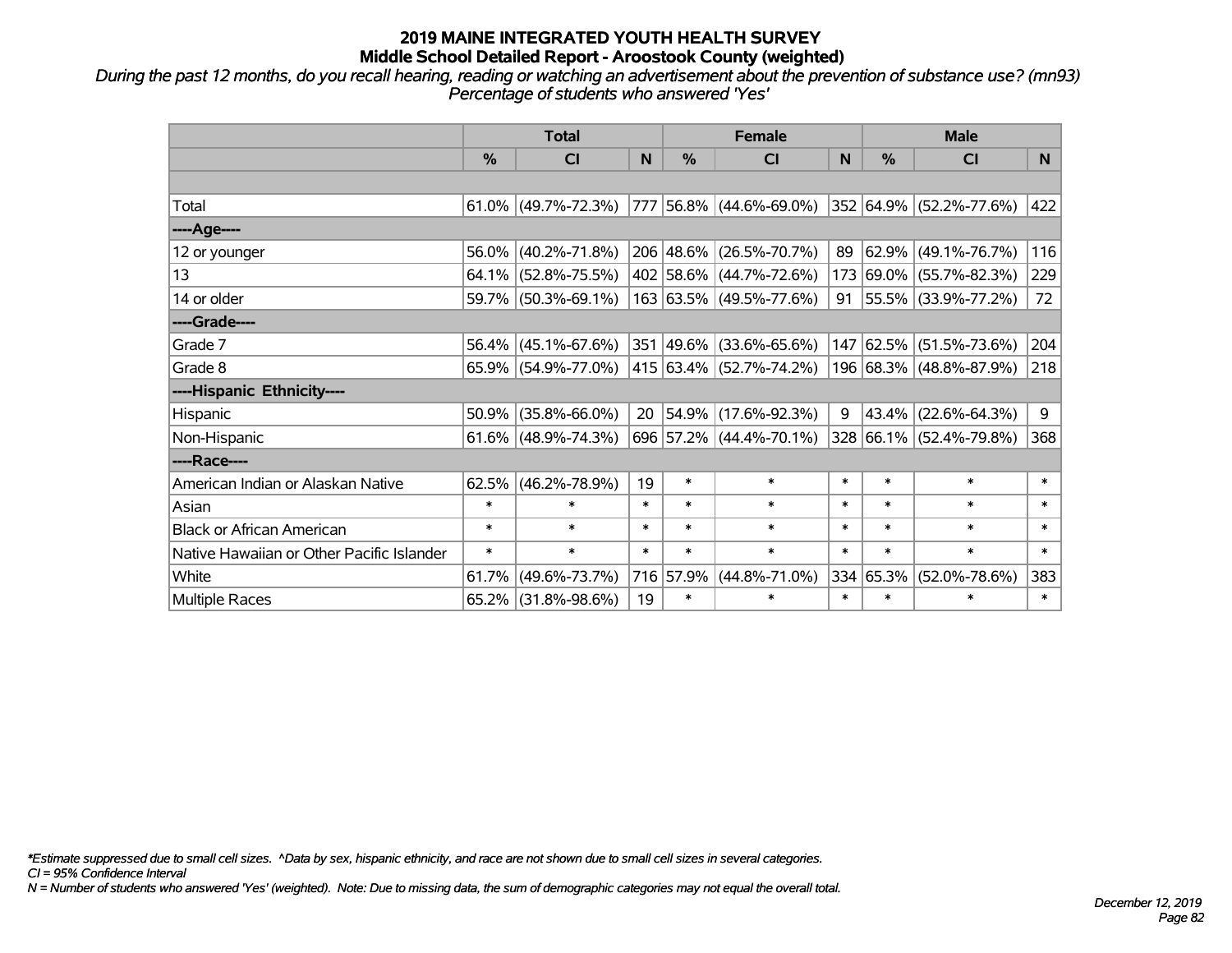*How much do you think people risk harming themselves (physically or in other ways) if they take prescription drugs that are not prescribed to them? (mn95)*

*Percentage of students who answered 'No risk' or 'Slight risk'*

|                                           |               | <b>Total</b>       |        |        | <b>Female</b>              |        |         | <b>Male</b>                                                |              |  |  |
|-------------------------------------------|---------------|--------------------|--------|--------|----------------------------|--------|---------|------------------------------------------------------------|--------------|--|--|
|                                           | $\frac{0}{0}$ | CI                 | N      | %      | <b>CI</b>                  | N      | %       | CI                                                         | $\mathsf{N}$ |  |  |
|                                           |               |                    |        |        |                            |        |         |                                                            |              |  |  |
| Total                                     | 8.4%          | $(4.8\% - 11.9\%)$ |        |        | $107 10.0\% $ (5.6%-14.4%) |        |         | $\left  62 \right  6.5\% \left  (2.5\% - 10.5\% ) \right $ | 42           |  |  |
| ----Age----                               |               |                    |        |        |                            |        |         |                                                            |              |  |  |
| 12 or younger                             | 8.5%          | $(0.2\% - 16.8\%)$ | 31     | 10.9%  | $(0.0\% - 22.1\%)$         |        | 20 5.3% | $(0.0\% - 12.7\%)$                                         | 10           |  |  |
| 13                                        | 9.9%          | $(5.1\% - 14.8\%)$ | 62     |        | $10.8\%$ (3.3%-18.3%)      |        | 32 9.2% | $(3.5\% - 14.8\%)$                                         | 30           |  |  |
| 14 or older                               | 4.7%          | $(0.0\% - 9.8\%)$  | 13     | $\ast$ | $\ast$                     | $\ast$ | $\ast$  | $\ast$                                                     | $\ast$       |  |  |
| ----Grade----                             |               |                    |        |        |                            |        |         |                                                            |              |  |  |
| Grade 7                                   | 7.9%          | $(3.8\% - 12.1\%)$ | 49     | 8.3%   | $(2.2\% - 14.5\%)$         |        | 25 7.6% | $(2.6\% - 12.5\%)$                                         | 25           |  |  |
| Grade 8                                   | 8.8%          | $(4.1\% - 13.4\%)$ | 55     |        | $12.1\%$ (7.0%-17.1%)      |        |         | $38 5.6\% $ (0.0%-11.7%)                                   | 18           |  |  |
| ----Hispanic Ethnicity----                |               |                    |        |        |                            |        |         |                                                            |              |  |  |
| Hispanic                                  | $18.8\%$      | $(8.4\% - 29.1\%)$ | 8      | $\ast$ | $\ast$                     | $\ast$ | $\ast$  | $\ast$                                                     | $\ast$       |  |  |
| Non-Hispanic                              | 8.3%          | $(4.8\% - 11.7\%)$ | 94     |        | $10.6\%$ (6.0%-15.3%)      |        |         | $61 5.8\% $ (1.4%-10.2%)                                   | 32           |  |  |
| ----Race----                              |               |                    |        |        |                            |        |         |                                                            |              |  |  |
| American Indian or Alaskan Native         | $\ast$        | $\ast$             | $\ast$ | $\ast$ | $\ast$                     | $\ast$ | $\ast$  | $\ast$                                                     | $\ast$       |  |  |
| Asian                                     | $\ast$        | $\ast$             | $\ast$ | $\ast$ | $\ast$                     | $\ast$ | $\ast$  | $\ast$                                                     | $\ast$       |  |  |
| <b>Black or African American</b>          | $\ast$        | $\ast$             | $\ast$ | $\ast$ | $\ast$                     | $\ast$ | $\ast$  | $\ast$                                                     | $\ast$       |  |  |
| Native Hawaiian or Other Pacific Islander | $\ast$        | $\ast$             | $\ast$ | $\ast$ | $\ast$                     | $\ast$ | $\ast$  | $\ast$                                                     | $\ast$       |  |  |
| White                                     | 8.1%          | $(4.2\% - 12.0\%)$ | 94     | 10.2%  | $(5.8\% - 14.6\%)$         |        | 59 6.0% | $(1.4\% - 10.7\%)$                                         | 35           |  |  |
| <b>Multiple Races</b>                     | $\ast$        | $\ast$             | $\ast$ | $\ast$ | $\ast$                     | $\ast$ | $\ast$  | $\ast$                                                     | $\ast$       |  |  |

*\*Estimate suppressed due to small cell sizes. ^Data by sex, hispanic ethnicity, and race are not shown due to small cell sizes in several categories.*

*CI = 95% Confidence Interval*

*N = Number of students who answered 'No risk' or 'Slight risk' (weighted). Note: Due to missing data, the sum of demographic categories may not equal the overall total.*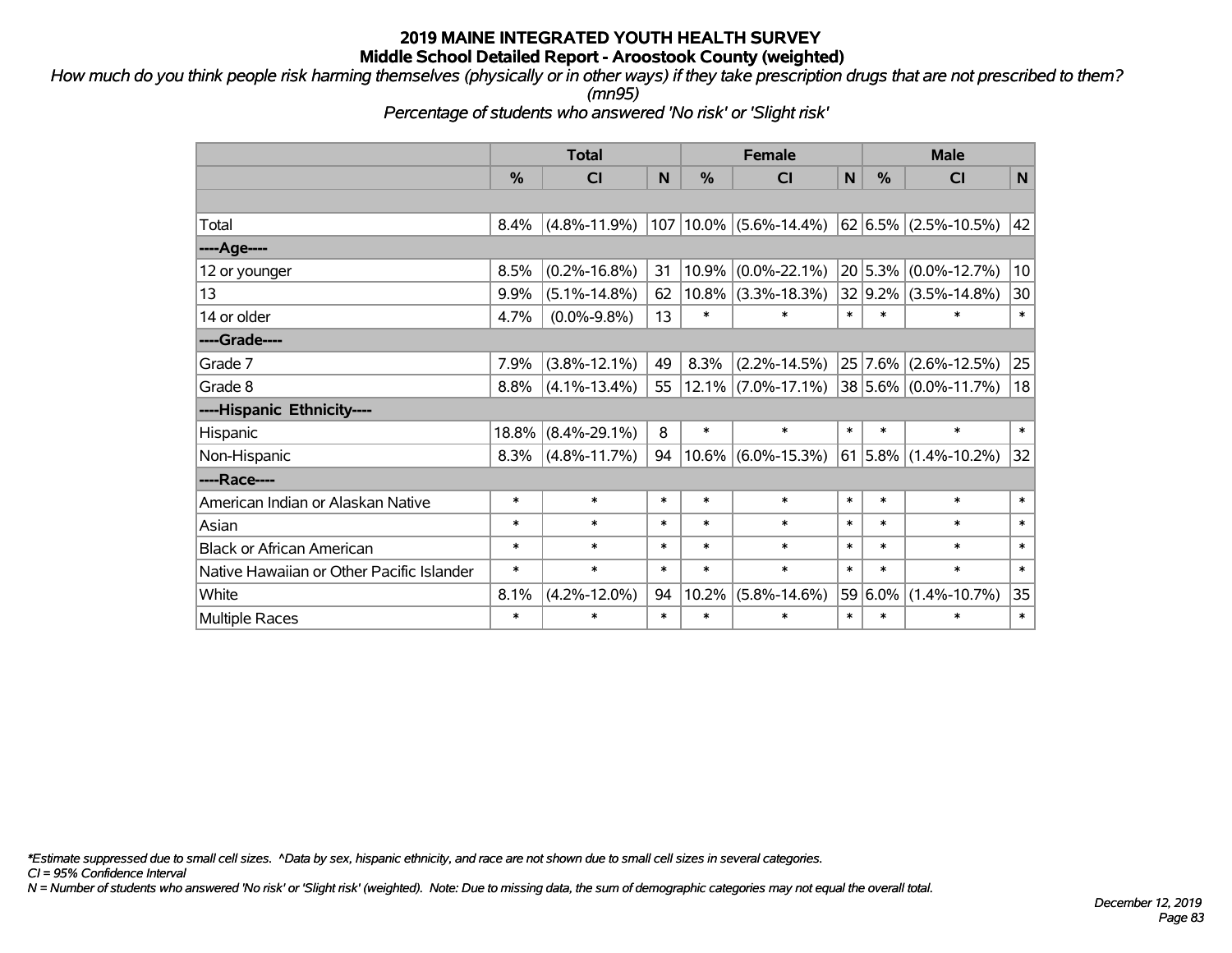# **2019 MAINE INTEGRATED YOUTH HEALTH SURVEY Middle School Detailed Report - Aroostook County (weighted)** *How many times in the past year (12 months) have you been drunk or high at school? (mn96)*

| Percentage of students who answered at least 1 time |  |
|-----------------------------------------------------|--|

|                                           | <b>Total</b> |                     |        |         | <b>Female</b>        | <b>Male</b> |         |                    |           |
|-------------------------------------------|--------------|---------------------|--------|---------|----------------------|-------------|---------|--------------------|-----------|
|                                           | $\%$         | <b>CI</b>           | N      | $\%$    | <b>CI</b>            | N           | $\%$    | <b>CI</b>          | ${\sf N}$ |
|                                           |              |                     |        |         |                      |             |         |                    |           |
| Total                                     | 4.7%         | $(2.2\% - 7.2\%)$   |        | 59 4.9% | $(3.0\% - 6.8\%)$    |             | 30 4.2% | $(0.8\% - 7.6\%)$  | 27        |
| ----Age----                               |              |                     |        |         |                      |             |         |                    |           |
| 12 or younger                             | 3.0%         | $(0.3\% - 5.7\%)$   | 11     | $\ast$  | $\ast$               | $\ast$      | $\ast$  | $\ast$             | $\ast$    |
| 13                                        | 7.0%         | $(4.4\% - 9.6\%)$   |        | 43 7.8% | $(5.8\% - 9.8\%)$    | 23          | $6.3\%$ | $(2.0\% - 10.6\%)$ | 20        |
| 14 or older                               | $\ast$       | $\ast$              | $\ast$ | $\ast$  | $\ast$               | $\ast$      | $\ast$  | $\ast$             | $\ast$    |
| ----Grade----                             |              |                     |        |         |                      |             |         |                    |           |
| Grade 7                                   | 3.7%         | $(1.1\% - 6.3\%)$   |        | 23 2.8% | $(0.0\% - 5.5\%)$    | 8           | 4.5%    | $(0.5\% - 8.4\%)$  | 14        |
| Grade 8                                   | 5.6%         | $(1.8\% - 9.3\%)$   |        |         | 34 7.2% (3.7%-10.7%) |             | 22 4.0% | $(0.0\% - 8.2\%)$  | 12        |
| ----Hispanic Ethnicity----                |              |                     |        |         |                      |             |         |                    |           |
| Hispanic                                  | 24.0%        | $(7.8\% - 40.3\%)$  | 10     | $\ast$  | $\ast$               | $\ast$      | $\ast$  | $\ast$             | $\ast$    |
| Non-Hispanic                              | 4.4%         | $(1.7\% - 7.0\%)$   |        | 49 4.7% | $(2.6\% - 6.8\%)$    | 27          | 4.1%    | $(0.4\% - 7.7\%)$  | 22        |
| ----Race----                              |              |                     |        |         |                      |             |         |                    |           |
| American Indian or Alaskan Native         | 33.5%        | $(19.2\% - 47.7\%)$ | 11     | $\ast$  | $\ast$               | $\ast$      | $\ast$  | $\ast$             | $\ast$    |
| Asian                                     | $\ast$       | $\ast$              | $\ast$ | $\ast$  | $\ast$               | $\ast$      | $\ast$  | $\ast$             | $\ast$    |
| <b>Black or African American</b>          | $\ast$       | $\ast$              | $\ast$ | $\ast$  | $\ast$               | $\ast$      | $\ast$  | $\ast$             | $\ast$    |
| Native Hawaiian or Other Pacific Islander | $\ast$       | $\ast$              | $\ast$ | $\ast$  | $\ast$               | $\ast$      | $\ast$  | $\ast$             | $\ast$    |
| White                                     | 3.9%         | $(1.8\% - 6.0\%)$   |        | 45 3.9% | $(1.9\% - 5.9\%)$    |             | 23 3.9% | $(1.1\% - 6.6\%)$  | 22        |
| Multiple Races                            | $\ast$       | $\ast$              | $\ast$ | $\ast$  | $\ast$               | $\ast$      | $\ast$  | *                  | $\ast$    |

*\*Estimate suppressed due to small cell sizes. ^Data by sex, hispanic ethnicity, and race are not shown due to small cell sizes in several categories.*

*CI = 95% Confidence Interval*

*N = Number of students who answered at least 1 time (weighted). Note: Due to missing data, the sum of demographic categories may not equal the overall total.*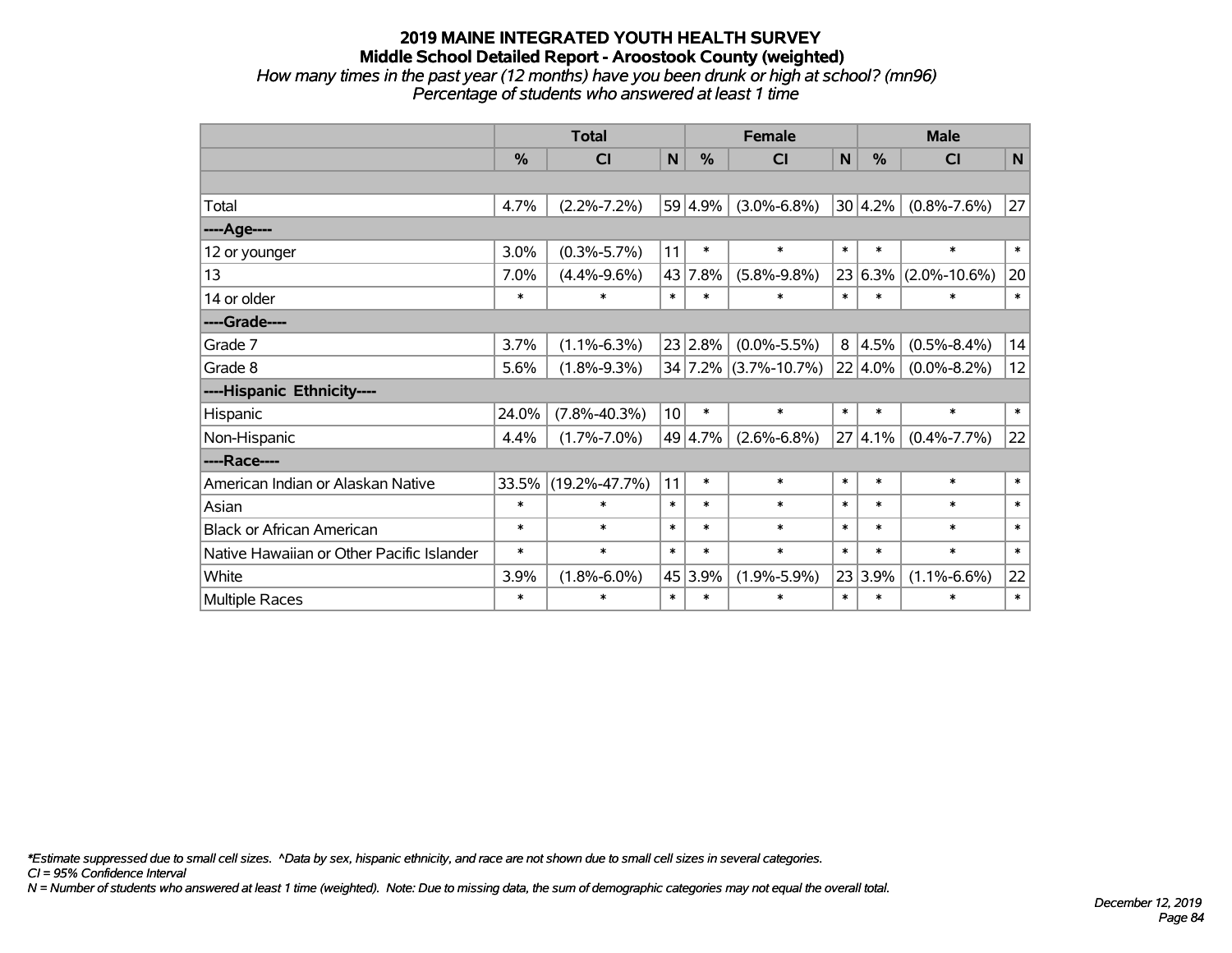### **2019 MAINE INTEGRATED YOUTH HEALTH SURVEY Middle School Detailed Report - Aroostook County (weighted)** *Has anyone offered, sold, or given you an illegal drug on school property? (mn97) Percentage of students who answered 'Yes'*

|                                           | <b>Total</b> |                      |        | <b>Female</b> | <b>Male</b>        |        |        |                       |              |
|-------------------------------------------|--------------|----------------------|--------|---------------|--------------------|--------|--------|-----------------------|--------------|
|                                           | %            | <b>CI</b>            | N      | %             | <b>CI</b>          | N      | %      | <b>CI</b>             | $\mathsf{N}$ |
|                                           |              |                      |        |               |                    |        |        |                       |              |
| Total                                     |              | $8.0\%$ (5.5%-10.6%) | 103    | $8.0\%$       | $(4.2\% - 11.8\%)$ | 49     | 8.3%   | $(3.5\% - 13.0\%)$    | 54           |
| ---- Age----                              |              |                      |        |               |                    |        |        |                       |              |
| 12 or younger                             | 7.2%         | $(0.7\% - 13.7\%)$   | 26     | $10.8\%$      | $(0.0\% - 22.3\%)$ | 20     | 3.5%   | $(0.0\% - 8.4\%)$     | 6            |
| 13                                        |              | $8.1\%$ (3.8%-12.4%) | 48     | 7.4%          | $(0.0\% - 14.9\%)$ | 21     | 9.2%   | $(3.8\% - 14.5\%)$    | 27           |
| 14 or older                               |              | $8.9\%$ (0.5%-17.2%) | 30     | 5.7%          | $(0.0\% - 12.8\%)$ | 8      |        | $11.3\%$ (0.3%-22.3%) | 21           |
| ----Grade----                             |              |                      |        |               |                    |        |        |                       |              |
| Grade 7                                   | 8.5%         | $(3.4\% - 13.6\%)$   | 54     | 8.5%          | $(0.8\% - 16.3\%)$ | 26     | 8.7%   | $(4.3\% - 13.0\%)$    | 28           |
| Grade 8                                   |              | $7.6\%$ (2.0%-13.2%) | 49     | 7.5%          | $(1.3\% - 13.6\%)$ | 23     | 7.9%   | $(0.0\% - 16.0\%)$    | 26           |
| ----Hispanic Ethnicity----                |              |                      |        |               |                    |        |        |                       |              |
| Hispanic                                  | $\ast$       | $\ast$               | $\ast$ | $\ast$        | $\ast$             | $\ast$ | $\ast$ | $\ast$                | $\ast$       |
| Non-Hispanic                              | $8.3\%$      | $(5.6\% - 11.0\%)$   | 94     | 7.8%          | $(2.4\% - 13.2\%)$ | 43     | 8.9%   | $(4.0\% - 13.8\%)$    | 51           |
| ----Race----                              |              |                      |        |               |                    |        |        |                       |              |
| American Indian or Alaskan Native         | $\ast$       | $\ast$               | $\ast$ | $\ast$        | $\ast$             | $\ast$ | $\ast$ | $\ast$                | $\ast$       |
| Asian                                     | $\ast$       | $\ast$               | $\ast$ | $\ast$        | $\ast$             | $\ast$ | $\ast$ | $\ast$                | $\ast$       |
| <b>Black or African American</b>          | $\ast$       | $\ast$               | $\ast$ | $\ast$        | $\ast$             | $\ast$ | $\ast$ | $\ast$                | $\ast$       |
| Native Hawaiian or Other Pacific Islander | $\ast$       | $\ast$               | $\ast$ | $\ast$        | $\ast$             | $\ast$ | $\ast$ | $\ast$                | $\ast$       |
| White                                     | 8.0%         | $(5.4\% - 10.5\%)$   | 92     | 7.2%          | $(3.0\% - 11.4\%)$ | 40     | 8.8%   | $(4.0\% - 13.6\%)$    | 51           |
| <b>Multiple Races</b>                     | $\ast$       | $\ast$               | $\ast$ | $\ast$        | $\ast$             | $\ast$ | $\ast$ | $\ast$                | $\ast$       |

*\*Estimate suppressed due to small cell sizes. ^Data by sex, hispanic ethnicity, and race are not shown due to small cell sizes in several categories.*

*CI = 95% Confidence Interval*

*N = Number of students who answered 'Yes' (weighted). Note: Due to missing data, the sum of demographic categories may not equal the overall total.*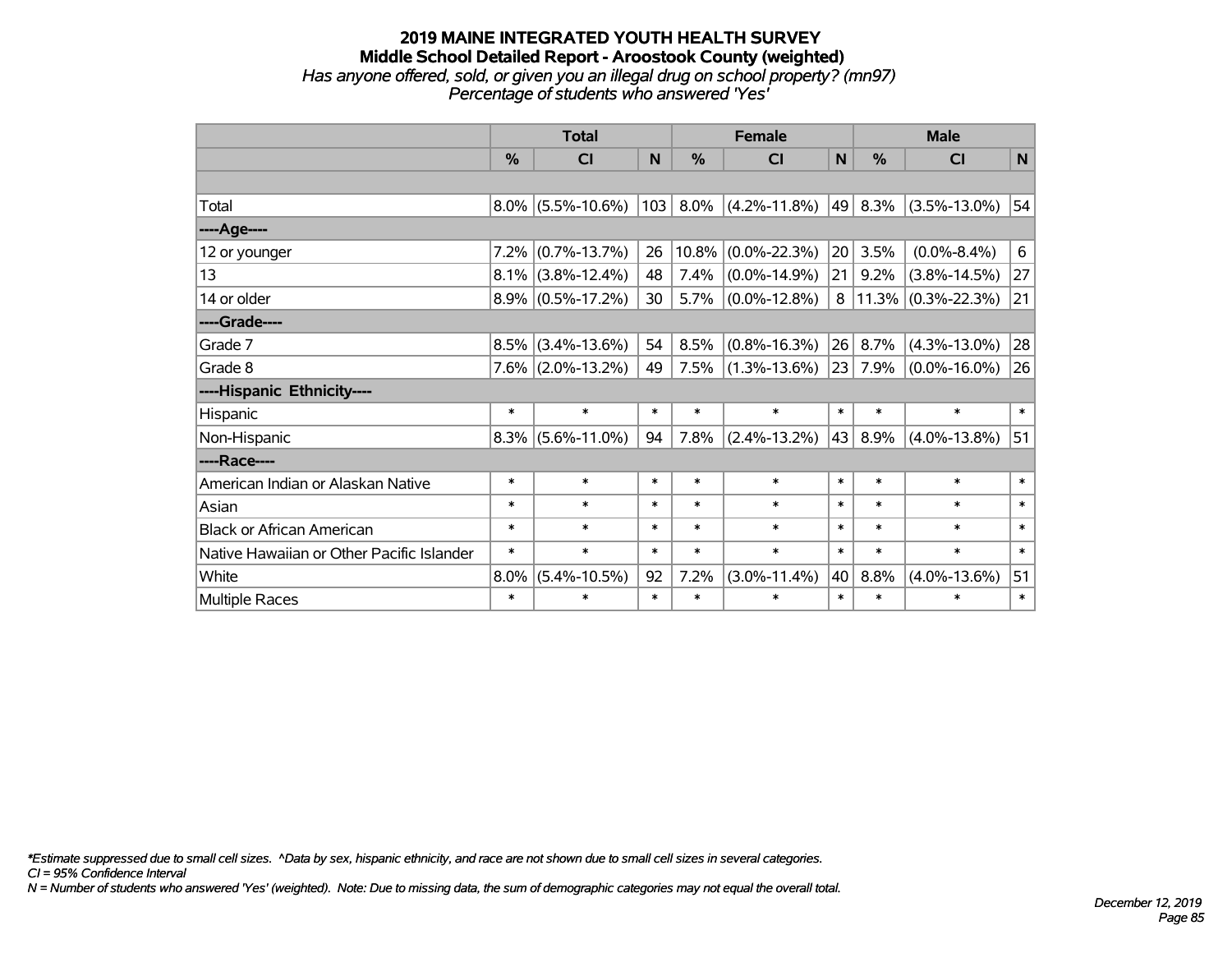#### **2019 MAINE INTEGRATED YOUTH HEALTH SURVEY Middle School Detailed Report - Aroostook County (weighted)** *Have you ever had sexual intercourse? (mn100) Percentage of students who answered 'Yes'*

|                                           | <b>Total</b> |                       |                |              | <b>Female</b>              |        | <b>Male</b> |                           |        |  |
|-------------------------------------------|--------------|-----------------------|----------------|--------------|----------------------------|--------|-------------|---------------------------|--------|--|
|                                           | %            | CI                    | N              | $\%$         | <b>CI</b>                  | N      | $\%$        | <b>CI</b>                 | N      |  |
|                                           |              |                       |                |              |                            |        |             |                           |        |  |
| Total                                     | 7.2%         | $(4.3\% - 10.0\%)$    |                | $ 89 5.8\% $ | $(2.1\% - 9.5\%)$          | 35     | $8.6\%$     | $(5.1\% - 12.1\%)$        | 54     |  |
| ----Age----                               |              |                       |                |              |                            |        |             |                           |        |  |
| 12 or younger                             | 2.5%         | $(0.1\% - 4.9\%)$     | 9              | $\ast$       | $\ast$                     | $\ast$ | $\ast$      | $\ast$                    | $\ast$ |  |
| 13                                        | 8.5%         | $(3.5\% - 13.5\%)$    |                |              | $50 5.4\% $ (0.0%-11.1%)   |        |             | 16 11.5% (4.8%-18.2%)     | 35     |  |
| 14 or older                               |              | $10.0\%$ (6.0%-14.0%) |                |              | $30 9.5\% $ (2.5%-16.4%)   |        |             | $14 10.5\% $ (4.6%-16.4%) | 17     |  |
| ----Grade----                             |              |                       |                |              |                            |        |             |                           |        |  |
| Grade 7                                   | 4.6%         | $(1.1\% - 8.1\%)$     |                | 27 3.9%      | $(0.3\% - 7.5\%)$          | 12     | 5.3%        | $(0.4\% - 10.1\%)$        | 16     |  |
| Grade 8                                   | 9.8%         | $(5.1\% - 14.4\%)$    |                |              | $62$   7.7%   (2.0%-13.5%) |        |             | 24 11.9% (6.5%-17.2%)     | 38     |  |
| ----Hispanic Ethnicity----                |              |                       |                |              |                            |        |             |                           |        |  |
| Hispanic                                  | 15.9%        | $(6.4\% - 25.4\%)$    | 6              | $\ast$       | $\ast$                     | $\ast$ | $\ast$      | $\ast$                    | $\ast$ |  |
| Non-Hispanic                              | 7.5%         | $(4.0\% - 11.0\%)$    |                | $ 83 5.6\% $ | $(1.5\% - 9.8\%)$          | 31     | 9.5%        | $(5.3\% - 13.8\%)$        | 51     |  |
| ----Race----                              |              |                       |                |              |                            |        |             |                           |        |  |
| American Indian or Alaskan Native         | 19.0%        | $(2.2\% - 35.8\%)$    | 6              | $\ast$       | $\ast$                     | $\ast$ | $\ast$      | $\ast$                    | $\ast$ |  |
| Asian                                     | $\ast$       | $\ast$                | $\ast$         | $\ast$       | $\ast$                     | $\ast$ | $\ast$      | $\ast$                    | $\ast$ |  |
| <b>Black or African American</b>          | $\ast$       | $\ast$                | $\ast$         | $\ast$       | $\ast$                     | $\ast$ | $\ast$      | $\ast$                    | $\ast$ |  |
| Native Hawaiian or Other Pacific Islander | $\ast$       | $\ast$                | $\ast$         | $\ast$       | $\ast$                     | $\ast$ | $\ast$      | $\ast$                    | $\ast$ |  |
| White                                     | 6.7%         | $(3.1\% - 10.4\%)$    |                | 76 4.9%      | $(0.6\% - 9.2\%)$          | 27     | 8.6%        | $(4.5\% - 12.8\%)$        | 49     |  |
| Multiple Races                            | 18.6%        | $(4.7\% - 32.5\%)$    | $\overline{7}$ | $\ast$       | $\ast$                     | $\ast$ | $\ast$      | $\ast$                    | $\ast$ |  |

*\*Estimate suppressed due to small cell sizes. ^Data by sex, hispanic ethnicity, and race are not shown due to small cell sizes in several categories.*

*CI = 95% Confidence Interval*

*N = Number of students who answered 'Yes' (weighted). Note: Due to missing data, the sum of demographic categories may not equal the overall total.*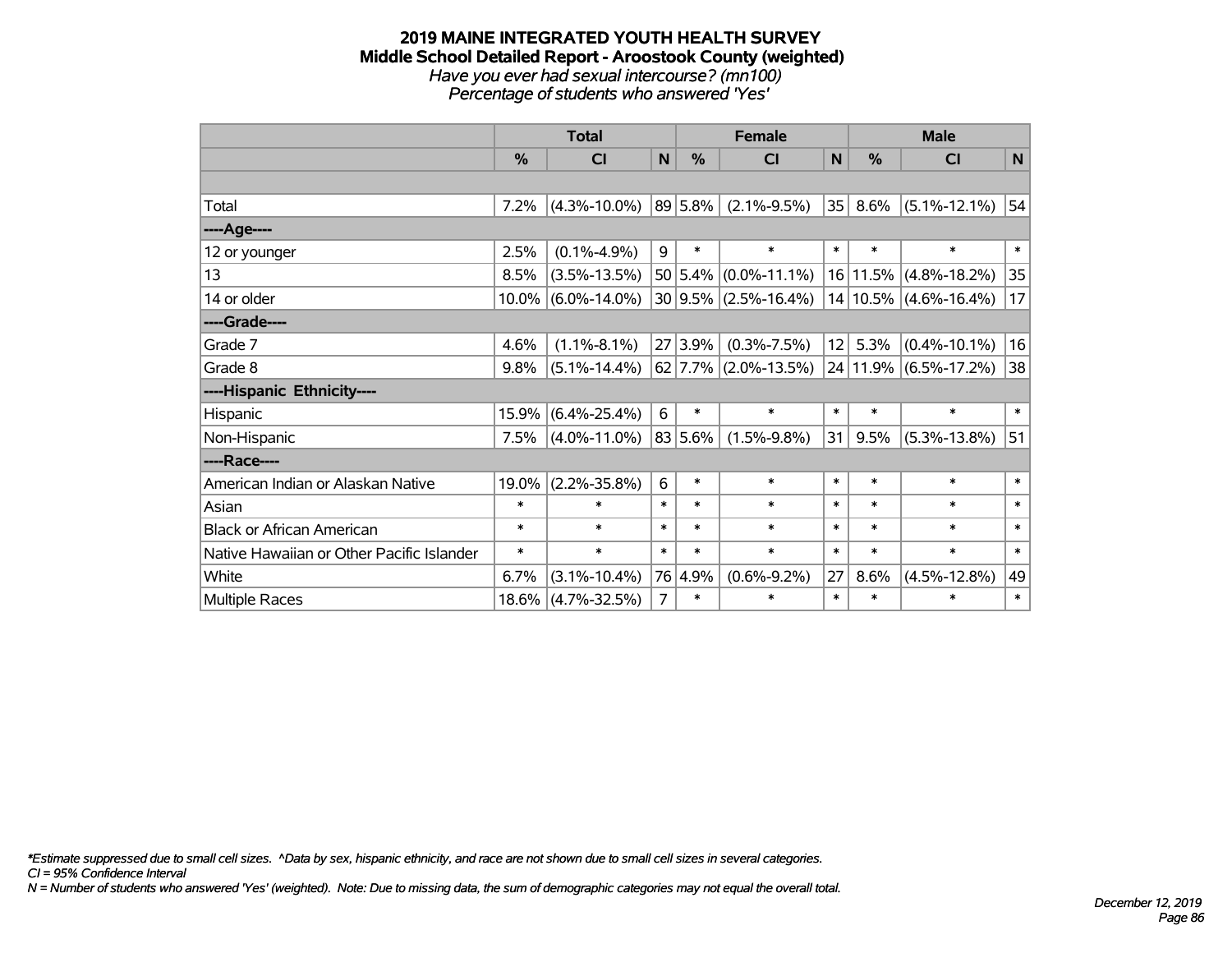*The last time you had sexual intercourse, did you or your partner use a condom? (mn101) Among students who ever had sexual intercourse, the percentage of students who answered 'Yes'*

|                                           |          | <b>Total</b>        |        | <b>Female</b> |        |        | <b>Male</b> |        |        |
|-------------------------------------------|----------|---------------------|--------|---------------|--------|--------|-------------|--------|--------|
|                                           | %        | <b>CI</b>           | N      | %             | CI     | N      | %           | CI N   |        |
|                                           |          |                     |        |               |        |        |             |        |        |
| Total                                     | $65.6\%$ | $(48.2\% - 83.1\%)$ | 49     | $\ast$        | $\ast$ | $\ast$ | $\ast$      | $\ast$ | $\ast$ |
| ----Age----                               |          |                     |        |               |        |        |             |        |        |
| 12 or younger                             | $\ast$   | $\ast$              | $\ast$ | $\ast$        | $\ast$ | $\ast$ | $\ast$      | $\ast$ | $\ast$ |
| 13                                        | $\ast$   | $\ast$              | $\ast$ | $\ast$        | $\ast$ | $\ast$ | $\ast$      | $\ast$ | $\ast$ |
| 14 or older                               | 51.9%    | $(20.8\% - 83.1\%)$ | 17     | $\ast$        | $\ast$ | $\ast$ | $\ast$      | $\ast$ | $\ast$ |
| ----Grade----                             |          |                     |        |               |        |        |             |        |        |
| Grade 7                                   | 73.4%    | $(56.8\% - 89.9\%)$ | 21     | $\ast$        | $\ast$ | $\ast$ | $\ast$      | $\ast$ | $\ast$ |
| Grade 8                                   | $60.8\%$ | $(36.5\% - 85.0\%)$ | 28     | $\ast$        | $\ast$ | $\ast$ | *           | $\ast$ | $\ast$ |
| ----Hispanic Ethnicity----                |          |                     |        |               |        |        |             |        |        |
| Hispanic                                  | $\ast$   | $\ast$              | $\ast$ | $\ast$        | $\ast$ | $\ast$ | *           | $\ast$ | $\ast$ |
| Non-Hispanic                              | $66.6\%$ | $(47.4\% - 85.7\%)$ | 47     | $\ast$        | $\ast$ | $\ast$ | *           | $\ast$ | $\ast$ |
| ----Race----                              |          |                     |        |               |        |        |             |        |        |
| American Indian or Alaskan Native         | $\ast$   | $\ast$              | $\ast$ | $\ast$        | $\ast$ | $\ast$ | $\ast$      | $\ast$ | $\ast$ |
| Asian                                     | $\ast$   | $\ast$              | $\ast$ | $\ast$        | $\ast$ | $\ast$ | $\ast$      | $\ast$ | $\ast$ |
| <b>Black or African American</b>          | $\ast$   | $\ast$              | $\ast$ | $\ast$        | $\ast$ | $\ast$ | $\ast$      | $\ast$ | $\ast$ |
| Native Hawaiian or Other Pacific Islander | $\ast$   | $\ast$              | $\ast$ | $\ast$        | $\ast$ | $\ast$ | $\ast$      | $\ast$ | $\ast$ |
| White                                     | 67.7%    | $(47.0\% - 88.4\%)$ | 44     | $\ast$        | $\ast$ | $\ast$ | $\ast$      | $\ast$ | $\ast$ |
| <b>Multiple Races</b>                     | $\ast$   | $\ast$              | $\ast$ | $\ast$        | $\ast$ | $\ast$ | $\ast$      | $\ast$ | $\ast$ |

*\*Estimate suppressed due to small cell sizes. ^Data by sex, hispanic ethnicity, and race are not shown due to small cell sizes in several categories.*

*CI = 95% Confidence Interval*

*N = Among students who ever had sexual intercourse, the number of students who answered 'Yes' (weighted). Note: Due to missing data, the sum of demographic categories may not equal the overall total.*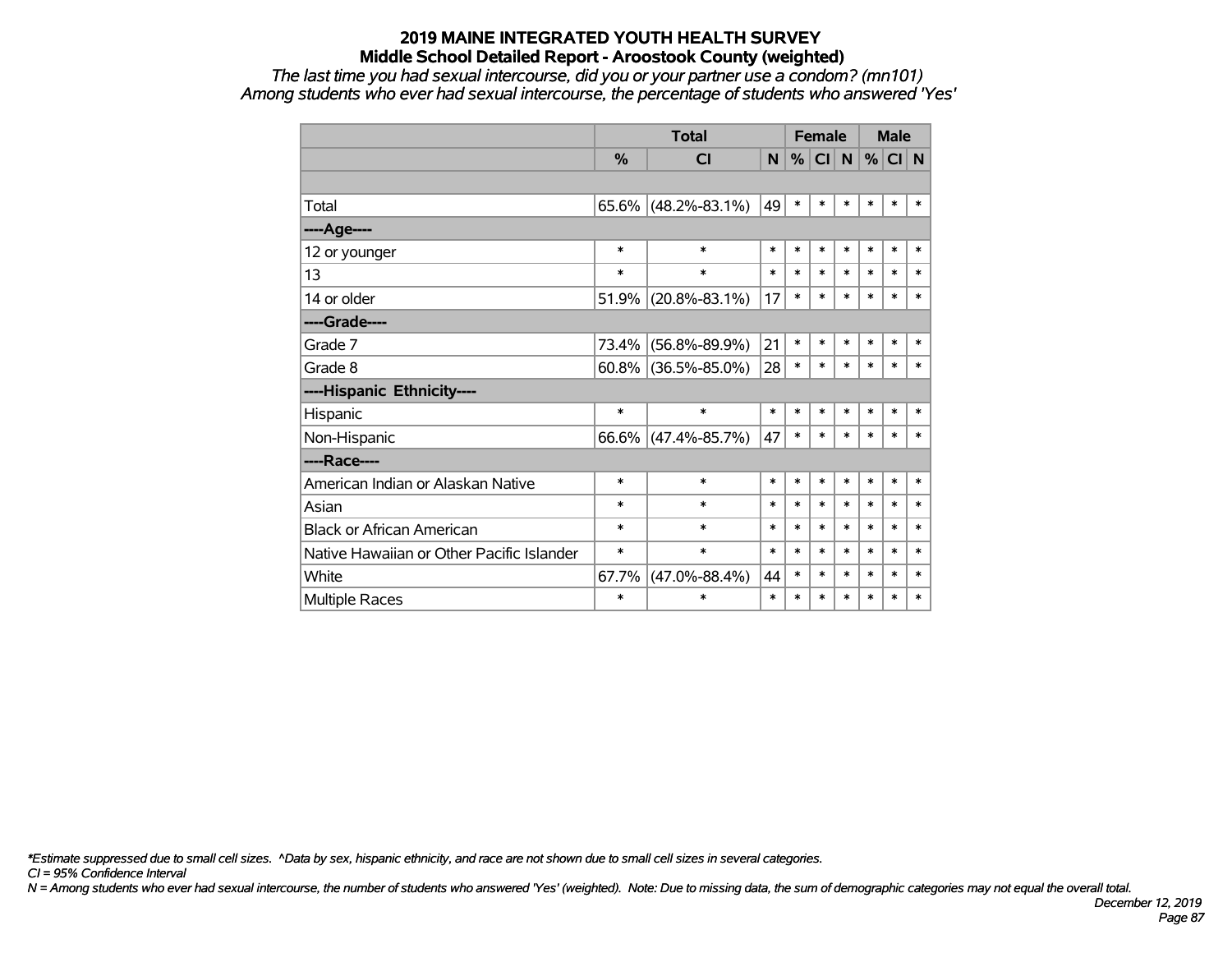*Percentage of students who drank 100% fruit juice and/or ate fruit two or more times per day during the past seven days (mnfruit)*

|                                           | <b>Total</b>  |                        |        | <b>Female</b> | <b>Male</b>             |        |           |                              |          |
|-------------------------------------------|---------------|------------------------|--------|---------------|-------------------------|--------|-----------|------------------------------|----------|
|                                           | $\frac{0}{6}$ | C <sub>l</sub>         | N      | $\frac{9}{6}$ | CI                      | N      | %         | <b>CI</b>                    | <b>N</b> |
|                                           |               |                        |        |               |                         |        |           |                              |          |
| Total                                     |               | 33.6% (28.8%-38.4%)    |        |               | 424 33.7% (29.2%-38.1%) |        |           | 205 33.7% (27.0%-40.4%)      | 217      |
| ----Age----                               |               |                        |        |               |                         |        |           |                              |          |
| 12 or younger                             | 39.8%         | $(28.4\% - 51.3\%)$    |        |               | 142 37.3% (26.0%-48.6%) | 65     | 42.5%     | $(30.5\% - 54.5\%)$          | 76       |
| 13                                        | 30.3%         | $(24.4\% - 36.2\%)$    |        |               | 181 32.7% (27.4%-38.0%) |        |           | 94 28.6% (18.5%-38.6%)       | 87       |
| 14 or older                               |               | 32.0% (23.0%-40.9%)    |        |               | 98 31.2% (21.8%-40.6%)  |        |           | 46 32.7% (20.1%-45.2%)       | 52       |
| ----Grade----                             |               |                        |        |               |                         |        |           |                              |          |
| Grade 7                                   | 36.5%         | $(30.2\% - 42.9\%)$    |        | 227 37.9%     | $(30.3\% - 45.6\%)$     |        | 112 35.6% | $(27.5\% - 43.7\%)$          | 115      |
| Grade 8                                   |               | $31.2\%$ (23.7%-38.6%) |        |               | 197 29.9% (23.7%-36.2%) |        |           | 93 32.1% $(21.5\% - 42.7\%)$ | 102      |
| ----Hispanic Ethnicity----                |               |                        |        |               |                         |        |           |                              |          |
| Hispanic                                  | 33.3%         | $(19.3\% - 47.3\%)$    | 13     | $\ast$        | $\ast$                  | $\ast$ | $\ast$    | $\ast$                       | $\ast$   |
| Non-Hispanic                              |               | 34.7% (28.7%-40.6%)    |        |               | 386 33.2% (27.3%-39.1%) |        | 184 36.0% | $(28.6\% - 43.4\%)$          | 200      |
| ----Race----                              |               |                        |        |               |                         |        |           |                              |          |
| American Indian or Alaskan Native         | 24.9%         | $(12.8\% - 36.9\%)$    | 9      | $\ast$        | $\ast$                  | $\ast$ | $\ast$    | $\ast$                       | $\ast$   |
| Asian                                     | $\ast$        | $\ast$                 | $\ast$ | $\ast$        | $\ast$                  | $\ast$ | $\ast$    | $\ast$                       | $\ast$   |
| <b>Black or African American</b>          | $\ast$        | $\ast$                 | $\ast$ | $\ast$        | $\ast$                  | $\ast$ | $\ast$    | $\ast$                       | $\ast$   |
| Native Hawaiian or Other Pacific Islander | $\ast$        | $\ast$                 | $\ast$ | $\ast$        | $\ast$                  | $\ast$ | $\ast$    | $\ast$                       | $\ast$   |
| White                                     | 34.3%         | $(28.9\% - 39.7\%)$    |        | 392 33.9%     | $(29.1\% - 38.7\%)$     | 191    | 34.6%     | $(27.3\% - 41.8\%)$          | 199      |
| Multiple Races                            | 29.5%         | $(9.3\% - 49.8\%)$     | 11     | $\ast$        | $\ast$                  | $\ast$ | $\ast$    | $\ast$                       | $\ast$   |

*\*Estimate suppressed due to small cell sizes. ^Data by sex, hispanic ethnicity, and race are not shown due to small cell sizes in several categories.*

*CI = 95% Confidence Interval*

*N = Number of students who drank 100% fruit juice and/or ate fruit two or more times per day during the past seven days (weighted). Note: Due to missing data, the sum of demographic categories may not equal the overall total.*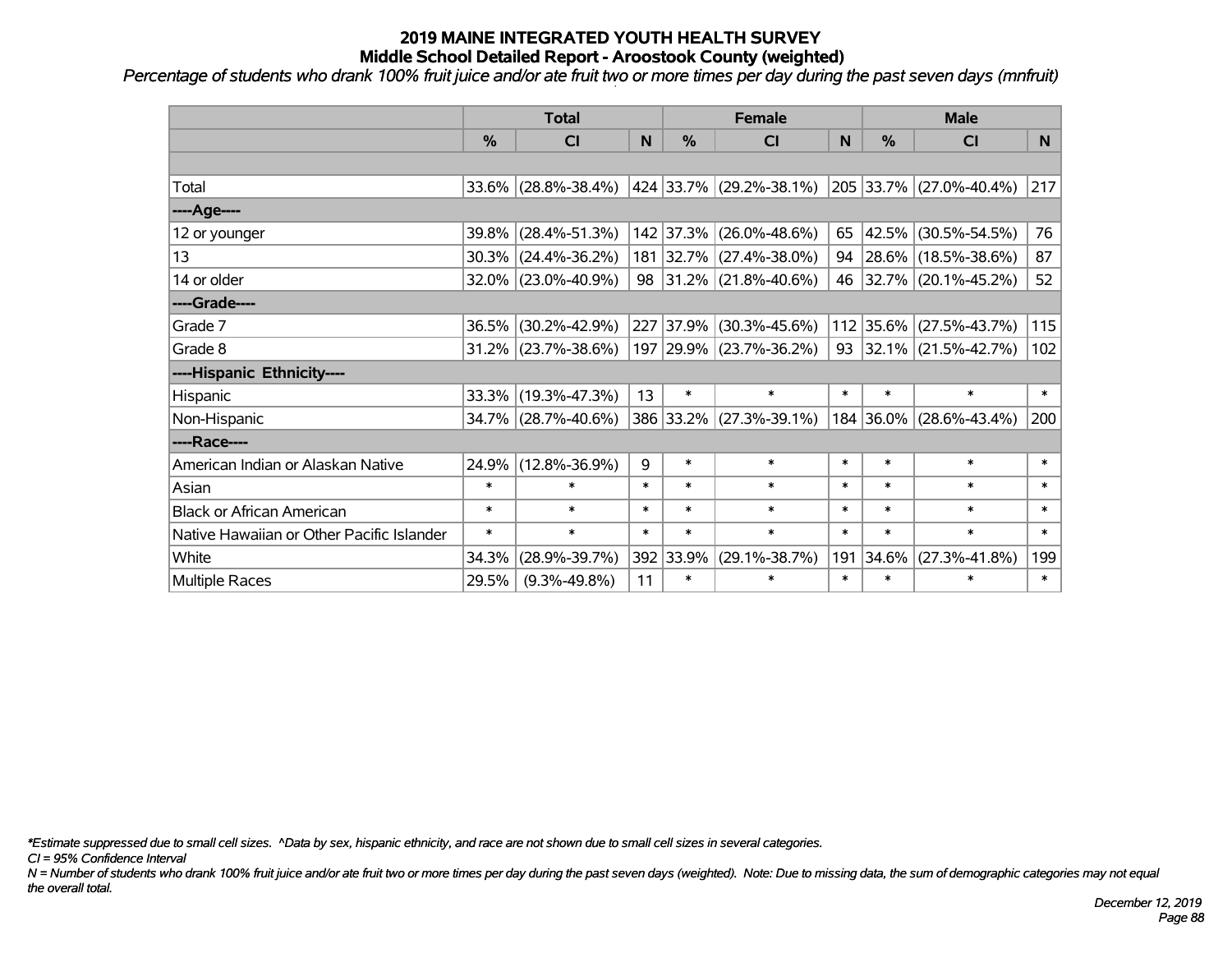*Percentage of students who drank 100% fruit juice and/or ate fruit less then 1 time per day during the past seven days (mnonefrt)*

|                                           | <b>Total</b>  |                                                |        | <b>Female</b> | <b>Male</b>                 |        |            |                         |              |
|-------------------------------------------|---------------|------------------------------------------------|--------|---------------|-----------------------------|--------|------------|-------------------------|--------------|
|                                           | $\frac{0}{0}$ | CI                                             | N      | $\frac{9}{6}$ | CI                          | N      | %          | <b>CI</b>               | <b>N</b>     |
|                                           |               |                                                |        |               |                             |        |            |                         |              |
| Total                                     |               | $37.4\%$ (33.3%-41.5%)                         |        |               | 472   36.7%   (31.3%-42.2%) |        |            | 224 38.2% (33.1%-43.3%) | 245          |
| ----Age----                               |               |                                                |        |               |                             |        |            |                         |              |
| 12 or younger                             | 34.5%         | $(23.1\% - 45.9\%)$                            |        |               | 123 37.6% (25.1%-50.2%)     |        | 66 31.7%   | $(17.2\% - 46.2\%)$     | 57           |
| 13                                        |               | 36.4% (31.2%-41.6%)                            |        |               | 217 30.7% (23.3%-38.1%)     |        |            | 88 41.6% (35.2%-48.0%)  | 126          |
| 14 or older                               |               | 43.5% (36.2%-50.8%)                            |        |               | 133 47.5% (38.0%-57.0%)     |        |            | 70 39.7% (27.2%-52.2%)  | 63           |
| ----Grade----                             |               |                                                |        |               |                             |        |            |                         |              |
| Grade 7                                   | 37.9%         | $(32.8\% - 42.9\%)$                            |        |               | 235 35.7% (28.9%-42.6%)     |        | 106 40.2%  | $(34.3\% - 46.0\%)$     | 129          |
| Grade 8                                   |               | $37.1\%$ (31.7%-42.6%) 235 38.4% (31.8%-44.9%) |        |               |                             |        |            | 119 35.8% (28.9%-42.7%) | 114          |
| ----Hispanic Ethnicity----                |               |                                                |        |               |                             |        |            |                         |              |
| Hispanic                                  | 39.7%         | $(21.3\% - 58.1\%)$                            |        |               | 16 36.6% (13.2%-60.0%)      | 7      | 44.6%      | $(11.9\% - 77.3\%)$     | 9            |
| Non-Hispanic                              |               | 37.2% (33.1%-41.2%)                            |        |               | 414 37.4% (32.0%-42.8%)     |        |            | 208 36.8% (31.1%-42.5%) | 204          |
| ----Race----                              |               |                                                |        |               |                             |        |            |                         |              |
| American Indian or Alaskan Native         | 37.2%         | $(22.6\% - 51.9\%)$                            | 13     | $\ast$        | $\ast$                      | $\ast$ | $\ast$     | $\ast$                  | $\ast$       |
| Asian                                     | $\ast$        | $\ast$                                         | $\ast$ | $\ast$        | $\ast$                      | $\ast$ | $\ast$     | $\ast$                  | $\ast$       |
| <b>Black or African American</b>          | $\ast$        | $\ast$                                         | $\ast$ | $\ast$        | $\ast$                      | $\ast$ | $\ast$     | $\ast$                  | $\ast$       |
| Native Hawaiian or Other Pacific Islander | $\ast$        | $\ast$                                         | $\ast$ | $\ast$        | $\ast$                      | $\ast$ | $\ast$     | $\ast$                  | $\pmb{\ast}$ |
| White                                     | 36.8%         | $(32.3\% - 41.4\%)$                            | 421    | 36.3%         | $(30.9\% - 41.8\%)$         | 205    | 37.2%      | $(31.7\% - 42.7\%)$     | 214          |
| Multiple Races                            |               | 45.6% (33.0%-58.2%)                            | 17     |               | 62.7%   (43.7%-81.7%)       |        | $10$ 37.4% | $(4.3\% - 70.5\%)$      | 7            |

*\*Estimate suppressed due to small cell sizes. ^Data by sex, hispanic ethnicity, and race are not shown due to small cell sizes in several categories.*

*CI = 95% Confidence Interval*

*N = Number of students who drank 100% fruit juice and/or ate fruit less then 1 time per day during the past seven days (weighted). Note: Due to missing data, the sum of demographic categories may not equal the overall total.*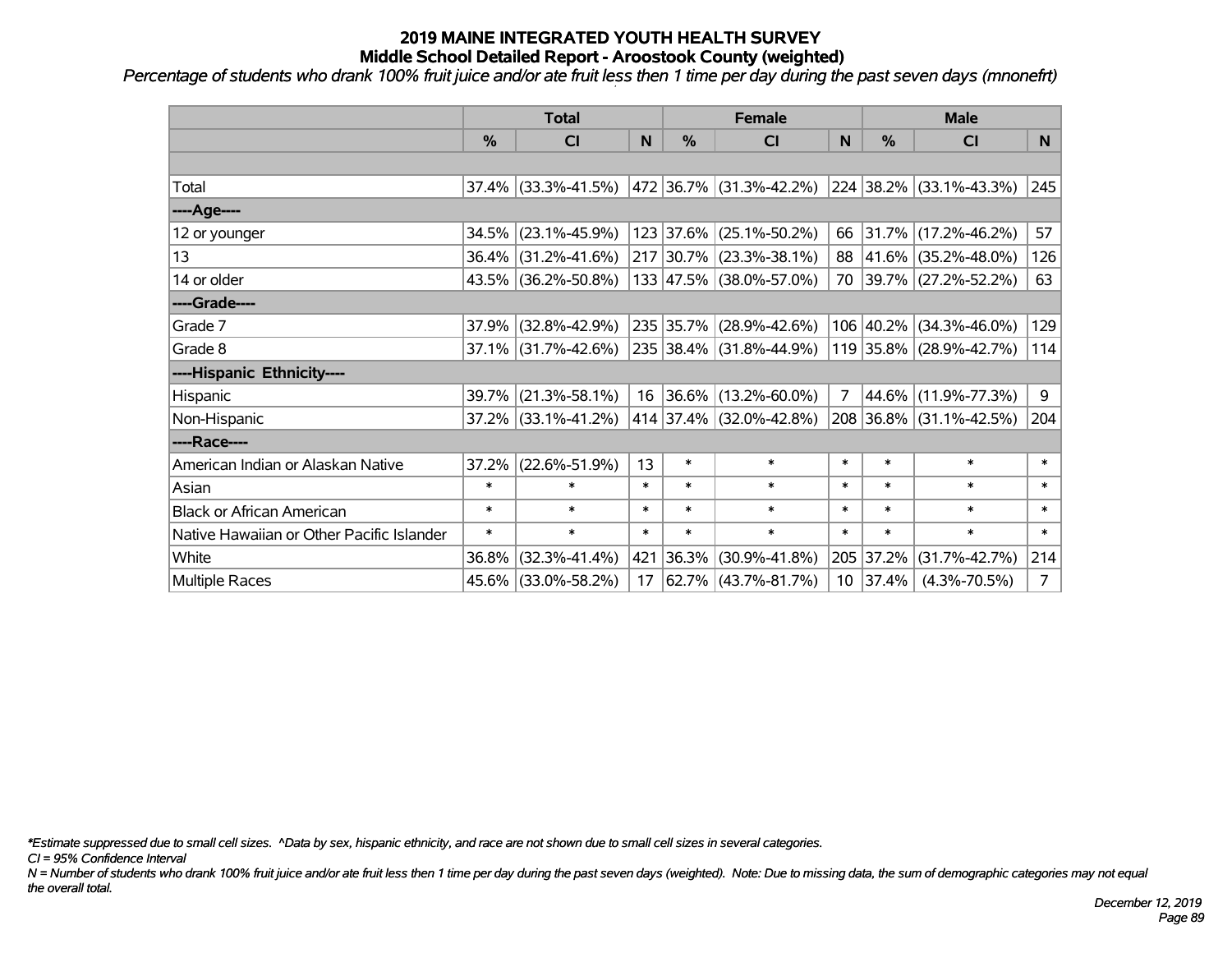*Percentage of students who ate vegetables three or more times per day during the past seven days (mnveg)*

|                                           | <b>Total</b> |                     |        |               | <b>Female</b>           | <b>Male</b> |               |                     |        |
|-------------------------------------------|--------------|---------------------|--------|---------------|-------------------------|-------------|---------------|---------------------|--------|
|                                           | %            | CI                  | N      | $\frac{9}{6}$ | <b>CI</b>               | N           | $\frac{0}{0}$ | <b>CI</b>           | N      |
|                                           |              |                     |        |               |                         |             |               |                     |        |
| Total                                     | 14.1%        | $(11.3\% - 16.9\%)$ |        |               | 180 16.7% (13.0%-20.4%) |             | 103 11.8%     | $(8.4\% - 15.2\%)$  | 76     |
| ----Age----                               |              |                     |        |               |                         |             |               |                     |        |
| 12 or younger                             | 17.5%        | $(8.3\% - 26.7\%)$  | 63     | 20.3%         | $(4.0\% - 36.6\%)$      | 36          | 14.9%         | $(10.7\% - 19.2\%)$ | 27     |
| 13                                        | 12.7%        | $(7.1\% - 18.4\%)$  | 77     | 16.0%         | $(9.8\% - 22.1\%)$      | 46          | 9.9%          | $(3.7\% - 16.1\%)$  | 30     |
| 14 or older                               | 13.0%        | $(9.1\% - 17.0\%)$  | 40     | 14.0%         | $(8.9\% - 19.1\%)$      | 21          | 12.1%         | $(6.3\% - 17.9\%)$  | 19     |
| ----Grade----                             |              |                     |        |               |                         |             |               |                     |        |
| Grade 7                                   | 16.4%        | $(11.9\% - 21.0\%)$ |        | 103 20.2%     | $(13.1\% - 27.3\%)$     | 60          | 13.2%         | $(8.6\% - 17.8\%)$  | 43     |
| Grade 8                                   | 11.7%        | $(5.9\% - 17.5\%)$  | 75     | 13.1%         | $(8.2\% - 18.1\%)$      | 41          | 10.5%         | $(3.1\% - 17.8\%)$  | 33     |
| ----Hispanic Ethnicity----                |              |                     |        |               |                         |             |               |                     |        |
| Hispanic                                  | 15.1%        | $(5.8\% - 24.5\%)$  | 6      | $\ast$        | $\ast$                  | $\ast$      | $\ast$        | $\ast$              | $\ast$ |
| Non-Hispanic                              | 14.4%        | $(10.7\% - 18.1\%)$ |        | 162 15.8%     | $(11.0\% - 20.6\%)$     | 89          | 13.1%         | $(9.5\% - 16.6\%)$  | 73     |
| ----Race----                              |              |                     |        |               |                         |             |               |                     |        |
| American Indian or Alaskan Native         | $\ast$       | $\ast$              | $\ast$ | $\ast$        | $\ast$                  | $\ast$      | $\ast$        | $\ast$              | $\ast$ |
| Asian                                     | $\ast$       | $\ast$              | $\ast$ | $\ast$        | $\ast$                  | $\ast$      | $\ast$        | $\ast$              | $\ast$ |
| <b>Black or African American</b>          | $\ast$       | $\ast$              | $\ast$ | $\ast$        | $\ast$                  | $\ast$      | $\ast$        | $\ast$              | $\ast$ |
| Native Hawaiian or Other Pacific Islander | $\ast$       | $\ast$              | $\ast$ | $\ast$        | $\ast$                  | $\ast$      | $\ast$        | $\ast$              | $\ast$ |
| White                                     | 14.3%        | $(11.2\% - 17.5\%)$ | 165    | 16.8%         | $(12.6\% - 20.9\%)$     | 95          | 12.1%         | $(8.5\% - 15.7\%)$  | 70     |
| Multiple Races                            | 14.2%        | $(2.8\% - 25.6\%)$  | 6      | $\ast$        | $\ast$                  | $\ast$      | $\ast$        | $\ast$              | $\ast$ |

*\*Estimate suppressed due to small cell sizes. ^Data by sex, hispanic ethnicity, and race are not shown due to small cell sizes in several categories.*

*CI = 95% Confidence Interval*

*N = Number of students who ate vegetables three or more times per day during the past seven days (weighted). Note: Due to missing data, the sum of demographic categories may not equal the overall total.*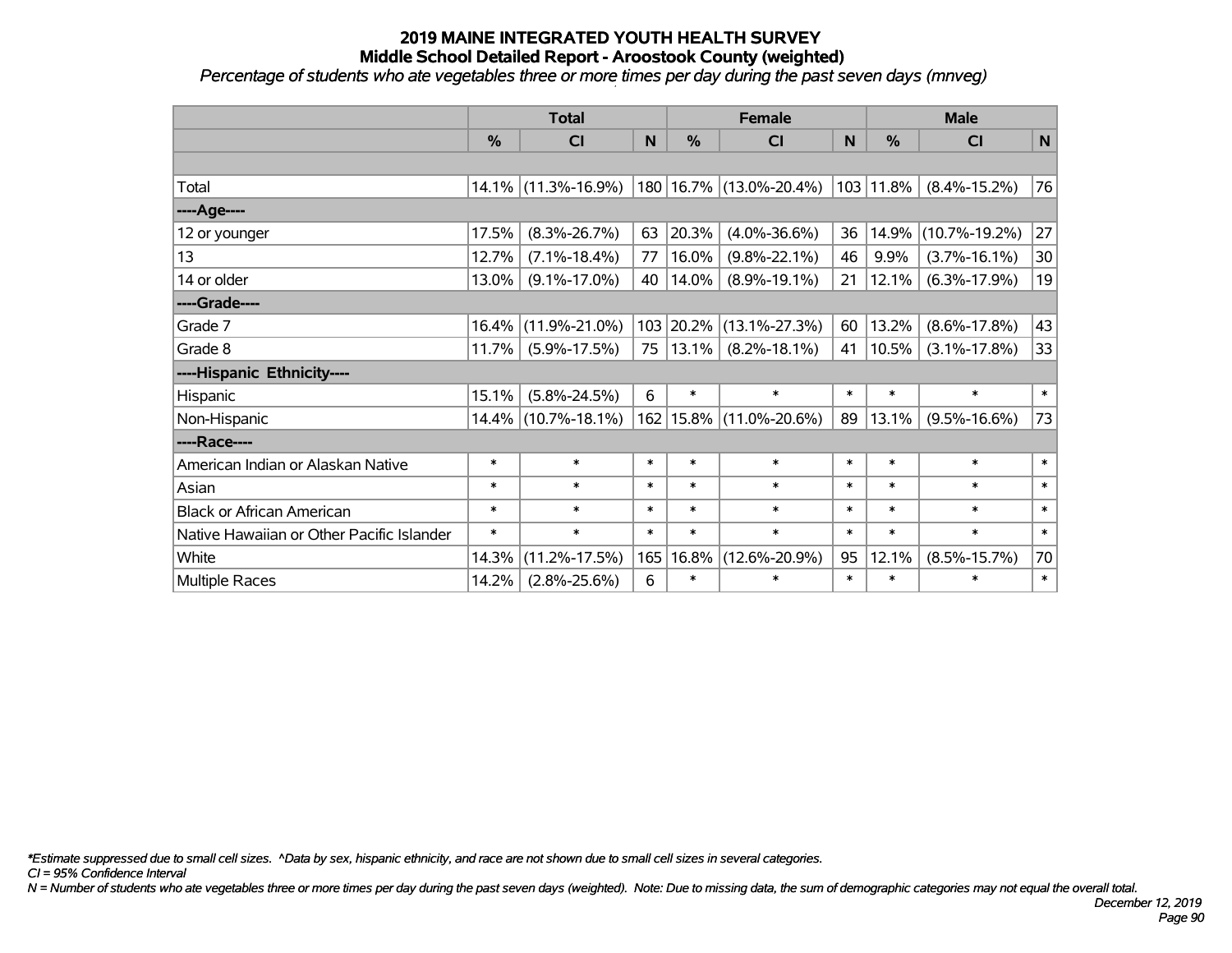*Percentage of students who ate vegetables less than 1 time per day during the past seven days (mnoneveg)*

|                                           | <b>Total</b> |                        |        | <b>Female</b> | <b>Male</b>             |              |           |                         |        |
|-------------------------------------------|--------------|------------------------|--------|---------------|-------------------------|--------------|-----------|-------------------------|--------|
|                                           | $\%$         | <b>CI</b>              | N      | %             | <b>CI</b>               | <sub>N</sub> | %         | <b>CI</b>               | N.     |
|                                           |              |                        |        |               |                         |              |           |                         |        |
| Total                                     |              | 56.7% (52.7%-60.8%)    |        |               | 723 52.6% (45.3%-59.9%) |              |           | 324 60.4% (55.5%-65.3%) | 391    |
| ----Age----                               |              |                        |        |               |                         |              |           |                         |        |
| 12 or younger                             | 51.6%        | $(35.7\% - 67.5\%)$    |        |               | 185 48.6% (33.0%-64.3%) | 86           | 54.2%     | $(36.9\% - 71.5\%)$     | 98     |
| 13                                        |              | 58.0% (54.1%-61.8%)    |        |               | 349 53.0% (46.3%-59.6%) |              |           | 153 62.9% (55.2%-70.6%) | 193    |
| 14 or older                               |              | 59.4% (53.8%-64.9%)    |        |               | 183 56.6% (43.7%-69.4%) |              |           | 85 62.0% (51.3%-72.7%)  | 98     |
| ----Grade----                             |              |                        |        |               |                         |              |           |                         |        |
| Grade 7                                   | 53.6%        | $(46.6\% - 60.5\%)$    |        | 334 47.2%     | $(36.1\% - 58.4\%)$     |              | 140 59.8% | $(52.6\% - 66.9\%)$     | 194    |
| Grade 8                                   |              | 59.8% (56.5%-63.1%)    |        |               | 381 57.4% (51.4%-63.4%) |              |           | 180 61.5% (52.3%-70.7%) | 196    |
| ----Hispanic Ethnicity----                |              |                        |        |               |                         |              |           |                         |        |
| Hispanic                                  | 69.3%        | $(49.0\% - 89.7\%)$    | 27     | $\ast$        | $\ast$                  | $\ast$       | $\ast$    | $\ast$                  | $\ast$ |
| Non-Hispanic                              |              | $56.1\%$ (51.6%-60.7%) |        |               | 631 52.9% (44.9%-60.8%) |              |           | 297 59.1% (54.6%-63.5%) | 329    |
| ----Race----                              |              |                        |        |               |                         |              |           |                         |        |
| American Indian or Alaskan Native         | 68.2%        | $(53.2\% - 83.2\%)$    | 24     | $\ast$        | $\ast$                  | $\ast$       | $\ast$    | $\ast$                  | $\ast$ |
| Asian                                     | $\ast$       | $\ast$                 | $\ast$ | $\ast$        | $\ast$                  | $\ast$       | $\ast$    | $\ast$                  | $\ast$ |
| <b>Black or African American</b>          | $\ast$       | $\ast$                 | $\ast$ | $\ast$        | $\ast$                  | $\ast$       | $\ast$    | $\ast$                  | $\ast$ |
| Native Hawaiian or Other Pacific Islander | $\ast$       | $\ast$                 | $\ast$ | $\ast$        | $\ast$                  | $\ast$       | $\ast$    | $\ast$                  | $\ast$ |
| White                                     | 56.3%        | $(51.5\% - 61.1\%)$    |        | 647 52.6%     | $(44.6\% - 60.6\%)$     |              | 298 59.5% | $(54.3\% - 64.8\%)$     | 344    |
| <b>Multiple Races</b>                     |              | $57.1\%$ (43.8%-70.3%) |        |               | 22 65.3% (47.9%-82.7%)  |              |           | 12 57.9% (33.4%-82.4%)  | 10     |

*\*Estimate suppressed due to small cell sizes. ^Data by sex, hispanic ethnicity, and race are not shown due to small cell sizes in several categories.*

*CI = 95% Confidence Interval*

*N = Number of students who ate vegetables less than 1 time per day during the past seven days (weighted). Note: Due to missing data, the sum of demographic categories may not equal the overall total.*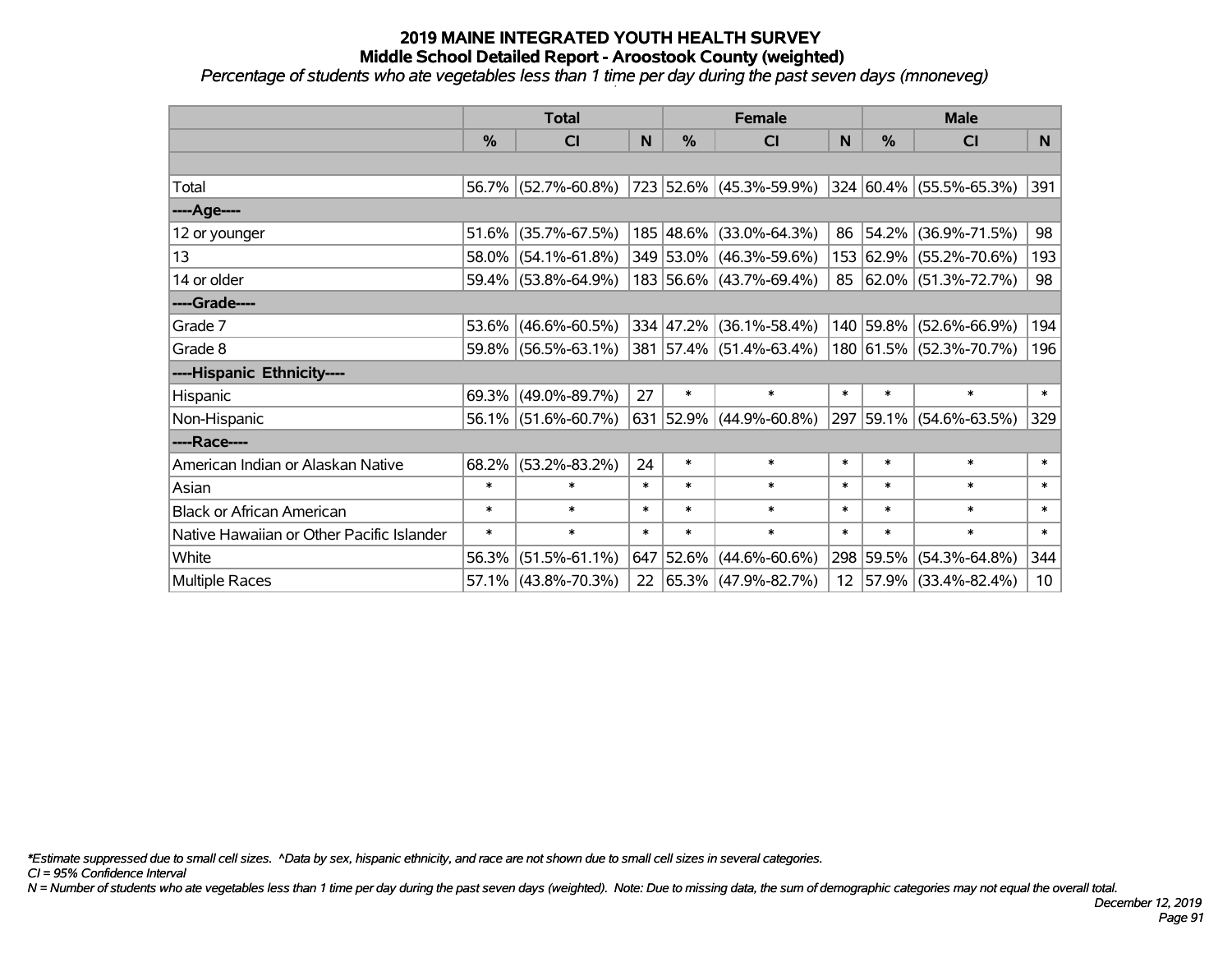*Percentage of students who drank 100% fruit juice, ate fruit and/or ate vegetables five or more times per day during the past seven days (mnfrvg)*

|                                           | <b>Total</b>  |                     |                |               | <b>Female</b>               | <b>Male</b> |               |                          |        |
|-------------------------------------------|---------------|---------------------|----------------|---------------|-----------------------------|-------------|---------------|--------------------------|--------|
|                                           | $\frac{0}{0}$ | C <sub>l</sub>      | N              | $\frac{0}{0}$ | <b>CI</b>                   | N           | $\frac{0}{0}$ | <b>CI</b>                | N      |
|                                           |               |                     |                |               |                             |             |               |                          |        |
| Total                                     |               | 19.1% (16.1%-22.0%) |                |               | 240 20.1% (17.0%-23.2%)     |             |               | 122 18.5% (13.8%-23.1%)  | 118    |
| ----Age----                               |               |                     |                |               |                             |             |               |                          |        |
| 12 or younger                             |               | 22.5% (10.7%-34.4%) | 80             | 23.1%         | $(5.6\% - 40.7\%)$          | 40          | 22.0%         | $(14.2\% - 29.9\%)$      | 39     |
| 13                                        |               | 18.0% (11.6%-24.4%) |                | 106 22.7%     | $(15.9\% - 29.5\%)$         | 65          | 13.9%         | $(6.6\% - 21.2\%)$       | 42     |
| 14 or older                               |               | 17.7% (10.2%-25.3%) |                | 54   11.4%    | $(3.7\% - 19.2\%)$          | 17          |               | $ 23.6\% $ (13.3%-33.8%) | 37     |
| ----Grade----                             |               |                     |                |               |                             |             |               |                          |        |
| Grade 7                                   | 21.9%         | $(16.6\% - 27.2\%)$ |                | 135 25.6%     | $(17.4\% - 33.8\%)$         | 76          | 18.6%         | $(12.6\% - 24.7\%)$      | 60     |
| Grade 8                                   | 16.3%         | $(8.3\% - 24.3\%)$  |                | 103   14.3%   | $(6.6\% - 22.1\%)$          | 44          | $18.4\%$      | $(8.8\% - 28.1\%)$       | 59     |
| ----Hispanic Ethnicity----                |               |                     |                |               |                             |             |               |                          |        |
| Hispanic                                  | 17.3%         | $(6.2\% - 28.4\%)$  | $\overline{7}$ | $\ast$        | $\ast$                      | $\ast$      | $\ast$        | $\ast$                   | $\ast$ |
| Non-Hispanic                              |               | 19.9% (16.0%-23.9%) |                |               | 221   19.9%   (15.7%-24.2%) |             |               | 110 20.1% (15.3%-24.9%)  | 111    |
| ----Race----                              |               |                     |                |               |                             |             |               |                          |        |
| American Indian or Alaskan Native         | $\ast$        | $\ast$              | $\ast$         | $\ast$        | $\ast$                      | $\ast$      | $\ast$        | $\ast$                   | $\ast$ |
| Asian                                     | $\ast$        | $\ast$              | $\ast$         | $\ast$        | $\ast$                      | $\ast$      | $\ast$        | $\ast$                   | $\ast$ |
| <b>Black or African American</b>          | $\ast$        | $\ast$              | $\ast$         | $\ast$        | $\ast$                      | $\ast$      | $\ast$        | $\ast$                   | $\ast$ |
| Native Hawaiian or Other Pacific Islander | $\ast$        | $\ast$              | $\ast$         | $\ast$        | $\ast$                      | $\ast$      | $\ast$        | $\ast$                   | $\ast$ |
| White                                     | 19.7%         | $(15.9\% - 23.6\%)$ | 225            | 20.6%         | $(16.9\% - 24.4\%)$         | 116         | 19.0%         | $(13.6\% - 24.4\%)$      | 109    |
| <b>Multiple Races</b>                     | 15.5%         | $(3.8\% - 27.3\%)$  | 6              | $\ast$        | $\ast$                      | $\ast$      | $\ast$        | $\ast$                   | $\ast$ |

*\*Estimate suppressed due to small cell sizes. ^Data by sex, hispanic ethnicity, and race are not shown due to small cell sizes in several categories.*

*CI = 95% Confidence Interval*

*N = Number of students who drank 100% fruit juice, ate fruit and/or ate vegetables five or more times per day during the past seven days (weighted). Note: Due to missing data, the sum of demographic categories may not equal the overall total.*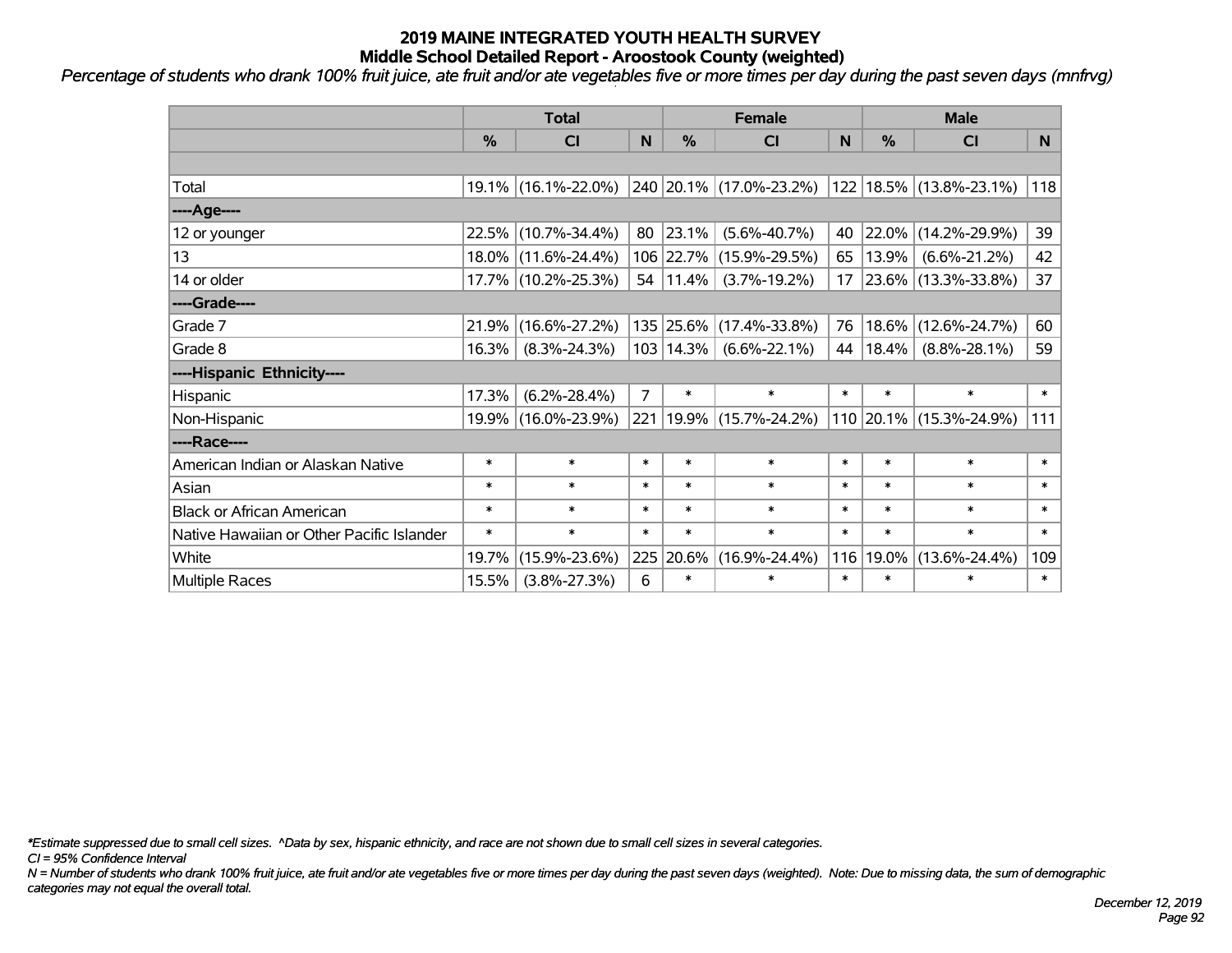*During the past 7 days, how many times did you drink a can, bottle, or glass of soda, sports drink, energy drink, or other sugar-sweetened beverage such as Gatorade, Red Bull, lemonade, sweetened tea or coffee drinks, flavored milk, Snapple, or Sunny D? (Do not count diet soda, other diet drinks, or 100% fruit juice.) (mn159a)*

*Percentage of students who answered at least one time per day in the past week*

|                                           | <b>Total</b> |                     |        | <b>Female</b> | <b>Male</b>                      |        |           |                         |        |
|-------------------------------------------|--------------|---------------------|--------|---------------|----------------------------------|--------|-----------|-------------------------|--------|
|                                           | %            | <b>CI</b>           | N      | $\frac{9}{6}$ | <b>CI</b>                        | N      | %         | <b>CI</b>               | N.     |
|                                           |              |                     |        |               |                                  |        |           |                         |        |
| Total                                     |              | 22.0% (17.9%-26.0%) |        |               | 279 17.4% (12.4%-22.5%)          |        |           | 107 25.4% (21.4%-29.4%) | 164    |
| ----Age----                               |              |                     |        |               |                                  |        |           |                         |        |
| 12 or younger                             | $20.2\%$     | $(14.1\% - 26.3\%)$ | 73     | $ 16.6\% $    | $(6.8\% - 26.3\%)$               | 29     | 23.8%     | $(15.0\% - 32.5\%)$     | 43     |
| 13                                        |              | 20.3% (16.0%-24.6%) |        |               | 121   14.7%   (10.5%-18.9%)      |        |           | 42 24.2% (17.6%-30.8%)  | 73     |
| 14 or older                               |              | 26.2% (18.7%-33.7%) |        |               | 80   23.8%   $(14.0\% - 33.6\%)$ |        |           | 35 28.5% (22.2%-34.9%)  | 45     |
| ----Grade----                             |              |                     |        |               |                                  |        |           |                         |        |
| Grade 7                                   | 23.2%        | $(15.9\% - 30.5\%)$ |        |               | 144   18.9%   (10.5%-27.3%)      | 56     | 26.4%     | $(17.3\% - 35.5\%)$     | 86     |
| Grade 8                                   |              | 21.2% (17.0%-25.4%) |        |               | 135   16.5%   (11.0%-22.0%)      | 51     |           | 24.6% (20.7%-28.6%)     | 79     |
| ----Hispanic Ethnicity----                |              |                     |        |               |                                  |        |           |                         |        |
| Hispanic                                  | 20.7%        | $(6.1\% - 35.2\%)$  | 8      | $\ast$        | $\ast$                           | $\ast$ | $\ast$    | $\ast$                  | $\ast$ |
| Non-Hispanic                              |              | 21.4% (17.3%-25.5%) |        |               | 240   18.2%   (12.2%-24.1%)      |        | 102 24.0% | $(19.1\% - 28.9\%)$     | 133    |
| ----Race----                              |              |                     |        |               |                                  |        |           |                         |        |
| American Indian or Alaskan Native         | 38.0%        | $(19.3\% - 56.7\%)$ | 13     | $\ast$        | $\ast$                           | $\ast$ | $\ast$    | $\ast$                  | $\ast$ |
| Asian                                     | $\ast$       | $\ast$              | $\ast$ | $\ast$        | $\ast$                           | $\ast$ | $\ast$    | $\ast$                  | $\ast$ |
| <b>Black or African American</b>          | $\ast$       | $\ast$              | $\ast$ | $\ast$        | $\ast$                           | $\ast$ | $\ast$    | $\ast$                  | $\ast$ |
| Native Hawaiian or Other Pacific Islander | $\ast$       | $\ast$              | $\ast$ | $\ast$        | $\ast$                           | $\ast$ | $\ast$    | $\ast$                  | $\ast$ |
| White                                     | 20.9%        | $(17.7\% - 24.0\%)$ |        | 239 17.3%     | $(12.3\% - 22.3\%)$              | 98     | 23.7%     | $(19.9\% - 27.5\%)$     | 136    |
| <b>Multiple Races</b>                     |              | 43.3% (16.1%-70.6%) | 17     | $\ast$        | $\ast$                           | $\ast$ | $\ast$    | $\ast$                  | $\ast$ |

*\*Estimate suppressed due to small cell sizes. ^Data by sex, hispanic ethnicity, and race are not shown due to small cell sizes in several categories.*

*CI = 95% Confidence Interval*

*N = Number of students who answered at least one time per day in the past week (weighted). Note: Due to missing data, the sum of demographic categories may not equal the overall total.*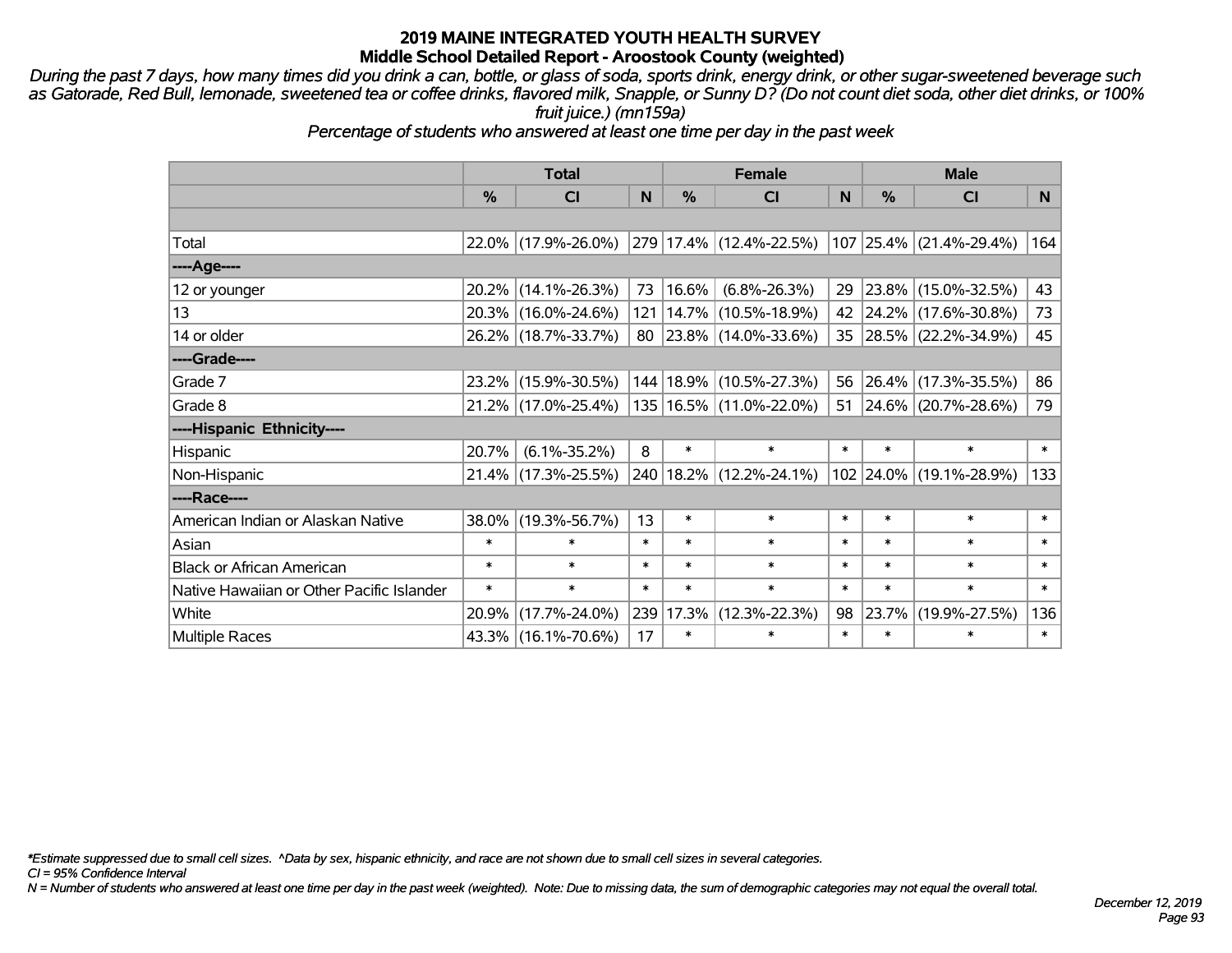*During the past 7 days, on how many days did you eat dinner at home with at least one of your parents or guardians? (mn185b) Percentage of students who answered at least 5 days*

|                                           | <b>Total</b>  |                      |        | <b>Female</b> |                      | <b>Male</b> |           |                                    |        |
|-------------------------------------------|---------------|----------------------|--------|---------------|----------------------|-------------|-----------|------------------------------------|--------|
|                                           | $\frac{0}{0}$ | <b>CI</b>            | N      | %             | <b>CI</b>            | N           | $\%$      | <b>CI</b>                          | N      |
|                                           |               |                      |        |               |                      |             |           |                                    |        |
| Total                                     | 83.2%         | $(79.8\% - 86.6\%)$  |        | 1,050 83.9%   | $(77.9\% - 89.8\%)$  |             |           | $511   82.8\%   (77.5\% - 88.1\%)$ | 523    |
| ----Age----                               |               |                      |        |               |                      |             |           |                                    |        |
| 12 or younger                             | 90.2%         | $(83.0\% - 97.3\%)$  | 317    | 89.7%         | $(78.9\% - 100.0\%)$ |             | 160 90.6% | $(83.0\% - 98.2\%)$                | 157    |
| 13                                        | 81.6%         | $(74.7\% - 88.4\%)$  | 459    | 84.6%         | $(78.2\% - 91.1\%)$  |             |           | 235 79.2% (64.7%-93.7%)            | 216    |
| 14 or older                               | 78.4%         | $(73.0\% - 83.9\%)$  | 265    | 75.7%         | $(63.2\% - 88.2\%)$  |             |           | 116 80.7% (70.5%-90.9%)            | 149    |
| ----Grade----                             |               |                      |        |               |                      |             |           |                                    |        |
| Grade 7                                   | 83.5%         | $(79.3\% - 87.8\%)$  | 513    | 85.1%         | $(78.6\% - 91.7\%)$  |             | 253 81.6% | $(74.7\% - 88.6\%)$                | 253    |
| Grade 8                                   | 82.8%         | $(79.1\% - 86.6\%)$  | 532    | 82.7%         | $(75.5\% - 89.9\%)$  |             |           | 258 83.9% (76.1%-91.6%)            | 270    |
| ----Hispanic Ethnicity----                |               |                      |        |               |                      |             |           |                                    |        |
| Hispanic                                  | 83.1%         | $(58.0\% - 100.0\%)$ | 33     | $\ast$        | $\ast$               | $\ast$      | $\ast$    | $\ast$                             | $\ast$ |
| Non-Hispanic                              | 84.9%         | $(80.3\% - 89.4\%)$  | 931    | 86.0%         | $(80.5\% - 91.5\%)$  |             |           | 468 84.2% (77.3%-91.1%)            | 459    |
| ----Race----                              |               |                      |        |               |                      |             |           |                                    |        |
| American Indian or Alaskan Native         | $\ast$        | $\ast$               | $\ast$ | $\ast$        | $\ast$               | $\ast$      | $\ast$    | $\ast$                             | $\ast$ |
| Asian                                     | $\ast$        | $\ast$               | $\ast$ | $\ast$        | $\ast$               | $\ast$      | $\ast$    | $\ast$                             | $\ast$ |
| <b>Black or African American</b>          | $\ast$        | $\ast$               | $\ast$ | $\ast$        | $\ast$               | $\ast$      | $\ast$    | $\ast$                             | $\ast$ |
| Native Hawaiian or Other Pacific Islander | $\ast$        | $\ast$               | $\ast$ | $\ast$        | $\ast$               | $\ast$      | $\ast$    | $\ast$                             | $\ast$ |
| White                                     | 83.4%         | $(79.6\% - 87.2\%)$  | 939    | 85.6%         | $(80.5\% - 90.6\%)$  |             | 478 81.7% | $(75.2\% - 88.2\%)$                | 456    |
| <b>Multiple Races</b>                     | 82.8%         | $(71.3\% - 94.3\%)$  | 44     | $\ast$        | $\ast$               | $\ast$      | $\ast$    | $\ast$                             | $\ast$ |

*\*Estimate suppressed due to small cell sizes. ^Data by sex, hispanic ethnicity, and race are not shown due to small cell sizes in several categories.*

*CI = 95% Confidence Interval*

*N = Number of students who answered at least 5 days (weighted). Note: Due to missing data, the sum of demographic categories may not equal the overall total.*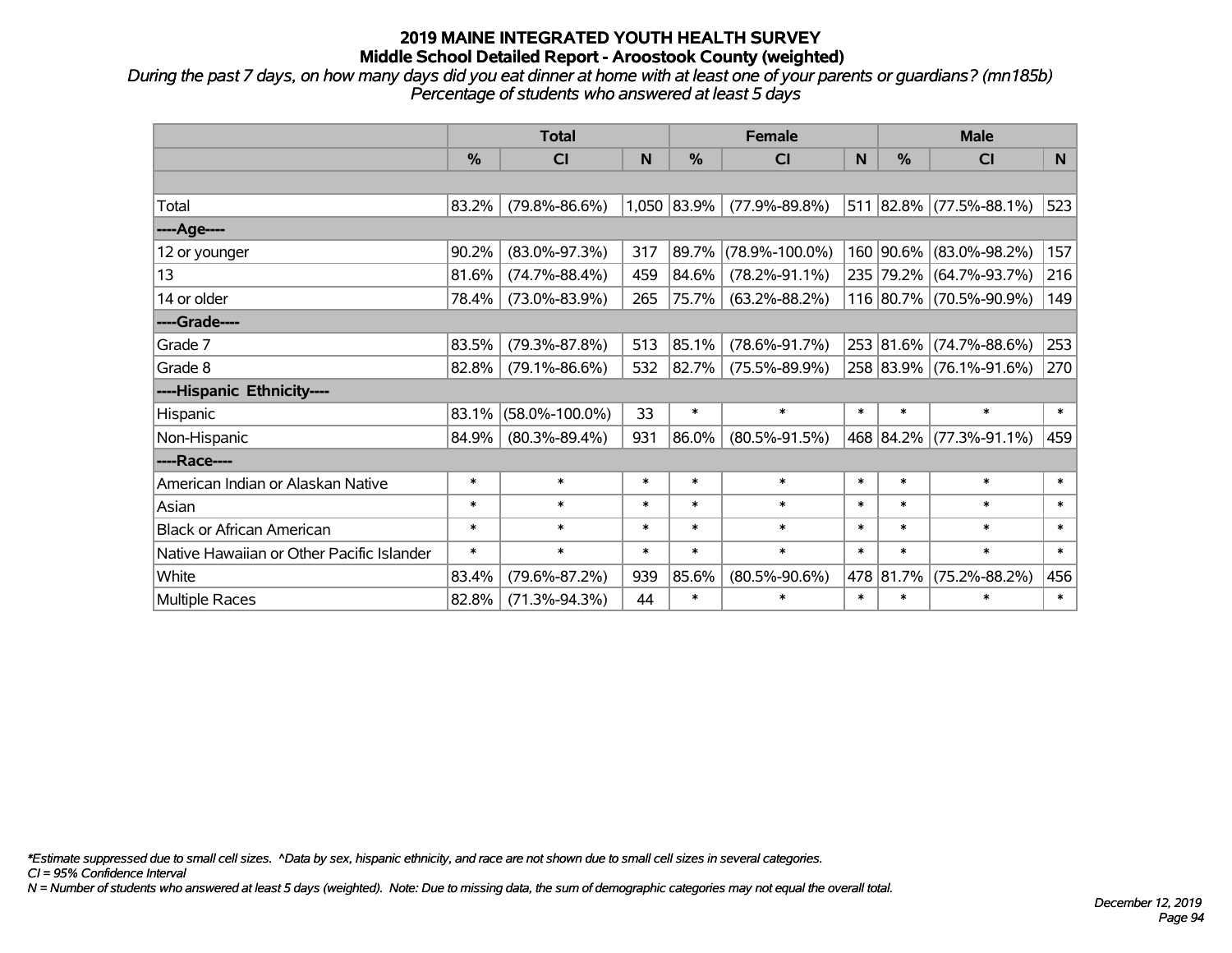*During the past 7 days, on how many days were you physically active for a total of at least 60 minutes per day? (Add up all the time you spent in any kind of physical activity that increased your heart rate and made you breathe hard some of the time.) (mn161) Percentage of students who answered at least 5 days*

|                                           | <b>Total</b>  |                        |        | <b>Female</b> | <b>Male</b>               |        |               |                         |        |
|-------------------------------------------|---------------|------------------------|--------|---------------|---------------------------|--------|---------------|-------------------------|--------|
|                                           | $\frac{0}{0}$ | CI                     | N      | %             | <b>CI</b>                 | N      | $\frac{0}{0}$ | <b>CI</b>               | N      |
|                                           |               |                        |        |               |                           |        |               |                         |        |
| Total                                     |               | 49.0% (39.9%-58.0%)    |        |               | $616$ 44.7% (35.0%-54.3%) |        |               | 272 52.8% (42.3%-63.4%) | 336    |
| ----Age----                               |               |                        |        |               |                           |        |               |                         |        |
| 12 or younger                             |               | $52.2\%$ (46.6%-57.9%) |        | 184 45.2%     | $(35.6\% - 54.9\%)$       | 78     | 59.3%         | $(51.6\% - 66.9\%)$     | 106    |
| 13                                        |               | 48.1% (37.5%-58.8%)    |        |               | 286 49.3% (38.5%-60.2%)   |        |               | 142 47.0% (33.2%-60.8%) | 142    |
| 14 or older                               |               | 45.6% (30.5%-60.8%)    |        |               | 138 35.0% (18.1%-52.0%)   |        |               | 52 56.0% (38.8%-73.2%)  | 86     |
| ----Grade----                             |               |                        |        |               |                           |        |               |                         |        |
| Grade 7                                   |               | 49.9% (44.2%-55.7%)    |        | 307 46.6%     | $(37.5\% - 55.7\%)$       |        | 134 53.4%     | $(45.9\% - 60.8\%)$     | 173    |
| Grade 8                                   |               | $47.5\%$ (34.1%-60.9%) |        |               | 299 42.3% (30.2%-54.3%)   |        |               | 133 51.9% (34.0%-69.8%) | 161    |
| ----Hispanic Ethnicity----                |               |                        |        |               |                           |        |               |                         |        |
| Hispanic                                  |               | $67.9\%$ (46.8%-89.1%) | 27     | 70.7%         | $(53.1\% - 88.3\%)$       | 13     | $ 68.3\% $    | $(41.8\% - 94.9\%)$     | 13     |
| Non-Hispanic                              |               | 48.6% (38.5%-58.7%)    |        |               | 538 44.4% (33.9%-54.9%)   |        |               | 247 52.4% (40.7%-64.2%) | 286    |
| ----Race----                              |               |                        |        |               |                           |        |               |                         |        |
| American Indian or Alaskan Native         |               | $63.3\%$ (41.0%-85.5%) | 21     | $\ast$        | $\ast$                    | $\ast$ | $\ast$        | $\ast$                  | $\ast$ |
| Asian                                     | $\ast$        | $\ast$                 | $\ast$ | $\ast$        | $\ast$                    | $\ast$ | $\ast$        | $\ast$                  | $\ast$ |
| <b>Black or African American</b>          | $\ast$        | $\ast$                 | $\ast$ | $\ast$        | $\ast$                    | $\ast$ | $\ast$        | $\ast$                  | $\ast$ |
| Native Hawaiian or Other Pacific Islander | $\ast$        | $\ast$                 | $\ast$ | $\ast$        | $\ast$                    | $\ast$ | $\ast$        | $\ast$                  | $\ast$ |
| White                                     | 48.7%         | $(39.8\% - 57.7\%)$    |        | 552 45.1%     | $(36.0\% - 54.2\%)$       |        | 254 51.9%     | $(40.7\% - 63.1\%)$     | 294    |
| Multiple Races                            |               | 48.7% (24.3%-73.1%)    |        | 20 45.6%      | $(9.6\% - 81.6\%)$        | 8      |               | 59.3% (36.3%-82.3%)     | 11     |

*\*Estimate suppressed due to small cell sizes. ^Data by sex, hispanic ethnicity, and race are not shown due to small cell sizes in several categories.*

*CI = 95% Confidence Interval*

*N = Number of students who answered at least 5 days (weighted). Note: Due to missing data, the sum of demographic categories may not equal the overall total.*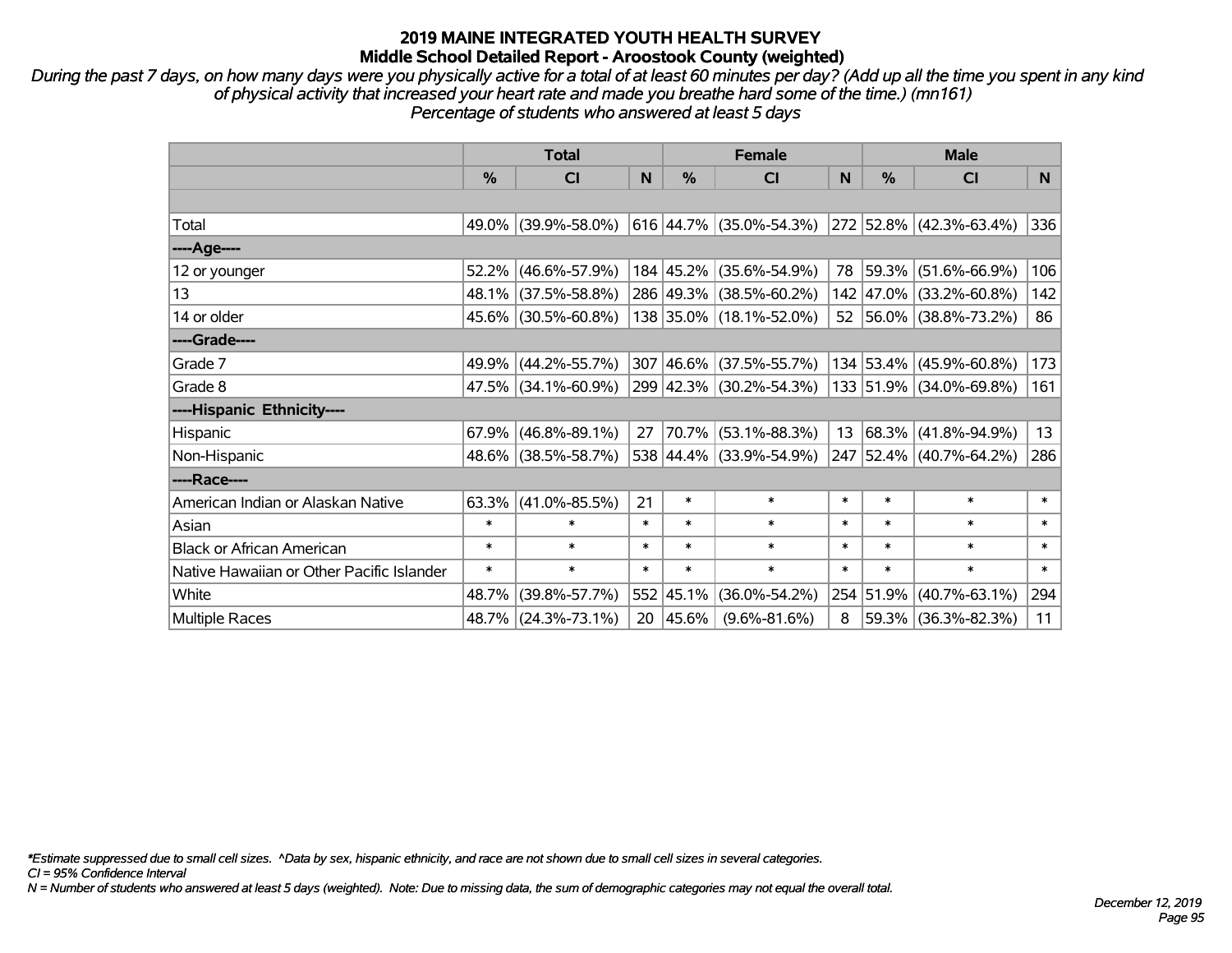*Percentage of students who were physically active for a total of at least 60 minutes per day on all of the past seven days (mnpa7day)*

|                                           | <b>Total</b>  |                     |        | <b>Female</b> | <b>Male</b>                 |                 |        |                         |                 |
|-------------------------------------------|---------------|---------------------|--------|---------------|-----------------------------|-----------------|--------|-------------------------|-----------------|
|                                           | $\frac{0}{6}$ | <b>CI</b>           | N      | $\frac{9}{6}$ | CI                          | N               | %      | <b>CI</b>               | <b>N</b>        |
|                                           |               |                     |        |               |                             |                 |        |                         |                 |
| Total                                     |               | 26.0% (22.2%-29.8%) |        |               | 327 21.0% (16.1%-25.8%)     |                 |        | 128 30.6% (23.8%-37.3%) | 194             |
| ----Age----                               |               |                     |        |               |                             |                 |        |                         |                 |
| 12 or younger                             | 25.8%         | $(19.0\% - 32.5\%)$ | 91     |               | $ 21.0\% $ (14.3%-27.8%)    | 36              | 30.4%  | $(20.0\% - 40.8\%)$     | 55              |
| 13                                        | 27.2%         | $(20.7\% - 33.7\%)$ |        |               | 162 25.3% (15.0%-35.6%)     |                 |        | 73 28.7% (20.6%-36.9%)  | 87              |
| 14 or older                               |               | 23.0% (15.3%-30.8%) |        | 70   12.6%    | $(7.4\% - 17.9\%)$          |                 |        | 19 33.2% (17.5%-49.0%)  | 51              |
| ----Grade----                             |               |                     |        |               |                             |                 |        |                         |                 |
| Grade 7                                   | 25.7%         | $(20.3\% - 31.0\%)$ |        |               | 158 23.4% (19.6%-27.3%)     | 67              | 27.9%  | $(18.0\% - 37.7\%)$     | 90              |
| Grade 8                                   |               | 25.7% (17.8%-33.6%) |        |               | 162   18.3%   (11.4%-25.2%) |                 |        | 58 32.8% (16.1%-49.6%)  | 102             |
| ----Hispanic Ethnicity----                |               |                     |        |               |                             |                 |        |                         |                 |
| Hispanic                                  | 55.0%         | $(40.0\% - 70.0\%)$ | 22     |               | 62.6% (45.3%-80.0%)         | 12 <sup>2</sup> | 50.2%  | $(34.1\% - 66.2\%)$     | 10 <sup>°</sup> |
| Non-Hispanic                              |               | 24.5% (20.1%-28.9%) |        |               | 271   19.4%   (14.4%-24.5%) |                 |        | 108 29.4% (21.1%-37.6%) | 160             |
| ----Race----                              |               |                     |        |               |                             |                 |        |                         |                 |
| American Indian or Alaskan Native         |               | 55.6% (42.6%-68.6%) | 18     | $\ast$        | $\ast$                      | $\ast$          | $\ast$ | $\ast$                  | $\ast$          |
| Asian                                     | $\ast$        | $\ast$              | $\ast$ | $\ast$        | $\ast$                      | $\ast$          | $\ast$ | $\ast$                  | $\ast$          |
| <b>Black or African American</b>          | $\ast$        | $\ast$              | $\ast$ | $\ast$        | $\ast$                      | $\ast$          | $\ast$ | $\ast$                  | $\ast$          |
| Native Hawaiian or Other Pacific Islander | $\ast$        | $\ast$              | $\ast$ | $\ast$        | $\ast$                      | $\ast$          | $\ast$ | $\ast$                  | $\ast$          |
| White                                     | 25.4%         | $(21.2\% - 29.5\%)$ | 287    | 20.6%         | $(15.7\% - 25.5\%)$         | 116             | 29.9%  | $(21.8\% - 38.0\%)$     | 169             |
| Multiple Races                            |               | 23.1% (10.4%-35.8%) | 9      | $\ast$        | $\ast$                      | $\ast$          | $\ast$ | $\ast$                  | $\ast$          |

*\*Estimate suppressed due to small cell sizes. ^Data by sex, hispanic ethnicity, and race are not shown due to small cell sizes in several categories.*

*CI = 95% Confidence Interval*

*N = Number of students who were physically active for a total of at least 60 minutes per day on all of the past seven days (weighted). Note: Due to missing data, the sum of demographic categories may not equal the overall total.*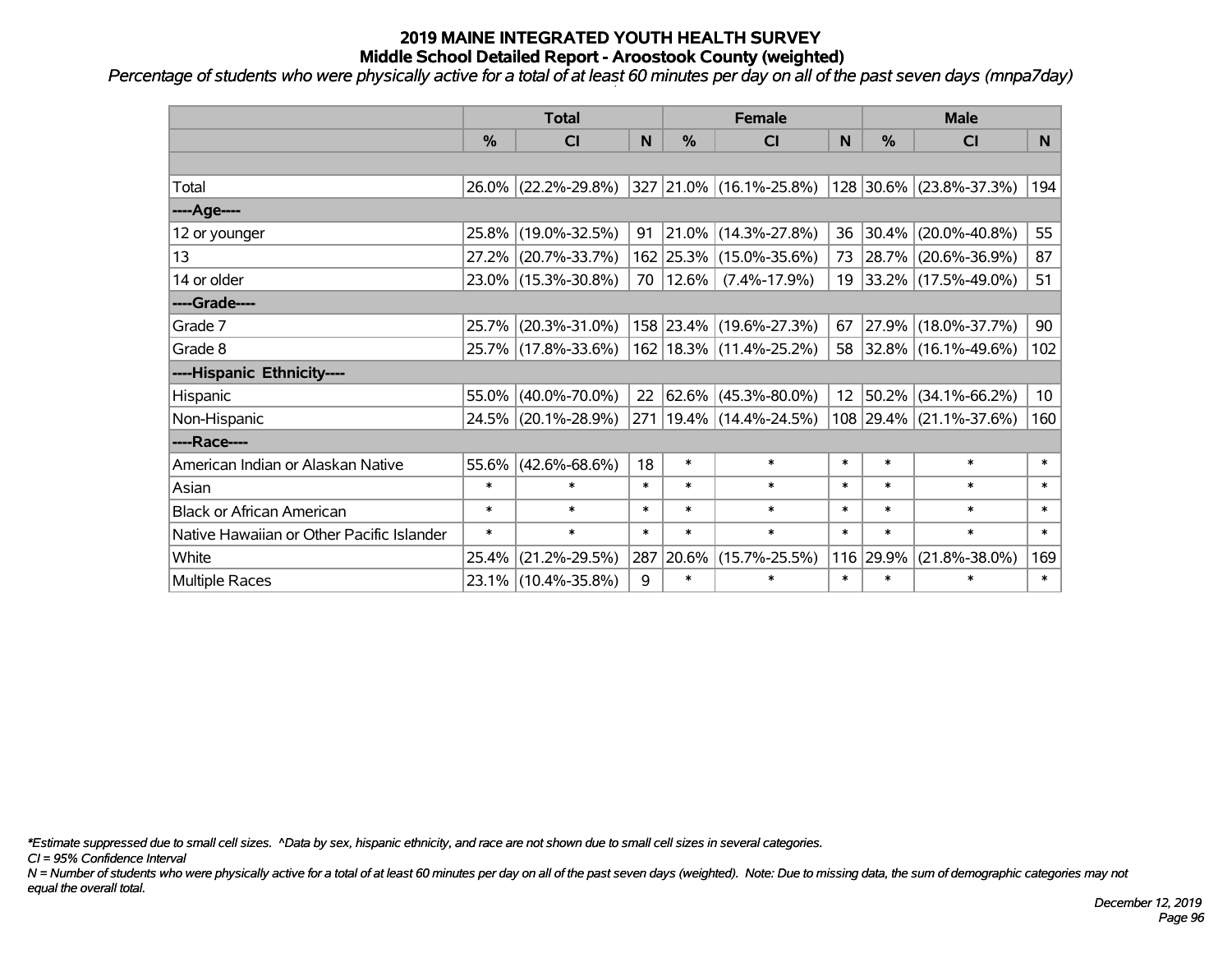#### **2019 MAINE INTEGRATED YOUTH HEALTH SURVEY Middle School Detailed Report - Aroostook County (weighted)** *On an average school day, how many hours do you watch TV? (mn125) Percentage of students who answered at least 3 hours*

|                                           | <b>Total</b> |                        |        |            | <b>Female</b>           | <b>Male</b> |               |                              |                 |
|-------------------------------------------|--------------|------------------------|--------|------------|-------------------------|-------------|---------------|------------------------------|-----------------|
|                                           | $\%$         | CI                     | N      | $\%$       | CI                      | N           | $\frac{0}{0}$ | <b>CI</b>                    | N <sub>1</sub>  |
|                                           |              |                        |        |            |                         |             |               |                              |                 |
| Total                                     |              | 27.2% (18.9%-35.6%)    |        |            | 345 19.4% (13.5%-25.3%) |             |               | $ 120 33.3\% $ (21.2%-45.3%) | 209             |
| ----Age----                               |              |                        |        |            |                         |             |               |                              |                 |
| 12 or younger                             |              | 20.8% (10.3%-31.3%)    | 76     | $ 19.8\% $ | $(2.2\% - 37.5\%)$      | 37          |               | 21.7% (13.7%-29.8%)          | 39              |
| 13                                        |              | 28.1% (14.5%-41.8%)    |        | 158 15.8%  | $(9.4\% - 22.2\%)$      | 44          |               | 37.9% (16.6%-59.2%)          | 102             |
| 14 or older                               |              | $32.1\%$ (22.6%-41.7%) |        |            | 107 25.4% (13.1%-37.8%) | 39          |               | $ 37.8\% $ (20.0%-55.6%)     | 68              |
| ----Grade----                             |              |                        |        |            |                         |             |               |                              |                 |
| Grade 7                                   | 31.2%        | $(20.6\% - 41.8\%)$    |        |            | 196 20.5% (10.3%-30.6%) | 62          |               | 39.9% (26.6%-53.2%)          | 126             |
| Grade 8                                   |              | 23.5% (15.8%-31.2%)    |        |            | 150 18.3% (11.0%-25.7%) |             |               | 58 26.6% (12.8%-40.4%)       | 83              |
| ----Hispanic Ethnicity----                |              |                        |        |            |                         |             |               |                              |                 |
| Hispanic                                  |              | 46.3% (14.1%-78.4%)    | 18     | 38.6%      | $(0.0\% - 77.8\%)$      | 8           | 54.8%         | $(18.0\% - 91.7\%)$          | 10 <sub>1</sub> |
| Non-Hispanic                              |              | 25.3% (17.1%-33.4%)    |        |            | 279 19.1% (13.2%-25.0%) |             |               | 106 30.4% (17.1%-43.6%)      | 165             |
| ----Race----                              |              |                        |        |            |                         |             |               |                              |                 |
| American Indian or Alaskan Native         | 55.5%        | $(25.4\% - 85.5\%)$    | 21     | $\ast$     | $\ast$                  | $\ast$      | $\ast$        | $\ast$                       | $\ast$          |
| Asian                                     | $\ast$       | $\ast$                 | $\ast$ | $\ast$     | $\ast$                  | $\ast$      | $\ast$        | $\ast$                       | $\ast$          |
| <b>Black or African American</b>          | $\ast$       | $\ast$                 | $\ast$ | $\ast$     | $\ast$                  | $\ast$      | $\ast$        | $\ast$                       | $\ast$          |
| Native Hawaiian or Other Pacific Islander | $\ast$       | $\ast$                 | $\ast$ | $\ast$     | $\ast$                  | $\ast$      | $\ast$        | $\ast$                       | $\ast$          |
| White                                     | 25.8%        | $(18.1\% - 33.5\%)$    | 291    | 19.2%      | $(13.5\% - 24.9\%)$     |             | 109 31.5%     | $(18.6\% - 44.3\%)$          | 173             |
| <b>Multiple Races</b>                     |              | 49.5% (15.3%-83.8%)    |        | 26 31.3%   | $(4.2\% - 58.4\%)$      | 7           |               | 49.9% (12.6%-87.3%)          | 12 <sup>2</sup> |

*\*Estimate suppressed due to small cell sizes. ^Data by sex, hispanic ethnicity, and race are not shown due to small cell sizes in several categories.*

*CI = 95% Confidence Interval*

*N = Number of students who answered at least 3 hours (weighted). Note: Due to missing data, the sum of demographic categories may not equal the overall total.*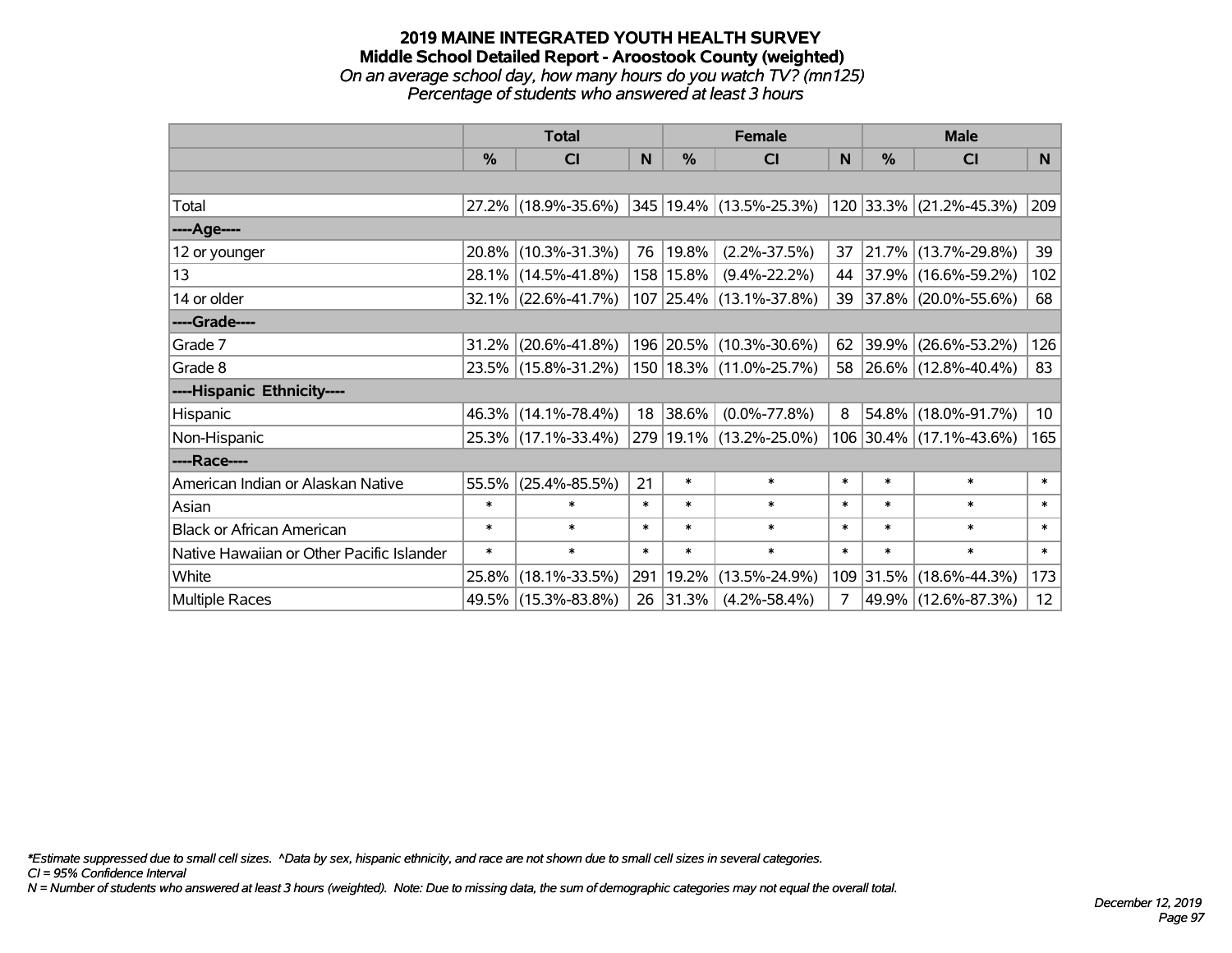### **2019 MAINE INTEGRATED YOUTH HEALTH SURVEY Middle School Detailed Report - Aroostook County (weighted)** *On an average school day, how many hours do you watch TV? (mn125\_2) Percentage of students who answered 2 or fewer hours*

|                                           | <b>Total</b> |                        |              | <b>Female</b> | <b>Male</b>          |        |               |                         |        |
|-------------------------------------------|--------------|------------------------|--------------|---------------|----------------------|--------|---------------|-------------------------|--------|
|                                           | %            | <b>CI</b>              | <sub>N</sub> | $\%$          | <b>CI</b>            | N      | $\frac{0}{0}$ | <b>CI</b>               | N.     |
|                                           |              |                        |              |               |                      |        |               |                         |        |
| Total                                     |              | 72.8% (64.4%-81.1%)    |              | 923 80.6%     | $(74.7\% - 86.5\%)$  |        |               | 499 66.7% (54.7%-78.8%) | 420    |
| ----Age----                               |              |                        |              |               |                      |        |               |                         |        |
| 12 or younger                             | 79.2%        | $(68.7\% - 89.7\%)$    |              | 288 80.2%     | $(62.5\% - 97.8\%)$  |        |               | 148 78.3% (70.2%-86.3%) | 140    |
| 13                                        | 71.9%        | $(58.2\% - 85.5\%)$    |              | 404 84.2%     | $(77.8\% - 90.6\%)$  |        |               | 237 62.1% (40.8%-83.4%) | 167    |
| 14 or older                               |              | $67.9\%$ (58.3%-77.4%) |              | 227 74.6%     | $(62.2\% - 86.9\%)$  |        |               | 114 62.2% (44.4%-80.0%) | 112    |
| ----Grade----                             |              |                        |              |               |                      |        |               |                         |        |
| Grade 7                                   | 68.8%        | $(58.2\% - 79.4\%)$    |              | 431 79.5%     | $(69.4\% - 89.7\%)$  |        |               | 241 60.1% (46.8%-73.4%) | 190    |
| Grade 8                                   |              | 76.5% (68.8%-84.2%)    |              | 488 81.7%     | $(74.3\% - 89.0\%)$  |        |               | 258 73.4% (59.6%-87.2%) | 230    |
| ----Hispanic Ethnicity----                |              |                        |              |               |                      |        |               |                         |        |
| Hispanic                                  | 53.7%        | $(21.6\% - 85.9\%)$    |              | 21   61.4%    | $(22.2\% - 100.0\%)$ | 13     | 45.2%         | $(8.3\% - 82.0\%)$      | 8      |
| Non-Hispanic                              |              | 74.7% (66.6%-82.9%)    |              | 826 80.9%     | $(75.0\% - 86.8\%)$  |        |               | 448 69.6% (56.4%-82.9%) | 378    |
| ----Race----                              |              |                        |              |               |                      |        |               |                         |        |
| American Indian or Alaskan Native         | 44.5%        | $(14.5\% - 74.6\%)$    | 17           | $\ast$        | $\ast$               | $\ast$ | $\ast$        | $\ast$                  | $\ast$ |
| Asian                                     | $\ast$       | $\ast$                 | $\ast$       | $\ast$        | $\ast$               | $\ast$ | $\ast$        | $\ast$                  | $\ast$ |
| <b>Black or African American</b>          | $\ast$       | $\ast$                 | $\ast$       | $\ast$        | $\ast$               | $\ast$ | $\ast$        | $\ast$                  | $\ast$ |
| Native Hawaiian or Other Pacific Islander | $\ast$       | $\ast$                 | $\ast$       | $\ast$        | $\ast$               | $\ast$ | $\ast$        | $\ast$                  | $\ast$ |
| White                                     | 74.2%        | $(66.5\% - 81.9\%)$    |              | 836 80.8%     | $(75.1\% - 86.5\%)$  | 460    |               | 68.5% (55.7%-81.4%)     | 377    |
| Multiple Races                            |              | 50.5% (16.2%-84.7%)    | 27           | 68.7%         | $(41.6\% - 95.8\%)$  | 15     |               | 50.1% (12.7%-87.4%)     | 12     |

*\*Estimate suppressed due to small cell sizes. ^Data by sex, hispanic ethnicity, and race are not shown due to small cell sizes in several categories.*

*CI = 95% Confidence Interval*

*N = Number of students who answered 2 or fewer hours (weighted). Note: Due to missing data, the sum of demographic categories may not equal the overall total.*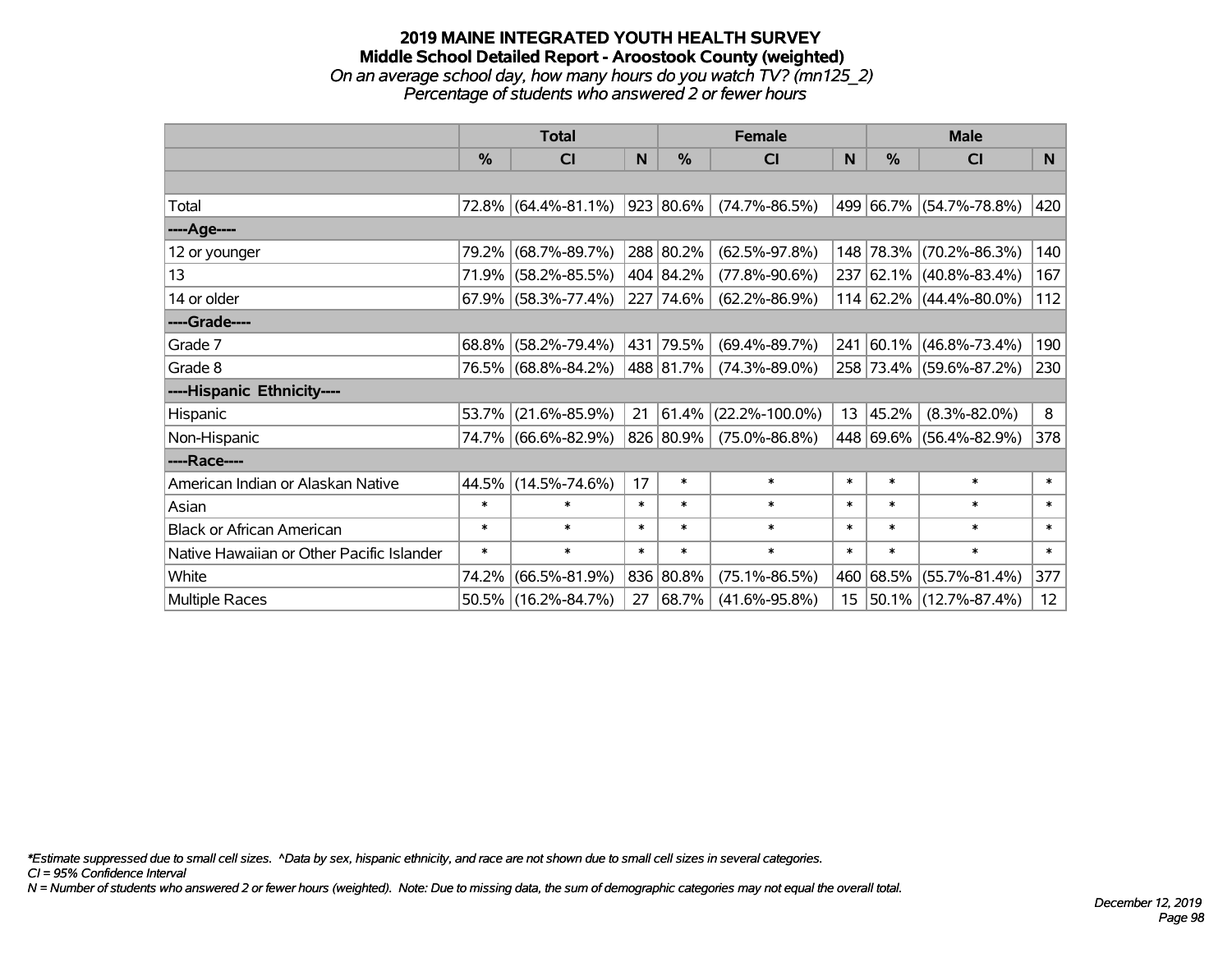*On an average school day, how many hours do you play video or computer games or use a computer for something that is not school work? (Count time spent playing games, watching videos, texting, or using social media on your smartphone, computer, Xbox, PlayStation, iPad, or other tablet.) (mn126c) Percentage of students who answered at least 3 hours*

|                                           | <b>Total</b>  |                        |        | <b>Female</b> | <b>Male</b>              |        |           |                                  |        |
|-------------------------------------------|---------------|------------------------|--------|---------------|--------------------------|--------|-----------|----------------------------------|--------|
|                                           | $\frac{0}{0}$ | <b>CI</b>              | N      | $\%$          | <b>CI</b>                | N      | %         | <b>CI</b>                        | N.     |
|                                           |               |                        |        |               |                          |        |           |                                  |        |
| Total                                     |               | 44.0% (37.6%-50.3%)    |        |               | 556 41.4% (34.9%-47.9%)  |        |           | $ 254 45.4\%  (37.4\% - 53.3\%)$ | 287    |
| ----Age----                               |               |                        |        |               |                          |        |           |                                  |        |
| 12 or younger                             |               | $37.7\%$ (25.1%-50.4%) |        |               | 130 39.7% (20.4%-59.0%)  | 71     |           | 35.7% (24.8%-46.6%)              | 60     |
| 13                                        |               | 45.6% (39.3%-52.0%)    |        |               | 261 41.1% (30.8%-51.4%)  |        |           | 116 47.9% (35.1%-60.7%)          | 134    |
| 14 or older                               |               | $47.4\%$ (41.7%-53.1%) |        |               | 160 43.9% (35.4%-52.4%)  |        |           | 67   50.3%   (36.5%-64.1%)       | 93     |
| ----Grade----                             |               |                        |        |               |                          |        |           |                                  |        |
| Grade 7                                   |               | 42.7% (34.5%-50.8%)    |        |               | 262 39.3% (28.8%-49.7%)  |        | 117 44.5% | $(33.4\% - 55.6\%)$              | 138    |
| Grade 8                                   |               | 45.5% (39.1%-52.0%)    |        |               | 294 43.4% (29.7%-57.1%)  |        |           | 137 46.1% (34.6%-57.7%)          | 149    |
| ----Hispanic Ethnicity----                |               |                        |        |               |                          |        |           |                                  |        |
| Hispanic                                  |               | 54.4% (30.6%-78.2%)    | 22     | 51.1%         | $(17.8\% - 84.5\%)$      | 11     | 58.1%     | $(28.9\% - 87.2\%)$              | 11     |
| Non-Hispanic                              |               | 44.8% (37.9%-51.8%)    |        |               | 496 42.8% (35.3%-50.3%)  |        |           | 234 46.0% (37.2%-54.9%)          | 253    |
| ----Race----                              |               |                        |        |               |                          |        |           |                                  |        |
| American Indian or Alaskan Native         |               | 37.3% (15.0%-59.6%)    | 14     | $\ast$        | $\ast$                   | $\ast$ | $\ast$    | $\ast$                           | $\ast$ |
| Asian                                     | $\ast$        | $\ast$                 | $\ast$ | $\ast$        | $\ast$                   | $\ast$ | $\ast$    | $\ast$                           | $\ast$ |
| <b>Black or African American</b>          | $\ast$        | $\ast$                 | $\ast$ | $\ast$        | $\ast$                   | $\ast$ | $\ast$    | $\ast$                           | $\ast$ |
| Native Hawaiian or Other Pacific Islander | $\ast$        | $\ast$                 | $\ast$ | $\ast$        | $\ast$                   | $\ast$ | $\ast$    | $\ast$                           | $\ast$ |
| White                                     | 44.3%         | $(37.8\% - 50.7\%)$    |        | 500 40.9%     | $(34.2\% - 47.6\%)$      |        | 230 46.8% | $(36.7\% - 56.8\%)$              | 261    |
| Multiple Races                            |               | $66.2\%$ (43.3%-89.1%) | 35     |               | $ 61.2\% $ (34.8%-87.7%) |        |           | 13 59.9% (30.0%-89.8%)           | 14     |

*\*Estimate suppressed due to small cell sizes. ^Data by sex, hispanic ethnicity, and race are not shown due to small cell sizes in several categories.*

*CI = 95% Confidence Interval*

*N = Number of students who answered at least 3 hours (weighted). Note: Due to missing data, the sum of demographic categories may not equal the overall total.*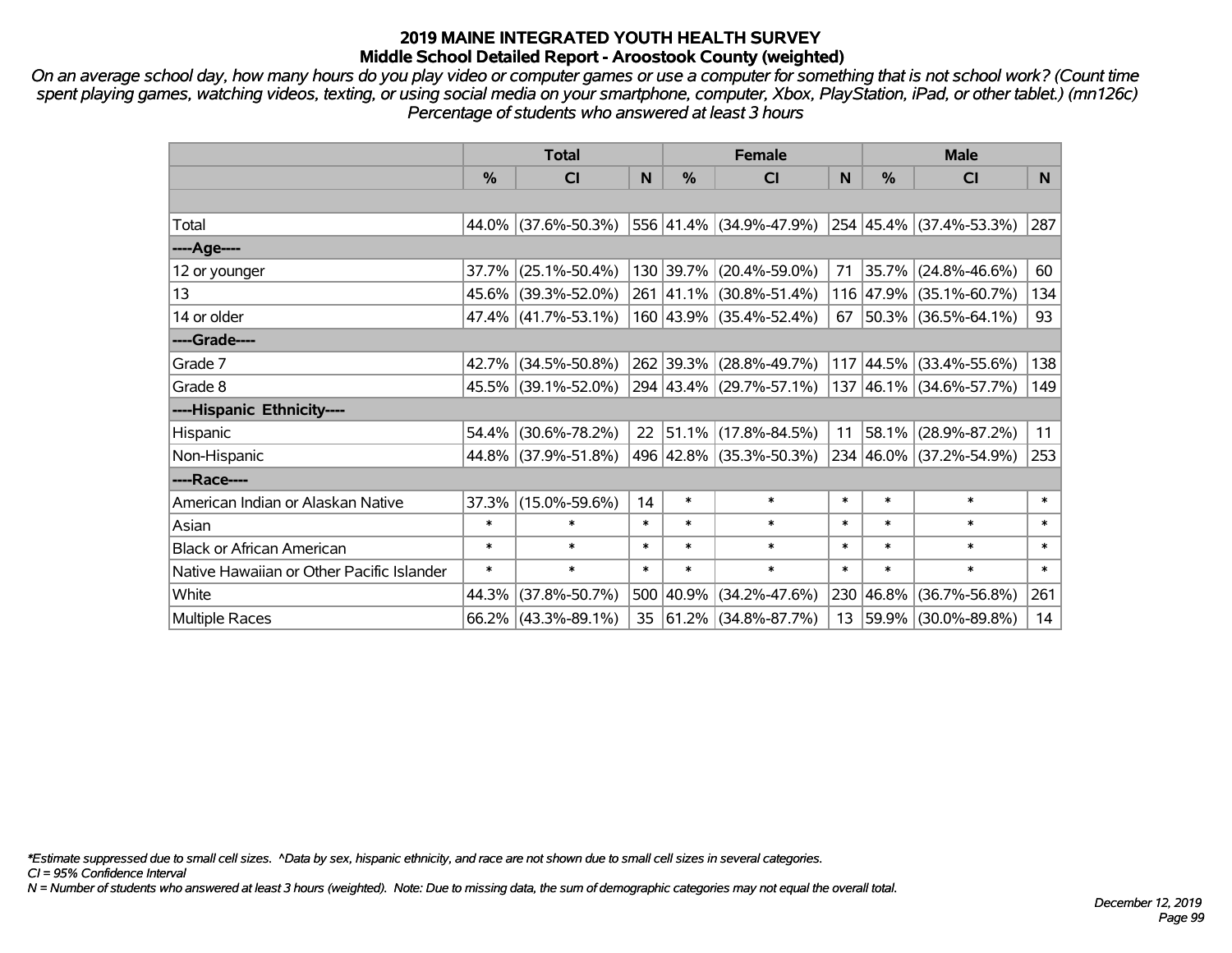*On an average school day, how many hours do you play video or computer games or use a computer for something that is not school work? (Count time spent playing games, watching videos, texting, or using social media on your smartphone, computer, Xbox, PlayStation, iPad, or other tablet.) (mn126c\_2) Percentage of students who answered 2 or fewer hours*

|                                           | <b>Total</b>  |                        |              | <b>Female</b> | <b>Male</b>                                     |        |           |                         |        |
|-------------------------------------------|---------------|------------------------|--------------|---------------|-------------------------------------------------|--------|-----------|-------------------------|--------|
|                                           | $\frac{0}{0}$ | <b>CI</b>              | $\mathsf{N}$ | $\frac{0}{0}$ | <b>CI</b>                                       | N      | %         | <b>CI</b>               | N.     |
|                                           |               |                        |              |               |                                                 |        |           |                         |        |
| Total                                     |               | $56.0\%$ (49.7%-62.4%) |              |               | 709 58.6% (52.1%-65.1%) 359 54.6% (46.7%-62.6%) |        |           |                         | 345    |
| ----Age----                               |               |                        |              |               |                                                 |        |           |                         |        |
| 12 or younger                             |               | $62.3\%$ (49.6%-74.9%) |              |               | 215 60.3% (41.0%-79.6%)                         |        |           | 107 64.3% (53.4%-75.2%) | 108    |
| 13                                        |               | $54.4\%$ (48.0%-60.7%) |              |               | 311 58.9% (48.6%-69.2%)                         |        |           | 166 52.1% (39.3%-64.9%) | 145    |
| 14 or older                               |               | $52.6\%$ (46.9%-58.3%) |              |               | 178 56.1% (47.6%-64.6%)                         |        |           | 86 49.7% (35.9%-63.5%)  | 92     |
| ----Grade----                             |               |                        |              |               |                                                 |        |           |                         |        |
| Grade 7                                   |               | $57.3\%$ (49.2%-65.5%) |              |               | 352 60.7% (50.3%-71.2%)                         |        |           | 180 55.5% (44.4%-66.6%) | 172    |
| Grade 8                                   |               | $54.5\%$ (48.0%-60.9%) |              |               | 352 56.6% (42.9%-70.3%)                         |        |           | 179 53.9% (42.3%-65.4%) | 173    |
| ----Hispanic Ethnicity----                |               |                        |              |               |                                                 |        |           |                         |        |
| Hispanic                                  |               | $45.6\%$ (21.8%-69.4%) | 18           | 48.9%         | $(15.5\% - 82.2\%)$                             |        | 10 41.9%  | $(12.8\% - 71.1\%)$     | 8      |
| Non-Hispanic                              |               | $55.2\%$ (48.2%-62.1%) |              |               | 611 57.2% (49.7%-64.7%)                         |        |           | 314 54.0% (45.1%-62.8%) | 297    |
| ----Race----                              |               |                        |              |               |                                                 |        |           |                         |        |
| American Indian or Alaskan Native         |               | $62.7\%$ (40.4%-85.0%) | 24           | $\ast$        | $\ast$                                          | $\ast$ | $\ast$    | $\ast$                  | $\ast$ |
| Asian                                     | $\ast$        | $\ast$                 | $\ast$       | $\ast$        | $\ast$                                          | $\ast$ | $\ast$    | $\ast$                  | $\ast$ |
| <b>Black or African American</b>          | $\ast$        | $\ast$                 | $\ast$       | $\ast$        | $\ast$                                          | $\ast$ | $\ast$    | $\ast$                  | $\ast$ |
| Native Hawaiian or Other Pacific Islander | $\ast$        | $\ast$                 | $\ast$       | $\ast$        | $\ast$                                          | $\ast$ | $\ast$    | $\ast$                  | $\ast$ |
| White                                     | 55.7%         | $(49.3\% - 62.2\%)$    |              | 630 59.1%     | $(52.4\% - 65.8\%)$                             |        | 333 53.2% | $(43.2\% - 63.3\%)$     | 297    |
| Multiple Races                            |               | 33.8% (10.9%-56.7%)    |              |               | 18 38.8% (12.3%-65.2%)                          | 8      |           | 40.1% (10.2%-70.0%)     | 10     |

*\*Estimate suppressed due to small cell sizes. ^Data by sex, hispanic ethnicity, and race are not shown due to small cell sizes in several categories.*

*CI = 95% Confidence Interval*

*N = Number of students who answered 2 or fewer hours (weighted). Note: Due to missing data, the sum of demographic categories may not equal the overall total.*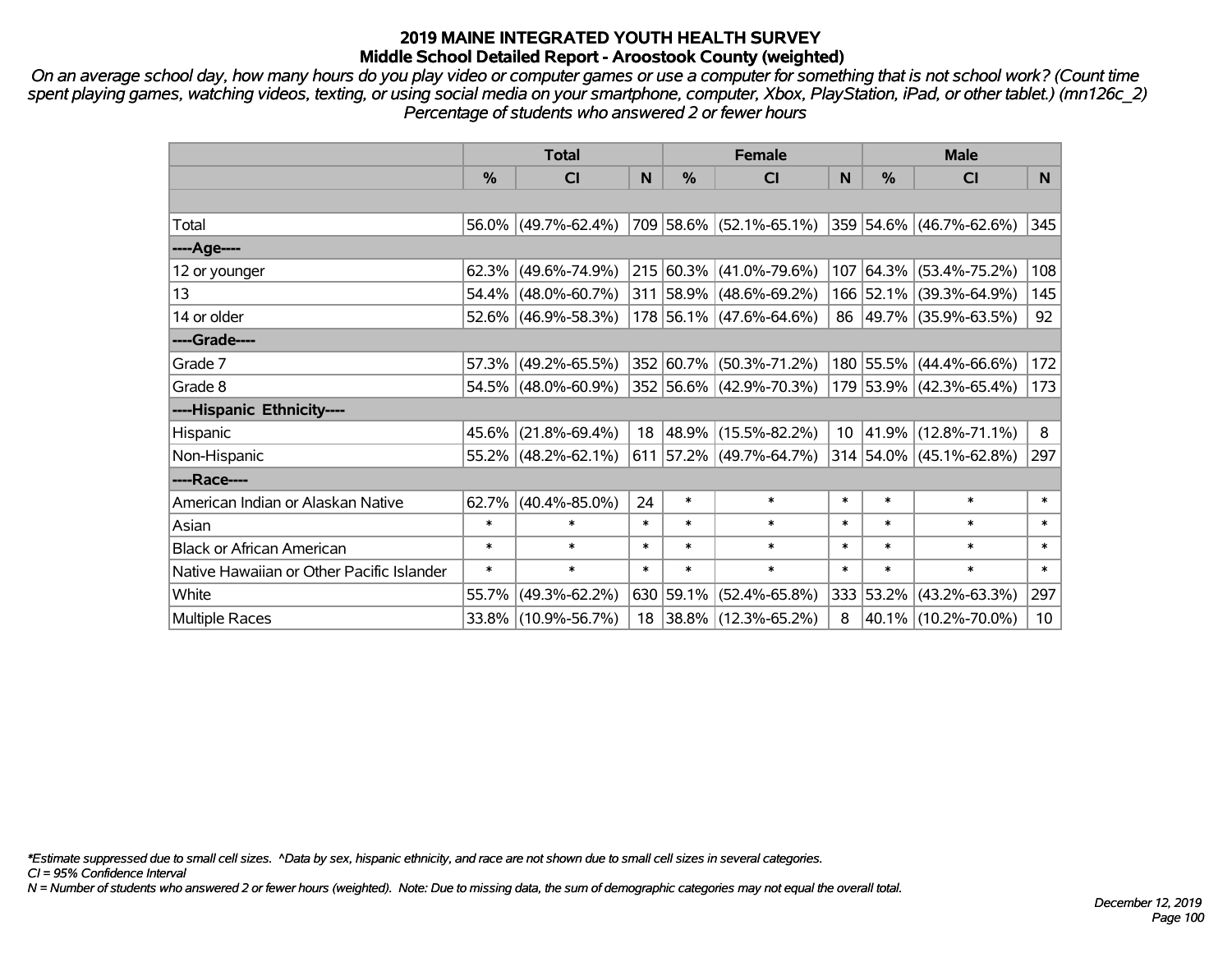*Percentage of students watching 2 or fewer hours of combined screen time (tv, video games, computer) per day on an average school day (mnscreen)*

|                                           | <b>Total</b>  |                        |        |           | <b>Female</b>           | <b>Male</b> |               |                          |        |
|-------------------------------------------|---------------|------------------------|--------|-----------|-------------------------|-------------|---------------|--------------------------|--------|
|                                           | $\frac{0}{0}$ | <b>CI</b>              | N      | %         | <b>CI</b>               | N           | $\frac{0}{0}$ | <b>CI</b>                | N      |
|                                           |               |                        |        |           |                         |             |               |                          |        |
| Total                                     |               | 27.4% (22.8%-31.9%)    |        |           | 341 27.0% (18.8%-35.2%) |             | 164 27.9%     | $(20.3\% - 35.6\%)$      | 172    |
| ----Age----                               |               |                        |        |           |                         |             |               |                          |        |
| 12 or younger                             |               | 25.0% (18.5%-31.4%)    | 86     | 21.6%     | $(11.0\% - 32.2\%)$     |             | 38 28.5%      | $(15.6\% - 41.4\%)$      | 48     |
| 13                                        |               | $30.5\%$ (22.6%-38.4%) |        | 170 31.2% | $(18.2\% - 44.2\%)$     | 87          | $ 31.1\% $    | $(14.4\% - 47.8\%)$      | 84     |
| 14 or older                               |               | 24.0% (11.3%-36.7%)    |        | 80 25.6%  | $(6.8\% - 44.4\%)$      |             | 39 22.6%      | $(9.0\% - 36.3\%)$       | 41     |
| ----Grade----                             |               |                        |        |           |                         |             |               |                          |        |
| Grade 7                                   |               | 29.6% (23.4%-35.8%)    |        | 180 31.5% | $(24.2\% - 38.8\%)$     | 94          | $28.4\%$      | $(19.0\% - 37.8\%)$      | 86     |
| Grade 8                                   |               | 24.7% (14.6%-34.9%)    |        | 157 22.7% | $(6.4\% - 39.0\%)$      | 71          |               | $ 27.5\% $ (14.5%-40.5%) | 86     |
| ----Hispanic Ethnicity----                |               |                        |        |           |                         |             |               |                          |        |
| Hispanic                                  | $\ast$        | $\ast$                 | $\ast$ | $\ast$    | $\ast$                  | $\ast$      | $\ast$        | $\ast$                   | $\ast$ |
| Non-Hispanic                              |               | 28.4% (22.0%-34.8%)    |        |           | 309 27.1% (18.6%-35.5%) | 147         | 30.2%         | $(21.2\% - 39.2\%)$      | 162    |
| ----Race----                              |               |                        |        |           |                         |             |               |                          |        |
| American Indian or Alaskan Native         | 24.4%         | $(0.0\% - 49.8\%)$     | 9      | $\ast$    | $\ast$                  | $\ast$      | $\ast$        | $\ast$                   | $\ast$ |
| Asian                                     | $\ast$        | $\ast$                 | $\ast$ | $\ast$    | $\ast$                  | $\ast$      | $\ast$        | $\ast$                   | $\ast$ |
| <b>Black or African American</b>          | $\ast$        | $\ast$                 | $\ast$ | $\ast$    | $\ast$                  | $\ast$      | $\ast$        | $\ast$                   | $\ast$ |
| Native Hawaiian or Other Pacific Islander | $\ast$        | $\ast$                 | $\ast$ | $\ast$    | $\ast$                  | $\ast$      | $\ast$        | $\ast$                   | $\ast$ |
| White                                     | 28.2%         | $(22.5\% - 33.8\%)$    | 313    | 28.3%     | $(19.9\% - 36.7\%)$     | 158         | 28.5%         | $(18.2\% - 38.7\%)$      | 155    |
| <b>Multiple Races</b>                     | 16.2%         | $(2.1\% - 30.3\%)$     | 9      | $\ast$    | $\ast$                  | $\ast$      | $\ast$        | $\ast$                   | $\ast$ |

*\*Estimate suppressed due to small cell sizes. ^Data by sex, hispanic ethnicity, and race are not shown due to small cell sizes in several categories.*

*CI = 95% Confidence Interval*

*N = Number of students watching 2 or fewer hours of combined screen time (tv, video games, computer) per day on an average school day (weighted). Note: Due to missing data, the sum of demographic categories may not equal the overall total.*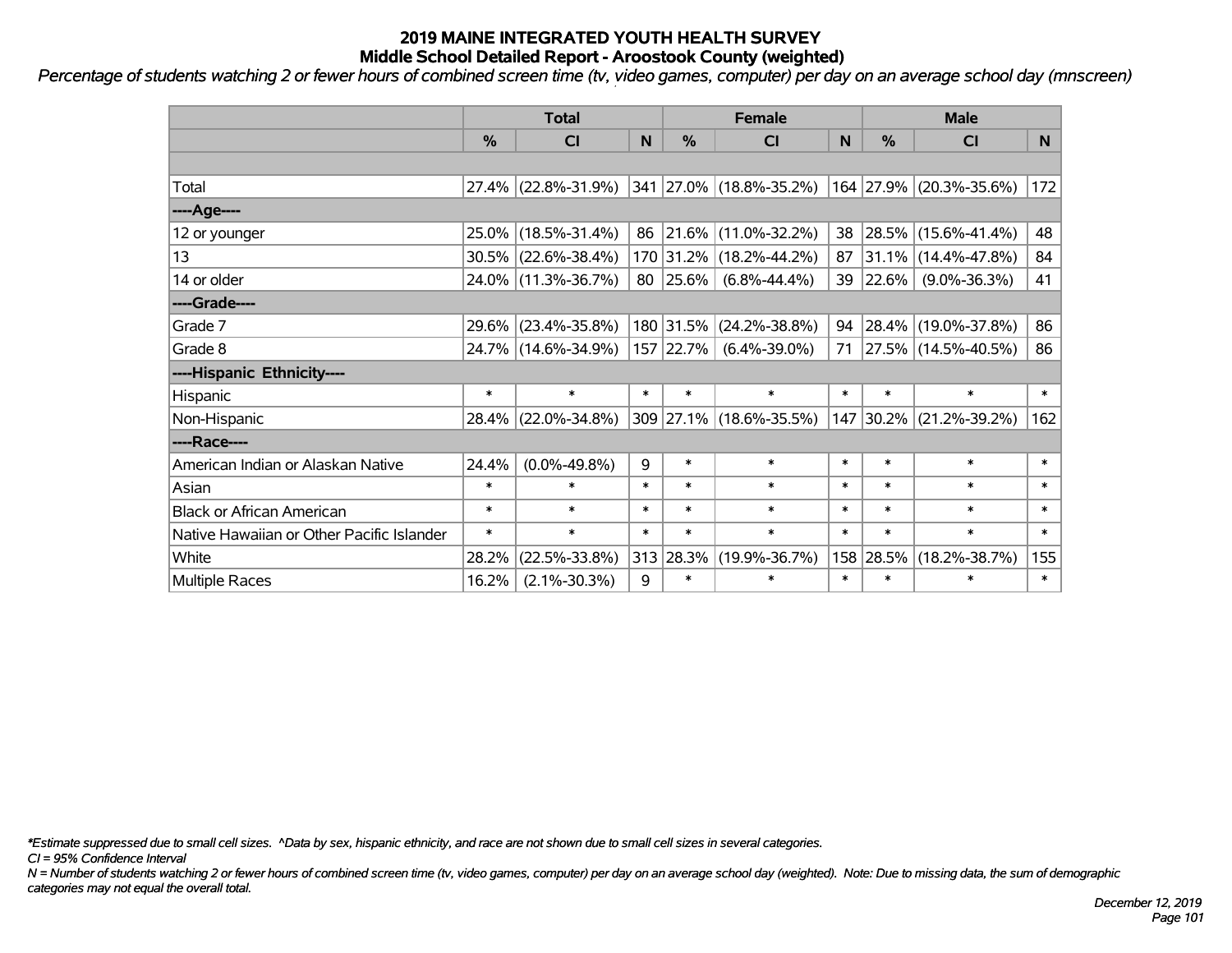*In an average week when you are in school, on how many days do you go to physical education (PE) classes? (mn127) Percentage of students who answered at least 1 day*

|                                           | <b>Total</b> |                        |        |           | <b>Female</b>            | <b>Male</b> |           |                            |                 |
|-------------------------------------------|--------------|------------------------|--------|-----------|--------------------------|-------------|-----------|----------------------------|-----------------|
|                                           | $\%$         | <b>CI</b>              | N      | $\%$      | <b>CI</b>                | N           | %         | <b>CI</b>                  | N.              |
|                                           |              |                        |        |           |                          |             |           |                            |                 |
| Total                                     |              | $64.0\%$ (52.2%-75.7%) |        |           | 785 64.3% (51.4%-77.2%)  |             |           | 380 64.1% (51.3%-76.8%)    | 402             |
| ----Age----                               |              |                        |        |           |                          |             |           |                            |                 |
| 12 or younger                             | $65.0\%$     | $(50.6\% - 79.3\%)$    |        |           | 221 67.0% (50.6%-83.4%)  | 111         | 63.4%     | $(47.4\% - 79.4\%)$        | 111             |
| 13                                        |              | $63.8\%$ (51.9%-75.7%) |        |           | 370 64.0% (51.5%-76.5%)  |             |           | 179 64.1% (49.6%-78.5%)    | 190             |
| 14 or older                               |              | $63.1\%$ (47.5%-78.6%) |        |           | 190 61.9% (47.4%-76.4%)  |             |           | 91   64.2%   (46.2%-82.3%) | 99              |
| ----Grade----                             |              |                        |        |           |                          |             |           |                            |                 |
| Grade 7                                   |              | 65.9% (53.4%-78.3%)    |        |           | 393 66.7% (52.7%-80.7%)  |             | 187 65.1% | $(51.2\% - 79.0\%)$        | 205             |
| Grade 8                                   |              | $62.8\%$ (49.8%-75.7%) |        |           | 388 63.0% (48.4%-77.5%)  |             |           | 191 62.7% (48.0%-77.5%)    | 195             |
| ----Hispanic Ethnicity----                |              |                        |        |           |                          |             |           |                            |                 |
| Hispanic                                  |              | $68.5\%$ (45.6%-91.4%) | 25     | $\ast$    | $\ast$                   | $\ast$      | $\ast$    | $\ast$                     | $\ast$          |
| Non-Hispanic                              |              | 62.9% (50.1%-75.7%)    |        |           | 685 64.3% (50.5%-78.2%)  |             |           | 348 61.6% (47.4%-75.7%)    | 334             |
| ----Race----                              |              |                        |        |           |                          |             |           |                            |                 |
| American Indian or Alaskan Native         | 47.5%        | $(26.2\% - 68.8\%)$    | 15     | $\ast$    | $\ast$                   | $\ast$      | $\ast$    | $\ast$                     | $\ast$          |
| Asian                                     | $\ast$       | $\ast$                 | $\ast$ | $\ast$    | $\ast$                   | $\ast$      | $\ast$    | $\ast$                     | $\ast$          |
| <b>Black or African American</b>          | $\ast$       | $\ast$                 | $\ast$ | $\ast$    | $\ast$                   | $\ast$      | $\ast$    | $\ast$                     | $\ast$          |
| Native Hawaiian or Other Pacific Islander | $\ast$       | $\ast$                 | $\ast$ | $\ast$    | $\ast$                   | $\ast$      | $\ast$    | $\ast$                     | $\ast$          |
| White                                     | 64.5%        | $(52.1\% - 76.9\%)$    |        | 718 64.0% | $(50.8\% - 77.1\%)$      |             | 350 65.2% | $(51.8\% - 78.6\%)$        | 366             |
| Multiple Races                            |              | $57.0\%$ (35.1%-78.8%) | 20     |           | $ 63.4\% $ (47.3%-79.6%) |             |           | 10   51.4%   (18.7%-84.0%) | 10 <sup>1</sup> |

*\*Estimate suppressed due to small cell sizes. ^Data by sex, hispanic ethnicity, and race are not shown due to small cell sizes in several categories.*

*CI = 95% Confidence Interval*

*N = Number of students who answered at least 1 day (weighted). Note: Due to missing data, the sum of demographic categories may not equal the overall total.*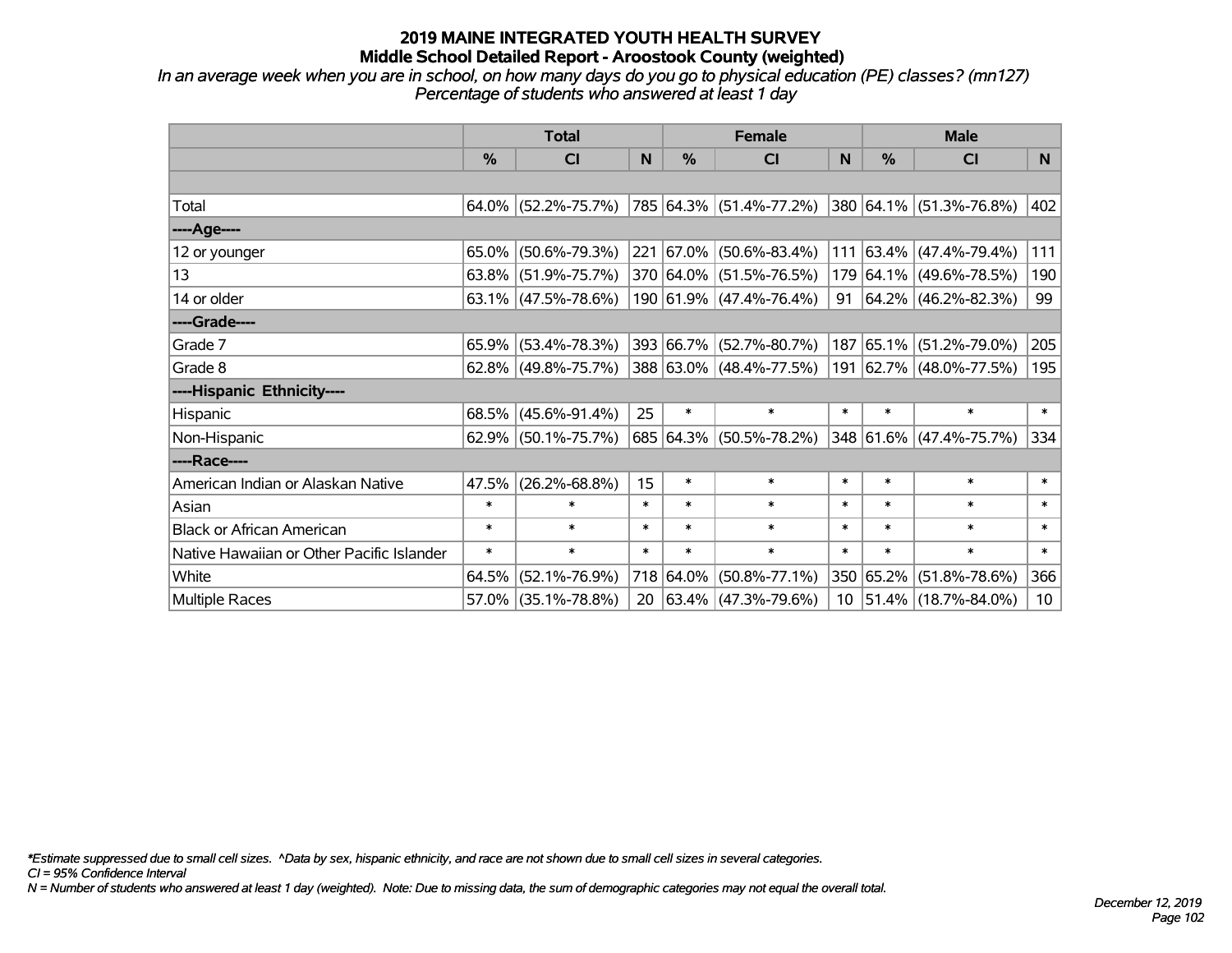*Percentage of students who attended physical education (PE) classes daily in an average week when they were in school (mndlype)*

|                                           | <b>Total</b>  |                     |        |               | <b>Female</b>           | <b>Male</b> |        |                         |        |
|-------------------------------------------|---------------|---------------------|--------|---------------|-------------------------|-------------|--------|-------------------------|--------|
|                                           | $\frac{0}{6}$ | <b>CI</b>           | N      | $\frac{9}{6}$ | <b>CI</b>               | N           | %      | <b>CI</b>               | N      |
|                                           |               |                     |        |               |                         |             |        |                         |        |
| Total                                     |               | 28.9% (11.8%-45.9%) |        | 355 27.8%     | $(9.6\% - 46.0\%)$      |             |        | 164 30.3% (13.4%-47.1%) | 190    |
| ----Age----                               |               |                     |        |               |                         |             |        |                         |        |
| 12 or younger                             | 28.4%         | $(10.2\% - 46.5\%)$ | 96     | 23.6%         | $(5.6\% - 41.7\%)$      | 39          | 33.0%  | $(14.3\% - 51.7\%)$     | 57     |
| 13                                        | 28.9%         | $(11.3\% - 46.5\%)$ |        | 168 29.2%     | $(10.6\% - 47.7\%)$     |             |        | 82 28.9% (10.6%-47.2%)  | 86     |
| 14 or older                               |               | 29.3% (10.8%-47.8%) |        | 88 29.9%      | $(9.0\% - 50.7\%)$      |             |        | 44 28.7% (10.8%-46.6%)  | 44     |
| ----Grade----                             |               |                     |        |               |                         |             |        |                         |        |
| Grade 7                                   | 27.5%         | $(8.7\% - 46.4\%)$  |        | 164 25.5%     | $(7.5\% - 43.4\%)$      | 71          | 29.4%  | $(8.9\% - 49.9\%)$      | 93     |
| Grade 8                                   |               | 30.4% (14.2%-46.6%) |        |               | 188 30.7% (10.8%-50.5%) |             |        | 93 30.6% (17.0%-44.3%)  | 95     |
| ----Hispanic Ethnicity----                |               |                     |        |               |                         |             |        |                         |        |
| Hispanic                                  | 37.1%         | $(5.5\% - 68.6\%)$  | 14     | $\ast$        | $\ast$                  | $\ast$      | $\ast$ | $\ast$                  | $\ast$ |
| Non-Hispanic                              | 28.3%         | $(9.8\% - 46.7\%)$  |        | 308 27.6%     | $(8.4\% - 46.9\%)$      |             |        | 150 29.1% (10.8%-47.5%) | 158    |
| ----Race----                              |               |                     |        |               |                         |             |        |                         |        |
| American Indian or Alaskan Native         | 37.4%         | $(16.4\% - 58.3\%)$ | 12     | $\ast$        | $\ast$                  | $\ast$      | $\ast$ | $\ast$                  | $\ast$ |
| Asian                                     | $\ast$        | $\ast$              | $\ast$ | $\ast$        | $\ast$                  | $\ast$      | $\ast$ | $\ast$                  | $\ast$ |
| <b>Black or African American</b>          | $\ast$        | $\ast$              | $\ast$ | $\ast$        | $\ast$                  | $\ast$      | $\ast$ | $\ast$                  | $\ast$ |
| Native Hawaiian or Other Pacific Islander | $\ast$        | $\ast$              | $\ast$ | $\ast$        | $\ast$                  | $\ast$      | $\ast$ | $\ast$                  | $\ast$ |
| White                                     | 28.4%         | $(11.2\% - 45.6\%)$ |        | 316 27.5%     | $(9.7\% - 45.2\%)$      | 150         | 29.6%  | $(12.2\% - 46.9\%)$     | 166    |
| Multiple Races                            | 22.6%         | $(0.0\% - 50.2\%)$  | 8      | $\ast$        | $\ast$                  | $\ast$      | $\ast$ | *                       | $\ast$ |

*\*Estimate suppressed due to small cell sizes. ^Data by sex, hispanic ethnicity, and race are not shown due to small cell sizes in several categories.*

*CI = 95% Confidence Interval*

*N = Number of students who attended physical education (PE) classes daily in an average week when they were in school (weighted). Note: Due to missing data, the sum of demographic categories may not equal the overall total.*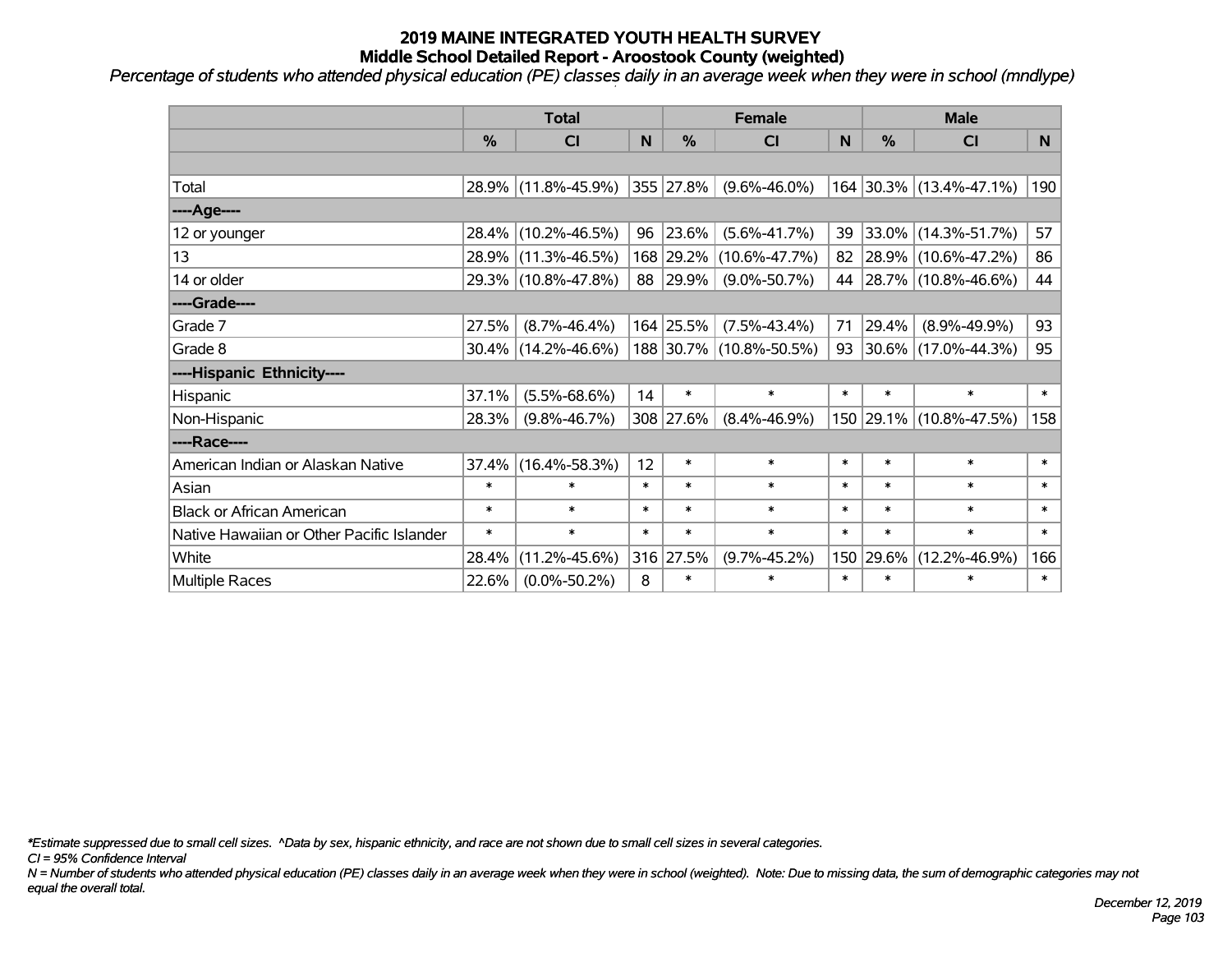*Do any of your classroom teachers provide short physical activity breaks during regular class time? (Do not count your physical education teacher.) (mn180)*

*Percentage of students who answered 'Yes'*

|                                           | <b>Total</b>  |                     | <b>Female</b> |            |                             | <b>Male</b> |          |                         |              |
|-------------------------------------------|---------------|---------------------|---------------|------------|-----------------------------|-------------|----------|-------------------------|--------------|
|                                           | $\frac{0}{0}$ | <b>CI</b>           | N             | %          | <b>CI</b>                   | N           | %        | <b>CI</b>               | N            |
|                                           |               |                     |               |            |                             |             |          |                         |              |
| Total                                     |               | 18.8% (14.6%-22.9%) |               |            | 237 17.7% (14.7%-20.7%)     |             |          | 108 19.5% (13.2%-25.8%) | 125          |
| ----Age----                               |               |                     |               |            |                             |             |          |                         |              |
| 12 or younger                             | $14.8\%$      | $(11.7\% - 17.8\%)$ | 52            | 11.6%      | $(4.5\% - 18.7\%)$          | 21          | 18.0%    | $(9.9\% - 26.1\%)$      | 31           |
| 13                                        |               | 18.7% (10.2%-27.3%) |               |            | 106 20.8% (13.4%-28.2%)     | 58          | 17.0%    | $(4.0\% - 29.9\%)$      | 48           |
| 14 or older                               |               | 22.2% (11.9%-32.4%) |               | 75   19.0% | $(9.7\% - 28.3\%)$          |             | 29 24.7% | $(9.6\% - 39.9\%)$      | 46           |
| ----Grade----                             |               |                     |               |            |                             |             |          |                         |              |
| Grade 7                                   | $17.6\%$      | $(12.9\% - 22.3\%)$ |               |            | 107   18.1%   (14.0%-22.1%) | 53          | 17.2%    | $(8.4\% - 26.0\%)$      | 55           |
| Grade 8                                   |               | 20.0% (13.9%-26.0%) |               |            | 130   17.3%   (11.7%-22.9%) |             |          | 55 21.8% (12.6%-31.0%)  | 70           |
| ----Hispanic Ethnicity----                |               |                     |               |            |                             |             |          |                         |              |
| Hispanic                                  | 32.4%         | $(10.6\% - 54.2\%)$ | 12            | $\ast$     | $\ast$                      | $\ast$      | $\ast$   | $\ast$                  | $\ast$       |
| Non-Hispanic                              |               | 18.3% (15.1%-21.6%) |               |            | 205 15.7% (12.9%-18.4%)     | 85          |          | 20.5% (14.1%-26.9%)     | 115          |
| ----Race----                              |               |                     |               |            |                             |             |          |                         |              |
| American Indian or Alaskan Native         | 22.1%         | $(0.0\% - 48.2\%)$  | 8             | $\ast$     | $\ast$                      | $\ast$      | $\ast$   | $\ast$                  | $\ast$       |
| Asian                                     | $\ast$        | $\ast$              | $\ast$        | $\ast$     | $\ast$                      | $\ast$      | $\ast$   | $\ast$                  | $\ast$       |
| <b>Black or African American</b>          | $\ast$        | $\ast$              | $\ast$        | $\ast$     | $\ast$                      | $\ast$      | $\ast$   | $\ast$                  | $\ast$       |
| Native Hawaiian or Other Pacific Islander | $\ast$        | $\ast$              | $\ast$        | $\ast$     | $\ast$                      | $\ast$      | $\ast$   | $\ast$                  | $\pmb{\ast}$ |
| White                                     | 18.5%         | $(14.8\% - 22.1\%)$ | 210           | 17.7%      | $(14.7\% - 20.8\%)$         | 99          | 18.7%    | $(13.4\% - 24.0\%)$     | 106          |
| <b>Multiple Races</b>                     | 32.7%         | $(8.3\% - 57.0\%)$  |               | 15 29.9%   | $(2.4\% - 57.5\%)$          | 6           | 35.1%    | $(3.8\% - 66.4\%)$      | 8            |

*\*Estimate suppressed due to small cell sizes. ^Data by sex, hispanic ethnicity, and race are not shown due to small cell sizes in several categories.*

*CI = 95% Confidence Interval*

*N = Number of students who answered 'Yes' (weighted). Note: Due to missing data, the sum of demographic categories may not equal the overall total.*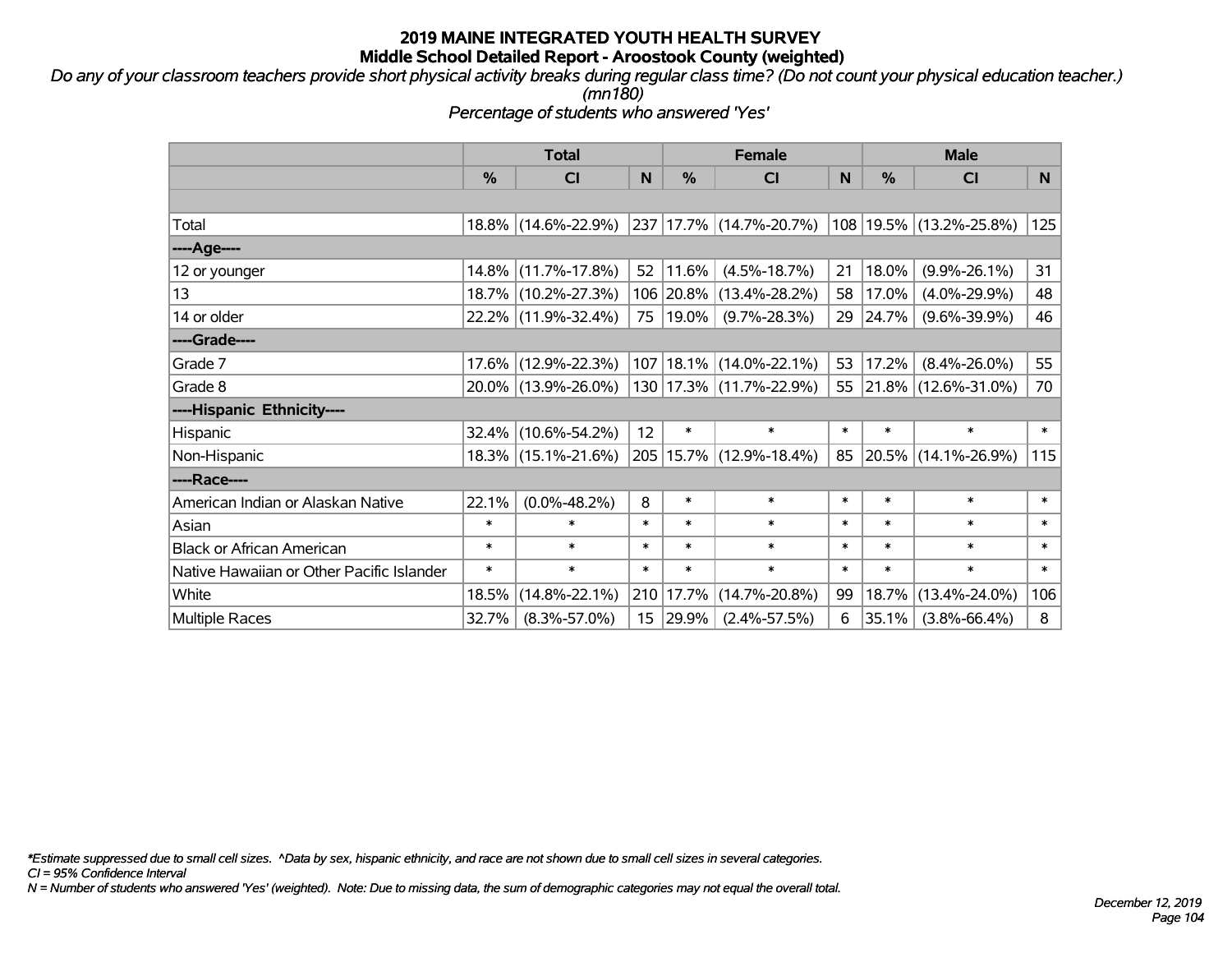*During the past 12 months, on how many sports teams did you play? (Count any teams run by your school or community groups.) (mn179) Percentage of students who answered at least one team*

|                                           | <b>Total</b>  |                        |        |           | <b>Female</b>           |        | <b>Male</b> |                      |                |  |
|-------------------------------------------|---------------|------------------------|--------|-----------|-------------------------|--------|-------------|----------------------|----------------|--|
|                                           | $\frac{0}{0}$ | <b>CI</b>              | N      | $\%$      | <b>CI</b>               | N      | $\%$        | <b>CI</b>            | N              |  |
|                                           |               |                        |        |           |                         |        |             |                      |                |  |
| Total                                     |               | $64.9\%$ (59.7%-70.0%) |        |           | 821 67.8% (61.1%-74.6%) |        | 416 62.0%   | $(53.0\% - 71.0\%)$  | 397            |  |
| ----Age----                               |               |                        |        |           |                         |        |             |                      |                |  |
| 12 or younger                             | $62.4\%$      | $(48.9\% - 76.0\%)$    |        | 223 66.8% | $(45.5\% - 88.2\%)$     |        | 123 57.7%   | $(46.2\% - 69.3\%)$  | 100            |  |
| 13                                        |               | 70.2% (55.3%-85.1%)    |        | 392 74.9% | $(64.1\% - 85.8\%)$     |        | 207 66.6%   | $(42.5\% - 90.7\%)$  | 186            |  |
| 14 or older                               |               | 57.8% (50.8%-64.9%)    |        |           | 197 56.3% (48.2%-64.3%) |        | 86 59.1%    | $(47.1\% - 71.2\%)$  | 111            |  |
| ----Grade----                             |               |                        |        |           |                         |        |             |                      |                |  |
| Grade 7                                   | $59.6\%$      | $(48.8\% - 70.3\%)$    |        | 365 63.3% | $(50.2\% - 76.4\%)$     |        | 188 56.0%   | $(39.0\% - 73.0\%)$  | 177            |  |
| Grade 8                                   |               | $69.7\%$ (63.4%-76.0%) |        |           | 452 72.1% (62.0%-82.1%) |        | 228 67.8%   | $(56.9\% - 78.7\%)$  | 220            |  |
| ----Hispanic Ethnicity----                |               |                        |        |           |                         |        |             |                      |                |  |
| <b>Hispanic</b>                           | $63.8\%$      | $(44.8\% - 82.8\%)$    | 25     | 60.3%     | $(29.5\% - 91.1\%)$     | 13     | 67.7%       | $(26.4\% - 100.0\%)$ | 13             |  |
| Non-Hispanic                              |               | 65.5% (60.4%-70.6%)    |        |           | 730 68.1% (60.1%-76.0%) |        | 373 63.2%   | $(52.2\% - 74.2\%)$  | 353            |  |
| ----Race----                              |               |                        |        |           |                         |        |             |                      |                |  |
| American Indian or Alaskan Native         | $38.6\%$      | $(10.5\% - 66.8\%)$    | 15     | $\ast$    | $\ast$                  | $\ast$ | $\ast$      | $\ast$               | $\ast$         |  |
| Asian                                     | $\ast$        | $\ast$                 | $\ast$ | $\ast$    | $\ast$                  | $\ast$ | $\ast$      | $\ast$               | $\ast$         |  |
| <b>Black or African American</b>          | $\ast$        | $\ast$                 | $\ast$ | $\ast$    | $\ast$                  | $\ast$ | $\ast$      | $\ast$               | $\ast$         |  |
| Native Hawaiian or Other Pacific Islander | $\ast$        | $\ast$                 | $\ast$ | $\ast$    | $\ast$                  | $\ast$ | $\ast$      | $\ast$               | $\ast$         |  |
| White                                     | 66.7%         | $(61.1\% - 72.4\%)$    | 761    | 68.4%     | $(61.0\% - 75.8\%)$     |        | 385 65.4%   | $(56.2\% - 74.5\%)$  | 372            |  |
| Multiple Races                            |               | 31.7% (10.9%-52.5%)    |        | 14 29.9%  | $(5.2\% - 54.7\%)$      | 6      | 33.4%       | $(2.6\% - 64.2\%)$   | $\overline{7}$ |  |

*\*Estimate suppressed due to small cell sizes. ^Data by sex, hispanic ethnicity, and race are not shown due to small cell sizes in several categories.*

*CI = 95% Confidence Interval*

*N = Number of students who answered at least one team (weighted). Note: Due to missing data, the sum of demographic categories may not equal the overall total.*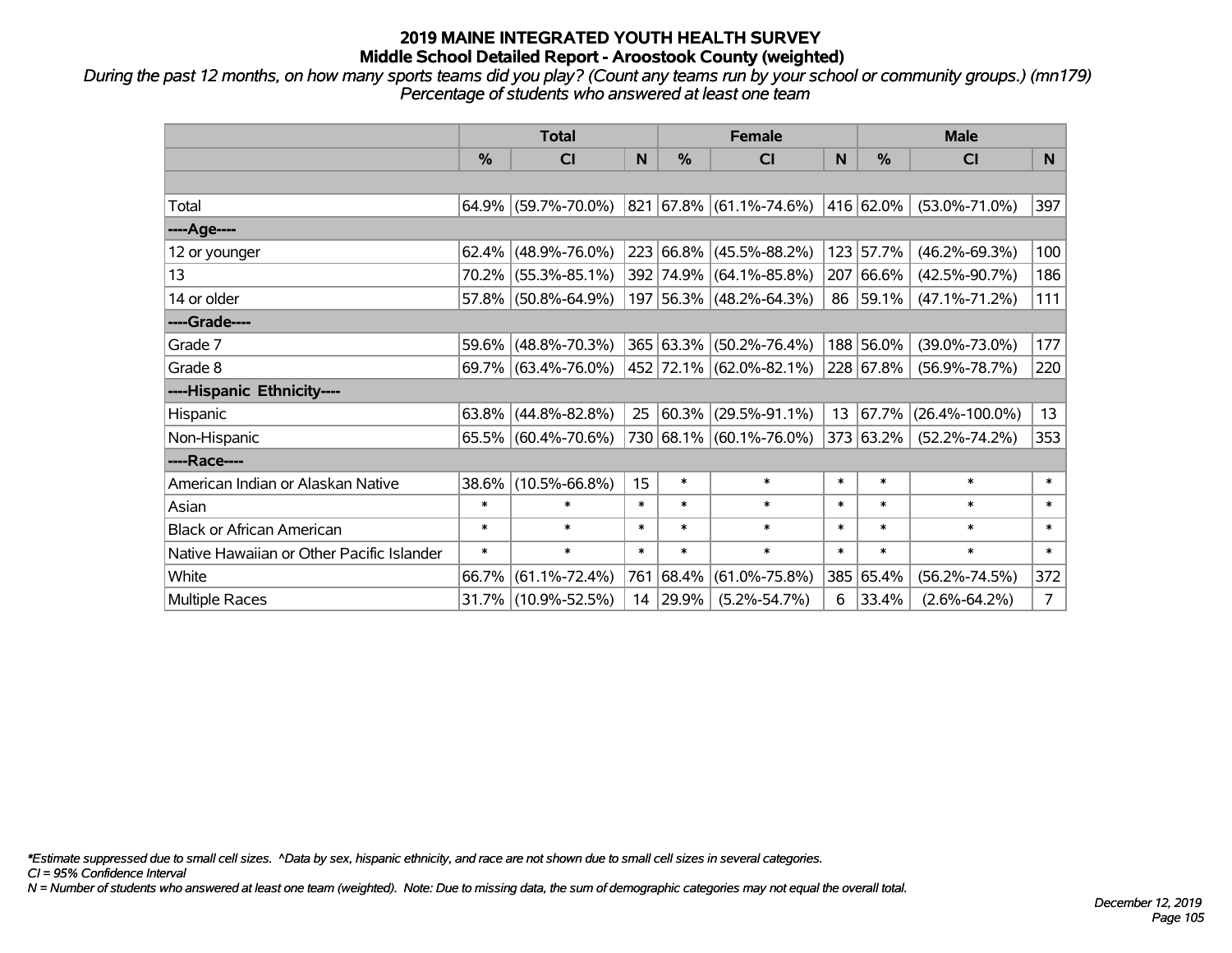### **2019 MAINE INTEGRATED YOUTH HEALTH SURVEY Middle School Detailed Report - Aroostook County (weighted)** *On an average school night, how many hours of sleep do you get? (mn178) Percentage of students who answered at least 8 hours*

|                                           | <b>Total</b>  |                     |        | <b>Female</b> | <b>Male</b>                 |        |           |                                  |        |
|-------------------------------------------|---------------|---------------------|--------|---------------|-----------------------------|--------|-----------|----------------------------------|--------|
|                                           | $\frac{0}{0}$ | CI                  | N      | $\%$          | <b>CI</b>                   | N      | $\%$      | <b>CI</b>                        | N      |
|                                           |               |                     |        |               |                             |        |           |                                  |        |
| Total                                     |               | 55.0% (51.5%-58.5%) |        |               | 690   55.0%   (49.8%-60.1%) |        |           | $ 331 55.4\%  (50.8\% - 60.1\%)$ | 354    |
| ----Age----                               |               |                     |        |               |                             |        |           |                                  |        |
| 12 or younger                             | 70.6%         | $(65.6\% - 75.6\%)$ |        |               | 251 63.5% (55.3%-71.6%)     | 112    | 77.6%     | $(68.7\% - 86.5\%)$              | 139    |
| 13                                        |               | 53.3% (47.9%-58.8%) |        |               | 298 57.6% (49.3%-65.8%)     |        |           | 157 50.0% (41.1%-58.9%)          | 140    |
| 14 or older                               |               | 41.2% (32.7%-49.8%) |        |               | $137 40.7\% $ (28.3%-53.0%) |        |           | 62 $ 41.7\% $ (27.9%-55.5%)      | 74     |
| ----Grade----                             |               |                     |        |               |                             |        |           |                                  |        |
| Grade 7                                   | 60.0%         | $(56.5\% - 63.4\%)$ |        |               | 370 61.8% (56.7%-67.0%)     |        | 179 58.4% | $(49.5\% - 67.2\%)$              | 191    |
| Grade 8                                   |               | 49.8% (42.7%-57.0%) |        |               | 316 48.7% (39.9%-57.5%)     |        |           | 153 52.3% (41.0%-63.7%)          | 163    |
| ----Hispanic Ethnicity----                |               |                     |        |               |                             |        |           |                                  |        |
| Hispanic                                  |               | 48.5% (18.9%-78.0%) | 18     | $\ast$        | $\ast$                      | $\ast$ | $\ast$    | $\ast$                           | $\ast$ |
| Non-Hispanic                              |               | 55.0% (50.4%-59.5%) |        |               | $606$ 54.3% (47.4%-61.3%)   |        |           | 293 56.5% (51.1%-61.8%)          | 313    |
| ----Race----                              |               |                     |        |               |                             |        |           |                                  |        |
| American Indian or Alaskan Native         | 53.0%         | $(15.1\% - 90.9\%)$ | 19     | $\ast$        | $\ast$                      | $\ast$ | $\ast$    | $\ast$                           | $\ast$ |
| Asian                                     | $\ast$        | $\ast$              | $\ast$ | $\ast$        | $\ast$                      | $\ast$ | $\ast$    | $\ast$                           | $\ast$ |
| <b>Black or African American</b>          | $\ast$        | $\ast$              | $\ast$ | $\ast$        | $\ast$                      | $\ast$ | $\ast$    | $\ast$                           | $\ast$ |
| Native Hawaiian or Other Pacific Islander | $\ast$        | $\ast$              | $\ast$ | $\ast$        | $\ast$                      | $\ast$ | $\ast$    | $\ast$                           | $\ast$ |
| White                                     | 55.8%         | $(52.9\% - 58.8\%)$ |        | 631 55.5%     | $(50.5\% - 60.6\%)$         | 309    | 57.0%     | $(52.0\% - 61.9\%)$              | 322    |
| Multiple Races                            | 29.4%         | $(4.2\% - 54.5\%)$  | 13     | $\ast$        | $\ast$                      | $\ast$ | $\ast$    | $\ast$                           | $\ast$ |

*\*Estimate suppressed due to small cell sizes. ^Data by sex, hispanic ethnicity, and race are not shown due to small cell sizes in several categories.*

*CI = 95% Confidence Interval*

*N = Number of students who answered at least 8 hours (weighted). Note: Due to missing data, the sum of demographic categories may not equal the overall total.*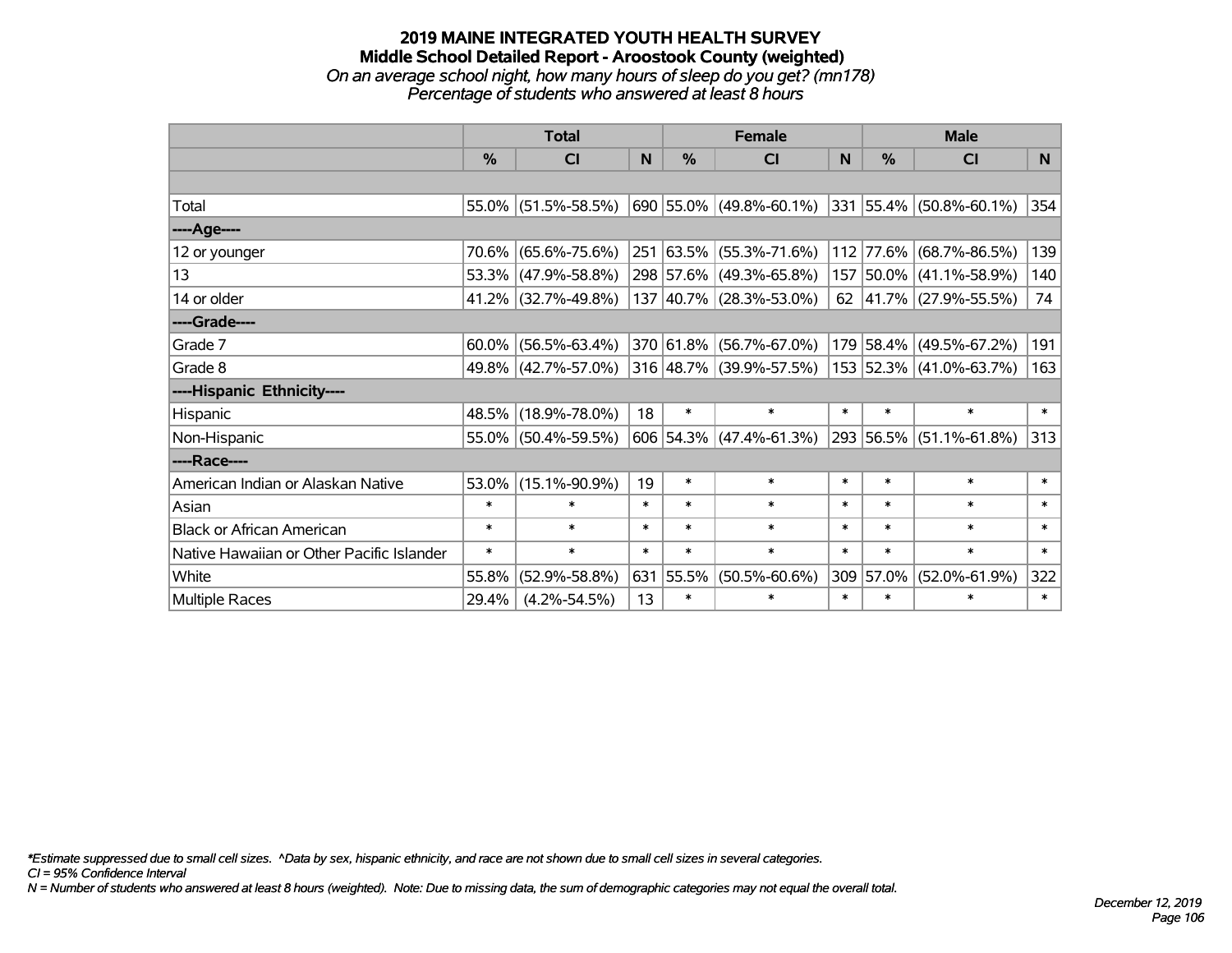# **2019 MAINE INTEGRATED YOUTH HEALTH SURVEY Middle School Detailed Report - Aroostook County (weighted)** *During the past 12 months, how would you describe your grades in school? (mn171) Percentage of students who answered 'Mostly A's' or 'Mostly B's'*

|                                           | <b>Total</b>  |                     | <b>Female</b> |               |                         | <b>Male</b> |           |                         |                |
|-------------------------------------------|---------------|---------------------|---------------|---------------|-------------------------|-------------|-----------|-------------------------|----------------|
|                                           | $\frac{0}{0}$ | CI                  | N.            | $\frac{0}{0}$ | CI                      | <b>N</b>    | %         | <b>CI</b>               | N <sub>1</sub> |
|                                           |               |                     |               |               |                         |             |           |                         |                |
| Total                                     |               | 75.6% (66.0%-85.1%) |               |               | 934 78.8% (74.4%-83.2%) |             |           | 462 72.8% (56.5%-89.2%) | 464            |
| ----Age----                               |               |                     |               |               |                         |             |           |                         |                |
| 12 or younger                             | 77.1%         | $(63.3\% - 90.9\%)$ |               |               | 269 81.8% (74.1%-89.4%) | 144         | 72.3%     | $(46.3\% - 98.3\%)$     | 125            |
| 13                                        |               | 78.4% (68.1%-88.8%) |               |               | 427 85.1% (81.2%-89.0%) | 221         |           | 73.5% (55.5%-91.5%)     | 206            |
| 14 or older                               |               | 68.7% (58.2%-79.3%) |               |               | 229 64.4% (54.3%-74.5%) | $97 \mid$   |           | 72.3% (55.8%-88.9%)     | 132            |
| ----Grade----                             |               |                     |               |               |                         |             |           |                         |                |
| Grade 7                                   | 77.5%         | $(67.5\% - 87.5\%)$ |               |               | 467 80.9% (71.7%-90.1%) | 227         | 74.6%     | $(54.6\% - 94.6\%)$     | 240            |
| Grade 8                                   |               | 73.6% (62.7%-84.4%) |               |               | 463 76.9% (68.2%-85.5%) |             |           | 235 71.0% (55.3%-86.8%) | 224            |
| ----Hispanic Ethnicity----                |               |                     |               |               |                         |             |           |                         |                |
| Hispanic                                  |               | 70.7% (43.2%-98.2%) | 28            | $\ast$        | $\ast$                  | $\ast$      | $\ast$    | $\ast$                  | $\ast$         |
| Non-Hispanic                              |               | 76.7% (66.2%-87.2%) |               |               | 836 80.9% (75.8%-86.1%) |             | 425 73.1% | $(56.5\% - 89.6\%)$     | 406            |
| ----Race----                              |               |                     |               |               |                         |             |           |                         |                |
| American Indian or Alaskan Native         | 65.6%         | $(32.6\% - 98.6\%)$ | 23            | $\ast$        | $\ast$                  | $\ast$      | $\ast$    | $\ast$                  | $\ast$         |
| Asian                                     | $\ast$        | $\ast$              | $\ast$        | $\ast$        | $\ast$                  | $\ast$      | $\ast$    | $\ast$                  | $\ast$         |
| <b>Black or African American</b>          | $\ast$        | $\ast$              | $\ast$        | $\ast$        | $\ast$                  | $\ast$      | $\ast$    | $\ast$                  | $\ast$         |
| Native Hawaiian or Other Pacific Islander | $\ast$        | $\ast$              | $\ast$        | $\ast$        | $\ast$                  | $\ast$      | $\ast$    | $\ast$                  | $\ast$         |
| White                                     | 76.2%         | $(66.1\% - 86.3\%)$ |               | 850 78.2%     | $(73.0\% - 83.4\%)$     | 424         | 74.7%     | $(58.2\% - 91.2\%)$     | 422            |
| Multiple Races                            | $\ast$        | $\ast$              | $\ast$        | $\ast$        | $\ast$                  | $\ast$      | $\ast$    | $\ast$                  | $\ast$         |

*\*Estimate suppressed due to small cell sizes. ^Data by sex, hispanic ethnicity, and race are not shown due to small cell sizes in several categories.*

*CI = 95% Confidence Interval*

*N = Number of students who answered 'Mostly A's' or 'Mostly B's' (weighted). Note: Due to missing data, the sum of demographic categories may not equal the overall total.*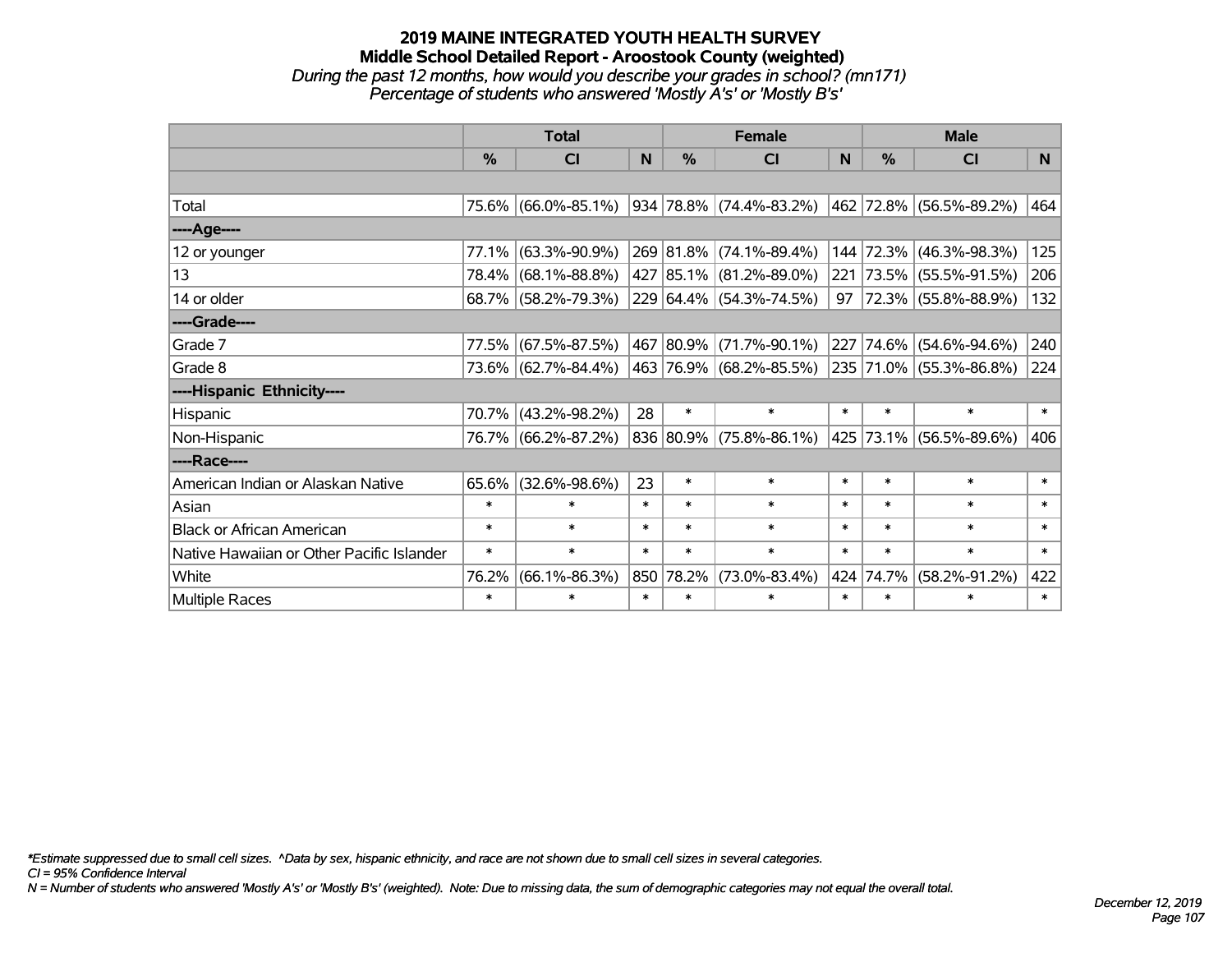*During an average week, how many hours do you spend in clubs or organizations (other than sports) outside of regular school hours? (mn146) Percentage of students who answered at least 1 hour*

|                                           | <b>Total</b>  |                                                |        | <b>Female</b> |                           |        | <b>Male</b>   |                         |                |
|-------------------------------------------|---------------|------------------------------------------------|--------|---------------|---------------------------|--------|---------------|-------------------------|----------------|
|                                           | $\frac{0}{0}$ | <b>CI</b>                                      | N      | $\frac{0}{0}$ | <b>CI</b>                 | N      | $\frac{0}{0}$ | <b>CI</b>               | N <sub>1</sub> |
|                                           |               |                                                |        |               |                           |        |               |                         |                |
| Total                                     |               | 34.8% (27.0%-42.6%)                            |        |               | 436  44.2%  (35.6%-52.8%) |        |               | 268 26.5% (15.7%-37.3%) | 168            |
| ----Age----                               |               |                                                |        |               |                           |        |               |                         |                |
| 12 or younger                             | 37.1%         | $(30.1\% - 44.1\%)$                            |        | 128 46.9%     | $(38.6\% - 55.1\%)$       | 83     | 26.8%         | $(8.2\% - 45.5\%)$      | 45             |
| 13                                        | 35.5%         | $(24.8\% - 46.3\%)$                            |        |               | 199 40.3% (24.6%-55.9%)   |        | 111 31.4%     | $(19.6\% - 43.3\%)$     | 88             |
| 14 or older                               |               | 32.1% (20.0%-44.3%)                            |        |               | 109 48.3% (34.2%-62.3%)   | 74     | $18.8\%$      | $(8.3\% - 29.3\%)$      | 35             |
| ----Grade----                             |               |                                                |        |               |                           |        |               |                         |                |
| Grade 7                                   | 34.9%         | $(29.3\% - 40.6\%)$                            |        | 211 38.8%     | (31.0%-46.6%)             |        | 112 31.3%     | $(16.7\% - 46.0\%)$     | 99             |
| Grade 8                                   |               | $34.9\%$ (23.0%-46.8%) 224 49.1% (34.3%-63.9%) |        |               |                           |        |               | 155 21.7% (10.1%-33.4%) | 69             |
| ----Hispanic Ethnicity----                |               |                                                |        |               |                           |        |               |                         |                |
| Hispanic                                  | 45.5%         | $(25.4\% - 65.5\%)$                            | 18     | $\ast$        | $\ast$                    | $\ast$ | $\ast$        | $\ast$                  | $\ast$         |
| Non-Hispanic                              |               | 33.5% (24.2%-42.9%)                            |        |               | 371 41.9% (32.5%-51.4%)   |        |               | 227 25.9% (14.4%-37.3%) | 144            |
| ----Race----                              |               |                                                |        |               |                           |        |               |                         |                |
| American Indian or Alaskan Native         | 20.1%         | $(0.0\% - 41.3\%)$                             | 8      | $\ast$        | $\ast$                    | $\ast$ | $\ast$        | $\ast$                  | $\ast$         |
| Asian                                     | $\ast$        | $\ast$                                         | $\ast$ | $\ast$        | $\ast$                    | $\ast$ | $\ast$        | $\ast$                  | $\ast$         |
| <b>Black or African American</b>          | $\ast$        | $\ast$                                         | $\ast$ | $\ast$        | $\ast$                    | $\ast$ | $\ast$        | $\ast$                  | $\ast$         |
| Native Hawaiian or Other Pacific Islander | $\ast$        | $\ast$                                         | $\ast$ | $\ast$        | $\ast$                    | $\ast$ | $\ast$        | $\ast$                  | $\ast$         |
| White                                     | 35.2%         | $(27.4\% - 42.9\%)$                            | 397    | 42.6%         | $(33.6\% - 51.6\%)$       | 237    | 28.4%         | $(17.0\% - 39.8\%)$     | 160            |
| <b>Multiple Races</b>                     | 37.2%         | $(9.6\% - 64.8\%)$                             | 17     | $\ast$        | $\ast$                    | $\ast$ | $\ast$        | $\ast$                  | $\ast$         |

*\*Estimate suppressed due to small cell sizes. ^Data by sex, hispanic ethnicity, and race are not shown due to small cell sizes in several categories.*

*CI = 95% Confidence Interval*

*N = Number of students who answered at least 1 hour (weighted). Note: Due to missing data, the sum of demographic categories may not equal the overall total.*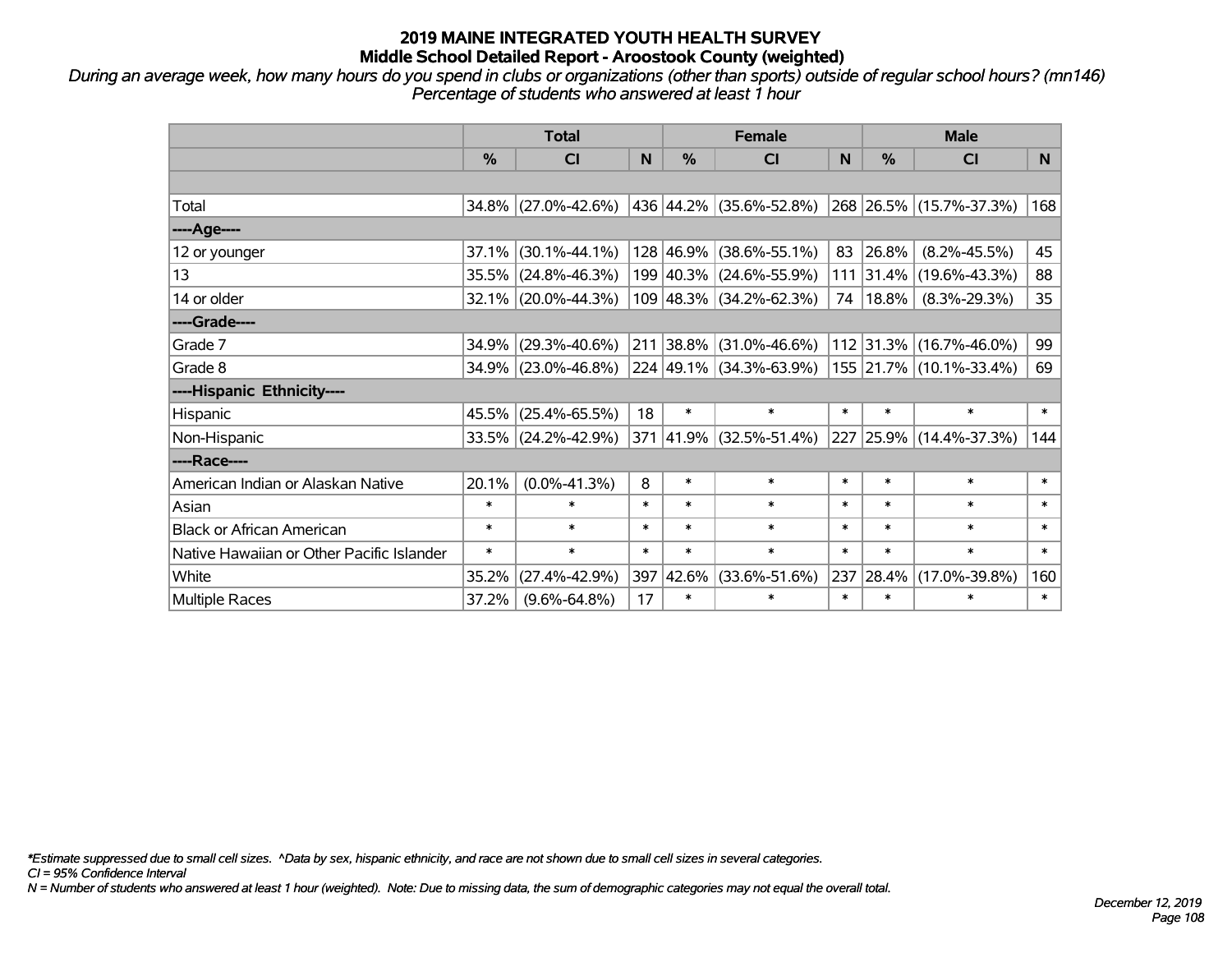## **2019 MAINE INTEGRATED YOUTH HEALTH SURVEY Middle School Detailed Report - Aroostook County (weighted)**

*Do you agree or disagree that at least one of your teachers really cares and gives you help and support when you need it? (mn143) Percentage of students who answered 'Strongly agree' or 'Agree'*

|                                           | <b>Total</b> |                        |        | <b>Female</b> |                             |        | <b>Male</b>   |                         |                |
|-------------------------------------------|--------------|------------------------|--------|---------------|-----------------------------|--------|---------------|-------------------------|----------------|
|                                           | %            | <b>CI</b>              | N.     | $\frac{0}{0}$ | <b>CI</b>                   | N      | $\frac{0}{0}$ | <b>CI</b>               | N <sub>1</sub> |
|                                           |              |                        |        |               |                             |        |               |                         |                |
| Total                                     |              | 74.1% (69.9%-78.4%)    |        |               | 931 74.6% (70.0%-79.2%)     |        | 457 73.5%     | $(66.3\% - 80.8\%)$     | 467            |
| ----Age----                               |              |                        |        |               |                             |        |               |                         |                |
| 12 or younger                             | 73.1%        | $(68.0\% - 78.2\%)$    |        | 256 69.9%     | $(58.7\% - 81.1\%)$         |        | 122 76.6%     | $(69.4\% - 83.9\%)$     | 134            |
| 13                                        |              | 73.1% (64.6%-81.7%)    |        |               | 436 73.3% (68.3%-78.4%)     |        | 212 72.7%     | $(58.4\% - 87.1\%)$     | 222            |
| 14 or older                               |              | 77.5% (69.8%-85.3%)    |        |               | 235 82.5% (76.9%-88.2%)     |        | 123 72.8%     | $(58.4\% - 87.1\%)$     | 112            |
| ----Grade----                             |              |                        |        |               |                             |        |               |                         |                |
| Grade 7                                   |              | 70.7% (65.0%-76.4%)    |        | 431 71.5%     | $(65.0\% - 77.9\%)$         |        | 208 70.0%     | $(63.1\% - 76.9\%)$     | 223            |
| Grade 8                                   |              | 77.4% (70.3%-84.6%)    |        |               | 490   77.6%   (71.9%-83.3%) |        | 244 76.9%     | $(64.6\% - 89.3\%)$     | 242            |
| ----Hispanic Ethnicity----                |              |                        |        |               |                             |        |               |                         |                |
| Hispanic                                  | 75.2%        | $(66.8\% - 83.6\%)$    | 29     | $\ast$        | $\ast$                      | $\ast$ | $\ast$        | $\ast$                  | $\ast$         |
| Non-Hispanic                              |              | 73.7% (68.8%-78.7%)    |        |               | 820 74.3% (69.3%-79.3%)     |        | 414 72.9%     | $(64.6\% - 81.3\%)$     | 400            |
| ----Race----                              |              |                        |        |               |                             |        |               |                         |                |
| American Indian or Alaskan Native         | 64.4%        | $(49.5\% - 79.3\%)$    | 21     | $\ast$        | $\ast$                      | $\ast$ | $\ast$        | $\ast$                  | $\ast$         |
| Asian                                     | $\ast$       | $\ast$                 | $\ast$ | $\ast$        | $\ast$                      | $\ast$ | $\ast$        | $\ast$                  | $\ast$         |
| <b>Black or African American</b>          | $\ast$       | $\ast$                 | $\ast$ | $\ast$        | $\ast$                      | $\ast$ | $\ast$        | $\ast$                  | $\ast$         |
| Native Hawaiian or Other Pacific Islander | $\ast$       | $\ast$                 | $\ast$ | $\ast$        | $\ast$                      | $\ast$ | $\ast$        | $\ast$                  | $\ast$         |
| White                                     | 74.8%        | $(70.1\% - 79.4\%)$    | 850    | 75.9%         | $(71.3\% - 80.4\%)$         | 428    | 73.5%         | $(65.5\% - 81.4\%)$     | 417            |
| Multiple Races                            |              | $65.6\%$ (44.1%-87.1%) |        |               | 24 66.7% (48.9%-84.6%)      |        |               | 12 64.4% (25.0%-100.0%) | 11             |

*\*Estimate suppressed due to small cell sizes. ^Data by sex, hispanic ethnicity, and race are not shown due to small cell sizes in several categories.*

*CI = 95% Confidence Interval*

*N = Number of students who answered 'Strongly agree' or 'Agree' (weighted). Note: Due to missing data, the sum of demographic categories may not equal the overall total.*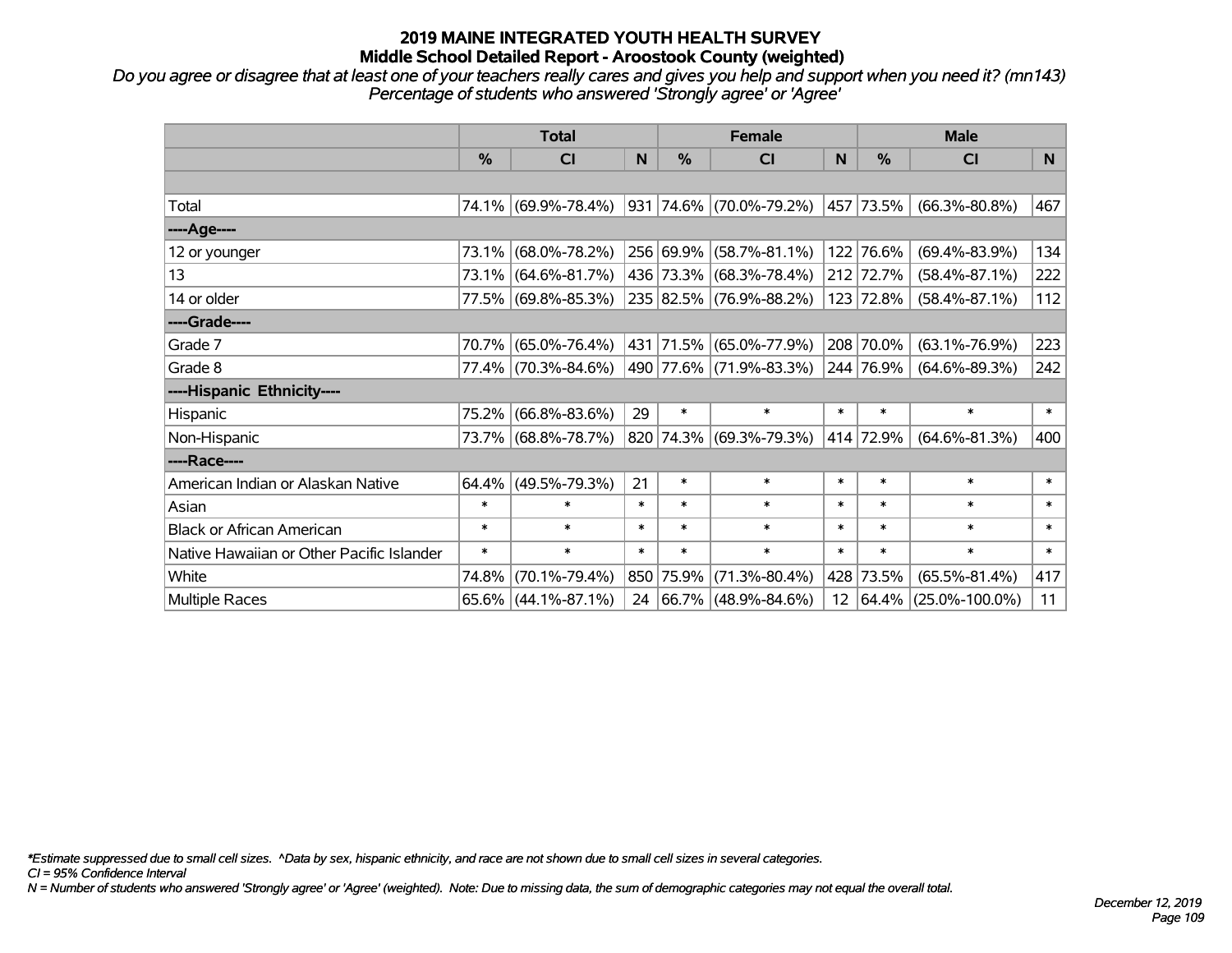## **2019 MAINE INTEGRATED YOUTH HEALTH SURVEY Middle School Detailed Report - Aroostook County (weighted)**

### *How often does one of your parents talk with you about what you are doing in school? (mn144) Percentage of students who answered 'About every day' or 'About once or twice a week'*

|                                           | <b>Total</b> |                        |        | <b>Female</b> |                           |        | <b>Male</b> |                         |                |
|-------------------------------------------|--------------|------------------------|--------|---------------|---------------------------|--------|-------------|-------------------------|----------------|
|                                           | %            | CI                     | N      | %             | <b>CI</b>                 | N      | $\%$        | <b>CI</b>               | N <sub>1</sub> |
|                                           |              |                        |        |               |                           |        |             |                         |                |
| Total                                     |              | $82.4\%$ (77.2%-87.6%) |        |               | 1,034 85.9% (80.7%-91.2%) |        |             | 523 79.6% (73.7%-85.4%) | 507            |
| ----Age----                               |              |                        |        |               |                           |        |             |                         |                |
| 12 or younger                             | 85.7%        | $(79.8\% - 91.6\%)$    | 298    | 81.8%         | $(71.0\% - 92.6\%)$       | 141    |             | 89.4% (83.2%-95.6%)     | 156            |
| 13                                        |              | 79.6% (72.1%-87.2%)    | 475    | $ 88.0\% $    | $(81.7\% - 94.2\%)$       |        |             | 254 72.4% (61.4%-83.4%) | 221            |
| 14 or older                               |              | $84.4\%$ (79.4%-89.5%) | 256    |               | 86.8% (79.4%-94.2%)       |        |             | 128 82.2% (75.0%-89.3%) | 128            |
| ----Grade----                             |              |                        |        |               |                           |        |             |                         |                |
| Grade 7                                   | 83.1%        | $(76.9\% - 89.4\%)$    | 505    | 83.0%         | $(76.2\% - 89.8\%)$       |        | 239 83.2%   | $(76.5\% - 90.0\%)$     | 266            |
| Grade 8                                   |              | $81.3\%$ (75.8%-86.8%) | 515    |               | 88.3% (83.3%-93.2%)       |        |             | 276 75.7% (69.6%-81.7%) | 239            |
| ----Hispanic Ethnicity----                |              |                        |        |               |                           |        |             |                         |                |
| Hispanic                                  | 79.2%        | $(66.6\% - 91.7\%)$    | 31     | $\ast$        | $\ast$                    | $\ast$ | $\ast$      | $\ast$                  | $\ast$         |
| Non-Hispanic                              |              | $83.2\%$ (76.5%-89.8%) | 927    | 87.0%         | $(80.2\% - 93.9\%)$       |        |             | 485 80.0% (73.1%-86.8%) | 442            |
| ----Race----                              |              |                        |        |               |                           |        |             |                         |                |
| American Indian or Alaskan Native         | 74.5%        | $(64.8\% - 84.1\%)$    | 26     | $\ast$        | $\ast$                    | $\ast$ | $\ast$      | $\ast$                  | $\ast$         |
| Asian                                     | $\ast$       | $\ast$                 | $\ast$ | $\ast$        | $\ast$                    | $\ast$ | $\ast$      | $\ast$                  | $\ast$         |
| <b>Black or African American</b>          | $\ast$       | $\ast$                 | $\ast$ | $\ast$        | $\ast$                    | $\ast$ | $\ast$      | $\ast$                  | $\ast$         |
| Native Hawaiian or Other Pacific Islander | $\ast$       | $\ast$                 | $\ast$ | $\ast$        | $\ast$                    | $\ast$ | $\ast$      | $\ast$                  | $\ast$         |
| White                                     | 82.9%        | $(76.5\% - 89.2\%)$    | 942    | 86.7%         | $(80.7\% - 92.7\%)$       | 486    | 79.9%       | $(72.5\% - 87.2\%)$     | 457            |
| Multiple Races                            |              | 77.9% (63.4%-92.5%)    | 29     | $\ast$        | $\ast$                    | $\ast$ | $\ast$      | $\ast$                  | $\ast$         |

*\*Estimate suppressed due to small cell sizes. ^Data by sex, hispanic ethnicity, and race are not shown due to small cell sizes in several categories.*

*CI = 95% Confidence Interval*

*N = Number of students who answered 'About every day' or 'About once or twice a week' (weighted). Note: Due to missing data, the sum of demographic categories may not equal the overall total.*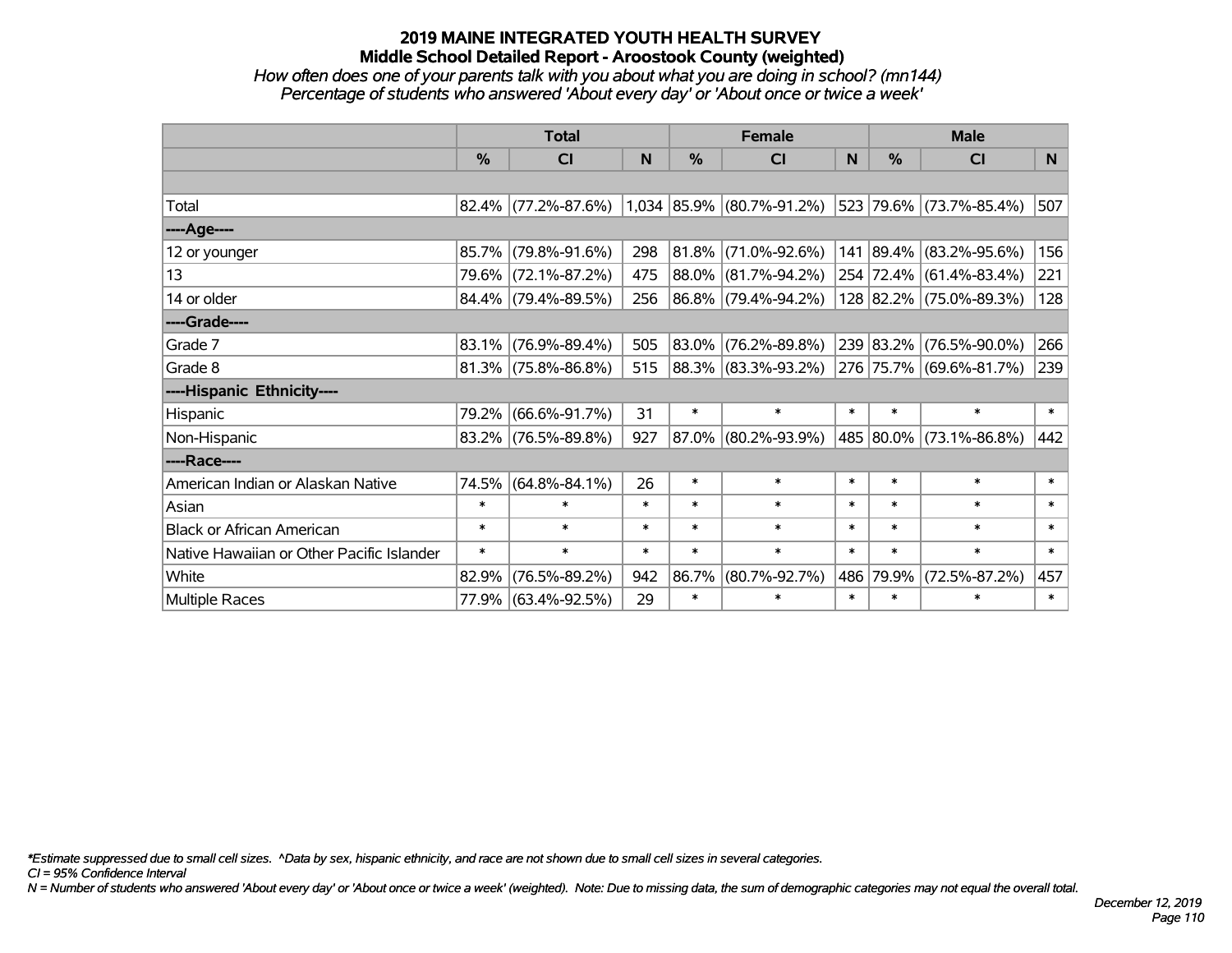#### **2019 MAINE INTEGRATED YOUTH HEALTH SURVEY Middle School Detailed Report - Aroostook County (weighted)** *How often does your family give you love and support? (mn188) Percentage of students who answered 'Most of the time' or 'Always'*

|                                           | <b>Total</b>  |                        |        |               | <b>Female</b>                     |        | <b>Male</b>   |                              |        |
|-------------------------------------------|---------------|------------------------|--------|---------------|-----------------------------------|--------|---------------|------------------------------|--------|
|                                           | $\frac{0}{0}$ | CI                     | N      | $\frac{0}{0}$ | <b>CI</b>                         | N      | $\frac{0}{0}$ | <b>CI</b>                    | N      |
|                                           |               |                        |        |               |                                   |        |               |                              |        |
| Total                                     |               | $87.2\%$ (84.3%-90.1%) |        |               | $(1,096 87.1\% (82.0\% - 92.3\%)$ |        |               | $ 534 87.5\% $ (83.0%-92.0%) | 556    |
| ----Age----                               |               |                        |        |               |                                   |        |               |                              |        |
| 12 or younger                             | 89.7%         | $(84.7\% - 94.8\%)$    | 317    | 82.7%         | $(73.1\% - 92.2\%)$               |        |               | 145 96.7% (94.4%-98.9%)      | 171    |
| 13                                        |               | $86.6\%$ (82.1%-91.1%) | 513    | 90.2%         | $(85.9\% - 94.4\%)$               |        |               | 260 83.9% (75.4%-92.4%)      | 253    |
| 14 or older                               |               | 85.1% (80.3%-89.9%)    | 260    |               | $ 86.4\%  (80.0\% - 92.8\%)$      |        |               | 129 83.9% (77.2%-90.6%)      | 130    |
| ----Grade----                             |               |                        |        |               |                                   |        |               |                              |        |
| Grade 7                                   | 88.9%         | $(85.3\% - 92.5\%)$    | 542    | 86.2%         | $(78.8\% - 93.6\%)$               |        |               | 250 91.3% (86.9%-95.7%)      | 291    |
| Grade 8                                   |               | 85.7% (81.6%-89.9%)    | 543    |               | $ 88.4\% $ (82.5%-94.3%)          |        |               | 279 83.6% (77.2%-89.9%)      | 262    |
| ----Hispanic Ethnicity----                |               |                        |        |               |                                   |        |               |                              |        |
| Hispanic                                  | 72.9%         | $(50.3\% - 95.6\%)$    | 29     | $\ast$        | $\ast$                            | $\ast$ | $\ast$        | $\ast$                       | $\ast$ |
| Non-Hispanic                              |               | 87.0% (84.1%-89.8%)    | 967    |               | 87.9% (82.7%-93.1%)               |        |               | 491 86.4% (81.2%-91.6%)      | 473    |
| ----Race----                              |               |                        |        |               |                                   |        |               |                              |        |
| American Indian or Alaskan Native         | 80.7%         | $(68.1\% - 93.4\%)$    | 28     | $\ast$        | $\ast$                            | $\ast$ | $\ast$        | $\ast$                       | $\ast$ |
| Asian                                     | $\ast$        | $\ast$                 | $\ast$ | $\ast$        | $\ast$                            | $\ast$ | $\ast$        | $\ast$                       | $\ast$ |
| <b>Black or African American</b>          | $\ast$        | $\ast$                 | $\ast$ | $\ast$        | $\ast$                            | $\ast$ | $\ast$        | $\ast$                       | $\ast$ |
| Native Hawaiian or Other Pacific Islander | $\ast$        | $\ast$                 | $\ast$ | $\ast$        | $\ast$                            | $\ast$ | $\ast$        | $\ast$                       | $\ast$ |
| White                                     | 87.5%         | $(84.8\% - 90.3\%)$    | 992    | 88.0%         | $(83.0\% - 92.9\%)$               | 497    | 87.4%         | $(82.9\% - 92.0\%)$          | 493    |
| Multiple Races                            |               | 69.8% (56.9%-82.6%)    | 26     | $\ast$        | $\ast$                            | $\ast$ | $\ast$        | $\ast$                       | $\ast$ |

*\*Estimate suppressed due to small cell sizes. ^Data by sex, hispanic ethnicity, and race are not shown due to small cell sizes in several categories.*

*CI = 95% Confidence Interval*

*N = Number of students who answered 'Most of the time' or 'Always' (weighted). Note: Due to missing data, the sum of demographic categories may not equal the overall total.*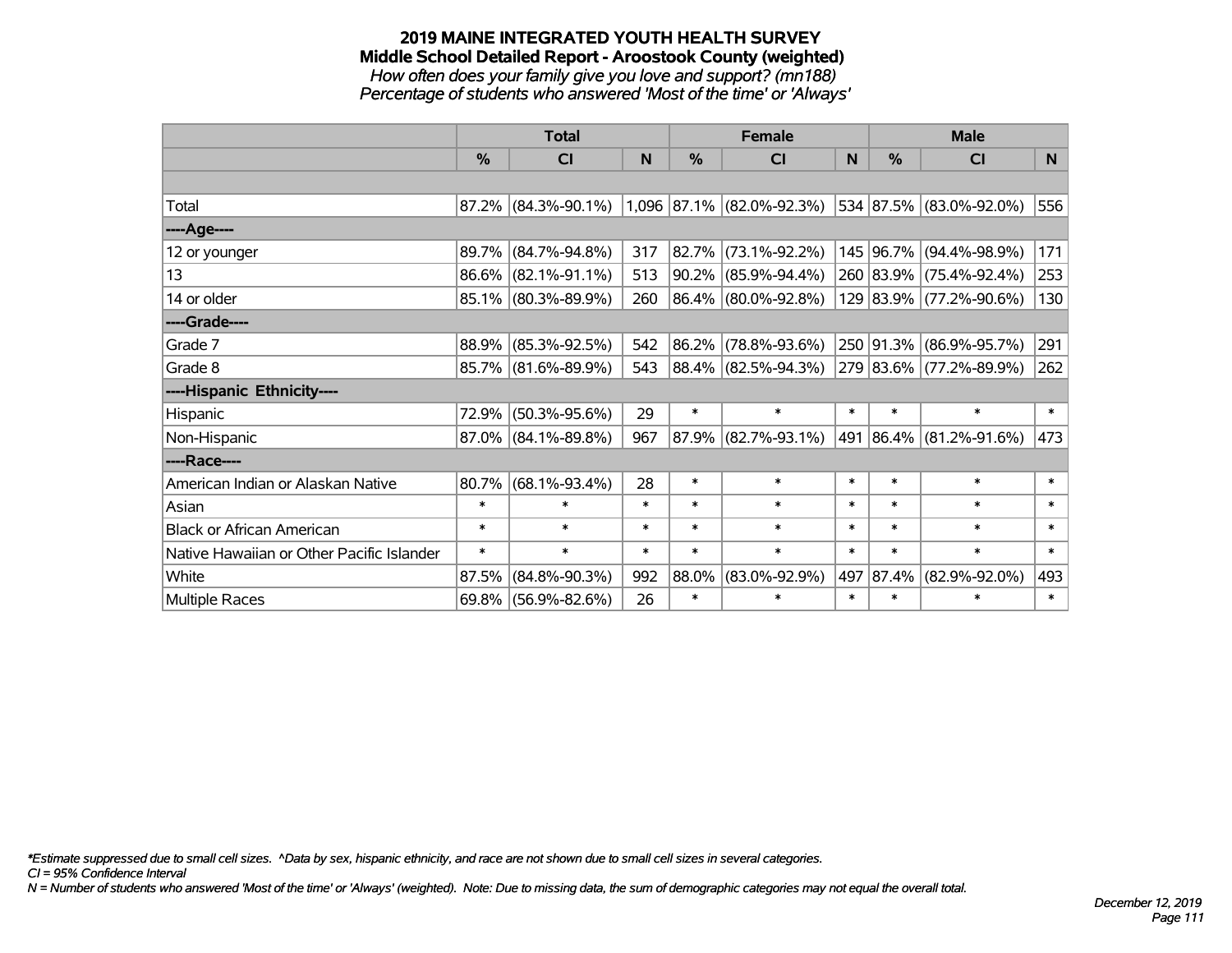# **2019 MAINE INTEGRATED YOUTH HEALTH SURVEY Middle School Detailed Report - Aroostook County (weighted)** *Do you agree or disagree that in your community you feel like you matter to people? (mn148)*

*Percentage of students who answered 'Strongly agree' or 'Agree'*

|                                           | <b>Total</b>  |                        |        | <b>Female</b> |                              |        | <b>Male</b> |                         |                |
|-------------------------------------------|---------------|------------------------|--------|---------------|------------------------------|--------|-------------|-------------------------|----------------|
|                                           | $\frac{0}{0}$ | <b>CI</b>              | N      | %             | <b>CI</b>                    | N      | %           | <b>CI</b>               | N.             |
|                                           |               |                        |        |               |                              |        |             |                         |                |
| Total                                     |               | 59.9% (53.7%-66.1%)    |        |               | 750 58.2% (50.9%-65.5%)      |        |             | 356 61.8% (55.8%-67.7%) | 391            |
| ----Age----                               |               |                        |        |               |                              |        |             |                         |                |
| 12 or younger                             | 60.4%         | $(52.1\% - 68.7\%)$    |        |               | $212$ 56.1% (42.4%-69.7%)    | 97     | 64.5%       | $(53.5\% - 75.5\%)$     | 114            |
| 13                                        |               | $61.3\%$ (54.0%-68.6%) |        |               | 361 62.2% (52.8%-71.5%)      |        | 180 60.9%   | $(52.7\% - 69.2\%)$     | 182            |
| 14 or older                               |               | 57.2% (47.0%-67.3%)    |        |               | 174 53.0% (38.8%-67.2%)      |        |             | 79 61.2% (47.8%-74.5%)  | 95             |
| ----Grade----                             |               |                        |        |               |                              |        |             |                         |                |
| Grade 7                                   | $60.4\%$      | $(53.2\% - 67.6\%)$    |        |               | 365 59.0% (49.5%-68.4%)      |        | 170 61.7%   | $(54.4\% - 68.9\%)$     | 195            |
| Grade 8                                   |               | 58.9% (52.1%-65.8%)    |        |               | $ 373 56.5\% $ (49.2%-63.8%) |        |             | 178 62.3% (54.1%-70.5%) | 195            |
| ----Hispanic Ethnicity----                |               |                        |        |               |                              |        |             |                         |                |
| Hispanic                                  | 64.3%         | $(36.6\% - 92.0\%)$    | 25     | $\ast$        | $\ast$                       | $\ast$ | $\ast$      | $\ast$                  | $\ast$         |
| Non-Hispanic                              |               | 59.8% (52.7%-66.9%)    |        |               | 665 58.4% (49.5%-67.2%)      |        | 325 61.8%   | $(55.8\% - 67.8\%)$     | 340            |
| ----Race----                              |               |                        |        |               |                              |        |             |                         |                |
| American Indian or Alaskan Native         | 56.7%         | $(44.8\% - 68.6\%)$    | 19     | $\ast$        | $\ast$                       | $\ast$ | $\ast$      | $\ast$                  | $\ast$         |
| Asian                                     | $\ast$        | $\ast$                 | $\ast$ | $\ast$        | $\ast$                       | $\ast$ | $\ast$      | $\ast$                  | $\ast$         |
| <b>Black or African American</b>          | $\ast$        | $\ast$                 | $\ast$ | $\ast$        | $\ast$                       | $\ast$ | $\ast$      | $\ast$                  | $\ast$         |
| Native Hawaiian or Other Pacific Islander | $\ast$        | $\ast$                 | $\ast$ | $\ast$        | $\ast$                       | $\ast$ | $\ast$      | $\ast$                  | $\ast$         |
| White                                     | 60.5%         | $(54.0\% - 67.0\%)$    |        | 686 58.1%     | $(50.8\% - 65.5\%)$          | 327    | 63.3%       | $(57.1\% - 69.5\%)$     | 359            |
| Multiple Races                            |               | 46.8% (32.3%-61.4%)    |        |               | 18 59.5% (47.2%-71.8%)       | 11     | 34.4%       | $(9.2\% - 59.7\%)$      | 7 <sup>1</sup> |

*\*Estimate suppressed due to small cell sizes. ^Data by sex, hispanic ethnicity, and race are not shown due to small cell sizes in several categories.*

*CI = 95% Confidence Interval*

*N = Number of students who answered 'Strongly agree' or 'Agree' (weighted). Note: Due to missing data, the sum of demographic categories may not equal the overall total.*